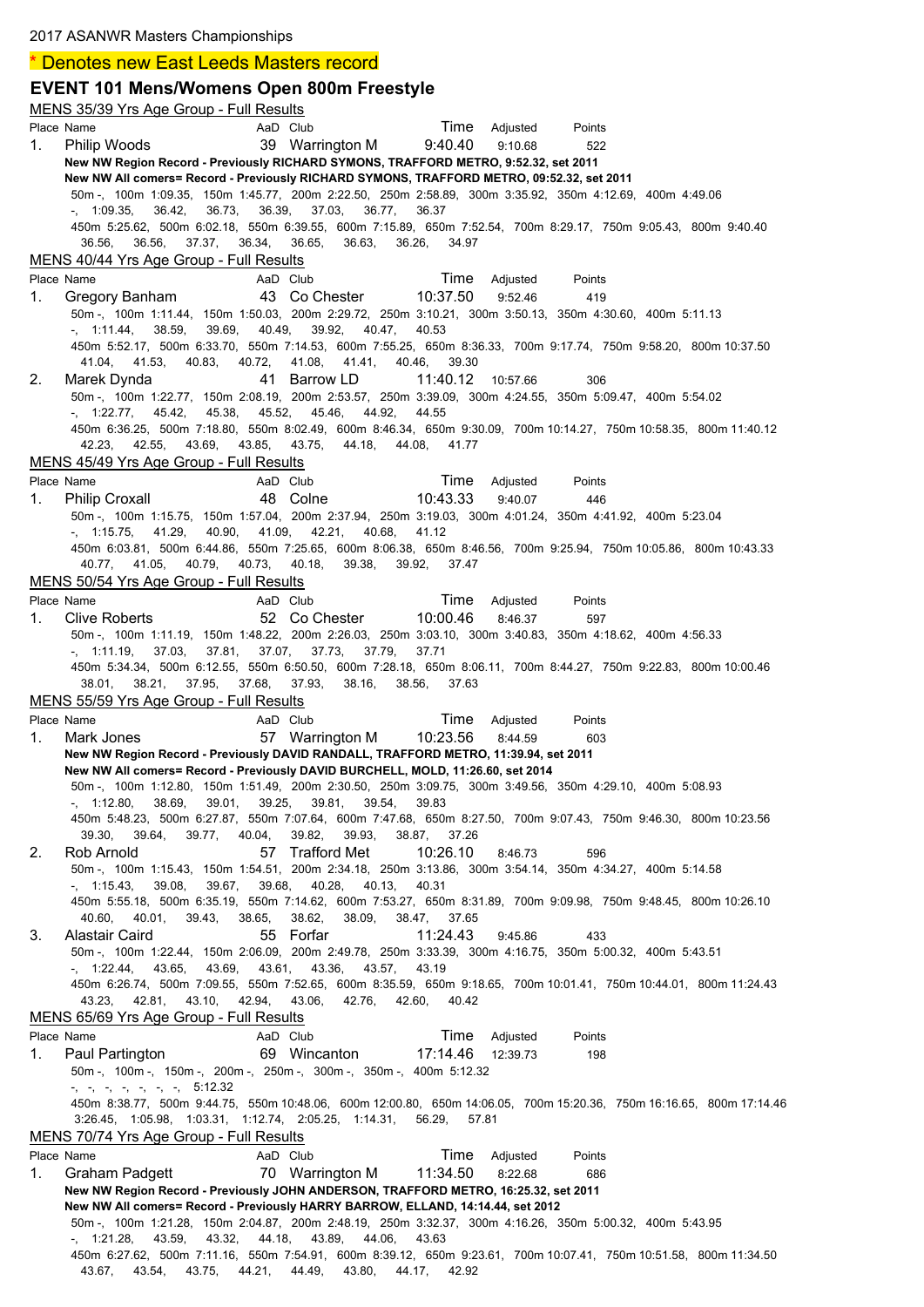| 2.  | <b>Tony Catterall</b>                                                                                                                                                      |                      | 71 Colne                                     | 12:45.48                 | 9:05.69       | 536    |                                                                                                                      |
|-----|----------------------------------------------------------------------------------------------------------------------------------------------------------------------------|----------------------|----------------------------------------------|--------------------------|---------------|--------|----------------------------------------------------------------------------------------------------------------------|
|     | 50m -, 100m -, 150m -, 200m -, 250m -, 300m -, 350m -, 400m -                                                                                                              |                      |                                              |                          |               |        |                                                                                                                      |
|     |                                                                                                                                                                            |                      |                                              |                          |               |        |                                                                                                                      |
|     | 450m -, 500m 4:41.33, 550m 5:30.19, 600m 6:18.58, 650m 9:34.68, 700m 10:23.29, 750m 11:10.91, 800m 12:45.48                                                                |                      |                                              |                          |               |        |                                                                                                                      |
|     | -, 4:41.33,                                                                                                                                                                |                      | 48.86, 48.39, 3:16.10, 48.61, 47.62, 1:34.57 |                          |               |        |                                                                                                                      |
|     | MENS 80/84 Yrs Age Group - Full Results                                                                                                                                    |                      |                                              |                          |               |        |                                                                                                                      |
|     | Place Name                                                                                                                                                                 | AaD Club             |                                              |                          | Time Adjusted | Points |                                                                                                                      |
| 1.  | John Anderson                                                                                                                                                              |                      | 80 Trafford Met                              | 19:42.60                 | 11:46.43      | 247    |                                                                                                                      |
|     | New NW Region Record - Previously unclaimed                                                                                                                                |                      |                                              |                          |               |        |                                                                                                                      |
|     | New NW All comers= Record - Previously unclaimed                                                                                                                           |                      |                                              |                          |               |        |                                                                                                                      |
|     | 50m -, 100m -, 150m -, 200m -, 250m -, 300m -, 350m -, 400m -                                                                                                              |                      |                                              |                          |               |        |                                                                                                                      |
|     |                                                                                                                                                                            |                      |                                              |                          |               |        |                                                                                                                      |
|     |                                                                                                                                                                            |                      |                                              |                          |               |        | 450m 4:54.95, 500m 6:09.98, 550m 8:39.54, 600m 9:54.88, 650m 16:07.11, 700m 17:20.61, 750m 18:33.27, 800m 19:42.60   |
|     | 4:54.95, 1:15.03, 2:29.56, 1:15.34, 6:12.23, 1:13.50, 1:12.66, 1:09.33                                                                                                     |                      |                                              |                          |               |        |                                                                                                                      |
|     | MENS Open Age Group - Full Results                                                                                                                                         |                      |                                              |                          |               |        |                                                                                                                      |
|     | Place Name                                                                                                                                                                 | AaD Club             |                                              | Time                     | Adjusted      | Points |                                                                                                                      |
| 1.  | Philip Woods                                                                                                                                                               |                      | 39 Warrington M 9:40.40                      |                          | 9:10.68       | 522    |                                                                                                                      |
|     | 50m -, 100m 1:09.35, 150m 1:45.77, 200m 2:22.50, 250m 2:58.89, 300m 3:35.92, 350m 4:12.69, 400m 4:49.06                                                                    |                      |                                              |                          |               |        |                                                                                                                      |
|     | 36.42,<br>$-$ , 1:09.35,                                                                                                                                                   | 36.73,<br>36.39,     | 37.03,<br>36.77,                             | 36.37                    |               |        |                                                                                                                      |
|     | 450m 5:25.62, 500m 6:02.18, 550m 6:39.55, 600m 7:15.89, 650m 7:52.54, 700m 8:29.17, 750m 9:05.43, 800m 9:40.40                                                             |                      |                                              |                          |               |        |                                                                                                                      |
| 2.  | 36.56,<br>36.56,<br><b>Clive Roberts</b>                                                                                                                                   | 37.37, 36.34,        | 36.65, 36.63,<br>52 Co Chester               | 36.26, 34.97<br>10:00.46 | 8:46.37       | 597    |                                                                                                                      |
|     | 50m -, 100m 1:11.19, 150m 1:48.22, 200m 2:26.03, 250m 3:03.10, 300m 3:40.83, 350m 4:18.62, 400m 4:56.33                                                                    |                      |                                              |                          |               |        |                                                                                                                      |
|     | $-$ , 1:11.19,<br>37.03,                                                                                                                                                   | 37.07,<br>37.81,     | 37.73,<br>37.79,                             | 37.71                    |               |        |                                                                                                                      |
|     | 450m 5:34.34, 500m 6:12.55, 550m 6:50.50, 600m 7:28.18, 650m 8:06.11, 700m 8:44.27, 750m 9:22.83, 800m 10:00.46                                                            |                      |                                              |                          |               |        |                                                                                                                      |
|     | 38.01,                                                                                                                                                                     | 38.21, 37.95, 37.68, | 37.93, 38.16,                                | 38.56, 37.63             |               |        |                                                                                                                      |
| 3.  | Mark Jones                                                                                                                                                                 |                      | 57 Warrington M                              | 10:23.56                 | 8:44.59       | 603    |                                                                                                                      |
|     | 50m -, 100m 1:12.80, 150m 1:51.49, 200m 2:30.50, 250m 3:09.75, 300m 3:49.56, 350m 4:29.10, 400m 5:08.93                                                                    |                      |                                              |                          |               |        |                                                                                                                      |
|     | $-$ , 1:12.80,<br>38.69,                                                                                                                                                   | 39.25,<br>39.01,     | 39.81,<br>39.54,                             | 39.83                    |               |        |                                                                                                                      |
|     | 450m 5:48.23, 500m 6:27.87, 550m 7:07.64, 600m 7:47.68, 650m 8:27.50, 700m 9:07.43, 750m 9:46.30, 800m 10:23.56                                                            |                      |                                              |                          |               |        |                                                                                                                      |
|     | 39.30, 39.64, 39.77, 40.04,                                                                                                                                                |                      | 39.82, 39.93, 38.87, 37.26                   |                          |               |        |                                                                                                                      |
| 4.  | Rob Arnold                                                                                                                                                                 |                      | 57 Trafford Met                              | 10:26.10                 | 8:46.73       | 596    |                                                                                                                      |
|     | 50m -, 100m 1:15.43, 150m 1:54.51, 200m 2:34.18, 250m 3:13.86, 300m 3:54.14, 350m 4:34.27, 400m 5:14.58                                                                    |                      |                                              |                          |               |        |                                                                                                                      |
|     | 39.08,<br>$-1.15.43$                                                                                                                                                       | 39.67,<br>39.68,     | 40.28,<br>40.13,                             | 40.31                    |               |        |                                                                                                                      |
|     | 450m 5:55.18, 500m 6:35.19, 550m 7:14.62, 600m 7:53.27, 650m 8:31.89, 700m 9:09.98, 750m 9:48.45, 800m 10:26.10<br>40.01, 39.43,                                           |                      | 38.09,<br>38.62,                             |                          |               |        |                                                                                                                      |
| 5.  | 40.60,<br>Gregory Banham                                                                                                                                                   | 38.65,               | 43 Co Chester                                | 38.47, 37.65<br>10:37.50 | 9:52.46       | 419    |                                                                                                                      |
|     | 50m -, 100m 1:11.44, 150m 1:50.03, 200m 2:29.72, 250m 3:10.21, 300m 3:50.13, 350m 4:30.60, 400m 5:11.13                                                                    |                      |                                              |                          |               |        |                                                                                                                      |
|     | $-. \quad 1:11.44.$<br>38.59,                                                                                                                                              | 39.69,<br>40.49,     | 39.92, 40.47,                                | 40.53                    |               |        |                                                                                                                      |
|     | 450m 5:52.17, 500m 6:33.70, 550m 7:14.53, 600m 7:55.25, 650m 8:36.33, 700m 9:17.74, 750m 9:58.20, 800m 10:37.50                                                            |                      |                                              |                          |               |        |                                                                                                                      |
|     | 41.04, 41.53, 40.83, 40.72, 41.08, 41.41,                                                                                                                                  |                      |                                              | 40.46,<br>39.30          |               |        |                                                                                                                      |
| 6.  | <b>Philip Croxall</b>                                                                                                                                                      |                      | 48 Colne <b>Colle</b>                        | 10:43.33                 | 9:40.07       | 446    |                                                                                                                      |
|     | 50m -, 100m 1:15.75, 150m 1:57.04, 200m 2:37.94, 250m 3:19.03, 300m 4:01.24, 350m 4:41.92, 400m 5:23.04                                                                    |                      |                                              |                          |               |        |                                                                                                                      |
|     | -, 1:15.75, 41.29,                                                                                                                                                         | 40.90,               | 41.09, 42.21, 40.68,                         | 41.12                    |               |        |                                                                                                                      |
|     |                                                                                                                                                                            |                      |                                              |                          |               |        | 450m 6:03.81, 500m 6:44.86, 550m 7:25.65, 600m 8:06.38, 650m 8:46.56, 700m 9:25.94, 750m 10:05.86, 800m 10:43.33     |
|     | 40.77, 41.05, 40.79, 40.73,                                                                                                                                                |                      | 40.18, 39.38, 39.92, 37.47                   |                          |               |        |                                                                                                                      |
| 7.  | Alastair Caird                                                                                                                                                             |                      | 55 Forfar                                    | 11:24.43                 | 9:45.86       | 433    |                                                                                                                      |
|     | 50m -, 100m 1:22.44, 150m 2:06.09, 200m 2:49.78, 250m 3:33.39, 300m 4:16.75, 350m 5:00.32, 400m 5:43.51                                                                    |                      |                                              |                          |               |        |                                                                                                                      |
|     | $-$ , 1:22.44, 43.65, 43.69,                                                                                                                                               |                      | 43.61, 43.36, 43.57, 43.19                   |                          |               |        | 450m 6:26.74, 500m 7:09.55, 550m 7:52.65, 600m 8:35.59, 650m 9:18.65, 700m 10:01.41, 750m 10:44.01, 800m 11:24.43    |
|     | 43.23,                                                                                                                                                                     | 42.81, 43.10, 42.94, | 43.06, 42.76,                                | 42.60, 40.42             |               |        |                                                                                                                      |
| 8.  | Graham Padgett                                                                                                                                                             |                      | 70 Warrington M                              | 11:34.50                 | 8:22.68       | 686    |                                                                                                                      |
|     | 50m -, 100m 1:21.28, 150m 2:04.87, 200m 2:48.19, 250m 3:32.37, 300m 4:16.26, 350m 5:00.32, 400m 5:43.95                                                                    |                      |                                              |                          |               |        |                                                                                                                      |
|     | $-$ , 1:21.28, 43.59, 43.32, 44.18, 43.89, 44.06,                                                                                                                          |                      |                                              | 43.63                    |               |        |                                                                                                                      |
|     |                                                                                                                                                                            |                      |                                              |                          |               |        | 450m 6:27.62, 500m 7:11.16, 550m 7:54.91, 600m 8:39.12, 650m 9:23.61, 700m 10:07.41, 750m 10:51.58, 800m 11:34.50    |
|     | 43.67, 43.54, 43.75, 44.21, 44.49, 43.80, 44.17, 42.92                                                                                                                     |                      |                                              |                          |               |        |                                                                                                                      |
| 9.  | Marek Dynda                                                                                                                                                                |                      | 41 Barrow LD                                 | 11:40.12 10:57.66        |               | 306    |                                                                                                                      |
|     | 50m -, 100m 1:22.77, 150m 2:08.19, 200m 2:53.57, 250m 3:39.09, 300m 4:24.55, 350m 5:09.47, 400m 5:54.02                                                                    |                      |                                              |                          |               |        |                                                                                                                      |
|     | -, 1:22.77, 45.42, 45.38,                                                                                                                                                  |                      | 45.52, 45.46, 44.92,                         | 44.55                    |               |        |                                                                                                                      |
|     |                                                                                                                                                                            |                      |                                              |                          |               |        | 450m 6:36.25, 500m 7:18.80, 550m 8:02.49, 600m 8:46.34, 650m 9:30.09, 700m 10:14.27, 750m 10:58.35, 800m 11:40.12    |
|     | 42.23, 42.55, 43.69, 43.85, 43.75, 44.18, 44.08, 41.77                                                                                                                     |                      |                                              |                          |               |        |                                                                                                                      |
| 10. | <b>Tony Catterall</b>                                                                                                                                                      |                      | 71 Colne                                     | 12:45.48                 | 9:05.69       | 536    |                                                                                                                      |
|     | 50m -, 100m -, 150m -, 200m -, 250m -, 300m -, 350m -, 400m -                                                                                                              |                      |                                              |                          |               |        |                                                                                                                      |
|     |                                                                                                                                                                            |                      |                                              |                          |               |        |                                                                                                                      |
|     | 450m -, 500m 4:41.33, 550m 5:30.19, 600m 6:18.58, 650m 9:34.68, 700m 10:23.29, 750m 11:10.91, 800m 12:45.48<br>$-$ , 4:41.33, 48.86, 48.39, 3:16.10, 48.61, 47.62, 1:34.57 |                      |                                              |                          |               |        |                                                                                                                      |
| 11. | Paul Partington                                                                                                                                                            | 69 Wincanton         |                                              | 17:14.46 12:39.73        |               | 198    |                                                                                                                      |
|     | 50m -, 100m -, 150m -, 200m -, 250m -, 300m -, 350m -, 400m 5:12.32                                                                                                        |                      |                                              |                          |               |        |                                                                                                                      |
|     |                                                                                                                                                                            |                      |                                              |                          |               |        |                                                                                                                      |
|     |                                                                                                                                                                            |                      |                                              |                          |               |        | 450m 8:38.77, 500m 9:44.75, 550m 10:48.06, 600m 12:00.80, 650m 14:06.05, 700m 15:20.36, 750m 16:16.65, 800m 17:14.46 |
|     | 3:26.45, 1:05.98, 1:03.31, 1:12.74, 2:05.25, 1:14.31, 56.29, 57.81                                                                                                         |                      |                                              |                          |               |        |                                                                                                                      |
| 12. | John Anderson                                                                                                                                                              |                      | 80 Trafford Met                              | 19:42.60                 | 11:46.43      | 247    |                                                                                                                      |
|     | 50m -, 100m -, 150m -, 200m -, 250m -, 300m -, 350m -, 400m -                                                                                                              |                      |                                              |                          |               |        |                                                                                                                      |
|     |                                                                                                                                                                            |                      |                                              |                          |               |        |                                                                                                                      |
|     |                                                                                                                                                                            |                      |                                              |                          |               |        | 450m 4:54.95, 500m 6:09.98, 550m 8:39.54, 600m 9:54.88, 650m 16:07.11, 700m 17:20.61, 750m 18:33.27, 800m 19:42.60   |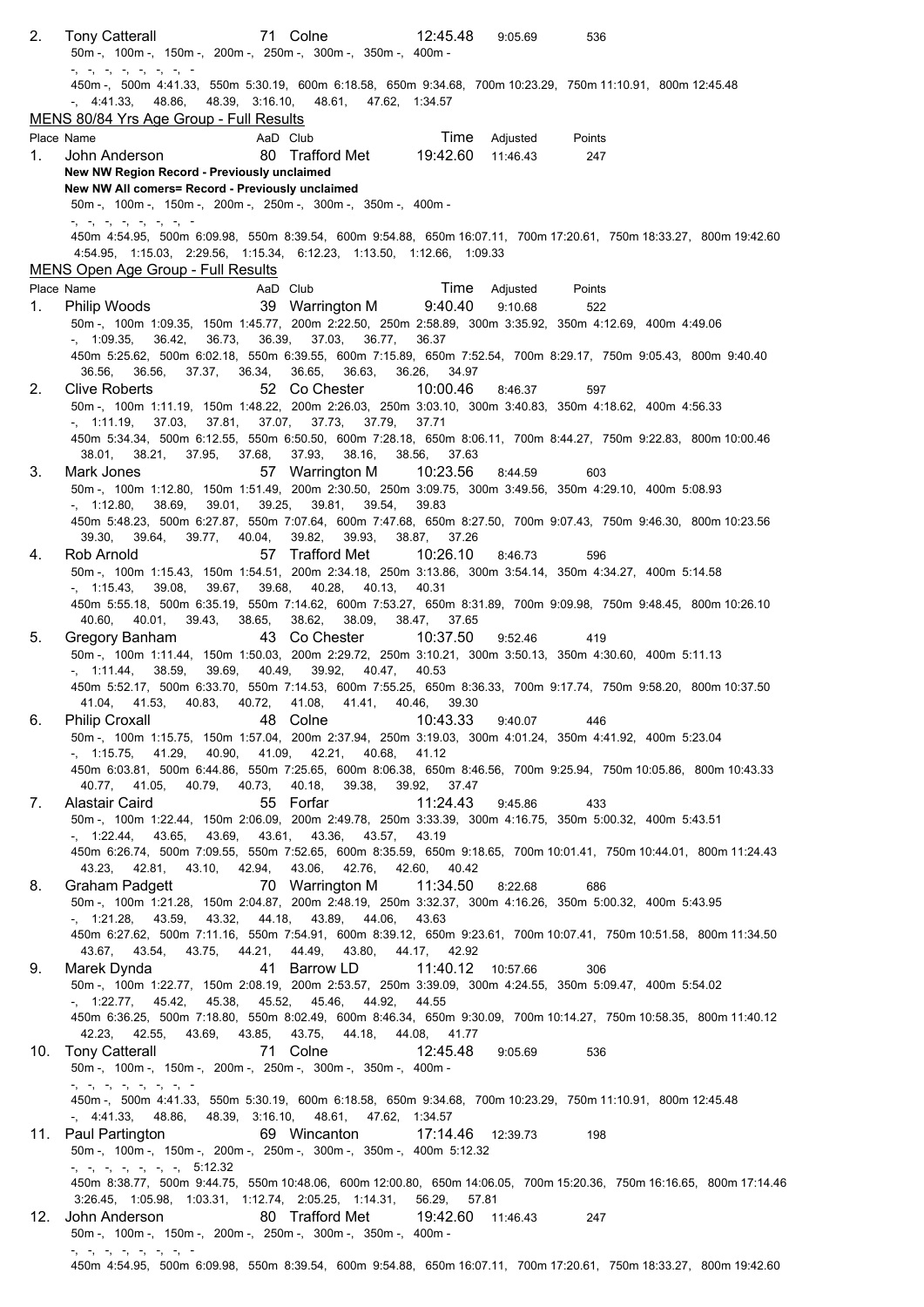4:54.95, 1:15.03, 2:29.56, 1:15.34, 6:12.23, 1:13.50, 1:12.66, 1:09.33 MENS Combined Result - Full Results Place Name **AaD** Club **Time** Adjusted Points 1. Graham Padgett 70 Warrington M 11:34.50 8:22.68 686 -, 1:21.28, 43.59, 43.32, 44.18, 43.89, 44.06, 43.63 43.67, 43.54, 43.75, 44.21, 44.49, 43.80, 44.17, 42.92 2. Mark Jones 57 Warrington M 10:23.56 8:44.59 603 -, 1:12.80, 38.69, 39.01, 39.25, 39.81, 39.54, 39.83 39.30, 39.64, 39.77, 40.04, 39.82, 39.93, 38.87, 37.26 3. Clive Roberts 52 Co Chester 10:00.46 8:46.37 597 -, 1:11.19, 37.03, 37.81, 37.07, 37.73, 37.79, 37.71 38.01, 38.21, 37.95, 37.68, 37.93, 38.16, 38.56, 37.63 4. Rob Arnold 57 Trafford Met 10:26.10 8:46.73 596 -, 1:15.43, 39.08, 39.67, 39.68, 40.28, 40.13, 40.31 40.60, 40.01, 39.43, 38.65, 38.62, 38.09, 38.47, 37.65 5. Tony Catterall 71 Colne 12:45.48 9:05.69 536 -, -, -, -, -, -, -, - -, 4:41.33, 48.86, 48.39, 3:16.10, 48.61, 47.62, 1:34.57 6. Philip Woods 39 Warrington M 9:40.40 9:10.68 522 -, 1:09.35, 36.42, 36.73, 36.39, 37.03, 36.77, 36.37 36.56, 36.56, 37.37, 36.34, 36.65, 36.63, 36.26, 34.97 7. Philip Croxall 48 Colne 10:43.33 9:40.07 446 -, 1:15.75, 41.29, 40.90, 41.09, 42.21, 40.68, 41.12 40.77, 41.05, 40.79, 40.73, 40.18, 39.38, 39.92, 37.47 8. Alastair Caird 55 Forfar 11:24.43 9:45.86 433 -, 1:22.44, 43.65, 43.69, 43.61, 43.36, 43.57, 43.19 43.23, 42.81, 43.10, 42.94, 43.06, 42.76, 42.60, 40.42 9. Gregory Banham 43 Co Chester 10:37.50 9:52.46 419 -, 1:11.44, 38.59, 39.69, 40.49, 39.92, 40.47, 40.53 41.04, 41.53, 40.83, 40.72, 41.08, 41.41, 40.46, 39.30 10. Marek Dynda 41 Barrow LD 11:40.12 10:57.66 306 -, 1:22.77, 45.42, 45.38, 45.52, 45.46, 44.92, 44.55 42.23, 42.55, 43.69, 43.85, 43.75, 44.18, 44.08, 41.77 11. John Anderson 80 Trafford Met 19:42.60 11:46.43 247  $\gamma$  ,  $\gamma$  ,  $\gamma$  ,  $\gamma$  ,  $\gamma$  ,  $\gamma$  ,  $\gamma$ 4:54.95, 1:15.03, 2:29.56, 1:15.34, 6:12.23, 1:13.50, 1:12.66, 1:09.33 12. Paul Partington 69 Wincanton 17:14.46 12:39.73 198 -, -, -, -, -, -, -, 5:12.32 3:26.45, 1:05.98, 1:03.31, 1:12.74, 2:05.25, 1:14.31, 56.29, 57.81 WOMENS 25/29 Yrs Age Group - Full Results Place Name **AaD** Club Time Adjusted Points 1. Kim Bell 26 Manch Tri 9:41.86 9:40.21 563 **New NW Region Record - Previously LAURA BOWDEN, TRAFFORD METRO, 10:01.34, set 2012 New NW All comers= Record - Previously LAURA BOWDEN, TRAFFORD METRO, 10:01.34, set 2012** 50m -, 100m 1:09.03, 150m 1:45.47, 200m 2:22.05, 250m 2:58.84, 300m 3:35.71, 350m 4:12.03, 400m 4:48.51 -, 1:09.03, 36.44, 36.58, 36.79, 36.87, 36.32, 36.48 450m 5:25.29, 500m 6:02.17, 550m 6:39.51, 600m 7:16.65, 650m 7:53.46, 700m 8:30.55, 750m 9:07.27, 800m 9:41.86 36.78, 36.88, 37.34, 37.14, 36.81, 37.09, 36.72, 34.59 WOMENS 35/39 Yrs Age Group - Full Results Place Name **AaD** Club **Time** Adjusted Points 1. Jackie Carribine 38 Warrington M 10:41.17 10:11.23 482 50m -, 100m 1:12.78, 150m 1:52.67, 200m 2:33.41, 250m 3:14.41, 300m 3:55.75, 350m 4:37.37, 400m 5:18.92 -, 1:12.78, 39.89, 40.74, 41.00, 41.34, 41.62, 41.55 450m 5:59.71, 500m 6:41.10, 550m 7:22.73, 600m 8:02.70, 650m 8:42.34, 700m 9:22.09, 750m 10:02.06, 800m 10:41.17 40.79, 41.39, 41.63, 39.97, 39.64, 39.75, 39.97, 39.11 2. Joanna Maxwell 38 Darwen 12:50.63 12:14.64 277 50m -, 100m -, 150m -, 200m -, 250m -, 300m -, 350m -, 400m - -, -, -, -, -, -, -, - 450m -, 500m 4:44.26, 550m 5:33.44, 600m 6:22.65, 650m 8:00.83, 700m 10:26.16, 750m 11:14.50, 800m 12:50.63 -, 4:44.26, 49.18, 49.21, 1:38.18, 2:25.33, 48.34, 1:36.13 WOMENS 40/44 Yrs Age Group - Full Results Place Name **A** AaD Club **Time** Adjusted Points 1. Helen Rolle 42 Horwich 11:14.31 10:30.09 440 50m -, 100m 1:17.09, 150m 1:58.65, 200m 2:40.99, 250m 3:23.94, 300m 4:06.92, 350m 4:49.90, 400m 5:32.83 -, 1:17.09, 41.56, 42.34, 42.95, 42.98, 42.98, 42.93 450m 6:15.57, 500m 6:58.32, 550m 7:41.11, 600m 8:24.46, 650m 9:07.47, 700m 9:50.76, 750m 10:33.20, 800m 11:14.31 42.74, 42.75, 42.79, 43.35, 43.01, 43.29, 42.44, 41.11 WOMENS 45/49 Yrs Age Group - Full Results Place Name **AaD** Club **Time** Adjusted Points 1. Helen Sadler 47 Trafford Met 10:12.88 9:16.20 640 **New NW Region Record - Previously JUDY BROWN, WARRINGTON DOLPHINS, 10:13.41, set 2012 New NW All comers= Record - Previously JUDY BROWN, WARRINGTON DOLPHINS, 10:13.41, set 2012** 50m -, 100m 1:12.53, 150m 1:51.13, 200m 2:29.66, 250m 3:08.60, 300m 3:47.50, 350m 4:26.58, 400m 5:05.32 -, 1:12.53, 38.60, 38.53, 38.94, 38.90, 39.08, 38.74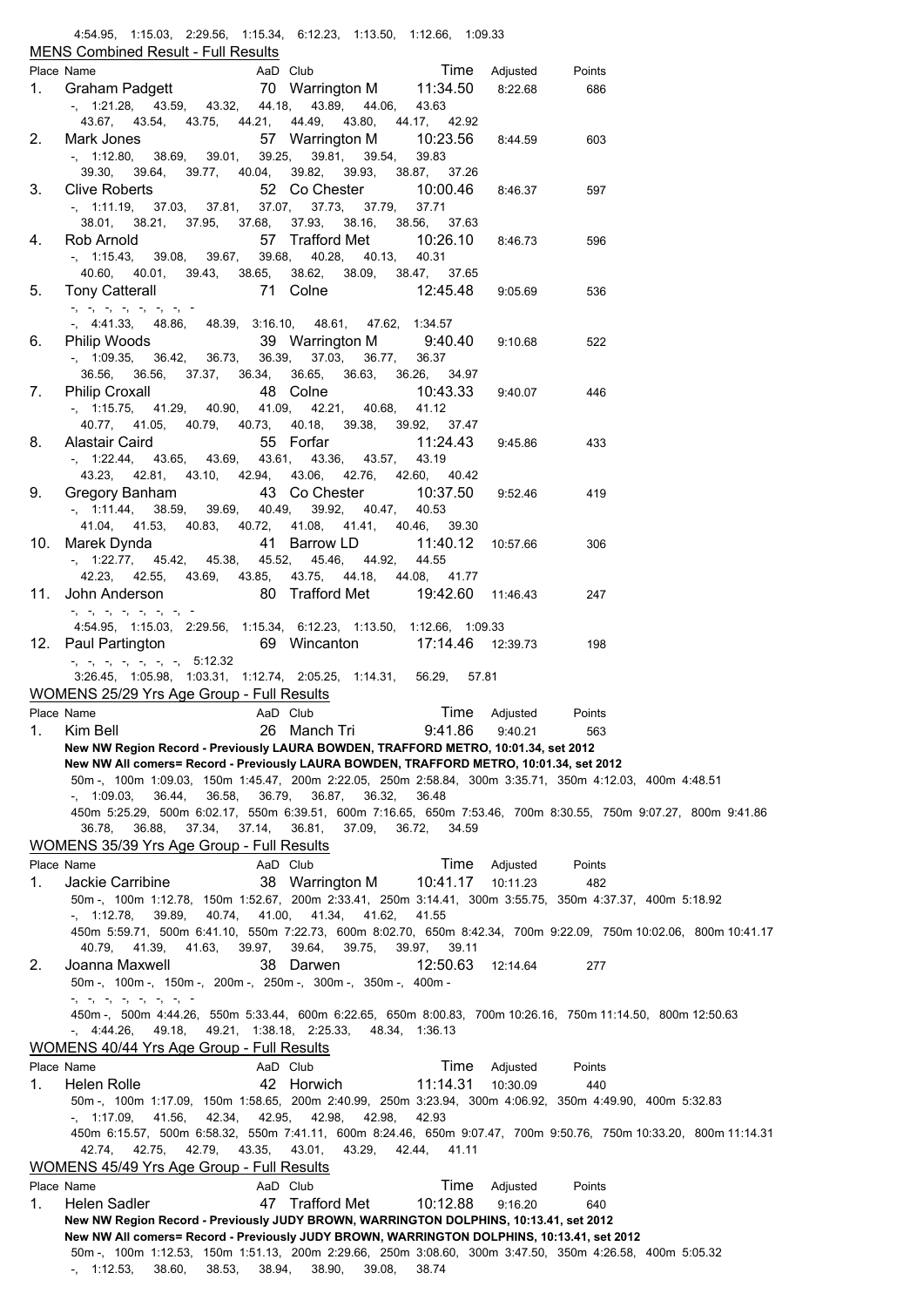450m 5:44.16, 500m 6:23.41, 550m 7:01.90, 600m 7:40.61, 650m 8:19.13, 700m 8:57.50, 750m 9:36.22, 800m 10:12.88 38.84, 39.25, 38.49, 38.71, 38.52, 38.37, 38.72, 36.66 2. Nina Williams 47 East Leeds 10:35.47 9:36.70 574 50m -, 100m 1:12.99, 150m 1:52.17, 200m 2:31.69, 250m 3:11.93, 300m 3:52.37, 350m 4:32.73, 400m 5:13.71 -, 1:12.99, 39.18, 39.52, 40.24, 40.44, 40.36, 40.98 450m 5:54.66, 500m 6:35.45, 550m 7:15.73, 600m 7:56.09, 650m 8:36.73, 700m 9:16.87, 750m 9:56.29, 800m 10:35.47 40.95, 40.79, 40.28, 40.36, 40.64, 40.14, 39.42, 39.18 3. Dianne Foster 48 East Leeds 12:03.67 10:52.51 396 50m -, 100m 1:27.20, 150m 2:12.68, 200m 2:58.27, 250m 3:43.59, 300m 4:28.99, 350m 5:14.36, 400m 5:59.95 -, 1:27.20, 45.48, 45.59, 45.32, 45.40, 45.37, 45.59 450m 6:45.53, 500m 7:31.23, 550m 8:16.71, 600m 9:02.25, 650m 9:48.13, 700m 10:33.82, 750m 11:19.37, 800m 12:03.67 45.58, 45.70, 45.48, 45.54, 45.88, 45.69, 45.55, 44.30 4. Samantha Maher 45 Hoylake 12:11.32 11:11.89 363 50m -, 100m -, 150m -, 200m -, 250m -, 300m -, 350m -, 400m - -, -, -, -, -, -, -, - 450m -, 500m 4:29.22, 550m 5:16.20, 600m 6:02.94, 650m 9:09.10, 700m 9:55.46, 750m 10:41.52, 800m 12:11.32 -, 4:29.22, 46.98, 46.74, 3:06.16, 46.36, 46.06, 1:29.80 WOMENS 50/54 Yrs Age Group - Full Results Place Name **A** AaD Club **Time** Adjusted Points 1. Karen Graham 52 East Leeds 10:08.35<sup>\*</sup> 8:53.29 **New British Record - Previously Karen GRAHAM, EAST LEEDS SC, 10:10.39, set 30-Oct-16 New NW All comers= Record - Previously JUDY BROWN, WARRINGTON DOLPHINS, 10:23.95, set 2014** 50m -, 100m 1:12.24, 150m 1:50.00, 200m 2:28.16, 250m 3:06.11, 300m 3:44.12, 350m 4:22.28, 400m 5:00.51 -, 1:12.24, 37.76, 38.16, 37.95, 38.01, 38.16, 38.23 450m 5:38.75, 500m 6:17.33, 550m 6:56.06, 600m 7:34.39, 650m 8:12.96, 700m 8:51.20, 750m 9:29.86, 800m 10:08.35 38.24, 38.58, 38.73, 38.33, 38.57, 38.24, 38.66, 38.49 WOMENS 55/59 Yrs Age Group - Full Results Place Name **A** AaD Club **Time** Adjusted Points 1. Ann Lucas 59 Darwen 14:16.61 11:47.38 311 **New NW Region Record - Previously unclaimed** 50m -, 100m -, 150m -, 200m -, 250m -, 300m -, 350m -, 400m - -, -, -, -, -, -, -, - 450m -, 500m 4:26.74, 550m 8:58.98, 600m 9:52.07, 650m 10:45.99, 700m 11:39.35, 750m 13:25.68, 800m 14:16.61 -, 4:26.74, 4:32.24, 53.09, 53.92, 53.36, 1:46.33, 50.93 WOMENS Open Age Group - Full Results Place Name **AaD Club Time Adjusted** Points 1. Kim Bell 26 Manch Tri 9:41.86 9:40.21 563 50m -, 100m 1:09.03, 150m 1:45.47, 200m 2:22.05, 250m 2:58.84, 300m 3:35.71, 350m 4:12.03, 400m 4:48.51 -, 1:09.03, 36.44, 36.58, 36.79, 36.87, 36.32, 36.48 450m 5:25.29, 500m 6:02.17, 550m 6:39.51, 600m 7:16.65, 650m 7:53.46, 700m 8:30.55, 750m 9:07.27, 800m 9:41.86 36.78, 36.88, 37.34, 37.14, 36.81, 37.09, 36.72, 34.59 2. Karen Graham 52 East Leeds 10:08.35 8:53.29 726 50m -, 100m 1:12.24, 150m 1:50.00, 200m 2:28.16, 250m 3:06.11, 300m 3:44.12, 350m 4:22.28, 400m 5:00.51 -, 1:12.24, 37.76, 38.16, 37.95, 38.01, 38.16, 38.23 450m 5:38.75, 500m 6:17.33, 550m 6:56.06, 600m 7:34.39, 650m 8:12.96, 700m 8:51.20, 750m 9:29.86, 800m 10:08.35 38.24, 38.58, 38.73, 38.33, 38.57, 38.24, 38.66, 38.49 3. Helen Sadler 47 Trafford Met 10:12.88 9:16.20 640 50m -, 100m 1:12.53, 150m 1:51.13, 200m 2:29.66, 250m 3:08.60, 300m 3:47.50, 350m 4:26.58, 400m 5:05.32 -, 1:12.53, 38.60, 38.53, 38.94, 38.90, 39.08, 38.74 450m 5:44.16, 500m 6:23.41, 550m 7:01.90, 600m 7:40.61, 650m 8:19.13, 700m 8:57.50, 750m 9:36.22, 800m 10:12.88 38.84, 39.25, 38.49, 38.71, 38.52, 38.37, 38.72, 36.66 4. Nina Williams 47 East Leeds 10:35.47 9:36.70 574 50m -, 100m 1:12.99, 150m 1:52.17, 200m 2:31.69, 250m 3:11.93, 300m 3:52.37, 350m 4:32.73, 400m 5:13.71 -, 1:12.99, 39.18, 39.52, 40.24, 40.44, 40.36, 40.98 450m 5:54.66, 500m 6:35.45, 550m 7:15.73, 600m 7:56.09, 650m 8:36.73, 700m 9:16.87, 750m 9:56.29, 800m 10:35.47 40.95, 40.79, 40.28, 40.36, 40.64, 40.14, 39.42, 39.18 5. Jackie Carribine 38 Warrington M 10:41.17 10:11.23 482 50m -, 100m 1:12.78, 150m 1:52.67, 200m 2:33.41, 250m 3:14.41, 300m 3:55.75, 350m 4:37.37, 400m 5:18.92 -, 1:12.78, 39.89, 40.74, 41.00, 41.34, 41.62, 41.55 450m 5:59.71, 500m 6:41.10, 550m 7:22.73, 600m 8:02.70, 650m 8:42.34, 700m 9:22.09, 750m 10:02.06, 800m 10:41.17 40.79, 41.39, 41.63, 39.97, 39.64, 39.75, 39.97, 39.11 6. Helen Rolle 42 Horwich 11:14.31 10:30.09 440 50m -, 100m 1:17.09, 150m 1:58.65, 200m 2:40.99, 250m 3:23.94, 300m 4:06.92, 350m 4:49.90, 400m 5:32.83 -, 1:17.09, 41.56, 42.34, 42.95, 42.98, 42.98, 42.93 450m 6:15.57, 500m 6:58.32, 550m 7:41.11, 600m 8:24.46, 650m 9:07.47, 700m 9:50.76, 750m 10:33.20, 800m 11:14.31 42.74, 42.75, 42.79, 43.35, 43.01, 43.29, 42.44, 41.11 7. Dianne Foster 48 East Leeds 12:03.67 10:52.51 396 50m -, 100m 1:27.20, 150m 2:12.68, 200m 2:58.27, 250m 3:43.59, 300m 4:28.99, 350m 5:14.36, 400m 5:59.95 -, 1:27.20, 45.48, 45.59, 45.32, 45.40, 45.37, 45.59 450m 6:45.53, 500m 7:31.23, 550m 8:16.71, 600m 9:02.25, 650m 9:48.13, 700m 10:33.82, 750m 11:19.37, 800m 12:03.67 45.58, 45.70, 45.48, 45.54, 45.88, 45.69, 45.55, 44.30 8. Samantha Maher 45 Hoylake 12:11.32 11:11.89 363 50m -, 100m -, 150m -, 200m -, 250m -, 300m -, 350m -, 400m - -, -, -, -, -, -, -, - 450m -, 500m 4:29.22, 550m 5:16.20, 600m 6:02.94, 650m 9:09.10, 700m 9:55.46, 750m 10:41.52, 800m 12:11.32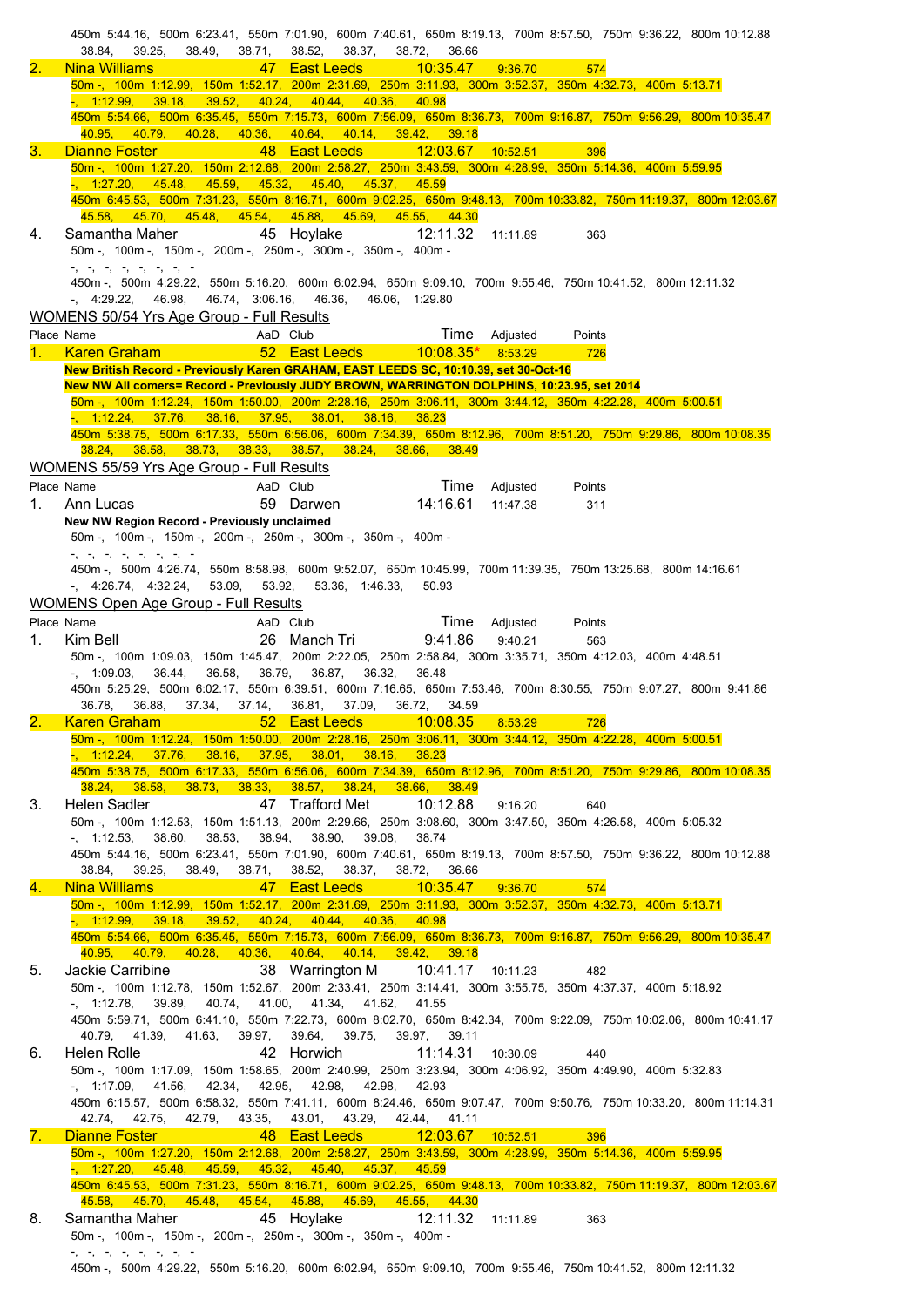| 9.                        | $-$ , 4:29.22, 46.98, 46.74, 3:06.16, 46.36, 46.06, 1:29.80<br>Joanna Maxwell <b>38 Darwen 12:50.63</b> 12:14.64 277<br>50m -, 100m -, 150m -, 200m -, 250m -, 300m -, 350m -, 400m - |                |                          |               |                 |                                        |                        |  |
|---------------------------|---------------------------------------------------------------------------------------------------------------------------------------------------------------------------------------|----------------|--------------------------|---------------|-----------------|----------------------------------------|------------------------|--|
|                           | 450m -, 500m 4:44.26, 550m 5:33.44, 600m 6:22.65, 650m 8:00.83, 700m 10:26.16, 750m 11:14.50, 800m 12:50.63<br>$-$ , 4:44.26, 49.18, 49.21, 1:38.18, 2:25.33, 48.34, 1:36.13          |                |                          |               |                 |                                        |                        |  |
|                           | 10. Ann Lucas 59 Darwen 14:16.61 11:47.38<br>50m -, 100m -, 150m -, 200m -, 250m -, 300m -, 350m -, 400m -                                                                            |                |                          |               |                 |                                        | 311                    |  |
|                           | 450m -, 500m 4:26.74, 550m 8:58.98, 600m 9:52.07, 650m 10:45.99, 700m 11:39.35, 750m 13:25.68, 800m 14:16.61<br>$-$ , 4:26.74, 4:32.24, 53.09, 53.92, 53.36, 1:46.33,                 |                |                          |               | 50.93           |                                        |                        |  |
|                           | <b>WOMENS Combined Result - Full Results</b>                                                                                                                                          |                |                          |               |                 |                                        |                        |  |
|                           | Place Name<br>1. Karen Graham 52 East Leeds 10:08.35                                                                                                                                  | AaD Club       |                          |               | Time            | Adjusted<br>8:53.29                    | Points<br><u>. 726</u> |  |
|                           | $-$ , 1:12.24, 37.76, 38.16, 37.95, 38.01, 38.16, 38.23                                                                                                                               |                |                          |               |                 |                                        |                        |  |
|                           | 38.24, 38.58, 38.73, 38.33, 38.57, 38.24, 38.66, 38.49                                                                                                                                |                |                          |               |                 |                                        |                        |  |
| 2.                        | Helen Sadler <b>47</b> Trafford Met 10:12.88                                                                                                                                          |                |                          |               |                 | 9:16.20                                | 640                    |  |
|                           | $-$ , 1:12.53, 38.60, 38.53, 38.94, 38.90, 39.08,                                                                                                                                     |                |                          |               | 38.74           |                                        |                        |  |
|                           | 39.25, 38.49, 38.71, 38.52,<br>38.84,                                                                                                                                                 |                |                          | 38.37, 38.72, | 36.66           |                                        |                        |  |
|                           | 3. Nina Williams<br>$\frac{1}{2}$ , 1:12.99, 39.18, 39.52, 40.24, 40.44, 40.36, 40.98                                                                                                 |                | 47 East Leeds            |               |                 | $10.35.47$ $9.36.70$                   | 574                    |  |
|                           | 40.95, 40.79, 40.28, 40.36, 40.64, 40.14, 39.42, 39.18                                                                                                                                |                |                          |               |                 |                                        |                        |  |
| 4.                        | Kim Bell 26 Manch Tri 9:41.86                                                                                                                                                         |                |                          |               |                 | 9:40.21                                | 563                    |  |
|                           | $-$ , 1:09.03, 36.44, 36.58, 36.79, 36.87, 36.32, 36.48                                                                                                                               |                |                          |               |                 |                                        |                        |  |
|                           | 36.78, 36.88, 37.34, 37.14, 36.81, 37.09, 36.72, 34.59                                                                                                                                |                |                          |               |                 |                                        |                        |  |
| 5.                        | Jackie Carribine 38 Warrington M 10:41.17 10:11.23                                                                                                                                    |                |                          |               |                 |                                        | 482                    |  |
|                           | $-$ , 1:12.78, 39.89, 40.74, 41.00, 41.34, 41.62, 41.55                                                                                                                               |                |                          |               |                 |                                        |                        |  |
|                           | 40.79, 41.39, 41.63, 39.97, 39.64, 39.75, 39.97, 39.11                                                                                                                                |                |                          |               |                 |                                        |                        |  |
| 6.                        | Helen Rolle <b>Access 12 Horwich</b>                                                                                                                                                  |                |                          |               | 11:14.31        | 10:30.09                               | 440                    |  |
|                           | $-$ , 1:17.09, 41.56, 42.34, 42.95, 42.98, 42.98, 42.93<br>42.74, 42.75, 42.79, 43.35, 43.01, 43.29, 42.44, 41.11                                                                     |                |                          |               |                 |                                        |                        |  |
| 7.                        | Dianne Foster                                                                                                                                                                         |                |                          |               |                 | <b>48 East Leeds 12:03.67 10:52.51</b> | 396                    |  |
|                           | $-$ , 1:27.20, 45.48, 45.59, 45.32, 45.40, 45.37, 45.59                                                                                                                               |                |                          |               |                 |                                        |                        |  |
|                           | 45.58, 45.70, 45.48, 45.54, 45.88, 45.69, 45.55, 44.30                                                                                                                                |                |                          |               |                 |                                        |                        |  |
| 8.                        | Samantha Maher 45 Hoylake 12:11.32 11:11.89<br>かっかっかっかっか                                                                                                                              |                |                          |               |                 |                                        | 363                    |  |
|                           | $-$ , 4:29.22, 46.98, 46.74, 3:06.16, 46.36, 46.06, 1:29.80                                                                                                                           |                |                          |               |                 |                                        |                        |  |
| 9.                        | Ann Lucas                                                                                                                                                                             |                |                          |               |                 | 59 Darwen 14:16.61 11:47.38            | 311                    |  |
|                           | $-$ , 4:26.74, 4:32.24, 53.09, 53.92, 53.36, 1:46.33, 50.93                                                                                                                           |                |                          |               |                 |                                        |                        |  |
|                           | 10. Joanna Maxwell 38 Darwen                                                                                                                                                          |                |                          |               |                 | 12:50.63 12:14.64                      | 277                    |  |
|                           | かっか かっかっか                                                                                                                                                                             |                |                          |               |                 |                                        |                        |  |
|                           | 49.18,<br>$-$ , 4:44.26,                                                                                                                                                              |                | 49.21, 1:38.18, 2:25.33, |               | 48.34, 1:36.13  |                                        |                        |  |
|                           | <b>EVENT 102 Mens Open 100m IM</b>                                                                                                                                                    |                |                          |               |                 |                                        |                        |  |
|                           | 18/24 Yrs Age Group - Full Results                                                                                                                                                    |                |                          |               |                 |                                        |                        |  |
|                           | Place Name                                                                                                                                                                            | AaD Club       |                          |               | Time            | Adjusted                               | Points                 |  |
| 1.                        | Daniel Walsh                                                                                                                                                                          | 20             | <b>Trafford Met</b>      |               | 1:03.28         | 1:04.07                                | 494                    |  |
| 2.                        | <b>Callum Quigley</b>                                                                                                                                                                 | 19             | Oldham Aqua              |               | 1:04.66         | 1:05.60                                | 460                    |  |
| 3.                        | <b>Bradley Hannah</b>                                                                                                                                                                 | 19             | Oldham Aqua              |               | 1:05.19         | 1:06.14                                | 449                    |  |
| 4.                        | Ben Hockaday                                                                                                                                                                          | 24             | <b>Barrow LD</b>         |               | 1:08.40         | 1:08.59                                | 402                    |  |
|                           | 25/29 Yrs Age Group - Full Results                                                                                                                                                    |                |                          |               |                 |                                        |                        |  |
|                           | Place Name                                                                                                                                                                            | AaD Club       |                          |               | Time            | Adjusted                               | Points                 |  |
| 1.                        | <b>Robert Sexton</b>                                                                                                                                                                  | 28             | Oldham Aqua              |               | 1:08.76         | 1:08.15                                | 410                    |  |
| 2.                        | <b>Matthew Lees</b>                                                                                                                                                                   | 28             | Rochdale                 |               | 1:14.84         | 1:14.17                                | 318                    |  |
|                           | 30/34 Yrs Age Group - Full Results                                                                                                                                                    |                |                          |               |                 |                                        |                        |  |
|                           | Place Name                                                                                                                                                                            | AaD Club       |                          |               | Time            | Adjusted                               | Points                 |  |
| 1.                        | Paul Wickham                                                                                                                                                                          | 32             | Co Liverpool             |               | 1:06.35         | 1:04.86                                | 476                    |  |
| 2.                        | Neil Ryan                                                                                                                                                                             | 34             | Romiley Mari             |               | 1:10.10         | 1:08.00                                | 413                    |  |
| 3.                        | Ashley Leech                                                                                                                                                                          | 34             | Leyland Barr             |               | 1:30.01         | 1:27.31                                | 195                    |  |
|                           | 35/39 Yrs Age Group - Full Results                                                                                                                                                    |                |                          |               |                 |                                        |                        |  |
| 1.                        | Place Name<br>Paul Barnard                                                                                                                                                            | AaD Club<br>36 | <b>Trafford Met</b>      |               | Time<br>1:01.72 | Adjusted<br>59.37                      | Points<br>621          |  |
|                           | New NW Region Record - Previously PETER JONES, CLITHEROE, 1:03.11, set 2009                                                                                                           |                |                          |               |                 |                                        |                        |  |
|                           | New NW All comers= Record - Previously PETER JONES, CLITHEROE, 01:03.11, set 2009                                                                                                     |                |                          |               |                 |                                        |                        |  |
| $\overline{\mathbf{2}}$ . | <b>James Barwick</b>                                                                                                                                                                  |                | 35 East Leeds            |               | 1:11.61         | 1:09.18                                | 392                    |  |
| 3.                        | Phil Horner                                                                                                                                                                           | 39             | Eston                    |               | 1:16.20         | 1:12.30                                | 344                    |  |
|                           | 40/44 Yrs Age Group - Full Results                                                                                                                                                    |                |                          |               |                 |                                        |                        |  |
|                           | Place Name                                                                                                                                                                            | AaD Club       |                          |               | Time            | Adjusted                               | Points                 |  |
| 1.                        | <b>Richard Symons</b>                                                                                                                                                                 | 43             | <b>Trafford Met</b>      |               | 1:08.53         | 1:03.69                                | 503                    |  |
| 2.                        | Matthew James                                                                                                                                                                         | 42             | Hoylake                  |               | 1:11.23         | 1:06.56                                | 440                    |  |
| 3.                        | <b>Christopher Rolle</b>                                                                                                                                                              | 43             | Horwich                  |               | 1:11.65         | 1:06.59                                | 440                    |  |

4. Joseph Hess 44 Mt Kelly 1:13.01 1:07.47 423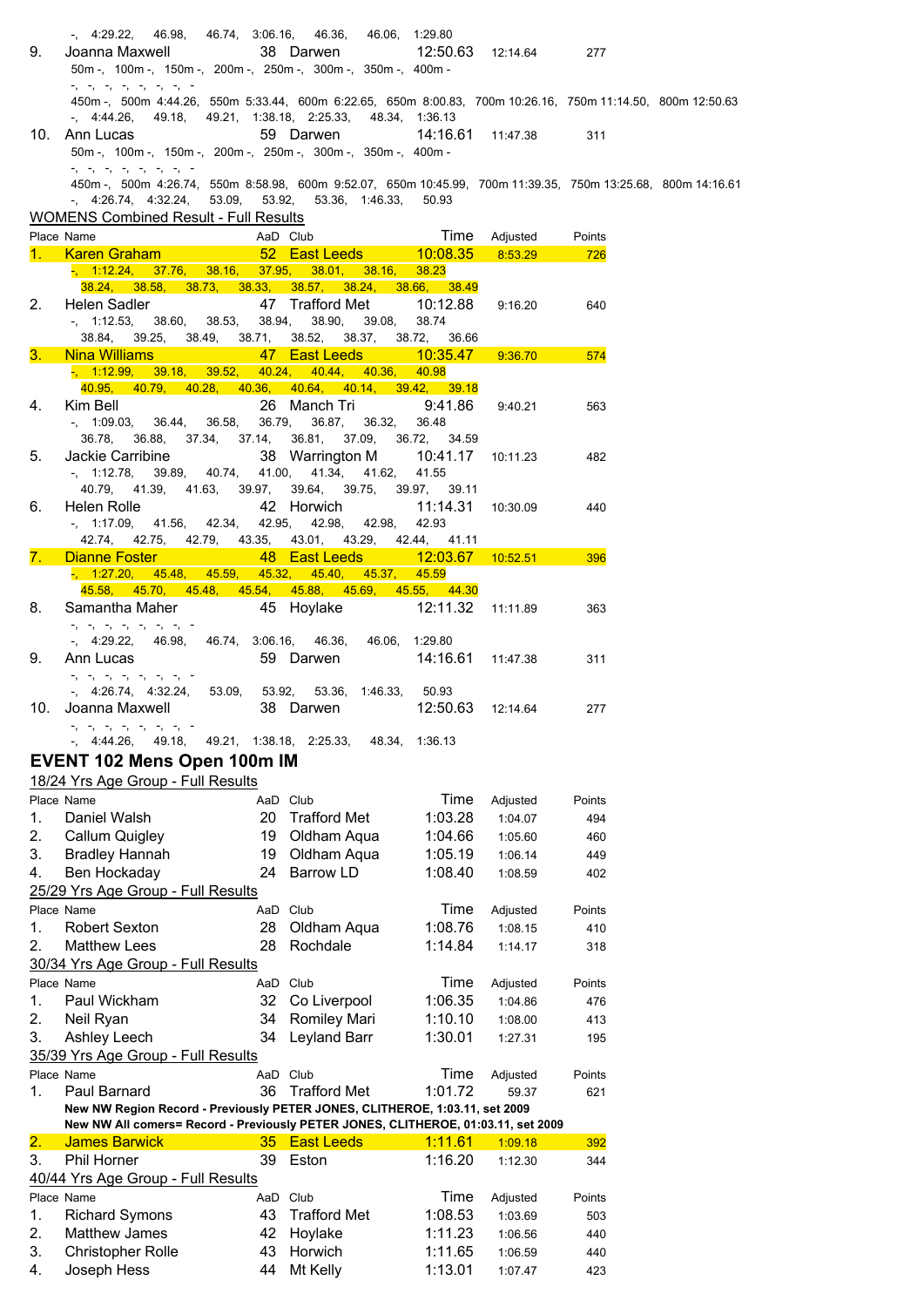| 5.<br>6.   | Andy Jones<br>David Johnson<br>45/49 Yrs Age Group - Full Results                                  | 42<br>42 | <b>Warrington M</b><br>Hoylake             | 1:15.16<br>1:22.08 | 1:10.23<br>1:16.70 | 375<br>288 |
|------------|----------------------------------------------------------------------------------------------------|----------|--------------------------------------------|--------------------|--------------------|------------|
|            | Place Name                                                                                         | AaD      | Club                                       | Time               | Adjusted           | Points     |
| 1.         | Steven Horner                                                                                      | 45       | Eston                                      | 1:11.05            | 1:05.28            | 467        |
| 2.         | Euan Henderson                                                                                     | 46       | <b>Trafford Met</b>                        | 1:16.46            | 1:09.82            | 381        |
|            | 50/54 Yrs Age Group - Full Results                                                                 |          |                                            |                    |                    |            |
|            | Place Name                                                                                         | AaD      | Club                                       | Time               | Adjusted           | Points     |
| 1.         | <b>Alastair Quinn</b>                                                                              | 50       | <b>Trafford Met</b>                        | 1:12.36            | 1:04.36            | 487        |
| 2.         | <b>Stuart Hoyle</b>                                                                                | 51       | <b>East Leeds</b>                          | 1:12.61            | 1:04.12            | 493        |
|            | 65/69 Yrs Age Group - Full Results                                                                 |          |                                            |                    |                    |            |
|            | Place Name                                                                                         |          | AaD Club                                   | Time               | Adjusted           | Points     |
| 1.         | Graham Pearson                                                                                     | 65       | Carlisle Aq                                | 1:25.59            | 1:06.25            | 447        |
|            | 70/74 Yrs Age Group - Full Results                                                                 |          |                                            |                    |                    |            |
|            | Place Name                                                                                         | AaD      | Club                                       | Time               | Adjusted           | Points     |
| 1.         | <b>Tony Catterall</b>                                                                              | 71       | Colne                                      | 1:38.54            | 1:10.25            | 375        |
|            | 75/79 Yrs Age Group - Full Results                                                                 |          |                                            |                    |                    |            |
|            | Place Name                                                                                         |          | AaD Club                                   | Time               | Adjusted           | Points     |
| 1.         | Neil Mackinnon<br>New NW Region Record - Previously TOM WALKER, CITY OF CHESTER, 1:33.11, set 2010 | 76       | <b>Trafford Met</b>                        | 1:26.87            | 56.72              | 712        |
|            | New NW All comers= Record - Previously TOM WALKER, CITY OF CHESTER, 01:33.11, set 2010             |          |                                            |                    |                    |            |
| 2.         | <b>Michael Wake</b>                                                                                | 76       | Sevenoaks                                  | 1:45.85            | 1:09.11            | 393        |
|            | Open Age Group - Full Results                                                                      |          |                                            |                    |                    |            |
|            | Place Name                                                                                         | AaD      | Club                                       | Time               | Adjusted           | Points     |
| 1.         | Paul Barnard                                                                                       | 36       | <b>Trafford Met</b>                        | 1:01.72            | 59.37              | 621        |
| 2.         | Daniel Walsh                                                                                       | 20       | <b>Trafford Met</b>                        | 1:03.28            | 1:04.07            | 494        |
| 3.         | <b>Callum Quigley</b>                                                                              | 19       | Oldham Aqua                                | 1:04.66            | 1:05.60            | 460        |
| 4.         | <b>Bradley Hannah</b>                                                                              | 19       | Oldham Aqua                                | 1:05.19            | 1:06.14            | 449        |
| 5.         | Paul Wickham                                                                                       | 32       | Co Liverpool                               | 1:06.35            | 1:04.86            | 476        |
| 6.         | Ben Hockaday                                                                                       | 24       | <b>Barrow LD</b>                           | 1:08.40            | 1:08.59            | 402        |
| 7.         | <b>Richard Symons</b>                                                                              | 43       | <b>Trafford Met</b>                        | 1:08.53            | 1:03.69            | 503        |
| 8.         | <b>Robert Sexton</b>                                                                               | 28       | Oldham Aqua                                | 1:08.76            | 1:08.15            | 410        |
| 9.         | Neil Ryan                                                                                          | 34       | Romiley Mari                               | 1:10.10            | 1:08.00            | 413        |
| 10.        | Steven Horner                                                                                      | 45       | Eston                                      | 1:11.05            | 1:05.28            | 467        |
| 11.        | <b>Matthew James</b>                                                                               | 42       | Hoylake                                    | 1:11.23            | 1:06.56            | 440        |
| 12.        | <b>James Barwick</b>                                                                               | 35       | <b>East Leeds</b>                          | 1:11.61            | 1:09.18            | 392        |
| 13.        | <b>Christopher Rolle</b>                                                                           | 43       | Horwich                                    | 1:11.65            | 1:06.59            | 440        |
| 14.        | <b>Alastair Quinn</b>                                                                              | 50       | <b>Trafford Met</b>                        | 1:12.36            | 1:04.36            | 487        |
| 15.        | <b>Stuart Hoyle</b>                                                                                | 51       | <b>East Leeds</b>                          | 1:12.61            | 1:04.12            | 493        |
|            |                                                                                                    |          |                                            |                    |                    |            |
| 16.        | Joseph Hess                                                                                        | 44       | Mt Kelly                                   | 1:13.01            | 1:07.47            | 423        |
| 17.        | <b>Matthew Lees</b>                                                                                | 28       | Rochdale                                   | 1:14.84            | 1:14.17            | 318        |
| 18.        | Andy Jones                                                                                         | 42       | Warrington M                               | 1:15.16            | 1:10.23            | 375        |
| 19.        | Phil Horner                                                                                        | 39       | Eston                                      | 1:16.20            | 1:12.30            | 344        |
| 20.        | Euan Henderson                                                                                     | 46       | <b>Trafford Met</b>                        | 1:16.46            | 1:09.82            | 381        |
| 21.        | David Johnson                                                                                      | 42       | Hoylake                                    | 1:22.08            | 1:16.70            | 288        |
| 22.        | <b>Graham Pearson</b>                                                                              | 65       | Carlisle Aq                                | 1:25.59            | 1:06.25            | 447        |
| 23.        | Neil Mackinnon                                                                                     | 76       | <b>Trafford Met</b>                        | 1:26.87            | 56.72              | 712        |
| 24.        | Ashley Leech                                                                                       | 34       | Leyland Barr                               | 1:30.01            | 1:27.31            | 195        |
| 25.        | <b>Tony Catterall</b>                                                                              | 71       | Colne                                      | 1:38.54            | 1:10.25            | 375        |
| 26.        | Michael Wake                                                                                       | 76       | Sevenoaks                                  | 1:45.85            | 1:09.11            | 393        |
|            | <b>Combined Result - Full Results</b>                                                              |          |                                            |                    |                    |            |
|            | Place Name                                                                                         | AaD      | Club                                       | Time               | Adjusted           | Points     |
| 1.         | Neil Mackinnon                                                                                     | 76       | <b>Trafford Met</b>                        | 1:26.87            | 56.72              | 712        |
| 2.         | Paul Barnard                                                                                       | 36       | <b>Trafford Met</b>                        | 1:01.72            | 59.37              | 621        |
| 3.         | <b>Richard Symons</b><br>Daniel Walsh                                                              | 43<br>20 | <b>Trafford Met</b><br><b>Trafford Met</b> | 1:08.53            | 1:03.69<br>1:04.07 | 503<br>494 |
| 4.         |                                                                                                    | 51       | <b>East Leeds</b>                          | 1:03.28            |                    |            |
| 5.<br>6.   | <b>Stuart Hoyle</b><br>Alastair Quinn                                                              | 50       | <b>Trafford Met</b>                        | 1:12.61<br>1:12.36 | 1:04.12<br>1:04.36 | 493<br>487 |
| 7.         | Paul Wickham                                                                                       | 32       | Co Liverpool                               | 1:06.35            | 1:04.86            | 476        |
| 8.         | Steven Horner                                                                                      | 45       | Eston                                      | 1:11.05            | 1:05.28            | 467        |
| 9.         | Callum Quigley                                                                                     | 19       | Oldham Aqua                                | 1:04.66            | 1:05.60            | 460        |
| 10.        | <b>Bradley Hannah</b>                                                                              | 19       | Oldham Aqua                                | 1:05.19            | 1:06.14            | 449        |
| 11.        | <b>Graham Pearson</b>                                                                              | 65       | Carlisle Aq                                | 1:25.59            | 1:06.25            | 447        |
| 12.        | Matthew James                                                                                      | 42       | Hoylake                                    | 1:11.23            | 1:06.56            | 440        |
| 13.        | <b>Christopher Rolle</b>                                                                           | 43       | Horwich                                    | 1:11.65            | 1:06.59            | 440        |
| 14.        | Joseph Hess                                                                                        | 44       | Mt Kelly                                   | 1:13.01            | 1:07.47            | 423        |
| 15.<br>16. | Neil Ryan<br><b>Robert Sexton</b>                                                                  | 34<br>28 | Romiley Mari<br>Oldham Aqua                | 1:10.10<br>1:08.76 | 1:08.00            | 413<br>410 |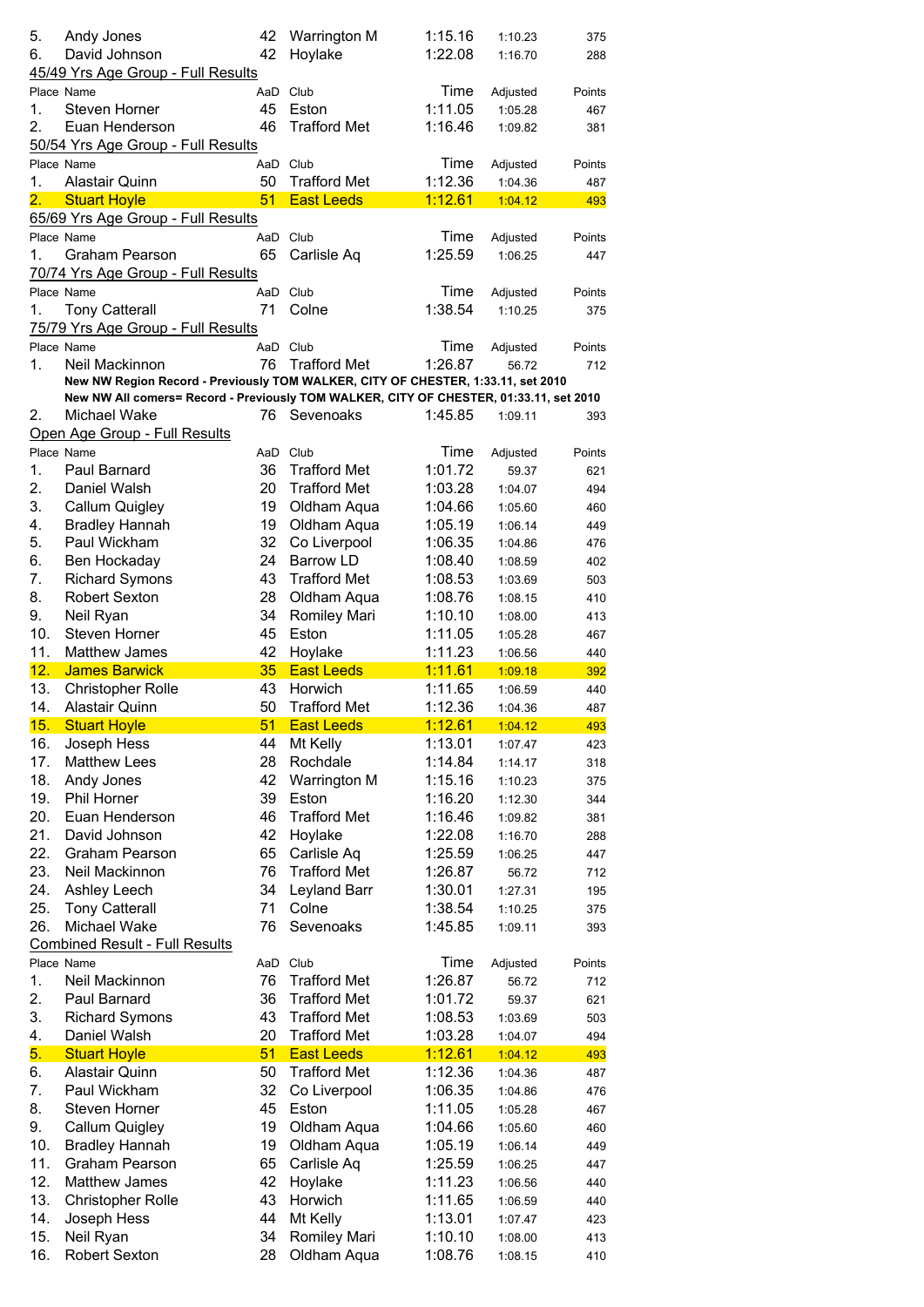| 17.                       | Ben Hockaday                                                                              | 24       | <b>Barrow LD</b>                         | 1:08.40            | 1:08.59            | 402        |
|---------------------------|-------------------------------------------------------------------------------------------|----------|------------------------------------------|--------------------|--------------------|------------|
| 18.                       | <b>Michael Wake</b>                                                                       | 76<br>35 | Sevenoaks                                | 1:45.85            | 1:09.11            | 393        |
| 19.<br>20.                | <b>James Barwick</b><br>Euan Henderson                                                    | 46       | <b>East Leeds</b><br><b>Trafford Met</b> | 1:11.61            | 1:09.18            | 392        |
| 21.                       | Andy Jones                                                                                | 42       | Warrington M                             | 1:16.46<br>1:15.16 | 1:09.82<br>1:10.23 | 381<br>375 |
| 22.                       | <b>Tony Catterall</b>                                                                     | 71       | Colne                                    | 1:38.54            | 1:10.25            | 375        |
| 23.                       | <b>Phil Horner</b>                                                                        | 39       | Eston                                    | 1:16.20            | 1:12.30            | 344        |
| 24.                       | <b>Matthew Lees</b>                                                                       | 28       | Rochdale                                 | 1:14.84            | 1:14.17            | 318        |
| 25.                       | David Johnson                                                                             | 42       | Hoylake                                  | 1:22.08            |                    |            |
| 26.                       | Ashley Leech                                                                              | 34       | Leyland Barr                             | 1:30.01            | 1:16.70<br>1:27.31 | 288<br>195 |
|                           |                                                                                           |          |                                          |                    |                    |            |
|                           | <b>EVENT 103 Womens Open 100m IM</b>                                                      |          |                                          |                    |                    |            |
|                           | 18/24 Yrs Age Group - Full Results                                                        |          |                                          |                    |                    |            |
|                           | Place Name                                                                                |          | AaD Club                                 | Time               | Adjusted           | Points     |
| 1.                        | Louisa Zolkiewski                                                                         | 24       | <b>Trafford Met</b>                      | 1:11.31            | 1:11.50            | 497        |
| 2.                        | <b>Tessa Dunford</b>                                                                      | 24       | Macclesf <sup>'</sup> IdM                | 1:14.30            | 1:14.50            | 440        |
| 3.                        | Zoe-Lea Dale                                                                              | 23       | Stretford                                | 1:20.00            | 1:20.43            | 349        |
|                           | 25/29 Yrs Age Group - Full Results                                                        |          |                                          |                    |                    |            |
|                           | Place Name                                                                                |          | AaD Club                                 | Time               | Adjusted           | Points     |
| 1.                        | Michelle Wareing                                                                          | 25       | <b>Trafford Met</b>                      | 1:16.51            | 1:16.51            | 406        |
| 2.                        | Sara James                                                                                | 25       | Co Liverpool                             | 1:17.61            | 1:17.61            | 389        |
|                           | 30/34 Yrs Age Group - Full Results                                                        |          |                                          |                    |                    |            |
|                           | Place Name                                                                                |          | AaD Club                                 | Time               | Adjusted           | Points     |
| 1.                        | Laura Bowden                                                                              | 30       | <b>Trafford Met</b>                      | 1:15.52            | 1:14.35            | 442        |
|                           | New NW Region Record - Previously HELEN WHITTLE, BLACKPOOL, 1:20.33, set 2015             |          |                                          |                    |                    |            |
| 2.                        | Katarzyna Kasza                                                                           | 33       | Ather & Leig                             | 1:22.24            | 1:20.09            | 354        |
|                           | 40/44 Yrs Age Group - Full Results                                                        |          |                                          |                    |                    |            |
|                           | Place Name                                                                                | AaD      | Club                                     | Time               | Adjusted           | Points     |
| 1.                        | Emma Jenkins                                                                              | 41       | Southport                                | 1:17.57            | 1:12.87            | 470        |
| 2.                        | Melanie Sayed                                                                             | 43       | Co Liverpool                             | 1:24.32            | 1:18.36            | 378        |
|                           | 45/49 Yrs Age Group - Full Results                                                        |          |                                          |                    |                    |            |
|                           | Place Name                                                                                | AaD      | Club                                     | Time               | Adjusted           | Points     |
| 1.                        | <b>Helen Sadler</b>                                                                       | 47       | <b>Trafford Met</b>                      | 1:18.03            | 1:10.81            | 512        |
| 2.                        | Andrea Thomas                                                                             | 48       | Hoylake                                  | 1:27.56            | 1:18.95            | 369        |
|                           | 50/54 Yrs Age Group - Full Results                                                        |          |                                          |                    |                    |            |
|                           | Place Name                                                                                |          | AaD Club                                 | Time               | Adjusted           | Points     |
| 1.                        | Pauline Foot                                                                              | 52       | York Tri                                 | 1:32.55            | 1:21.13            | 340        |
| 2.                        | <b>Allison Donnelly</b>                                                                   | 50       | Arfon                                    | 1:47.79            | 1:35.88            | 206        |
|                           | 55/59 Yrs Age Group - Full Results                                                        |          |                                          |                    |                    |            |
|                           | Place Name                                                                                |          | AaD Club                                 | Time               | Adjusted           | Points     |
| 1.                        | <b>Julie Hoyle</b>                                                                        |          | 55 East Leeds                            | $1:13.77*$         | 1:03.15            | 722        |
|                           | New European Record - Previously Hattle Judith, GBR, 01:13.93, set 24/11/2015             |          |                                          |                    |                    |            |
|                           | New British Record - Previously Judith Hattle, CARLISLE MAS, 01:13.93, set 24-Oct-15      |          |                                          |                    |                    |            |
|                           | New NW All comers= Record - Previously JUDY HATTLE, CARLISLE MAS, 01:16.45, set 2015      |          |                                          |                    |                    |            |
| 2.                        | <b>Judith Hattle</b>                                                                      |          | 57 Carlisle Aq                           | 1:14.95            | 1:03.05            | 726        |
|                           | New NW Region Record - Previously JUDY HATTLE, CARLISLE MAS, 1:15.45, set 2015            |          |                                          |                    |                    |            |
|                           | 65/69 Yrs Age Group - Full Results                                                        |          |                                          |                    |                    |            |
|                           | Place Name                                                                                |          | AaD Club                                 | Time               | Adjusted           | Points     |
| 1.                        | Jennifer Merritt                                                                          | 66       | Spondon Mast                             | 1:30.73            | 1:09.36            | 545        |
|                           | New NW All comers= Record - Previously BRENDA WALKER, CITY OF CHESTER, 01:42.11, set 2005 |          |                                          |                    |                    |            |
|                           | Open Age Group - Full Results                                                             |          |                                          |                    |                    |            |
|                           | Place Name                                                                                |          | AaD Club                                 | Time               | Adjusted           | Points     |
| 1.                        | Louisa Zolkiewski                                                                         | 24       | <b>Trafford Met</b>                      | 1:11.31            | 1:11.50            | 497        |
| $\overline{\mathbf{2}}$ . | <b>Julie Hoyle</b>                                                                        | 55       | <b>East Leeds</b>                        | 1:13.77            | 1:03.15            | <b>722</b> |
| 3.                        | <b>Tessa Dunford</b>                                                                      | 24       | Macclesf'ldM                             | 1:14.30            | 1:14.50            | 440        |
| 4.                        | Judith Hattle                                                                             | 57       | Carlisle Aq                              | 1:14.95            | 1:03.05            | 726        |
| 5.                        | Laura Bowden                                                                              | 30       | <b>Trafford Met</b>                      | 1:15.52            | 1:14.35            | 442        |
| 6.                        | Michelle Wareing                                                                          | 25       | <b>Trafford Met</b>                      | 1:16.51            | 1:16.51            | 406        |
| 7.                        | Emma Jenkins                                                                              | 41       | Southport                                | 1:17.57            | 1:12.87            | 470        |
| 8.                        | Sara James                                                                                | 25       | Co Liverpool                             | 1:17.61            | 1:17.61            | 389        |
| 9.                        | Helen Sadler                                                                              | 47       | <b>Trafford Met</b>                      | 1:18.03            | 1:10.81            | 512        |
| 10.                       | Zoe-Lea Dale                                                                              | 23       | Stretford                                | 1:20.00            | 1:20.43            | 349        |
| 11.                       | Katarzyna Kasza                                                                           | 33       | Ather & Leig                             | 1:22.24            | 1:20.09            | 354        |
| 12.                       | Melanie Sayed                                                                             | 43       | Co Liverpool                             | 1:24.32            | 1:18.36            | 378        |
| 13.                       | Andrea Thomas                                                                             | 48       | Hoylake                                  | 1:27.56            | 1:18.95            | 369        |
| 14.                       | Jennifer Merritt                                                                          | 66       | Spondon Mast                             | 1:30.73            | 1:09.36            | 545        |
| 15.                       | Pauline Foot                                                                              | 52       | York Tri                                 | 1:32.55            | 1:21.13            | 340        |
| 16.                       | <b>Allison Donnelly</b>                                                                   | 50       | Arfon                                    | 1:47.79            | 1:35.88            | 206        |
|                           | <b>Combined Result - Full Results</b>                                                     |          |                                          |                    |                    |            |
|                           | Place Name                                                                                |          | AaD Club                                 | Time               | Adjusted           | Points     |
|                           |                                                                                           |          |                                          |                    |                    |            |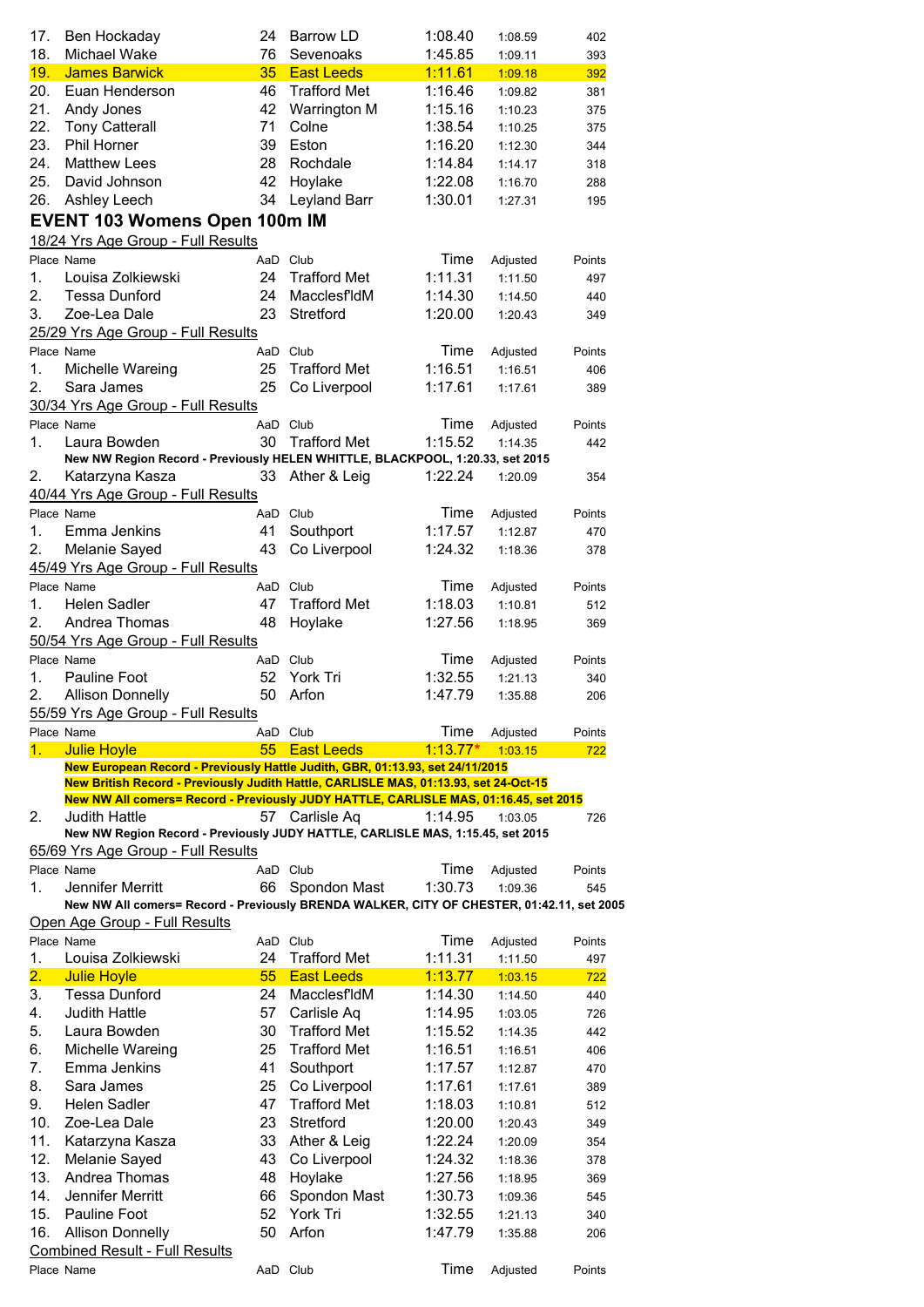| 1.               | <b>Judith Hattle</b>                                                         | 57        | Carlisle Aq               | 1:14.95          | 1:03.05  | 726    |
|------------------|------------------------------------------------------------------------------|-----------|---------------------------|------------------|----------|--------|
| $\overline{2}$ . | <b>Julie Hoyle</b>                                                           | 55        | <b>East Leeds</b>         | 1:13.77          | 1:03.15  | 722    |
| 3.               | Jennifer Merritt                                                             | 66        | Spondon Mast              | 1:30.73          | 1:09.36  | 545    |
| 4.               | <b>Helen Sadler</b>                                                          | 47        | <b>Trafford Met</b>       | 1:18.03          | 1:10.81  | 512    |
| 5.               | Louisa Zolkiewski                                                            | 24        | <b>Trafford Met</b>       | 1:11.31          | 1:11.50  | 497    |
| 6.               | Emma Jenkins                                                                 | 41        | Southport                 | 1:17.57          | 1:12.87  | 470    |
| 7.               | Laura Bowden                                                                 | 30        | <b>Trafford Met</b>       | 1:15.52          | 1:14.35  | 442    |
| 8.               | <b>Tessa Dunford</b>                                                         | 24        | MacclesfldM               | 1:14.30          | 1:14.50  | 440    |
| 9.               | Michelle Wareing                                                             | 25        | <b>Trafford Met</b>       | 1:16.51          | 1:16.51  | 406    |
| 10.              | Sara James                                                                   | 25        | Co Liverpool              | 1:17.61          | 1:17.61  | 389    |
| 11.              | Melanie Sayed                                                                | 43        | Co Liverpool              | 1:24.32          | 1:18.36  | 378    |
| 12.              | Andrea Thomas                                                                | 48        | Hoylake                   | 1:27.56          | 1:18.95  | 369    |
| 13.              | Katarzyna Kasza                                                              | 33        | Ather & Leig              | 1:22.24          | 1:20.09  | 354    |
| 14.              | Zoe-Lea Dale                                                                 | 23        | Stretford                 | 1:20.00          | 1:20.43  | 349    |
| 15.              | Pauline Foot                                                                 | 52        | York Tri                  | 1:32.55          | 1:21.13  | 340    |
| 16.              | <b>Allison Donnelly</b>                                                      | 50        | Arfon                     | 1:47.79          | 1:35.88  | 206    |
|                  | <b>EVENT 104 Mens Open 50m Backstroke</b>                                    |           |                           |                  |          |        |
|                  | 18/24 Yrs Age Group - Full Results                                           |           |                           |                  |          |        |
|                  | Place Name                                                                   |           | AaD Club                  | Time             | Adjusted | Points |
| 1.               | Greg Thomas                                                                  | 24        | Co Liverpool              | 29.54            | 29.62    | 422    |
| 2.               | <b>Charlie Hughes</b>                                                        | 22        | Romiley Mari              | 30.35            | 30.59    | 383    |
| 3.               | Jack Hedges                                                                  | 22        | Stretford                 | 31.29            | 31.53    | 349    |
| 4.               | Tom Pope                                                                     | 24        | Stretford                 | 32.47            | 32.56    | 317    |
|                  | 25/29 Yrs Age Group - Full Results                                           |           |                           |                  |          |        |
|                  | Place Name                                                                   |           | AaD Club                  | Time             | Adjusted | Points |
| 1.               | Daniel Korcz                                                                 | 28        | <b>Trafford Met</b>       | 28.07            | 27.82    | 509    |
| 2.               | <b>Byron Hall</b>                                                            | 27        | Preston                   | 30.34            | 30.16    | 399    |
|                  | 30/34 Yrs Age Group - Full Results                                           |           |                           |                  |          |        |
|                  | Place Name                                                                   |           | AaD Club                  | Time             | Adjusted | Points |
| 1.               | Michael Peacock                                                              | 30        | Preston                   | 31.12            | 30.64    | 381    |
|                  | 40/44 Yrs Age Group - Full Results                                           |           |                           |                  |          |        |
|                  | Place Name                                                                   | AaD       | Club                      | Time             | Adjusted | Points |
| 1.               | Graeme Atherton                                                              | 42        | Warrington M              | 31.35            | 29.29    | 436    |
| 2.               | Philip Hawkrigg                                                              | 42        | Copeland                  | 33.61            | 31.41    | 354    |
| 3.               | <b>Matthew Burrows</b>                                                       | 40        | Leyland Barr              | 35.37            | 33.39    | 294    |
| 4.               | Andy Jones                                                                   | 42        | Warrington M              | 36.38            | 33.99    | 279    |
| 5.               | David Johnson                                                                | 42        | Hoylake                   | 39.33            | 36.75    | 221    |
|                  | 45/49 Yrs Age Group - Full Results                                           |           |                           |                  |          |        |
|                  | Place Name                                                                   |           | AaD Club                  | Time             | Adjusted | Points |
| 1.               | Peter Wilmot                                                                 | 45        | <b>Blackpool Aq</b>       | 34.65            | 31.83    | 340    |
| 2.               | Euan Henderson                                                               | 46        | <b>Trafford Met</b>       | 37.77            | 34.49    | 267    |
| 3.               | Jason Brierley                                                               | 46        | <b>Blackpool Aq</b>       | 38.07            | 34.77    | 260    |
| 4.               | Gavin Simpson                                                                | 45        | Leyland Barr              | 48.82            | 44.85    | 121    |
|                  | 65/69 Yrs Age Group - Full Results                                           |           |                           |                  |          |        |
|                  | Place Name                                                                   |           | AaD Club                  | Time             | Adjusted | Points |
| 1.               | Paul Partington                                                              | 69        | Wincanton                 | 48.05            | 35.29    | 249    |
|                  | 70/74 Yrs Age Group - Full Results                                           |           |                           |                  |          |        |
|                  | Place Name                                                                   |           | AaD Club                  | Time             | Adjusted | Points |
| 1.               | <b>Tony Catterall</b>                                                        | 71        | Colne                     | 45.95            | 32.76    | 312    |
|                  | 80/84 Yrs Age Group - Full Results                                           |           |                           |                  |          |        |
| 1 <sub>1</sub>   | Place Name<br><b>Bill Moore</b>                                              | AaD<br>80 | Club<br><b>East Leeds</b> | Time<br>$50.60*$ | Adjusted | Points |
|                  | New NW All comers= Record - Previously R. TAYLOR, SOUTHPORT, 54.36, set 1994 |           |                           |                  | 30.23    | 397    |
|                  | Open Age Group - Full Results                                                |           |                           |                  |          |        |
|                  | Place Name                                                                   |           | AaD Club                  | Time             | Adjusted | Points |
| 1.               | Daniel Korcz                                                                 | 28        | <b>Trafford Met</b>       | 28.07            | 27.82    | 509    |
| 2.               | <b>Greg Thomas</b>                                                           | 24        | Co Liverpool              | 29.54            | 29.62    | 422    |
| 3.               | <b>Byron Hall</b>                                                            | 27        | Preston                   | 30.34            | 30.16    | 399    |
| 4.               | <b>Charlie Hughes</b>                                                        | 22        | Romiley Mari              | 30.35            | 30.59    | 383    |
| 5.               | Michael Peacock                                                              | 30        | Preston                   | 31.12            | 30.64    | 381    |
| 6.               | Jack Hedges                                                                  | 22        | Stretford                 | 31.29            | 31.53    | 349    |
| 7.               | Graeme Atherton                                                              | 42        | Warrington M              | 31.35            | 29.29    | 436    |
| 8.               | Tom Pope                                                                     | 24        | Stretford                 | 32.47            | 32.56    | 317    |
| 9.               | Philip Hawkrigg                                                              | 42        | Copeland                  | 33.61            | 31.41    | 354    |
| 10.              | Peter Wilmot                                                                 | 45        | <b>Blackpool Aq</b>       | 34.65            | 31.83    | 340    |
| 11.              | <b>Matthew Burrows</b>                                                       | 40        | Leyland Barr              | 35.37            | 33.39    | 294    |
| 12.              | Andy Jones                                                                   | 42        | Warrington M              | 36.38            | 33.99    | 279    |
| 13.              | Euan Henderson                                                               | 46        | <b>Trafford Met</b>       | 37.77            | 34.49    | 267    |
|                  |                                                                              |           |                           |                  |          |        |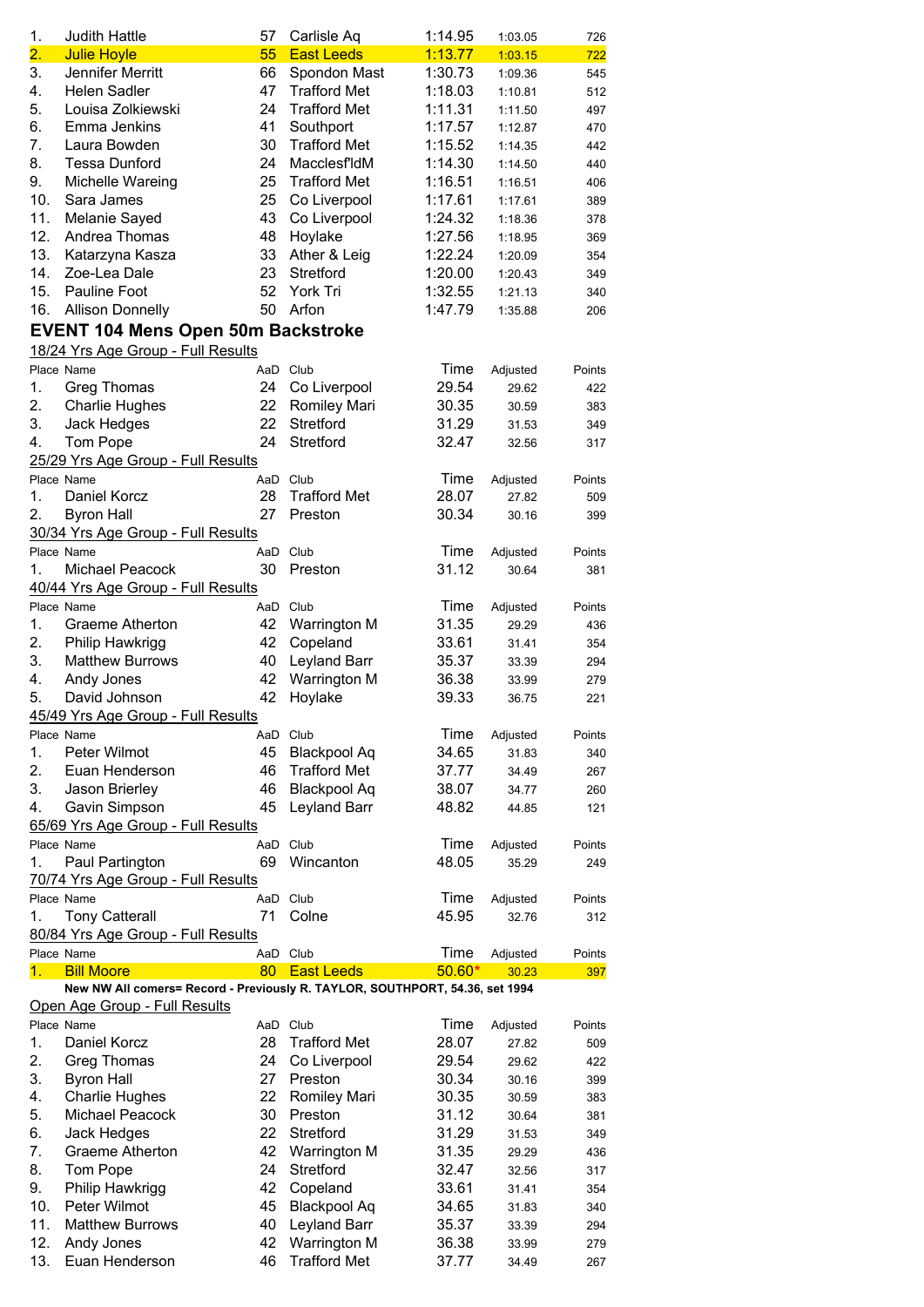| 14.        | Jason Brierley                                                                                                                                               | 46              | <b>Blackpool Aq</b>             | 38.07          | 34.77             | 260           |
|------------|--------------------------------------------------------------------------------------------------------------------------------------------------------------|-----------------|---------------------------------|----------------|-------------------|---------------|
| 15.        | David Johnson                                                                                                                                                | 42              | Hoylake                         | 39.33          | 36.75             | 221           |
| 16.        | <b>Tony Catterall</b>                                                                                                                                        | 71              | Colne                           | 45.95          | 32.76             | 312           |
| 17.        | Paul Partington                                                                                                                                              | 69              | Wincanton                       | 48.05          | 35.29             | 249           |
| 18.        | Gavin Simpson                                                                                                                                                | 45              | Leyland Barr                    | 48.82          | 44.85             | 121           |
| 19.        | <b>Bill Moore</b>                                                                                                                                            | 80              | <b>East Leeds</b>               | 50.60          | 30.23             | 397           |
|            | <b>Combined Result - Full Results</b>                                                                                                                        |                 |                                 | Time           |                   |               |
| 1.         | Place Name<br>Daniel Korcz                                                                                                                                   | 28              | AaD Club<br><b>Trafford Met</b> | 28.07          | Adjusted<br>27.82 | Points<br>509 |
| 2.         | <b>Graeme Atherton</b>                                                                                                                                       | 42              | Warrington M                    | 31.35          | 29.29             | 436           |
| 3.         | Greg Thomas                                                                                                                                                  | 24              | Co Liverpool                    | 29.54          | 29.62             | 422           |
| 4.         | <b>Byron Hall</b>                                                                                                                                            | 27              | Preston                         | 30.34          | 30.16             | 399           |
| 5.         | <b>Bill Moore</b>                                                                                                                                            | 80              | <b>East Leeds</b>               | 50.60          | 30.23             | 397           |
| 6.         | <b>Charlie Hughes</b>                                                                                                                                        | 22              | Romiley Mari                    | 30.35          | 30.59             | 383           |
| 7.         | Michael Peacock                                                                                                                                              | 30              | Preston                         | 31.12          | 30.64             | 381           |
| 8.         | Philip Hawkrigg                                                                                                                                              | 42              | Copeland                        | 33.61          | 31.41             | 354           |
| 9.         | Jack Hedges                                                                                                                                                  | 22              | Stretford                       | 31.29          | 31.53             | 349           |
| 10.        | Peter Wilmot                                                                                                                                                 | 45              | <b>Blackpool Aq</b>             | 34.65          | 31.83             | 340           |
| 11.<br>12. | Tom Pope<br><b>Tony Catterall</b>                                                                                                                            | 24<br>71        | Stretford<br>Colne              | 32.47<br>45.95 | 32.56<br>32.76    | 317           |
| 13.        | <b>Matthew Burrows</b>                                                                                                                                       | 40              | Leyland Barr                    | 35.37          | 33.39             | 312<br>294    |
| 14.        | Andy Jones                                                                                                                                                   | 42              | Warrington M                    | 36.38          | 33.99             | 279           |
| 15.        | Euan Henderson                                                                                                                                               | 46              | <b>Trafford Met</b>             | 37.77          | 34.49             | 267           |
| 16.        | Jason Brierley                                                                                                                                               | 46              | <b>Blackpool Aq</b>             | 38.07          | 34.77             | 260           |
| 17.        | Paul Partington                                                                                                                                              | 69              | Wincanton                       | 48.05          | 35.29             | 249           |
| 18.        | David Johnson                                                                                                                                                | 42              | Hoylake                         | 39.33          | 36.75             | 221           |
| 19.        | Gavin Simpson                                                                                                                                                | 45              | Leyland Barr                    | 48.82          | 44.85             | 121           |
|            | <b>EVENT 105 Womens Open 50m Backstroke</b>                                                                                                                  |                 |                                 |                |                   |               |
|            | 18/24 Yrs Age Group - Full Results                                                                                                                           |                 |                                 |                |                   |               |
|            | Place Name                                                                                                                                                   | AaD             | Club                            | Time           | Adjusted          | Points        |
| 1.         | Louisa Zolkiewski                                                                                                                                            | 24              | <b>Trafford Met</b>             | 33.73          | 33.82             | 437           |
| 2.         | Danielle Dunn                                                                                                                                                | 20              | Eston                           | 35.62          | 36.06             | 360           |
| 3.         | Megan Green                                                                                                                                                  | 21              | Preston                         | 36.46          | 36.83             | 338           |
| 4.         | Mikayla Brudenell                                                                                                                                            | 20              | Eston                           | 39.26          | 39.75             | 269           |
|            | 25/29 Yrs Age Group - Full Results                                                                                                                           |                 |                                 |                |                   |               |
| 1.         | Place Name<br>Michelle Wareing                                                                                                                               | AaD<br>25       | Club<br><b>Trafford Met</b>     | Time<br>34.35  | Adjusted<br>34.35 | Points<br>417 |
|            | 30/34 Yrs Age Group - Full Results                                                                                                                           |                 |                                 |                |                   |               |
|            | Place Name                                                                                                                                                   |                 | AaD Club                        | Time           | Adjusted          | Points        |
| 1.         | Lucy Rodwell                                                                                                                                                 | 31              | Sheffield C                     | 33.21          | 32.58             | 489           |
| 2.         | Joanne Grime                                                                                                                                                 | 31              | Preston                         | 35.51          | 34.84             | 399           |
|            | 35/39 Yrs Age Group - Full Results                                                                                                                           |                 |                                 |                |                   |               |
|            | Place Name                                                                                                                                                   |                 | AaD Club                        | Time           | Adjusted          | Points        |
| 1.         | Jackie Carribine                                                                                                                                             | 38              | Warrington M                    | 36.56          | 34.85             | 399           |
|            | 40/44 Yrs Age Group - Full Results                                                                                                                           |                 |                                 |                |                   |               |
|            | Place Name                                                                                                                                                   | AaD             | Club                            | Time           | Adjusted          | Points        |
| 1.         | Emma Jenkins                                                                                                                                                 | 41              | Southport                       | 39.09          | 36.72             | 341           |
|            | <b>Becky Toal</b><br>45/49 Yrs Age Group - Full Results                                                                                                      | 44              | NorthernWave                    | DQ             |                   |               |
|            | Place Name                                                                                                                                                   |                 | AaD Club                        | Time           | Adjusted          | Points        |
| 1.         | Andrea Thomas                                                                                                                                                | 48              | Hoylake                         | 43.88          | 39.57             | 273           |
|            | 50/54 Yrs Age Group - Full Results                                                                                                                           |                 |                                 |                |                   |               |
|            | Place Name                                                                                                                                                   |                 | AaD Club                        | Time           | Adjusted          | Points        |
| 1.         | <b>Karen Graham</b>                                                                                                                                          | 52 <sub>2</sub> | <b>East Leeds</b>               | 37.54          | 32.91             | 474           |
| 2.         | Audrey Watson                                                                                                                                                | 54              | Oswestry Ott                    | 46.05          | 39.74             | 269           |
|            | 55/59 Yrs Age Group - Full Results                                                                                                                           |                 |                                 |                |                   |               |
|            | Place Name                                                                                                                                                   |                 | AaD Club                        | Time           | Adjusted          | Points        |
| 1.         | <b>Julie Hoyle</b>                                                                                                                                           | 55 <sub>1</sub> | <b>East Leeds</b>               | $33.74*$       | 28.88             | 702           |
|            | New European Record - Previously Benedicte Duprez, FRA, 34.76, set 18/03/2007<br>New British Record - Previously Rachel BARTON, AQUABEARS, 35, set 29-Oct-04 |                 |                                 |                |                   |               |
|            | New NW All comers= Record - Previously R. BARTON, AQUABEARS, 36.60, set 2003                                                                                 |                 |                                 |                |                   |               |
| 2.         | Karen Barton                                                                                                                                                 | 57              | Southport                       | 39.53          | 33.26             | 459           |
|            | New NW Region Record - Previously COLLETTE HAYES, CITY OF CHESTER, 58.83, set 2009                                                                           |                 |                                 |                |                   |               |
| 3.         | <b>Verity Dobbie</b>                                                                                                                                         |                 | 58 Consett                      | 44.42          | 37.03             | 333           |
| 4.         | Pamela Lane                                                                                                                                                  | 55              | Leyland Barr                    | 54.15          | 46.35             | 169           |
|            | <b>Christine Daly</b>                                                                                                                                        | 57              | Barrow LD                       | <b>DNC</b>     |                   |               |
|            | 60/64 Yrs Age Group - Full Results<br>Place Name                                                                                                             |                 | AaD Club                        | Time           | Adjusted          | Points        |
|            |                                                                                                                                                              |                 |                                 |                |                   |               |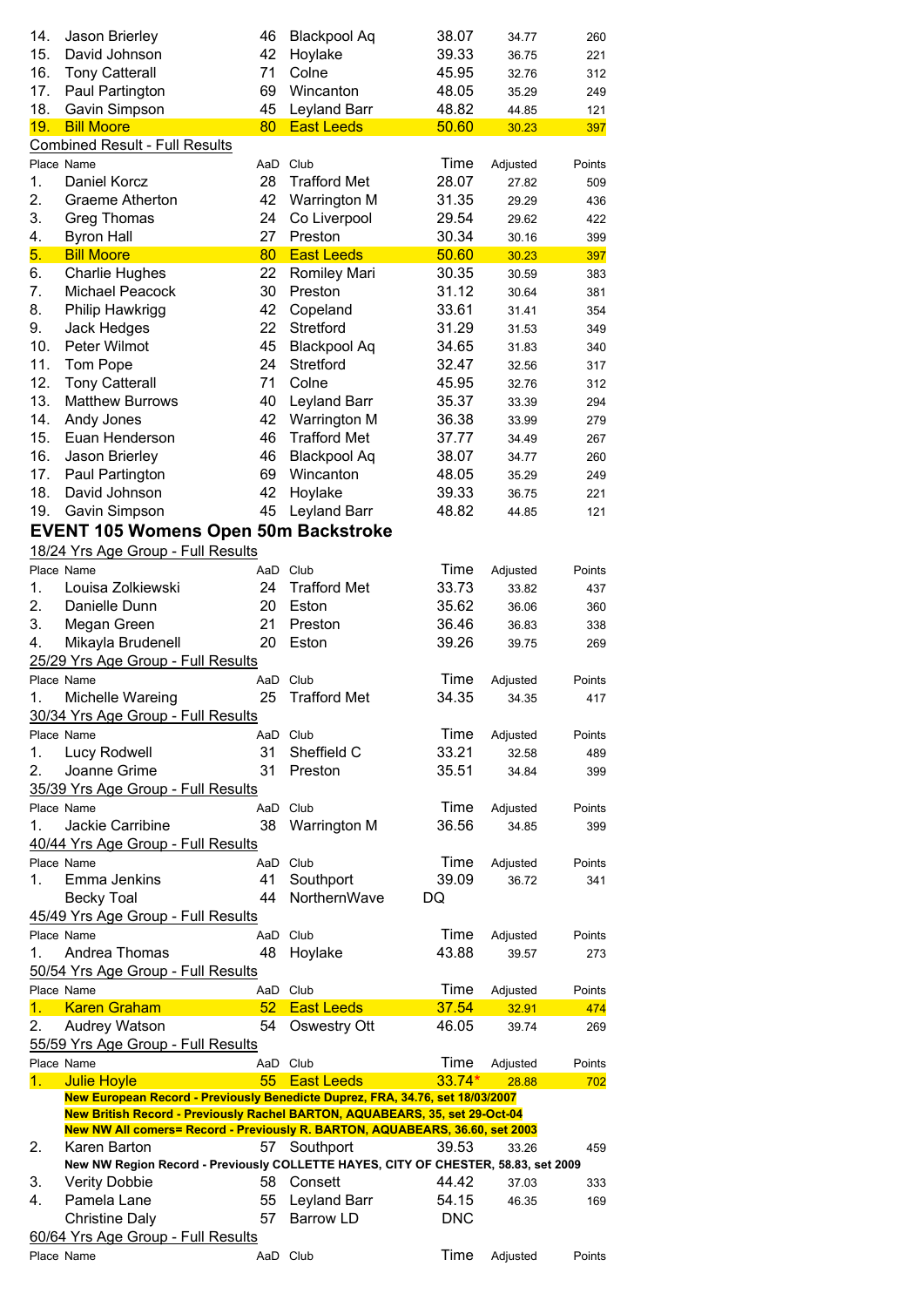| 1.       | <b>Lindsey Gowland</b>                                                                                                                      | 60       | Etwall                           | 39.39          | 32.21          | 506        |       |         |         |
|----------|---------------------------------------------------------------------------------------------------------------------------------------------|----------|----------------------------------|----------------|----------------|------------|-------|---------|---------|
|          | New NW All comers= Record - Previously S. BRAMHAM, SOUTHPORT, 41.48, set 2002                                                               |          |                                  |                |                |            |       |         |         |
| 2.       | <b>Elaine Fitchie</b><br>New NW Region Record - Previously unclaimed                                                                        |          | 61 Leyland Barr                  | 43.87          | 35.51          | 377        |       |         |         |
|          | 65/69 Yrs Age Group - Full Results                                                                                                          |          |                                  |                |                |            |       |         |         |
|          | Place Name                                                                                                                                  |          | AaD Club                         | Time           | Adjusted       | Points     |       |         |         |
| 1.       | Rachel Barton                                                                                                                               | 69       | <b>Trafford Met</b>              | 39.70          | 29.16          | 682        |       |         |         |
|          | Open Age Group - Full Results                                                                                                               |          |                                  |                |                |            |       |         |         |
|          | Place Name                                                                                                                                  |          | AaD Club                         | Time           | Adjusted       | Points     |       |         |         |
| 1.       | Lucy Rodwell                                                                                                                                | 31       | Sheffield C                      | 33.21          | 32.58          | 489        |       |         |         |
| 2.       | Louisa Zolkiewski                                                                                                                           | 24       | <b>Trafford Met</b>              | 33.73          | 33.82          | 437        |       |         |         |
| 3.       | <b>Julie Hoyle</b>                                                                                                                          | 55       | <b>East Leeds</b>                | 33.74          | 28.88          | 702        |       |         |         |
| 4.       | Michelle Wareing                                                                                                                            | 25       | <b>Trafford Met</b>              | 34.35          | 34.35          | 417        |       |         |         |
| 5.       | Joanne Grime                                                                                                                                | 31       | Preston                          | 35.51          | 34.84          | 399        |       |         |         |
| 6.       | Danielle Dunn                                                                                                                               | 20       | Eston                            | 35.62          | 36.06          | 360        |       |         |         |
| 7.<br>8. | Megan Green<br>Jackie Carribine                                                                                                             | 21<br>38 | Preston<br><b>Warrington M</b>   | 36.46<br>36.56 | 36.83          | 338<br>399 |       |         |         |
| 9.       | <b>Karen Graham</b>                                                                                                                         | 52       | <b>East Leeds</b>                | 37.54          | 34.85<br>32.91 | 474        |       |         |         |
| 10.      | Emma Jenkins                                                                                                                                | 41       | Southport                        | 39.09          | 36.72          | 341        |       |         |         |
| 11.      | Mikayla Brudenell                                                                                                                           | 20       | Eston                            | 39.26          | 39.75          | 269        |       |         |         |
| 12.      | <b>Lindsey Gowland</b>                                                                                                                      | 60       | Etwall                           | 39.39          | 32.21          | 506        |       |         |         |
| 13.      | Karen Barton                                                                                                                                | 57       | Southport                        | 39.53          | 33.26          | 459        |       |         |         |
| 14.      | Rachel Barton                                                                                                                               | 69       | <b>Trafford Met</b>              | 39.70          | 29.16          | 682        |       |         |         |
| 15.      | <b>Elaine Fitchie</b>                                                                                                                       | 61       | Leyland Barr                     | 43.87          | 35.51          | 377        |       |         |         |
| 16.      | Andrea Thomas                                                                                                                               | 48       | Hoylake                          | 43.88          | 39.57          | 273        |       |         |         |
| 17.      | <b>Verity Dobbie</b>                                                                                                                        | 58       | Consett                          | 44.42          | 37.03          | 333        |       |         |         |
| 18.      | <b>Audrey Watson</b>                                                                                                                        | 54       | Oswestry Ott                     | 46.05          | 39.74          | 269        |       |         |         |
| 19.      | Pamela Lane                                                                                                                                 | 55       | Leyland Barr                     | 54.15          | 46.35          | 169        |       |         |         |
|          | <b>Christine Daly</b>                                                                                                                       | 57       | Barrow LD                        | <b>DNC</b>     |                |            |       |         |         |
|          | <b>Becky Toal</b>                                                                                                                           | 44       | NorthernWave                     | DQ             |                |            |       |         |         |
|          | <b>Combined Result - Full Results</b>                                                                                                       |          |                                  |                |                |            |       |         |         |
|          | Place Name                                                                                                                                  | AaD Club |                                  | Time           | Adjusted       | Points     |       |         |         |
| 1.       | <b>Julie Hoyle</b>                                                                                                                          | 55       | <b>East Leeds</b>                | 33.74          | 28.88          | 702        |       |         |         |
| 2.       | <b>Rachel Barton</b>                                                                                                                        | 69       | <b>Trafford Met</b>              | 39.70          | 29.16          | 682        |       |         |         |
| 3.       | <b>Lindsey Gowland</b>                                                                                                                      | 60       | Etwall                           | 39.39          | 32.21          | 506        |       |         |         |
| 4.       | Lucy Rodwell                                                                                                                                | 31<br>52 | Sheffield C                      | 33.21          | 32.58          | 489        |       |         |         |
| 5.<br>6. | <b>Karen Graham</b>                                                                                                                         | 57       | <b>East Leeds</b>                | 37.54          | 32.91          | 474        |       |         |         |
| 7.       | Karen Barton<br>Louisa Zolkiewski                                                                                                           | 24       | Southport<br><b>Trafford Met</b> | 39.53<br>33.73 | 33.26          | 459        |       |         |         |
| 8.       | Michelle Wareing                                                                                                                            | 25       | <b>Trafford Met</b>              | 34.35          | 33.82<br>34.35 | 437<br>417 |       |         |         |
| 9.       | Joanne Grime                                                                                                                                | 31       | Preston                          | 35.51          | 34.84          | 399        |       |         |         |
| 10.      | Jackie Carribine                                                                                                                            | 38       | Warrington M                     | 36.56          | 34.85          | 399        |       |         |         |
| 11.      | <b>Elaine Fitchie</b>                                                                                                                       | 61       | Leyland Barr                     | 43.87          | 35.51          | 377        |       |         |         |
| 12.      | Danielle Dunn                                                                                                                               | 20       | Eston                            | 35.62          | 36.06          | 360        |       |         |         |
| 13.      | Emma Jenkins                                                                                                                                | 41       | Southport                        | 39.09          | 36.72          | 341        |       |         |         |
| 14.      | Megan Green                                                                                                                                 | 21       | Preston                          | 36.46          | 36.83          | 338        |       |         |         |
| 15.      | <b>Verity Dobbie</b>                                                                                                                        | 58       | Consett                          | 44.42          | 37.03          | 333        |       |         |         |
| 16.      | Andrea Thomas                                                                                                                               | 48       | Hoylake                          | 43.88          | 39.57          | 273        |       |         |         |
| 17.      | Audrey Watson                                                                                                                               | 54       | Oswestry Ott                     | 46.05          | 39.74          | 269        |       |         |         |
| 18.      | Mikayla Brudenell                                                                                                                           | 20       | Eston                            | 39.26          | 39.75          | 269        |       |         |         |
| 19.      | Pamela Lane                                                                                                                                 |          | 55 Leyland Barr                  | 54.15          | 46.35          | 169        |       |         |         |
|          | <b>EVENT 106 Mens/Womens Open 200m Butterfly</b>                                                                                            |          |                                  |                |                |            |       |         |         |
|          | MENS 35/39 Yrs Age Group - Full Results                                                                                                     |          |                                  |                |                |            |       |         |         |
|          | Place Name                                                                                                                                  | AaD Club |                                  | Time           | Adjusted       | Points     | 50    | 100     | 150     |
| 1.       | Stephen Barton                                                                                                                              | 35       | <b>Trafford Met</b>              | 2:57.98        | 2:51.93        | 251        | 34.56 | 1:17.71 | 2:05.74 |
|          | 34.56,<br>$\mathbf{y} = \mathbf{y} - \mathbf{y} = \mathbf{y} - \mathbf{y} = \mathbf{y} - \mathbf{y} = \mathbf{y} - \mathbf{y} = \mathbf{y}$ | 43.15,   | 48.03                            |                |                |            |       |         |         |
|          | Philip Burchell                                                                                                                             |          | 37 Holywell                      | DQ             |                |            |       |         |         |
|          | MENS 40/44 Yrs Age Group - Full Results                                                                                                     |          |                                  |                |                |            |       |         |         |
|          | Place Name                                                                                                                                  |          | AaD Club                         | Time           | Adjusted       | Points     | 50    | 100     | 150     |
| 1.       | <b>Richard Symons</b><br>New NW Region Record - Previously unclaimed                                                                        | 43       | <b>Trafford Met</b>              | 2:37.85        | 2:26.70        | 405        | 33.94 | 1:14.52 | 1:56.88 |
|          | New NW All comers= Record - Previously PAUL INGLE, ETWALL EAGLES, 03:04.26, set 2012                                                        |          |                                  |                |                |            |       |         |         |
|          | 33.94,<br>, , , , , , , , ,                                                                                                                 | 40.58,   | 42.36                            |                |                |            |       |         |         |
|          | MENS 50/54 Yrs Age Group - Full Results                                                                                                     |          |                                  |                |                |            |       |         |         |
|          | Place Name                                                                                                                                  |          | AaD Club                         | Time           | Adjusted       | Points     | 50    | 100     | 150     |
| 1.       | Stephen Bottomley                                                                                                                           | 54       | <b>Bo Kirklees</b>               | 2:50.75        | 2:27.37        | 399        | 37.54 | 1:20.04 | 2:04.95 |
|          | 37.54,                                                                                                                                      | 42.50,   | 44.91                            |                |                |            |       |         |         |
|          | MENS 55/59 Yrs Age Group - Full Results                                                                                                     |          |                                  |                |                |            |       |         |         |
|          | Place Name                                                                                                                                  |          | AaD Club                         | Time           | Adjusted       | Points     | 50    | 100     | 150     |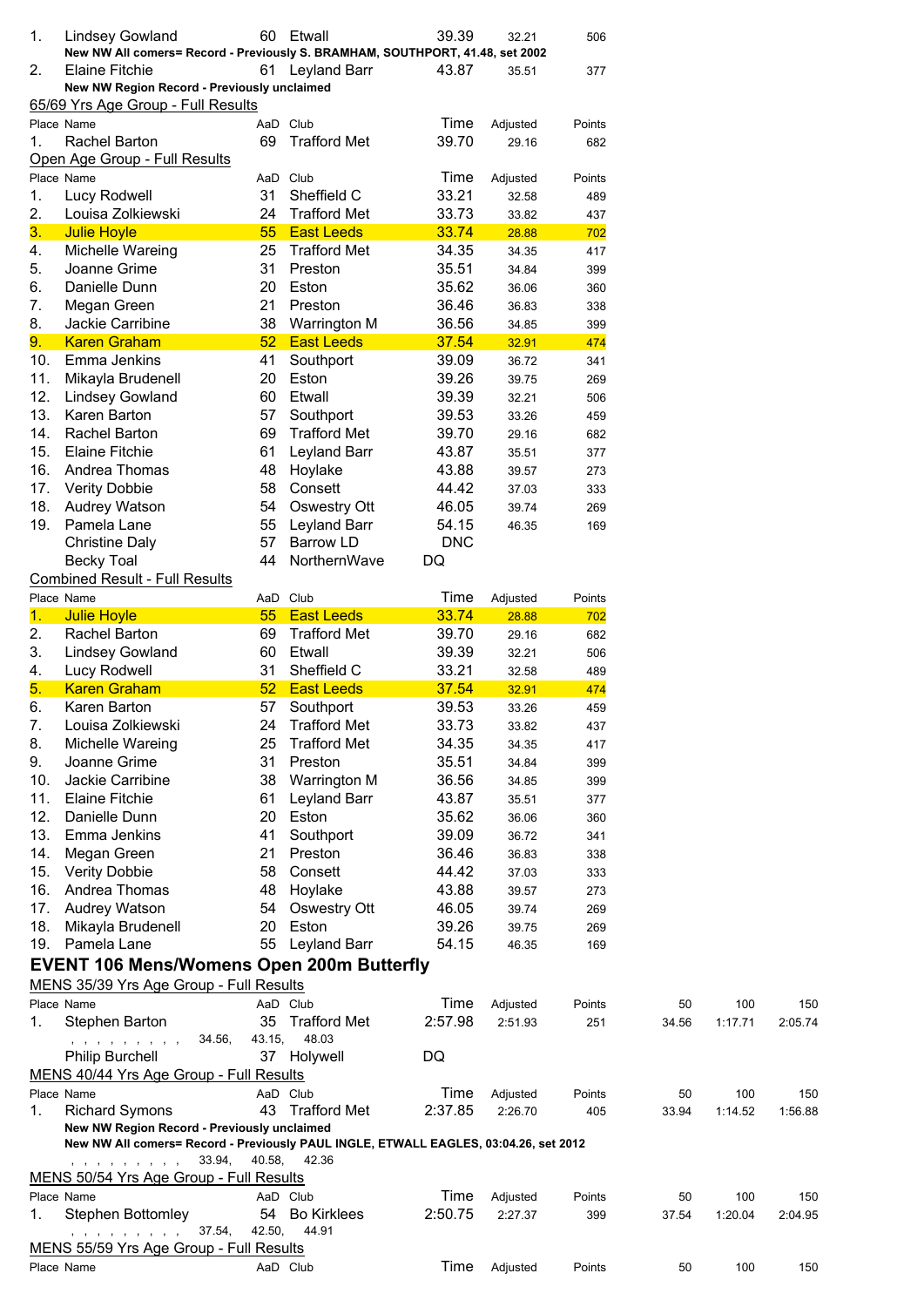| 1. | Mark Jones                                                                                                                                                                                                                                                                                                                                                                                                                                                 | 41.35, | 49.07,       | 57 Warrington M<br>49.85     | 3:09.75 | 2:39.63  | 314    | 41.35 | 1:30.42 | 2:20.27 |
|----|------------------------------------------------------------------------------------------------------------------------------------------------------------------------------------------------------------------------------------------------------------------------------------------------------------------------------------------------------------------------------------------------------------------------------------------------------------|--------|--------------|------------------------------|---------|----------|--------|-------|---------|---------|
|    | $\mathbf{y} = \mathbf{y} - \mathbf{y} = \mathbf{y} - \mathbf{y} = \mathbf{y} - \mathbf{y} = \mathbf{y} - \mathbf{y} = \mathbf{y}$<br><b>MENS Open Age Group - Full Results</b>                                                                                                                                                                                                                                                                             |        |              |                              |         |          |        |       |         |         |
|    | Place Name                                                                                                                                                                                                                                                                                                                                                                                                                                                 |        | AaD Club     |                              | Time    | Adjusted | Points | 50    | 100     | 150     |
| 1. | <b>Richard Symons</b>                                                                                                                                                                                                                                                                                                                                                                                                                                      |        | 43           | <b>Trafford Met</b>          | 2:37.85 | 2:26.70  | 405    | 33.94 | 1:14.52 | 1:56.88 |
|    | $\mathbf{y} = \mathbf{y} - \mathbf{y} = \mathbf{y} - \mathbf{y} = \mathbf{y} - \mathbf{y} = \mathbf{y} - \mathbf{y} = \mathbf{y}$                                                                                                                                                                                                                                                                                                                          | 33.94, | 40.58,       | 42.36                        |         |          |        |       |         |         |
| 2. | Stephen Bottomley                                                                                                                                                                                                                                                                                                                                                                                                                                          |        | 54           | <b>Bo Kirklees</b>           | 2:50.75 | 2:27.37  | 399    | 37.54 | 1:20.04 | 2:04.95 |
| 3. | $\mathbf{y} = \mathbf{y} - \mathbf{y} - \mathbf{y} = \mathbf{y} - \mathbf{y} - \mathbf{y} = \mathbf{y} - \mathbf{y}$<br>Stephen Barton                                                                                                                                                                                                                                                                                                                     | 37.54, | 42.50,<br>35 | 44.91<br><b>Trafford Met</b> | 2:57.98 | 2:51.93  | 251    | 34.56 |         |         |
|    | $\mathbf{y} = \mathbf{y} = \mathbf{y} = \mathbf{y} = \mathbf{y} = \mathbf{y} = \mathbf{y} = \mathbf{y} = \mathbf{y}$                                                                                                                                                                                                                                                                                                                                       | 34.56, | 43.15,       | 48.03                        |         |          |        |       | 1:17.71 | 2:05.74 |
| 4. | Mark Jones                                                                                                                                                                                                                                                                                                                                                                                                                                                 |        | 57           | <b>Warrington M</b>          | 3:09.75 | 2:39.63  | 314    | 41.35 | 1:30.42 | 2:20.27 |
|    | $\mathbf{y} = \mathbf{y} - \mathbf{y} = \mathbf{y} - \mathbf{y} = \mathbf{y} - \mathbf{y} = \mathbf{y} - \mathbf{y} = \mathbf{y}$                                                                                                                                                                                                                                                                                                                          | 41.35, | 49.07,       | 49.85                        |         |          |        |       |         |         |
|    | <b>Philip Burchell</b>                                                                                                                                                                                                                                                                                                                                                                                                                                     |        | 37           | Holywell                     | DQ      |          |        |       |         |         |
|    | <b>MENS Combined Result - Full Results</b>                                                                                                                                                                                                                                                                                                                                                                                                                 |        |              |                              |         |          |        |       |         |         |
|    | Place Name                                                                                                                                                                                                                                                                                                                                                                                                                                                 |        | AaD Club     |                              | Time    | Adjusted | Points | 50    | 100     | 150     |
| 1. | <b>Richard Symons</b>                                                                                                                                                                                                                                                                                                                                                                                                                                      |        | 43           | <b>Trafford Met</b>          | 2:37.85 | 2:26.70  | 405    | 33.94 | 1:14.52 | 1:56.88 |
|    | $\mathbf{y} = \mathbf{y} - \mathbf{y} = \mathbf{y} - \mathbf{y} = \mathbf{y} - \mathbf{y} = \mathbf{y} - \mathbf{y} = \mathbf{y}$                                                                                                                                                                                                                                                                                                                          | 33.94, | 40.58,       | 42.36                        |         |          |        |       |         |         |
| 2. | Stephen Bottomley                                                                                                                                                                                                                                                                                                                                                                                                                                          |        |              | 54 Bo Kirklees               | 2:50.75 | 2:27.37  | 399    | 37.54 | 1:20.04 | 2:04.95 |
|    | $\mathbf{y} = \mathbf{y} - \mathbf{y} = \mathbf{y} - \mathbf{y} = \mathbf{y} - \mathbf{y} = \mathbf{y} - \mathbf{y} = \mathbf{y}$                                                                                                                                                                                                                                                                                                                          | 37.54, | 42.50,       | 44.91                        |         |          |        |       |         |         |
| 3. | Mark Jones                                                                                                                                                                                                                                                                                                                                                                                                                                                 |        | 57<br>49.07, | Warrington M<br>49.85        | 3:09.75 | 2:39.63  | 314    | 41.35 | 1:30.42 | 2:20.27 |
| 4. | $\mathbf{y} = \mathbf{y} - \mathbf{y} = \mathbf{y} - \mathbf{y} = \mathbf{y} - \mathbf{y} = \mathbf{y} - \mathbf{y} = \mathbf{y}$<br>Stephen Barton                                                                                                                                                                                                                                                                                                        | 41.35, | 35           | <b>Trafford Met</b>          | 2:57.98 | 2:51.93  | 251    | 34.56 | 1:17.71 | 2:05.74 |
|    |                                                                                                                                                                                                                                                                                                                                                                                                                                                            | 34.56, | 43.15,       | 48.03                        |         |          |        |       |         |         |
|    | $\mathbf{y} = \mathbf{y} - \mathbf{y} = \mathbf{y} - \mathbf{y} = \mathbf{y} - \mathbf{y} = \mathbf{y} - \mathbf{y} = \mathbf{y}$<br><b>WOMENS 25/29 Yrs Age Group - Full Results</b>                                                                                                                                                                                                                                                                      |        |              |                              |         |          |        |       |         |         |
|    | Place Name                                                                                                                                                                                                                                                                                                                                                                                                                                                 |        | AaD Club     |                              | Time    | Adjusted | Points | 50    | 100     | 150     |
| 1. | <b>Bethan Corley</b>                                                                                                                                                                                                                                                                                                                                                                                                                                       |        |              | 25 Hoylake                   | 2:40.44 | 2:40.44  | 414    | 34.04 | 1:14.03 | 1:56.29 |
|    | New NW Region Record - Previously unclaimed                                                                                                                                                                                                                                                                                                                                                                                                                |        |              |                              |         |          |        |       |         |         |
|    | .                                                                                                                                                                                                                                                                                                                                                                                                                                                          | 34.04, | 39.99,       | 42.26                        |         |          |        |       |         |         |
|    | <b>WOMENS 50/54 Yrs Age Group - Full Results</b>                                                                                                                                                                                                                                                                                                                                                                                                           |        |              |                              |         |          |        |       |         |         |
|    | Place Name                                                                                                                                                                                                                                                                                                                                                                                                                                                 |        | AaD Club     |                              | Time    | Adjusted | Points | 50    | 100     | 150     |
| 1. | Judy Brown                                                                                                                                                                                                                                                                                                                                                                                                                                                 |        |              | 53 Warrington M              | 2:48.75 | 2:26.80  | 540    | 36.86 | 1:19.43 | 2:03.69 |
|    | $\mathbf{y} = \mathbf{y} - \mathbf{y} = \mathbf{y} - \mathbf{y} = \mathbf{y} - \mathbf{y} = \mathbf{y} - \mathbf{y} = \mathbf{y}$                                                                                                                                                                                                                                                                                                                          | 36.86, | 42.57,       | 44.26                        |         |          |        |       |         |         |
| 2. | <b>Allison Donnelly</b>                                                                                                                                                                                                                                                                                                                                                                                                                                    |        |              | 50 Arfon                     | 4:40.52 | 4:09.52  | 110    | 55.39 | 2:04.56 | 3:18.38 |
|    | $\mathbf{y} = \mathbf{y} - \mathbf{y} = \mathbf{y} - \mathbf{y} = \mathbf{y} - \mathbf{y} = \mathbf{y} - \mathbf{y} = \mathbf{y}$                                                                                                                                                                                                                                                                                                                          |        |              | 55.39, 1:09.17, 1:13.82      |         |          |        |       |         |         |
|    | <b>WOMENS 55/59 Yrs Age Group - Full Results</b>                                                                                                                                                                                                                                                                                                                                                                                                           |        |              |                              |         |          |        |       |         |         |
|    | Place Name                                                                                                                                                                                                                                                                                                                                                                                                                                                 |        | AaD Club     |                              | Time    | Adjusted | Points | 50    | 100     | 150     |
| 1. | <b>Judith Hattle</b>                                                                                                                                                                                                                                                                                                                                                                                                                                       |        |              | 57 Carlisle Aq               | 2:42.37 | 2:16.60  | 671    | 37.32 | 1:19.11 | 2:00.69 |
|    | New NW Region Record - Previously unclaimed                                                                                                                                                                                                                                                                                                                                                                                                                |        |              |                              |         |          |        |       |         |         |
|    | New NW All comers= Record - Previously unclaimed                                                                                                                                                                                                                                                                                                                                                                                                           | 37.32, | 41.79.       | 41.58                        |         |          |        |       |         |         |
|    | $\mathbf{y} = \mathbf{y} - \mathbf{y} - \mathbf{y} = \mathbf{y} - \mathbf{y} - \mathbf{y} = \mathbf{y} - \mathbf{y} = \mathbf{y} - \mathbf{y}$<br><b>WOMENS Open Age Group - Full Results</b>                                                                                                                                                                                                                                                              |        |              |                              |         |          |        |       |         |         |
|    | Place Name                                                                                                                                                                                                                                                                                                                                                                                                                                                 |        | AaD Club     |                              | Time    | Adjusted | Points | 50    | 100     | 150     |
| 1. | <b>Bethan Corley</b>                                                                                                                                                                                                                                                                                                                                                                                                                                       |        | 25           | Hoylake                      | 2:40.44 | 2:40.44  | 414    | 34.04 | 1:14.03 | 1:56.29 |
|    |                                                                                                                                                                                                                                                                                                                                                                                                                                                            | 34.04, | 39.99,       | 42.26                        |         |          |        |       |         |         |
| 2. | <b>Judith Hattle</b>                                                                                                                                                                                                                                                                                                                                                                                                                                       |        | 57           | Carlisle Aq                  | 2:42.37 | 2:16.60  | 671    | 37.32 | 1:19.11 | 2:00.69 |
|    | $\mathbf{y} = \mathbf{y} - \mathbf{y} = \mathbf{y} - \mathbf{y} = \mathbf{y} - \mathbf{y} = \mathbf{y} - \mathbf{y} = \mathbf{y}$                                                                                                                                                                                                                                                                                                                          | 37.32, | 41.79,       | 41.58                        |         |          |        |       |         |         |
| 3. | Judy Brown                                                                                                                                                                                                                                                                                                                                                                                                                                                 |        |              | 53 Warrington M              | 2:48.75 | 2:26.80  | 540    | 36.86 | 1:19.43 | 2:03.69 |
|    | $\mathbf{y} = \mathbf{y} - \mathbf{y} = \mathbf{y} - \mathbf{y} = \mathbf{y} - \mathbf{y} = \mathbf{y} - \mathbf{y} = \mathbf{y}$                                                                                                                                                                                                                                                                                                                          | 36.86, | 42.57,       | 44.26                        |         |          |        |       |         |         |
| 4. | <b>Allison Donnelly</b>                                                                                                                                                                                                                                                                                                                                                                                                                                    |        |              | 50 Arfon                     | 4:40.52 | 4:09.52  | 110    | 55.39 | 2:04.56 | 3:18.38 |
|    | .                                                                                                                                                                                                                                                                                                                                                                                                                                                          |        |              | 55.39, 1:09.17, 1:13.82      |         |          |        |       |         |         |
|    | <b>WOMENS Combined Result - Full Results</b>                                                                                                                                                                                                                                                                                                                                                                                                               |        |              |                              |         |          |        |       |         |         |
|    | Place Name                                                                                                                                                                                                                                                                                                                                                                                                                                                 |        |              | AaD Club                     | Time    | Adjusted | Points | 50    | 100     | 150     |
| 1. | <b>Judith Hattle</b>                                                                                                                                                                                                                                                                                                                                                                                                                                       |        |              | 57 Carlisle Aq               | 2:42.37 | 2:16.60  | 671    | 37.32 | 1:19.11 | 2:00.69 |
|    | $\mathbf{y} = \mathbf{y} - \mathbf{y} = \mathbf{y} - \mathbf{y} = \mathbf{y} - \mathbf{y} = \mathbf{y} - \mathbf{y} = \mathbf{y}$                                                                                                                                                                                                                                                                                                                          | 37.32, | 41.79,       | 41.58                        |         |          |        |       |         |         |
| 2. | Judy Brown                                                                                                                                                                                                                                                                                                                                                                                                                                                 | 36.86, | 42.57,       | 53 Warrington M<br>44.26     | 2:48.75 | 2:26.80  | 540    | 36.86 | 1:19.43 | 2:03.69 |
| 3. | $\mathbf{y} = \mathbf{y} - \mathbf{y} = \mathbf{y} - \mathbf{y} = \mathbf{y} - \mathbf{y} = \mathbf{y} - \mathbf{y} = \mathbf{y}$<br><b>Bethan Corley</b>                                                                                                                                                                                                                                                                                                  |        |              | 25 Hoylake                   | 2:40.44 | 2:40.44  | 414    | 34.04 | 1:14.03 | 1:56.29 |
|    | $\mathbf{y} = \mathbf{y} - \mathbf{y} = \mathbf{y} - \mathbf{y} = \mathbf{y} - \mathbf{y} = \mathbf{y} - \mathbf{y} = \mathbf{y}$                                                                                                                                                                                                                                                                                                                          | 34.04, | 39.99,       | 42.26                        |         |          |        |       |         |         |
| 4. | <b>Allison Donnelly</b>                                                                                                                                                                                                                                                                                                                                                                                                                                    |        |              | 50 Arfon                     | 4:40.52 | 4:09.52  | 110    | 55.39 | 2:04.56 | 3:18.38 |
|    |                                                                                                                                                                                                                                                                                                                                                                                                                                                            |        |              | 55.39, 1:09.17, 1:13.82      |         |          |        |       |         |         |
|    | <b>EVENT 107 Mens Open 100m Freestyle</b>                                                                                                                                                                                                                                                                                                                                                                                                                  |        |              |                              |         |          |        |       |         |         |
|    | 18/24 Yrs Age Group - Full Results                                                                                                                                                                                                                                                                                                                                                                                                                         |        |              |                              |         |          |        |       |         |         |
|    | Place Name                                                                                                                                                                                                                                                                                                                                                                                                                                                 |        |              | AaD Club                     | Time    | Adjusted | Points | 50    |         |         |
| 1. | Luke Pool                                                                                                                                                                                                                                                                                                                                                                                                                                                  |        |              | 23 Preston                   | 51.86   | 52.14    | 640    |       |         |         |
|    | New NW Region Record - Previously ANDREW ADDISON, BLACKBURN, 53.74, set 2011                                                                                                                                                                                                                                                                                                                                                                               |        |              |                              |         |          |        |       |         |         |
|    | New NW All comers= Record - Previously ANDREW ADDISON, BLACKBURN, 53.74, set 2011                                                                                                                                                                                                                                                                                                                                                                          |        |              |                              |         |          |        |       |         |         |
|    |                                                                                                                                                                                                                                                                                                                                                                                                                                                            |        |              |                              |         |          |        |       |         |         |
| 2. | Daniel Walsh                                                                                                                                                                                                                                                                                                                                                                                                                                               |        | 20           | <b>Trafford Met</b>          | 55.96   | 56.66    | 498    | 26.99 |         |         |
|    | , , , , , , , , , ,                                                                                                                                                                                                                                                                                                                                                                                                                                        | 26.99  |              |                              |         |          |        |       |         |         |
| 3. | Callum Quigley                                                                                                                                                                                                                                                                                                                                                                                                                                             |        | 19           | Oldham Aqua                  | 56.32   | 57.14    | 486    | 27.21 |         |         |
|    | $\mathbf{1} \qquad \mathbf{1} \qquad \mathbf{1} \qquad \mathbf{1} \qquad \mathbf{1} \qquad \mathbf{1} \qquad \mathbf{1} \qquad \mathbf{1} \qquad \mathbf{1} \qquad \mathbf{1} \qquad \mathbf{1} \qquad \mathbf{1} \qquad \mathbf{1} \qquad \mathbf{1} \qquad \mathbf{1} \qquad \mathbf{1} \qquad \mathbf{1} \qquad \mathbf{1} \qquad \mathbf{1} \qquad \mathbf{1} \qquad \mathbf{1} \qquad \mathbf{1} \qquad \mathbf{1} \qquad \mathbf{1} \qquad \mathbf{$ | 27.21  |              |                              |         |          |        |       |         |         |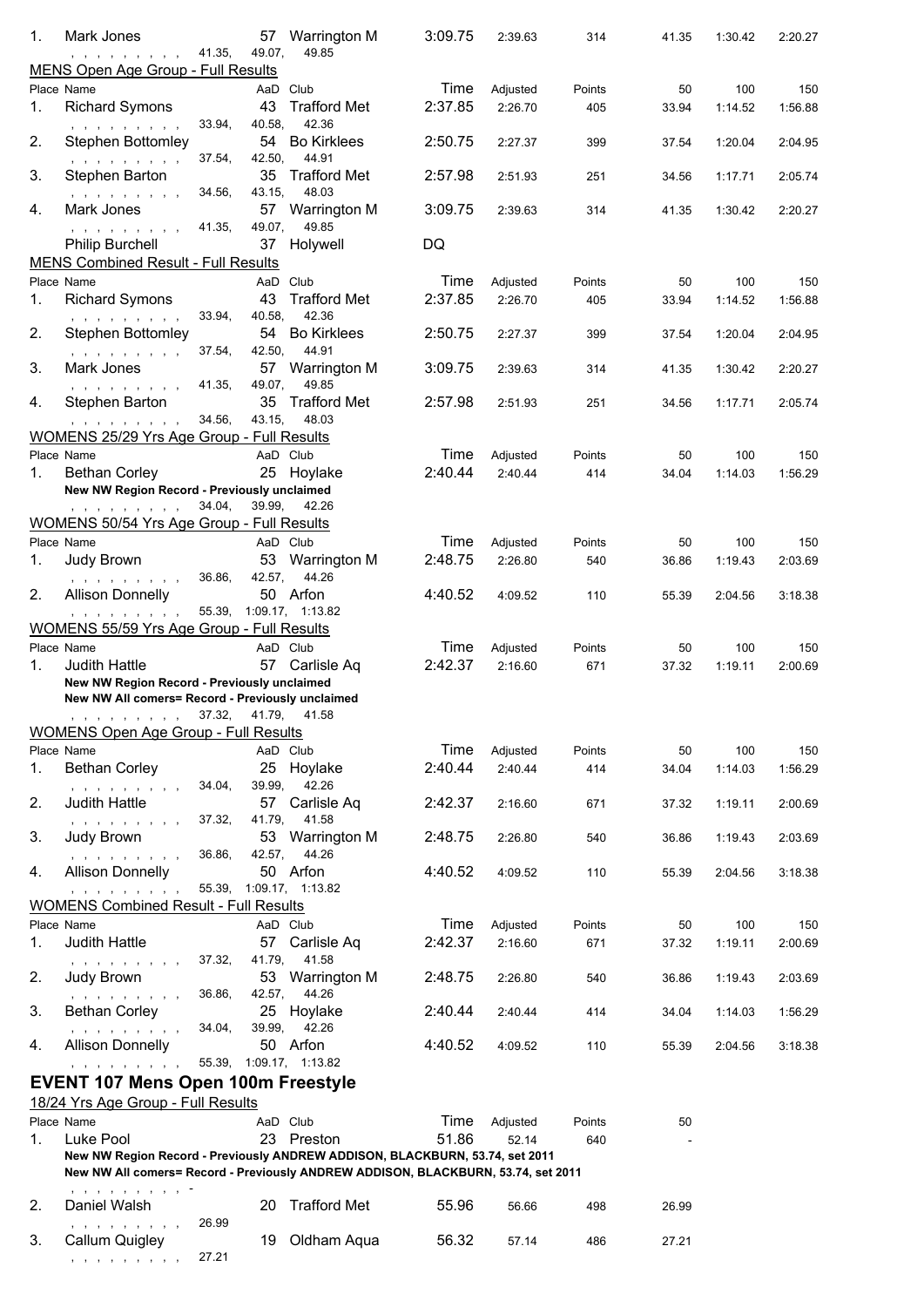| 4.             | Greg Thomas                                                                                                                                                             | 27.73          | 24 -            | Co Liverpool                    | 58.04                    | 58.20             | 460           | 27.73       |
|----------------|-------------------------------------------------------------------------------------------------------------------------------------------------------------------------|----------------|-----------------|---------------------------------|--------------------------|-------------------|---------------|-------------|
| 5.             | $\mathbf{y} = \mathbf{y} - \mathbf{y} = \mathbf{y} - \mathbf{y} = \mathbf{y} - \mathbf{y} = \mathbf{y} - \mathbf{y} = \mathbf{y}$<br><b>Ethan Fielding</b>              | 27.53          | 19              | Preston                         | 58.40                    | 59.25             | 436           | 27.53       |
| 6.             | $\mathbf{y} = \mathbf{y} - \mathbf{y} - \mathbf{y} - \mathbf{y} - \mathbf{y} - \mathbf{y} - \mathbf{y} - \mathbf{y} - \mathbf{y}$<br><b>Patrick Hill</b>                | 27.69          | 19              | Preston                         | 59.01                    | 59.87             | 422           | 27.69       |
| 7.             | Ben Hockaday<br>$\mathbf{y} = \mathbf{y} - \mathbf{y} = \mathbf{y} - \mathbf{y} = \mathbf{y} - \mathbf{y} = \mathbf{y} - \mathbf{y} = \mathbf{y}$                       | 29.46          | 24              | <b>Barrow LD</b>                | 1:00.02                  | 1:00.18           | 416           | 29.46       |
| 8.             | Christopher Moulder                                                                                                                                                     | 28.58          | 24              | Stretford                       | 1:00.44                  | 1:00.60           | 407           | 28.58       |
| 9.             | Jack Hedges<br>. <del>.</del>                                                                                                                                           |                | 22              | Stretford                       | 1:01.58                  | 1:02.06           | 379           |             |
|                | 25/29 Yrs Age Group - Full Results                                                                                                                                      |                |                 |                                 |                          |                   |               |             |
|                | Place Name                                                                                                                                                              |                |                 | AaD Club                        | Time                     | Adjusted          | Points        | 50          |
| 1.             | <b>Daniel Mills</b>                                                                                                                                                     |                | 26              | Stretford                       | 53.78                    | 53.63             | 588           | 26.18       |
| 2.             | $\mathbf{y} = \mathbf{y} - \mathbf{y} = \mathbf{y} - \mathbf{y} = \mathbf{y} - \mathbf{y} = \mathbf{y} - \mathbf{y} = \mathbf{y}$<br>George Morreal                     | 26.18<br>27.23 | 25              | Oldham Aqua                     | 56.31                    | 56.31             | 508           | 27.23       |
| 3.             | Carl Naven                                                                                                                                                              |                | 27              | Aquabears                       | 57.91                    | 57.57             | 475           |             |
| 4.             | $\mathbf{y} = \mathbf{y} - \mathbf{y} - \mathbf{y} = \mathbf{y} - \mathbf{y} - \mathbf{y} = \mathbf{y} - \mathbf{y} = \mathbf{y}$<br><b>Matthew Lees</b>                | 30.02          | 28              | Rochdale                        | 1:05.91                  | 1:05.32           | 325           | 30.02       |
|                | $\mathbf{y} = \mathbf{y} - \mathbf{y} = \mathbf{y} - \mathbf{y} = \mathbf{y} - \mathbf{y} = \mathbf{y} - \mathbf{y} = \mathbf{y}$<br>30/34 Yrs Age Group - Full Results |                |                 |                                 |                          |                   |               |             |
|                | Place Name                                                                                                                                                              |                |                 | AaD Club                        | Time                     | Adjusted          | Points        | 50          |
| 1.             | Michael Peacock                                                                                                                                                         |                | 30              | Preston                         | 58.63                    | 57.73             | 471           | 28.16       |
|                | .<br>Mark Hooley-Ellis<br>Rafal Kaczynski                                                                                                                               | 28.16          | 33<br>32        | Kirkham Wesh<br>Co Manch Aq     | <b>DNC</b><br><b>DNC</b> |                   |               |             |
|                | 35/39 Yrs Age Group - Full Results                                                                                                                                      |                |                 |                                 |                          |                   |               |             |
|                | Place Name                                                                                                                                                              |                |                 | AaD Club                        | Time                     | Adjusted          | Points        | 50          |
| 1 <sub>1</sub> | <b>James Barwick</b>                                                                                                                                                    |                | 35 <sub>2</sub> | <b>East Leeds</b>               | 1:00.86                  | 58.79             | 446           | 28.50       |
| 2.             | <u>in de la característica de la característica de la característica de la característica de la característica de </u><br>Stephen Barton                                | 28.50          | 35              | <b>Trafford Met</b>             | 1:09.39                  | 1:07.03           | 301           | 31.19       |
|                | , , , , , , , , , , , , , , , , , ,                                                                                                                                     | 31.19          |                 |                                 |                          |                   |               |             |
|                | 40/44 Yrs Age Group - Full Results                                                                                                                                      |                |                 |                                 |                          |                   |               |             |
| 1.             | Place Name<br><b>Matthew James</b>                                                                                                                                      |                |                 | AaD Club<br>42 Hoylake          | Time<br>1:01.43          | Adjusted<br>57.40 | Points<br>479 | 50<br>29.29 |
| 2.             | , , , , , ,<br>Joseph Hess                                                                                                                                              | 29.29          | 44              | Mt Kelly                        | 1:04.78                  | 59.86             | 423           | 31.54       |
| 3.             | Marek Dynda                                                                                                                                                             | 31.54          | 41              | <b>Barrow LD</b>                | 1:05.27                  | 1:01.31           | 393           | 30.82       |
| 4.             | $\mathbf{y} = \mathbf{y} = \mathbf{y} = \mathbf{y} = \mathbf{y} = \mathbf{y} = \mathbf{y} = \mathbf{y} = \mathbf{y}$<br>Andy Jones                                      | 30.82          |                 | 42 Warrington M                 | 1:06.31                  | 1:01.96           | 381           | 32.32       |
| 5.             | .<br>David Johnson                                                                                                                                                      | 32.32          |                 | 42 Hoylake                      | 1:12.87                  | 1:08.09           | 287           | 34.95       |
|                | .<br>45/49 Yrs Age Group - Full Results                                                                                                                                 | 34.95          |                 |                                 |                          |                   |               |             |
|                | Place Name                                                                                                                                                              |                |                 | AaD Club                        | Time                     | Adjusted          | Points        | 50          |
| 1.             | David Crabtree                                                                                                                                                          |                | 49              | Romiley Mari                    | 1:04.73                  | 57.98             | 465           | 29.84       |
| 2.             | $\begin{array}{cccccccccccccc} &\bullet &\bullet &\bullet &\bullet &\bullet &\bullet &\bullet &\bullet &\bullet &\bullet &\bullet \end{array}$<br>Martin Goff           | 29.84<br>30.69 | 49              | <b>Romiley Mari</b>             | 1:05.10                  | 58.31             | 457           | 30.69       |
| 3.             | .<br>Jason Brierley                                                                                                                                                     | 31.97          | 46              | <b>Blackpool Aq</b>             | 1:09.23                  | 1:03.22           | 359           | 31.97       |
| 4.             | .<br><b>Clive Smith</b>                                                                                                                                                 | 35.08          | 48              | Etwall                          | 1:14.82                  | 1:07.46           | 295           | 35.08       |
|                | $1 - 1 - 1 - 1 - 1 - 1 - 1 - 1 - 1 - 1$<br>50/54 Yrs Age Group - Full Results                                                                                           |                |                 |                                 |                          |                   |               |             |
|                | Place Name                                                                                                                                                              |                |                 | AaD Club                        | Time                     | Adjusted          | Points        | 50          |
| 1.             | <b>Andrew Bennett</b>                                                                                                                                                   |                | 53              | Warrington M                    | 1:00.83                  | 52.92             | 612           | 29.02       |
| 2.             | $1 - 1 - 1 - 1 - 1 - 1 - 1 - 1 - 1 - 1$<br>Anthony Wylie                                                                                                                | 29.02<br>30.04 | 50              | Everton                         | 1:02.09                  | 55.23             | 538           | 30.04       |
| 3.             | <b>Christopher Horne</b>                                                                                                                                                | 34.44          | 50              | Leyland Barr                    | 1:13.71                  | 1:05.56           | 322           | 34.44       |
| 4.             | $\mathbf{y} = \mathbf{y} - \mathbf{y} - \mathbf{y} - \mathbf{y} - \mathbf{y} - \mathbf{y} - \mathbf{y} - \mathbf{y} - \mathbf{y}$<br>Michael Stott                      |                | 50              | Leyland Barr                    | 1:25.17                  | 1:15.76           | 208           | 40.64       |
|                |                                                                                                                                                                         |                |                 |                                 |                          |                   |               |             |
|                | $\mathbf{y} = \mathbf{y} - \mathbf{y} = \mathbf{y} - \mathbf{y} = \mathbf{y} - \mathbf{y} = \mathbf{y} - \mathbf{y} = \mathbf{y}$<br><b>Stuart Hoyle</b>                | 40.64          | 51              | East Leeds                      | <b>DNC</b>               |                   |               |             |
|                | 60/64 Yrs Age Group - Full Results                                                                                                                                      |                |                 |                                 |                          |                   |               |             |
| 1.             | Place Name<br>Neville Barton<br>$\mathbf{y} = \mathbf{y} = \mathbf{y} = \mathbf{y} = \mathbf{y} = \mathbf{y} = \mathbf{y} = \mathbf{y} = \mathbf{y}$                    | 29.95          | 63              | AaD Club<br><b>Trafford Met</b> | Time<br>1:03.33          | Adjusted<br>50.17 | Points<br>718 | 50<br>29.95 |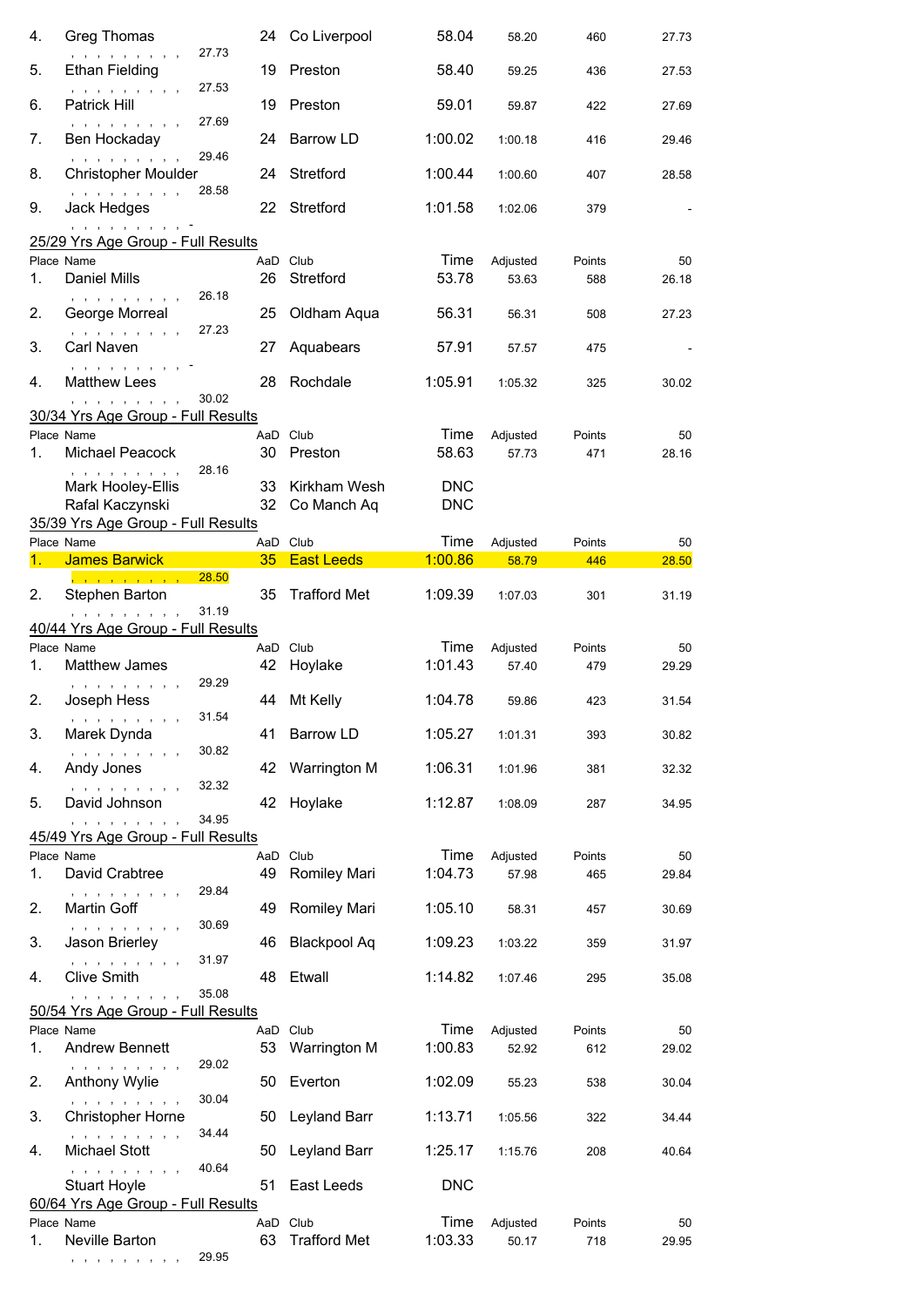|     | 75/79 Yrs Age Group - Full Results                                                                                                                                                                                                                                                     |                |    |                                 |                 |                     |               |             |
|-----|----------------------------------------------------------------------------------------------------------------------------------------------------------------------------------------------------------------------------------------------------------------------------------------|----------------|----|---------------------------------|-----------------|---------------------|---------------|-------------|
| 1.  | Place Name<br>Michael Wake                                                                                                                                                                                                                                                             |                |    | AaD Club<br>76 Sevenoaks        | Time<br>1:22.17 | Adjusted<br>53.65   | Points<br>587 | 50<br>40.44 |
|     | New NW All comers= Record - Previously PETER TUCKER, DARWEN, 01:31.88, set 2009<br>.                                                                                                                                                                                                   | 40.44          |    |                                 |                 |                     |               |             |
|     | 80/84 Yrs Age Group - Full Results                                                                                                                                                                                                                                                     |                |    |                                 |                 |                     |               |             |
| 1.  | Place Name<br>John Anderson                                                                                                                                                                                                                                                            |                | 80 | AaD Club<br><b>Trafford Met</b> | Time<br>2:00.68 | Adjusted<br>1:12.09 | Points<br>242 | 50<br>56.47 |
|     | New NW Region Record - Previously BRIAN SHENSTONE, CITY OF CHESTER, 2:09.74, set 2015                                                                                                                                                                                                  |                |    |                                 |                 |                     |               |             |
|     | , , , , , , , , ,<br>Open Age Group - Full Results                                                                                                                                                                                                                                     | 56.47          |    |                                 |                 |                     |               |             |
|     | Place Name                                                                                                                                                                                                                                                                             |                |    | AaD Club                        | Time            | Adjusted            | Points        | 50          |
| 1.  | Luke Pool<br>9. 9. 9. 9. 9. 9. 9. 9. 9. 7                                                                                                                                                                                                                                              |                | 23 | Preston                         | 51.86           | 52.14               | 640           |             |
| 2.  | Daniel Mills                                                                                                                                                                                                                                                                           | 26.18          | 26 | Stretford                       | 53.78           | 53.63               | 588           | 26.18       |
| 3.  | $\mathbf{y} = \mathbf{y} - \mathbf{y} = \mathbf{y} - \mathbf{y} = \mathbf{y} - \mathbf{y} = \mathbf{y} - \mathbf{y} = \mathbf{y}$<br>Daniel Walsh<br>$\mathbf{y} = \mathbf{y} - \mathbf{y} = \mathbf{y} - \mathbf{y} = \mathbf{y} - \mathbf{y} = \mathbf{y} - \mathbf{y} = \mathbf{y}$ | 26.99          | 20 | <b>Trafford Met</b>             | 55.96           | 56.66               | 498           | 26.99       |
| 4.  | George Morreal                                                                                                                                                                                                                                                                         | 27.23          | 25 | Oldham Aqua                     | 56.31           | 56.31               | 508           | 27.23       |
| 5.  | <b>Callum Quigley</b><br>$\mathbf{a}=\mathbf{a}=\mathbf{a}=\mathbf{a}=\mathbf{a}=\mathbf{a}=\mathbf{a}=\mathbf{a}=\mathbf{a}=\mathbf{a}$                                                                                                                                               | 27.21          | 19 | Oldham Aqua                     | 56.32           | 57.14               | 486           | 27.21       |
| 6.  | Carl Naven<br>$\mathbf{y} = \mathbf{y} - \mathbf{y} = \mathbf{y} - \mathbf{y} = \mathbf{y} - \mathbf{y} = \mathbf{y} - \mathbf{y} = \mathbf{y}$                                                                                                                                        |                | 27 | Aquabears                       | 57.91           | 57.57               | 475           |             |
| 7.  | Greg Thomas                                                                                                                                                                                                                                                                            | 27.73          | 24 | Co Liverpool                    | 58.04           | 58.20               | 460           | 27.73       |
| 8.  | <b>Ethan Fielding</b><br>, , , , , , , , ,                                                                                                                                                                                                                                             | 27.53          | 19 | Preston                         | 58.40           | 59.25               | 436           | 27.53       |
| 9.  | Michael Peacock<br>$\mathbf{y} = \mathbf{y} - \mathbf{y} = \mathbf{y} - \mathbf{y} = \mathbf{y} - \mathbf{y} = \mathbf{y} - \mathbf{y} = \mathbf{y}$                                                                                                                                   | 28.16          | 30 | Preston                         | 58.63           | 57.73               | 471           | 28.16       |
| 10. | Patrick Hill                                                                                                                                                                                                                                                                           | 27.69          | 19 | Preston                         | 59.01           | 59.87               | 422           | 27.69       |
| 11. | $1 - 1 - 1 - 1 - 1 - 1 - 1 - 1 - 1 - 1$<br>Ben Hockaday                                                                                                                                                                                                                                | 29.46          | 24 | Barrow LD                       | 1:00.02         | 1:00.18             | 416           | 29.46       |
| 12. | <b>Christopher Moulder</b>                                                                                                                                                                                                                                                             | 28.58          | 24 | Stretford                       | 1:00.44         | 1:00.60             | 407           | 28.58       |
|     |                                                                                                                                                                                                                                                                                        |                |    |                                 |                 |                     |               |             |
| 13. | $\mathbf{y} = \mathbf{y} - \mathbf{y} = \mathbf{y} - \mathbf{y} = \mathbf{y} - \mathbf{y} = \mathbf{y} - \mathbf{y} = \mathbf{y}$<br><b>Andrew Bennett</b>                                                                                                                             |                | 53 | Warrington M                    | 1:00.83         | 52.92               | 612           | 29.02       |
| 14. | $\mathbf{y} = \mathbf{y} - \mathbf{y} - \mathbf{y} = \mathbf{y} - \mathbf{y} - \mathbf{y} = \mathbf{y} - \mathbf{y} - \mathbf{y}$<br><b>James Barwick</b>                                                                                                                              | 29.02          | 35 | <b>East Leeds</b>               | 1:00.86         | 58.79               | 446           | 28.50       |
| 15. | .<br>Matthew James                                                                                                                                                                                                                                                                     | 28.50          | 42 | Hoylake                         | 1:01.43         | 57.40               | 479           | 29.29       |
| 16. | $\cdots$<br>Jack Hedges                                                                                                                                                                                                                                                                | 29.29          | 22 | Stretford                       | 1:01.58         | 1:02.06             | 379           |             |
| 17. | $1 - 1 - 1 - 1 - 1 - 1 - 1 - 1 - 1 - 1 - 1$<br>Anthony Wylie                                                                                                                                                                                                                           |                | 50 | Everton                         | 1:02.09         | 55.23               | 538           | 30.04       |
| 18. | .<br>Neville Barton                                                                                                                                                                                                                                                                    | 30.04          | 63 | <b>Trafford Met</b>             | 1:03.33         | 50.17               | 718           | 29.95       |
| 19. | $\mathbf{y} = \mathbf{y} - \mathbf{y} = \mathbf{y} - \mathbf{y} = \mathbf{y} - \mathbf{y} = \mathbf{y} - \mathbf{y} = \mathbf{y}$<br>David Crabtree                                                                                                                                    | 29.95          | 49 | Romiley Mari                    | 1:04.73         | 57.98               | 465           | 29.84       |
| 20. | $\mathbf{y} = \mathbf{y} - \mathbf{y} = \mathbf{y} - \mathbf{y} = \mathbf{y} - \mathbf{y} = \mathbf{y} - \mathbf{y} = \mathbf{y}$<br>Joseph Hess                                                                                                                                       | 29.84          | 44 | Mt Kelly                        | 1:04.78         | 59.86               | 423           | 31.54       |
| 21. | $\mathbf{y} = \mathbf{y} - \mathbf{y} = \mathbf{y} - \mathbf{y} = \mathbf{y} - \mathbf{y} = \mathbf{y} - \mathbf{y} = \mathbf{y}$<br>Martin Goff                                                                                                                                       | 31.54          | 49 | Romiley Mari                    | 1:05.10         | 58.31               | 457           | 30.69       |
| 22. | $\mathbf{y} = \mathbf{y} = \mathbf{y} = \mathbf{y} = \mathbf{y} = \mathbf{y} = \mathbf{y} = \mathbf{y} = \mathbf{y}$<br>Marek Dynda                                                                                                                                                    | 30.69          | 41 | Barrow LD                       | 1:05.27         | 1:01.31             | 393           | 30.82       |
| 23. | $\mathbf{y} = \mathbf{y} - \mathbf{y} = \mathbf{y} - \mathbf{y} = \mathbf{y} - \mathbf{y} = \mathbf{y} - \mathbf{y} = \mathbf{y}$<br><b>Matthew Lees</b>                                                                                                                               | 30.82          | 28 | Rochdale                        | 1:05.91         | 1:05.32             | 325           | 30.02       |
| 24. | .<br>Andy Jones                                                                                                                                                                                                                                                                        | 30.02          | 42 | Warrington M                    | 1:06.31         | 1:01.96             | 381           | 32.32       |
| 25. | .<br>Jason Brierley                                                                                                                                                                                                                                                                    | 32.32          | 46 | <b>Blackpool Aq</b>             | 1:09.23         | 1:03.22             | 359           | 31.97       |
| 26. | $\mathbf{y} = \mathbf{y} - \mathbf{y} = \mathbf{y} - \mathbf{y} = \mathbf{y} - \mathbf{y} = \mathbf{y} - \mathbf{y} = \mathbf{y}$<br>Stephen Barton                                                                                                                                    | 31.97          | 35 | <b>Trafford Met</b>             | 1:09.39         | 1:07.03             | 301           | 31.19       |
| 27. | $\mathbf{y} = \mathbf{y} - \mathbf{y} = \mathbf{y} - \mathbf{y} = \mathbf{y} - \mathbf{y} = \mathbf{y} - \mathbf{y} = \mathbf{y}$<br>David Johnson                                                                                                                                     | 31.19          | 42 | Hoylake                         | 1:12.87         | 1:08.09             | 287           | 34.95       |
| 28. | $\mathbf{y} = \mathbf{y} = \mathbf{y} = \mathbf{y} = \mathbf{y} = \mathbf{y} = \mathbf{y} = \mathbf{y} = \mathbf{y}$<br><b>Christopher Horne</b>                                                                                                                                       | 34.95          | 50 | Leyland Barr                    | 1:13.71         | 1:05.56             | 322           | 34.44       |
| 29. | $\mathbf{y} = \mathbf{y} - \mathbf{y} - \mathbf{y} = \mathbf{y} - \mathbf{y} - \mathbf{y} = \mathbf{y} - \mathbf{y} = \mathbf{y}$<br>Clive Smith                                                                                                                                       | 34.44          | 48 | Etwall                          | 1:14.82         | 1:07.46             | 295           | 35.08       |
| 30. | $\mathbf{y} = \mathbf{y} - \mathbf{y} = \mathbf{y} - \mathbf{y} = \mathbf{y} - \mathbf{y} = \mathbf{y} - \mathbf{y} = \mathbf{y}$<br>Michael Wake                                                                                                                                      | 35.08<br>40.44 | 76 | Sevenoaks                       | 1:22.17         | 53.65               | 587           | 40.44       |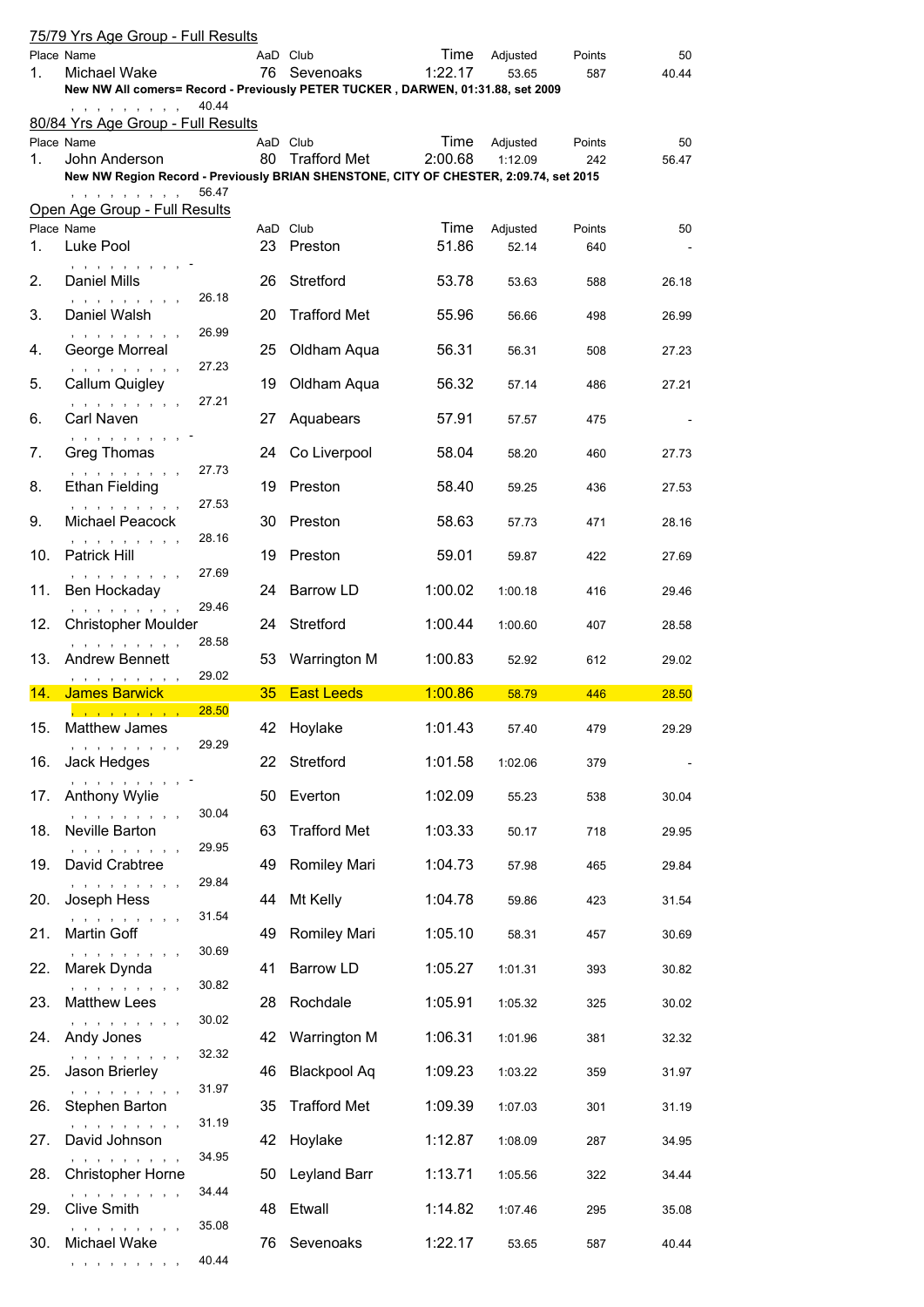| 31. | <b>Michael Stott</b>                                                                                                                                                                                                                                                                                                                                                               | 40.64          | 50              | Leyland Barr                              | 1:25.17                                | 1:15.76           | 208           | 40.64       |
|-----|------------------------------------------------------------------------------------------------------------------------------------------------------------------------------------------------------------------------------------------------------------------------------------------------------------------------------------------------------------------------------------|----------------|-----------------|-------------------------------------------|----------------------------------------|-------------------|---------------|-------------|
| 32. | $\mathbf{y} = \mathbf{y} - \mathbf{y} = \mathbf{y} - \mathbf{y} = \mathbf{y} - \mathbf{y} = \mathbf{y} - \mathbf{y} = \mathbf{y}$<br>John Anderson                                                                                                                                                                                                                                 | 56.47          | 80              | <b>Trafford Met</b>                       | 2:00.68                                | 1:12.09           | 242           | 56.47       |
|     | Mark Hooley-Ellis<br><b>Stuart Hoyle</b><br>Rafal Kaczynski                                                                                                                                                                                                                                                                                                                        |                | 33<br>51<br>32  | Kirkham Wesh<br>East Leeds<br>Co Manch Aq | <b>DNC</b><br><b>DNC</b><br><b>DNC</b> |                   |               |             |
|     | <b>Combined Result - Full Results</b>                                                                                                                                                                                                                                                                                                                                              |                |                 |                                           |                                        |                   |               |             |
| 1.  | Place Name<br>Neville Barton                                                                                                                                                                                                                                                                                                                                                       |                | 63              | AaD Club<br><b>Trafford Met</b>           | Time<br>1:03.33                        | Adjusted<br>50.17 | Points<br>718 | 50<br>29.95 |
| 2.  | $\mathbf{y} = \mathbf{y} = \mathbf{y} = \mathbf{y} = \mathbf{y} = \mathbf{y} = \mathbf{y} = \mathbf{y} = \mathbf{y}$<br>Luke Pool                                                                                                                                                                                                                                                  | 29.95          | 23              | Preston                                   | 51.86                                  | 52.14             | 640           |             |
| 3.  | $\mathbf{y} = \mathbf{y} - \mathbf{y} = \mathbf{y} - \mathbf{y} = \mathbf{y} - \mathbf{y} = \mathbf{y} - \mathbf{y} = \mathbf{y} = \mathbf{T}$<br><b>Andrew Bennett</b>                                                                                                                                                                                                            |                | 53              | Warrington M                              | 1:00.83                                | 52.92             | 612           | 29.02       |
| 4.  | $\mathbf{y} = \mathbf{y} - \mathbf{y} = \mathbf{y} - \mathbf{y} = \mathbf{y} - \mathbf{y} = \mathbf{y} - \mathbf{y} = \mathbf{y}$<br>Daniel Mills                                                                                                                                                                                                                                  | 29.02<br>26.18 | 26              | Stretford                                 | 53.78                                  | 53.63             | 588           | 26.18       |
| 5.  | $\frac{1}{2}$ , $\frac{1}{2}$ , $\frac{1}{2}$ , $\frac{1}{2}$ , $\frac{1}{2}$ , $\frac{1}{2}$ , $\frac{1}{2}$ , $\frac{1}{2}$ , $\frac{1}{2}$<br>Michael Wake                                                                                                                                                                                                                      | 40.44          | 76              | Sevenoaks                                 | 1:22.17                                | 53.65             | 587           | 40.44       |
| 6.  | , , , , , , , , ,<br>Anthony Wylie                                                                                                                                                                                                                                                                                                                                                 | 30.04          | 50              | Everton                                   | 1:02.09                                | 55.23             | 538           | 30.04       |
| 7.  | $\mathbf{y} = \mathbf{y} - \mathbf{y} = \mathbf{y} - \mathbf{y} = \mathbf{y} - \mathbf{y} = \mathbf{y} - \mathbf{y} = \mathbf{y}$<br>George Morreal<br>$1 \t1 \t1 \t1 \t1 \t1 \t1 \t1 \t1 \t1 \t1 \t1 \t1$                                                                                                                                                                         | 27.23          | 25              | Oldham Aqua                               | 56.31                                  | 56.31             | 508           | 27.23       |
| 8.  | Daniel Walsh<br>$\mathbf{y} = \mathbf{y} - \mathbf{y} = \mathbf{y} - \mathbf{y} = \mathbf{y} - \mathbf{y} = \mathbf{y} - \mathbf{y} = \mathbf{y}$                                                                                                                                                                                                                                  | 26.99          | 20              | <b>Trafford Met</b>                       | 55.96                                  | 56.66             | 498           | 26.99       |
| 9.  | Callum Quigley<br>$\mathbf{y} = \mathbf{y} - \mathbf{y} = \mathbf{y} - \mathbf{y} = \mathbf{y} - \mathbf{y} = \mathbf{y} - \mathbf{y} = \mathbf{y}$                                                                                                                                                                                                                                | 27.21          | 19              | Oldham Aqua                               | 56.32                                  | 57.14             | 486           | 27.21       |
| 10. | Matthew James                                                                                                                                                                                                                                                                                                                                                                      | 29.29          | 42              | Hoylake                                   | 1:01.43                                | 57.40             | 479           | 29.29       |
| 11. | $\mathbf{y} = \mathbf{y} - \mathbf{y} = \mathbf{y} - \mathbf{y} = \mathbf{y} - \mathbf{y} = \mathbf{y} - \mathbf{y} = \mathbf{y}$<br>Carl Naven<br>, , , , , , , , <sup>-</sup>                                                                                                                                                                                                    |                | 27              | Aquabears                                 | 57.91                                  | 57.57             | 475           |             |
| 12. | Michael Peacock<br>$\mathbf{y} = \mathbf{y} - \mathbf{y} = \mathbf{y} - \mathbf{y} = \mathbf{y} - \mathbf{y} = \mathbf{y} - \mathbf{y}$                                                                                                                                                                                                                                            | 28.16          | 30              | Preston                                   | 58.63                                  | 57.73             | 471           | 28.16       |
| 13. | David Crabtree                                                                                                                                                                                                                                                                                                                                                                     | 29.84          | 49              | Romiley Mari                              | 1:04.73                                | 57.98             | 465           | 29.84       |
| 14. | .<br>Greg Thomas                                                                                                                                                                                                                                                                                                                                                                   | 27.73          | 24              | Co Liverpool                              | 58.04                                  | 58.20             | 460           | 27.73       |
| 15. | $\mathbf{y} = \mathbf{y} - \mathbf{y} = \mathbf{y} - \mathbf{y} = \mathbf{y} - \mathbf{y} = \mathbf{y} - \mathbf{y} = \mathbf{y}$<br>Martin Goff                                                                                                                                                                                                                                   | 30.69          | 49              | Romiley Mari                              | 1:05.10                                | 58.31             | 457           | 30.69       |
|     | $\left\langle \left( \mathbf{1} \right) \left( \left( \mathbf{1} \right) \right) \left( \left( \mathbf{1} \right) \left( \left( \mathbf{1} \right) \right) \right) \left( \mathbf{1} \right) \left( \left( \mathbf{1} \right) \right) \left( \left( \mathbf{1} \right) \right) \left( \left( \mathbf{1} \right) \right) \left( \mathbf{1} \right) \right)$<br><b>James Barwick</b> |                |                 |                                           |                                        |                   |               |             |
| 16. |                                                                                                                                                                                                                                                                                                                                                                                    |                | 35 <sup>°</sup> | <b>East Leeds</b>                         | 1:00.86                                | 58.79             | 446           | 28.50       |
| 17. | <del>, , , , , , , , ,</del><br><b>Ethan Fielding</b>                                                                                                                                                                                                                                                                                                                              | 28.50          | 19              | Preston                                   | 58.40                                  | 59.25             | 436           | 27.53       |
| 18. | Joseph Hess                                                                                                                                                                                                                                                                                                                                                                        | 27.53          | 44              | Mt Kelly                                  | 1:04.78                                | 59.86             | 423           | 31.54       |
| 19. | $\mathbf{y} = \mathbf{y} - \mathbf{y} - \mathbf{y} - \mathbf{y} - \mathbf{y} - \mathbf{y} - \mathbf{y} - \mathbf{y} - \mathbf{y}$<br>Patrick Hill                                                                                                                                                                                                                                  | 31.54          | 19              | Preston                                   | 59.01                                  | 59.87             | 422           | 27.69       |
| 20. | .<br>Ben Hockaday                                                                                                                                                                                                                                                                                                                                                                  | 27.69          | 24              | Barrow LD                                 | 1:00.02                                | 1:00.18           | 416           | 29.46       |
| 21. | , , , , , , , , ,<br><b>Christopher Moulder</b>                                                                                                                                                                                                                                                                                                                                    | 29.46          | 24              | Stretford                                 | 1:00.44                                | 1:00.60           | 407           | 28.58       |
| 22. | Marek Dynda                                                                                                                                                                                                                                                                                                                                                                        | 28.58          | 41              | Barrow LD                                 | 1:05.27                                | 1:01.31           | 393           | 30.82       |
| 23. | $\mathbf{y} = \mathbf{y} - \mathbf{y} = \mathbf{y} - \mathbf{y} = \mathbf{y} - \mathbf{y} = \mathbf{y} - \mathbf{y} = \mathbf{y}$<br>Andy Jones                                                                                                                                                                                                                                    | 30.82          | 42              | Warrington M                              | 1:06.31                                | 1:01.96           | 381           | 32.32       |
| 24. | $\mathbf{y} = \mathbf{y} - \mathbf{y} = \mathbf{y} - \mathbf{y} = \mathbf{y} - \mathbf{y} = \mathbf{y} - \mathbf{y} = \mathbf{y}$<br>Jack Hedges                                                                                                                                                                                                                                   | 32.32          | 22              | Stretford                                 | 1:01.58                                | 1:02.06           | 379           |             |
| 25. | $\mathbf{y} = \mathbf{y} - \mathbf{y} = \mathbf{y} - \mathbf{y} = \mathbf{y} - \mathbf{y} = \mathbf{y} - \mathbf{y} = \mathbf{y} = \mathbf{T}$<br>Jason Brierley                                                                                                                                                                                                                   |                | 46              | <b>Blackpool Aq</b>                       | 1:09.23                                | 1:03.22           | 359           | 31.97       |
| 26. | $1 - 1 - 1 - 1 - 1 - 1 - 1 - 1 - 1$<br><b>Matthew Lees</b>                                                                                                                                                                                                                                                                                                                         | 31.97          | 28              | Rochdale                                  | 1:05.91                                | 1:05.32           | 325           | 30.02       |
| 27. | Christopher Horne                                                                                                                                                                                                                                                                                                                                                                  | 30.02          | 50              | Leyland Barr                              | 1:13.71                                | 1:05.56           | 322           | 34.44       |
| 28. | , , , , , , , , ,<br>Stephen Barton                                                                                                                                                                                                                                                                                                                                                | 34.44          | 35              | <b>Trafford Met</b>                       | 1:09.39                                | 1:07.03           | 301           | 31.19       |
| 29. | .<br><b>Clive Smith</b>                                                                                                                                                                                                                                                                                                                                                            | 31.19          | 48              | Etwall                                    | 1:14.82                                | 1:07.46           | 295           | 35.08       |
| 30. | , , , , , , , , ,<br>David Johnson                                                                                                                                                                                                                                                                                                                                                 | 35.08          | 42              | Hoylake                                   | 1:12.87                                | 1:08.09           | 287           | 34.95       |
| 31. | $\mathbf{y} = \mathbf{y} = \mathbf{y} = \mathbf{y} = \mathbf{y} = \mathbf{y} = \mathbf{y} = \mathbf{y} = \mathbf{y}$<br>John Anderson<br>$\mathbf{y} = \mathbf{y} - \mathbf{y} = \mathbf{y} - \mathbf{y} = \mathbf{y} - \mathbf{y} = \mathbf{y} - \mathbf{y} = \mathbf{y}$                                                                                                         | 34.95<br>56.47 | 80              | <b>Trafford Met</b>                       | 2:00.68                                | 1:12.09           | 242           | 56.47       |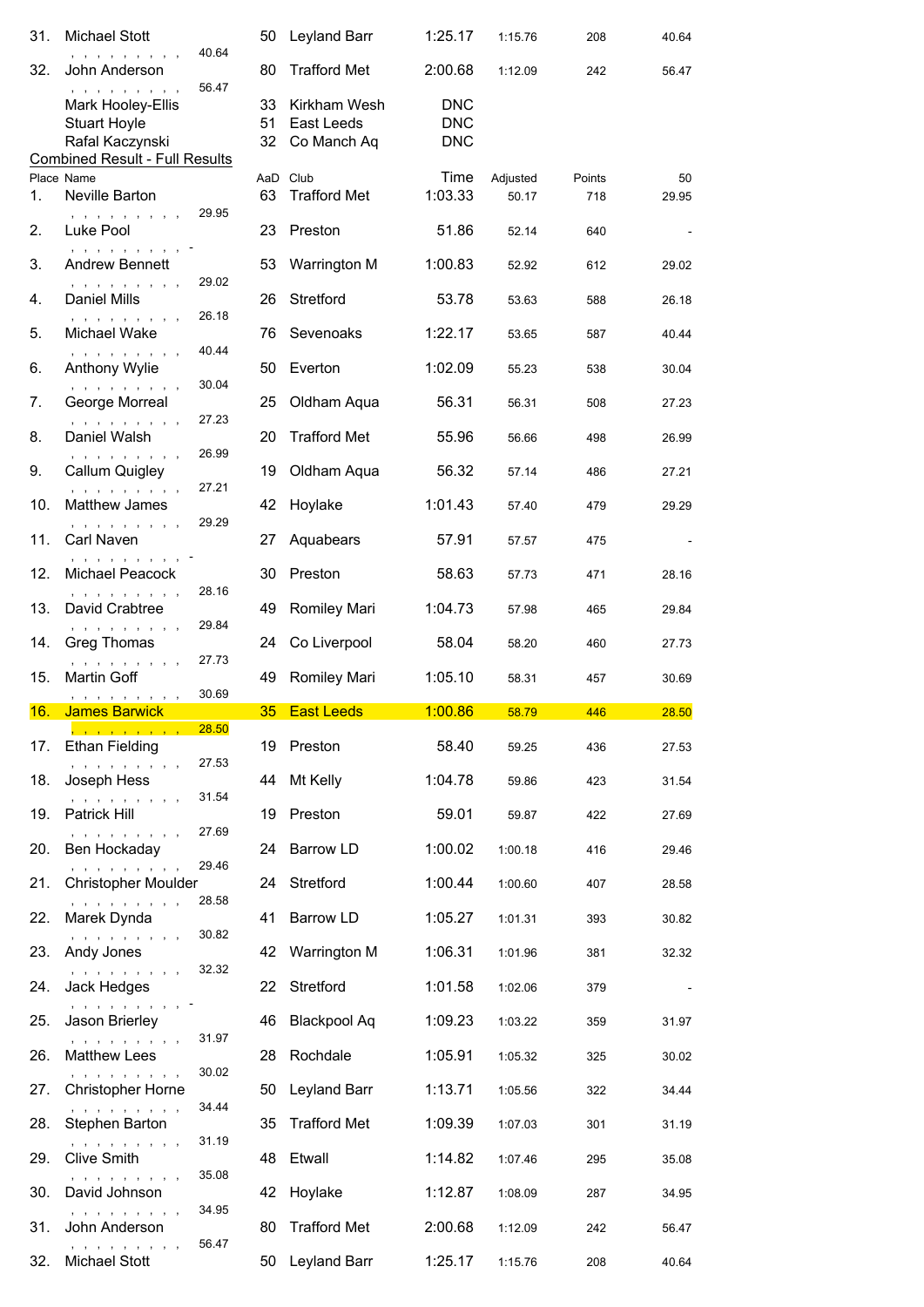#### , , , , , , , , , 40.64

#### **EVENT 108 Womens Open 100m Freestyle**

|    | <u> 18/24 Yrs Age Group - Full Results</u>                                                                                                                                                                |             |                                                                                      |         |                   |        |       |
|----|-----------------------------------------------------------------------------------------------------------------------------------------------------------------------------------------------------------|-------------|--------------------------------------------------------------------------------------|---------|-------------------|--------|-------|
|    | Place Name                                                                                                                                                                                                |             | AaD Club                                                                             | Time    | Adjusted          | Points | 50    |
| 1. | <b>Rachel Ritchie</b>                                                                                                                                                                                     | 21          | Preston                                                                              | 58.72   | 59.32             | 632    | 27.91 |
|    | New NW Region Record - Previously NICOLA SHAW, CHADDERTON S, 1:01.95, set 2014                                                                                                                            | 27.91       |                                                                                      |         |                   |        |       |
| 2. | Rachel Byrne                                                                                                                                                                                              | 24          | Warrington M                                                                         | 1:02.39 | 1:02.56           | 538    | 29.68 |
| 3. | $\mathbf{y} = \mathbf{y} - \mathbf{y} = \mathbf{y} - \mathbf{y} = \mathbf{y} - \mathbf{y} = \mathbf{y} - \mathbf{y} = \mathbf{y}$<br><b>Tessa Dunford</b>                                                 | 29.68<br>24 | <b>MacclesfldM</b>                                                                   | 1:05.21 | 1:05.39           | 471    | 31.40 |
| 4. | .<br>Zoe-Lea Dale                                                                                                                                                                                         | 31.40<br>23 | Stretford                                                                            | 1:08.23 | 1:08.59           | 408    | 33.15 |
| 5. | $\mathbf{y} = \mathbf{y} - \mathbf{y} = \mathbf{y} - \mathbf{y} = \mathbf{y} - \mathbf{y} = \mathbf{y} - \mathbf{y} = \mathbf{y}$<br>Rosie Kincaid                                                        | 33.15       | 24 Preston                                                                           | 1:08.49 | 1:08.68           | 407    | 31.64 |
|    | $\mathbf{y} = \mathbf{y} - \mathbf{y} = \mathbf{y} - \mathbf{y} = \mathbf{y} - \mathbf{y} = \mathbf{y} - \mathbf{y} = \mathbf{y}$<br>25/29 Yrs Age Group - Full Results                                   | 31.64       |                                                                                      |         |                   |        |       |
|    | Place Name                                                                                                                                                                                                |             | AaD Club                                                                             | Time    | Adjusted          | Points | 50    |
| 1. | Kim Bell                                                                                                                                                                                                  | 26          | Manch Tri                                                                            | 1:04.09 | 1:03.91           | 505    | 30.71 |
| 2. | Jamie-Leigh Clayton                                                                                                                                                                                       | 30.71<br>27 | <b>Trafford Met</b>                                                                  | 1:15.83 | 1:15.39           | 307    | 37.28 |
|    | $\mathbf{y} = \mathbf{y} - \mathbf{y} = \mathbf{y} - \mathbf{y} = \mathbf{y} - \mathbf{y} = \mathbf{y} - \mathbf{y}$<br>30/34 Yrs Age Group - Full Results                                                | 37.28       |                                                                                      |         |                   |        |       |
|    | Place Name                                                                                                                                                                                                |             | AaD Club                                                                             | Time    | Adjusted          | Points | 50    |
| 1. | Lucy Rodwell                                                                                                                                                                                              | 31          | Sheffield C                                                                          | 1:04.52 | 1:03.30           | 520    | 31.29 |
|    |                                                                                                                                                                                                           | 31.29       |                                                                                      |         |                   |        |       |
| 2. | Laura Bowden<br>.                                                                                                                                                                                         | 30<br>31.83 | <b>Trafford Met</b>                                                                  | 1:06.60 | 1:05.57           | 468    | 31.83 |
| 3. | <b>Whitney Schofield</b><br>.                                                                                                                                                                             | 31<br>39.14 | Kirkham Wesh                                                                         | 1:22.54 | 1:20.98           | 248    | 39.14 |
|    | 35/39 Yrs Age Group - Full Results                                                                                                                                                                        |             |                                                                                      |         |                   |        |       |
|    | Place Name                                                                                                                                                                                                |             | AaD Club                                                                             | Time    | Adjusted          | Points | 50    |
| 1. | Rachel Kenny<br>.                                                                                                                                                                                         | 37<br>33.09 | Southport                                                                            | 1:09.65 | 1:06.70           | 444    | 33.09 |
|    | 45/49 Yrs Age Group - Full Results                                                                                                                                                                        |             |                                                                                      |         |                   |        |       |
|    | Place Name                                                                                                                                                                                                |             | AaD Club                                                                             | Time    | Adjusted          | Points | 50    |
| 1. | Nicola Latty                                                                                                                                                                                              | 46          | Sub 160                                                                              | 1:03.94 | 58.39             | 662    | 31.53 |
|    |                                                                                                                                                                                                           |             |                                                                                      |         |                   |        |       |
|    |                                                                                                                                                                                                           |             | New NW All comers= Record - Previously JUDY HATTLE, CARLISLE MAS, 01:04.17, set 2009 |         |                   |        |       |
|    |                                                                                                                                                                                                           | 31.53       |                                                                                      |         |                   |        |       |
| 2. | Andrea Thomas                                                                                                                                                                                             | 48          | Hoylake                                                                              | 1:18.07 | 1:10.39           | 378    | 36.93 |
|    | , , , , , , , , ,                                                                                                                                                                                         | 36.93       |                                                                                      |         |                   |        |       |
|    | 50/54 Yrs Age Group - Full Results<br>Place Name                                                                                                                                                          |             | AaD Club                                                                             | Time    |                   | Points | 50    |
| 1. | <b>Karen Graham</b>                                                                                                                                                                                       |             | 52 East Leeds                                                                        | 1:05.23 | Adjusted<br>57.18 | 705    | 31.71 |
|    | New NW All comers= Record - Previously JILL JONES, TRAFFORD, 01:08.36, set 2009                                                                                                                           |             |                                                                                      |         |                   |        |       |
|    | .                                                                                                                                                                                                         | 31.71       |                                                                                      |         |                   |        |       |
| 2. | <b>Beverly Stamp</b>                                                                                                                                                                                      |             | 52 Blackpool Aq                                                                      | 1:10.23 | 1:01.56           | 565    | 33.08 |
| 3. | .<br>Audrey Watson                                                                                                                                                                                        | 33.08<br>54 | Oswestry Ott                                                                         | 1:21.57 | 1:10.40           | 378    | 38.32 |
| 4. | .<br><b>Allison Donnelly</b>                                                                                                                                                                              | 38.32       | 50 Arfon                                                                             | 1:38.59 | 1:27.69           | 195    | 43.20 |
|    | .                                                                                                                                                                                                         | 43.20       |                                                                                      |         |                   |        |       |
|    | 55/59 Yrs Age Group - Full Results                                                                                                                                                                        |             |                                                                                      |         |                   |        |       |
|    | Place Name                                                                                                                                                                                                |             | AaD Club                                                                             | Time    | Adjusted          | Points | 50    |
| 1. | <b>Frances West</b>                                                                                                                                                                                       |             | 56 MacclesfldM                                                                       | 1:11.42 | 1:00.62           | 592    | 33.74 |
|    | New NW Region Record - Previously BARBARA HOLMES, BLACKPOOL SC, 1:20.65, set 2014<br>$\mathbf{y} = \mathbf{y} = \mathbf{y} = \mathbf{y} = \mathbf{y} = \mathbf{y} = \mathbf{y} = \mathbf{y} = \mathbf{y}$ | 33.74       |                                                                                      |         |                   |        |       |
| 2. | <b>Verity Dobbie</b>                                                                                                                                                                                      | 58<br>36.10 | Consett                                                                              | 1:14.41 | 1:02.03           | 552    | 36.10 |
| 3. | $\mathbf{y} = \mathbf{y} - \mathbf{y} = \mathbf{y} - \mathbf{y} = \mathbf{y} - \mathbf{y} = \mathbf{y} - \mathbf{y} = \mathbf{y}$<br>Janet Briggs                                                         | 58          | Etwall                                                                               | 1:22.97 | 1:09.17           | 398    | 38.54 |
| 4. | $1 - 1 - 1 - 1 - 1 - 1 - 1 - 1 - 1 - 1$<br>Carol James                                                                                                                                                    | 38.54<br>57 | Sheffield C                                                                          | 1:25.73 | 1:12.12           | 351    | 41.42 |
|    | .                                                                                                                                                                                                         | 41.42       |                                                                                      |         |                   |        |       |
|    | 60/64 Yrs Age Group - Full Results<br>Place Name                                                                                                                                                          |             | AaD Club                                                                             | Time    | Adjusted          | Points | 50    |
| 1. | <b>Lindsey Gowland</b>                                                                                                                                                                                    |             | 60 Etwall                                                                            | 1:14.66 | 1:01.05           | 579    | 35.93 |
|    | New NW All comers= Record - Previously D. GORDON, SOUTHPORT, 01:20.56, set 2003                                                                                                                           |             |                                                                                      |         |                   |        |       |
|    |                                                                                                                                                                                                           | 35.93       |                                                                                      |         |                   |        |       |
|    | 65/69 Yrs Age Group - Full Results                                                                                                                                                                        |             |                                                                                      |         |                   |        |       |
|    | Place Name                                                                                                                                                                                                |             | AaD Club                                                                             | Time    | Adjusted          | Points | 50    |
| 1. | <b>Gail Daffern</b><br>, , , , , , , ,                                                                                                                                                                    | 48.93       | 67 East Leeds                                                                        | 1:44.81 | 1:19.11           | 266    | 48.93 |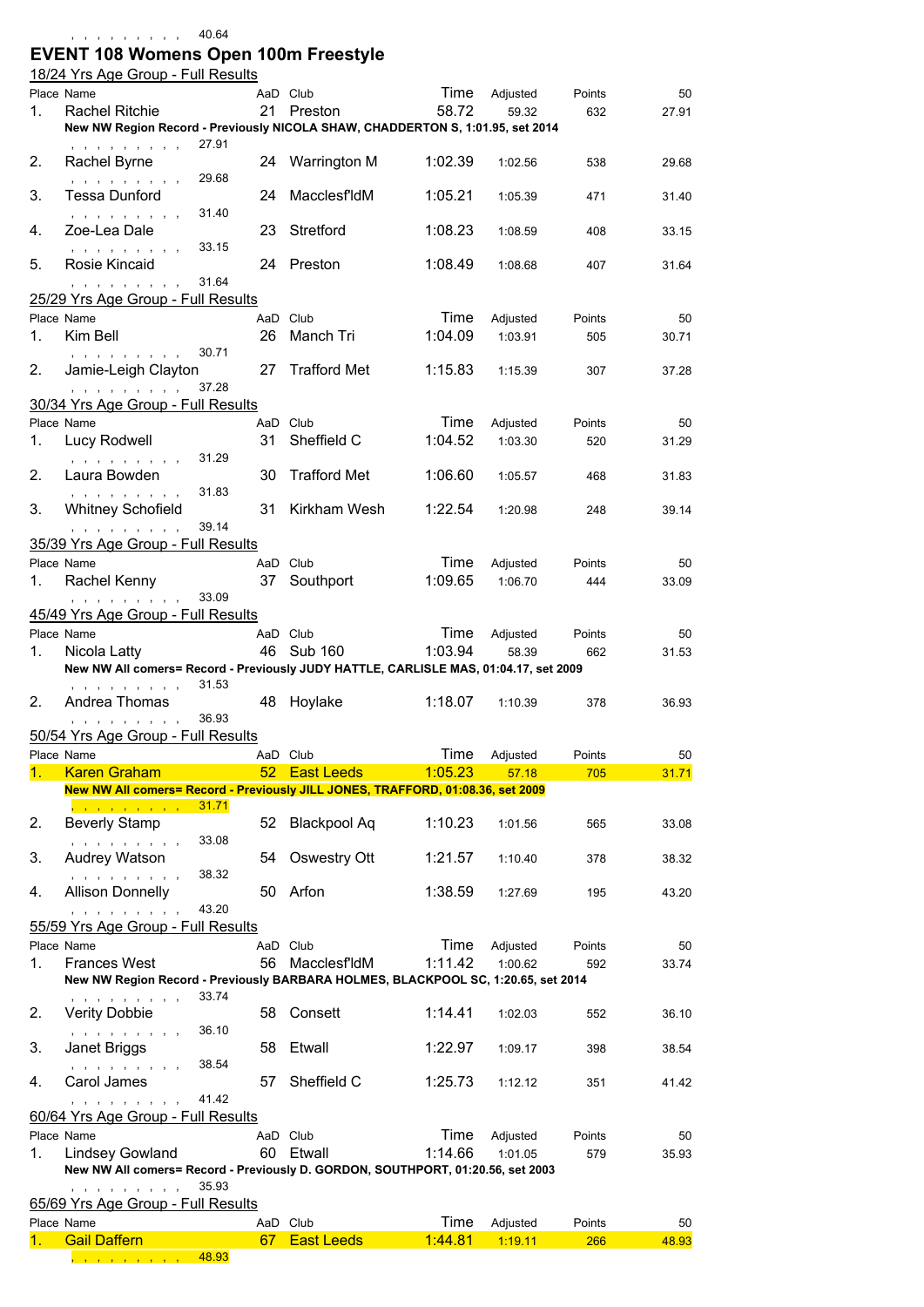|                | Open Age Group - Full Results                                                                                                                                                              |                |                 |                           |               |                   |               |             |
|----------------|--------------------------------------------------------------------------------------------------------------------------------------------------------------------------------------------|----------------|-----------------|---------------------------|---------------|-------------------|---------------|-------------|
| 1.             | Place Name<br><b>Rachel Ritchie</b>                                                                                                                                                        | 27.91          | 21              | AaD Club<br>Preston       | Time<br>58.72 | Adjusted<br>59.32 | Points<br>632 | 50<br>27.91 |
| 2.             | $\mathbf{y} = \mathbf{y} - \mathbf{y} = \mathbf{y} - \mathbf{y} = \mathbf{y} - \mathbf{y} = \mathbf{y} - \mathbf{y} = \mathbf{y}$<br>Rachel Byrne                                          | 29.68          | 24              | Warrington M              | 1:02.39       | 1:02.56           | 538           | 29.68       |
| 3.             | $\mathbf{y} = \mathbf{y} - \mathbf{y} = \mathbf{y} - \mathbf{y} = \mathbf{y} - \mathbf{y} = \mathbf{y} - \mathbf{y} = \mathbf{y}$<br>Nicola Latty                                          | 31.53          | 46              | <b>Sub 160</b>            | 1:03.94       | 58.39             | 662           | 31.53       |
| 4.             | $\mathbf{y} = \mathbf{y} - \mathbf{y} = \mathbf{y} - \mathbf{y} = \mathbf{y} - \mathbf{y} = \mathbf{y} - \mathbf{y} = \mathbf{y}$<br>Kim Bell                                              | 30.71          | 26              | Manch Tri                 | 1:04.09       | 1:03.91           | 505           | 30.71       |
| 5.             | .<br>Lucy Rodwell                                                                                                                                                                          | 31.29          | 31              | Sheffield C               | 1:04.52       | 1:03.30           | 520           | 31.29       |
| 6.             | $\mathbf{y} = \mathbf{y} - \mathbf{y} = \mathbf{y} - \mathbf{y} = \mathbf{y} - \mathbf{y} = \mathbf{y} - \mathbf{y} = \mathbf{y}$<br><b>Tessa Dunford</b>                                  | 31.40          | 24              | Macclesf <sup>'</sup> IdM | 1:05.21       | 1:05.39           | 471           | 31.40       |
| 7.             | $\mathbf{y} = \mathbf{y} - \mathbf{y} - \mathbf{y} = \mathbf{y} - \mathbf{y} - \mathbf{y} = \mathbf{y} - \mathbf{y} - \mathbf{y}$<br><b>Karen Graham</b>                                   |                | 52              | <b>East Leeds</b>         | 1:05.23       | 57.18             | 705           | 31.71       |
| 8.             | Laura Bowden                                                                                                                                                                               | 31.71          | 30              | <b>Trafford Met</b>       | 1:06.60       | 1:05.57           | 468           | 31.83       |
| 9.             | $\mathbf{y} = \mathbf{y} = \mathbf{y} = \mathbf{y} = \mathbf{y} = \mathbf{y} = \mathbf{y} = \mathbf{y} = \mathbf{y}$<br>Zoe-Lea Dale                                                       | 31.83          | 23              | Stretford                 | 1:08.23       | 1:08.59           | 408           | 33.15       |
| 10.            | $\mathbf{y} = \mathbf{y} - \mathbf{y} = \mathbf{y} - \mathbf{y} = \mathbf{y} - \mathbf{y} = \mathbf{y} - \mathbf{y} = \mathbf{y}$<br>Rosie Kincaid                                         | 33.15          | 24              | Preston                   | 1:08.49       | 1:08.68           | 407           | 31.64       |
| 11.            | $\mathbf{y} = \mathbf{y} - \mathbf{y} = \mathbf{y} - \mathbf{y} = \mathbf{y} - \mathbf{y} = \mathbf{y} - \mathbf{y} = \mathbf{y}$<br>Rachel Kenny                                          | 31.64          | 37              | Southport                 | 1:09.65       | 1:06.70           | 444           | 33.09       |
| 12.            | , , , , , , , , ,<br><b>Beverly Stamp</b>                                                                                                                                                  | 33.09          | 52              | <b>Blackpool Aq</b>       | 1:10.23       | 1:01.56           | 565           | 33.08       |
| 13.            | .<br><b>Frances West</b>                                                                                                                                                                   | 33.08          | 56              | <b>MacclesfldM</b>        | 1:11.42       | 1:00.62           | 592           | 33.74       |
| 14.            | .<br><b>Verity Dobbie</b>                                                                                                                                                                  | 33.74          | 58              | Consett                   | 1:14.41       | 1:02.03           | 552           | 36.10       |
| 15.            | <b>Lindsey Gowland</b>                                                                                                                                                                     | 36.10<br>35.93 | 60              | Etwall                    | 1:14.66       | 1:01.05           | 579           | 35.93       |
| 16.            | $\mathbf{y} = \mathbf{y} - \mathbf{y} = \mathbf{y} - \mathbf{y} = \mathbf{y} - \mathbf{y} = \mathbf{y} - \mathbf{y} = \mathbf{y}$<br>Jamie-Leigh Clayton                                   | 37.28          | 27              | <b>Trafford Met</b>       | 1:15.83       | 1:15.39           | 307           | 37.28       |
| 17.            | $\mathbf{y} = \mathbf{y} - \mathbf{y} = \mathbf{y} - \mathbf{y} = \mathbf{y} - \mathbf{y} = \mathbf{y} - \mathbf{y} = \mathbf{y}$<br>Andrea Thomas                                         | 36.93          | 48              | Hoylake                   | 1:18.07       | 1:10.39           | 378           | 36.93       |
| 18.            | $\mathbf{y} = \mathbf{y} - \mathbf{y} = \mathbf{y} - \mathbf{y} = \mathbf{y} - \mathbf{y} = \mathbf{y} - \mathbf{y} = \mathbf{y}$<br>Audrey Watson                                         | 38.32          | 54              | Oswestry Ott              | 1:21.57       | 1:10.40           | 378           | 38.32       |
| 19.            | .<br><b>Whitney Schofield</b>                                                                                                                                                              | 39.14          | 31              | Kirkham Wesh              | 1:22.54       | 1:20.98           | 248           | 39.14       |
| 20.            | .<br>Janet Briggs                                                                                                                                                                          | 38.54          |                 | 58 Etwall                 | 1:22.97       | 1:09.17           | 398           | 38.54       |
| 21.            | .<br>Carol James                                                                                                                                                                           | 41.42          | 57              | Sheffield C               | 1:25.73       | 1:12.12           | 351           | 41.42       |
| 22.            | $\mathbf{y} = \mathbf{y} - \mathbf{y} = \mathbf{y} - \mathbf{y} = \mathbf{y} - \mathbf{y} = \mathbf{y} - \mathbf{y} = \mathbf{y}$<br><b>Allison Donnelly</b><br>contractors and a state of | 43.20          | 50              | Arfon                     | 1:38.59       | 1:27.69           | 195           | 43.20       |
| 23.            | <b>Gail Daffern</b>                                                                                                                                                                        |                | 67.             | <b>East Leeds</b>         | 1:44.81       | 1:19.11           | 266           | 48.93       |
|                | <b>Combined Result - Full Results</b>                                                                                                                                                      | 48.93          |                 |                           |               |                   |               |             |
|                | Place Name                                                                                                                                                                                 |                |                 | AaD Club                  | Time          | Adjusted          | Points        | 50          |
| 1 <sub>1</sub> | <b>Karen Graham</b><br>$\frac{1}{2}$ , $\frac{1}{2}$ , $\frac{1}{2}$ , $\frac{1}{2}$ , $\frac{1}{2}$ , $\frac{1}{2}$ , $\frac{1}{2}$                                                       | 31.71          | 52 <sub>2</sub> | <b>East Leeds</b>         | 1:05.23       | 57.18             | 705           | 31.71       |
| 2.             | Nicola Latty                                                                                                                                                                               | 31.53          | 46              | <b>Sub 160</b>            | 1:03.94       | 58.39             | 662           | 31.53       |
| 3.             | Rachel Ritchie<br>$\begin{array}{cccccccccccccc} \bullet & \bullet & \bullet & \bullet & \bullet & \bullet & \bullet & \bullet & \bullet & \bullet & \bullet \end{array}$                  | 27.91          | 21              | Preston                   | 58.72         | 59.32             | 632           | 27.91       |
| 4.             | <b>Frances West</b><br>.                                                                                                                                                                   | 33.74          | 56              | MacclesfldM               | 1:11.42       | 1:00.62           | 592           | 33.74       |
| 5.             | <b>Lindsey Gowland</b><br>, , , , , , , , ,                                                                                                                                                | 35.93          | 60              | Etwall                    | 1:14.66       | 1:01.05           | 579           | 35.93       |
| 6.             | <b>Beverly Stamp</b><br>$\mathbf{y} = \mathbf{y} - \mathbf{y} = \mathbf{y} - \mathbf{y} = \mathbf{y} - \mathbf{y} = \mathbf{y} - \mathbf{y} = \mathbf{y}$                                  | 33.08          | 52              | <b>Blackpool Aq</b>       | 1:10.23       | 1:01.56           | 565           | 33.08       |
| 7.             | <b>Verity Dobbie</b><br>.                                                                                                                                                                  | 36.10          | 58              | Consett                   | 1:14.41       | 1:02.03           | 552           | 36.10       |
| 8.             | Rachel Byrne<br>$\mathbf{y} = \mathbf{y} - \mathbf{y} = \mathbf{y} - \mathbf{y} = \mathbf{y} - \mathbf{y} = \mathbf{y} - \mathbf{y} = \mathbf{y}$                                          | 29.68          | 24              | Warrington M              | 1:02.39       | 1:02.56           | 538           | 29.68       |
| 9.             | Lucy Rodwell<br>$\mathbf{y} = \mathbf{y} - \mathbf{y} - \mathbf{y} = \mathbf{y} - \mathbf{y} - \mathbf{y} = \mathbf{y} - \mathbf{y} = \mathbf{y}$                                          | 31.29          | 31              | Sheffield C               | 1:04.52       | 1:03.30           | 520           | 31.29       |
| 10.            | Kim Bell<br>$\begin{array}{cccccccccccccc} \bullet & \bullet & \bullet & \bullet & \bullet & \bullet & \bullet & \bullet & \bullet & \bullet \end{array}$                                  | 30.71          | 26              | Manch Tri                 | 1:04.09       | 1:03.91           | 505           | 30.71       |
| 11.            | <b>Tessa Dunford</b><br>, , , , , , ,                                                                                                                                                      | 31.40          | 24              | MacclesfldM               | 1:05.21       | 1:05.39           | 471           | 31.40       |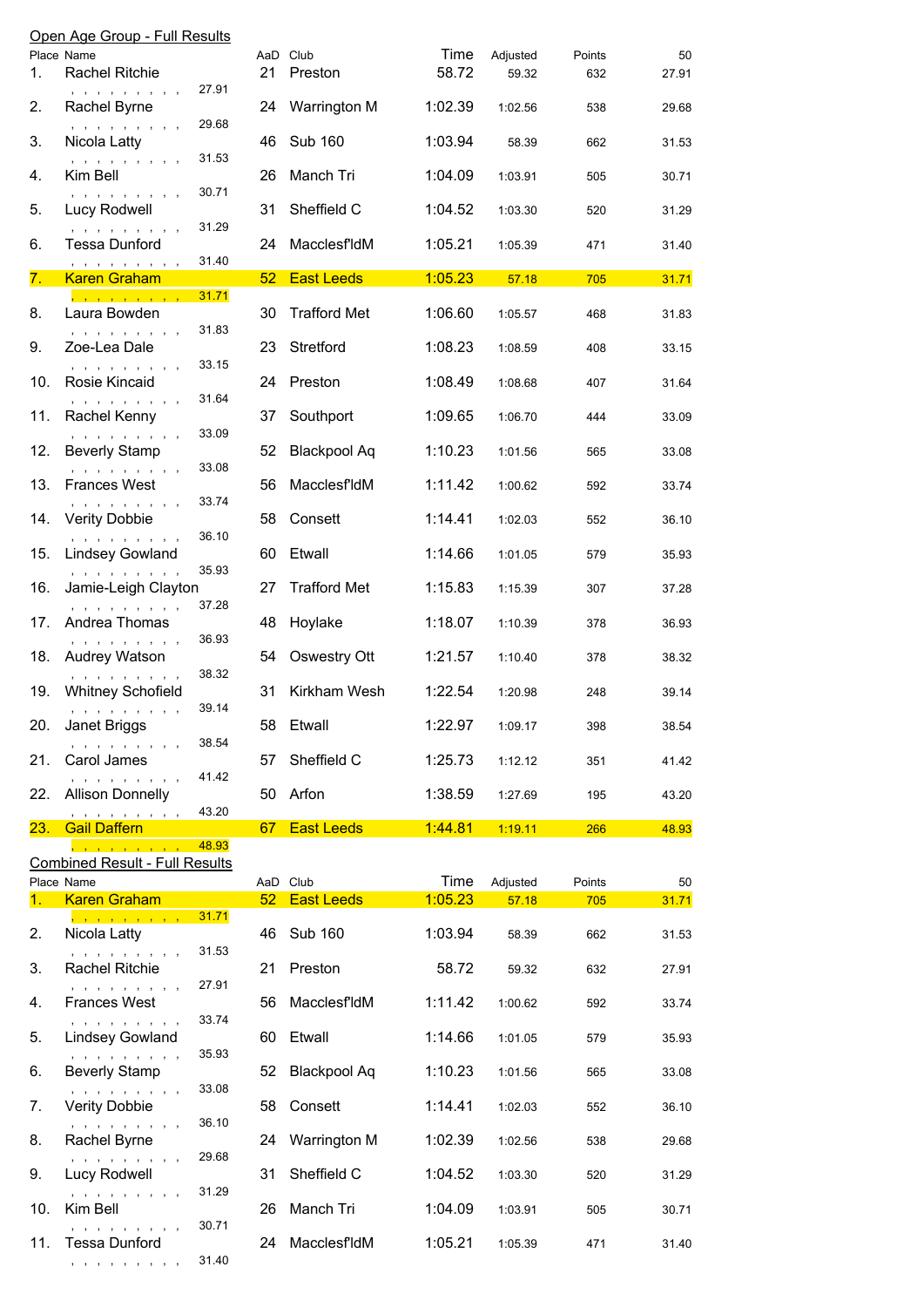| 12. | Laura Bowden                                                                                                                                                              |       | 30   | <b>Trafford Met</b> | 1:06.60    | 1:05.57             | 468           | 31.83 |
|-----|---------------------------------------------------------------------------------------------------------------------------------------------------------------------------|-------|------|---------------------|------------|---------------------|---------------|-------|
| 13. | $\mathbf{y} = \mathbf{y} - \mathbf{y} = \mathbf{y} - \mathbf{y} = \mathbf{y} - \mathbf{y} = \mathbf{y} - \mathbf{y} = \mathbf{y}$<br>Rachel Kenny                         | 31.83 | 37   | Southport           | 1:09.65    | 1:06.70             | 444           | 33.09 |
| 14. | $\mathbf{y} = \mathbf{y} - \mathbf{y} - \mathbf{y} = \mathbf{y} - \mathbf{y} - \mathbf{y} = \mathbf{y} - \mathbf{y} = \mathbf{y}$<br>Zoe-Lea Dale                         | 33.09 | 23   | Stretford           | 1:08.23    | 1:08.59             | 408           | 33.15 |
| 15. | $\mathbf{y} = \mathbf{y} = \mathbf{y} = \mathbf{y} = \mathbf{y} = \mathbf{y} = \mathbf{y} = \mathbf{y} = \mathbf{y}$<br>Rosie Kincaid                                     | 33.15 | 24   | Preston             | 1:08.49    | 1:08.68             | 407           | 31.64 |
| 16. | $\mathbf{y} = \mathbf{y} - \mathbf{y} = \mathbf{y} - \mathbf{y} = \mathbf{y} - \mathbf{y} = \mathbf{y} - \mathbf{y} = \mathbf{y}$<br>Janet Briggs                         | 31.64 | 58   | Etwall              | 1:22.97    | 1:09.17             | 398           | 38.54 |
| 17. | $1 - 1 - 1 - 1 - 1 - 1 - 1 - 1 - 1$<br>Andrea Thomas                                                                                                                      | 38.54 | 48   | Hoylake             | 1:18.07    | 1:10.39             | 378           | 36.93 |
| 18. | .<br>Audrey Watson                                                                                                                                                        | 36.93 | 54   | Oswestry Ott        | 1:21.57    | 1:10.40             | 378           | 38.32 |
| 19. | $\mathbf{y} = \mathbf{y} - \mathbf{y} = \mathbf{y} - \mathbf{y} = \mathbf{y} - \mathbf{y} = \mathbf{y} - \mathbf{y} = \mathbf{y}$<br>Carol James                          | 38.32 | 57   | Sheffield C         | 1:25.73    | 1:12.12             | 351           | 41.42 |
| 20. | .<br>Jamie-Leigh Clayton                                                                                                                                                  | 41.42 | 27   | <b>Trafford Met</b> | 1:15.83    | 1:15.39             | 307           | 37.28 |
| 21. | $\mathbf{y} = \mathbf{y} - \mathbf{y} = \mathbf{y} - \mathbf{y} = \mathbf{y} - \mathbf{y} = \mathbf{y} - \mathbf{y} = \mathbf{y}$<br><b>Gail Daffern</b>                  | 37.28 | 67   | <b>East Leeds</b>   | 1:44.81    | 1:19.11             | 266           | 48.93 |
| 22. | .<br><b>Whitney Schofield</b>                                                                                                                                             | 48.93 | 31   | Kirkham Wesh        | 1:22.54    | 1:20.98             | 248           | 39.14 |
| 23. | .<br><b>Allison Donnelly</b>                                                                                                                                              | 39.14 | 50   | Arfon               | 1:38.59    | 1:27.69             | 195           | 43.20 |
|     | $\mathbf{y} = \mathbf{y} - \mathbf{y} = \mathbf{y} - \mathbf{y} = \mathbf{y} - \mathbf{y} = \mathbf{y} - \mathbf{y} = \mathbf{y}$                                         | 43.20 |      |                     |            |                     |               |       |
|     | <b>EVENT 109 Mens Open 100m Breaststroke</b><br>18/24 Yrs Age Group - Full Results                                                                                        |       |      |                     |            |                     |               |       |
|     | Place Name                                                                                                                                                                |       |      | AaD Club            | Time       | Adjusted            | Points        | 50    |
| 1.  | Tom Pope                                                                                                                                                                  |       |      | 24 Stretford        | 1:09.99    | 1:10.18             | 497           | 32.33 |
|     | New NW Region Record - Previously CRAIG YATES, DANE VALLEY, 1:12.02, set 2013                                                                                             |       |      |                     |            |                     |               |       |
|     | New NW All comers= Record - Previously JOHN DAVEY, RYKNELD, 01:10.26, set 2011                                                                                            |       |      |                     |            |                     |               |       |
| 2.  | $\mathbf{y} = \mathbf{y} - \mathbf{y} = \mathbf{y} - \mathbf{y} = \mathbf{y} - \mathbf{y} = \mathbf{y} - \mathbf{y} = \mathbf{y}$<br>Ciaran Conway                        | 32.33 | 19 - | Stretford           | 1:10.47    | 1:11.50             | 470           | 32.25 |
|     |                                                                                                                                                                           | 32.25 |      |                     |            |                     |               |       |
|     | 25/29 Yrs Age Group - Full Results<br>Place Name                                                                                                                          |       |      | AaD Club            | Time       | Adjusted            | Points        | 50    |
| 1.  | Dean Heaps                                                                                                                                                                |       |      | 25 Preston          | 1:09.38    | 1:09.38             | 514           | 31.89 |
|     | New NW Region Record - Previously ADAM SHIPP, HARPURHEY, 1:09.56, set 2012                                                                                                |       |      |                     |            |                     |               |       |
|     |                                                                                                                                                                           | 31.89 |      |                     |            |                     |               |       |
| 2.  | John Rainford<br>$\mathbf{a} = \mathbf{a} + \mathbf{a} + \mathbf{a} + \mathbf{a} + \mathbf{a} + \mathbf{a} + \mathbf{a} + \mathbf{a} + \mathbf{a}$                        | 32.77 | 25   | Preston             | 1:10.87    | 1:10.87             | 483           | 32.77 |
|     | 30/34 Yrs Age Group - Full Results                                                                                                                                        |       |      |                     |            |                     |               |       |
|     | Place Name                                                                                                                                                                |       |      | AaD Club            | Time       | Adjusted            | Points        | 50    |
| 1.  | Paul Wickham<br>New NW Region Record - Previously MARTIN BODDIE, LANCASTER, 1:13.99, set 2009                                                                             |       | 32   | Co Liverpool        | 1:12.69    | 1:11.06             | 479           | 33.75 |
|     |                                                                                                                                                                           | 33.75 |      |                     |            |                     |               |       |
| 2.  | Neil Ryan                                                                                                                                                                 |       |      | 34 Romiley Mari     | 1:14.94    | 1:12.69             | 447           | 35.09 |
|     | $\mathbf{y} = \mathbf{y} - \mathbf{y} = \mathbf{y} - \mathbf{y} = \mathbf{y} - \mathbf{y} = \mathbf{y} - \mathbf{y} = \mathbf{y}$                                         | 35.09 |      |                     |            |                     |               |       |
|     | 35/39 Yrs Age Group - Full Results<br>Place Name                                                                                                                          |       |      | AaD Club            | Time       |                     |               | 50    |
| 1.  | Paul Barnard                                                                                                                                                              |       | 36   | <b>Trafford Met</b> | 1:09.11    | Adjusted<br>1:06.48 | Points<br>585 | 33.18 |
|     | New NW Region Record - Previously MATTHEW WHITTAKER, SOUTHPORT, 1:10.03, set 2010                                                                                         |       |      |                     |            |                     |               |       |
|     | New NW All comers= Record - Previously MATTHEW WHITTAKER, SOUTHPORT, 01:10.03, set 2010                                                                                   |       |      |                     |            |                     |               |       |
| 2.  | $\mathbf{y} = \mathbf{y} - \mathbf{y} = \mathbf{y} - \mathbf{y} = \mathbf{y} - \mathbf{y} = \mathbf{y} - \mathbf{y} = \mathbf{y}$<br>Phil Horner                          | 33.18 | 39   | Eston               | 1:23.68    | 1:19.40             | 343           | 38.10 |
| 3.  | <b>Matty Cooper</b>                                                                                                                                                       | 38.10 | 36   | Middlesboro         | 1:30.60    | 1:27.15             | 259           | 42.74 |
|     | $\mathbf{y} = \mathbf{y} - \mathbf{y} = \mathbf{y} - \mathbf{y} = \mathbf{y} - \mathbf{y} = \mathbf{y} - \mathbf{y} = \mathbf{y}$<br>40/44 Yrs Age Group - Full Results   | 42.74 |      |                     |            |                     |               |       |
|     | Place Name                                                                                                                                                                |       |      | AaD Club            | Time       | Adjusted            | Points        | 50    |
| 1.  | <b>Andrew Cooper</b>                                                                                                                                                      |       | 44   | <b>Trafford Met</b> | 1:09.64    | 1:04.36             | 645           | 33.62 |
|     | New NW Region Record - Previously PETER WILMOT, BLACKPOOL SC, 01:12.58, set 2014<br>New NW All comers= Record - Previously PETER WILMOT, BLACKPOOL SC, 01:12.58, set 2014 |       |      |                     |            |                     |               |       |
|     | .                                                                                                                                                                         | 33.62 |      |                     |            |                     |               |       |
| 2.  | <b>Christopher Rolle</b>                                                                                                                                                  | 35.38 | 43   | Horwich             | 1:16.32    | 1:10.93             | 481           | 35.38 |
| 3.  | <b>Matthew James</b>                                                                                                                                                      | 36.65 | 42   | Hoylake             | 1:18.58    | 1:13.43             | 434           | 36.65 |
| 4.  | .<br><b>Richard Symons</b>                                                                                                                                                | 37.72 | 43   | <b>Trafford Met</b> | 1:19.03    | 1:13.45             | 433           | 37.72 |
|     | Ed Holmes                                                                                                                                                                 |       | 43   | Kirkham Wesh        | <b>DNC</b> |                     |               |       |
|     | 45/49 Yrs Age Group - Full Results                                                                                                                                        |       |      |                     |            |                     |               |       |
|     | Place Name                                                                                                                                                                |       |      | AaD Club            | Time       | Adjusted            | Points        | 50    |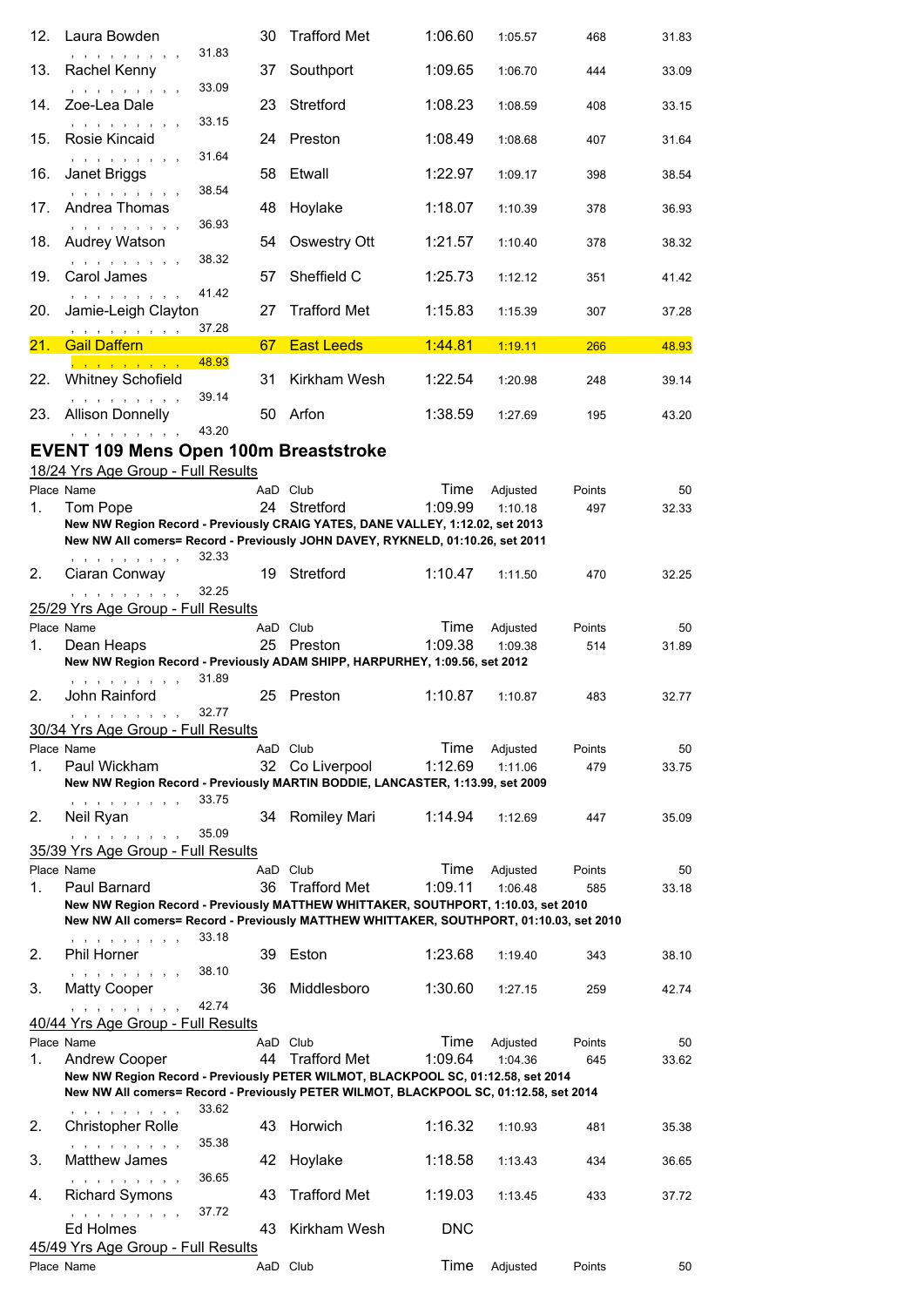| 1.         | Peter Wilmot<br>New NW Region Record - Previously GRAIG HEGGIE, COPELAND, 1:17.27, set 2011                                                                                                                                                                                             | 34.89                | 45 Blackpool Aq        | 1:15.38         | 1:09.25             | 517           | 34.89       |
|------------|-----------------------------------------------------------------------------------------------------------------------------------------------------------------------------------------------------------------------------------------------------------------------------------------|----------------------|------------------------|-----------------|---------------------|---------------|-------------|
| 2.         | $\mathbf{y} = \mathbf{y} - \mathbf{y} = \mathbf{y} - \mathbf{y} = \mathbf{y} - \mathbf{y} = \mathbf{y} - \mathbf{y}$<br>Christopher Hamer<br>$\mathbf{y} = \mathbf{y} = \mathbf{y} = \mathbf{y} = \mathbf{y} = \mathbf{y} = \mathbf{y} = \mathbf{y} = \mathbf{y}$                       | 45<br>34.95          | Leyland Barr           | 1:15.62         | 1:09.48             | 512           | 34.95       |
| 3.         | <b>Steven Horner</b>                                                                                                                                                                                                                                                                    | 45<br>36.22          | Eston                  | 1:17.89         | 1:11.56             | 469           | 36.22       |
| 4.         | $\mathbf{y} = \mathbf{y} - \mathbf{y} = \mathbf{y} - \mathbf{y} = \mathbf{y} - \mathbf{y} = \mathbf{y} - \mathbf{y} = \mathbf{y}$<br>Gavin Simpson<br>$\mathbf{y} = \mathbf{y} - \mathbf{y} = \mathbf{y} - \mathbf{y} = \mathbf{y} - \mathbf{y} = \mathbf{y} - \mathbf{y} = \mathbf{y}$ | 45<br>49.09          | Leyland Barr           | 1:44.96         | 1:36.43             | 191           | 49.09       |
|            | 50/54 Yrs Age Group - Full Results                                                                                                                                                                                                                                                      |                      |                        |                 |                     |               |             |
| 1.         | Place Name<br>Anthony Wylie                                                                                                                                                                                                                                                             | 50                   | AaD Club<br>Everton    | Time<br>1:16.98 | Adjusted<br>1:08.47 | Points<br>535 | 50<br>36.25 |
| 2.         | , , , , , , , , ,<br>Michael Stott<br>.                                                                                                                                                                                                                                                 | 36.25<br>50<br>49.46 | <b>Leyland Barr</b>    | 1:45.48         | 1:33.82             | 208           | 49.46       |
|            | Stephen Tyler                                                                                                                                                                                                                                                                           | 53                   | Colne                  | <b>DNC</b>      |                     |               |             |
|            | 55/59 Yrs Age Group - Full Results                                                                                                                                                                                                                                                      |                      |                        |                 |                     |               |             |
| 1.         | Place Name<br>Craig Heggie                                                                                                                                                                                                                                                              | 55                   | AaD Club<br>Workington | Time<br>1:18.82 | Adjusted<br>1:07.47 | Points<br>559 | 50<br>37.32 |
| 2.         | , , , , , , , , , ,<br><b>Gareth Baker</b><br>$\mathbf{y} = \mathbf{y} - \mathbf{y} = \mathbf{y} - \mathbf{y} = \mathbf{y} - \mathbf{y} = \mathbf{y} - \mathbf{y} = \mathbf{y}$                                                                                                         | 37.32<br>59<br>47.69 | Flixton                | 1:41.23         | 1:23.59             | 294           | 47.69       |
|            | Stephen Allen<br>60/64 Yrs Age Group - Full Results                                                                                                                                                                                                                                     | 57                   | <b>Hull Masters</b>    | <b>DNC</b>      |                     |               |             |
|            | Place Name                                                                                                                                                                                                                                                                              |                      | AaD Club               | Time            | Adjusted            | Points        | 50          |
| 1.         | David Burchell                                                                                                                                                                                                                                                                          | 62                   | Mold                   | 1:28.92         | 1:11.22             | 476           | 40.93       |
|            | .<br>65/69 Yrs Age Group - Full Results                                                                                                                                                                                                                                                 | 40.93                |                        |                 |                     |               |             |
|            | Place Name                                                                                                                                                                                                                                                                              |                      | AaD Club               | Time            | Adjusted            | Points        | 50          |
| 1.         | Graham Pearson                                                                                                                                                                                                                                                                          | 65                   | Carlisle Aq            | 1:19.61         | 1:01.62             | 735           | 38.79       |
|            | New British Record - Previously Geoffrey THWAITES, CITY OF CAMBRIDGE SC, 01:23.64, set 25-Oct-14<br>New NW Region Record - Previously GRAHAM PADGETT, WARRINGTON DOLPHIN, 1:31.15, set 2012                                                                                             |                      |                        |                 |                     |               |             |
|            | New NW All comers= Record - Previously BRIAN TAYLOR, ADWICK, 01:25.12, set 2015                                                                                                                                                                                                         |                      |                        |                 |                     |               |             |
|            |                                                                                                                                                                                                                                                                                         | 38.79                |                        |                 |                     |               |             |
| 2.         | Paul Partington                                                                                                                                                                                                                                                                         | 1:06.28              | 69 Wincanton           | 2:22.24         | 1:44.46             | 150           | 1:06.28     |
|            | 70/74 Yrs Age Group - Full Results                                                                                                                                                                                                                                                      |                      |                        |                 |                     |               |             |
|            | Place Name                                                                                                                                                                                                                                                                              |                      | AaD Club               | Time            | Adjusted            | Points        | 50          |
| 1.         | <b>Tony Catterall</b>                                                                                                                                                                                                                                                                   | 71<br>52.71          | Colne                  | 1:50.65         | 1:18.88             | 350           | 52.71       |
|            | 75/79 Yrs Age Group - Full Results                                                                                                                                                                                                                                                      |                      |                        |                 |                     |               |             |
| Place Name |                                                                                                                                                                                                                                                                                         |                      |                        |                 |                     | Points        | 50          |
|            |                                                                                                                                                                                                                                                                                         |                      | AaD Club               | Time            | Adjusted            | 491           |             |
| 1.         | Michael Wake                                                                                                                                                                                                                                                                            | 76<br>51.35          | Sevenoaks              | 1:47.93         | 1:10.47             |               | 51.35       |
|            | .<br>80/84 Yrs Age Group - Full Results                                                                                                                                                                                                                                                 |                      |                        |                 |                     |               |             |
|            | Place Name                                                                                                                                                                                                                                                                              |                      | AaD Club               | Time            | Adjusted            | Points        | 50          |
| 1.         | <b>Bill Moore</b>                                                                                                                                                                                                                                                                       |                      | 80 East Leeds          | $1:52.27*$      | 1:07.07             | 569           | 52.83       |
|            | New British Record - Previously Colin SAGE, SPENCER SWIM TEAM, 01:53.98, set 28-Oct-16<br>New NW All comers= Record - Previously J. NEARY, DARWEN, 03:07.98, set 2001                                                                                                                   |                      |                        |                 |                     |               |             |
|            | .                                                                                                                                                                                                                                                                                       | 52.83                |                        |                 |                     |               |             |
|            | Open Age Group - Full Results<br>Place Name                                                                                                                                                                                                                                             |                      | AaD Club               |                 |                     |               | 50          |
| 1.         | Paul Barnard                                                                                                                                                                                                                                                                            | 36<br>33.18          | <b>Trafford Met</b>    | Time<br>1:09.11 | Adjusted<br>1:06.48 | Points<br>585 | 33.18       |
| 2.         | .<br>Dean Heaps<br>.                                                                                                                                                                                                                                                                    | 25<br>31.89          | Preston                | 1:09.38         | 1:09.38             | 514           | 31.89       |
| 3.         | <b>Andrew Cooper</b><br>$\mathbf{y} = \mathbf{y} - \mathbf{y} = \mathbf{y} - \mathbf{y} = \mathbf{y} - \mathbf{y} = \mathbf{y} - \mathbf{y} = \mathbf{y}$                                                                                                                               | 44<br>33.62          | <b>Trafford Met</b>    | 1:09.64         | 1:04.36             | 645           | 33.62       |
| 4.         | Tom Pope                                                                                                                                                                                                                                                                                | 24                   | Stretford              | 1:09.99         | 1:10.18             | 497           | 32.33       |
| 5.         | Ciaran Conway                                                                                                                                                                                                                                                                           | 32.33<br>19<br>32.25 | Stretford              | 1:10.47         | 1:11.50             | 470           | 32.25       |
| 6.         | $\mathbf{y} = \mathbf{y} - \mathbf{y} = \mathbf{y} - \mathbf{y} = \mathbf{y} - \mathbf{y} = \mathbf{y} - \mathbf{y} = \mathbf{y}$<br>John Rainford                                                                                                                                      | 25<br>32.77          | Preston                | 1:10.87         | 1:10.87             | 483           | 32.77       |
| 7.         | $\mathbf{y} = \mathbf{y} - \mathbf{y} = \mathbf{y} - \mathbf{y} = \mathbf{y} - \mathbf{y} = \mathbf{y} - \mathbf{y} = \mathbf{y}$<br>Paul Wickham                                                                                                                                       | 32<br>33.75          | Co Liverpool           | 1:12.69         | 1:11.06             | 479           | 33.75       |
| 8.         | $\mathbf{y} = \mathbf{y} - \mathbf{y} = \mathbf{y} - \mathbf{y} = \mathbf{y} - \mathbf{y} = \mathbf{y} - \mathbf{y} = \mathbf{y}$<br>Neil Ryan                                                                                                                                          | 34                   | <b>Romiley Mari</b>    | 1:14.94         | 1:12.69             | 447           | 35.09       |
| 9.         | Peter Wilmot<br>, , , , , , , , ,                                                                                                                                                                                                                                                       | 35.09<br>45<br>34.89 | <b>Blackpool Aq</b>    | 1:15.38         | 1:09.25             | 517           | 34.89       |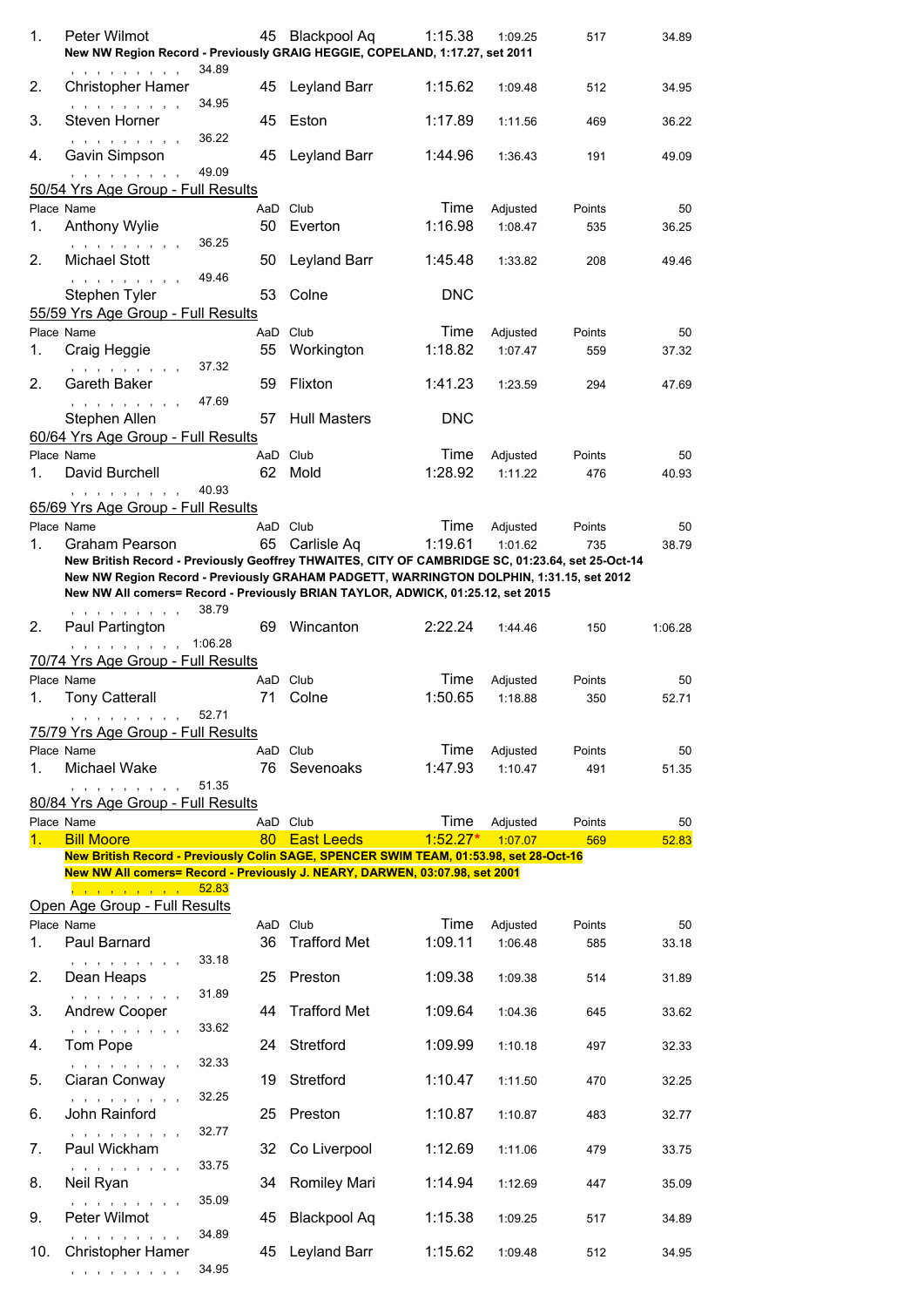| $\mathbf{y} = \mathbf{y} - \mathbf{y} = \mathbf{y} - \mathbf{y} = \mathbf{y} - \mathbf{y} = \mathbf{y} - \mathbf{y} = \mathbf{y}$<br>Anthony Wylie<br>50<br>Everton<br>1:16.98<br>1:08.47<br>535<br>36.25<br>36.25<br>$\mathbf{y} = \mathbf{y} - \mathbf{y} = \mathbf{y} - \mathbf{y} = \mathbf{y} - \mathbf{y} = \mathbf{y} - \mathbf{y} = \mathbf{y}$<br>Steven Horner<br>Eston<br>1:17.89<br>45<br>36.22<br>1:11.56<br>469<br>36.22<br>$\mathbf{y} = \mathbf{y} - \mathbf{y} = \mathbf{y} - \mathbf{y} = \mathbf{y} - \mathbf{y} = \mathbf{y} - \mathbf{y} = \mathbf{y}$<br>Matthew James<br>42<br>Hoylake<br>1:18.58<br>1:13.43<br>434<br>36.65<br>36.65<br>Craig Heggie<br>Workington<br>1:18.82<br>55<br>1:07.47<br>559<br>37.32<br>37.32<br>.<br><b>Richard Symons</b><br>43<br><b>Trafford Met</b><br>1:19.03<br>1:13.45<br>433<br>37.72<br>37.72<br>.<br>Graham Pearson<br>Carlisle Aq<br>1:19.61<br>65<br>1:01.62<br>735<br>38.79<br>38.79<br>$\mathbf{y} = \mathbf{y} - \mathbf{y} = \mathbf{y} - \mathbf{y} = \mathbf{y} - \mathbf{y} = \mathbf{y} - \mathbf{y} = \mathbf{y}$<br>Phil Horner<br>39<br>Eston<br>1:23.68<br>1:19.40<br>343<br>38.10<br>38.10<br>David Burchell<br>Mold<br>62<br>1:28.92<br>1:11.22<br>476<br>40.93<br>40.93<br>$\mathbf{y} = \mathbf{y} - \mathbf{y} = \mathbf{y} - \mathbf{y} = \mathbf{y} - \mathbf{y} = \mathbf{y} - \mathbf{y} = \mathbf{y}$<br>Middlesboro<br><b>Matty Cooper</b><br>36<br>1:30.60<br>1:27.15<br>259<br>42.74<br>42.74<br>$\mathbf{y} = \mathbf{y} - \mathbf{y} - \mathbf{y} - \mathbf{y} - \mathbf{y} - \mathbf{y} - \mathbf{y} - \mathbf{y} - \mathbf{y}$<br>Gareth Baker<br>Flixton<br>59<br>1:41.23<br>1:23.59<br>294<br>47.69<br>47.69<br>$\mathbf{y} = \mathbf{y} - \mathbf{y} = \mathbf{y} - \mathbf{y} = \mathbf{y} - \mathbf{y} = \mathbf{y} - \mathbf{y}$<br>Gavin Simpson<br>45<br>Leyland Barr<br>1:44.96<br>1:36.43<br>191<br>49.09<br>49.09<br>Michael Stott<br>Leyland Barr<br>50<br>1:45.48<br>1:33.82<br>208<br>49.46<br>49.46<br>Michael Wake<br>Sevenoaks<br>1:47.93<br>76<br>1:10.47<br>491<br>51.35<br>51.35<br>71<br>Colne<br>1:50.65<br><b>Tony Catterall</b><br>1:18.88<br>350<br>52.71<br>52.71<br>$\mathbf{y} = \mathbf{y} - \mathbf{y} - \mathbf{y} = \mathbf{y} - \mathbf{y} - \mathbf{y} = \mathbf{y} - \mathbf{y} = \mathbf{y}$<br><b>East Leeds</b><br><b>Bill Moore</b><br>1:52.27<br>80<br>52.83<br>1:07.07<br>569<br>52.83<br>.<br>Paul Partington<br>69<br>Wincanton<br>2:22.24<br>1:44.46<br>150<br>1:06.28<br>1:06.28<br>$\mathbf{y} = \mathbf{y} - \mathbf{y} = \mathbf{y} - \mathbf{y} = \mathbf{y} - \mathbf{y} = \mathbf{y} - \mathbf{y}$<br>Ed Holmes<br>43<br>Kirkham Wesh<br><b>DNC</b><br>Stephen Allen<br>57<br><b>Hull Masters</b><br><b>DNC</b><br>Stephen Tyler<br><b>DNC</b><br>53<br>Colne<br><b>Combined Result - Full Results</b><br>Time<br>Place Name<br>AaD Club<br>Adjusted<br>Points<br>50<br>1:19.61<br>Graham Pearson<br>65 Carlisle Aq<br>1:01.62<br>735<br>38.79<br>38.79<br>$\mathbf{y} = \mathbf{y} - \mathbf{y} = \mathbf{y} - \mathbf{y} = \mathbf{y} - \mathbf{y} = \mathbf{y} - \mathbf{y} = \mathbf{y}$<br><b>Trafford Met</b><br>Andrew Cooper<br>1:09.64<br>44<br>1:04.36<br>33.62<br>645<br>33.62<br>$\mathbf{y} = \mathbf{y} - \mathbf{y} = \mathbf{y} - \mathbf{y} = \mathbf{y} - \mathbf{y} = \mathbf{y} - \mathbf{y} = \mathbf{y}$<br><b>Trafford Met</b><br>Paul Barnard<br>36<br>1:09.11<br>1:06.48<br>585<br>33.18<br>33.18<br>$\mathbf{1} \qquad \mathbf{1} \qquad \mathbf{1} \qquad \mathbf{1} \qquad \mathbf{1} \qquad \mathbf{1} \qquad \mathbf{1} \qquad \mathbf{1} \qquad \mathbf{1} \qquad \mathbf{1} \qquad \mathbf{1} \qquad \mathbf{1} \qquad \mathbf{1} \qquad \mathbf{1} \qquad \mathbf{1} \qquad \mathbf{1} \qquad \mathbf{1} \qquad \mathbf{1} \qquad \mathbf{1} \qquad \mathbf{1} \qquad \mathbf{1} \qquad \mathbf{1} \qquad \mathbf{1} \qquad \mathbf{1} \qquad \mathbf{$<br><b>East Leeds</b><br>80<br>1:52.27<br><b>Bill Moore</b><br>1:07.07<br>52.83<br>569<br>52.83<br>$\frac{1}{2}$ , $\frac{1}{2}$ , $\frac{1}{2}$ , $\frac{1}{2}$ , $\frac{1}{2}$ , $\frac{1}{2}$ , $\frac{1}{2}$<br>Craig Heggie<br>Workington<br>1:18.82<br>55<br>1:07.47<br>559<br>37.32<br>37.32<br>$1 - 1 - 1 - 1 - 1 - 1 - 1 - 1 - 1$<br>Anthony Wylie<br>Everton<br>1:16.98<br>50<br>1:08.47<br>535<br>36.25<br>36.25<br>$\mathbf{y} = \mathbf{y} - \mathbf{y} - \mathbf{y} = \mathbf{y} - \mathbf{y} - \mathbf{y} = \mathbf{y} - \mathbf{y} = \mathbf{y}$<br>Peter Wilmot<br>45<br><b>Blackpool Aq</b><br>1:15.38<br>1:09.25<br>517<br>34.89<br>34.89<br>$\mathbf{y} = \mathbf{y} - \mathbf{y} = \mathbf{y} - \mathbf{y} = \mathbf{y} - \mathbf{y} = \mathbf{y} - \mathbf{y} = \mathbf{y}$<br>Preston<br>1:09.38<br>Dean Heaps<br>25<br>1:09.38<br>514<br>31.89<br>31.89<br>$\mathbf{y} = \mathbf{y} - \mathbf{y} = \mathbf{y} - \mathbf{y} = \mathbf{y} - \mathbf{y} = \mathbf{y} - \mathbf{y} = \mathbf{y}$<br>Christopher Hamer<br>Leyland Barr<br>1:15.62<br>45<br>1:09.48<br>512<br>34.95<br>34.95<br>$\mathbf{y} = \mathbf{y} - \mathbf{y} = \mathbf{y} - \mathbf{y} = \mathbf{y} - \mathbf{y} = \mathbf{y} - \mathbf{y} = \mathbf{y}$<br>Stretford<br>Tom Pope<br>1:09.99<br>24<br>1:10.18<br>32.33<br>497<br>32.33<br>$\mathcal{A} = \mathcal{A} \cup \mathcal{A} = \mathcal{A} \cup \mathcal{A} = \mathcal{A} \cup \mathcal{A} = \mathcal{A} \cup \mathcal{A}$<br>Michael Wake<br>Sevenoaks<br>76<br>1:47.93<br>1:10.47<br>51.35<br>491<br>51.35<br>$\begin{array}{cccccccccccccc} \bullet & \bullet & \bullet & \bullet & \bullet & \bullet & \bullet & \bullet & \bullet & \bullet & \bullet & \bullet & \bullet \end{array}$<br>John Rainford<br>Preston<br>1:10.87<br>25<br>1:10.87<br>483<br>32.77<br>32.77<br>$\mathbf{y} = \mathbf{y} - \mathbf{y} = \mathbf{y} - \mathbf{y} = \mathbf{y} - \mathbf{y} = \mathbf{y} - \mathbf{y} = \mathbf{y}$<br><b>Christopher Rolle</b><br>43<br>Horwich<br>1:16.32<br>1:10.93<br>35.38<br>481<br>35.38<br>$\mathbf{y} = \mathbf{y} - \mathbf{y} = \mathbf{y} - \mathbf{y} = \mathbf{y} - \mathbf{y} = \mathbf{y} - \mathbf{y}$<br>Paul Wickham<br>32<br>Co Liverpool<br>1:12.69<br>1:11.06<br>479<br>33.75<br>33.75<br>$\mathbf{y} = \mathbf{y} - \mathbf{y} = \mathbf{y} - \mathbf{y} = \mathbf{y} - \mathbf{y} = \mathbf{y} - \mathbf{y} = \mathbf{y}$<br>David Burchell<br>Mold<br>1:28.92<br>62<br>1:11.22<br>40.93<br>476<br>40.93<br>$\mathbf{y} = \mathbf{y} = \mathbf{y} = \mathbf{y} = \mathbf{y} = \mathbf{y} = \mathbf{y} = \mathbf{y} = \mathbf{y}$<br>Stretford<br>Ciaran Conway<br>1:10.47<br>19<br>1:11.50<br>470<br>32.25<br>32.25<br>$\mathbf{y} = \mathbf{y} - \mathbf{y} - \mathbf{y} - \mathbf{y} - \mathbf{y} - \mathbf{y} - \mathbf{y} - \mathbf{y} - \mathbf{y}$<br>Steven Horner<br>45 Eston<br>1:17.89<br>17.<br>1:11.56<br>36.22<br>469 | 11.      | <b>Christopher Rolle</b> |       | 43 | Horwich | 1:16.32 | 1:10.93 | 481 | 35.38 |
|---------------------------------------------------------------------------------------------------------------------------------------------------------------------------------------------------------------------------------------------------------------------------------------------------------------------------------------------------------------------------------------------------------------------------------------------------------------------------------------------------------------------------------------------------------------------------------------------------------------------------------------------------------------------------------------------------------------------------------------------------------------------------------------------------------------------------------------------------------------------------------------------------------------------------------------------------------------------------------------------------------------------------------------------------------------------------------------------------------------------------------------------------------------------------------------------------------------------------------------------------------------------------------------------------------------------------------------------------------------------------------------------------------------------------------------------------------------------------------------------------------------------------------------------------------------------------------------------------------------------------------------------------------------------------------------------------------------------------------------------------------------------------------------------------------------------------------------------------------------------------------------------------------------------------------------------------------------------------------------------------------------------------------------------------------------------------------------------------------------------------------------------------------------------------------------------------------------------------------------------------------------------------------------------------------------------------------------------------------------------------------------------------------------------------------------------------------------------------------------------------------------------------------------------------------------------------------------------------------------------------------------------------------------------------------------------------------------------------------------------------------------------------------------------------------------------------------------------------------------------------------------------------------------------------------------------------------------------------------------------------------------------------------------------------------------------------------------------------------------------------------------------------------------------------------------------------------------------------------------------------------------------------------------------------------------------------------------------------------------------------------------------------------------------------------------------------------------------------------------------------------------------------------------------------------------------------------------------------------------------------------------------------------------------------------------------------------------------------------------------------------------------------------------------------------------------------------------------------------------------------------------------------------------------------------------------------------------------------------------------------------------------------------------------------------------------------------------------------------------------------------------------------------------------------------------------------------------------------------------------------------------------------------------------------------------------------------------------------------------------------------------------------------------------------------------------------------------------------------------------------------------------------------------------------------------------------------------------------------------------------------------------------------------------------------------------------------------------------------------------------------------------------------------------------------------------------------------------------------------------------------------------------------------------------------------------------------------------------------------------------------------------------------------------------------------------------------------------------------------------------------------------------------------------------------------------------------------------------------------------------------------------------------------------------------------------------------------------------------------------------------------------------------------------------------------------------------------------------------------------------------------------------------------------------------------------------------------------------------------------------------------------------------------------------------------------------------------------------------------------------------------------------------------------------------------------------------------------------------------------------------------------------------------------------------------------------------------------------------------------------------------------------------------------------------------------------------------------------------------------------------------------------------------------------------------------------------------------------------------------------------------------------------------------------------------------------------------------------------------------------------------------------------------------------------------------------------------------------------------------------------------------------------------------------------------------------------------------------------------------------------------------------------------------------------------------------------------------------------------------------------------------------------------------------------------------------------------------------------------------|----------|--------------------------|-------|----|---------|---------|---------|-----|-------|
|                                                                                                                                                                                                                                                                                                                                                                                                                                                                                                                                                                                                                                                                                                                                                                                                                                                                                                                                                                                                                                                                                                                                                                                                                                                                                                                                                                                                                                                                                                                                                                                                                                                                                                                                                                                                                                                                                                                                                                                                                                                                                                                                                                                                                                                                                                                                                                                                                                                                                                                                                                                                                                                                                                                                                                                                                                                                                                                                                                                                                                                                                                                                                                                                                                                                                                                                                                                                                                                                                                                                                                                                                                                                                                                                                                                                                                                                                                                                                                                                                                                                                                                                                                                                                                                                                                                                                                                                                                                                                                                                                                                                                                                                                                                                                                                                                                                                                                                                                                                                                                                                                                                                                                                                                                                                                                                                                                                                                                                                                                                                                                                                                                                                                                                                                                                                                                                                                                                                                                                                                                                                                                                                                                                                                                                                                                                                                                                                                                                                                                                                                                                                                                                                                                                                                                                                                                                                     | 12.      |                          | 35.38 |    |         |         |         |     |       |
|                                                                                                                                                                                                                                                                                                                                                                                                                                                                                                                                                                                                                                                                                                                                                                                                                                                                                                                                                                                                                                                                                                                                                                                                                                                                                                                                                                                                                                                                                                                                                                                                                                                                                                                                                                                                                                                                                                                                                                                                                                                                                                                                                                                                                                                                                                                                                                                                                                                                                                                                                                                                                                                                                                                                                                                                                                                                                                                                                                                                                                                                                                                                                                                                                                                                                                                                                                                                                                                                                                                                                                                                                                                                                                                                                                                                                                                                                                                                                                                                                                                                                                                                                                                                                                                                                                                                                                                                                                                                                                                                                                                                                                                                                                                                                                                                                                                                                                                                                                                                                                                                                                                                                                                                                                                                                                                                                                                                                                                                                                                                                                                                                                                                                                                                                                                                                                                                                                                                                                                                                                                                                                                                                                                                                                                                                                                                                                                                                                                                                                                                                                                                                                                                                                                                                                                                                                                                     | 13.      |                          |       |    |         |         |         |     |       |
|                                                                                                                                                                                                                                                                                                                                                                                                                                                                                                                                                                                                                                                                                                                                                                                                                                                                                                                                                                                                                                                                                                                                                                                                                                                                                                                                                                                                                                                                                                                                                                                                                                                                                                                                                                                                                                                                                                                                                                                                                                                                                                                                                                                                                                                                                                                                                                                                                                                                                                                                                                                                                                                                                                                                                                                                                                                                                                                                                                                                                                                                                                                                                                                                                                                                                                                                                                                                                                                                                                                                                                                                                                                                                                                                                                                                                                                                                                                                                                                                                                                                                                                                                                                                                                                                                                                                                                                                                                                                                                                                                                                                                                                                                                                                                                                                                                                                                                                                                                                                                                                                                                                                                                                                                                                                                                                                                                                                                                                                                                                                                                                                                                                                                                                                                                                                                                                                                                                                                                                                                                                                                                                                                                                                                                                                                                                                                                                                                                                                                                                                                                                                                                                                                                                                                                                                                                                                     | 14.      |                          |       |    |         |         |         |     |       |
|                                                                                                                                                                                                                                                                                                                                                                                                                                                                                                                                                                                                                                                                                                                                                                                                                                                                                                                                                                                                                                                                                                                                                                                                                                                                                                                                                                                                                                                                                                                                                                                                                                                                                                                                                                                                                                                                                                                                                                                                                                                                                                                                                                                                                                                                                                                                                                                                                                                                                                                                                                                                                                                                                                                                                                                                                                                                                                                                                                                                                                                                                                                                                                                                                                                                                                                                                                                                                                                                                                                                                                                                                                                                                                                                                                                                                                                                                                                                                                                                                                                                                                                                                                                                                                                                                                                                                                                                                                                                                                                                                                                                                                                                                                                                                                                                                                                                                                                                                                                                                                                                                                                                                                                                                                                                                                                                                                                                                                                                                                                                                                                                                                                                                                                                                                                                                                                                                                                                                                                                                                                                                                                                                                                                                                                                                                                                                                                                                                                                                                                                                                                                                                                                                                                                                                                                                                                                     | 15.      |                          |       |    |         |         |         |     |       |
|                                                                                                                                                                                                                                                                                                                                                                                                                                                                                                                                                                                                                                                                                                                                                                                                                                                                                                                                                                                                                                                                                                                                                                                                                                                                                                                                                                                                                                                                                                                                                                                                                                                                                                                                                                                                                                                                                                                                                                                                                                                                                                                                                                                                                                                                                                                                                                                                                                                                                                                                                                                                                                                                                                                                                                                                                                                                                                                                                                                                                                                                                                                                                                                                                                                                                                                                                                                                                                                                                                                                                                                                                                                                                                                                                                                                                                                                                                                                                                                                                                                                                                                                                                                                                                                                                                                                                                                                                                                                                                                                                                                                                                                                                                                                                                                                                                                                                                                                                                                                                                                                                                                                                                                                                                                                                                                                                                                                                                                                                                                                                                                                                                                                                                                                                                                                                                                                                                                                                                                                                                                                                                                                                                                                                                                                                                                                                                                                                                                                                                                                                                                                                                                                                                                                                                                                                                                                     | 16.      |                          |       |    |         |         |         |     |       |
|                                                                                                                                                                                                                                                                                                                                                                                                                                                                                                                                                                                                                                                                                                                                                                                                                                                                                                                                                                                                                                                                                                                                                                                                                                                                                                                                                                                                                                                                                                                                                                                                                                                                                                                                                                                                                                                                                                                                                                                                                                                                                                                                                                                                                                                                                                                                                                                                                                                                                                                                                                                                                                                                                                                                                                                                                                                                                                                                                                                                                                                                                                                                                                                                                                                                                                                                                                                                                                                                                                                                                                                                                                                                                                                                                                                                                                                                                                                                                                                                                                                                                                                                                                                                                                                                                                                                                                                                                                                                                                                                                                                                                                                                                                                                                                                                                                                                                                                                                                                                                                                                                                                                                                                                                                                                                                                                                                                                                                                                                                                                                                                                                                                                                                                                                                                                                                                                                                                                                                                                                                                                                                                                                                                                                                                                                                                                                                                                                                                                                                                                                                                                                                                                                                                                                                                                                                                                     | 17.      |                          |       |    |         |         |         |     |       |
|                                                                                                                                                                                                                                                                                                                                                                                                                                                                                                                                                                                                                                                                                                                                                                                                                                                                                                                                                                                                                                                                                                                                                                                                                                                                                                                                                                                                                                                                                                                                                                                                                                                                                                                                                                                                                                                                                                                                                                                                                                                                                                                                                                                                                                                                                                                                                                                                                                                                                                                                                                                                                                                                                                                                                                                                                                                                                                                                                                                                                                                                                                                                                                                                                                                                                                                                                                                                                                                                                                                                                                                                                                                                                                                                                                                                                                                                                                                                                                                                                                                                                                                                                                                                                                                                                                                                                                                                                                                                                                                                                                                                                                                                                                                                                                                                                                                                                                                                                                                                                                                                                                                                                                                                                                                                                                                                                                                                                                                                                                                                                                                                                                                                                                                                                                                                                                                                                                                                                                                                                                                                                                                                                                                                                                                                                                                                                                                                                                                                                                                                                                                                                                                                                                                                                                                                                                                                     | 18.      |                          |       |    |         |         |         |     |       |
|                                                                                                                                                                                                                                                                                                                                                                                                                                                                                                                                                                                                                                                                                                                                                                                                                                                                                                                                                                                                                                                                                                                                                                                                                                                                                                                                                                                                                                                                                                                                                                                                                                                                                                                                                                                                                                                                                                                                                                                                                                                                                                                                                                                                                                                                                                                                                                                                                                                                                                                                                                                                                                                                                                                                                                                                                                                                                                                                                                                                                                                                                                                                                                                                                                                                                                                                                                                                                                                                                                                                                                                                                                                                                                                                                                                                                                                                                                                                                                                                                                                                                                                                                                                                                                                                                                                                                                                                                                                                                                                                                                                                                                                                                                                                                                                                                                                                                                                                                                                                                                                                                                                                                                                                                                                                                                                                                                                                                                                                                                                                                                                                                                                                                                                                                                                                                                                                                                                                                                                                                                                                                                                                                                                                                                                                                                                                                                                                                                                                                                                                                                                                                                                                                                                                                                                                                                                                     | 19.      |                          |       |    |         |         |         |     |       |
|                                                                                                                                                                                                                                                                                                                                                                                                                                                                                                                                                                                                                                                                                                                                                                                                                                                                                                                                                                                                                                                                                                                                                                                                                                                                                                                                                                                                                                                                                                                                                                                                                                                                                                                                                                                                                                                                                                                                                                                                                                                                                                                                                                                                                                                                                                                                                                                                                                                                                                                                                                                                                                                                                                                                                                                                                                                                                                                                                                                                                                                                                                                                                                                                                                                                                                                                                                                                                                                                                                                                                                                                                                                                                                                                                                                                                                                                                                                                                                                                                                                                                                                                                                                                                                                                                                                                                                                                                                                                                                                                                                                                                                                                                                                                                                                                                                                                                                                                                                                                                                                                                                                                                                                                                                                                                                                                                                                                                                                                                                                                                                                                                                                                                                                                                                                                                                                                                                                                                                                                                                                                                                                                                                                                                                                                                                                                                                                                                                                                                                                                                                                                                                                                                                                                                                                                                                                                     | 20.      |                          |       |    |         |         |         |     |       |
|                                                                                                                                                                                                                                                                                                                                                                                                                                                                                                                                                                                                                                                                                                                                                                                                                                                                                                                                                                                                                                                                                                                                                                                                                                                                                                                                                                                                                                                                                                                                                                                                                                                                                                                                                                                                                                                                                                                                                                                                                                                                                                                                                                                                                                                                                                                                                                                                                                                                                                                                                                                                                                                                                                                                                                                                                                                                                                                                                                                                                                                                                                                                                                                                                                                                                                                                                                                                                                                                                                                                                                                                                                                                                                                                                                                                                                                                                                                                                                                                                                                                                                                                                                                                                                                                                                                                                                                                                                                                                                                                                                                                                                                                                                                                                                                                                                                                                                                                                                                                                                                                                                                                                                                                                                                                                                                                                                                                                                                                                                                                                                                                                                                                                                                                                                                                                                                                                                                                                                                                                                                                                                                                                                                                                                                                                                                                                                                                                                                                                                                                                                                                                                                                                                                                                                                                                                                                     | 21.      |                          |       |    |         |         |         |     |       |
|                                                                                                                                                                                                                                                                                                                                                                                                                                                                                                                                                                                                                                                                                                                                                                                                                                                                                                                                                                                                                                                                                                                                                                                                                                                                                                                                                                                                                                                                                                                                                                                                                                                                                                                                                                                                                                                                                                                                                                                                                                                                                                                                                                                                                                                                                                                                                                                                                                                                                                                                                                                                                                                                                                                                                                                                                                                                                                                                                                                                                                                                                                                                                                                                                                                                                                                                                                                                                                                                                                                                                                                                                                                                                                                                                                                                                                                                                                                                                                                                                                                                                                                                                                                                                                                                                                                                                                                                                                                                                                                                                                                                                                                                                                                                                                                                                                                                                                                                                                                                                                                                                                                                                                                                                                                                                                                                                                                                                                                                                                                                                                                                                                                                                                                                                                                                                                                                                                                                                                                                                                                                                                                                                                                                                                                                                                                                                                                                                                                                                                                                                                                                                                                                                                                                                                                                                                                                     | 22.      |                          |       |    |         |         |         |     |       |
|                                                                                                                                                                                                                                                                                                                                                                                                                                                                                                                                                                                                                                                                                                                                                                                                                                                                                                                                                                                                                                                                                                                                                                                                                                                                                                                                                                                                                                                                                                                                                                                                                                                                                                                                                                                                                                                                                                                                                                                                                                                                                                                                                                                                                                                                                                                                                                                                                                                                                                                                                                                                                                                                                                                                                                                                                                                                                                                                                                                                                                                                                                                                                                                                                                                                                                                                                                                                                                                                                                                                                                                                                                                                                                                                                                                                                                                                                                                                                                                                                                                                                                                                                                                                                                                                                                                                                                                                                                                                                                                                                                                                                                                                                                                                                                                                                                                                                                                                                                                                                                                                                                                                                                                                                                                                                                                                                                                                                                                                                                                                                                                                                                                                                                                                                                                                                                                                                                                                                                                                                                                                                                                                                                                                                                                                                                                                                                                                                                                                                                                                                                                                                                                                                                                                                                                                                                                                     | 23.      |                          |       |    |         |         |         |     |       |
|                                                                                                                                                                                                                                                                                                                                                                                                                                                                                                                                                                                                                                                                                                                                                                                                                                                                                                                                                                                                                                                                                                                                                                                                                                                                                                                                                                                                                                                                                                                                                                                                                                                                                                                                                                                                                                                                                                                                                                                                                                                                                                                                                                                                                                                                                                                                                                                                                                                                                                                                                                                                                                                                                                                                                                                                                                                                                                                                                                                                                                                                                                                                                                                                                                                                                                                                                                                                                                                                                                                                                                                                                                                                                                                                                                                                                                                                                                                                                                                                                                                                                                                                                                                                                                                                                                                                                                                                                                                                                                                                                                                                                                                                                                                                                                                                                                                                                                                                                                                                                                                                                                                                                                                                                                                                                                                                                                                                                                                                                                                                                                                                                                                                                                                                                                                                                                                                                                                                                                                                                                                                                                                                                                                                                                                                                                                                                                                                                                                                                                                                                                                                                                                                                                                                                                                                                                                                     | 24.      |                          |       |    |         |         |         |     |       |
|                                                                                                                                                                                                                                                                                                                                                                                                                                                                                                                                                                                                                                                                                                                                                                                                                                                                                                                                                                                                                                                                                                                                                                                                                                                                                                                                                                                                                                                                                                                                                                                                                                                                                                                                                                                                                                                                                                                                                                                                                                                                                                                                                                                                                                                                                                                                                                                                                                                                                                                                                                                                                                                                                                                                                                                                                                                                                                                                                                                                                                                                                                                                                                                                                                                                                                                                                                                                                                                                                                                                                                                                                                                                                                                                                                                                                                                                                                                                                                                                                                                                                                                                                                                                                                                                                                                                                                                                                                                                                                                                                                                                                                                                                                                                                                                                                                                                                                                                                                                                                                                                                                                                                                                                                                                                                                                                                                                                                                                                                                                                                                                                                                                                                                                                                                                                                                                                                                                                                                                                                                                                                                                                                                                                                                                                                                                                                                                                                                                                                                                                                                                                                                                                                                                                                                                                                                                                     | 25.      |                          |       |    |         |         |         |     |       |
|                                                                                                                                                                                                                                                                                                                                                                                                                                                                                                                                                                                                                                                                                                                                                                                                                                                                                                                                                                                                                                                                                                                                                                                                                                                                                                                                                                                                                                                                                                                                                                                                                                                                                                                                                                                                                                                                                                                                                                                                                                                                                                                                                                                                                                                                                                                                                                                                                                                                                                                                                                                                                                                                                                                                                                                                                                                                                                                                                                                                                                                                                                                                                                                                                                                                                                                                                                                                                                                                                                                                                                                                                                                                                                                                                                                                                                                                                                                                                                                                                                                                                                                                                                                                                                                                                                                                                                                                                                                                                                                                                                                                                                                                                                                                                                                                                                                                                                                                                                                                                                                                                                                                                                                                                                                                                                                                                                                                                                                                                                                                                                                                                                                                                                                                                                                                                                                                                                                                                                                                                                                                                                                                                                                                                                                                                                                                                                                                                                                                                                                                                                                                                                                                                                                                                                                                                                                                     | 26.      |                          |       |    |         |         |         |     |       |
|                                                                                                                                                                                                                                                                                                                                                                                                                                                                                                                                                                                                                                                                                                                                                                                                                                                                                                                                                                                                                                                                                                                                                                                                                                                                                                                                                                                                                                                                                                                                                                                                                                                                                                                                                                                                                                                                                                                                                                                                                                                                                                                                                                                                                                                                                                                                                                                                                                                                                                                                                                                                                                                                                                                                                                                                                                                                                                                                                                                                                                                                                                                                                                                                                                                                                                                                                                                                                                                                                                                                                                                                                                                                                                                                                                                                                                                                                                                                                                                                                                                                                                                                                                                                                                                                                                                                                                                                                                                                                                                                                                                                                                                                                                                                                                                                                                                                                                                                                                                                                                                                                                                                                                                                                                                                                                                                                                                                                                                                                                                                                                                                                                                                                                                                                                                                                                                                                                                                                                                                                                                                                                                                                                                                                                                                                                                                                                                                                                                                                                                                                                                                                                                                                                                                                                                                                                                                     | 27.      |                          |       |    |         |         |         |     |       |
|                                                                                                                                                                                                                                                                                                                                                                                                                                                                                                                                                                                                                                                                                                                                                                                                                                                                                                                                                                                                                                                                                                                                                                                                                                                                                                                                                                                                                                                                                                                                                                                                                                                                                                                                                                                                                                                                                                                                                                                                                                                                                                                                                                                                                                                                                                                                                                                                                                                                                                                                                                                                                                                                                                                                                                                                                                                                                                                                                                                                                                                                                                                                                                                                                                                                                                                                                                                                                                                                                                                                                                                                                                                                                                                                                                                                                                                                                                                                                                                                                                                                                                                                                                                                                                                                                                                                                                                                                                                                                                                                                                                                                                                                                                                                                                                                                                                                                                                                                                                                                                                                                                                                                                                                                                                                                                                                                                                                                                                                                                                                                                                                                                                                                                                                                                                                                                                                                                                                                                                                                                                                                                                                                                                                                                                                                                                                                                                                                                                                                                                                                                                                                                                                                                                                                                                                                                                                     |          |                          |       |    |         |         |         |     |       |
|                                                                                                                                                                                                                                                                                                                                                                                                                                                                                                                                                                                                                                                                                                                                                                                                                                                                                                                                                                                                                                                                                                                                                                                                                                                                                                                                                                                                                                                                                                                                                                                                                                                                                                                                                                                                                                                                                                                                                                                                                                                                                                                                                                                                                                                                                                                                                                                                                                                                                                                                                                                                                                                                                                                                                                                                                                                                                                                                                                                                                                                                                                                                                                                                                                                                                                                                                                                                                                                                                                                                                                                                                                                                                                                                                                                                                                                                                                                                                                                                                                                                                                                                                                                                                                                                                                                                                                                                                                                                                                                                                                                                                                                                                                                                                                                                                                                                                                                                                                                                                                                                                                                                                                                                                                                                                                                                                                                                                                                                                                                                                                                                                                                                                                                                                                                                                                                                                                                                                                                                                                                                                                                                                                                                                                                                                                                                                                                                                                                                                                                                                                                                                                                                                                                                                                                                                                                                     |          |                          |       |    |         |         |         |     |       |
|                                                                                                                                                                                                                                                                                                                                                                                                                                                                                                                                                                                                                                                                                                                                                                                                                                                                                                                                                                                                                                                                                                                                                                                                                                                                                                                                                                                                                                                                                                                                                                                                                                                                                                                                                                                                                                                                                                                                                                                                                                                                                                                                                                                                                                                                                                                                                                                                                                                                                                                                                                                                                                                                                                                                                                                                                                                                                                                                                                                                                                                                                                                                                                                                                                                                                                                                                                                                                                                                                                                                                                                                                                                                                                                                                                                                                                                                                                                                                                                                                                                                                                                                                                                                                                                                                                                                                                                                                                                                                                                                                                                                                                                                                                                                                                                                                                                                                                                                                                                                                                                                                                                                                                                                                                                                                                                                                                                                                                                                                                                                                                                                                                                                                                                                                                                                                                                                                                                                                                                                                                                                                                                                                                                                                                                                                                                                                                                                                                                                                                                                                                                                                                                                                                                                                                                                                                                                     |          |                          |       |    |         |         |         |     |       |
|                                                                                                                                                                                                                                                                                                                                                                                                                                                                                                                                                                                                                                                                                                                                                                                                                                                                                                                                                                                                                                                                                                                                                                                                                                                                                                                                                                                                                                                                                                                                                                                                                                                                                                                                                                                                                                                                                                                                                                                                                                                                                                                                                                                                                                                                                                                                                                                                                                                                                                                                                                                                                                                                                                                                                                                                                                                                                                                                                                                                                                                                                                                                                                                                                                                                                                                                                                                                                                                                                                                                                                                                                                                                                                                                                                                                                                                                                                                                                                                                                                                                                                                                                                                                                                                                                                                                                                                                                                                                                                                                                                                                                                                                                                                                                                                                                                                                                                                                                                                                                                                                                                                                                                                                                                                                                                                                                                                                                                                                                                                                                                                                                                                                                                                                                                                                                                                                                                                                                                                                                                                                                                                                                                                                                                                                                                                                                                                                                                                                                                                                                                                                                                                                                                                                                                                                                                                                     |          |                          |       |    |         |         |         |     |       |
|                                                                                                                                                                                                                                                                                                                                                                                                                                                                                                                                                                                                                                                                                                                                                                                                                                                                                                                                                                                                                                                                                                                                                                                                                                                                                                                                                                                                                                                                                                                                                                                                                                                                                                                                                                                                                                                                                                                                                                                                                                                                                                                                                                                                                                                                                                                                                                                                                                                                                                                                                                                                                                                                                                                                                                                                                                                                                                                                                                                                                                                                                                                                                                                                                                                                                                                                                                                                                                                                                                                                                                                                                                                                                                                                                                                                                                                                                                                                                                                                                                                                                                                                                                                                                                                                                                                                                                                                                                                                                                                                                                                                                                                                                                                                                                                                                                                                                                                                                                                                                                                                                                                                                                                                                                                                                                                                                                                                                                                                                                                                                                                                                                                                                                                                                                                                                                                                                                                                                                                                                                                                                                                                                                                                                                                                                                                                                                                                                                                                                                                                                                                                                                                                                                                                                                                                                                                                     | 1.<br>2. |                          |       |    |         |         |         |     |       |
|                                                                                                                                                                                                                                                                                                                                                                                                                                                                                                                                                                                                                                                                                                                                                                                                                                                                                                                                                                                                                                                                                                                                                                                                                                                                                                                                                                                                                                                                                                                                                                                                                                                                                                                                                                                                                                                                                                                                                                                                                                                                                                                                                                                                                                                                                                                                                                                                                                                                                                                                                                                                                                                                                                                                                                                                                                                                                                                                                                                                                                                                                                                                                                                                                                                                                                                                                                                                                                                                                                                                                                                                                                                                                                                                                                                                                                                                                                                                                                                                                                                                                                                                                                                                                                                                                                                                                                                                                                                                                                                                                                                                                                                                                                                                                                                                                                                                                                                                                                                                                                                                                                                                                                                                                                                                                                                                                                                                                                                                                                                                                                                                                                                                                                                                                                                                                                                                                                                                                                                                                                                                                                                                                                                                                                                                                                                                                                                                                                                                                                                                                                                                                                                                                                                                                                                                                                                                     | 3.       |                          |       |    |         |         |         |     |       |
|                                                                                                                                                                                                                                                                                                                                                                                                                                                                                                                                                                                                                                                                                                                                                                                                                                                                                                                                                                                                                                                                                                                                                                                                                                                                                                                                                                                                                                                                                                                                                                                                                                                                                                                                                                                                                                                                                                                                                                                                                                                                                                                                                                                                                                                                                                                                                                                                                                                                                                                                                                                                                                                                                                                                                                                                                                                                                                                                                                                                                                                                                                                                                                                                                                                                                                                                                                                                                                                                                                                                                                                                                                                                                                                                                                                                                                                                                                                                                                                                                                                                                                                                                                                                                                                                                                                                                                                                                                                                                                                                                                                                                                                                                                                                                                                                                                                                                                                                                                                                                                                                                                                                                                                                                                                                                                                                                                                                                                                                                                                                                                                                                                                                                                                                                                                                                                                                                                                                                                                                                                                                                                                                                                                                                                                                                                                                                                                                                                                                                                                                                                                                                                                                                                                                                                                                                                                                     | 4.       |                          |       |    |         |         |         |     |       |
|                                                                                                                                                                                                                                                                                                                                                                                                                                                                                                                                                                                                                                                                                                                                                                                                                                                                                                                                                                                                                                                                                                                                                                                                                                                                                                                                                                                                                                                                                                                                                                                                                                                                                                                                                                                                                                                                                                                                                                                                                                                                                                                                                                                                                                                                                                                                                                                                                                                                                                                                                                                                                                                                                                                                                                                                                                                                                                                                                                                                                                                                                                                                                                                                                                                                                                                                                                                                                                                                                                                                                                                                                                                                                                                                                                                                                                                                                                                                                                                                                                                                                                                                                                                                                                                                                                                                                                                                                                                                                                                                                                                                                                                                                                                                                                                                                                                                                                                                                                                                                                                                                                                                                                                                                                                                                                                                                                                                                                                                                                                                                                                                                                                                                                                                                                                                                                                                                                                                                                                                                                                                                                                                                                                                                                                                                                                                                                                                                                                                                                                                                                                                                                                                                                                                                                                                                                                                     | 5.       |                          |       |    |         |         |         |     |       |
|                                                                                                                                                                                                                                                                                                                                                                                                                                                                                                                                                                                                                                                                                                                                                                                                                                                                                                                                                                                                                                                                                                                                                                                                                                                                                                                                                                                                                                                                                                                                                                                                                                                                                                                                                                                                                                                                                                                                                                                                                                                                                                                                                                                                                                                                                                                                                                                                                                                                                                                                                                                                                                                                                                                                                                                                                                                                                                                                                                                                                                                                                                                                                                                                                                                                                                                                                                                                                                                                                                                                                                                                                                                                                                                                                                                                                                                                                                                                                                                                                                                                                                                                                                                                                                                                                                                                                                                                                                                                                                                                                                                                                                                                                                                                                                                                                                                                                                                                                                                                                                                                                                                                                                                                                                                                                                                                                                                                                                                                                                                                                                                                                                                                                                                                                                                                                                                                                                                                                                                                                                                                                                                                                                                                                                                                                                                                                                                                                                                                                                                                                                                                                                                                                                                                                                                                                                                                     | 6.       |                          |       |    |         |         |         |     |       |
|                                                                                                                                                                                                                                                                                                                                                                                                                                                                                                                                                                                                                                                                                                                                                                                                                                                                                                                                                                                                                                                                                                                                                                                                                                                                                                                                                                                                                                                                                                                                                                                                                                                                                                                                                                                                                                                                                                                                                                                                                                                                                                                                                                                                                                                                                                                                                                                                                                                                                                                                                                                                                                                                                                                                                                                                                                                                                                                                                                                                                                                                                                                                                                                                                                                                                                                                                                                                                                                                                                                                                                                                                                                                                                                                                                                                                                                                                                                                                                                                                                                                                                                                                                                                                                                                                                                                                                                                                                                                                                                                                                                                                                                                                                                                                                                                                                                                                                                                                                                                                                                                                                                                                                                                                                                                                                                                                                                                                                                                                                                                                                                                                                                                                                                                                                                                                                                                                                                                                                                                                                                                                                                                                                                                                                                                                                                                                                                                                                                                                                                                                                                                                                                                                                                                                                                                                                                                     | 7.       |                          |       |    |         |         |         |     |       |
|                                                                                                                                                                                                                                                                                                                                                                                                                                                                                                                                                                                                                                                                                                                                                                                                                                                                                                                                                                                                                                                                                                                                                                                                                                                                                                                                                                                                                                                                                                                                                                                                                                                                                                                                                                                                                                                                                                                                                                                                                                                                                                                                                                                                                                                                                                                                                                                                                                                                                                                                                                                                                                                                                                                                                                                                                                                                                                                                                                                                                                                                                                                                                                                                                                                                                                                                                                                                                                                                                                                                                                                                                                                                                                                                                                                                                                                                                                                                                                                                                                                                                                                                                                                                                                                                                                                                                                                                                                                                                                                                                                                                                                                                                                                                                                                                                                                                                                                                                                                                                                                                                                                                                                                                                                                                                                                                                                                                                                                                                                                                                                                                                                                                                                                                                                                                                                                                                                                                                                                                                                                                                                                                                                                                                                                                                                                                                                                                                                                                                                                                                                                                                                                                                                                                                                                                                                                                     | 8.       |                          |       |    |         |         |         |     |       |
|                                                                                                                                                                                                                                                                                                                                                                                                                                                                                                                                                                                                                                                                                                                                                                                                                                                                                                                                                                                                                                                                                                                                                                                                                                                                                                                                                                                                                                                                                                                                                                                                                                                                                                                                                                                                                                                                                                                                                                                                                                                                                                                                                                                                                                                                                                                                                                                                                                                                                                                                                                                                                                                                                                                                                                                                                                                                                                                                                                                                                                                                                                                                                                                                                                                                                                                                                                                                                                                                                                                                                                                                                                                                                                                                                                                                                                                                                                                                                                                                                                                                                                                                                                                                                                                                                                                                                                                                                                                                                                                                                                                                                                                                                                                                                                                                                                                                                                                                                                                                                                                                                                                                                                                                                                                                                                                                                                                                                                                                                                                                                                                                                                                                                                                                                                                                                                                                                                                                                                                                                                                                                                                                                                                                                                                                                                                                                                                                                                                                                                                                                                                                                                                                                                                                                                                                                                                                     | 9.       |                          |       |    |         |         |         |     |       |
|                                                                                                                                                                                                                                                                                                                                                                                                                                                                                                                                                                                                                                                                                                                                                                                                                                                                                                                                                                                                                                                                                                                                                                                                                                                                                                                                                                                                                                                                                                                                                                                                                                                                                                                                                                                                                                                                                                                                                                                                                                                                                                                                                                                                                                                                                                                                                                                                                                                                                                                                                                                                                                                                                                                                                                                                                                                                                                                                                                                                                                                                                                                                                                                                                                                                                                                                                                                                                                                                                                                                                                                                                                                                                                                                                                                                                                                                                                                                                                                                                                                                                                                                                                                                                                                                                                                                                                                                                                                                                                                                                                                                                                                                                                                                                                                                                                                                                                                                                                                                                                                                                                                                                                                                                                                                                                                                                                                                                                                                                                                                                                                                                                                                                                                                                                                                                                                                                                                                                                                                                                                                                                                                                                                                                                                                                                                                                                                                                                                                                                                                                                                                                                                                                                                                                                                                                                                                     | 10.      |                          |       |    |         |         |         |     |       |
|                                                                                                                                                                                                                                                                                                                                                                                                                                                                                                                                                                                                                                                                                                                                                                                                                                                                                                                                                                                                                                                                                                                                                                                                                                                                                                                                                                                                                                                                                                                                                                                                                                                                                                                                                                                                                                                                                                                                                                                                                                                                                                                                                                                                                                                                                                                                                                                                                                                                                                                                                                                                                                                                                                                                                                                                                                                                                                                                                                                                                                                                                                                                                                                                                                                                                                                                                                                                                                                                                                                                                                                                                                                                                                                                                                                                                                                                                                                                                                                                                                                                                                                                                                                                                                                                                                                                                                                                                                                                                                                                                                                                                                                                                                                                                                                                                                                                                                                                                                                                                                                                                                                                                                                                                                                                                                                                                                                                                                                                                                                                                                                                                                                                                                                                                                                                                                                                                                                                                                                                                                                                                                                                                                                                                                                                                                                                                                                                                                                                                                                                                                                                                                                                                                                                                                                                                                                                     | 11.      |                          |       |    |         |         |         |     |       |
|                                                                                                                                                                                                                                                                                                                                                                                                                                                                                                                                                                                                                                                                                                                                                                                                                                                                                                                                                                                                                                                                                                                                                                                                                                                                                                                                                                                                                                                                                                                                                                                                                                                                                                                                                                                                                                                                                                                                                                                                                                                                                                                                                                                                                                                                                                                                                                                                                                                                                                                                                                                                                                                                                                                                                                                                                                                                                                                                                                                                                                                                                                                                                                                                                                                                                                                                                                                                                                                                                                                                                                                                                                                                                                                                                                                                                                                                                                                                                                                                                                                                                                                                                                                                                                                                                                                                                                                                                                                                                                                                                                                                                                                                                                                                                                                                                                                                                                                                                                                                                                                                                                                                                                                                                                                                                                                                                                                                                                                                                                                                                                                                                                                                                                                                                                                                                                                                                                                                                                                                                                                                                                                                                                                                                                                                                                                                                                                                                                                                                                                                                                                                                                                                                                                                                                                                                                                                     | 12.      |                          |       |    |         |         |         |     |       |
|                                                                                                                                                                                                                                                                                                                                                                                                                                                                                                                                                                                                                                                                                                                                                                                                                                                                                                                                                                                                                                                                                                                                                                                                                                                                                                                                                                                                                                                                                                                                                                                                                                                                                                                                                                                                                                                                                                                                                                                                                                                                                                                                                                                                                                                                                                                                                                                                                                                                                                                                                                                                                                                                                                                                                                                                                                                                                                                                                                                                                                                                                                                                                                                                                                                                                                                                                                                                                                                                                                                                                                                                                                                                                                                                                                                                                                                                                                                                                                                                                                                                                                                                                                                                                                                                                                                                                                                                                                                                                                                                                                                                                                                                                                                                                                                                                                                                                                                                                                                                                                                                                                                                                                                                                                                                                                                                                                                                                                                                                                                                                                                                                                                                                                                                                                                                                                                                                                                                                                                                                                                                                                                                                                                                                                                                                                                                                                                                                                                                                                                                                                                                                                                                                                                                                                                                                                                                     | 13.      |                          |       |    |         |         |         |     |       |
|                                                                                                                                                                                                                                                                                                                                                                                                                                                                                                                                                                                                                                                                                                                                                                                                                                                                                                                                                                                                                                                                                                                                                                                                                                                                                                                                                                                                                                                                                                                                                                                                                                                                                                                                                                                                                                                                                                                                                                                                                                                                                                                                                                                                                                                                                                                                                                                                                                                                                                                                                                                                                                                                                                                                                                                                                                                                                                                                                                                                                                                                                                                                                                                                                                                                                                                                                                                                                                                                                                                                                                                                                                                                                                                                                                                                                                                                                                                                                                                                                                                                                                                                                                                                                                                                                                                                                                                                                                                                                                                                                                                                                                                                                                                                                                                                                                                                                                                                                                                                                                                                                                                                                                                                                                                                                                                                                                                                                                                                                                                                                                                                                                                                                                                                                                                                                                                                                                                                                                                                                                                                                                                                                                                                                                                                                                                                                                                                                                                                                                                                                                                                                                                                                                                                                                                                                                                                     | 14.      |                          |       |    |         |         |         |     |       |
|                                                                                                                                                                                                                                                                                                                                                                                                                                                                                                                                                                                                                                                                                                                                                                                                                                                                                                                                                                                                                                                                                                                                                                                                                                                                                                                                                                                                                                                                                                                                                                                                                                                                                                                                                                                                                                                                                                                                                                                                                                                                                                                                                                                                                                                                                                                                                                                                                                                                                                                                                                                                                                                                                                                                                                                                                                                                                                                                                                                                                                                                                                                                                                                                                                                                                                                                                                                                                                                                                                                                                                                                                                                                                                                                                                                                                                                                                                                                                                                                                                                                                                                                                                                                                                                                                                                                                                                                                                                                                                                                                                                                                                                                                                                                                                                                                                                                                                                                                                                                                                                                                                                                                                                                                                                                                                                                                                                                                                                                                                                                                                                                                                                                                                                                                                                                                                                                                                                                                                                                                                                                                                                                                                                                                                                                                                                                                                                                                                                                                                                                                                                                                                                                                                                                                                                                                                                                     | 15.      |                          |       |    |         |         |         |     |       |
|                                                                                                                                                                                                                                                                                                                                                                                                                                                                                                                                                                                                                                                                                                                                                                                                                                                                                                                                                                                                                                                                                                                                                                                                                                                                                                                                                                                                                                                                                                                                                                                                                                                                                                                                                                                                                                                                                                                                                                                                                                                                                                                                                                                                                                                                                                                                                                                                                                                                                                                                                                                                                                                                                                                                                                                                                                                                                                                                                                                                                                                                                                                                                                                                                                                                                                                                                                                                                                                                                                                                                                                                                                                                                                                                                                                                                                                                                                                                                                                                                                                                                                                                                                                                                                                                                                                                                                                                                                                                                                                                                                                                                                                                                                                                                                                                                                                                                                                                                                                                                                                                                                                                                                                                                                                                                                                                                                                                                                                                                                                                                                                                                                                                                                                                                                                                                                                                                                                                                                                                                                                                                                                                                                                                                                                                                                                                                                                                                                                                                                                                                                                                                                                                                                                                                                                                                                                                     | 16.      |                          |       |    |         |         |         |     |       |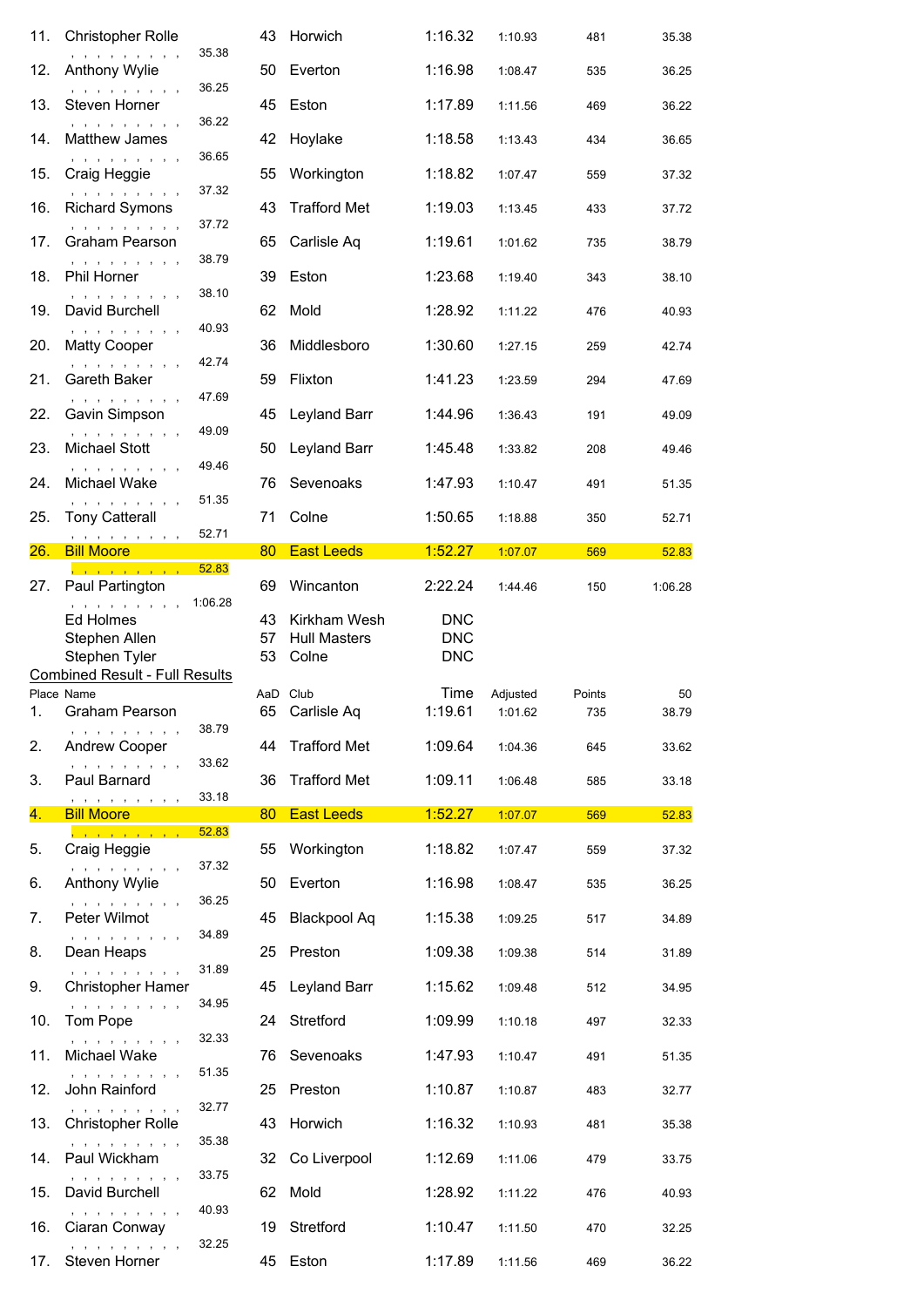|     |                                                                                                                                                                                     | 36.22          |      |                     |            |          |        |         |
|-----|-------------------------------------------------------------------------------------------------------------------------------------------------------------------------------------|----------------|------|---------------------|------------|----------|--------|---------|
| 18. | $1 - 1 - 1 - 1 - 1 - 1 - 1 - 1 - 1$<br>Neil Ryan                                                                                                                                    |                | 34   | Romiley Mari        | 1:14.94    | 1:12.69  | 447    | 35.09   |
| 19. | $1 \t1 \t1 \t1 \t1 \t1 \t1 \t1 \t1 \t1 \t1 \t1 \t1$<br>Matthew James                                                                                                                | 35.09          | 42   | Hoylake             | 1:18.58    | 1:13.43  | 434    | 36.65   |
| 20. | $\mathbf{y} = \mathbf{y} = \mathbf{y} = \mathbf{y} = \mathbf{y} = \mathbf{y} = \mathbf{y} = \mathbf{y} = \mathbf{y}$<br><b>Richard Symons</b>                                       | 36.65          | 43   | <b>Trafford Met</b> | 1:19.03    | 1:13.45  | 433    | 37.72   |
| 21. | $\mathbf{y} = \mathbf{y} - \mathbf{y} = \mathbf{y} - \mathbf{y} = \mathbf{y} - \mathbf{y} = \mathbf{y} - \mathbf{y} = \mathbf{y}$<br><b>Tony Catterall</b>                          | 37.72          | 71   | Colne               | 1:50.65    | 1:18.88  | 350    | 52.71   |
| 22. | $\mathbf{y} = \mathbf{y} - \mathbf{y} = \mathbf{y} - \mathbf{y} = \mathbf{y} - \mathbf{y} = \mathbf{y} - \mathbf{y} = \mathbf{y}$<br>Phil Horner                                    | 52.71          | 39   | Eston               | 1:23.68    | 1:19.40  | 343    | 38.10   |
| 23. | .<br>Gareth Baker                                                                                                                                                                   | 38.10          | 59   | Flixton             | 1:41.23    | 1:23.59  | 294    | 47.69   |
| 24. | .<br><b>Matty Cooper</b>                                                                                                                                                            | 47.69<br>42.74 | 36   | Middlesboro         | 1:30.60    | 1:27.15  | 259    | 42.74   |
| 25. | $\mathbf{y} = \mathbf{y} - \mathbf{y} = \mathbf{y} - \mathbf{y} = \mathbf{y} - \mathbf{y} = \mathbf{y} - \mathbf{y} = \mathbf{y}$<br><b>Michael Stott</b>                           | 49.46          | 50   | Leyland Barr        | 1:45.48    | 1:33.82  | 208    | 49.46   |
| 26. | $1 - 1 - 1 - 1 - 1 - 1 - 1 - 1 - 1 - 1$<br>Gavin Simpson                                                                                                                            | 49.09          | 45   | Leyland Barr        | 1:44.96    | 1:36.43  | 191    | 49.09   |
| 27. | $\mathbf{y} = \mathbf{y} - \mathbf{y} = \mathbf{y} - \mathbf{y} = \mathbf{y} - \mathbf{y} = \mathbf{y} - \mathbf{y} = \mathbf{y}$<br>Paul Partington<br>.                           | 1:06.28        | 69   | Wincanton           | 2:22.24    | 1:44.46  | 150    | 1:06.28 |
|     | <b>EVENT 110 Womens Open 100m Breaststroke</b>                                                                                                                                      |                |      |                     |            |          |        |         |
|     | 18/24 Yrs Age Group - Full Results                                                                                                                                                  |                |      |                     |            |          |        |         |
|     | Place Name                                                                                                                                                                          |                |      | AaD Club            | Time       | Adjusted | Points | 50      |
| 1.  | <b>Rachel Ritchie</b>                                                                                                                                                               |                | 21   | Preston             | 1:12.93    | 1:13.67  | 606    | 34.31   |
|     | New NW Region Record - Previously CHERYL WILSON, CHESHIRE ADADEMY, 01:22.90, set 2013<br>New NW All comers= Record - Previously CHERYL WILSON, CHESHIRE ADADEMY, 01:22.90, set 2013 |                |      |                     |            |          |        |         |
|     | $\mathbf{y} = \mathbf{y} = \mathbf{y} = \mathbf{y} = \mathbf{y} = \mathbf{y} = \mathbf{y} = \mathbf{y} = \mathbf{y}$                                                                | 34.31          |      |                     |            |          |        |         |
| 2.  | Rachel Byrne<br>.                                                                                                                                                                   | 36.43          |      | 24 Warrington M     | 1:17.34    | 1:17.55  | 519    | 36.43   |
|     | 30/34 Yrs Age Group - Full Results                                                                                                                                                  |                |      |                     |            |          |        |         |
|     | Place Name                                                                                                                                                                          |                |      | AaD Club            | Time       | Adjusted | Points | 50      |
| 1.  | Laura Bowden                                                                                                                                                                        |                | 30   | <b>Trafford Met</b> | 1:27.40    | 1:26.05  | 380    | 41.27   |
|     | New NW Region Record - Previously KATARZYNA KASZA, ATHERTON AND LEIGH, 1:30.05, set 2015                                                                                            |                |      |                     |            |          |        |         |
|     | , , , , , , , , , ,                                                                                                                                                                 | 41.27          |      |                     |            |          |        |         |
| 2.  | Katarzyna Kasza                                                                                                                                                                     | 42.75          |      | 33 Ather & Leig     | 1:29.66    | 1:27.31  | 364    | 42.75   |
| 3.  | Emma Carroll<br>$\mathbf{y} = \mathbf{y} - \mathbf{y} = \mathbf{y} - \mathbf{y} = \mathbf{y} - \mathbf{y} = \mathbf{y} - \mathbf{y} = \mathbf{y}$                                   | 42.11          | 31   | MacclesfldM         | 1:30.03    | 1:28.33  | 351    | 42.11   |
|     | 35/39 Yrs Age Group - Full Results                                                                                                                                                  |                |      |                     |            |          |        |         |
|     | Place Name                                                                                                                                                                          |                |      | AaD Club            | Time       | Adjusted | Points | 50      |
| 1.  | Carole Jepson                                                                                                                                                                       |                |      | 35 Leyland Barr     | 1:20.81    | 1:18.06  | 509    | 37.85   |
|     | New NW Region Record - Previously KAREN DRIVER, COLNE, 1:30.74, set 2009                                                                                                            |                |      |                     |            |          |        |         |
|     | New NW All comers= Record - Previously K. ELLY, HYDE SEAL, 01:24.54, set 2000<br>.                                                                                                  | 37.85          |      |                     |            |          |        |         |
|     | 40/44 Yrs Age Group - Full Results                                                                                                                                                  |                |      |                     |            |          |        |         |
|     | Place Name                                                                                                                                                                          |                |      | AaD Club            | Time       | Adjusted | Points | 50      |
| 1.  | Emma Jenkins                                                                                                                                                                        | 40.26          | 41   | Southport           | 1:23.90    | 1:18.81  | 495    | 40.26   |
|     | , , , , , , ,<br>Hannah Burgess                                                                                                                                                     |                | 44   | Southport           | <b>DNC</b> |          |        |         |
|     | 45/49 Yrs Age Group - Full Results                                                                                                                                                  |                |      |                     |            |          |        |         |
|     | Place Name                                                                                                                                                                          |                |      | AaD Club            | Time       | Adjusted | Points | 50      |
| 1.  | Samantha Maher                                                                                                                                                                      | 45.54          |      | 45 Hoylake          | 1:35.45    | 1:27.69  | 359    | 45.54   |
|     | 50/54 Yrs Age Group - Full Results                                                                                                                                                  |                |      |                     |            |          |        |         |
|     | Place Name                                                                                                                                                                          |                |      | AaD Club            | Time       | Adjusted | Points | 50      |
| 1.  | Pauline Foot                                                                                                                                                                        |                | 52   | York Tri            | 1:40.45    | 1:28.06  | 355    | 47.80   |
|     | , , , , , , ,                                                                                                                                                                       | 47.80          |      |                     |            |          |        |         |
|     | 60/64 Yrs Age Group - Full Results                                                                                                                                                  |                |      |                     |            |          |        |         |
|     | Place Name                                                                                                                                                                          |                |      | AaD Club            | Time       | Adjusted | Points | 50      |
| 1.  | <b>Sally Shields</b><br>$\mathbf{y} = \mathbf{y} - \mathbf{y} = \mathbf{y} - \mathbf{y} = \mathbf{y} - \mathbf{y} = \mathbf{y} - \mathbf{y} = \mathbf{y}$                           | 43.28          |      | 63 Bo Kirklees      | 1:32.68    | 1:13.42  | 612    | 43.28   |
|     | 65/69 Yrs Age Group - Full Results                                                                                                                                                  |                |      |                     |            |          |        |         |
|     | Place Name                                                                                                                                                                          |                |      | AaD Club            | Time       | Adjusted | Points | 50      |
| 1.  | Jennifer Merritt                                                                                                                                                                    |                | 66   | Spondon Mast        | 1:34.45    | 1:12.21  | 644    | 45.48   |
|     | New NW All comers= Record - Previously RACHEL BARTON, TRAFFORD METRO, 01:42.67, set 2015                                                                                            | 45.48          |      |                     |            |          |        |         |
| 2.  | $\mathbf{y} = \mathbf{y} - \mathbf{y} = \mathbf{y} - \mathbf{y} = \mathbf{y} - \mathbf{y} = \mathbf{y} - \mathbf{y}$<br><b>Gail Daffern</b>                                         |                | 67 - | <b>East Leeds</b>   | 2:00.21    | 1:30.73  | 324    | 57.46   |
|     | .                                                                                                                                                                                   | 57.46          |      |                     |            |          |        |         |
|     | Open Age Group - Full Results                                                                                                                                                       |                |      |                     |            |          |        |         |
|     | Place Name                                                                                                                                                                          |                |      | AaD Club            | Time       | Adjusted | Points | 50      |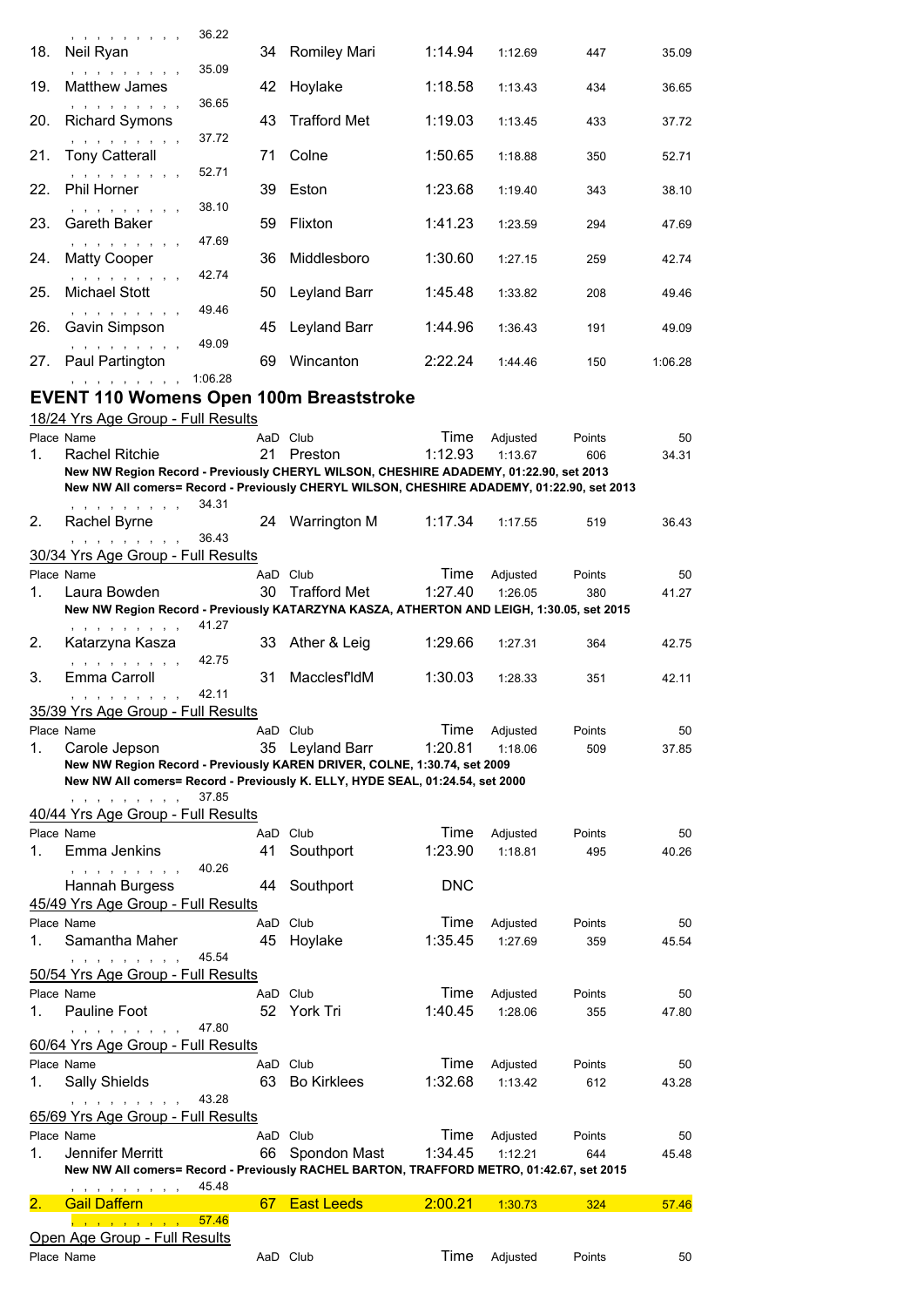| 2.<br>24 Warrington M<br>1:17.34<br>Rachel Byrne<br>1:17.55<br>519<br>36.43<br>36.43<br>$\mathbf{y} = \mathbf{y} = \mathbf{y} = \mathbf{y} = \mathbf{y} = \mathbf{y} = \mathbf{y} = \mathbf{y} = \mathbf{y}$<br>3.<br><b>Leyland Barr</b><br>1:20.81<br>Carole Jepson<br>35<br>1:18.06<br>509<br>37.85<br>37.85<br>$\mathbf{y} = \mathbf{y} - \mathbf{y} - \mathbf{y} - \mathbf{y} - \mathbf{y} - \mathbf{y} - \mathbf{y} - \mathbf{y} - \mathbf{y}$<br>Emma Jenkins<br>Southport<br>1:23.90<br>4.<br>41<br>1:18.81<br>495<br>40.26<br>40.26<br>$\mathbf{y} = \mathbf{y} - \mathbf{y} = \mathbf{y} - \mathbf{y} = \mathbf{y} - \mathbf{y} = \mathbf{y} - \mathbf{y} = \mathbf{y}$<br>5.<br><b>Trafford Met</b><br>Laura Bowden<br>1:27.40<br>30<br>1:26.05<br>380<br>41.27<br>41.27<br>$\mathbf{y} = \mathbf{y} - \mathbf{y} - \mathbf{y} = \mathbf{y} - \mathbf{y} - \mathbf{y} = \mathbf{y} - \mathbf{y} = \mathbf{y}$<br>Ather & Leig<br>1:29.66<br>6.<br>Katarzyna Kasza<br>33<br>1:27.31<br>42.75<br>364<br>42.75<br>$\mathbf{y} = \mathbf{y} - \mathbf{y} - \mathbf{y} = \mathbf{y} - \mathbf{y} - \mathbf{y} = \mathbf{y} - \mathbf{y} = \mathbf{y}$<br>7.<br><b>MacclesfldM</b><br>1:30.03<br>Emma Carroll<br>31<br>1:28.33<br>351<br>42.11<br>42.11<br>$\mathbf{y} = \mathbf{y} - \mathbf{y} = \mathbf{y} - \mathbf{y} = \mathbf{y} - \mathbf{y} = \mathbf{y} - \mathbf{y} = \mathbf{y}$<br>8.<br>Sally Shields<br><b>Bo Kirklees</b><br>1:32.68<br>63<br>1:13.42<br>612<br>43.28<br>43.28<br>$\mathbf{y} = \mathbf{y} - \mathbf{y} = \mathbf{y} - \mathbf{y} = \mathbf{y} - \mathbf{y} = \mathbf{y} - \mathbf{y} = \mathbf{y}$<br>9.<br>Jennifer Merritt<br>Spondon Mast<br>1:34.45<br>66<br>1:12.21<br>644<br>45.48<br>45.48<br>$1 - 1 - 1 - 1 - 1 - 1 - 1 - 1 - 1$<br>10.<br>Samantha Maher<br>1:35.45<br>Hoylake<br>45<br>1:27.69<br>359<br>45.54<br>45.54<br>$\mathbf{y} = \mathbf{y} - \mathbf{y} - \mathbf{y} = \mathbf{y} - \mathbf{y} - \mathbf{y} = \mathbf{y} - \mathbf{y} = \mathbf{y}$<br>Pauline Foot<br>52 York Tri<br>1:40.45<br>11.<br>1:28.06<br>355<br>47.80<br>47.80<br>$\mathbf{J}^{\mathcal{A}}=\mathbf{J}^{\mathcal{A}}=\mathbf{J}^{\mathcal{A}}=\mathbf{J}^{\mathcal{A}}=\mathbf{J}^{\mathcal{A}}=\mathbf{J}^{\mathcal{A}}=\mathbf{J}^{\mathcal{A}}=\mathbf{J}^{\mathcal{A}}$<br><b>East Leeds</b><br><b>Gail Daffern</b><br>2:00.21<br>12.<br>67<br>1:30.73<br>57.46<br>324<br>57.46<br>.<br>Hannah Burgess<br>44 Southport<br><b>DNC</b><br><b>Combined Result - Full Results</b><br>Time<br>Place Name<br>AaD Club<br>Adjusted<br>50<br>Points<br>1.<br>Jennifer Merritt<br>66<br>Spondon Mast<br>1:34.45<br>1:12.21<br>45.48<br>644<br>45.48<br>2.<br>Sally Shields<br><b>Bo Kirklees</b><br>1:32.68<br>63<br>1:13.42<br>612<br>43.28<br>43.28<br>$\mathbf{y} = \mathbf{y} - \mathbf{y} = \mathbf{y} - \mathbf{y} = \mathbf{y} - \mathbf{y} = \mathbf{y} - \mathbf{y} = \mathbf{y}$<br>3.<br>Rachel Ritchie<br>Preston<br>1:12.93<br>21<br>1:13.67<br>606<br>34.31<br>34.31<br>1:17.34<br>4.<br>Rachel Byrne<br>Warrington M<br>24<br>519<br>1:17.55<br>36.43<br>36.43<br>$\mathbf{y} = \mathbf{y} - \mathbf{y} - \mathbf{y} = \mathbf{y} - \mathbf{y} - \mathbf{y} = \mathbf{y} - \mathbf{y} = \mathbf{y}$<br>5.<br>Leyland Barr<br>1:20.81<br>Carole Jepson<br>35<br>1:18.06<br>509<br>37.85<br>37.85<br>$\mathbf{y} = \mathbf{y} - \mathbf{y} - \mathbf{y} - \mathbf{y} - \mathbf{y} - \mathbf{y} - \mathbf{y} - \mathbf{y} - \mathbf{y}$<br>Emma Jenkins<br>Southport<br>1:23.90<br>6.<br>41<br>1:18.81<br>495<br>40.26<br>40.26<br>$\mathbf{y} = \mathbf{y} = \mathbf{y} = \mathbf{y} = \mathbf{y} = \mathbf{y} = \mathbf{y} = \mathbf{y} = \mathbf{y}$<br>7.<br><b>Trafford Met</b><br>1:27.40<br>Laura Bowden<br>30<br>380<br>41.27<br>1:26.05<br>41.27<br>8.<br>33 Ather & Leig<br>1:29.66<br>Katarzyna Kasza<br>1:27.31<br>364<br>42.75<br>42.75<br>$\mathbf{y} = \mathbf{y} - \mathbf{y} = \mathbf{y} - \mathbf{y} = \mathbf{y} - \mathbf{y} = \mathbf{y} - \mathbf{y} = \mathbf{y}$<br>9.<br>Samantha Maher<br>45 Hoylake<br>1:35.45<br>1:27.69<br>359<br>45.54<br>45.54<br>$\mathbf{y} = \mathbf{y} - \mathbf{y} = \mathbf{y} - \mathbf{y} = \mathbf{y} - \mathbf{y} = \mathbf{y} - \mathbf{y} = \mathbf{y}$<br>10.<br>Pauline Foot<br>52 York Tri<br>1:40.45<br>1:28.06<br>355<br>47.80<br>47.80<br>$\mathbf{y} = \mathbf{y} - \mathbf{y} = \mathbf{y} - \mathbf{y} = \mathbf{y} - \mathbf{y} = \mathbf{y} - \mathbf{y} = \mathbf{y}$<br>Emma Carroll<br>Macclesf'ldM<br>1:30.03<br>11.<br>31<br>1:28.33<br>351<br>42.11<br>42.11<br>$\mathbf{y} = \mathbf{y} - \mathbf{y} = \mathbf{y} - \mathbf{y} = \mathbf{y} - \mathbf{y} = \mathbf{y} - \mathbf{y} = \mathbf{y}$<br><b>East Leeds</b><br>2:00.21<br>12.<br><b>Gail Daffern</b><br>67<br>1:30.73<br>324<br>57.46<br>57.46<br>.<br>EVENT 111 Mens/Womens Open 200m Backstroke<br>MENS 40/44 Yrs Age Group - Full Results<br>Time<br>Place Name<br>Adjusted<br>AaD Club<br>Points<br>50<br>100<br>150<br>2:38.62<br>Philip Hawkrigg<br>42 Copeland<br>1:57.31<br>1.<br>2:28.22<br>1:15.60<br>361<br>35.52<br>40.08,<br>41.71<br>35.52,<br>$\mathbf{y} = \mathbf{y} - \mathbf{y} - \mathbf{y} = \mathbf{y} - \mathbf{y} - \mathbf{y} = \mathbf{y} - \mathbf{y} - \mathbf{y}$<br>MENS 45/49 Yrs Age Group - Full Results<br>Place Name<br>Time<br>Adjusted<br>100<br>AaD Club<br>Points<br>50<br>150<br><b>Philip Croxall</b><br>48 Colne<br>2:59.72<br>1.<br>2:42.05<br>276<br>43.50<br>1:30.78<br>2:15.57<br>47.28,<br>44.79<br>43.50,<br>$\mathbf{y} = \mathbf{y} = \mathbf{y} = \mathbf{y} = \mathbf{y} = \mathbf{y} = \mathbf{y} = \mathbf{y} = \mathbf{y}$<br>MENS 50/54 Yrs Age Group - Full Results<br>Time<br>100<br>Place Name<br>AaD Club<br>Adjusted<br>Points<br>50<br>150<br>2:32.20<br>54 Bo Kirklees<br>Stephen Bottomley<br>2:11.36<br>1.<br>519<br>36.42<br>1:14.71<br>1:53.69<br>New NW All comers= Record - Previously RUSSELLMASON, WARRINGTON DOLPHIN, 02:32.87, set 2014<br>38.98<br>36.42,<br>38.29,<br>$\mathbf{y} = \mathbf{y} - \mathbf{y} = \mathbf{y} - \mathbf{y} = \mathbf{y} - \mathbf{y} = \mathbf{y} - \mathbf{y} = \mathbf{y}$<br>2.<br><b>Andrew Cox</b><br>50 Blackpool Aq<br>2:37.42<br>2:20.02<br>1:52.91<br>429<br>34.56<br>1:12.65<br>40.26<br>34.56,<br>38.09,<br>MENS 55/59 Yrs Age Group - Full Results<br>AaD Club<br>Time<br>Place Name<br>Adjusted<br>Points<br>100<br>150<br>50<br>55 Trafford Met<br>2:27.50<br>Alec Johnson<br>1.<br>2:06.26<br>1:48.82<br>585<br>32.73<br>1:09.76<br>New British Record - Previously Eddie RIACH, MILNGAVIE &B, 02:27.97, set 06-Nov-09 | 1. | Rachel Ritchie                                                                                                                    |       | 21 | Preston | 1:12.93 | 1:13.67 | 606 | 34.31 |  |
|-------------------------------------------------------------------------------------------------------------------------------------------------------------------------------------------------------------------------------------------------------------------------------------------------------------------------------------------------------------------------------------------------------------------------------------------------------------------------------------------------------------------------------------------------------------------------------------------------------------------------------------------------------------------------------------------------------------------------------------------------------------------------------------------------------------------------------------------------------------------------------------------------------------------------------------------------------------------------------------------------------------------------------------------------------------------------------------------------------------------------------------------------------------------------------------------------------------------------------------------------------------------------------------------------------------------------------------------------------------------------------------------------------------------------------------------------------------------------------------------------------------------------------------------------------------------------------------------------------------------------------------------------------------------------------------------------------------------------------------------------------------------------------------------------------------------------------------------------------------------------------------------------------------------------------------------------------------------------------------------------------------------------------------------------------------------------------------------------------------------------------------------------------------------------------------------------------------------------------------------------------------------------------------------------------------------------------------------------------------------------------------------------------------------------------------------------------------------------------------------------------------------------------------------------------------------------------------------------------------------------------------------------------------------------------------------------------------------------------------------------------------------------------------------------------------------------------------------------------------------------------------------------------------------------------------------------------------------------------------------------------------------------------------------------------------------------------------------------------------------------------------------------------------------------------------------------------------------------------------------------------------------------------------------------------------------------------------------------------------------------------------------------------------------------------------------------------------------------------------------------------------------------------------------------------------------------------------------------------------------------------------------------------------------------------------------------------------------------------------------------------------------------------------------------------------------------------------------------------------------------------------------------------------------------------------------------------------------------------------------------------------------------------------------------------------------------------------------------------------------------------------------------------------------------------------------------------------------------------------------------------------------------------------------------------------------------------------------------------------------------------------------------------------------------------------------------------------------------------------------------------------------------------------------------------------------------------------------------------------------------------------------------------------------------------------------------------------------------------------------------------------------------------------------------------------------------------------------------------------------------------------------------------------------------------------------------------------------------------------------------------------------------------------------------------------------------------------------------------------------------------------------------------------------------------------------------------------------------------------------------------------------------------------------------------------------------------------------------------------------------------------------------------------------------------------------------------------------------------------------------------------------------------------------------------------------------------------------------------------------------------------------------------------------------------------------------------------------------------------------------------------------------------------------------------------------------------------------------------------------------------------------------------------------------------------------------------------------------------------------------------------------------------------------------------------------------------------------------------------------------------------------------------------------------------------------------------------------------------------------------------------------------------------------------------------------------------------------------------------------------------------------------------------------------------------------------------------------------------------------------------------------------------------------------------------------------------------------------------------------------------|----|-----------------------------------------------------------------------------------------------------------------------------------|-------|----|---------|---------|---------|-----|-------|--|
|                                                                                                                                                                                                                                                                                                                                                                                                                                                                                                                                                                                                                                                                                                                                                                                                                                                                                                                                                                                                                                                                                                                                                                                                                                                                                                                                                                                                                                                                                                                                                                                                                                                                                                                                                                                                                                                                                                                                                                                                                                                                                                                                                                                                                                                                                                                                                                                                                                                                                                                                                                                                                                                                                                                                                                                                                                                                                                                                                                                                                                                                                                                                                                                                                                                                                                                                                                                                                                                                                                                                                                                                                                                                                                                                                                                                                                                                                                                                                                                                                                                                                                                                                                                                                                                                                                                                                                                                                                                                                                                                                                                                                                                                                                                                                                                                                                                                                                                                                                                                                                                                                                                                                                                                                                                                                                                                                                                                                                                                                                                                                                                                                                                                                                                                                                                                                                                                                                                                                                                                                                                                                                                                                                                                                                                                                                                                                                                                                                                                                                                                                                                                                               |    | $\mathbf{y} = \mathbf{y} - \mathbf{y} = \mathbf{y} - \mathbf{y} = \mathbf{y} - \mathbf{y} = \mathbf{y} - \mathbf{y} = \mathbf{y}$ | 34.31 |    |         |         |         |     |       |  |
|                                                                                                                                                                                                                                                                                                                                                                                                                                                                                                                                                                                                                                                                                                                                                                                                                                                                                                                                                                                                                                                                                                                                                                                                                                                                                                                                                                                                                                                                                                                                                                                                                                                                                                                                                                                                                                                                                                                                                                                                                                                                                                                                                                                                                                                                                                                                                                                                                                                                                                                                                                                                                                                                                                                                                                                                                                                                                                                                                                                                                                                                                                                                                                                                                                                                                                                                                                                                                                                                                                                                                                                                                                                                                                                                                                                                                                                                                                                                                                                                                                                                                                                                                                                                                                                                                                                                                                                                                                                                                                                                                                                                                                                                                                                                                                                                                                                                                                                                                                                                                                                                                                                                                                                                                                                                                                                                                                                                                                                                                                                                                                                                                                                                                                                                                                                                                                                                                                                                                                                                                                                                                                                                                                                                                                                                                                                                                                                                                                                                                                                                                                                                                               |    |                                                                                                                                   |       |    |         |         |         |     |       |  |
|                                                                                                                                                                                                                                                                                                                                                                                                                                                                                                                                                                                                                                                                                                                                                                                                                                                                                                                                                                                                                                                                                                                                                                                                                                                                                                                                                                                                                                                                                                                                                                                                                                                                                                                                                                                                                                                                                                                                                                                                                                                                                                                                                                                                                                                                                                                                                                                                                                                                                                                                                                                                                                                                                                                                                                                                                                                                                                                                                                                                                                                                                                                                                                                                                                                                                                                                                                                                                                                                                                                                                                                                                                                                                                                                                                                                                                                                                                                                                                                                                                                                                                                                                                                                                                                                                                                                                                                                                                                                                                                                                                                                                                                                                                                                                                                                                                                                                                                                                                                                                                                                                                                                                                                                                                                                                                                                                                                                                                                                                                                                                                                                                                                                                                                                                                                                                                                                                                                                                                                                                                                                                                                                                                                                                                                                                                                                                                                                                                                                                                                                                                                                                               |    |                                                                                                                                   |       |    |         |         |         |     |       |  |
|                                                                                                                                                                                                                                                                                                                                                                                                                                                                                                                                                                                                                                                                                                                                                                                                                                                                                                                                                                                                                                                                                                                                                                                                                                                                                                                                                                                                                                                                                                                                                                                                                                                                                                                                                                                                                                                                                                                                                                                                                                                                                                                                                                                                                                                                                                                                                                                                                                                                                                                                                                                                                                                                                                                                                                                                                                                                                                                                                                                                                                                                                                                                                                                                                                                                                                                                                                                                                                                                                                                                                                                                                                                                                                                                                                                                                                                                                                                                                                                                                                                                                                                                                                                                                                                                                                                                                                                                                                                                                                                                                                                                                                                                                                                                                                                                                                                                                                                                                                                                                                                                                                                                                                                                                                                                                                                                                                                                                                                                                                                                                                                                                                                                                                                                                                                                                                                                                                                                                                                                                                                                                                                                                                                                                                                                                                                                                                                                                                                                                                                                                                                                                               |    |                                                                                                                                   |       |    |         |         |         |     |       |  |
|                                                                                                                                                                                                                                                                                                                                                                                                                                                                                                                                                                                                                                                                                                                                                                                                                                                                                                                                                                                                                                                                                                                                                                                                                                                                                                                                                                                                                                                                                                                                                                                                                                                                                                                                                                                                                                                                                                                                                                                                                                                                                                                                                                                                                                                                                                                                                                                                                                                                                                                                                                                                                                                                                                                                                                                                                                                                                                                                                                                                                                                                                                                                                                                                                                                                                                                                                                                                                                                                                                                                                                                                                                                                                                                                                                                                                                                                                                                                                                                                                                                                                                                                                                                                                                                                                                                                                                                                                                                                                                                                                                                                                                                                                                                                                                                                                                                                                                                                                                                                                                                                                                                                                                                                                                                                                                                                                                                                                                                                                                                                                                                                                                                                                                                                                                                                                                                                                                                                                                                                                                                                                                                                                                                                                                                                                                                                                                                                                                                                                                                                                                                                                               |    |                                                                                                                                   |       |    |         |         |         |     |       |  |
|                                                                                                                                                                                                                                                                                                                                                                                                                                                                                                                                                                                                                                                                                                                                                                                                                                                                                                                                                                                                                                                                                                                                                                                                                                                                                                                                                                                                                                                                                                                                                                                                                                                                                                                                                                                                                                                                                                                                                                                                                                                                                                                                                                                                                                                                                                                                                                                                                                                                                                                                                                                                                                                                                                                                                                                                                                                                                                                                                                                                                                                                                                                                                                                                                                                                                                                                                                                                                                                                                                                                                                                                                                                                                                                                                                                                                                                                                                                                                                                                                                                                                                                                                                                                                                                                                                                                                                                                                                                                                                                                                                                                                                                                                                                                                                                                                                                                                                                                                                                                                                                                                                                                                                                                                                                                                                                                                                                                                                                                                                                                                                                                                                                                                                                                                                                                                                                                                                                                                                                                                                                                                                                                                                                                                                                                                                                                                                                                                                                                                                                                                                                                                               |    |                                                                                                                                   |       |    |         |         |         |     |       |  |
|                                                                                                                                                                                                                                                                                                                                                                                                                                                                                                                                                                                                                                                                                                                                                                                                                                                                                                                                                                                                                                                                                                                                                                                                                                                                                                                                                                                                                                                                                                                                                                                                                                                                                                                                                                                                                                                                                                                                                                                                                                                                                                                                                                                                                                                                                                                                                                                                                                                                                                                                                                                                                                                                                                                                                                                                                                                                                                                                                                                                                                                                                                                                                                                                                                                                                                                                                                                                                                                                                                                                                                                                                                                                                                                                                                                                                                                                                                                                                                                                                                                                                                                                                                                                                                                                                                                                                                                                                                                                                                                                                                                                                                                                                                                                                                                                                                                                                                                                                                                                                                                                                                                                                                                                                                                                                                                                                                                                                                                                                                                                                                                                                                                                                                                                                                                                                                                                                                                                                                                                                                                                                                                                                                                                                                                                                                                                                                                                                                                                                                                                                                                                                               |    |                                                                                                                                   |       |    |         |         |         |     |       |  |
|                                                                                                                                                                                                                                                                                                                                                                                                                                                                                                                                                                                                                                                                                                                                                                                                                                                                                                                                                                                                                                                                                                                                                                                                                                                                                                                                                                                                                                                                                                                                                                                                                                                                                                                                                                                                                                                                                                                                                                                                                                                                                                                                                                                                                                                                                                                                                                                                                                                                                                                                                                                                                                                                                                                                                                                                                                                                                                                                                                                                                                                                                                                                                                                                                                                                                                                                                                                                                                                                                                                                                                                                                                                                                                                                                                                                                                                                                                                                                                                                                                                                                                                                                                                                                                                                                                                                                                                                                                                                                                                                                                                                                                                                                                                                                                                                                                                                                                                                                                                                                                                                                                                                                                                                                                                                                                                                                                                                                                                                                                                                                                                                                                                                                                                                                                                                                                                                                                                                                                                                                                                                                                                                                                                                                                                                                                                                                                                                                                                                                                                                                                                                                               |    |                                                                                                                                   |       |    |         |         |         |     |       |  |
|                                                                                                                                                                                                                                                                                                                                                                                                                                                                                                                                                                                                                                                                                                                                                                                                                                                                                                                                                                                                                                                                                                                                                                                                                                                                                                                                                                                                                                                                                                                                                                                                                                                                                                                                                                                                                                                                                                                                                                                                                                                                                                                                                                                                                                                                                                                                                                                                                                                                                                                                                                                                                                                                                                                                                                                                                                                                                                                                                                                                                                                                                                                                                                                                                                                                                                                                                                                                                                                                                                                                                                                                                                                                                                                                                                                                                                                                                                                                                                                                                                                                                                                                                                                                                                                                                                                                                                                                                                                                                                                                                                                                                                                                                                                                                                                                                                                                                                                                                                                                                                                                                                                                                                                                                                                                                                                                                                                                                                                                                                                                                                                                                                                                                                                                                                                                                                                                                                                                                                                                                                                                                                                                                                                                                                                                                                                                                                                                                                                                                                                                                                                                                               |    |                                                                                                                                   |       |    |         |         |         |     |       |  |
|                                                                                                                                                                                                                                                                                                                                                                                                                                                                                                                                                                                                                                                                                                                                                                                                                                                                                                                                                                                                                                                                                                                                                                                                                                                                                                                                                                                                                                                                                                                                                                                                                                                                                                                                                                                                                                                                                                                                                                                                                                                                                                                                                                                                                                                                                                                                                                                                                                                                                                                                                                                                                                                                                                                                                                                                                                                                                                                                                                                                                                                                                                                                                                                                                                                                                                                                                                                                                                                                                                                                                                                                                                                                                                                                                                                                                                                                                                                                                                                                                                                                                                                                                                                                                                                                                                                                                                                                                                                                                                                                                                                                                                                                                                                                                                                                                                                                                                                                                                                                                                                                                                                                                                                                                                                                                                                                                                                                                                                                                                                                                                                                                                                                                                                                                                                                                                                                                                                                                                                                                                                                                                                                                                                                                                                                                                                                                                                                                                                                                                                                                                                                                               |    |                                                                                                                                   |       |    |         |         |         |     |       |  |
|                                                                                                                                                                                                                                                                                                                                                                                                                                                                                                                                                                                                                                                                                                                                                                                                                                                                                                                                                                                                                                                                                                                                                                                                                                                                                                                                                                                                                                                                                                                                                                                                                                                                                                                                                                                                                                                                                                                                                                                                                                                                                                                                                                                                                                                                                                                                                                                                                                                                                                                                                                                                                                                                                                                                                                                                                                                                                                                                                                                                                                                                                                                                                                                                                                                                                                                                                                                                                                                                                                                                                                                                                                                                                                                                                                                                                                                                                                                                                                                                                                                                                                                                                                                                                                                                                                                                                                                                                                                                                                                                                                                                                                                                                                                                                                                                                                                                                                                                                                                                                                                                                                                                                                                                                                                                                                                                                                                                                                                                                                                                                                                                                                                                                                                                                                                                                                                                                                                                                                                                                                                                                                                                                                                                                                                                                                                                                                                                                                                                                                                                                                                                                               |    |                                                                                                                                   |       |    |         |         |         |     |       |  |
|                                                                                                                                                                                                                                                                                                                                                                                                                                                                                                                                                                                                                                                                                                                                                                                                                                                                                                                                                                                                                                                                                                                                                                                                                                                                                                                                                                                                                                                                                                                                                                                                                                                                                                                                                                                                                                                                                                                                                                                                                                                                                                                                                                                                                                                                                                                                                                                                                                                                                                                                                                                                                                                                                                                                                                                                                                                                                                                                                                                                                                                                                                                                                                                                                                                                                                                                                                                                                                                                                                                                                                                                                                                                                                                                                                                                                                                                                                                                                                                                                                                                                                                                                                                                                                                                                                                                                                                                                                                                                                                                                                                                                                                                                                                                                                                                                                                                                                                                                                                                                                                                                                                                                                                                                                                                                                                                                                                                                                                                                                                                                                                                                                                                                                                                                                                                                                                                                                                                                                                                                                                                                                                                                                                                                                                                                                                                                                                                                                                                                                                                                                                                                               |    |                                                                                                                                   |       |    |         |         |         |     |       |  |
|                                                                                                                                                                                                                                                                                                                                                                                                                                                                                                                                                                                                                                                                                                                                                                                                                                                                                                                                                                                                                                                                                                                                                                                                                                                                                                                                                                                                                                                                                                                                                                                                                                                                                                                                                                                                                                                                                                                                                                                                                                                                                                                                                                                                                                                                                                                                                                                                                                                                                                                                                                                                                                                                                                                                                                                                                                                                                                                                                                                                                                                                                                                                                                                                                                                                                                                                                                                                                                                                                                                                                                                                                                                                                                                                                                                                                                                                                                                                                                                                                                                                                                                                                                                                                                                                                                                                                                                                                                                                                                                                                                                                                                                                                                                                                                                                                                                                                                                                                                                                                                                                                                                                                                                                                                                                                                                                                                                                                                                                                                                                                                                                                                                                                                                                                                                                                                                                                                                                                                                                                                                                                                                                                                                                                                                                                                                                                                                                                                                                                                                                                                                                                               |    |                                                                                                                                   |       |    |         |         |         |     |       |  |
|                                                                                                                                                                                                                                                                                                                                                                                                                                                                                                                                                                                                                                                                                                                                                                                                                                                                                                                                                                                                                                                                                                                                                                                                                                                                                                                                                                                                                                                                                                                                                                                                                                                                                                                                                                                                                                                                                                                                                                                                                                                                                                                                                                                                                                                                                                                                                                                                                                                                                                                                                                                                                                                                                                                                                                                                                                                                                                                                                                                                                                                                                                                                                                                                                                                                                                                                                                                                                                                                                                                                                                                                                                                                                                                                                                                                                                                                                                                                                                                                                                                                                                                                                                                                                                                                                                                                                                                                                                                                                                                                                                                                                                                                                                                                                                                                                                                                                                                                                                                                                                                                                                                                                                                                                                                                                                                                                                                                                                                                                                                                                                                                                                                                                                                                                                                                                                                                                                                                                                                                                                                                                                                                                                                                                                                                                                                                                                                                                                                                                                                                                                                                                               |    |                                                                                                                                   |       |    |         |         |         |     |       |  |
|                                                                                                                                                                                                                                                                                                                                                                                                                                                                                                                                                                                                                                                                                                                                                                                                                                                                                                                                                                                                                                                                                                                                                                                                                                                                                                                                                                                                                                                                                                                                                                                                                                                                                                                                                                                                                                                                                                                                                                                                                                                                                                                                                                                                                                                                                                                                                                                                                                                                                                                                                                                                                                                                                                                                                                                                                                                                                                                                                                                                                                                                                                                                                                                                                                                                                                                                                                                                                                                                                                                                                                                                                                                                                                                                                                                                                                                                                                                                                                                                                                                                                                                                                                                                                                                                                                                                                                                                                                                                                                                                                                                                                                                                                                                                                                                                                                                                                                                                                                                                                                                                                                                                                                                                                                                                                                                                                                                                                                                                                                                                                                                                                                                                                                                                                                                                                                                                                                                                                                                                                                                                                                                                                                                                                                                                                                                                                                                                                                                                                                                                                                                                                               |    |                                                                                                                                   |       |    |         |         |         |     |       |  |
|                                                                                                                                                                                                                                                                                                                                                                                                                                                                                                                                                                                                                                                                                                                                                                                                                                                                                                                                                                                                                                                                                                                                                                                                                                                                                                                                                                                                                                                                                                                                                                                                                                                                                                                                                                                                                                                                                                                                                                                                                                                                                                                                                                                                                                                                                                                                                                                                                                                                                                                                                                                                                                                                                                                                                                                                                                                                                                                                                                                                                                                                                                                                                                                                                                                                                                                                                                                                                                                                                                                                                                                                                                                                                                                                                                                                                                                                                                                                                                                                                                                                                                                                                                                                                                                                                                                                                                                                                                                                                                                                                                                                                                                                                                                                                                                                                                                                                                                                                                                                                                                                                                                                                                                                                                                                                                                                                                                                                                                                                                                                                                                                                                                                                                                                                                                                                                                                                                                                                                                                                                                                                                                                                                                                                                                                                                                                                                                                                                                                                                                                                                                                                               |    |                                                                                                                                   |       |    |         |         |         |     |       |  |
|                                                                                                                                                                                                                                                                                                                                                                                                                                                                                                                                                                                                                                                                                                                                                                                                                                                                                                                                                                                                                                                                                                                                                                                                                                                                                                                                                                                                                                                                                                                                                                                                                                                                                                                                                                                                                                                                                                                                                                                                                                                                                                                                                                                                                                                                                                                                                                                                                                                                                                                                                                                                                                                                                                                                                                                                                                                                                                                                                                                                                                                                                                                                                                                                                                                                                                                                                                                                                                                                                                                                                                                                                                                                                                                                                                                                                                                                                                                                                                                                                                                                                                                                                                                                                                                                                                                                                                                                                                                                                                                                                                                                                                                                                                                                                                                                                                                                                                                                                                                                                                                                                                                                                                                                                                                                                                                                                                                                                                                                                                                                                                                                                                                                                                                                                                                                                                                                                                                                                                                                                                                                                                                                                                                                                                                                                                                                                                                                                                                                                                                                                                                                                               |    |                                                                                                                                   |       |    |         |         |         |     |       |  |
|                                                                                                                                                                                                                                                                                                                                                                                                                                                                                                                                                                                                                                                                                                                                                                                                                                                                                                                                                                                                                                                                                                                                                                                                                                                                                                                                                                                                                                                                                                                                                                                                                                                                                                                                                                                                                                                                                                                                                                                                                                                                                                                                                                                                                                                                                                                                                                                                                                                                                                                                                                                                                                                                                                                                                                                                                                                                                                                                                                                                                                                                                                                                                                                                                                                                                                                                                                                                                                                                                                                                                                                                                                                                                                                                                                                                                                                                                                                                                                                                                                                                                                                                                                                                                                                                                                                                                                                                                                                                                                                                                                                                                                                                                                                                                                                                                                                                                                                                                                                                                                                                                                                                                                                                                                                                                                                                                                                                                                                                                                                                                                                                                                                                                                                                                                                                                                                                                                                                                                                                                                                                                                                                                                                                                                                                                                                                                                                                                                                                                                                                                                                                                               |    |                                                                                                                                   |       |    |         |         |         |     |       |  |
|                                                                                                                                                                                                                                                                                                                                                                                                                                                                                                                                                                                                                                                                                                                                                                                                                                                                                                                                                                                                                                                                                                                                                                                                                                                                                                                                                                                                                                                                                                                                                                                                                                                                                                                                                                                                                                                                                                                                                                                                                                                                                                                                                                                                                                                                                                                                                                                                                                                                                                                                                                                                                                                                                                                                                                                                                                                                                                                                                                                                                                                                                                                                                                                                                                                                                                                                                                                                                                                                                                                                                                                                                                                                                                                                                                                                                                                                                                                                                                                                                                                                                                                                                                                                                                                                                                                                                                                                                                                                                                                                                                                                                                                                                                                                                                                                                                                                                                                                                                                                                                                                                                                                                                                                                                                                                                                                                                                                                                                                                                                                                                                                                                                                                                                                                                                                                                                                                                                                                                                                                                                                                                                                                                                                                                                                                                                                                                                                                                                                                                                                                                                                                               |    |                                                                                                                                   |       |    |         |         |         |     |       |  |
|                                                                                                                                                                                                                                                                                                                                                                                                                                                                                                                                                                                                                                                                                                                                                                                                                                                                                                                                                                                                                                                                                                                                                                                                                                                                                                                                                                                                                                                                                                                                                                                                                                                                                                                                                                                                                                                                                                                                                                                                                                                                                                                                                                                                                                                                                                                                                                                                                                                                                                                                                                                                                                                                                                                                                                                                                                                                                                                                                                                                                                                                                                                                                                                                                                                                                                                                                                                                                                                                                                                                                                                                                                                                                                                                                                                                                                                                                                                                                                                                                                                                                                                                                                                                                                                                                                                                                                                                                                                                                                                                                                                                                                                                                                                                                                                                                                                                                                                                                                                                                                                                                                                                                                                                                                                                                                                                                                                                                                                                                                                                                                                                                                                                                                                                                                                                                                                                                                                                                                                                                                                                                                                                                                                                                                                                                                                                                                                                                                                                                                                                                                                                                               |    |                                                                                                                                   |       |    |         |         |         |     |       |  |
|                                                                                                                                                                                                                                                                                                                                                                                                                                                                                                                                                                                                                                                                                                                                                                                                                                                                                                                                                                                                                                                                                                                                                                                                                                                                                                                                                                                                                                                                                                                                                                                                                                                                                                                                                                                                                                                                                                                                                                                                                                                                                                                                                                                                                                                                                                                                                                                                                                                                                                                                                                                                                                                                                                                                                                                                                                                                                                                                                                                                                                                                                                                                                                                                                                                                                                                                                                                                                                                                                                                                                                                                                                                                                                                                                                                                                                                                                                                                                                                                                                                                                                                                                                                                                                                                                                                                                                                                                                                                                                                                                                                                                                                                                                                                                                                                                                                                                                                                                                                                                                                                                                                                                                                                                                                                                                                                                                                                                                                                                                                                                                                                                                                                                                                                                                                                                                                                                                                                                                                                                                                                                                                                                                                                                                                                                                                                                                                                                                                                                                                                                                                                                               |    |                                                                                                                                   |       |    |         |         |         |     |       |  |
|                                                                                                                                                                                                                                                                                                                                                                                                                                                                                                                                                                                                                                                                                                                                                                                                                                                                                                                                                                                                                                                                                                                                                                                                                                                                                                                                                                                                                                                                                                                                                                                                                                                                                                                                                                                                                                                                                                                                                                                                                                                                                                                                                                                                                                                                                                                                                                                                                                                                                                                                                                                                                                                                                                                                                                                                                                                                                                                                                                                                                                                                                                                                                                                                                                                                                                                                                                                                                                                                                                                                                                                                                                                                                                                                                                                                                                                                                                                                                                                                                                                                                                                                                                                                                                                                                                                                                                                                                                                                                                                                                                                                                                                                                                                                                                                                                                                                                                                                                                                                                                                                                                                                                                                                                                                                                                                                                                                                                                                                                                                                                                                                                                                                                                                                                                                                                                                                                                                                                                                                                                                                                                                                                                                                                                                                                                                                                                                                                                                                                                                                                                                                                               |    |                                                                                                                                   |       |    |         |         |         |     |       |  |
|                                                                                                                                                                                                                                                                                                                                                                                                                                                                                                                                                                                                                                                                                                                                                                                                                                                                                                                                                                                                                                                                                                                                                                                                                                                                                                                                                                                                                                                                                                                                                                                                                                                                                                                                                                                                                                                                                                                                                                                                                                                                                                                                                                                                                                                                                                                                                                                                                                                                                                                                                                                                                                                                                                                                                                                                                                                                                                                                                                                                                                                                                                                                                                                                                                                                                                                                                                                                                                                                                                                                                                                                                                                                                                                                                                                                                                                                                                                                                                                                                                                                                                                                                                                                                                                                                                                                                                                                                                                                                                                                                                                                                                                                                                                                                                                                                                                                                                                                                                                                                                                                                                                                                                                                                                                                                                                                                                                                                                                                                                                                                                                                                                                                                                                                                                                                                                                                                                                                                                                                                                                                                                                                                                                                                                                                                                                                                                                                                                                                                                                                                                                                                               |    |                                                                                                                                   |       |    |         |         |         |     |       |  |
|                                                                                                                                                                                                                                                                                                                                                                                                                                                                                                                                                                                                                                                                                                                                                                                                                                                                                                                                                                                                                                                                                                                                                                                                                                                                                                                                                                                                                                                                                                                                                                                                                                                                                                                                                                                                                                                                                                                                                                                                                                                                                                                                                                                                                                                                                                                                                                                                                                                                                                                                                                                                                                                                                                                                                                                                                                                                                                                                                                                                                                                                                                                                                                                                                                                                                                                                                                                                                                                                                                                                                                                                                                                                                                                                                                                                                                                                                                                                                                                                                                                                                                                                                                                                                                                                                                                                                                                                                                                                                                                                                                                                                                                                                                                                                                                                                                                                                                                                                                                                                                                                                                                                                                                                                                                                                                                                                                                                                                                                                                                                                                                                                                                                                                                                                                                                                                                                                                                                                                                                                                                                                                                                                                                                                                                                                                                                                                                                                                                                                                                                                                                                                               |    |                                                                                                                                   |       |    |         |         |         |     |       |  |
|                                                                                                                                                                                                                                                                                                                                                                                                                                                                                                                                                                                                                                                                                                                                                                                                                                                                                                                                                                                                                                                                                                                                                                                                                                                                                                                                                                                                                                                                                                                                                                                                                                                                                                                                                                                                                                                                                                                                                                                                                                                                                                                                                                                                                                                                                                                                                                                                                                                                                                                                                                                                                                                                                                                                                                                                                                                                                                                                                                                                                                                                                                                                                                                                                                                                                                                                                                                                                                                                                                                                                                                                                                                                                                                                                                                                                                                                                                                                                                                                                                                                                                                                                                                                                                                                                                                                                                                                                                                                                                                                                                                                                                                                                                                                                                                                                                                                                                                                                                                                                                                                                                                                                                                                                                                                                                                                                                                                                                                                                                                                                                                                                                                                                                                                                                                                                                                                                                                                                                                                                                                                                                                                                                                                                                                                                                                                                                                                                                                                                                                                                                                                                               |    |                                                                                                                                   |       |    |         |         |         |     |       |  |
|                                                                                                                                                                                                                                                                                                                                                                                                                                                                                                                                                                                                                                                                                                                                                                                                                                                                                                                                                                                                                                                                                                                                                                                                                                                                                                                                                                                                                                                                                                                                                                                                                                                                                                                                                                                                                                                                                                                                                                                                                                                                                                                                                                                                                                                                                                                                                                                                                                                                                                                                                                                                                                                                                                                                                                                                                                                                                                                                                                                                                                                                                                                                                                                                                                                                                                                                                                                                                                                                                                                                                                                                                                                                                                                                                                                                                                                                                                                                                                                                                                                                                                                                                                                                                                                                                                                                                                                                                                                                                                                                                                                                                                                                                                                                                                                                                                                                                                                                                                                                                                                                                                                                                                                                                                                                                                                                                                                                                                                                                                                                                                                                                                                                                                                                                                                                                                                                                                                                                                                                                                                                                                                                                                                                                                                                                                                                                                                                                                                                                                                                                                                                                               |    |                                                                                                                                   |       |    |         |         |         |     |       |  |
|                                                                                                                                                                                                                                                                                                                                                                                                                                                                                                                                                                                                                                                                                                                                                                                                                                                                                                                                                                                                                                                                                                                                                                                                                                                                                                                                                                                                                                                                                                                                                                                                                                                                                                                                                                                                                                                                                                                                                                                                                                                                                                                                                                                                                                                                                                                                                                                                                                                                                                                                                                                                                                                                                                                                                                                                                                                                                                                                                                                                                                                                                                                                                                                                                                                                                                                                                                                                                                                                                                                                                                                                                                                                                                                                                                                                                                                                                                                                                                                                                                                                                                                                                                                                                                                                                                                                                                                                                                                                                                                                                                                                                                                                                                                                                                                                                                                                                                                                                                                                                                                                                                                                                                                                                                                                                                                                                                                                                                                                                                                                                                                                                                                                                                                                                                                                                                                                                                                                                                                                                                                                                                                                                                                                                                                                                                                                                                                                                                                                                                                                                                                                                               |    |                                                                                                                                   |       |    |         |         |         |     |       |  |
|                                                                                                                                                                                                                                                                                                                                                                                                                                                                                                                                                                                                                                                                                                                                                                                                                                                                                                                                                                                                                                                                                                                                                                                                                                                                                                                                                                                                                                                                                                                                                                                                                                                                                                                                                                                                                                                                                                                                                                                                                                                                                                                                                                                                                                                                                                                                                                                                                                                                                                                                                                                                                                                                                                                                                                                                                                                                                                                                                                                                                                                                                                                                                                                                                                                                                                                                                                                                                                                                                                                                                                                                                                                                                                                                                                                                                                                                                                                                                                                                                                                                                                                                                                                                                                                                                                                                                                                                                                                                                                                                                                                                                                                                                                                                                                                                                                                                                                                                                                                                                                                                                                                                                                                                                                                                                                                                                                                                                                                                                                                                                                                                                                                                                                                                                                                                                                                                                                                                                                                                                                                                                                                                                                                                                                                                                                                                                                                                                                                                                                                                                                                                                               |    |                                                                                                                                   |       |    |         |         |         |     |       |  |
|                                                                                                                                                                                                                                                                                                                                                                                                                                                                                                                                                                                                                                                                                                                                                                                                                                                                                                                                                                                                                                                                                                                                                                                                                                                                                                                                                                                                                                                                                                                                                                                                                                                                                                                                                                                                                                                                                                                                                                                                                                                                                                                                                                                                                                                                                                                                                                                                                                                                                                                                                                                                                                                                                                                                                                                                                                                                                                                                                                                                                                                                                                                                                                                                                                                                                                                                                                                                                                                                                                                                                                                                                                                                                                                                                                                                                                                                                                                                                                                                                                                                                                                                                                                                                                                                                                                                                                                                                                                                                                                                                                                                                                                                                                                                                                                                                                                                                                                                                                                                                                                                                                                                                                                                                                                                                                                                                                                                                                                                                                                                                                                                                                                                                                                                                                                                                                                                                                                                                                                                                                                                                                                                                                                                                                                                                                                                                                                                                                                                                                                                                                                                                               |    |                                                                                                                                   |       |    |         |         |         |     |       |  |
|                                                                                                                                                                                                                                                                                                                                                                                                                                                                                                                                                                                                                                                                                                                                                                                                                                                                                                                                                                                                                                                                                                                                                                                                                                                                                                                                                                                                                                                                                                                                                                                                                                                                                                                                                                                                                                                                                                                                                                                                                                                                                                                                                                                                                                                                                                                                                                                                                                                                                                                                                                                                                                                                                                                                                                                                                                                                                                                                                                                                                                                                                                                                                                                                                                                                                                                                                                                                                                                                                                                                                                                                                                                                                                                                                                                                                                                                                                                                                                                                                                                                                                                                                                                                                                                                                                                                                                                                                                                                                                                                                                                                                                                                                                                                                                                                                                                                                                                                                                                                                                                                                                                                                                                                                                                                                                                                                                                                                                                                                                                                                                                                                                                                                                                                                                                                                                                                                                                                                                                                                                                                                                                                                                                                                                                                                                                                                                                                                                                                                                                                                                                                                               |    |                                                                                                                                   |       |    |         |         |         |     |       |  |
|                                                                                                                                                                                                                                                                                                                                                                                                                                                                                                                                                                                                                                                                                                                                                                                                                                                                                                                                                                                                                                                                                                                                                                                                                                                                                                                                                                                                                                                                                                                                                                                                                                                                                                                                                                                                                                                                                                                                                                                                                                                                                                                                                                                                                                                                                                                                                                                                                                                                                                                                                                                                                                                                                                                                                                                                                                                                                                                                                                                                                                                                                                                                                                                                                                                                                                                                                                                                                                                                                                                                                                                                                                                                                                                                                                                                                                                                                                                                                                                                                                                                                                                                                                                                                                                                                                                                                                                                                                                                                                                                                                                                                                                                                                                                                                                                                                                                                                                                                                                                                                                                                                                                                                                                                                                                                                                                                                                                                                                                                                                                                                                                                                                                                                                                                                                                                                                                                                                                                                                                                                                                                                                                                                                                                                                                                                                                                                                                                                                                                                                                                                                                                               |    |                                                                                                                                   |       |    |         |         |         |     |       |  |
|                                                                                                                                                                                                                                                                                                                                                                                                                                                                                                                                                                                                                                                                                                                                                                                                                                                                                                                                                                                                                                                                                                                                                                                                                                                                                                                                                                                                                                                                                                                                                                                                                                                                                                                                                                                                                                                                                                                                                                                                                                                                                                                                                                                                                                                                                                                                                                                                                                                                                                                                                                                                                                                                                                                                                                                                                                                                                                                                                                                                                                                                                                                                                                                                                                                                                                                                                                                                                                                                                                                                                                                                                                                                                                                                                                                                                                                                                                                                                                                                                                                                                                                                                                                                                                                                                                                                                                                                                                                                                                                                                                                                                                                                                                                                                                                                                                                                                                                                                                                                                                                                                                                                                                                                                                                                                                                                                                                                                                                                                                                                                                                                                                                                                                                                                                                                                                                                                                                                                                                                                                                                                                                                                                                                                                                                                                                                                                                                                                                                                                                                                                                                                               |    |                                                                                                                                   |       |    |         |         |         |     |       |  |
|                                                                                                                                                                                                                                                                                                                                                                                                                                                                                                                                                                                                                                                                                                                                                                                                                                                                                                                                                                                                                                                                                                                                                                                                                                                                                                                                                                                                                                                                                                                                                                                                                                                                                                                                                                                                                                                                                                                                                                                                                                                                                                                                                                                                                                                                                                                                                                                                                                                                                                                                                                                                                                                                                                                                                                                                                                                                                                                                                                                                                                                                                                                                                                                                                                                                                                                                                                                                                                                                                                                                                                                                                                                                                                                                                                                                                                                                                                                                                                                                                                                                                                                                                                                                                                                                                                                                                                                                                                                                                                                                                                                                                                                                                                                                                                                                                                                                                                                                                                                                                                                                                                                                                                                                                                                                                                                                                                                                                                                                                                                                                                                                                                                                                                                                                                                                                                                                                                                                                                                                                                                                                                                                                                                                                                                                                                                                                                                                                                                                                                                                                                                                                               |    |                                                                                                                                   |       |    |         |         |         |     |       |  |
|                                                                                                                                                                                                                                                                                                                                                                                                                                                                                                                                                                                                                                                                                                                                                                                                                                                                                                                                                                                                                                                                                                                                                                                                                                                                                                                                                                                                                                                                                                                                                                                                                                                                                                                                                                                                                                                                                                                                                                                                                                                                                                                                                                                                                                                                                                                                                                                                                                                                                                                                                                                                                                                                                                                                                                                                                                                                                                                                                                                                                                                                                                                                                                                                                                                                                                                                                                                                                                                                                                                                                                                                                                                                                                                                                                                                                                                                                                                                                                                                                                                                                                                                                                                                                                                                                                                                                                                                                                                                                                                                                                                                                                                                                                                                                                                                                                                                                                                                                                                                                                                                                                                                                                                                                                                                                                                                                                                                                                                                                                                                                                                                                                                                                                                                                                                                                                                                                                                                                                                                                                                                                                                                                                                                                                                                                                                                                                                                                                                                                                                                                                                                                               |    |                                                                                                                                   |       |    |         |         |         |     |       |  |
|                                                                                                                                                                                                                                                                                                                                                                                                                                                                                                                                                                                                                                                                                                                                                                                                                                                                                                                                                                                                                                                                                                                                                                                                                                                                                                                                                                                                                                                                                                                                                                                                                                                                                                                                                                                                                                                                                                                                                                                                                                                                                                                                                                                                                                                                                                                                                                                                                                                                                                                                                                                                                                                                                                                                                                                                                                                                                                                                                                                                                                                                                                                                                                                                                                                                                                                                                                                                                                                                                                                                                                                                                                                                                                                                                                                                                                                                                                                                                                                                                                                                                                                                                                                                                                                                                                                                                                                                                                                                                                                                                                                                                                                                                                                                                                                                                                                                                                                                                                                                                                                                                                                                                                                                                                                                                                                                                                                                                                                                                                                                                                                                                                                                                                                                                                                                                                                                                                                                                                                                                                                                                                                                                                                                                                                                                                                                                                                                                                                                                                                                                                                                                               |    |                                                                                                                                   |       |    |         |         |         |     |       |  |
|                                                                                                                                                                                                                                                                                                                                                                                                                                                                                                                                                                                                                                                                                                                                                                                                                                                                                                                                                                                                                                                                                                                                                                                                                                                                                                                                                                                                                                                                                                                                                                                                                                                                                                                                                                                                                                                                                                                                                                                                                                                                                                                                                                                                                                                                                                                                                                                                                                                                                                                                                                                                                                                                                                                                                                                                                                                                                                                                                                                                                                                                                                                                                                                                                                                                                                                                                                                                                                                                                                                                                                                                                                                                                                                                                                                                                                                                                                                                                                                                                                                                                                                                                                                                                                                                                                                                                                                                                                                                                                                                                                                                                                                                                                                                                                                                                                                                                                                                                                                                                                                                                                                                                                                                                                                                                                                                                                                                                                                                                                                                                                                                                                                                                                                                                                                                                                                                                                                                                                                                                                                                                                                                                                                                                                                                                                                                                                                                                                                                                                                                                                                                                               |    |                                                                                                                                   |       |    |         |         |         |     |       |  |
|                                                                                                                                                                                                                                                                                                                                                                                                                                                                                                                                                                                                                                                                                                                                                                                                                                                                                                                                                                                                                                                                                                                                                                                                                                                                                                                                                                                                                                                                                                                                                                                                                                                                                                                                                                                                                                                                                                                                                                                                                                                                                                                                                                                                                                                                                                                                                                                                                                                                                                                                                                                                                                                                                                                                                                                                                                                                                                                                                                                                                                                                                                                                                                                                                                                                                                                                                                                                                                                                                                                                                                                                                                                                                                                                                                                                                                                                                                                                                                                                                                                                                                                                                                                                                                                                                                                                                                                                                                                                                                                                                                                                                                                                                                                                                                                                                                                                                                                                                                                                                                                                                                                                                                                                                                                                                                                                                                                                                                                                                                                                                                                                                                                                                                                                                                                                                                                                                                                                                                                                                                                                                                                                                                                                                                                                                                                                                                                                                                                                                                                                                                                                                               |    |                                                                                                                                   |       |    |         |         |         |     |       |  |
|                                                                                                                                                                                                                                                                                                                                                                                                                                                                                                                                                                                                                                                                                                                                                                                                                                                                                                                                                                                                                                                                                                                                                                                                                                                                                                                                                                                                                                                                                                                                                                                                                                                                                                                                                                                                                                                                                                                                                                                                                                                                                                                                                                                                                                                                                                                                                                                                                                                                                                                                                                                                                                                                                                                                                                                                                                                                                                                                                                                                                                                                                                                                                                                                                                                                                                                                                                                                                                                                                                                                                                                                                                                                                                                                                                                                                                                                                                                                                                                                                                                                                                                                                                                                                                                                                                                                                                                                                                                                                                                                                                                                                                                                                                                                                                                                                                                                                                                                                                                                                                                                                                                                                                                                                                                                                                                                                                                                                                                                                                                                                                                                                                                                                                                                                                                                                                                                                                                                                                                                                                                                                                                                                                                                                                                                                                                                                                                                                                                                                                                                                                                                                               |    |                                                                                                                                   |       |    |         |         |         |     |       |  |
|                                                                                                                                                                                                                                                                                                                                                                                                                                                                                                                                                                                                                                                                                                                                                                                                                                                                                                                                                                                                                                                                                                                                                                                                                                                                                                                                                                                                                                                                                                                                                                                                                                                                                                                                                                                                                                                                                                                                                                                                                                                                                                                                                                                                                                                                                                                                                                                                                                                                                                                                                                                                                                                                                                                                                                                                                                                                                                                                                                                                                                                                                                                                                                                                                                                                                                                                                                                                                                                                                                                                                                                                                                                                                                                                                                                                                                                                                                                                                                                                                                                                                                                                                                                                                                                                                                                                                                                                                                                                                                                                                                                                                                                                                                                                                                                                                                                                                                                                                                                                                                                                                                                                                                                                                                                                                                                                                                                                                                                                                                                                                                                                                                                                                                                                                                                                                                                                                                                                                                                                                                                                                                                                                                                                                                                                                                                                                                                                                                                                                                                                                                                                                               |    |                                                                                                                                   |       |    |         |         |         |     |       |  |
|                                                                                                                                                                                                                                                                                                                                                                                                                                                                                                                                                                                                                                                                                                                                                                                                                                                                                                                                                                                                                                                                                                                                                                                                                                                                                                                                                                                                                                                                                                                                                                                                                                                                                                                                                                                                                                                                                                                                                                                                                                                                                                                                                                                                                                                                                                                                                                                                                                                                                                                                                                                                                                                                                                                                                                                                                                                                                                                                                                                                                                                                                                                                                                                                                                                                                                                                                                                                                                                                                                                                                                                                                                                                                                                                                                                                                                                                                                                                                                                                                                                                                                                                                                                                                                                                                                                                                                                                                                                                                                                                                                                                                                                                                                                                                                                                                                                                                                                                                                                                                                                                                                                                                                                                                                                                                                                                                                                                                                                                                                                                                                                                                                                                                                                                                                                                                                                                                                                                                                                                                                                                                                                                                                                                                                                                                                                                                                                                                                                                                                                                                                                                                               |    |                                                                                                                                   |       |    |         |         |         |     |       |  |
|                                                                                                                                                                                                                                                                                                                                                                                                                                                                                                                                                                                                                                                                                                                                                                                                                                                                                                                                                                                                                                                                                                                                                                                                                                                                                                                                                                                                                                                                                                                                                                                                                                                                                                                                                                                                                                                                                                                                                                                                                                                                                                                                                                                                                                                                                                                                                                                                                                                                                                                                                                                                                                                                                                                                                                                                                                                                                                                                                                                                                                                                                                                                                                                                                                                                                                                                                                                                                                                                                                                                                                                                                                                                                                                                                                                                                                                                                                                                                                                                                                                                                                                                                                                                                                                                                                                                                                                                                                                                                                                                                                                                                                                                                                                                                                                                                                                                                                                                                                                                                                                                                                                                                                                                                                                                                                                                                                                                                                                                                                                                                                                                                                                                                                                                                                                                                                                                                                                                                                                                                                                                                                                                                                                                                                                                                                                                                                                                                                                                                                                                                                                                                               |    |                                                                                                                                   |       |    |         |         |         |     |       |  |
|                                                                                                                                                                                                                                                                                                                                                                                                                                                                                                                                                                                                                                                                                                                                                                                                                                                                                                                                                                                                                                                                                                                                                                                                                                                                                                                                                                                                                                                                                                                                                                                                                                                                                                                                                                                                                                                                                                                                                                                                                                                                                                                                                                                                                                                                                                                                                                                                                                                                                                                                                                                                                                                                                                                                                                                                                                                                                                                                                                                                                                                                                                                                                                                                                                                                                                                                                                                                                                                                                                                                                                                                                                                                                                                                                                                                                                                                                                                                                                                                                                                                                                                                                                                                                                                                                                                                                                                                                                                                                                                                                                                                                                                                                                                                                                                                                                                                                                                                                                                                                                                                                                                                                                                                                                                                                                                                                                                                                                                                                                                                                                                                                                                                                                                                                                                                                                                                                                                                                                                                                                                                                                                                                                                                                                                                                                                                                                                                                                                                                                                                                                                                                               |    |                                                                                                                                   |       |    |         |         |         |     |       |  |

**New NW Region Record - Previously MARK JONES, EVERTON, 2:55.07, set 2015**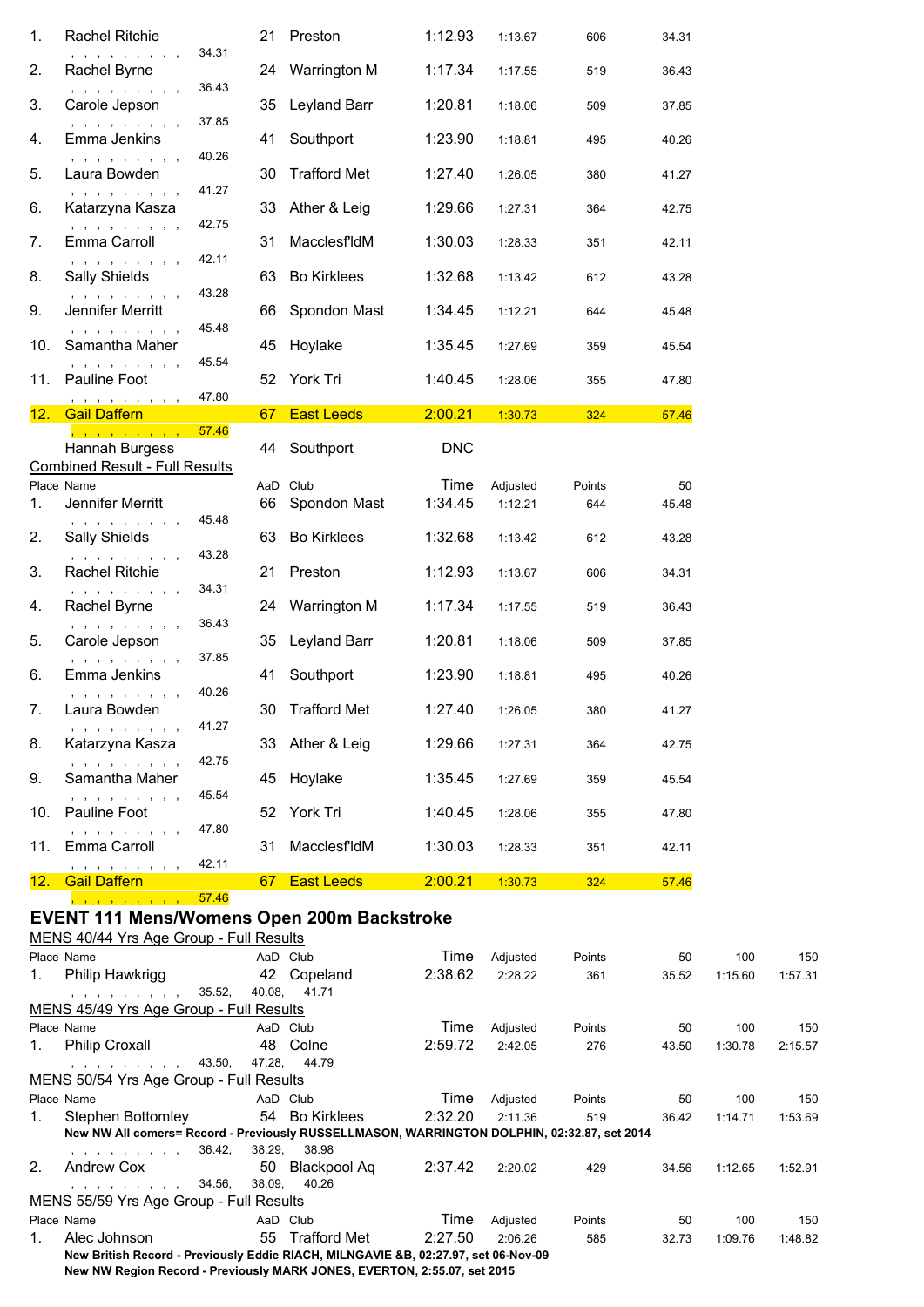|    | New NW All comers= Record - Previously STEPHEN ALLEN, HULL MASTERS, 02:34.38, set 2015                                                                                                                                                                                  |                  |                          |                                         |                 |                     |               |             |                |                |
|----|-------------------------------------------------------------------------------------------------------------------------------------------------------------------------------------------------------------------------------------------------------------------------|------------------|--------------------------|-----------------------------------------|-----------------|---------------------|---------------|-------------|----------------|----------------|
| 2. | $\mathbf{y} = \mathbf{y} = \mathbf{y} = \mathbf{y} = \mathbf{y} = \mathbf{y} = \mathbf{y} = \mathbf{y} = \mathbf{y}$<br>Mark Jones<br>$\mathbf{y} = \mathbf{y} - \mathbf{y} = \mathbf{y} - \mathbf{y} = \mathbf{y} - \mathbf{y} = \mathbf{y} - \mathbf{y} = \mathbf{y}$ | 32.73,<br>43.27, | 37.03,<br>45.26,         | 39.06<br>57 Warrington M<br>46.14       | 2:59.86         | 2:31.31             | 340           | 43.27       | 1:28.53        | 2:14.67        |
|    | MENS 65/69 Yrs Age Group - Full Results                                                                                                                                                                                                                                 |                  |                          |                                         |                 |                     |               |             |                |                |
|    | Place Name                                                                                                                                                                                                                                                              |                  |                          | AaD Club                                | Time            | Adjusted            | Points        | 50          | 100            | 150            |
| 1. | Paul Partington                                                                                                                                                                                                                                                         |                  |                          | 69 Wincanton                            | 4:08.78         | 3:02.71             | 193           | 55.96       | 2:00.03        | 3:06.02        |
|    | $\mathbf{y} = \mathbf{y} - \mathbf{y} = \mathbf{y} - \mathbf{y} = \mathbf{y} - \mathbf{y} = \mathbf{y} - \mathbf{y} = \mathbf{y}$                                                                                                                                       |                  |                          | 55.96, 1:04.07, 1:05.99                 |                 |                     |               |             |                |                |
|    | <b>MENS Open Age Group - Full Results</b><br>Place Name                                                                                                                                                                                                                 |                  | AaD Club                 |                                         | Time            |                     | Points        | 50          | 100            | 150            |
| 1. | Alec Johnson                                                                                                                                                                                                                                                            |                  | 55                       | <b>Trafford Met</b>                     | 2:27.50         | Adjusted<br>2:06.26 | 585           | 32.73       | 1:09.76        | 1:48.82        |
|    | $\mathbf{y} = \mathbf{y} = \mathbf{y} = \mathbf{y} = \mathbf{y} = \mathbf{y} = \mathbf{y} = \mathbf{y} = \mathbf{y}$                                                                                                                                                    | 32.73,           | 37.03,                   | 39.06                                   |                 |                     |               |             |                |                |
| 2. | <b>Stephen Bottomley</b>                                                                                                                                                                                                                                                | 36.42,           | 38.29,                   | 54 Bo Kirklees<br>38.98                 | 2:32.20         | 2:11.36             | 519           | 36.42       | 1:14.71        | 1:53.69        |
| 3. | <b>Andrew Cox</b>                                                                                                                                                                                                                                                       | 34.56,           | 50<br>38.09,             | <b>Blackpool Aq</b><br>40.26            | 2:37.42         | 2:20.02             | 429           | 34.56       | 1:12.65        | 1:52.91        |
| 4. | Philip Hawkrigg<br>$\mathbf{y} = \mathbf{y} - \mathbf{y} = \mathbf{y} - \mathbf{y} = \mathbf{y} - \mathbf{y} = \mathbf{y} - \mathbf{y} = \mathbf{y}$                                                                                                                    | 35.52,           | 40.08,                   | 42 Copeland<br>41.71                    | 2:38.62         | 2:28.22             | 361           | 35.52       | 1:15.60        | 1:57.31        |
| 5. | <b>Philip Croxall</b><br>$\mathbf{y} = \mathbf{y} - \mathbf{y} = \mathbf{y} - \mathbf{y} = \mathbf{y} - \mathbf{y} = \mathbf{y} - \mathbf{y} = \mathbf{y}$                                                                                                              | 43.50,           | 47.28,                   | 48 Colne<br>44.79                       | 2:59.72         | 2:42.05             | 276           | 43.50       | 1:30.78        | 2:15.57        |
| 6. | Mark Jones<br>$\mathbf{y} = \mathbf{y} - \mathbf{y} = \mathbf{y} - \mathbf{y} = \mathbf{y} - \mathbf{y} = \mathbf{y} - \mathbf{y} = \mathbf{y}$                                                                                                                         | 43.27,           | 45.26,                   | 57 Warrington M<br>46.14                | 2:59.86         | 2:31.31             | 340           | 43.27       | 1:28.53        | 2:14.67        |
| 7. | Paul Partington<br>$\mathbf{y} = \mathbf{y} - \mathbf{y} = \mathbf{y} - \mathbf{y} = \mathbf{y} - \mathbf{y} = \mathbf{y} - \mathbf{y} = \mathbf{y}$                                                                                                                    |                  | 69                       | Wincanton<br>55.96, 1:04.07, 1:05.99    | 4:08.78         | 3:02.71             | 193           | 55.96       | 2:00.03        | 3:06.02        |
|    | <b>MENS Combined Result - Full Results</b>                                                                                                                                                                                                                              |                  |                          |                                         |                 |                     |               |             |                |                |
|    | Place Name                                                                                                                                                                                                                                                              |                  | AaD Club                 |                                         | Time            | Adjusted            | Points        | 50          | 100            | 150            |
| 1. | Alec Johnson                                                                                                                                                                                                                                                            |                  | 55                       | <b>Trafford Met</b>                     | 2:27.50         | 2:06.26             | 585           | 32.73       | 1:09.76        | 1:48.82        |
| 2. | $\mathbf{y} = \mathbf{y} - \mathbf{y} = \mathbf{y} - \mathbf{y} = \mathbf{y} - \mathbf{y} = \mathbf{y} - \mathbf{y} = \mathbf{y}$<br><b>Stephen Bottomley</b>                                                                                                           | 32.73,<br>36.42, | 37.03,<br>38.29,         | 39.06<br>54 Bo Kirklees<br>38.98        | 2:32.20         | 2:11.36             | 519           | 36.42       | 1:14.71        | 1:53.69        |
| 3. | Andrew Cox<br>$\mathbf{y} = \mathbf{y} - \mathbf{y} = \mathbf{y} - \mathbf{y} = \mathbf{y} - \mathbf{y} = \mathbf{y} - \mathbf{y} = \mathbf{y}$                                                                                                                         | 34.56,           | 50<br>38.09,             | <b>Blackpool Aq</b><br>40.26            | 2:37.42         | 2:20.02             | 429           | 34.56       | 1:12.65        | 1:52.91        |
| 4. | Philip Hawkrigg<br>$\mathbf{y} = \mathbf{y} - \mathbf{y} = \mathbf{y} - \mathbf{y} = \mathbf{y} - \mathbf{y} = \mathbf{y} - \mathbf{y} = \mathbf{y}$                                                                                                                    | 35.52,           | 42<br>40.08,             | Copeland<br>41.71                       | 2:38.62         | 2:28.22             | 361           | 35.52       | 1:15.60        | 1:57.31        |
| 5. | Mark Jones<br>$\mathbf{y} = \mathbf{y} - \mathbf{y} = \mathbf{y} - \mathbf{y} = \mathbf{y} - \mathbf{y} = \mathbf{y} - \mathbf{y} = \mathbf{y}$                                                                                                                         | 43.27,           | 57<br>45.26.             | <b>Warrington M</b><br>46.14            | 2:59.86         | 2:31.31             | 340           | 43.27       | 1:28.53        | 2:14.67        |
| 6. | Philip Croxall<br>$\mathbf{y} = \mathbf{y} - \mathbf{y} = \mathbf{y} - \mathbf{y} = \mathbf{y} - \mathbf{y} = \mathbf{y} - \mathbf{y} = \mathbf{y}$                                                                                                                     | 43.50,           | 48<br>47.28,             | Colne<br>44.79                          | 2:59.72         | 2:42.05             | 276           | 43.50       | 1:30.78        | 2:15.57        |
| 7. | Paul Partington<br>$\mathbf{y} = \mathbf{y} - \mathbf{y} = \mathbf{y} - \mathbf{y} = \mathbf{y} - \mathbf{y} = \mathbf{y} - \mathbf{y} = \mathbf{y}$                                                                                                                    |                  |                          | 69 Wincanton<br>55.96, 1:04.07, 1:05.99 | 4:08.78         | 3:02.71             | 193           | 55.96       | 2:00.03        | 3:06.02        |
|    | <b>WOMENS 25/29 Yrs Age Group - Full Results</b>                                                                                                                                                                                                                        |                  |                          |                                         |                 |                     |               |             |                |                |
|    | Place Name                                                                                                                                                                                                                                                              |                  |                          | AaD Club                                | Time            | Adjusted            | Points        | 50          | 100            | 150            |
| 1. | Sara James                                                                                                                                                                                                                                                              |                  | 25                       | Co Liverpool                            | 2:36.81         | 2:36.81             | 439           | 37.12       | 1:17.37        | 1:58.03        |
|    | , , , , , , , , ,                                                                                                                                                                                                                                                       | 37.12,           | 40.25,                   | 40.66                                   |                 |                     |               |             |                |                |
|    | <b>WOMENS 30/34 Yrs Age Group - Full Results</b>                                                                                                                                                                                                                        |                  |                          |                                         |                 |                     |               |             |                |                |
| 1. | Place Name<br>Joanne Grime<br>.                                                                                                                                                                                                                                         | 37.02,           | AaD Club<br>31<br>40.30, | Preston<br>42.98                        | Time<br>2:43.98 | Adjusted<br>2:40.88 | Points<br>407 | 50<br>37.02 | 100<br>1:17.32 | 150<br>2:00.30 |
|    | <b>WOMENS 50/54 Yrs Age Group - Full Results</b>                                                                                                                                                                                                                        |                  |                          |                                         |                 |                     |               |             |                |                |
|    | Place Name                                                                                                                                                                                                                                                              |                  | AaD Club                 |                                         | Time            | Adjusted            | Points        | 50          | 100            | 150            |
|    | Judy Brown                                                                                                                                                                                                                                                              |                  |                          | 53 Warrington M                         | DQ              |                     |               |             |                |                |
|    | WOMENS 55/59 Yrs Age Group - Full Results                                                                                                                                                                                                                               |                  |                          |                                         |                 |                     |               |             |                |                |
|    | Place Name                                                                                                                                                                                                                                                              |                  | AaD Club                 |                                         | Time            | Adjusted            | Points        | 50          | 100            | 150            |
| 1. | Karen Barton                                                                                                                                                                                                                                                            |                  |                          | 57 Southport                            | 3:13.36         | 2:42.67             | 393           | 44.02       | 1:31.00        | 2:23.58        |
|    | New NW Region Record - Previously COLLETTE HAYES, CITY OF CHESTER, 4:24.17, set 2010<br>New NW All comers= Record - Previously RUTH LOWE, CITY OF DERBY, 03:20.92, set 2014                                                                                             | 44.02,           | 46.98,                   | 52.58                                   |                 |                     |               |             |                |                |
|    | .<br><b>WOMENS Open Age Group - Full Results</b>                                                                                                                                                                                                                        |                  |                          |                                         |                 |                     |               |             |                |                |
|    | Place Name                                                                                                                                                                                                                                                              |                  | AaD Club                 |                                         | Time            | Adjusted            | Points        | 50          | 100            | 150            |
| 1. | Sara James                                                                                                                                                                                                                                                              |                  | 25                       | Co Liverpool                            | 2:36.81         | 2:36.81             | 439           | 37.12       | 1:17.37        | 1:58.03        |
|    | $\mathbf{y} = \mathbf{y} - \mathbf{y} = \mathbf{y} - \mathbf{y} = \mathbf{y} - \mathbf{y} = \mathbf{y} - \mathbf{y} = \mathbf{y}$                                                                                                                                       | 37.12,           | 40.25,                   | 40.66                                   |                 |                     |               |             |                |                |
| 2. | Joanne Grime                                                                                                                                                                                                                                                            | 37.02,           | 31<br>40.30,             | Preston<br>42.98                        | 2:43.98         | 2:40.88             | 407           | 37.02       | 1:17.32        | 2:00.30        |
| 3. | $\mathbf{y} = \mathbf{y} - \mathbf{y} - \mathbf{y} = \mathbf{y} - \mathbf{y} - \mathbf{y} - \mathbf{y} = \mathbf{y} - \mathbf{y}$<br>Karen Barton                                                                                                                       | 44.02,           | 57<br>46.98,             | Southport<br>52.58                      | 3:13.36         | 2:42.67             | 393           | 44.02       | 1:31.00        | 2:23.58        |
|    | Judy Brown<br><b>WOMENS Combined Result - Full Results</b>                                                                                                                                                                                                              |                  | 53                       | Warrington M                            | DQ              |                     |               |             |                |                |
|    | Place Name                                                                                                                                                                                                                                                              |                  | AaD Club                 |                                         | Time            | Adjusted            | Points        | 50          | 100            | 150            |
| 1. | Sara James<br>$\mathbf{y} = \mathbf{y} - \mathbf{y} = \mathbf{y} - \mathbf{y} = \mathbf{y} - \mathbf{y} = \mathbf{y} - \mathbf{y} = \mathbf{y}$                                                                                                                         | 37.12,           | 25<br>40.25,             | Co Liverpool<br>40.66                   | 2:36.81         | 2:36.81             | 439           | 37.12       | 1:17.37        | 1:58.03        |
| 2. | Joanne Grime                                                                                                                                                                                                                                                            |                  | 31                       | Preston                                 | 2:43.98         | 2:40.88             | 407           | 37.02       | 1:17.32        | 2:00.30        |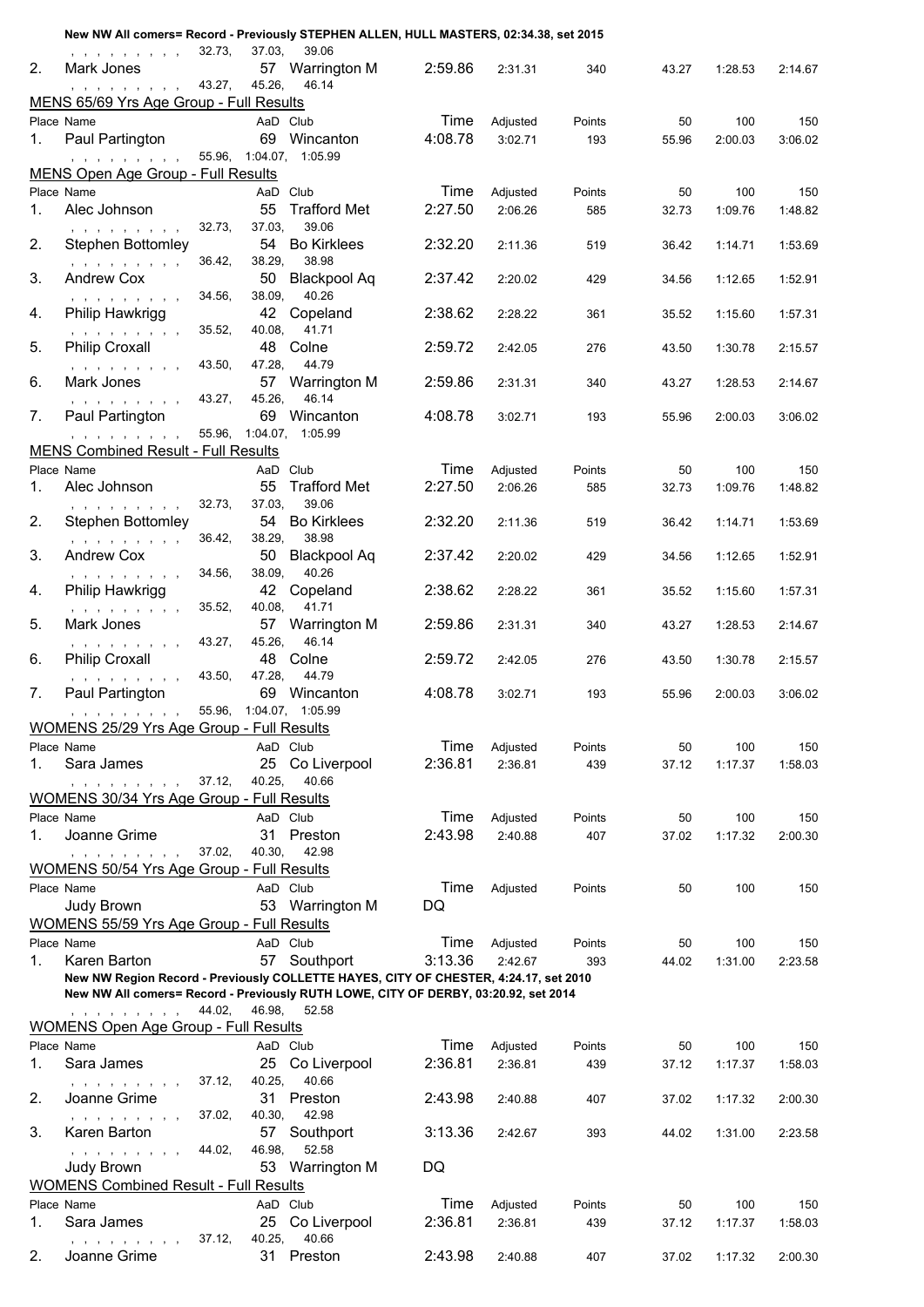| 3.       | 37.02,<br>$1 - 1 - 1 - 1 - 1 - 1 - 1 - 1 - 1$<br>Karen Barton                               | 40.30,<br>57    | 42.98<br>Southport       | 3:13.36       | 2:42.67        | 393        |
|----------|---------------------------------------------------------------------------------------------|-----------------|--------------------------|---------------|----------------|------------|
|          | 44.02,                                                                                      | 46.98,          | 52.58                    |               |                |            |
|          | <b>EVENT 112 Mens Open 50m Butterfly</b>                                                    |                 |                          |               |                |            |
|          | 18/24 Yrs Age Group - Full Results                                                          |                 |                          |               |                |            |
|          | Place Name                                                                                  |                 | AaD Club                 | Time          | Adjusted       | Points     |
| 1.       | Luke Pool                                                                                   | 23              | Preston                  | 26.65         | 26.79          | 538        |
| 2.       | Daniel Walsh                                                                                | 20              | <b>Trafford Met</b>      | 27.81         | 28.16          | 463        |
| 3.       | Ciaran Conway                                                                               | 19              | Stretford                | 28.04         | 28.45          | 449        |
| 4.       | Jack Hedges                                                                                 | 22              | Stretford                | 30.05         | 30.29          | 372        |
| 5.       | Ben Hockaday                                                                                | 24              | Barrow LD                | 30.29         | 30.37          | 369        |
| 5.       | <b>Ethan Fielding</b>                                                                       | 19              | Preston                  | 30.29         | 30.73          | 357        |
|          | 25/29 Yrs Age Group - Full Results                                                          |                 |                          |               |                |            |
|          | Place Name                                                                                  | AaD             | Club                     | Time          | Adjusted       | Points     |
| 1.       | Daniel Korcz                                                                                | 28              | <b>Trafford Met</b>      | 27.26         | 27.02          | 525        |
| 2.       | George Morreal                                                                              | 25              | Oldham Aqua              | 28.67         | 28.67          | 439        |
| 3.       | <b>Robert Sexton</b>                                                                        | 28              | Oldham Aqua              | 29.66         | 29.40          | 407        |
| 4.       | <b>Matthew Lees</b>                                                                         | 28              | Rochdale                 | 30.04         | 29.77          | 392        |
|          | 30/34 Yrs Age Group - Full Results                                                          |                 |                          |               |                |            |
|          | Place Name                                                                                  |                 | AaD Club                 | Time          | Adjusted       | Points     |
| 1.<br>2. | Rafal Kaczynski                                                                             | 32              | Co Manch Aq              | 30.61         | 29.92          | 386        |
|          | Ashley Leech<br>35/39 Yrs Age Group - Full Results                                          | 34              | Leyland Barr             | 37.38         | 36.26          | 217        |
|          | Place Name                                                                                  |                 | AaD Club                 | Time          | Adjusted       | Points     |
| 1.       | <b>James Barwick</b>                                                                        | 35              | <b>East Leeds</b>        | 29.05         | 28.06          | 468        |
| 2.       | Stephen Barton                                                                              | 35              | <b>Trafford Met</b>      | 29.24         | 28.25          | 459        |
| 3.       | <b>Phil Horner</b>                                                                          | 39              | Eston                    | 33.09         | 31.40          | 334        |
| 4.       | <b>Matty Cooper</b>                                                                         | 36              | Middlesboro              | 34.74         | 33.42          | 277        |
|          | 40/44 Yrs Age Group - Full Results                                                          |                 |                          |               |                |            |
|          | Place Name                                                                                  |                 | AaD Club                 | Time          | Adjusted       | Points     |
| 1.       | Graeme Atherton                                                                             | 42              | <b>Warrington M</b>      | 27.14         | 25.36          | 635        |
|          | New NW Region Record - Previously GRAEME ATHERTON, WARRINGTON DOLPHIN, 27.69, set 2015      |                 |                          |               |                |            |
|          | New NW All comers= Record - Previously PAUL CLEMENCE, EAST LEEDS SC, 27.21, set 2014        |                 |                          |               |                |            |
| 2.       | David Rees                                                                                  | 44              | Stalybridge              | 27.49         | 25.40          | 632        |
| 3.       | <b>Richard Symons</b>                                                                       | 43              | <b>Trafford Met</b>      | 29.82         | 27.71          | 486        |
| 4.       | <b>Matthew James</b>                                                                        | 42              | Hoylake                  | 31.22         | 29.17          | 417        |
| 5.       | Joseph Hess                                                                                 | 44              | Mt Kelly                 | 32.24         | 29.79          | 391        |
| 6.       | Philip Hawkrigg                                                                             | 42              | Copeland                 | 32.29         | 30.17          | 377        |
| 7.       | <b>Matthew Burrows</b>                                                                      | 40              | Leyland Barr             | 32.95         | 31.11          | 344        |
| 8.       | Marek Dynda                                                                                 | 41              | Barrow LD                | 33.60         | 31.56          | 329        |
|          | 45/49 Yrs Age Group - Full Results                                                          |                 |                          |               |                |            |
| 1.       | Place Name<br><b>Martin Goff</b>                                                            |                 | AaD Club<br>Romiley Mari | Time<br>28.78 | Adjusted       | Points     |
| 2.       | Steven Horner                                                                               | 49<br>45        | Eston                    | 31.40         | 25.78<br>28.85 | 604<br>431 |
| 3.       | <b>Clive Smith</b>                                                                          | 48              | Etwall                   | 43.00         |                |            |
|          | 50/54 Yrs Age Group - Full Results                                                          |                 |                          |               | 38.77          | 177        |
|          | Place Name                                                                                  |                 | AaD Club                 | Time          | Adjusted       | Points     |
| 1.       | <b>Alastair Quinn</b>                                                                       | 50              | <b>Trafford Met</b>      | 30.62         | 27.24          | 512        |
| 2.       | <b>Andrew Bennett</b>                                                                       | 53              | Warrington M             | 34.34         | 29.87          | 388        |
|          | 55/59 Yrs Age Group - Full Results                                                          |                 |                          |               |                |            |
|          | Place Name                                                                                  |                 | AaD Club                 | Time          | Adjusted       | Points     |
| 1.       | <b>David Emerson</b>                                                                        | 55 <sub>o</sub> | <b>East Leeds</b>        | $27.71*$      | 23.72          | 776        |
|          | New British Record - Previously Craig NORREY, CAMP HILL EDWARDIANS SC, 27.75, set 28-Oct-16 |                 |                          |               |                |            |
|          | New NW All comers= Record - Previously FRANCIS ROWBOTHAM, SALFORD, 32.16, set 2010          |                 |                          |               |                |            |
| 2.       | Alastair Caird                                                                              |                 | 55 Forfar                | 40.65         | 34.80          | 245        |
|          | Stephen Allen                                                                               | 57              | <b>Hull Masters</b>      | <b>DNC</b>    |                |            |
|          | 75/79 Yrs Age Group - Full Results                                                          |                 |                          |               |                |            |
|          | Place Name                                                                                  |                 | AaD Club                 | Time          | Adjusted       | Points     |
| 1.       | Neil Mackinnon                                                                              | 76              | <b>Trafford Met</b>      | 36.10         | 23.57          | 791        |
|          | New NW Region Record - Previously unclaimed                                                 |                 |                          |               |                |            |
|          | New NW All comers= Record - Previously BAZ OWEN, ARFON, 01:04.82, set 2005                  |                 |                          |               |                |            |
|          | Open Age Group - Full Results                                                               |                 |                          |               |                |            |
|          | Place Name                                                                                  |                 | AaD Club                 | Time          | Adjusted       | Points     |
| 1.       | Luke Pool                                                                                   | 23              | Preston                  | 26.65         | 26.79          | 538        |
| 2.       | Graeme Atherton                                                                             | 42              | Warrington M             | 27.14         | 25.36          | 635        |
| 3.       | Daniel Korcz                                                                                | 28              | <b>Trafford Met</b>      | 27.26         | 27.02          | 525        |
| 4.       | David Rees                                                                                  | 44              | Stalybridge              | 27.49         | 25.40          | 632        |
| 5.       | <b>David Emerson</b>                                                                        | 55              | <b>East Leeds</b>        | 27.71         | 23.72          | 776        |
| 6.       | Daniel Walsh                                                                                | 20              | <b>Trafford Met</b>      | 27.81         | 28.16          | 463        |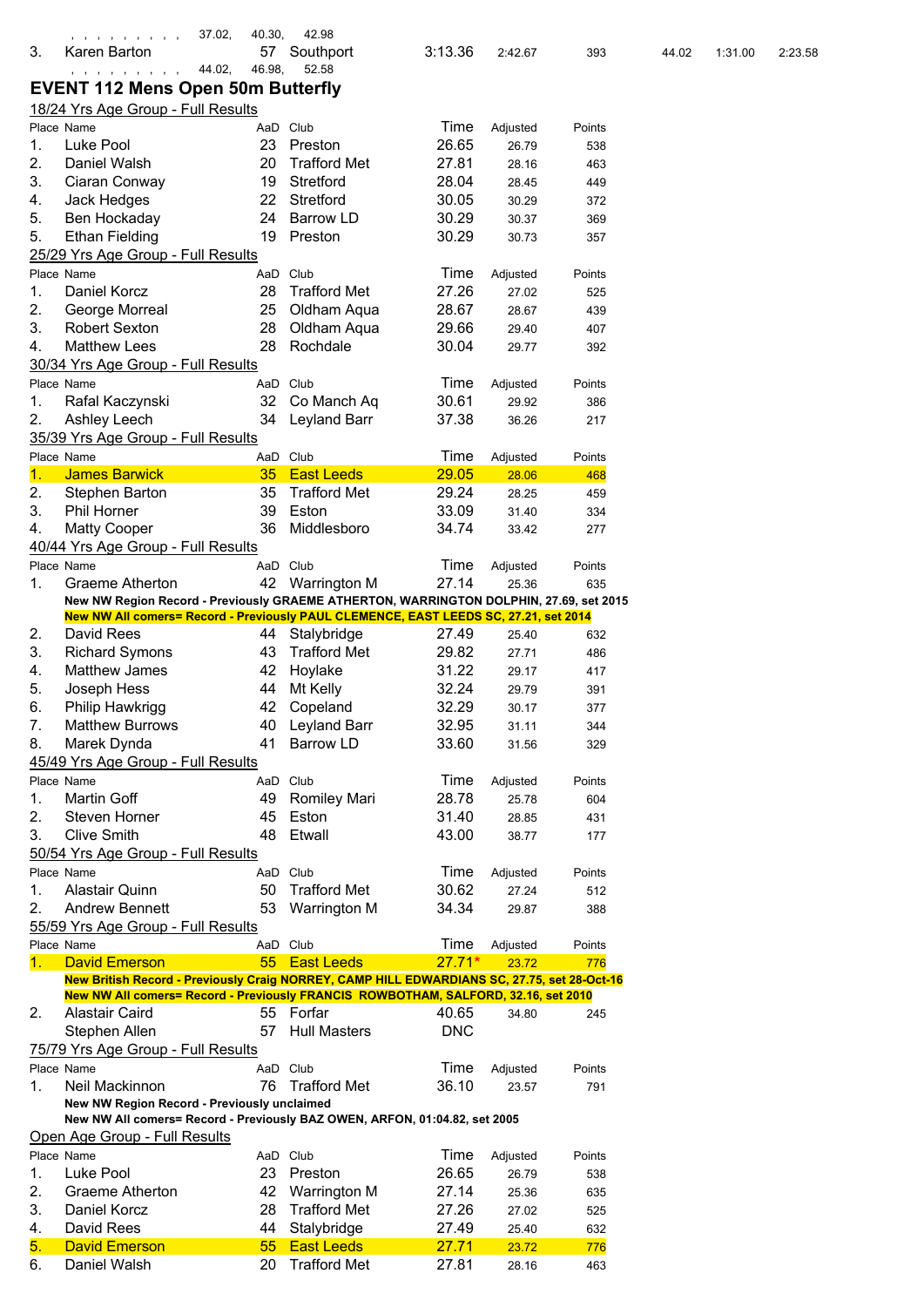|                           | Ciaran Conway                                                                                          | 19 | Stretford              | 28.04        | 28.45    | 449        |
|---------------------------|--------------------------------------------------------------------------------------------------------|----|------------------------|--------------|----------|------------|
| 8.                        | George Morreal                                                                                         | 25 | Oldham Aqua            | 28.67        | 28.67    | 439        |
| 9.                        | Martin Goff                                                                                            | 49 | Romiley Mari           | 28.78        | 25.78    | 604        |
| 10.                       | <b>James Barwick</b>                                                                                   | 35 | <b>East Leeds</b>      | 29.05        | 28.06    | 468        |
| 11.                       | Stephen Barton                                                                                         | 35 | <b>Trafford Met</b>    | 29.24        | 28.25    | 459        |
| 12.                       | <b>Robert Sexton</b>                                                                                   | 28 | Oldham Aqua            | 29.66        | 29.40    | 407        |
| 13.                       | <b>Richard Symons</b>                                                                                  | 43 | <b>Trafford Met</b>    | 29.82        | 27.71    | 486        |
| 14.                       | <b>Matthew Lees</b>                                                                                    | 28 | Rochdale               | 30.04        | 29.77    | 392        |
| 15.                       | Jack Hedges                                                                                            | 22 | Stretford              | 30.05        | 30.29    | 372        |
| 16.                       | Ben Hockaday                                                                                           | 24 | <b>Barrow LD</b>       | 30.29        | 30.37    | 369        |
| 16.                       | <b>Ethan Fielding</b>                                                                                  | 19 | Preston                | 30.29        | 30.73    | 357        |
| 18.                       | Rafal Kaczynski                                                                                        | 32 | Co Manch Aq            | 30.61        | 29.92    | 386        |
| 19.                       | <b>Alastair Quinn</b>                                                                                  | 50 | <b>Trafford Met</b>    | 30.62        | 27.24    | 512        |
| 20.                       | <b>Matthew James</b>                                                                                   | 42 | Hoylake                | 31.22        | 29.17    | 417        |
| 21.                       | Steven Horner                                                                                          | 45 | Eston                  | 31.40        | 28.85    | 431        |
| 22.                       | Joseph Hess                                                                                            | 44 | Mt Kelly               | 32.24        | 29.79    | 391        |
| 23.                       | Philip Hawkrigg                                                                                        | 42 | Copeland               | 32.29        | 30.17    | 377        |
| 24.                       | <b>Matthew Burrows</b>                                                                                 | 40 | Leyland Barr           | 32.95        | 31.11    |            |
| 25.                       | Phil Horner                                                                                            | 39 | Eston                  | 33.09        |          | 344<br>334 |
|                           |                                                                                                        | 41 |                        |              | 31.40    |            |
| 26.                       | Marek Dynda                                                                                            |    | <b>Barrow LD</b>       | 33.60        | 31.56    | 329        |
| 27.                       | <b>Andrew Bennett</b>                                                                                  | 53 | Warrington M           | 34.34        | 29.87    | 388        |
| 28.                       | <b>Matty Cooper</b>                                                                                    | 36 | Middlesboro            | 34.74        | 33.42    | 277        |
| 29.                       | Neil Mackinnon                                                                                         | 76 | <b>Trafford Met</b>    | 36.10        | 23.57    | 791        |
| 30.                       | Ashley Leech                                                                                           | 34 | Leyland Barr           | 37.38        | 36.26    | 217        |
| 31.                       | Alastair Caird                                                                                         | 55 | Forfar                 | 40.65        | 34.80    | 245        |
| 32.                       | <b>Clive Smith</b>                                                                                     | 48 | Etwall                 | 43.00        | 38.77    | 177        |
|                           | Stephen Allen                                                                                          | 57 | <b>Hull Masters</b>    | <b>DNC</b>   |          |            |
|                           | <b>Combined Result - Full Results</b>                                                                  |    |                        |              |          |            |
|                           | Place Name                                                                                             |    | AaD Club               | Time         | Adjusted | Points     |
| 1.                        | Neil Mackinnon                                                                                         | 76 | <b>Trafford Met</b>    | 36.10        | 23.57    | 791        |
| $\overline{\mathbf{2}}$ . | <b>David Emerson</b>                                                                                   | 55 | <b>East Leeds</b>      | 27.71        | 23.72    | 776        |
| 3.                        | Graeme Atherton                                                                                        | 42 | Warrington M           | 27.14        | 25.36    | 635        |
| 4.                        | David Rees                                                                                             | 44 | Stalybridge            | 27.49        | 25.40    | 632        |
| 5.                        | Martin Goff                                                                                            | 49 | Romiley Mari           | 28.78        | 25.78    | 604        |
| 6.                        | Luke Pool                                                                                              | 23 | Preston                | 26.65        | 26.79    | 538        |
| 7.                        | Daniel Korcz                                                                                           | 28 | <b>Trafford Met</b>    | 27.26        | 27.02    | 525        |
| 8.                        | Alastair Quinn                                                                                         | 50 | <b>Trafford Met</b>    | 30.62        | 27.24    | 512        |
|                           |                                                                                                        |    |                        |              |          |            |
|                           |                                                                                                        |    |                        |              |          |            |
| 9.                        | <b>Richard Symons</b>                                                                                  | 43 | <b>Trafford Met</b>    | 29.82        | 27.71    | 486        |
| 10.                       | <b>James Barwick</b>                                                                                   | 35 | <b>East Leeds</b>      | <b>29.05</b> | 28.06    | 468        |
| 11.                       | Daniel Walsh                                                                                           | 20 | <b>Trafford Met</b>    | 27.81        | 28.16    | 463        |
| 12.                       | Stephen Barton                                                                                         | 35 | <b>Trafford Met</b>    | 29.24        | 28.25    | 459        |
| 13.                       | Ciaran Conway                                                                                          | 19 | Stretford              | 28.04        | 28.45    | 449        |
| 14.                       | George Morreal                                                                                         | 25 | Oldham Aqua            | 28.67        | 28.67    | 439        |
| 15.                       | Steven Horner                                                                                          | 45 | Eston                  | 31.40        | 28.85    | 431        |
| 16.                       | <b>Matthew James</b>                                                                                   | 42 | Hoylake                | 31.22        | 29.17    | 417        |
| 17.                       | <b>Robert Sexton</b>                                                                                   | 28 | Oldham Aqua            | 29.66        | 29.40    | 407        |
| 18.                       | <b>Matthew Lees</b>                                                                                    | 28 | Rochdale               | 30.04        | 29.77    | 392        |
| 19.                       | Joseph Hess                                                                                            | 44 | Mt Kelly               | 32.24        | 29.79    | 391        |
| 20.                       | <b>Andrew Bennett</b>                                                                                  | 53 | Warrington M           | 34.34        | 29.87    | 388        |
| 21.                       | Rafal Kaczynski                                                                                        | 32 | Co Manch Aq            | 30.61        | 29.92    | 386        |
| 22.                       | Philip Hawkrigg                                                                                        | 42 | Copeland               | 32.29        | 30.17    | 377        |
| 23.                       | Jack Hedges                                                                                            | 22 | Stretford              | 30.05        | 30.29    | 372        |
| 24.                       | Ben Hockaday                                                                                           | 24 | <b>Barrow LD</b>       | 30.29        | 30.37    | 369        |
| 24.                       | <b>Ethan Fielding</b>                                                                                  | 19 | Preston                | 30.29        | 30.73    | 357        |
| 26.                       | <b>Matthew Burrows</b>                                                                                 | 40 | Leyland Barr           | 32.95        | 31.11    | 344        |
| 27.                       | Phil Horner                                                                                            | 39 | Eston                  | 33.09        | 31.40    | 334        |
| 28.                       | Marek Dynda                                                                                            | 41 | Barrow LD              | 33.60        | 31.56    | 329        |
| 29.                       | Matty Cooper                                                                                           | 36 | Middlesboro            | 34.74        | 33.42    | 277        |
| 30.                       | Alastair Caird                                                                                         | 55 | Forfar                 | 40.65        | 34.80    | 245        |
| 31.                       |                                                                                                        | 34 |                        |              | 36.26    | 217        |
|                           | Ashley Leech                                                                                           | 48 | Leyland Barr<br>Etwall | 37.38        |          | 177        |
| 32.                       | <b>Clive Smith</b>                                                                                     |    |                        | 43.00        | 38.77    |            |
|                           | <b>EVENT 113 Womens Open 50m Butterfly</b>                                                             |    |                        |              |          |            |
|                           | 18/24 Yrs Age Group - Full Results<br>Place Name                                                       |    | AaD Club               |              |          | Points     |
|                           |                                                                                                        |    | Preston                | Time         | Adjusted |            |
| 1.                        | <b>Rachel Ritchie</b>                                                                                  | 21 |                        | 29.89        | 30.19    | 526        |
| 2.                        | New NW Region Record - Previously CHERYL WILSON, CHESTER ACADEMY, 31.20, set 2013<br>Louisa Zolkiewski | 24 | <b>Trafford Met</b>    | 31.11        | 31.19    | 477        |
| 3.                        | Katie Hands                                                                                            | 21 | Preston                | 32.04        | 32.37    | 427        |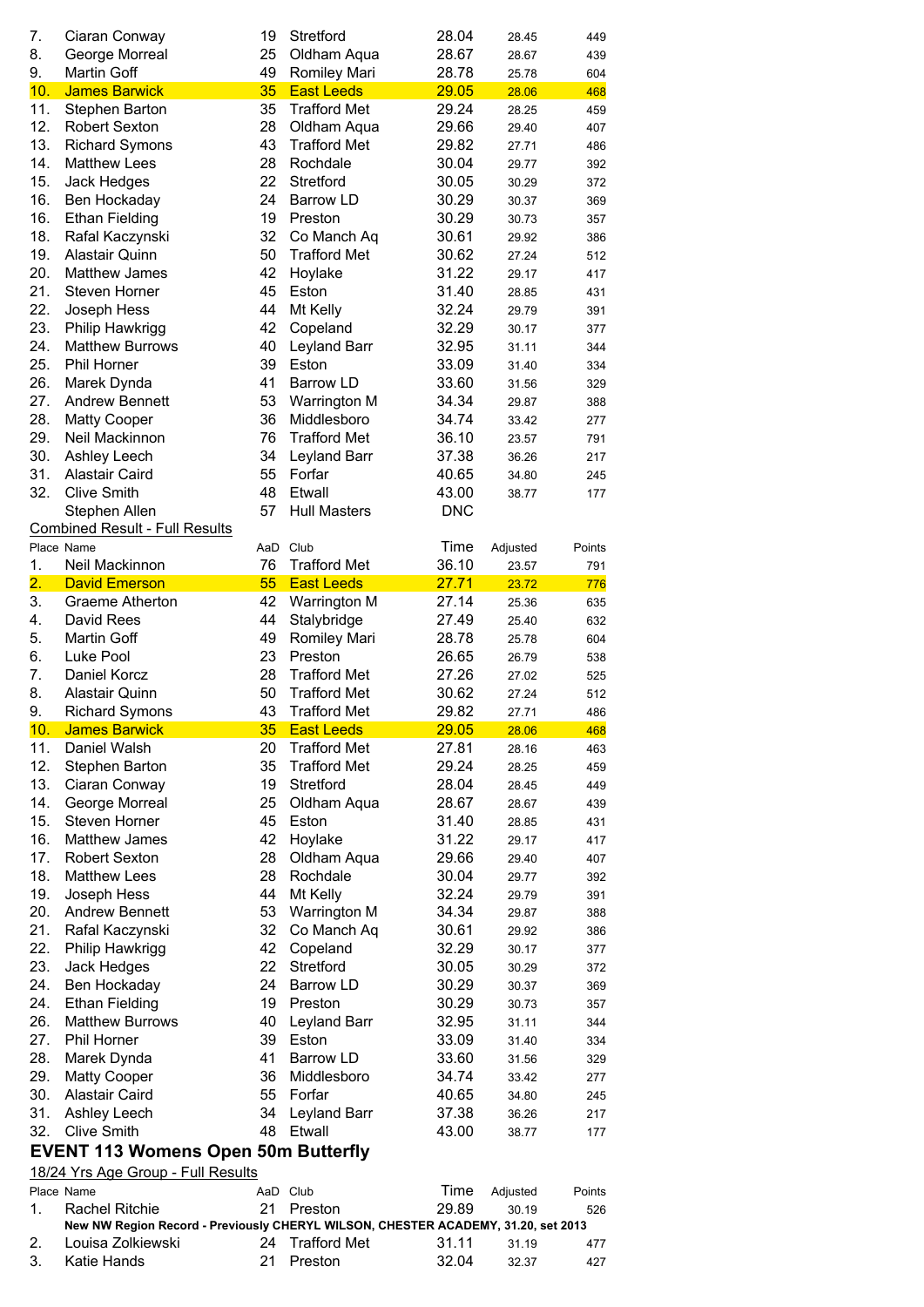| 4.  | Danielle Dunn                                                                                                        | 20  | Eston                      | 33.54      | 33.96          | 369        |
|-----|----------------------------------------------------------------------------------------------------------------------|-----|----------------------------|------------|----------------|------------|
| 5.  | Zoe-Lea Dale                                                                                                         | 23  | Stretford                  | 33.71      | 33.89          | 372        |
| 6.  | Rosie Kincaid                                                                                                        | 24  | Preston                    | 34.36      | 34.45          | 354        |
|     | 30/34 Yrs Age Group - Full Results                                                                                   |     |                            |            |                |            |
|     | Place Name                                                                                                           | AaD | Club                       | Time       | Adjusted       | Points     |
| 1.  | Lucy Rodwell                                                                                                         | 31  | Sheffield C                | 31.13      | 30.54          | 508        |
| 2.  | Katarzyna Kasza                                                                                                      | 33  | Ather & Leig               | 36.00      | 35.06          | 336        |
|     | 35/39 Yrs Age Group - Full Results                                                                                   |     |                            |            |                |            |
|     | Place Name                                                                                                           | AaD | Club                       | Time       | Adjusted       | Points     |
| 1.  | Jackie Carribine                                                                                                     | 38  | <b>Warrington M</b>        | 33.75      | 32.17          | 435        |
| 2.  | Rachel Kenny                                                                                                         | 37  | Southport                  | 35.54      | 34.04          | 367        |
|     | 40/44 Yrs Age Group - Full Results                                                                                   |     |                            |            |                |            |
|     |                                                                                                                      |     |                            |            |                |            |
|     | Place Name                                                                                                           |     | AaD Club                   | Time       | Adjusted       | Points     |
| 1.  | Helen Rolle                                                                                                          | 42  | Horwich                    | 33.67      | 31.46          | 465        |
| 2.  | Emma Jenkins                                                                                                         | 41  | Southport                  | 33.97      | 31.91          | 445        |
|     | Hannah Burgess                                                                                                       | 44  | Southport                  | <b>DNC</b> |                |            |
|     | 45/49 Yrs Age Group - Full Results                                                                                   |     |                            |            |                |            |
|     | Place Name                                                                                                           | AaD | Club                       | Time       | Adjusted       | Points     |
| 1.  | Andrea Thomas                                                                                                        | 48  | Hoylake                    | 38.03      | 34.29          | 359        |
| 2.  | <b>Dianne Foster</b>                                                                                                 | 48  | <b>East Leeds</b>          | 41.66      | 37.56          | 273        |
|     | Joanne Alexander                                                                                                     | 46  | Redditch                   | <b>DNC</b> |                |            |
|     | 50/54 Yrs Age Group - Full Results                                                                                   |     |                            |            |                |            |
|     | Place Name                                                                                                           |     | AaD Club                   | Time       | Adjusted       | Points     |
| 1.  | <b>Karen Graham</b>                                                                                                  | 52  | <b>East Leeds</b>          | 33.24      | 29.14          | 585        |
| 2.  | Audrey Watson                                                                                                        | 54  | Oswestry Ott               | 41.69      | 35.98          | 311        |
| 3.  | <b>Allison Donnelly</b>                                                                                              | 50  | Arfon                      | 44.42      | 39.51          | 234        |
|     | 55/59 Yrs Age Group - Full Results                                                                                   |     |                            |            |                |            |
|     | Place Name                                                                                                           | AaD | Club                       | Time       |                | Points     |
| 1.  | Judith Hattle                                                                                                        | 57  | Carlisle Aq                | 31.94      | Adjusted       |            |
|     | New NW Region Record - Previously VANESSA FOSTER, CARLISLE MAS, 45.13, set 2014                                      |     |                            |            | 26.87          | 746        |
|     | New NW All comers= Record - Previously R. BARTON, AQUABEARS, 34.58, set 2004                                         |     |                            |            |                |            |
| 2.  | Carol James                                                                                                          | 57  | Sheffield C                | 43.94      | 36.97          | 286        |
| 3.  | Janet Briggs                                                                                                         | 58  | Etwall                     | 49.75      | 41.47          | 203        |
|     | 60/64 Yrs Age Group - Full Results                                                                                   |     |                            |            |                |            |
|     |                                                                                                                      |     |                            | Time       |                |            |
|     | Place Name                                                                                                           |     | AaD Club<br>Etwall         | 35.34      | Adjusted       | Points     |
| 1.  | <b>Lindsey Gowland</b><br>New NW All comers= Record - Previously SALLY SHIELDS, BOROUGH OF KIRKLEES, 38.11, set 2015 | 60  |                            |            | 28.90          | 600        |
| 2.  | Sally Shields                                                                                                        | 63  | <b>Bo Kirklees</b>         | 39.56      |                |            |
|     |                                                                                                                      |     |                            |            | 31.34          | 470        |
| 3.  | <b>Elaine Fitchie</b>                                                                                                | 61  | Leyland Barr               | 41.07      | 33.24          | 394        |
|     | New NW Region Record - Previously unclaimed                                                                          |     |                            |            |                |            |
|     | 65/69 Yrs Age Group - Full Results                                                                                   |     |                            |            |                |            |
|     | Place Name                                                                                                           |     | AaD Club                   | Time       | Adjusted       | Points     |
| 1.  | Rachel Barton                                                                                                        | 69  | <b>Trafford Met</b>        | 41.33      | 30.35          | 518        |
|     | New NW Region Record - Previously DOREEN GORDEN, SOUTHPORT, 51.85, set 2009                                          |     |                            |            |                |            |
|     | New NW All comers= Record - Previously PAT JACKSON, EAST ANGLIAN, 42.89, set 2013                                    |     |                            |            |                |            |
|     | Open Age Group - Full Results                                                                                        |     |                            |            |                |            |
|     | Place Name                                                                                                           |     | AaD Club                   | Time       | Adjusted       | Points     |
| 1.  | <b>Rachel Ritchie</b>                                                                                                | 21  | Preston                    | 29.89      | 30.19          | 526        |
| 2.  | Louisa Zolkiewski                                                                                                    | 24  | <b>Trafford Met</b>        | 31.11      | 31.19          | 477        |
| 3.  | Lucy Rodwell                                                                                                         | 31  | Sheffield C                | 31.13      | 30.54          | 508        |
| 4.  |                                                                                                                      |     |                            |            |                |            |
| 5.  | Judith Hattle                                                                                                        | 57  | Carlisle Aq                | 31.94      | 26.87          | 746        |
|     | Katie Hands                                                                                                          | 21  | Preston                    | 32.04      | 32.37          | 427        |
| 6.  | <b>Karen Graham</b>                                                                                                  | 52  |                            | 33.24      |                |            |
| 7.  | Danielle Dunn                                                                                                        | 20  | <b>East Leeds</b><br>Eston | 33.54      | 29.14<br>33.96 | 585<br>369 |
|     |                                                                                                                      |     |                            |            |                |            |
| 8.  | Helen Rolle                                                                                                          | 42  | Horwich                    | 33.67      | 31.46          | 465        |
| 9.  | Zoe-Lea Dale                                                                                                         | 23  | Stretford                  | 33.71      | 33.89          | 372        |
| 10. | Jackie Carribine                                                                                                     | 38  | Warrington M               | 33.75      | 32.17          | 435        |
| 11. | Emma Jenkins                                                                                                         | 41  | Southport                  | 33.97      | 31.91          | 445        |
| 12. | Rosie Kincaid                                                                                                        | 24  | Preston                    | 34.36      | 34.45          | 354        |
| 13. | <b>Lindsey Gowland</b>                                                                                               | 60  | Etwall                     | 35.34      | 28.90          | 600        |
| 14. | Rachel Kenny                                                                                                         | 37  | Southport                  | 35.54      | 34.04          | 367        |
| 15. | Katarzyna Kasza                                                                                                      | 33  | Ather & Leig               | 36.00      | 35.06          | 336        |
| 16. | Andrea Thomas                                                                                                        | 48  | Hoylake                    | 38.03      | 34.29          | 359        |
| 17. | Sally Shields                                                                                                        | 63  | <b>Bo Kirklees</b>         | 39.56      | 31.34          | 470        |
| 18. | <b>Elaine Fitchie</b>                                                                                                | 61  | Leyland Barr               | 41.07      | 33.24          | 394        |
| 19. | Rachel Barton                                                                                                        | 69  | <b>Trafford Met</b>        | 41.33      | 30.35          | 518        |
| 20. | <b>Dianne Foster</b>                                                                                                 | 48  | <b>East Leeds</b>          | 41.66      | 37.56          | 273        |
| 21. | Audrey Watson                                                                                                        | 54  | Oswestry Ott               | 41.69      | 35.98          | 311        |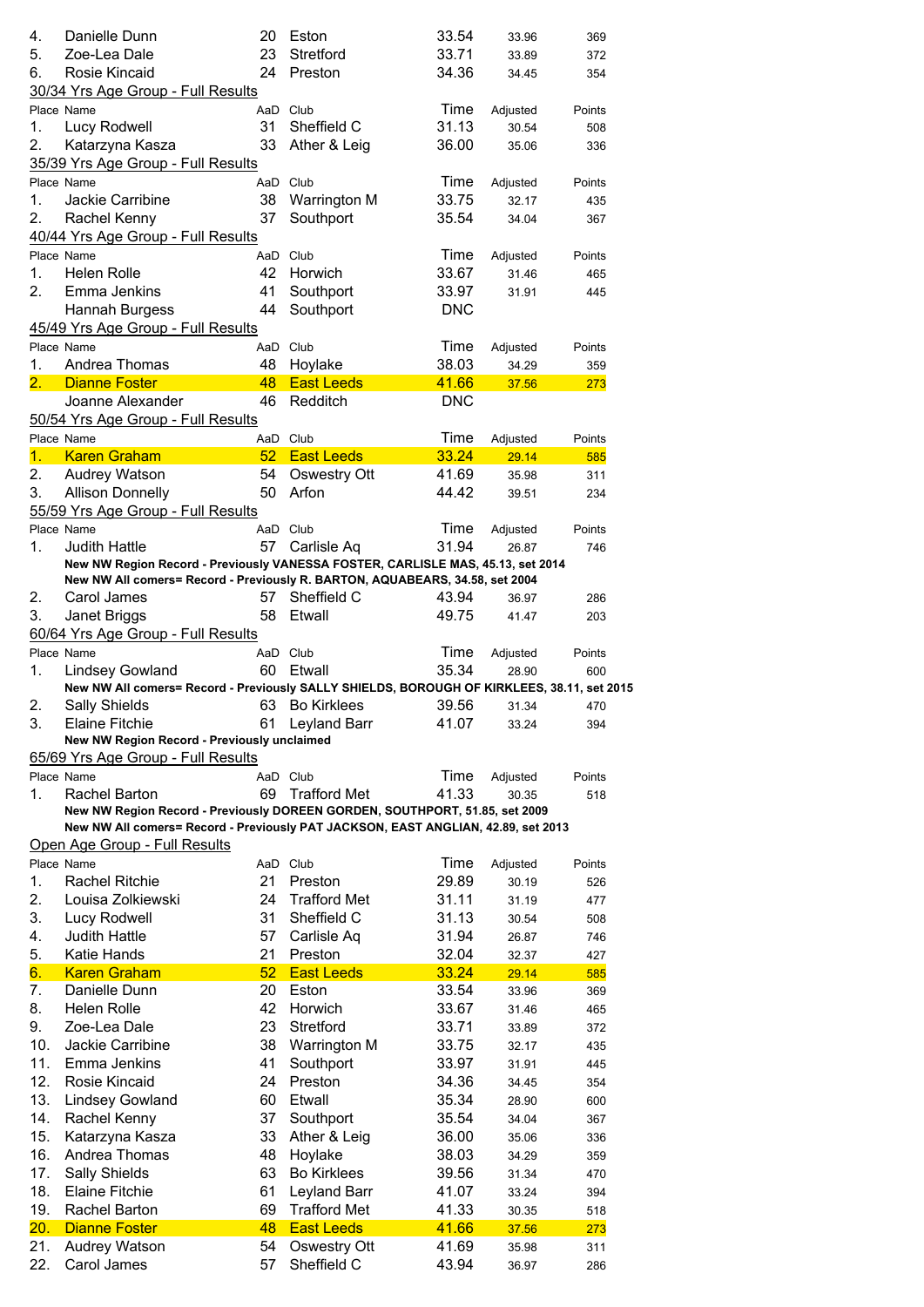| 24.        | 23. Allison Donnelly<br>Janet Briggs<br>Hannah Burgess                                                                                    | 50<br>58<br>44 | Arfon<br>Etwall<br>Southport         | 44.42<br>49.75<br><b>DNC</b>  | 39.51<br>41.47      | 234<br>203    |  |
|------------|-------------------------------------------------------------------------------------------------------------------------------------------|----------------|--------------------------------------|-------------------------------|---------------------|---------------|--|
|            | Joanne Alexander<br><b>Combined Result - Full Results</b>                                                                                 | 46             | Redditch                             | <b>DNC</b>                    |                     |               |  |
|            | Place Name                                                                                                                                | AaD Club       |                                      | Time                          | Adjusted            | Points        |  |
| 1.         | <b>Judith Hattle</b>                                                                                                                      | 57             | Carlisle Aq                          | 31.94                         | 26.87               | 746           |  |
| 2.<br>3.   | <b>Lindsey Gowland</b><br><b>Karen Graham</b>                                                                                             | 60<br>52       | Etwall<br><b>East Leeds</b>          | 35.34<br>33.24                | 28.90<br>29.14      | 600<br>585    |  |
| 4.         | <b>Rachel Ritchie</b>                                                                                                                     | 21             | Preston                              | 29.89                         | 30.19               | 526           |  |
| 5.         | Rachel Barton                                                                                                                             | 69             | <b>Trafford Met</b>                  | 41.33                         | 30.35               | 518           |  |
| 6.         | Lucy Rodwell                                                                                                                              | 31             | Sheffield C                          | 31.13                         | 30.54               | 508           |  |
| 7.         | Louisa Zolkiewski                                                                                                                         | 24             | <b>Trafford Met</b>                  | 31.11                         | 31.19               | 477           |  |
| 8.         | <b>Sally Shields</b>                                                                                                                      | 63             | <b>Bo Kirklees</b>                   | 39.56                         | 31.34               | 470           |  |
| 9.         | Helen Rolle                                                                                                                               | 42             | Horwich                              | 33.67                         | 31.46               | 465           |  |
| 10.        | Emma Jenkins                                                                                                                              | 41             | Southport                            | 33.97                         | 31.91               | 445           |  |
| 11.<br>12. | Jackie Carribine<br><b>Katie Hands</b>                                                                                                    | 38<br>21       | Warrington M<br>Preston              | 33.75                         | 32.17               | 435           |  |
| 13.        | <b>Elaine Fitchie</b>                                                                                                                     | 61             | Leyland Barr                         | 32.04<br>41.07                | 32.37<br>33.24      | 427<br>394    |  |
| 14.        | Zoe-Lea Dale                                                                                                                              | 23             | Stretford                            | 33.71                         | 33.89               | 372           |  |
| 15.        | Danielle Dunn                                                                                                                             | 20             | Eston                                | 33.54                         | 33.96               | 369           |  |
| 16.        | Rachel Kenny                                                                                                                              | 37             | Southport                            | 35.54                         | 34.04               | 367           |  |
| 17.        | Andrea Thomas                                                                                                                             | 48             | Hoylake                              | 38.03                         | 34.29               | 359           |  |
| 18.        | Rosie Kincaid                                                                                                                             |                | 24 Preston                           | 34.36                         | 34.45               | 354           |  |
| 19.        | Katarzyna Kasza                                                                                                                           | 33             | Ather & Leig                         | 36.00                         | 35.06               | 336           |  |
| 20.        | Audrey Watson                                                                                                                             |                | 54 Oswestry Ott                      | 41.69                         | 35.98               | 311           |  |
| 21.<br>22. | Carol James<br><b>Dianne Foster</b>                                                                                                       | 57<br>48       | Sheffield C<br><b>East Leeds</b>     | 43.94<br>41.66                | 36.97<br>37.56      | 286<br>273    |  |
| 23.        | <b>Allison Donnelly</b>                                                                                                                   | 50             | Arfon                                | 44.42                         | 39.51               | 234           |  |
| 24.        | Janet Briggs                                                                                                                              |                | 58 Etwall                            | 49.75                         | 41.47               | 203           |  |
|            | <b>EVENT 117 Mens/Womens Open 400m Freestyle</b>                                                                                          |                |                                      |                               |                     |               |  |
|            | MENS 18/24 Yrs Age Group - Full Results                                                                                                   |                |                                      |                               |                     |               |  |
|            | Place Name                                                                                                                                | AaD Club       |                                      | Time                          | Adjusted            | Points        |  |
| 1.         | Sam Milne                                                                                                                                 | 24             | <b>Trafford Met</b>                  | 4:24.82                       | 4:25.54             | 510           |  |
|            | 50m 28.96, 100m 1:00.94, 150m 1:33.97, 200m 2:07.50, 250m 2:42.35, 300m 3:16.67, 350m 3:51.20, 400m 4:24.82                               |                |                                      |                               |                     |               |  |
|            | 28.96,<br>31.98,<br>33.03,<br>Ben Hockaday                                                                                                | 33.53,<br>24   | 34.85,<br>34.32,<br><b>Barrow LD</b> | 34.53,<br>33.62<br><b>DNC</b> |                     |               |  |
|            | MENS 25/29 Yrs Age Group - Full Results                                                                                                   |                |                                      |                               |                     |               |  |
|            | Place Name                                                                                                                                | AaD Club       |                                      | Time                          | Adjusted            | Points        |  |
| 1.         | Daniel Mills                                                                                                                              |                | 26 Stretford                         | 4:11.50                       | 4:10.78             | 606           |  |
|            | New NW Region Record - Previously ADAM SHIPP, C OF LIVERPOOL, 4:18.96, set 2012                                                           |                |                                      |                               |                     |               |  |
|            | New NW All comers= Record - Previously ADAM SHIPP, C OF LIVERPOOL, 04:18.96, set 2012                                                     |                |                                      |                               |                     |               |  |
|            | 50m 28.46, 100m 59.39, 150m 1:30.61, 200m 2:02.76, 250m 2:34.99, 300m 3:07.51, 350m 3:40.29, 400m 4:11.50<br>31.22,<br>28.46,<br>30.93,   | 32.15,         | 32.23,<br>32.52,                     | 32.78,<br>31.21               |                     |               |  |
|            | MENS 30/34 Yrs Age Group - Full Results                                                                                                   |                |                                      |                               |                     |               |  |
|            | Place Name                                                                                                                                | AaD Club       |                                      | Time                          | Adjusted            | Points        |  |
| 1.         | Ashley Leech                                                                                                                              |                | 34 Leyland Barr                      | 6:36.38                       | 6:24.48             | 168           |  |
|            | 50m 37.61, 100m 1:23.65, 150m 2:13.14, 200m 3:04.44, 250m 3:57.29, 300m 4:50.93, 350m 5:45.19, 400m 6:36.38                               |                |                                      |                               |                     |               |  |
|            | 49.49,<br>37.61, 46.04,<br>MENS 35/39 Yrs Age Group - Full Results                                                                        | 51.30,         | 52.85, 53.64, 54.26,                 | 51.19                         |                     |               |  |
|            | Place Name                                                                                                                                | AaD Club       |                                      | Time                          | Adjusted            | Points        |  |
| 1.         | <b>Philip Burchell</b>                                                                                                                    |                | 37 Holywell                          | 5:15.14                       | 5:01.80             | 347           |  |
|            | 50m 34.88, 100m 1:13.99, 150m 1:53.80, 200m 2:34.02, 250m 3:13.93, 300m 3:54.59, 350m 4:35.40, 400m 5:15.14                               |                |                                      |                               |                     |               |  |
|            | 39.81,<br>34.88,<br>39.11,                                                                                                                | 40.22,         | 39.91,<br>40.66,                     | 40.81,<br>39.74               |                     |               |  |
|            | MENS 40/44 Yrs Age Group - Full Results                                                                                                   |                |                                      |                               |                     |               |  |
| 1.         | Place Name<br><b>Richard Symons</b>                                                                                                       | AaD Club       | 43 Trafford Met                      | Time<br>5:10.82               | Adjusted<br>4:48.86 | Points<br>396 |  |
|            | 50m 34.74, 100m 1:13.19, 150m 1:52.22, 200m 2:31.78, 250m 3:11.27, 300m 3:51.30, 350m 4:31.54, 400m 5:10.82                               |                |                                      |                               |                     |               |  |
|            | 39.03,<br>34.74,<br>38.45,                                                                                                                | 39.56,         | 39.49,<br>40.03,                     | 40.24,<br>39.28               |                     |               |  |
|            | MENS 45/49 Yrs Age Group - Full Results                                                                                                   |                |                                      |                               |                     |               |  |
|            | Place Name                                                                                                                                | AaD Club       |                                      | Time                          | Adjusted            | Points        |  |
| 1.         | <b>Philip Croxall</b>                                                                                                                     |                | 48 Colne                             | 5:00.99                       | 4:31.39             | 478           |  |
|            | 50m 34.88, 100m 1:13.46, 150m 1:52.04, 200m 2:30.70, 250m 3:09.11, 300m 3:47.72, 350m 4:25.05, 400m 5:00.99<br>38.58,<br>34.88,<br>38.58, | 38.66,         | 38.41,<br>38.61,                     | 37.33,<br>35.94               |                     |               |  |
|            | MENS 50/54 Yrs Age Group - Full Results                                                                                                   |                |                                      |                               |                     |               |  |
|            | Place Name                                                                                                                                | AaD Club       |                                      | Time                          | Adjusted            | Points        |  |
| 1.         | <b>Clive Roberts</b>                                                                                                                      |                | 52 Co Chester                        | 4:49.79                       | 4:14.04             | 583           |  |
|            | 50m 33.42, 100m 1:08.80, 150m 1:45.69, 200m 2:22.82, 250m 2:59.50, 300m 3:36.26, 350m 4:13.29, 400m 4:49.79<br>33.42,<br>35.38,           |                | 36.68,<br>36.76,                     |                               |                     |               |  |
| 2.         | 36.89,<br><b>Stuart Hoyle</b>                                                                                                             | 37.13,<br>51   | <b>East Leeds</b>                    | 37.03,<br>36.50<br>4:54.88    | 4:20.42             | 541           |  |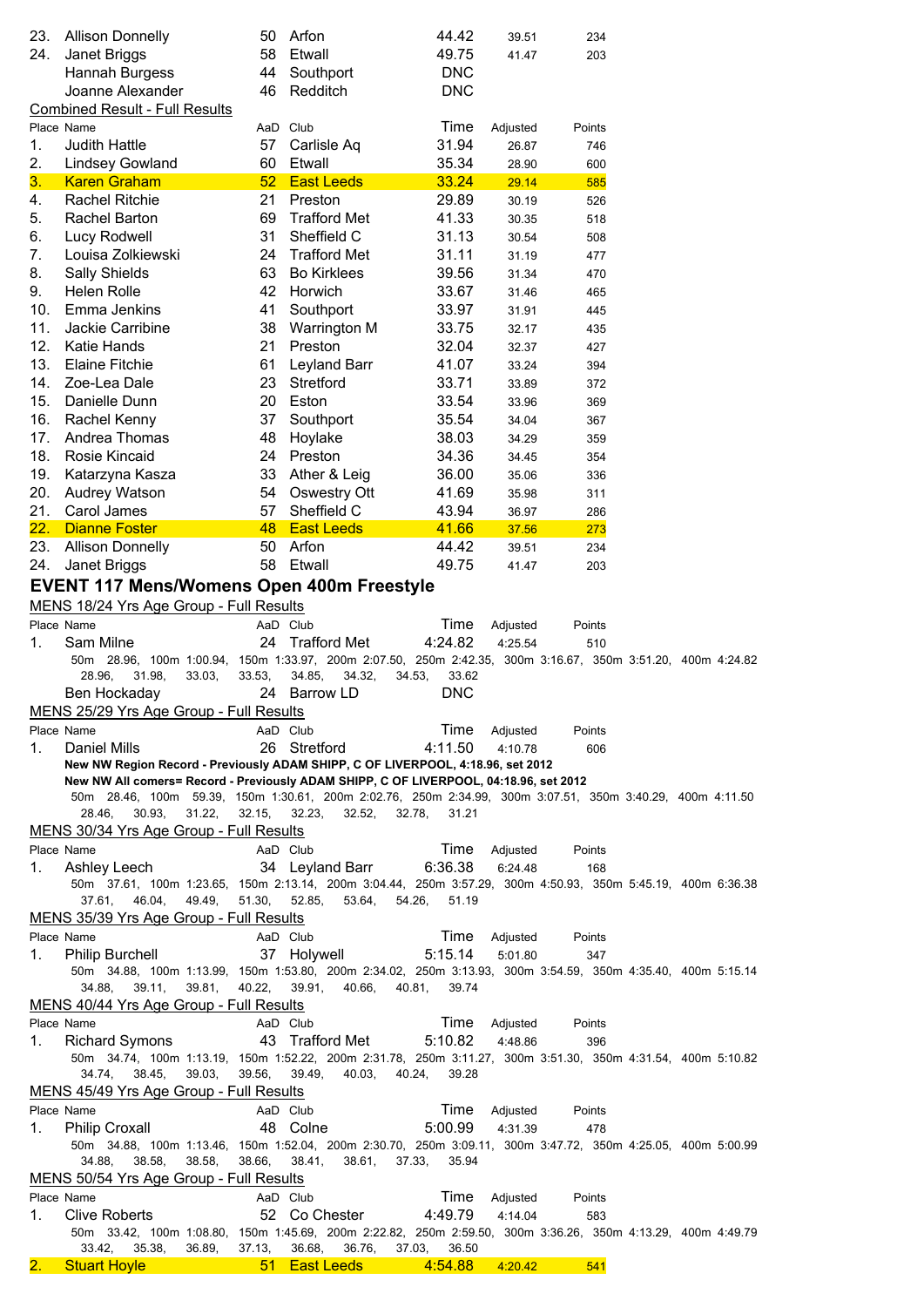50m 32.63, 100m 1:08.56, 150m 1:45.38, 200m 2:23.05, 250m 3:00.69, 300m 3:38.81, 350m 4:16.39, 400m 4:54.88 32.63, 35.93, 36.82, 37.67, 37.64, 38.12, 37.58, 38.49 Stephen Tyler 53 Colne DNC MENS 55/59 Yrs Age Group - Full Results Place Name **Aan Club** AaD Club **Time** Adjusted Points 1. Mark Jones 57 Warrington M 5:02.42 4:14.42 580 50m 34.26, 100m 1:12.15, 150m 1:50.72, 200m 2:29.86, 250m 3:07.97, 300m 3:46.72, 350m 4:25.36, 400m 5:02.42 34.26, 37.89, 38.57, 39.14, 38.11, 38.75, 38.64, 37.06 2. Rob Arnold 57 Trafford Met 5:06.94 4:18.22 555 50m 34.65, 100m 1:12.93, 150m 1:52.99, 200m 2:32.02, 250m 3:11.12, 300m 3:49.84, 350m 4:27.69, 400m 5:06.94 34.65, 38.28, 40.06, 39.03, 39.10, 38.72, 37.85, 39.25 Stephen Allen 57 Hull Masters DNC MENS 60/64 Yrs Age Group - Full Results Place Name **AaD** Club **Time** Adjusted Points 1. David Burchell 62 Mold 5:44.62 4:36.02 454 50m 39.46, 100m 1:22.62, 150m 2:06.55, 200m 2:50.57, 250m 3:34.62, 300m 4:18.51, 350m 5:02.04, 400m 5:44.62 39.46, 43.16, 43.93, 44.02, 44.05, 43.89, 43.53, 42.58 MENS 70/74 Yrs Age Group - Full Results Place Name **AaD** Club **Time** Adjusted Points 1. Graham Padgett 70 Warrington M 5:40.57 4:06.51 638 **New NW Region Record - Previously KEITH LEARY, BLACKPOOL, 7:42.50, set 2013 New NW All comers= Record - Previously HARRY BARROW, ELLAND, 06:51.25, set 2012** 50m 39.02, 100m 1:21.22, 150m 2:04.26, 200m 2:46.95, 250m 3:29.66, 300m 4:12.98, 350m 4:57.16, 400m 5:40.57 39.02, 42.20, 43.04, 42.69, 42.71, 43.32, 44.18, 43.41 2. Tony Catterall 71 Colne 6:21.79 4:32.17 474 50m 44.63, 100m 1:31.78, 150m 2:21.44, 200m 3:09.98, 250m 3:57.96, 300m 4:46.47, 350m 5:34.92, 400m 6:21.79 44.63, 47.15, 49.66, 48.54, 47.98, 48.51, 48.45, 46.87 MENS 75/79 Yrs Age Group - Full Results Place Name **AaD Club Time** Adjusted Points Michael Wake 76 Sevenoaks DNC MENS 80/84 Yrs Age Group - Full Results Place Name **AaD** Club **Time** Adjusted Points 1. John Anderson 80 Trafford Met 9:32.33 5:41.88 239 **New NW Region Record - Previously unclaimed New NW All comers= Record - Previously unclaimed** 50m 1:02.81, 100m 2:15.77, 150m 3:28.81, 200m 4:43.12, 250m 5:57.09, 300m 7:09.87, 350m 8:22.70, 400m 9:32.33 1:02.81, 1:12.96, 1:13.04, 1:14.31, 1:13.97, 1:12.78, 1:12.83, 1:09.63 MENS Open Age Group - Full Results Place Name **AaD** Club Time Adjusted Points 1. Daniel Mills 26 Stretford 4:11.50 4:10.78 606 50m 28.46, 100m 59.39, 150m 1:30.61, 200m 2:02.76, 250m 2:34.99, 300m 3:07.51, 350m 3:40.29, 400m 4:11.50 28.46, 30.93, 31.22, 32.15, 32.23, 32.52, 32.78, 31.21 2. Sam Milne 24 Trafford Met 4:24.82 4:25.54 510 50m 28.96, 100m 1:00.94, 150m 1:33.97, 200m 2:07.50, 250m 2:42.35, 300m 3:16.67, 350m 3:51.20, 400m 4:24.82 28.96, 31.98, 33.03, 33.53, 34.85, 34.32, 34.53, 33.62 3. Clive Roberts 52 Co Chester 4:49.79 4:14.04 583 50m 33.42, 100m 1:08.80, 150m 1:45.69, 200m 2:22.82, 250m 2:59.50, 300m 3:36.26, 350m 4:13.29, 400m 4:49.79 33.42, 35.38, 36.89, 37.13, 36.68, 36.76, 37.03, 36.50 4. Stuart Hoyle 51 East Leeds 4:54.88 4:20.42 541 50m 32.63, 100m 1:08.56, 150m 1:45.38, 200m 2:23.05, 250m 3:00.69, 300m 3:38.81, 350m 4:16.39, 400m 4:54.88 32.63, 35.93, 36.82, 37.67, 37.64, 38.12, 37.58, 38.49 5. Philip Croxall 48 Colne 5:00.99 4:31.39 478 50m 34.88, 100m 1:13.46, 150m 1:52.04, 200m 2:30.70, 250m 3:09.11, 300m 3:47.72, 350m 4:25.05, 400m 5:00.99 34.88, 38.58, 38.58, 38.66, 38.41, 38.61, 37.33, 35.94 6. Mark Jones 57 Warrington M 5:02.42 4:14.42 580 50m 34.26, 100m 1:12.15, 150m 1:50.72, 200m 2:29.86, 250m 3:07.97, 300m 3:46.72, 350m 4:25.36, 400m 5:02.42 34.26, 37.89, 38.57, 39.14, 38.11, 38.75, 38.64, 37.06 7. Rob Arnold 57 Trafford Met 5:06.94 4:18.22 555 50m 34.65, 100m 1:12.93, 150m 1:52.99, 200m 2:32.02, 250m 3:11.12, 300m 3:49.84, 350m 4:27.69, 400m 5:06.94 34.65, 38.28, 40.06, 39.03, 39.10, 38.72, 37.85, 39.25 8. Richard Symons 43 Trafford Met 5:10.82 4:48.86 396 50m 34.74, 100m 1:13.19, 150m 1:52.22, 200m 2:31.78, 250m 3:11.27, 300m 3:51.30, 350m 4:31.54, 400m 5:10.82 34.74, 38.45, 39.03, 39.56, 39.49, 40.03, 40.24, 39.28 9. Philip Burchell 37 Holywell 5:15.14 5:01.80 347 50m 34.88, 100m 1:13.99, 150m 1:53.80, 200m 2:34.02, 250m 3:13.93, 300m 3:54.59, 350m 4:35.40, 400m 5:15.14 34.88, 39.11, 39.81, 40.22, 39.91, 40.66, 40.81, 39.74 10. Graham Padgett 70 Warrington M 5:40.57 4:06.51 638 50m 39.02, 100m 1:21.22, 150m 2:04.26, 200m 2:46.95, 250m 3:29.66, 300m 4:12.98, 350m 4:57.16, 400m 5:40.57 39.02, 42.20, 43.04, 42.69, 42.71, 43.32, 44.18, 43.41 11. David Burchell 62 Mold 5:44.62 4:36.02 454 50m 39.46, 100m 1:22.62, 150m 2:06.55, 200m 2:50.57, 250m 3:34.62, 300m 4:18.51, 350m 5:02.04, 400m 5:44.62 39.46, 43.16, 43.93, 44.02, 44.05, 43.89, 43.53, 42.58 12. Tony Catterall 71 Colne 6:21.79 4:32.17 474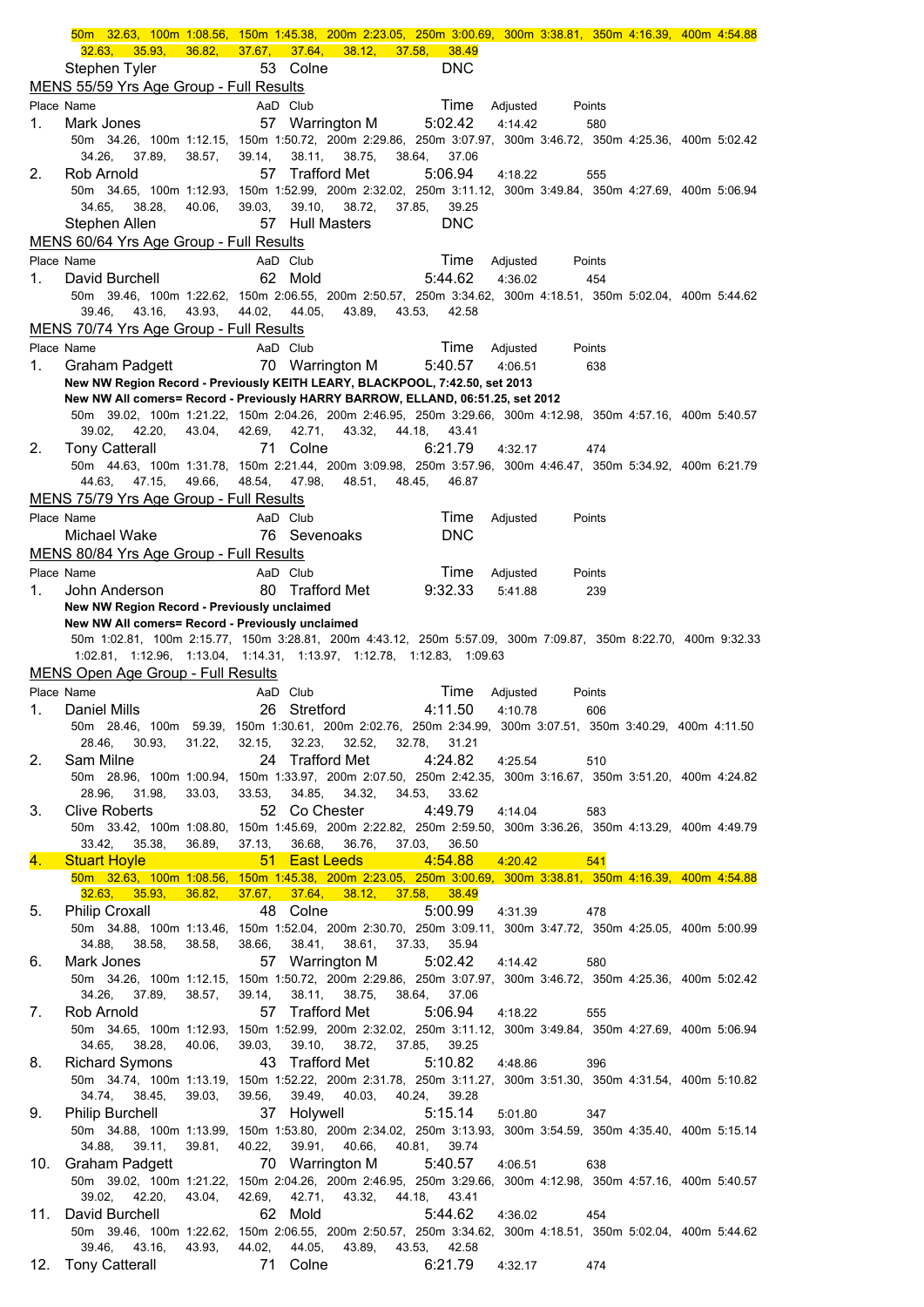|     | 50m 44.63, 100m 1:31.78, 150m 2:21.44, 200m 3:09.98, 250m 3:57.96, 300m 4:46.47, 350m 5:34.92, 400m 6:21.79                                                                                        |               |                 |                                                   |                            |          |        |  |
|-----|----------------------------------------------------------------------------------------------------------------------------------------------------------------------------------------------------|---------------|-----------------|---------------------------------------------------|----------------------------|----------|--------|--|
| 13. | 44.63,<br>47.15,<br>Ashley Leech                                                                                                                                                                   | 49.66,        | 48.54,          | 47.98, 48.51,<br>34 Leyland Barr                  | 48.45,<br>46.87<br>6:36.38 | 6:24.48  | 168    |  |
|     | 50m 37.61, 100m 1:23.65, 150m 2:13.14, 200m 3:04.44, 250m 3:57.29, 300m 4:50.93, 350m 5:45.19, 400m 6:36.38                                                                                        |               |                 |                                                   |                            |          |        |  |
|     | 37.61, 46.04, 49.49,                                                                                                                                                                               |               |                 | 51.30, 52.85, 53.64,                              | 54.26,<br>51.19            |          |        |  |
| 14. | John Anderson                                                                                                                                                                                      |               |                 | 80 Trafford Met                                   | 9:32.33                    | 5:41.88  | 239    |  |
|     | 50m 1:02.81, 100m 2:15.77, 150m 3:28.81, 200m 4:43.12, 250m 5:57.09, 300m 7:09.87, 350m 8:22.70, 400m 9:32.33                                                                                      |               |                 |                                                   |                            |          |        |  |
|     | 1:02.81, 1:12.96, 1:13.04, 1:14.31, 1:13.97, 1:12.78, 1:12.83, 1:09.63                                                                                                                             |               |                 |                                                   |                            |          |        |  |
|     | Michael Wake<br>Stephen Tyler                                                                                                                                                                      |               |                 | 76 Sevenoaks<br>53 Colne                          | <b>DNC</b><br><b>DNC</b>   |          |        |  |
|     | Ben Hockaday                                                                                                                                                                                       |               |                 | 24 Barrow LD                                      | <b>DNC</b>                 |          |        |  |
|     | Stephen Allen                                                                                                                                                                                      |               |                 | 57 Hull Masters                                   | <b>DNC</b>                 |          |        |  |
|     | <b>MENS Combined Result - Full Results</b>                                                                                                                                                         |               |                 |                                                   |                            |          |        |  |
|     | Place Name                                                                                                                                                                                         |               | AaD Club        |                                                   | Time                       | Adjusted | Points |  |
| 1.  | Graham Padgett                                                                                                                                                                                     |               | 70              | Warrington M                                      | 5:40.57                    | 4:06.51  | 638    |  |
|     | 39.02,<br>42.20,                                                                                                                                                                                   | 43.04,        | 42.69,          | 42.71, 43.32,                                     | 43.41<br>44.18,            |          |        |  |
| 2.  | Daniel Mills                                                                                                                                                                                       |               |                 | 26 Stretford                                      | 4:11.50                    | 4:10.78  | 606    |  |
| 3.  | 28.46,<br>30.93,<br><b>Clive Roberts</b>                                                                                                                                                           | 31.22,        | 32.15,<br>52    | 32.23, 32.52,<br>Co Chester                       | 32.78,<br>31.21<br>4:49.79 | 4:14.04  |        |  |
|     | 33.42,<br>35.38,                                                                                                                                                                                   | 36.89,        | 37.13,          | 36.68,<br>36.76,                                  | 37.03,<br>36.50            |          | 583    |  |
| 4.  | Mark Jones                                                                                                                                                                                         |               | 57              | Warrington M                                      | 5:02.42                    | 4:14.42  | 580    |  |
|     | 34.26, 37.89,                                                                                                                                                                                      | 38.57,        | 39.14,          | 38.11, 38.75,                                     | 37.06<br>38.64,            |          |        |  |
| 5.  | Rob Arnold                                                                                                                                                                                         |               | 57              | <b>Trafford Met</b>                               | 5:06.94                    | 4:18.22  | 555    |  |
|     | 34.65,<br>38.28,                                                                                                                                                                                   | 40.06,        | 39.03,          | 39.10,<br>38.72,                                  | 37.85,<br>39.25            |          |        |  |
| 6.  | <b>Stuart Hoyle</b>                                                                                                                                                                                |               | 51 <sup>1</sup> | <b>East Leeds</b>                                 | 4:54.88                    | 4:20.42  | 541    |  |
| 7.  | 32.63, 35.93,<br>Sam Milne                                                                                                                                                                         | 36.82, 37.67, | 24              | 37.64, 38.12, 37.58, 38.49<br><b>Trafford Met</b> | 4:24.82                    | 4:25.54  | 510    |  |
|     | 28.96,<br>31.98,                                                                                                                                                                                   | 33.03,        | 33.53,          | 34.85,<br>34.32,                                  | 34.53,<br>33.62            |          |        |  |
| 8.  | <b>Philip Croxall</b>                                                                                                                                                                              |               | 48              | Colne                                             | 5:00.99                    | 4:31.39  | 478    |  |
|     | 34.88,<br>38.58,                                                                                                                                                                                   | 38.58,        | 38.66,          | 38.41,<br>38.61,                                  | 37.33,<br>35.94            |          |        |  |
| 9.  | <b>Tony Catterall</b>                                                                                                                                                                              |               | 71              | Colne                                             | 6:21.79                    | 4:32.17  | 474    |  |
|     | 44.63,<br>47.15,                                                                                                                                                                                   | 49.66,        | 48.54,          | 47.98,<br>48.51,                                  | 46.87<br>48.45,            |          |        |  |
| 10. | David Burchell                                                                                                                                                                                     |               | 62              | Mold                                              | 5:44.62                    | 4:36.02  | 454    |  |
|     | 39.46,<br>43.16,<br>11. Richard Symons                                                                                                                                                             | 43.93,        | 44.02,          | 44.05,<br>43.89,<br>43 Trafford Met               | 43.53,<br>42.58<br>5:10.82 | 4:48.86  | 396    |  |
|     | 34.74,<br>38.45,                                                                                                                                                                                   | 39.03,        | 39.56,          | 39.49, 40.03,                                     | 39.28<br>40.24,            |          |        |  |
|     | 12. Philip Burchell                                                                                                                                                                                |               | 37              | Holywell                                          | 5:15.14                    | 5:01.80  | 347    |  |
|     | 34.88,<br>39.11,                                                                                                                                                                                   | 39.81,        | 40.22,          | 39.91, 40.66,                                     | 40.81,<br>39.74            |          |        |  |
| 13. | John Anderson                                                                                                                                                                                      |               |                 | 80 Trafford Met                                   | 9:32.33                    | 5:41.88  | 239    |  |
|     | 1:02.81, 1:12.96, 1:13.04, 1:14.31, 1:13.97, 1:12.78, 1:12.83, 1:09.63                                                                                                                             |               |                 |                                                   |                            |          |        |  |
|     | 14. Ashley Leech                                                                                                                                                                                   |               |                 | 34 Leyland Barr 6:36.38<br>52.85,                 |                            | 6:24.48  | 168    |  |
|     | 37.61,<br>46.04, 49.49, 51.30,<br>WOMENS 30/34 Yrs Age Group - Full Results                                                                                                                        |               |                 | 53.64,                                            | 54.26,<br>51.19            |          |        |  |
|     | Place Name                                                                                                                                                                                         |               | AaD Club        |                                                   | Time                       | Adjusted | Points |  |
|     | Laura Bowden                                                                                                                                                                                       |               |                 | 30 Trafford Met                                   | <b>DNC</b>                 |          |        |  |
|     | <b>WOMENS 35/39 Yrs Age Group - Full Results</b>                                                                                                                                                   |               |                 |                                                   |                            |          |        |  |
|     | Place Name                                                                                                                                                                                         |               | AaD Club        |                                                   | Time                       | Adjusted | Points |  |
| 1.  | Emma Wills                                                                                                                                                                                         |               |                 | 38 York City                                      | 4:31.83                    | 4:19.14  | 741    |  |
|     | New British Record - Previously Nuala MUIR-COCHRANE, CAMDEN SWISS, 04:33.34, set 01-Sep-00                                                                                                         |               |                 |                                                   |                            |          |        |  |
|     | New NW All comers= Record - Previously CLARE JOYCE, STALYBRIDGE, 05:01.24, set 2011<br>50m 30.86, 100m 1:03.61, 150m 1:37.59, 200m 2:12.08, 250m 2:46.93, 300m 3:21.96, 350m 3:57.25, 400m 4:31.83 |               |                 |                                                   |                            |          |        |  |
|     | 30.86,<br>32.75,                                                                                                                                                                                   | 33.98,        | 34.49,          | 34.85,<br>35.03,                                  | 35.29,<br>34.58            |          |        |  |
| 2.  | Joanna Maxwell                                                                                                                                                                                     |               |                 | 38 Darwen                                         | 6:15.79                    | 5:58.24  | 280    |  |
|     | 50m 42.81, 100m 1:29.60, 150m 2:17.57, 200m 3:05.08, 250m 3:53.00, 300m 4:41.51, 350m 5:29.77, 400m 6:15.79                                                                                        |               |                 |                                                   |                            |          |        |  |
|     | 42.81,<br>46.79,                                                                                                                                                                                   |               |                 | 47.97, 47.51, 47.92, 48.51,                       | 48.26,<br>46.02            |          |        |  |
|     | <b>WOMENS 40/44 Yrs Age Group - Full Results</b>                                                                                                                                                   |               |                 |                                                   |                            |          |        |  |
|     | Place Name                                                                                                                                                                                         |               | AaD Club        |                                                   | Time                       | Adjusted | Points |  |
| 1.  | Melanie Sayed<br>50m 37.71, 100m 1:19.51, 150m 2:03.49, 200m 2:49.22, 250m 3:33.79, 300m 4:18.23, 350m 5:03.28, 400m 5:45.35                                                                       |               |                 | 43 Co Liverpool                                   | 5:45.35                    | 5:20.95  | 390    |  |
|     | 37.71, 41.80,                                                                                                                                                                                      | 43.98,        |                 | 45.73, 44.57, 44.44,                              | 42.07<br>45.05,            |          |        |  |
|     | WOMENS 45/49 Yrs Age Group - Full Results                                                                                                                                                          |               |                 |                                                   |                            |          |        |  |
|     | Place Name                                                                                                                                                                                         |               | AaD Club        |                                                   | Time                       | Adjusted | Points |  |
|     | Nina Williams                                                                                                                                                                                      |               |                 | 47 East Leeds                                     | <b>DNC</b>                 |          |        |  |
|     | WOMENS 50/54 Yrs Age Group - Full Results                                                                                                                                                          |               |                 |                                                   |                            |          |        |  |
|     | Place Name                                                                                                                                                                                         |               | AaD Club        |                                                   | Time                       | Adjusted | Points |  |
| 1.  | Pauline Foot                                                                                                                                                                                       |               |                 | 52 York Tri                                       | 6:00.81                    | 5:16.29  | 407    |  |
|     | 50m 41.62, 100m 1:26.86, 150m 2:12.83, 200m 2:58.79, 250m 3:44.48, 300m 4:29.96, 350m 5:15.70, 400m 6:00.81                                                                                        |               |                 |                                                   |                            |          |        |  |
|     | 45.24,<br>41.62,<br><b>WOMENS 55/59 Yrs Age Group - Full Results</b>                                                                                                                               | 45.97,        |                 | 45.96, 45.69, 45.48,                              | 45.74,<br>45.11            |          |        |  |
|     | Place Name                                                                                                                                                                                         |               | AaD Club        |                                                   | Time                       | Adjusted | Points |  |
| 1.  | <b>Julie Hoyle</b>                                                                                                                                                                                 |               | 55              | <b>East Leeds</b>                                 | $5:06.83*$                 | 4:22.64  | 711    |  |
|     | New British Record - Previously Susan SKIFF, KINGS CORM, 05:10.42, set 19-Jul-09                                                                                                                   |               |                 |                                                   |                            |          |        |  |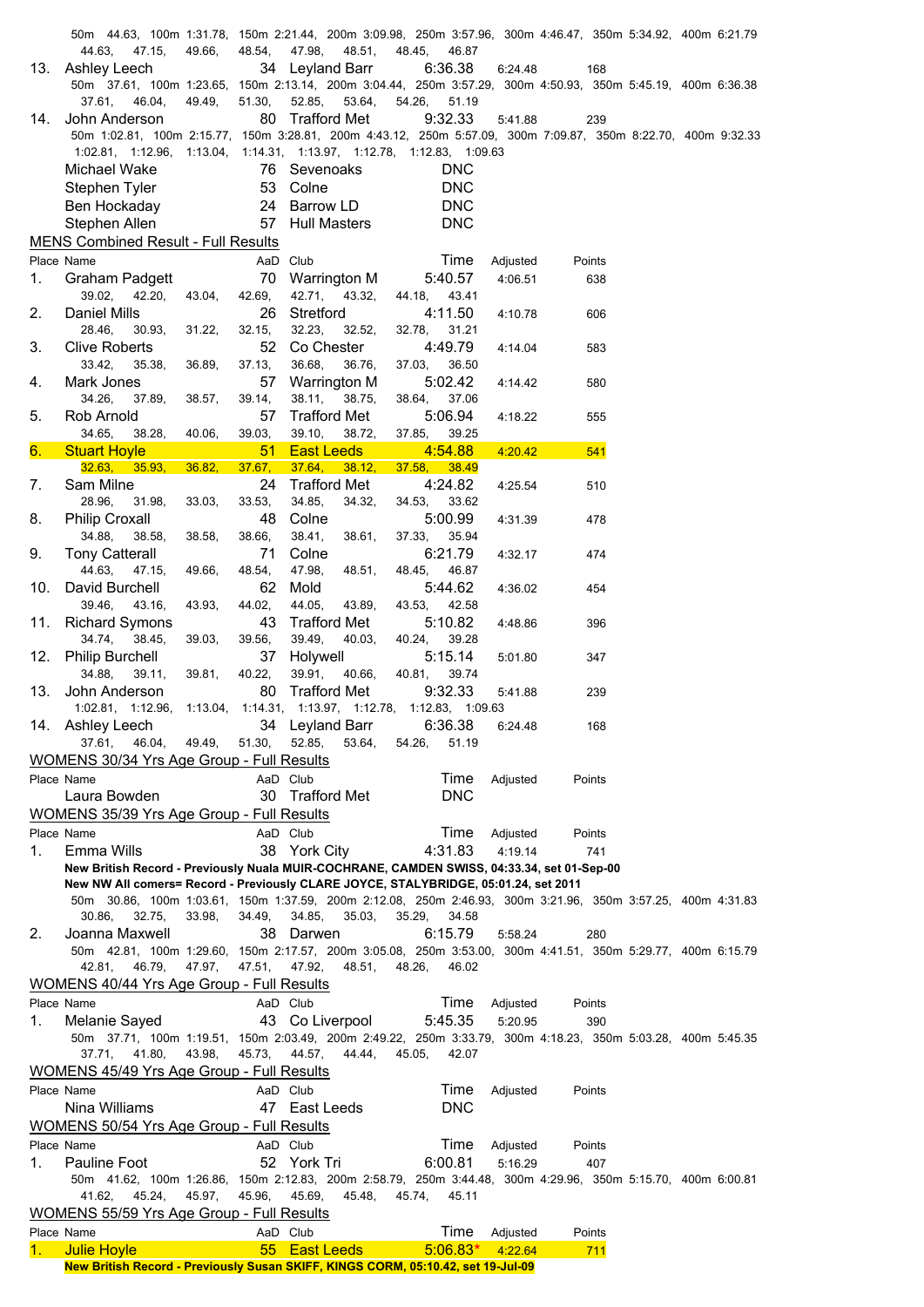|                                                                                 | New NW All comers= Record - Previously JUDY HATTLE, CARLISLE, 05:33.87, set 2015                            |          |        |                   |                                   |                     |                    |          |        |       |       |
|---------------------------------------------------------------------------------|-------------------------------------------------------------------------------------------------------------|----------|--------|-------------------|-----------------------------------|---------------------|--------------------|----------|--------|-------|-------|
|                                                                                 | 50m 33.91, 100m 1:13.12, 150m 1:52.65, 200m 2:31.95, 250m 3:11.05, 300m 3:50.19, 350m 4:29.85, 400m 5:06.83 |          |        |                   |                                   |                     |                    |          |        |       |       |
|                                                                                 | $33.91, 39.21, 39.53, 39.30, 39.10, 39.14, 39.66, 36.98$                                                    |          |        |                   |                                   |                     |                    |          |        |       |       |
| 2.                                                                              | Verity Dobbie                                                                                               |          |        | 58 Consett        |                                   |                     | 5:36.33            | 4:40.38  | 585    |       |       |
|                                                                                 | 50m 38.30, 100m 1:18.89, 150m 2:01.51, 200m 2:44.45, 250m 3:27.70, 300m 4:11.77, 350m 4:55.26, 400m 5:36.33 |          |        |                   |                                   |                     |                    |          |        |       |       |
|                                                                                 | 38.30, 40.59, 42.62,                                                                                        |          |        |                   | 42.94, 43.25, 44.07, 43.49, 41.07 |                     |                    |          |        |       |       |
| 3.                                                                              | Ann Lucas                                                                                                   |          |        | 59 Darwen         |                                   |                     | 7:09.71            | 5:54.85  | 288    |       |       |
|                                                                                 | 50m 48.11, 100m 1:42.38, 150m 2:37.23, 200m 3:32.31, 250m 4:27.23, 300m 5:21.31, 350m 6:15.46, 400m 7:09.71 |          |        |                   |                                   |                     |                    |          |        |       |       |
|                                                                                 | 48.11, 54.27, 54.85,                                                                                        |          |        | 55.08, 54.92,     |                                   | 54.08, 54.15, 54.25 |                    |          |        |       |       |
|                                                                                 | WOMENS 65/69 Yrs Age Group - Full Results                                                                   |          |        |                   |                                   |                     |                    |          |        |       |       |
|                                                                                 | Place Name                                                                                                  |          |        | AaD Club          |                                   |                     | Time               | Adjusted | Points |       |       |
|                                                                                 |                                                                                                             |          |        |                   |                                   |                     |                    |          |        |       |       |
|                                                                                 | 1. Gail Daffern                                                                                             |          |        |                   | 67 East Leeds 7:47.50 5:52.85     |                     |                    |          | 293    |       |       |
|                                                                                 | 50m 50.61, 100m 1:48.87, 150m 2:49.58, 200m 3:49.02, 250m 4:49.04, 300m 5:49.73, 350m 6:49.71, 400m 7:47.50 |          |        |                   |                                   |                     |                    |          |        |       |       |
|                                                                                 | 50.61, 58.26, 1:00.71, 59.44, 1:00.02, 1:00.69, 59.98, 57.79                                                |          |        |                   |                                   |                     |                    |          |        |       |       |
|                                                                                 | <b>WOMENS Open Age Group - Full Results</b>                                                                 |          |        |                   |                                   |                     |                    |          |        |       |       |
|                                                                                 | Place Name                                                                                                  |          |        | AaD Club          |                                   |                     | Time               | Adjusted | Points |       |       |
| 1.                                                                              | Emma Wills                                                                                                  |          |        |                   | 38 York City                      |                     | 4:31.83            | 4:19.14  | 741    |       |       |
|                                                                                 | 50m 30.86, 100m 1:03.61, 150m 1:37.59, 200m 2:12.08, 250m 2:46.93, 300m 3:21.96, 350m 3:57.25, 400m 4:31.83 |          |        |                   |                                   |                     |                    |          |        |       |       |
|                                                                                 | 30.86, 32.75,                                                                                               | 33.98,   | 34.49, | 34.85,            | 35.03,                            | 35.29,              | 34.58              |          |        |       |       |
| 2.                                                                              | <b>Julie Hoyle</b>                                                                                          |          |        | 55 East Leeds     |                                   |                     | 5:06.83            | 4:22.64  | 711    |       |       |
|                                                                                 | 50m 33.91, 100m 1:13.12, 150m 1:52.65, 200m 2:31.95, 250m 3:11.05, 300m 3:50.19, 350m 4:29.85, 400m 5:06.83 |          |        |                   |                                   |                     |                    |          |        |       |       |
|                                                                                 | 33.91, 39.21, 39.53, 39.30, 39.10, 39.14, 39.66, 36.98                                                      |          |        |                   |                                   |                     |                    |          |        |       |       |
| 3.                                                                              | Verity Dobbie                                                                                               |          |        | 58 Consett        |                                   |                     | 5:36.33            | 4:40.38  | 585    |       |       |
|                                                                                 | 50m 38.30, 100m 1:18.89, 150m 2:01.51, 200m 2:44.45, 250m 3:27.70, 300m 4:11.77, 350m 4:55.26, 400m 5:36.33 |          |        |                   |                                   |                     |                    |          |        |       |       |
|                                                                                 | 38.30, 40.59, 42.62, 42.94, 43.25, 44.07, 43.49, 41.07                                                      |          |        |                   |                                   |                     |                    |          |        |       |       |
|                                                                                 | Melanie Sayed                                                                                               |          |        |                   | 43 Co Liverpool                   |                     |                    |          |        |       |       |
| 4.                                                                              |                                                                                                             |          |        |                   |                                   |                     | 5:45.35            | 5:20.95  | 390    |       |       |
|                                                                                 | 50m 37.71, 100m 1:19.51, 150m 2:03.49, 200m 2:49.22, 250m 3:33.79, 300m 4:18.23, 350m 5:03.28, 400m 5:45.35 |          |        |                   |                                   |                     |                    |          |        |       |       |
|                                                                                 | 37.71, 41.80,                                                                                               | 43.98,   |        |                   | 45.73, 44.57, 44.44, 45.05, 42.07 |                     |                    |          |        |       |       |
| 5.                                                                              | Pauline Foot                                                                                                |          |        | 52 York Tri       |                                   |                     | 6:00.81            | 5:16.29  | 407    |       |       |
|                                                                                 | 50m 41.62, 100m 1:26.86, 150m 2:12.83, 200m 2:58.79, 250m 3:44.48, 300m 4:29.96, 350m 5:15.70, 400m 6:00.81 |          |        |                   |                                   |                     |                    |          |        |       |       |
|                                                                                 | 41.62, 45.24, 45.97,                                                                                        |          |        |                   | 45.96, 45.69, 45.48, 45.74,       |                     | 45.11              |          |        |       |       |
| 6.                                                                              | Joanna Maxwell                                                                                              |          |        | 38 Darwen         |                                   |                     | 6:15.79            | 5:58.24  | 280    |       |       |
|                                                                                 | 50m 42.81, 100m 1:29.60, 150m 2:17.57, 200m 3:05.08, 250m 3:53.00, 300m 4:41.51, 350m 5:29.77, 400m 6:15.79 |          |        |                   |                                   |                     |                    |          |        |       |       |
|                                                                                 | 42.81, 46.79, 47.97,                                                                                        |          |        |                   | 47.51, 47.92, 48.51, 48.26, 46.02 |                     |                    |          |        |       |       |
| 7.                                                                              | Ann Lucas                                                                                                   |          |        | 59 Darwen         |                                   |                     | 7:09.71            | 5:54.85  | 288    |       |       |
|                                                                                 | 50m 48.11, 100m 1:42.38, 150m 2:37.23, 200m 3:32.31, 250m 4:27.23, 300m 5:21.31, 350m 6:15.46, 400m 7:09.71 |          |        |                   |                                   |                     |                    |          |        |       |       |
|                                                                                 | 48.11, 54.27,                                                                                               | 54.85,   | 55.08, | 54.92,            | 54.08,                            | 54.15,              | 54.25              |          |        |       |       |
|                                                                                 |                                                                                                             |          |        |                   |                                   |                     |                    |          |        |       |       |
|                                                                                 | <b>Gail Daffern</b>                                                                                         |          |        | 67 East Leeds     |                                   | 7:47.50             |                    | 5:52.85  | 293    |       |       |
|                                                                                 | 50m 50.61, 100m 1:48.87, 150m 2:49.58, 200m 3:49.02, 250m 4:49.04, 300m 5:49.73, 350m 6:49.71, 400m 7:47.50 |          |        |                   |                                   |                     |                    |          |        |       |       |
|                                                                                 | 50.61, 58.26, 1:00.71, 59.44, 1:00.02, 1:00.69, 59.98, 57.79                                                |          |        |                   |                                   |                     |                    |          |        |       |       |
|                                                                                 | Nina Williams                                                                                               |          |        | 47 East Leeds     |                                   |                     | <b>DNC</b>         |          |        |       |       |
|                                                                                 |                                                                                                             |          |        |                   |                                   |                     |                    |          |        |       |       |
|                                                                                 | Laura Bowden                                                                                                |          |        | 30 Trafford Met   |                                   |                     | <b>DNC</b>         |          |        |       |       |
|                                                                                 | <b>WOMENS Combined Result - Full Results</b>                                                                |          |        |                   |                                   |                     |                    |          |        |       |       |
|                                                                                 | Place Name                                                                                                  |          |        | AaD Club          |                                   |                     | Time               | Adjusted | Points |       |       |
|                                                                                 | Emma Wills                                                                                                  |          | 38     | York City         |                                   |                     | 4:31.83            | 4:19.14  | 741    |       |       |
|                                                                                 | 30.86,<br>32.75,                                                                                            | 33.98,   | 34.49, | 34.85,            | 35.03,                            | 35.29,              | 34.58              |          |        |       |       |
|                                                                                 | <b>Julie Hoyle</b>                                                                                          |          | 55     | <b>East Leeds</b> |                                   |                     | 5:06.83            | 4:22.64  | 711    |       |       |
|                                                                                 | 33.91, 39.21,                                                                                               | 39.53,   | 39.30, |                   | 39.10, 39.14,                     | 39.66, 36.98        |                    |          |        |       |       |
|                                                                                 | <b>Verity Dobbie</b>                                                                                        |          | 58     | Consett           |                                   |                     | 5:36.33            | 4:40.38  | 585    |       |       |
|                                                                                 | 38.30,<br>40.59,                                                                                            | 42.62,   | 42.94, | 43.25.            | 44.07,                            | 43.49,              | 41.07              |          |        |       |       |
|                                                                                 |                                                                                                             |          |        |                   |                                   |                     |                    |          |        |       |       |
|                                                                                 | Pauline Foot                                                                                                |          | 52     | York Tri          |                                   |                     | 6:00.81            | 5:16.29  | 407    |       |       |
|                                                                                 | 41.62,<br>45.24,                                                                                            | 45.97,   | 45.96, | 45.69,            | 45.48,                            | 45.74,              | 45.11              |          |        |       |       |
|                                                                                 | Melanie Sayed                                                                                               |          | 43     |                   | Co Liverpool                      |                     | 5:45.35            | 5:20.95  | 390    |       |       |
|                                                                                 | 37.71,<br>41.80,                                                                                            | 43.98,   | 45.73, | 44.57,            | 44.44,                            | 45.05,              | 42.07              |          |        |       |       |
|                                                                                 | <b>Gail Daffern</b>                                                                                         |          | 67     | <b>East Leeds</b> |                                   |                     | 7:47.50            | 5:52.85  | 293    |       |       |
|                                                                                 | 50.61, 58.26,                                                                                               | 1:00.71, | 59.44, |                   | 1:00.02, 1:00.69,                 | 59.98,              | 57.79              |          |        |       |       |
|                                                                                 | Ann Lucas                                                                                                   |          | 59     | Darwen            |                                   |                     | 7:09.71            | 5:54.85  | 288    |       |       |
|                                                                                 | 48.11,<br>54.27,                                                                                            | 54.85,   | 55.08, | 54.92,            | 54.08,                            | 54.15,              | 54.25              |          |        |       |       |
|                                                                                 | Joanna Maxwell                                                                                              |          | 38     | Darwen            |                                   |                     | 6:15.79            | 5:58.24  | 280    |       |       |
|                                                                                 | 42.81,<br>46.79,                                                                                            | 47.97,   | 47.51, | 47.92,            | 48.51,                            | 48.26,              | 46.02              |          |        |       |       |
|                                                                                 |                                                                                                             |          |        |                   |                                   |                     |                    |          |        |       |       |
|                                                                                 | <b>EVENT 201 Mens/Womens Open 200m Freestyle</b>                                                            |          |        |                   |                                   |                     |                    |          |        |       |       |
|                                                                                 | MENS 25/29 Yrs Age Group - Full Results                                                                     |          |        |                   |                                   |                     |                    |          |        |       |       |
|                                                                                 | Place Name                                                                                                  |          |        | AaD Club          |                                   |                     | Time               | Adjusted | Points | 50    | 100   |
|                                                                                 | <b>Daniel Mills</b>                                                                                         |          |        | 26 Stretford      |                                   |                     | 1:58.31            | 1:57.97  | 597    | 27.16 | 56.89 |
|                                                                                 | New NW Region Record - Previously SIMON CHURCHMAN, BARROW, 1:59.95, set 2012                                |          |        |                   |                                   |                     |                    |          |        |       |       |
|                                                                                 | New NW All comers= Record - Previously SIMON CHURCHMAN, BARROW, 01:59.95, set 2012                          |          |        |                   |                                   |                     |                    |          |        |       |       |
| 8.<br>1.<br>$\overline{\mathbf{2}}$ .<br>3.<br>4.<br>5.<br>6.<br>7.<br>8.<br>1. |                                                                                                             | 27.16,   | 29.73, | 30.73             |                                   |                     |                    |          |        |       |       |
|                                                                                 |                                                                                                             |          |        |                   |                                   |                     |                    |          |        |       |       |
|                                                                                 | George Morreal                                                                                              |          | 25     |                   | Oldham Aqua                       |                     | 2:03.21            | 2:03.21  | 524    | 27.84 | 58.49 |
|                                                                                 | .                                                                                                           | 27.84,   | 30.65, | 32.05             |                                   |                     |                    |          |        |       |       |
|                                                                                 | MENS 30/34 Yrs Age Group - Full Results                                                                     |          |        |                   |                                   |                     |                    |          |        |       |       |
| 2.                                                                              | Place Name<br>Mark Hooley-Ellis                                                                             |          |        | AaD Club          | 33 Kirkham Wesh                   |                     | Time<br><b>DNC</b> | Adjusted | Points | 50    | 100   |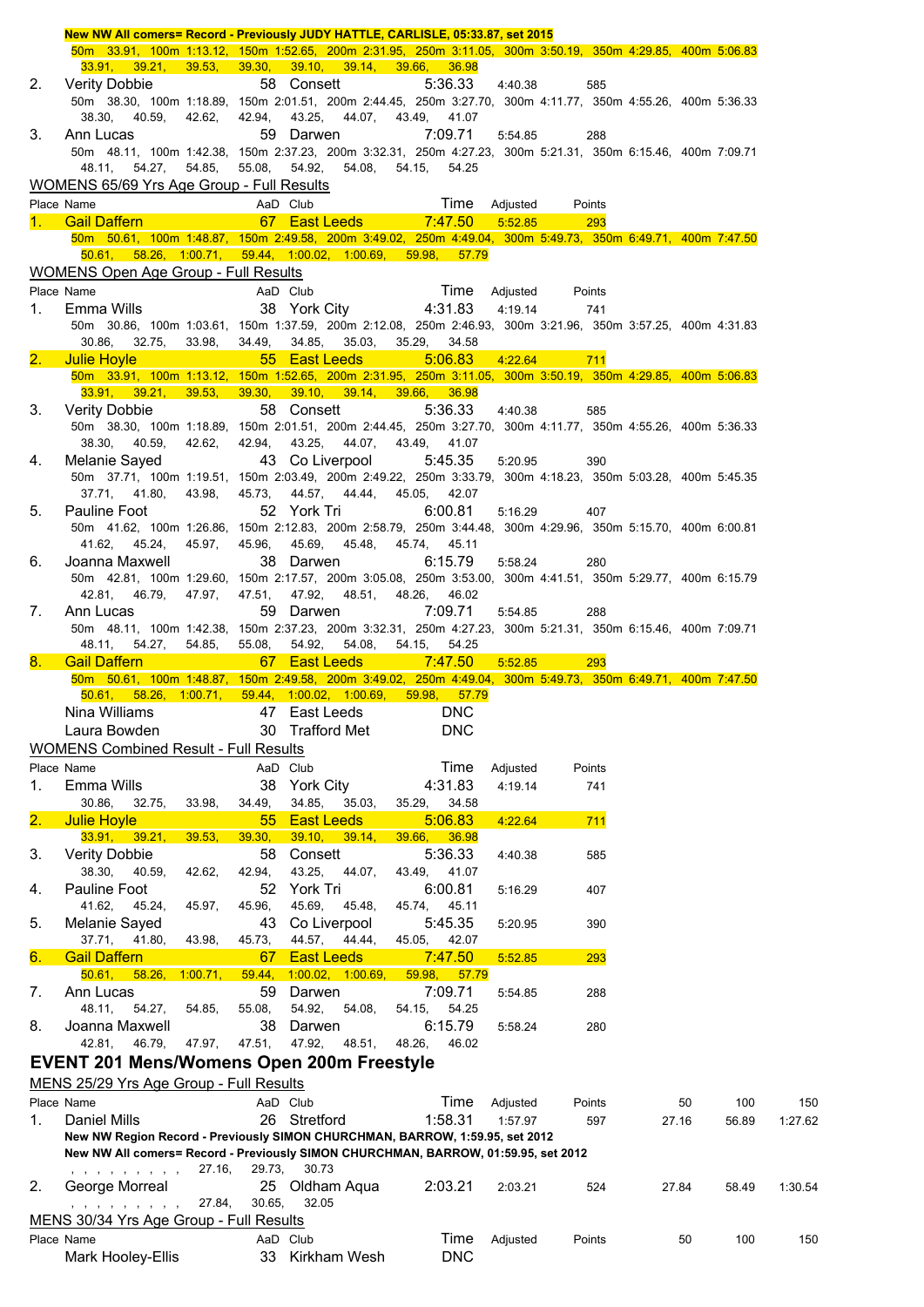|                           | MENS 40/44 Yrs Age Group - Full Results                                                                                                                                                                             |        |                 |                           |                 |                     |               |             |              |                |
|---------------------------|---------------------------------------------------------------------------------------------------------------------------------------------------------------------------------------------------------------------|--------|-----------------|---------------------------|-----------------|---------------------|---------------|-------------|--------------|----------------|
|                           | Place Name                                                                                                                                                                                                          |        | AaD Club        |                           | Time            | Adjusted            | Points        | 50          | 100          | 150            |
| 1.                        | <b>Richard Symons</b>                                                                                                                                                                                               |        | 43              | <b>Trafford Met</b>       | 2:12.26         | 2:02.92             | 528           | 30.46       | 1:04.05      | 1:38.55        |
|                           | $\mathbf{y} = \mathbf{y} - \mathbf{y} = \mathbf{y} - \mathbf{y} = \mathbf{y} - \mathbf{y} = \mathbf{y} - \mathbf{y} = \mathbf{y}$                                                                                   | 30.46, | 33.59,          | 34.50                     |                 |                     |               |             |              |                |
| 2.                        | Marek Dynda                                                                                                                                                                                                         | 32.31, | 41<br>36.43,    | <b>Barrow LD</b><br>39.76 | 2:29.64         | 2:20.57             | 353           | 32.31       | 1:08.74      | 1:48.50        |
| 3.                        | $\mathbf{y} = \mathbf{y} - \mathbf{y} = \mathbf{y} - \mathbf{y} = \mathbf{y} - \mathbf{y} = \mathbf{y} - \mathbf{y} = \mathbf{y}$<br>David Johnson                                                                  |        | 42              | Hoylake                   | 2:44.22         | 2:33.45             | 271           | 36.64       | 1:18.99      | 2:02.99        |
|                           | , , , , , , , , ,                                                                                                                                                                                                   | 36.64, | 42.35,          | 44.00                     |                 |                     |               |             |              |                |
|                           | MENS 45/49 Yrs Age Group - Full Results                                                                                                                                                                             |        |                 |                           |                 |                     |               |             |              |                |
|                           | Place Name                                                                                                                                                                                                          |        | AaD Club        |                           | Time            | Adjusted            | Points        | 50          | 100          | 150            |
| 1.                        | <b>Philip Croxall</b>                                                                                                                                                                                               |        | 48              | Colne                     | 2:23.58         | 2:09.46             | 452           | 34.12       | 1:11.66      | 1:48.58        |
|                           | $\mathbf{y} = \mathbf{y} - \mathbf{y} = \mathbf{y} - \mathbf{y} = \mathbf{y} - \mathbf{y} = \mathbf{y} - \mathbf{y} = \mathbf{y}$                                                                                   | 34.12, | 37.54,          | 36.92                     |                 |                     |               |             |              |                |
| 2.                        | <b>Clive Smith</b>                                                                                                                                                                                                  |        | 48              | Etwall                    | 2:48.60         | 2:32.02             | 279           | 37.83       | 1:21.49      | 2:06.08        |
|                           | .<br>MENS 50/54 Yrs Age Group - Full Results                                                                                                                                                                        | 37.83, | 43.66,          | 44.59                     |                 |                     |               |             |              |                |
|                           | Place Name                                                                                                                                                                                                          |        | AaD Club        |                           | Time            | Adjusted            | Points        | 50          | 100          | 150            |
| 1.                        | <b>Clive Roberts</b>                                                                                                                                                                                                |        |                 | 52 Co Chester             | 2:16.64         | 1:59.78             | 570           | 32.46       | 1:07.26      | 1:42.80        |
|                           | New NW Region Record - Previously MARK JONES, EVERTON, 2:16.96, set 2013                                                                                                                                            |        |                 |                           |                 |                     |               |             |              |                |
|                           | New NW All comers= Record - Previously MARK JONES, EVERTON, 02:16.96, set 2013                                                                                                                                      |        |                 |                           |                 |                     |               |             |              |                |
|                           | $\mathbf{y} = \mathbf{y} - \mathbf{y} = \mathbf{y} - \mathbf{y} = \mathbf{y} - \mathbf{y} = \mathbf{y} - \mathbf{y} = \mathbf{y}$                                                                                   | 32.46, | 34.80,          | 35.54                     |                 |                     |               |             |              |                |
| $\overline{\mathbf{2}}$ . | <b>Andrew Carr</b>                                                                                                                                                                                                  |        |                 | 51 East Leeds             | 2:17.61         | 2:01.53             | 546           | 31.68       | 1:06.31      | 1:42.46        |
| 3.                        | .<br>Andrew Bennett                                                                                                                                                                                                 | 31.68, | 34.63,          | 36.15<br>53 Warrington M  | 2:22.09         | 2:03.61             | 519           | 33.81       | 1:09.79      | 1:46.66        |
|                           | .                                                                                                                                                                                                                   | 33.81, | 35.98,          | 36.87                     |                 |                     |               |             |              |                |
| 4.                        | <b>Michael Stott</b>                                                                                                                                                                                                |        | 50              | Leyland Barr              | 3:28.85         | 3:05.77             | 153           | 45.71       | 2:35.57      | 3:28.85        |
|                           | , , , , , , , , ,                                                                                                                                                                                                   |        | 45.71, 1:49.86, | 53.28                     |                 |                     |               |             |              |                |
|                           | MENS 55/59 Yrs Age Group - Full Results                                                                                                                                                                             |        |                 |                           |                 |                     |               |             |              |                |
|                           | Place Name                                                                                                                                                                                                          |        | AaD Club        |                           | Time            | Adjusted            | Points        | 50          | 100          | 150            |
| 1.                        | Alec Johnson                                                                                                                                                                                                        |        |                 | 55 Trafford Met           | 2:09.94         | 1:51.23             | 713           | 30.60       | 1:02.56      | 1:36.40        |
|                           | New NW Region Record - Previously MARK JONES, EVERTON, 2:24.59, set 2015                                                                                                                                            |        |                 |                           |                 |                     |               |             |              |                |
|                           | New NW All comers= Record - Previously MARK JONES, EVERTON, 02:24.59, set 2015<br>$\mathbf{y} = \mathbf{y} - \mathbf{y} = \mathbf{y} - \mathbf{y} = \mathbf{y} - \mathbf{y} = \mathbf{y} - \mathbf{y} = \mathbf{y}$ | 30.60, | 31.96,          | 33.84                     |                 |                     |               |             |              |                |
| 2.                        | Rob Arnold                                                                                                                                                                                                          |        | 57              | <b>Trafford Met</b>       | 2:23.53         | 2:00.75             | 557           | 33.55       | 1:11.00      | 1:48.44        |
|                           |                                                                                                                                                                                                                     | 33.55, | 37.45,          | 37.44                     |                 |                     |               |             |              |                |
| 3.                        | Mark Jones                                                                                                                                                                                                          |        |                 | 57 Warrington M           | 2:25.11         | 2:02.08             | 539           | 34.12       | 1:11.22      | 1:48.86        |
|                           | $\mathbf{y} = \mathbf{y} = \mathbf{y} = \mathbf{y} = \mathbf{y} = \mathbf{y} = \mathbf{y} = \mathbf{y} = \mathbf{y}$                                                                                                | 34.12, | 37.10,          | 37.64                     |                 |                     |               |             |              |                |
| 4.                        | lan Powell                                                                                                                                                                                                          |        | 58              | Welsh Ind                 | 2:33.32         | 2:07.81             | 469           | 35.88       | 1:14.47      | 1:54.36        |
|                           | .                                                                                                                                                                                                                   | 35.88, | 38.59,          | 39.89                     |                 |                     |               |             |              |                |
|                           | MENS 60/64 Yrs Age Group - Full Results                                                                                                                                                                             |        |                 |                           | Time            |                     |               |             | 100          |                |
| 1.                        | Place Name<br>Steve Wall                                                                                                                                                                                            |        | AaD Club        | 63 Co Liverpool           | 2:25.28         | Adjusted<br>1:55.09 | Points<br>643 | 50<br>33.53 | 1:10.93      | 150<br>1:48.97 |
|                           | New NW Region Record - Previously GRAHAM PADGETT, WARRINGTON DOLPHIN, 2:33.32, set 2011                                                                                                                             |        |                 |                           |                 |                     |               |             |              |                |
|                           |                                                                                                                                                                                                                     | 33.53, | 37.40,          | 38.04                     |                 |                     |               |             |              |                |
|                           | MENS 80/84 Yrs Age Group - Full Results                                                                                                                                                                             |        |                 |                           |                 |                     |               |             |              |                |
|                           | Place Name                                                                                                                                                                                                          |        | AaD Club        |                           | Time            | Adjusted            | Points        | 50          | 100          | 150            |
| 1.                        | John Anderson                                                                                                                                                                                                       |        |                 | 80 Trafford Met           | 4:26.46         | 2:39.17             | 243           | 59.90       | 2:09.66      | 3:18.92        |
|                           | $\mathbf{y} = \mathbf{y} = \mathbf{y} = \mathbf{y} = \mathbf{y} = \mathbf{y} = \mathbf{y} = \mathbf{y} = \mathbf{y}$                                                                                                |        |                 | 59.90, 1:09.76, 1:09.26   |                 |                     |               |             |              |                |
|                           | <b>MENS Open Age Group - Full Results</b>                                                                                                                                                                           |        |                 |                           |                 |                     |               |             |              |                |
| 1.                        | Place Name<br>Daniel Mills                                                                                                                                                                                          |        | AaD Club<br>26  | Stretford                 | Time<br>1:58.31 | Adjusted<br>1:57.97 | Points<br>597 | 50<br>27.16 | 100<br>56.89 | 150<br>1:27.62 |
|                           |                                                                                                                                                                                                                     | 27.16, | 29.73,          | 30.73                     |                 |                     |               |             |              |                |
| 2.                        | $\mathbf{y} = \mathbf{y} - \mathbf{y} - \mathbf{y} = \mathbf{y} - \mathbf{y} - \mathbf{y} = \mathbf{y} - \mathbf{y} = \mathbf{y}$<br>George Morreal                                                                 |        |                 | 25 Oldham Aqua            | 2:03.21         | 2:03.21             | 524           | 27.84       | 58.49        | 1:30.54        |
|                           | $\mathbf{y} = \mathbf{y} - \mathbf{y} = \mathbf{y} - \mathbf{y} = \mathbf{y} - \mathbf{y} = \mathbf{y} - \mathbf{y} = \mathbf{y}$                                                                                   | 27.84, | 30.65,          | 32.05                     |                 |                     |               |             |              |                |
| 3.                        | Alec Johnson                                                                                                                                                                                                        |        |                 | 55 Trafford Met           | 2:09.94         | 1:51.23             | 713           | 30.60       | 1:02.56      | 1:36.40        |
|                           |                                                                                                                                                                                                                     | 30.60, | 31.96,          | 33.84                     |                 |                     |               |             |              |                |
| 4.                        | <b>Richard Symons</b>                                                                                                                                                                                               |        | 43              | <b>Trafford Met</b>       | 2:12.26         | 2:02.92             | 528           | 30.46       | 1:04.05      | 1:38.55        |
|                           | $\begin{array}{cccccccccccccc} \star & \star & \star & \star & \star & \star & \star & \star & \star & \star & \star \end{array}$                                                                                   | 30.46, | 33.59,          | 34.50                     |                 |                     |               |             |              |                |
| 5.                        | <b>Clive Roberts</b>                                                                                                                                                                                                | 32.46, | 34.80,          | 52 Co Chester<br>35.54    | 2:16.64         | 1:59.78             | 570           | 32.46       | 1:07.26      | 1:42.80        |
| 6.                        | $\mathbf{y} = \mathbf{y} - \mathbf{y} - \mathbf{y} = \mathbf{y} - \mathbf{y} - \mathbf{y} = \mathbf{y} - \mathbf{y} = \mathbf{y}$<br><b>Andrew Carr</b>                                                             |        |                 | 51 East Leeds             | 2:17.61         | 2:01.53             | 546           | 31.68       | 1:06.31      | 1:42.46        |
|                           | .                                                                                                                                                                                                                   | 31.68, |                 | 34.63, 36.15              |                 |                     |               |             |              |                |
| 7.                        | <b>Andrew Bennett</b>                                                                                                                                                                                               |        |                 | 53 Warrington M           | 2:22.09         | 2:03.61             | 519           | 33.81       | 1:09.79      | 1:46.66        |
|                           | $\mathbf{y} = \mathbf{y} - \mathbf{y} = \mathbf{y} - \mathbf{y} = \mathbf{y} - \mathbf{y} = \mathbf{y} - \mathbf{y} = \mathbf{y}$                                                                                   | 33.81, | 35.98,          | 36.87                     |                 |                     |               |             |              |                |
| 8.                        | Rob Arnold                                                                                                                                                                                                          |        |                 | 57 Trafford Met           | 2:23.53         | 2:00.75             | 557           | 33.55       | 1:11.00      | 1:48.44        |
|                           | $\mathbf{y} = \mathbf{y} - \mathbf{y} - \mathbf{y} = \mathbf{y} - \mathbf{y} - \mathbf{y} - \mathbf{y} = \mathbf{y} - \mathbf{y}$                                                                                   | 33.55, | 37.45,          | 37.44                     |                 |                     |               |             |              |                |
| 9.                        | <b>Philip Croxall</b>                                                                                                                                                                                               |        | 37.54,          | 48 Colne<br>36.92         | 2:23.58         | 2:09.46             | 452           | 34.12       | 1:11.66      | 1:48.58        |
| 10.                       | $\mathbf{y} = \mathbf{y} - \mathbf{y} = \mathbf{y} - \mathbf{y} = \mathbf{y} - \mathbf{y} = \mathbf{y} - \mathbf{y} = \mathbf{y}$<br>Mark Jones                                                                     | 34.12, |                 | 57 Warrington M           | 2:25.11         | 2:02.08             | 539           | 34.12       | 1:11.22      | 1:48.86        |
|                           | $\mathbf{y} = \mathbf{y} - \mathbf{y} = \mathbf{y} - \mathbf{y} = \mathbf{y} - \mathbf{y} = \mathbf{y} - \mathbf{y} = \mathbf{y}$                                                                                   | 34.12, | 37.10,          | 37.64                     |                 |                     |               |             |              |                |
| 11.                       | Steve Wall                                                                                                                                                                                                          |        |                 | 63 Co Liverpool           | 2:25.28         | 1:55.09             | 643           | 33.53       | 1:10.93      | 1:48.97        |
|                           | $\mathbf{y} = \mathbf{y} - \mathbf{y} = \mathbf{y} - \mathbf{y} = \mathbf{y} - \mathbf{y} = \mathbf{y} - \mathbf{y}$                                                                                                | 33.53, | 37.40,          | 38.04                     |                 |                     |               |             |              |                |
| 12.                       | Marek Dynda                                                                                                                                                                                                         |        |                 | 41 Barrow LD              | 2:29.64         | 2:20.57             | 353           | 32.31       | 1:08.74      | 1:48.50        |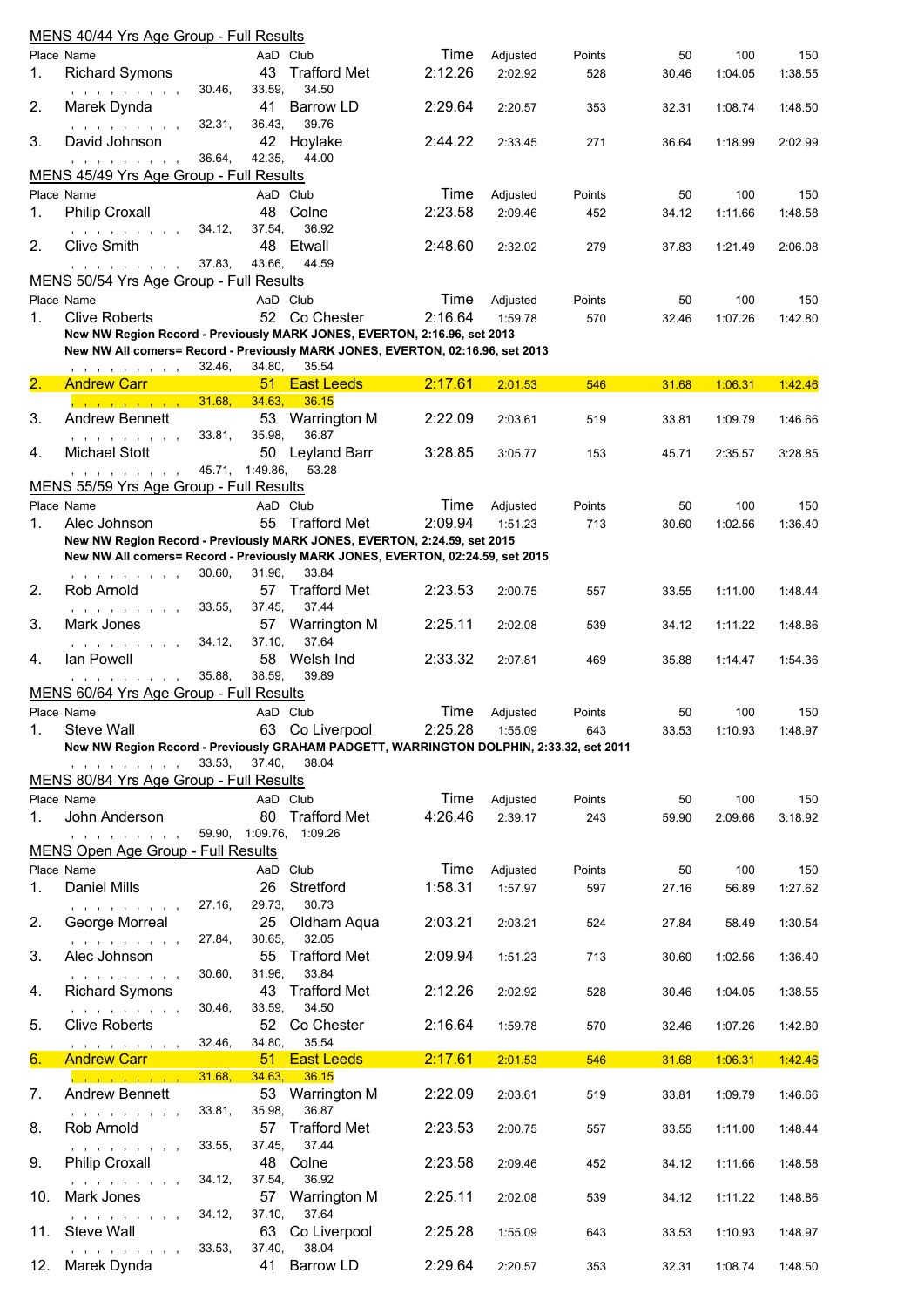|     | $\mathbf{y} = \mathbf{y} = \mathbf{y} = \mathbf{y} = \mathbf{y} = \mathbf{y} = \mathbf{y} = \mathbf{y} = \mathbf{y}$                                                                                              | 32.31, | 36.43,          | 39.76                                      |            |          |        |       |         |         |
|-----|-------------------------------------------------------------------------------------------------------------------------------------------------------------------------------------------------------------------|--------|-----------------|--------------------------------------------|------------|----------|--------|-------|---------|---------|
| 13. | lan Powell                                                                                                                                                                                                        |        |                 | 58 Welsh Ind                               | 2:33.32    | 2:07.81  | 469    | 35.88 | 1:14.47 | 1:54.36 |
|     | $\mathbf{y} = \mathbf{y} - \mathbf{y} = \mathbf{y} - \mathbf{y} = \mathbf{y} - \mathbf{y} = \mathbf{y} - \mathbf{y} = \mathbf{y}$<br>14. David Johnson                                                            | 35.88, | 38.59,          | 39.89<br>42 Hoylake                        | 2:44.22    | 2:33.45  | 271    | 36.64 | 1:18.99 | 2:02.99 |
|     | $\mathbf{y} = \mathbf{y} - \mathbf{y} - \mathbf{y} = \mathbf{y} - \mathbf{y} - \mathbf{y} = \mathbf{y} - \mathbf{y} = \mathbf{y}$                                                                                 | 36.64, | 42.35,          | 44.00                                      |            |          |        |       |         |         |
| 15. | Clive Smith<br>$\mathbf{y} = \mathbf{y} = \mathbf{y} = \mathbf{y} = \mathbf{y} = \mathbf{y} = \mathbf{y} = \mathbf{y} = \mathbf{y}$                                                                               | 37.83, | 43.66,          | 48 Etwall<br>44.59                         | 2:48.60    | 2:32.02  | 279    | 37.83 | 1:21.49 | 2:06.08 |
| 16. | <b>Michael Stott</b>                                                                                                                                                                                              |        | 45.71, 1:49.86, | 50 Leyland Barr<br>53.28                   | 3:28.85    | 3:05.77  | 153    | 45.71 | 2:35.57 | 3:28.85 |
| 17. | $\mathbf{y} = \mathbf{y} - \mathbf{y} = \mathbf{y} - \mathbf{y} = \mathbf{y} - \mathbf{y} = \mathbf{y} - \mathbf{y} = \mathbf{y}$<br>John Anderson                                                                |        | 80              | Trafford Met                               | 4:26.46    | 2:39.17  | 243    | 59.90 | 2:09.66 | 3:18.92 |
|     | $\mathbf{y} = \mathbf{y} - \mathbf{y} - \mathbf{y} = \mathbf{y} - \mathbf{y} - \mathbf{y} = \mathbf{y} - \mathbf{y} = \mathbf{y}$<br>Mark Hooley-Ellis                                                            |        |                 | 59.90, 1:09.76, 1:09.26<br>33 Kirkham Wesh | <b>DNC</b> |          |        |       |         |         |
|     | <b>MENS Combined Result - Full Results</b>                                                                                                                                                                        |        |                 |                                            |            |          |        |       |         |         |
|     | Place Name                                                                                                                                                                                                        |        |                 | AaD Club                                   | Time       | Adjusted | Points | 50    | 100     | 150     |
| 1.  | Alec Johnson                                                                                                                                                                                                      |        | 55              | <b>Trafford Met</b>                        | 2:09.94    | 1:51.23  | 713    | 30.60 | 1:02.56 | 1:36.40 |
| 2.  | $\mathbf{y} = \mathbf{y} - \mathbf{y} = \mathbf{y} - \mathbf{y} = \mathbf{y} - \mathbf{y} = \mathbf{y} - \mathbf{y} = \mathbf{y}$<br>Steve Wall                                                                   | 30.60, | 31.96,<br>63    | 33.84<br>Co Liverpool                      | 2:25.28    | 1:55.09  | 643    | 33.53 | 1:10.93 | 1:48.97 |
| 3.  | <b>Daniel Mills</b>                                                                                                                                                                                               | 33.53, | 37.40,          | 38.04<br>26 Stretford                      | 1:58.31    | 1:57.97  | 597    | 27.16 | 56.89   | 1:27.62 |
| 4.  | $\mathbf{y} = \mathbf{y} - \mathbf{y} - \mathbf{y} = \mathbf{y} - \mathbf{y} - \mathbf{y} = \mathbf{y} - \mathbf{y} = \mathbf{y}$<br><b>Clive Roberts</b>                                                         | 27.16, | 29.73,          | 30.73<br>52 Co Chester                     | 2:16.64    | 1:59.78  |        |       |         |         |
|     | $\mathbf{y} = \mathbf{y} - \mathbf{y} = \mathbf{y} - \mathbf{y} = \mathbf{y} - \mathbf{y} = \mathbf{y} - \mathbf{y} = \mathbf{y}$                                                                                 | 32.46, | 34.80,          | 35.54                                      |            |          | 570    | 32.46 | 1:07.26 | 1:42.80 |
| 5.  | Rob Arnold<br>$\mathbf{J} = \mathbf{J} \left( \begin{array}{cccccccccccc} \mathbf{J} & \mathbf{J} & \mathbf{J} & \mathbf{J} & \mathbf{J} & \mathbf{J} & \mathbf{J} & \mathbf{J} & \mathbf{J} \end{array} \right)$ | 33.55, | 57<br>37.45,    | <b>Trafford Met</b><br>37.44               | 2:23.53    | 2:00.75  | 557    | 33.55 | 1:11.00 | 1:48.44 |
| 6.  | <b>Andrew Carr</b>                                                                                                                                                                                                |        |                 | 51 East Leeds                              | 2:17.61    | 2:01.53  | 546    | 31.68 | 1:06.31 | 1:42.46 |
|     | .                                                                                                                                                                                                                 | 31.68, | 34.63,          | 36.15                                      |            |          |        |       |         |         |
| 7.  | Mark Jones<br>$\mathbf{y} = \mathbf{y} - \mathbf{y} = \mathbf{y} - \mathbf{y} = \mathbf{y} - \mathbf{y} = \mathbf{y} - \mathbf{y} = \mathbf{y}$                                                                   | 34.12, | 37.10,          | 57 Warrington M<br>37.64                   | 2:25.11    | 2:02.08  | 539    | 34.12 | 1:11.22 | 1:48.86 |
| 8.  | <b>Richard Symons</b>                                                                                                                                                                                             |        | 43<br>33.59,    | <b>Trafford Met</b><br>34.50               | 2:12.26    | 2:02.92  | 528    | 30.46 | 1:04.05 | 1:38.55 |
| 9.  | $\mathbf{y} = \mathbf{y} - \mathbf{y} = \mathbf{y} - \mathbf{y} = \mathbf{y} - \mathbf{y} = \mathbf{y} - \mathbf{y} = \mathbf{y}$<br>George Morreal                                                               | 30.46, |                 | 25 Oldham Aqua                             | 2:03.21    | 2:03.21  | 524    | 27.84 | 58.49   | 1:30.54 |
| 10. | $\mathbf{y} = \mathbf{y} = \mathbf{y} = \mathbf{y} = \mathbf{y} = \mathbf{y} = \mathbf{y} = \mathbf{y} = \mathbf{y}$<br><b>Andrew Bennett</b>                                                                     | 27.84, | 30.65,          | 32.05<br>53 Warrington M                   | 2:22.09    | 2:03.61  | 519    | 33.81 | 1:09.79 | 1:46.66 |
| 11. | $\mathbf{y} = \mathbf{y} - \mathbf{y} = \mathbf{y} - \mathbf{y} = \mathbf{y} - \mathbf{y} = \mathbf{y} - \mathbf{y} = \mathbf{y}$<br>lan Powell                                                                   | 33.81, | 35.98,<br>58    | 36.87<br>Welsh Ind                         | 2:33.32    | 2:07.81  |        |       | 1:14.47 |         |
|     | $\mathbf{y} = \mathbf{y} - \mathbf{y} - \mathbf{y} = \mathbf{y} - \mathbf{y} - \mathbf{y} = \mathbf{y} - \mathbf{y} = \mathbf{y}$                                                                                 | 35.88, | 38.59,          | 39.89                                      |            |          | 469    | 35.88 |         | 1:54.36 |
| 12. | Philip Croxall<br>$\mathbf{y} = \mathbf{y} = \mathbf{y} = \mathbf{y} = \mathbf{y} = \mathbf{y} = \mathbf{y} = \mathbf{y} = \mathbf{y}$                                                                            | 34.12, | 48<br>37.54,    | Colne<br>36.92                             | 2:23.58    | 2:09.46  | 452    | 34.12 | 1:11.66 | 1:48.58 |
| 13. | Marek Dynda                                                                                                                                                                                                       | 32.31. | 41              | Barrow LD<br>39.76                         | 2:29.64    | 2:20.57  | 353    | 32.31 | 1:08.74 | 1:48.50 |
| 14. | $\mathbf{y} = \mathbf{y} - \mathbf{y} = \mathbf{y} - \mathbf{y} = \mathbf{y} - \mathbf{y} = \mathbf{y} - \mathbf{y} = \mathbf{y}$<br>Clive Smith                                                                  |        | 36.43,          | 48 Etwall                                  | 2:48.60    | 2:32.02  | 279    | 37.83 | 1:21.49 | 2:06.08 |
| 15. | $\mathbf{y} = \mathbf{y} - \mathbf{y} - \mathbf{y} = \mathbf{y} - \mathbf{y} - \mathbf{y} = \mathbf{y} - \mathbf{y} = \mathbf{y}$<br>David Johnson                                                                | 37.83, | 43.66,          | 44.59<br>42 Hoylake                        | 2:44.22    | 2:33.45  | 271    | 36.64 | 1:18.99 | 2:02.99 |
|     | $\mathbf{y} = \mathbf{y} - \mathbf{y} = \mathbf{y} - \mathbf{y} = \mathbf{y} - \mathbf{y} = \mathbf{y} - \mathbf{y} = \mathbf{y}$                                                                                 | 36.64, | 42.35,          | 44.00                                      |            |          |        |       |         |         |
| 16. | John Anderson<br>$\mathbf{y} = \mathbf{y} - \mathbf{y} = \mathbf{y} - \mathbf{y} = \mathbf{y} - \mathbf{y} = \mathbf{y} - \mathbf{y} = \mathbf{y}$                                                                |        |                 | 80 Trafford Met<br>59.90, 1:09.76, 1:09.26 | 4:26.46    | 2:39.17  | 243    | 59.90 | 2:09.66 | 3:18.92 |
| 17. | <b>Michael Stott</b><br>$\mathbf{y} = \mathbf{y} = \mathbf{y} = \mathbf{y} = \mathbf{y} = \mathbf{y} = \mathbf{y} = \mathbf{y} = \mathbf{y}$                                                                      |        | 45.71, 1:49.86, | 50 Leyland Barr<br>53.28                   | 3:28.85    | 3:05.77  | 153    | 45.71 | 2:35.57 | 3:28.85 |
|     | WOMENS 30/34 Yrs Age Group - Full Results                                                                                                                                                                         |        |                 |                                            |            |          |        |       |         |         |
|     | Place Name                                                                                                                                                                                                        |        |                 | AaD Club                                   | Time       | Adjusted | Points | 50    | 100     | 150     |
| 1.  | Laura Bowden                                                                                                                                                                                                      |        | 30              | Trafford Met                               | 2:22.23    | 2:20.04  | 495    | 32.87 | 1:08.78 | 1:45.53 |
|     | New NW Region Record - Previously CLARE JOYCE, STALYBRIDGE, 2:22.76, set 2010                                                                                                                                     |        |                 |                                            |            |          |        |       |         |         |
|     |                                                                                                                                                                                                                   | 32.87, | 35.91,          | 36.75                                      |            |          |        |       |         |         |
| 2.  | <b>Whitney Schofield</b>                                                                                                                                                                                          | 40.44, | 44.55,          | 31 Kirkham Wesh<br>45.97                   | 2:57.17    | 2:53.82  | 258    | 40.44 | 1:24.99 | 2:10.96 |
|     | <b>WOMENS 35/39 Yrs Age Group - Full Results</b>                                                                                                                                                                  |        |                 |                                            |            |          |        |       |         |         |
|     | Place Name                                                                                                                                                                                                        |        | AaD Club        |                                            | Time       | Adjusted | Points | 50    | 100     | 150     |
| 1.  | Joanna Maxwell                                                                                                                                                                                                    |        | 38              | Darwen                                     | 3:00.54    | 2:52.11  | 266    | 41.98 | 1:27.50 | 2:14.02 |
|     | $\mathbf{y} = \mathbf{y} - \mathbf{y} = \mathbf{y} - \mathbf{y} = \mathbf{y} - \mathbf{y} = \mathbf{y} - \mathbf{y} = \mathbf{y}$                                                                                 | 41.98, | 45.52,          | 46.52                                      |            |          |        |       |         |         |
|     | WOMENS 40/44 Yrs Age Group - Full Results                                                                                                                                                                         |        |                 |                                            |            |          |        |       |         |         |
|     | Place Name                                                                                                                                                                                                        |        |                 | AaD Club                                   | Time       | Adjusted | Points | 50    | 100     | 150     |
| 1.  | Melanie Sayed<br>$\mathbf{y} = \mathbf{y} - \mathbf{y} = \mathbf{y} - \mathbf{y} = \mathbf{y} - \mathbf{y} = \mathbf{y} - \mathbf{y} = \mathbf{y}$                                                                | 36.33, | 40.67,          | 43 Co Liverpool<br>42.24                   | 2:39.10    | 2:27.86  | 420    | 36.33 | 1:17.00 | 1:59.24 |
|     | WOMENS 45/49 Yrs Age Group - Full Results                                                                                                                                                                         |        |                 |                                            |            |          |        |       |         |         |
|     | Place Name                                                                                                                                                                                                        |        |                 | AaD Club                                   | Time       | Adjusted | Points | 50    | 100     | 150     |
| 1.  | Nicola Latty                                                                                                                                                                                                      |        |                 | 46 Sub 160                                 | 2:16.62    | 2:04.76  | 700    | 32.82 | 1:07.58 | 1:42.68 |
|     | New NW All comers= Record - Previously KAREN GRAHAM, ILKLEY, 02:18.97, set 2013                                                                                                                                   | 32.82, | 34.76,          | 35.10                                      |            |          |        |       |         |         |
| 2.  | $\mathbf{y} = \mathbf{y} - \mathbf{y} = \mathbf{y} - \mathbf{y} = \mathbf{y} - \mathbf{y} = \mathbf{y} - \mathbf{y} = \mathbf{y}$<br>Andrea Thomas                                                                |        |                 | 48 Hoylake                                 | 2:47.14    | 2:30.71  | 397    | 37.35 | 1:20.74 | 2:04.51 |
|     | $\mathbf{y} = \mathbf{y} - \mathbf{y} = \mathbf{y} - \mathbf{y} = \mathbf{y} - \mathbf{y} = \mathbf{y} - \mathbf{y} = \mathbf{y}$                                                                                 | 37.35, | 43.39,          | 43.77                                      |            |          |        |       |         |         |
| 3.  | <b>Dianne Foster</b>                                                                                                                                                                                              |        |                 | 48 East Leeds                              | 2:49.86    | 2:33.16  | 378    | 40.70 | 1:23.83 | 2:07.84 |
|     | $\frac{1}{2}$ , $\frac{1}{2}$ , $\frac{1}{2}$ , $\frac{1}{2}$ , $\frac{1}{2}$ , $\frac{1}{2}$ , $\frac{1}{2}$                                                                                                     |        | 40.70, 43.13,   | 44.01                                      |            |          |        |       |         |         |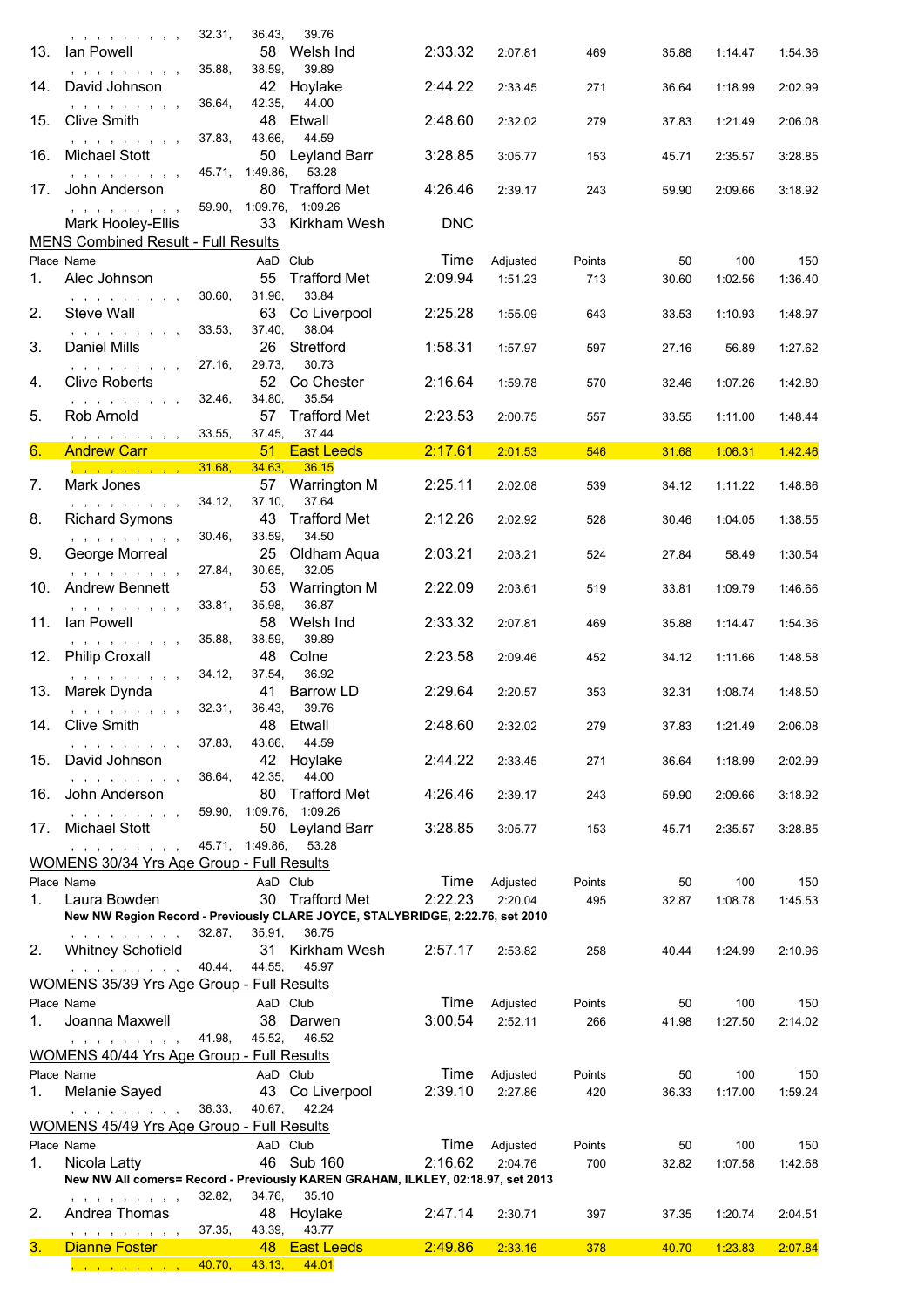| 4.  | Samantha Maher                                                                                                                                                                                                      |        |              | 45 Hoylake          | 2:52.70 | 2:38.67  | 340    | 39.97 | 1:24.26 | 2:08.90 |
|-----|---------------------------------------------------------------------------------------------------------------------------------------------------------------------------------------------------------------------|--------|--------------|---------------------|---------|----------|--------|-------|---------|---------|
|     | , , , , , , , , ,<br><b>WOMENS 50/54 Yrs Age Group - Full Results</b>                                                                                                                                               | 39.97, | 44.29,       | 44.64               |         |          |        |       |         |         |
|     | Place Name                                                                                                                                                                                                          |        |              | AaD Club            | Time    | Adjusted | Points | 50    | 100     | 150     |
| 1.  |                                                                                                                                                                                                                     |        |              | 53 Warrington M     | 2:23.99 |          |        |       |         |         |
|     | Judy Brown<br>New NW Region Record - Previously JILL JONES, TRAFFORD, 2:28.65, set 2009                                                                                                                             |        |              |                     |         | 2:05.26  | 691    | 34.06 | 1:11.00 | 1:47.81 |
|     | New NW All comers= Record - Previously JILL JONES, TRAFFORD, 02:28.65, set 2009                                                                                                                                     |        |              |                     |         |          |        |       |         |         |
|     | , , , , , , , , , ,                                                                                                                                                                                                 | 34.06, | 36.94,       | 36.81               |         |          |        |       |         |         |
|     | New NW Region Record - Previously JILL JONES, TRAFFORD, 143.991, set 2009                                                                                                                                           |        |              |                     |         |          |        |       |         |         |
| 2.  | Pauline Foot                                                                                                                                                                                                        |        |              | 52 York Tri         | 2:53.83 | 2:32.38  | 384    | 40.73 | 1:24.60 | 2:09.66 |
|     | , , , , , , , , , ,                                                                                                                                                                                                 | 40.73, | 43.87,       | 45.06               |         |          |        |       |         |         |
|     | <b>WOMENS 55/59 Yrs Age Group - Full Results</b>                                                                                                                                                                    |        |              |                     |         |          |        |       |         |         |
|     | Place Name                                                                                                                                                                                                          |        |              | AaD Club            | Time    | Adjusted | Points | 50    | 100     | 150     |
| 1.  | <b>Verity Dobbie</b>                                                                                                                                                                                                |        |              | 58 Consett          | 2:38.36 | 2:12.02  | 590    | 37.55 | 1:18.01 | 1:59.19 |
|     | New NW All comers= Record - Previously R. BARTON, AQUABEARS, 02:39.10, set 2003                                                                                                                                     |        |              |                     |         |          |        |       |         |         |
|     |                                                                                                                                                                                                                     | 37.55, | 40.46,       | 41.18               |         |          |        |       |         |         |
| 2.  | <b>Frances West</b>                                                                                                                                                                                                 |        |              | 56 MacclesfldM      | 2:38.97 | 2:14.92  | 553    | 36.41 | 1:16.10 | 1:57.80 |
|     | New NW Region Record - Previously BARBARA HOLMES, BLACKPOOL SC, 2:54.38, set 2014                                                                                                                                   |        |              |                     |         |          |        |       |         |         |
|     |                                                                                                                                                                                                                     | 36.41, | 39.69,       | 41.70               |         |          |        |       |         |         |
| 3.  | Ann Lucas                                                                                                                                                                                                           |        |              | 59 Darwen<br>53.19  | 3:22.95 | 2:47.59  | 288    | 47.25 | 1:39.03 | 2:32.22 |
|     | .<br>WOMENS 65/69 Yrs Age Group - Full Results                                                                                                                                                                      | 47.25, | 51.78,       |                     |         |          |        |       |         |         |
|     | Place Name                                                                                                                                                                                                          |        | AaD Club     |                     | Time    | Adjusted | Points | 50    | 100     | 150     |
| 1.  | <b>Gail Daffern</b>                                                                                                                                                                                                 |        |              | 67 East Leeds       | 3:44.50 | 2:49.44  | 279    | 50.10 | 1:48.55 | 2:47.23 |
|     | <del>, , , , , , , , ,</del>                                                                                                                                                                                        | 50.10  |              | 58.45, 58.68        |         |          |        |       |         |         |
|     | <b>WOMENS Open Age Group - Full Results</b>                                                                                                                                                                         |        |              |                     |         |          |        |       |         |         |
|     | Place Name                                                                                                                                                                                                          |        |              | AaD Club            | Time    | Adjusted | Points | 50    | 100     | 150     |
| 1.  | Nicola Latty                                                                                                                                                                                                        |        |              | 46 Sub 160          | 2:16.62 | 2:04.76  | 700    | 32.82 | 1:07.58 | 1:42.68 |
|     | $\mathbf{y} = \mathbf{y} - \mathbf{y} = \mathbf{y} - \mathbf{y} = \mathbf{y} - \mathbf{y} = \mathbf{y} - \mathbf{y} = \mathbf{y}$                                                                                   | 32.82, | 34.76,       | 35.10               |         |          |        |       |         |         |
| 2.  | Laura Bowden                                                                                                                                                                                                        |        | 30           | <b>Trafford Met</b> | 2:22.23 | 2:20.04  | 495    | 32.87 | 1:08.78 | 1:45.53 |
|     | $\mathbf{y} = \mathbf{y} - \mathbf{y} - \mathbf{y} = \mathbf{y} - \mathbf{y} - \mathbf{y} = \mathbf{y} - \mathbf{y} = \mathbf{y}$                                                                                   | 32.87, | 35.91,       | 36.75               |         |          |        |       |         |         |
| 3.  | Judy Brown                                                                                                                                                                                                          |        |              | 53 Warrington M     | 2:23.99 | 2:05.26  | 691    | 34.06 | 1:11.00 | 1:47.81 |
|     | $\mathbf{s} = \mathbf{s} - \mathbf{s} - \mathbf{s} - \mathbf{s} - \mathbf{s} - \mathbf{s} - \mathbf{s} - \mathbf{s} - \mathbf{s} - \mathbf{s}$                                                                      | 34.06, | 36.94,       | 36.81               |         |          |        |       |         |         |
| 4.  | <b>Verity Dobbie</b>                                                                                                                                                                                                |        | 58           | Consett             | 2:38.36 | 2:12.02  | 590    | 37.55 | 1:18.01 | 1:59.19 |
|     | $\mathbf{y} = \mathbf{y} = \mathbf{y} = \mathbf{y} = \mathbf{y} = \mathbf{y} = \mathbf{y} = \mathbf{y} = \mathbf{y}$                                                                                                | 37.55, | 40.46,       | 41.18               |         |          |        |       |         |         |
| 5.  | <b>Frances West</b>                                                                                                                                                                                                 |        | 56           | <b>MacclesfldM</b>  | 2:38.97 | 2:14.92  | 553    | 36.41 | 1:16.10 | 1:57.80 |
|     | $\mathbf{y} = \mathbf{y} - \mathbf{y} = \mathbf{y} - \mathbf{y} = \mathbf{y} - \mathbf{y} = \mathbf{y} - \mathbf{y} = \mathbf{y}$                                                                                   | 36.41, | 39.69,       | 41.70               |         |          |        |       |         |         |
| 6.  | Melanie Sayed                                                                                                                                                                                                       |        |              | 43 Co Liverpool     | 2:39.10 | 2:27.86  | 420    | 36.33 | 1:17.00 | 1:59.24 |
|     | $\mathbf{y} = \mathbf{y} - \mathbf{y} = \mathbf{y} - \mathbf{y} = \mathbf{y} - \mathbf{y} = \mathbf{y} - \mathbf{y} = \mathbf{y}$                                                                                   | 36.33, | 40.67,       | 42.24               |         |          |        |       |         |         |
| 7.  | Andrea Thomas                                                                                                                                                                                                       |        |              | 48 Hoylake          | 2:47.14 | 2:30.71  | 397    | 37.35 | 1:20.74 | 2:04.51 |
|     | $\mathbf{a}^{\dagger}=\mathbf{a}^{\dagger}=\mathbf{a}^{\dagger}=\mathbf{a}^{\dagger}=\mathbf{a}^{\dagger}=\mathbf{a}^{\dagger}=\mathbf{a}^{\dagger}=\mathbf{a}^{\dagger}=\mathbf{a}^{\dagger}=\mathbf{a}^{\dagger}$ | 37.35, | 43.39,       | 43.77               |         |          |        |       |         |         |
| 8.  | <b>Dianne Foster</b>                                                                                                                                                                                                |        | 48           | <b>East Leeds</b>   | 2:49.86 | 2:33.16  | 378    | 40.70 | 1:23.83 | 2:07.84 |
|     | <del>, , , , , , , , ,</del>                                                                                                                                                                                        | 40.70, | 43.13,       | 44.01               |         |          |        |       |         |         |
| 9.  | Samantha Maher                                                                                                                                                                                                      |        |              | 45 Hoylake          | 2:52.70 | 2:38.67  | 340    | 39.97 | 1:24.26 | 2:08.90 |
|     | $\mathbf{y} = \mathbf{y} = \mathbf{y} = \mathbf{y} = \mathbf{y} = \mathbf{y} = \mathbf{y} = \mathbf{y} = \mathbf{y}$                                                                                                | 39.97, | 44.29,       | 44.64               |         |          |        |       |         |         |
| 10. | Pauline Foot                                                                                                                                                                                                        |        |              | 52 York Tri         | 2:53.83 | 2:32.38  | 384    | 40.73 | 1:24.60 | 2:09.66 |
|     | $\mathbf{y} = \mathbf{y} - \mathbf{y} = \mathbf{y} - \mathbf{y} = \mathbf{y} - \mathbf{y} = \mathbf{y} - \mathbf{y} = \mathbf{y}$                                                                                   | 40.73, | 43.87,       | 45.06               |         |          |        |       |         |         |
| 11. | <b>Whitney Schofield</b>                                                                                                                                                                                            |        |              | 31 Kirkham Wesh     | 2:57.17 | 2:53.82  | 258    | 40.44 | 1:24.99 | 2:10.96 |
|     | $\mathbf{y} = \mathbf{y} = \mathbf{y} = \mathbf{y} = \mathbf{y} = \mathbf{y} = \mathbf{y} = \mathbf{y} = \mathbf{y}$                                                                                                | 40.44, | 44.55,       | 45.97<br>38 Darwen  |         |          |        |       |         |         |
| 12. | Joanna Maxwell                                                                                                                                                                                                      | 41.98, | 45.52,       | 46.52               | 3:00.54 | 2:52.11  | 266    | 41.98 | 1:27.50 | 2:14.02 |
|     | 13. Ann Lucas                                                                                                                                                                                                       |        |              | 59 Darwen           | 3:22.95 | 2:47.59  | 288    | 47.25 | 1:39.03 | 2:32.22 |
|     |                                                                                                                                                                                                                     | 47.25, | 51.78,       | 53.19               |         |          |        |       |         |         |
| 14. | $\mathbf{y} = \mathbf{y} - \mathbf{y} - \mathbf{y} = \mathbf{y} - \mathbf{y} - \mathbf{y} = \mathbf{y} - \mathbf{y} = \mathbf{y}$<br><b>Gail Daffern</b>                                                            |        |              | 67 East Leeds       | 3:44.50 | 2:49.44  | 279    | 50.10 | 1:48.55 | 2:47.23 |
|     | .                                                                                                                                                                                                                   | 50.10, |              | 58.45, 58.68        |         |          |        |       |         |         |
|     | <b>WOMENS Combined Result - Full Results</b>                                                                                                                                                                        |        |              |                     |         |          |        |       |         |         |
|     | Place Name                                                                                                                                                                                                          |        |              | AaD Club            | Time    | Adjusted | Points | 50    | 100     | 150     |
| 1.  | Nicola Latty                                                                                                                                                                                                        |        |              | 46 Sub 160          | 2:16.62 | 2:04.76  | 700    | 32.82 | 1:07.58 | 1:42.68 |
|     | $\mathbf{y} = \mathbf{y} - \mathbf{y} = \mathbf{y} - \mathbf{y} = \mathbf{y} - \mathbf{y} = \mathbf{y} - \mathbf{y} = \mathbf{y}$                                                                                   | 32.82, | 34.76,       | 35.10               |         |          |        |       |         |         |
| 2.  | Judy Brown                                                                                                                                                                                                          |        |              | 53 Warrington M     | 2:23.99 | 2:05.26  | 691    | 34.06 | 1:11.00 | 1:47.81 |
|     | $\mathbf{y} = \mathbf{y} = \mathbf{y} = \mathbf{y} = \mathbf{y} = \mathbf{y} = \mathbf{y} = \mathbf{y} = \mathbf{y}$                                                                                                | 34.06, | 36.94,       | 36.81               |         |          |        |       |         |         |
| 3.  | <b>Verity Dobbie</b>                                                                                                                                                                                                |        | 58           | Consett             | 2:38.36 | 2:12.02  | 590    | 37.55 | 1:18.01 | 1:59.19 |
|     | $\mathbf{y} = \mathbf{y} - \mathbf{y} = \mathbf{y} - \mathbf{y} = \mathbf{y} - \mathbf{y} = \mathbf{y} - \mathbf{y} = \mathbf{y}$                                                                                   | 37.55, | 40.46,       | 41.18               |         |          |        |       |         |         |
| 4.  | <b>Frances West</b>                                                                                                                                                                                                 |        |              | 56 MacclesfldM      | 2:38.97 | 2:14.92  | 553    | 36.41 | 1:16.10 | 1:57.80 |
|     | $\mathbf{y} = \mathbf{y} - \mathbf{y} = \mathbf{y} - \mathbf{y} = \mathbf{y} - \mathbf{y} = \mathbf{y} - \mathbf{y} = \mathbf{y}$                                                                                   | 36.41, | 39.69,       | 41.70               |         |          |        |       |         |         |
| 5.  | Laura Bowden                                                                                                                                                                                                        |        | 30           | Trafford Met        | 2:22.23 | 2:20.04  | 495    | 32.87 | 1:08.78 | 1:45.53 |
|     | $\mathbf{y} = \mathbf{y} - \mathbf{y} = \mathbf{y} - \mathbf{y} = \mathbf{y} - \mathbf{y} = \mathbf{y} - \mathbf{y} = \mathbf{y}$                                                                                   | 32.87, | 35.91,       | 36.75               |         |          |        |       |         |         |
| 6.  | Melanie Sayed                                                                                                                                                                                                       |        |              | 43 Co Liverpool     | 2:39.10 | 2:27.86  | 420    | 36.33 | 1:17.00 | 1:59.24 |
|     | $\mathbf{y} = \mathbf{y} - \mathbf{y} = \mathbf{y} - \mathbf{y} = \mathbf{y} - \mathbf{y} = \mathbf{y} - \mathbf{y} = \mathbf{y}$                                                                                   | 36.33, | 40.67,       | 42.24               |         |          |        |       |         |         |
| 7.  | Andrea Thomas                                                                                                                                                                                                       | 37.35, | 48<br>43.39, | Hoylake<br>43.77    | 2:47.14 | 2:30.71  | 397    | 37.35 | 1:20.74 | 2:04.51 |
| 8.  | $\begin{array}{cccccccccccccc} \star & \star & \star & \star & \star & \star & \star & \star & \star & \star & \star \end{array}$<br>Pauline Foot                                                                   |        |              | 52 York Tri         | 2:53.83 | 2:32.38  | 384    | 40.73 | 1:24.60 | 2:09.66 |
|     |                                                                                                                                                                                                                     |        |              |                     |         |          |        |       |         |         |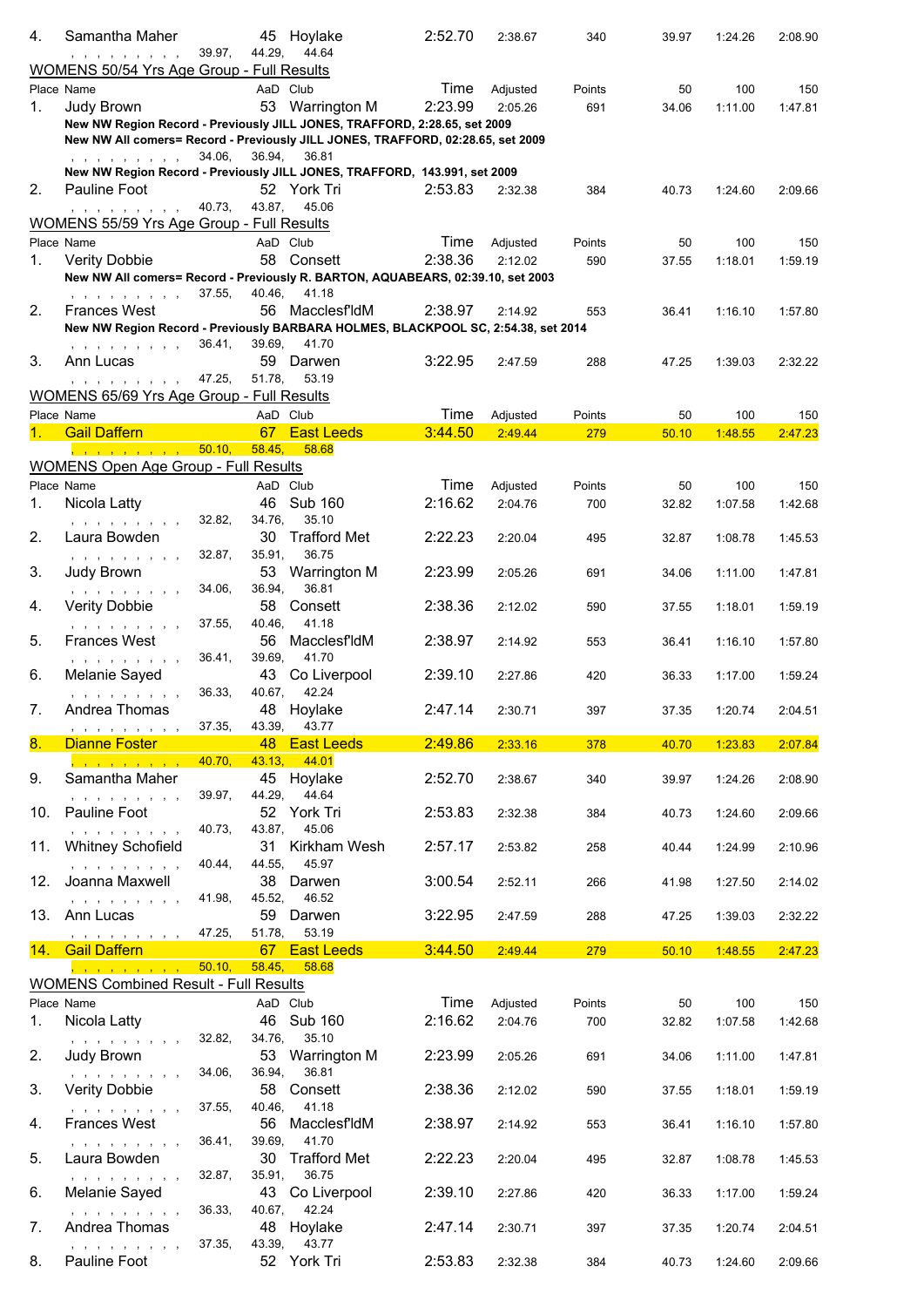|                           |                                                                                                                                   | 40.73, | 43.87,       | 45.06                        |                |                |               |       |         |         |
|---------------------------|-----------------------------------------------------------------------------------------------------------------------------------|--------|--------------|------------------------------|----------------|----------------|---------------|-------|---------|---------|
| 9.                        | <b>Dianne Foster</b>                                                                                                              |        | 48           | <b>East Leeds</b>            | 2:49.86        | 2:33.16        | 378           | 40.70 | 1:23.83 | 2:07.84 |
|                           | .                                                                                                                                 | 40.70, | 43.13,       | 44.01                        |                |                |               |       |         |         |
| 10.                       | Samantha Maher                                                                                                                    |        | 45           | Hoylake                      | 2:52.70        | 2:38.67        | 340           | 39.97 | 1:24.26 | 2:08.90 |
| 11.                       | Ann Lucas                                                                                                                         | 39.97, | 44.29,<br>59 | 44.64<br>Darwen              | 3:22.95        |                |               |       |         |         |
|                           | $\mathbf{y} = \mathbf{y} - \mathbf{y} = \mathbf{y} - \mathbf{y} = \mathbf{y} - \mathbf{y} = \mathbf{y} - \mathbf{y} = \mathbf{y}$ | 47.25, | 51.78,       | 53.19                        |                | 2:47.59        | 288           | 47.25 | 1:39.03 | 2:32.22 |
| 12.                       | <b>Gail Daffern</b>                                                                                                               |        | 67           | <b>East Leeds</b>            | 3:44.50        | 2:49.44        | 279           | 50.10 | 1:48.55 | 2:47.23 |
|                           | .                                                                                                                                 | 50.10, | 58.45,       | 58.68                        |                |                |               |       |         |         |
| 13.                       | Joanna Maxwell                                                                                                                    |        | 38.          | Darwen                       | 3:00.54        | 2:52.11        | 266           | 41.98 | 1:27.50 | 2:14.02 |
|                           | $1 - 1 - 1 - 1 - 1 - 1 - 1 - 1 - 1 - 1$<br>14. Whitney Schofield                                                                  | 41.98, | 45.52,<br>31 | 46.52<br>Kirkham Wesh        | 2:57.17        | 2:53.82        | 258           |       | 1:24.99 |         |
|                           | $\mathbf{y} = \mathbf{y} - \mathbf{y} = \mathbf{y} - \mathbf{y} = \mathbf{y} - \mathbf{y} = \mathbf{y} - \mathbf{y} = \mathbf{y}$ | 40.44, | 44.55,       | 45.97                        |                |                |               | 40.44 |         | 2:10.96 |
|                           | <b>EVENT 202 Womens Open 50m Breaststroke</b>                                                                                     |        |              |                              |                |                |               |       |         |         |
|                           | 18/24 Yrs Age Group - Full Results                                                                                                |        |              |                              |                |                |               |       |         |         |
|                           | Place Name                                                                                                                        |        |              | AaD Club                     | Time           | Adjusted       | Points        |       |         |         |
| 1.                        | <b>Rachel Ritchie</b>                                                                                                             |        |              | 21 Preston                   | 34.45          | 34.80          | 566           |       |         |         |
|                           | New NW Region Record - Previously KATHRYN JUDKINS, CHESTER ACADEMY, 37.46, set 2015                                               |        |              |                              |                |                |               |       |         |         |
|                           | New NW All comers= Record - Previously KATHRYN JUDKINS, STALYBRIDGE, 37.46, set 2015<br>30/34 Yrs Age Group - Full Results        |        |              |                              |                |                |               |       |         |         |
|                           | Place Name                                                                                                                        |        |              | AaD Club                     | Time           | Adjusted       | Points        |       |         |         |
| 1.                        | Emma Carroll                                                                                                                      |        | 31           | <b>MacclesfldM</b>           | 40.08          | 39.32          | 392           |       |         |         |
|                           | 35/39 Yrs Age Group - Full Results                                                                                                |        |              |                              |                |                |               |       |         |         |
|                           | Place Name                                                                                                                        |        |              | AaD Club                     | Time           | Adjusted       | Points        |       |         |         |
| 1.                        | Carole Jepson                                                                                                                     |        |              | 35 Leyland Barr              | 36.46          | 35.22          | 546           |       |         |         |
|                           | New NW Region Record - Previously KAREN DRIVER, COLNE, 41.69, set 2009                                                            |        |              |                              |                |                |               |       |         |         |
|                           | New NW All comers= Record - Previously K. ELLY, HYDE SEAL, 38.12, set 2000                                                        |        |              |                              |                |                |               |       |         |         |
|                           | <u>40/44 Yrs Age Group - Full Results</u>                                                                                         |        |              |                              | Time           |                |               |       |         |         |
|                           | Place Name<br>Hannah Burgess                                                                                                      |        | 44           | AaD Club<br>Southport        | <b>DNC</b>     | Adjusted       | Points        |       |         |         |
|                           | 45/49 Yrs Age Group - Full Results                                                                                                |        |              |                              |                |                |               |       |         |         |
|                           | Place Name                                                                                                                        |        |              | AaD Club                     | Time           | Adjusted       | Points        |       |         |         |
| 1.                        | <b>Helen Sadler</b>                                                                                                               |        | 47           | <b>Trafford Met</b>          | 42.45          | 38.52          | 417           |       |         |         |
| 2.                        | Samantha Maher                                                                                                                    |        | 45           | Hoylake                      | 43.74          | 40.19          | 367           |       |         |         |
|                           | 50/54 Yrs Age Group - Full Results                                                                                                |        |              |                              |                |                |               |       |         |         |
|                           | Place Name                                                                                                                        |        |              | AaD Club                     | Time           | Adjusted       | Points        |       |         |         |
| 1.                        | <b>Beverly Stamp</b>                                                                                                              |        | 52           | <b>Blackpool Aq</b>          | 41.93          | 36.76          | 480           |       |         |         |
|                           | 55/59 Yrs Age Group - Full Results                                                                                                |        |              |                              |                |                |               |       |         |         |
|                           | Place Name<br>Judith Hattle                                                                                                       |        |              | AaD Club                     | Time<br>39.87  | Adjusted       | Points        |       |         |         |
| 1.                        | New NW Region Record - Previously VANESSA FOSTER, CARLISLE, 47.46, set 2014                                                       |        |              | 57 Carlisle Aq               |                | 33.54          | 633           |       |         |         |
|                           | New NW All comers= Record - Previously JENNIFER MERRITT, SPONDON, 41.08, set 2010                                                 |        |              |                              |                |                |               |       |         |         |
| 2.                        | Janet Briggs                                                                                                                      |        |              | 58 Etwall                    | 50.09          | 41.76          | 328           |       |         |         |
|                           | 60/64 Yrs Age Group - Full Results                                                                                                |        |              |                              |                |                |               |       |         |         |
|                           | Place Name                                                                                                                        |        |              | AaD Club                     | Time           | Adjusted       | Points        |       |         |         |
| 1.                        | <b>Sally Shields</b>                                                                                                              |        | 63           | <b>Bo Kirklees</b>           | 41.48          | 32.86          | 673           |       |         |         |
| 2.                        | <b>Lindsey Gowland</b>                                                                                                            |        |              | 60 Etwall                    | 41.80          | 34.18          | 598           |       |         |         |
|                           | 65/69 Yrs Age Group - Full Results<br>Place Name                                                                                  |        |              | AaD Club                     | Time           | Adjusted       |               |       |         |         |
| 1.                        | Jennifer Merritt                                                                                                                  |        |              | 66 Spondon Mast              | 43.69          | 33.40          | Points<br>641 |       |         |         |
|                           | New NW All comers= Record - Previously HELEN JENKINS, SOUTHPORT, 46.56, set 2011                                                  |        |              |                              |                |                |               |       |         |         |
| $\overline{\mathbf{2}}$ . | <b>Gail Daffern</b>                                                                                                               |        |              | 67 East Leeds                | 54.90          | 41.44          | 335           |       |         |         |
|                           | Open Age Group - Full Results                                                                                                     |        |              |                              |                |                |               |       |         |         |
|                           | Place Name                                                                                                                        |        |              | AaD Club                     | Time           | Adjusted       | Points        |       |         |         |
| 1.                        | <b>Rachel Ritchie</b>                                                                                                             |        | 21           | Preston                      | 34.45          | 34.80          | 566           |       |         |         |
| 2.                        | Carole Jepson                                                                                                                     |        |              | 35 Leyland Barr              | 36.46          | 35.22          | 546           |       |         |         |
| 3.                        | <b>Judith Hattle</b>                                                                                                              |        | 57           | Carlisle Aq                  | 39.87          | 33.54          | 633           |       |         |         |
| 4.                        | Emma Carroll                                                                                                                      |        | 31           | Macclesf'ldM                 | 40.08          | 39.32          | 392           |       |         |         |
| 5.<br>6.                  | Sally Shields<br><b>Lindsey Gowland</b>                                                                                           |        | 63<br>60     | <b>Bo Kirklees</b><br>Etwall | 41.48<br>41.80 | 32.86<br>34.18 | 673<br>598    |       |         |         |
| 7.                        | <b>Beverly Stamp</b>                                                                                                              |        | 52           | <b>Blackpool Aq</b>          | 41.93          | 36.76          | 480           |       |         |         |
| 8.                        | <b>Helen Sadler</b>                                                                                                               |        | 47           | <b>Trafford Met</b>          | 42.45          | 38.52          | 417           |       |         |         |
| 9.                        | Jennifer Merritt                                                                                                                  |        | 66           | Spondon Mast                 | 43.69          | 33.40          | 641           |       |         |         |
| 10.                       | Samantha Maher                                                                                                                    |        | 45           | Hoylake                      | 43.74          | 40.19          | 367           |       |         |         |
| 11.                       | Janet Briggs                                                                                                                      |        | 58           | Etwall                       | 50.09          | 41.76          | 328           |       |         |         |
| 12.                       | <b>Gail Daffern</b>                                                                                                               |        | 67           | <b>East Leeds</b>            | 54.90          | 41.44          | 335           |       |         |         |
|                           | Hannah Burgess                                                                                                                    |        | 44           | Southport                    | <b>DNC</b>     |                |               |       |         |         |
|                           | <b>Combined Result - Full Results</b>                                                                                             |        |              |                              |                |                |               |       |         |         |
|                           | Place Name                                                                                                                        |        |              | AaD Club                     | Time           | Adjusted       | Points        |       |         |         |
| 1.                        | Sally Shields                                                                                                                     |        | 63           | <b>Bo Kirklees</b>           | 41.48          | 32.86          | 673           |       |         |         |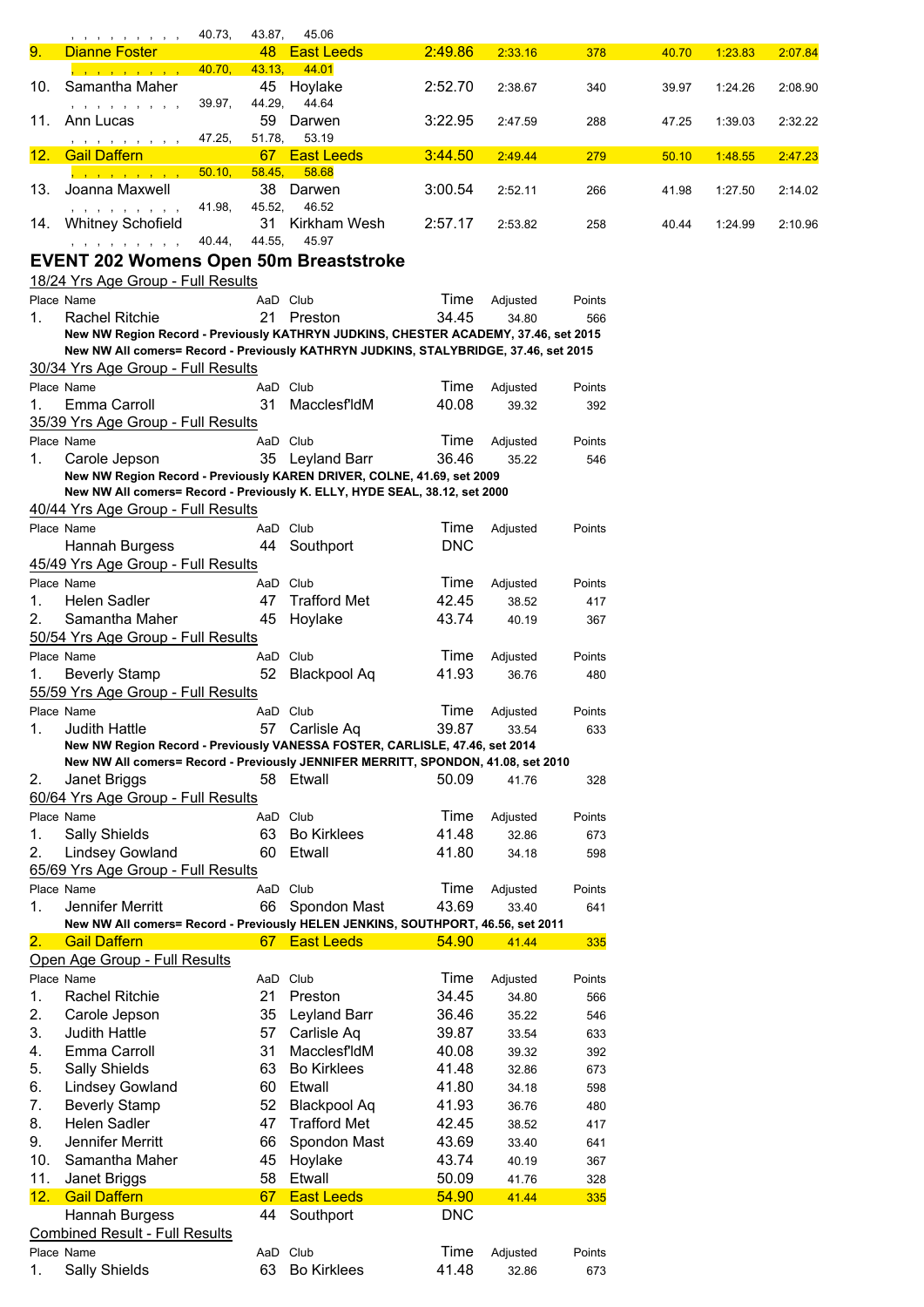| 2.  | Jennifer Merritt                                                                                                                                                            | 66             | Spondon Mast        | 43.69         | 33.40             | 641           |
|-----|-----------------------------------------------------------------------------------------------------------------------------------------------------------------------------|----------------|---------------------|---------------|-------------------|---------------|
| 3.  | <b>Judith Hattle</b>                                                                                                                                                        | 57             | Carlisle Aq         | 39.87         | 33.54             | 633           |
| 4.  | <b>Lindsey Gowland</b>                                                                                                                                                      | 60             | Etwall              | 41.80         | 34.18             | 598           |
| 5.  | <b>Rachel Ritchie</b>                                                                                                                                                       | 21             | Preston             | 34.45         | 34.80             | 566           |
| 6.  | Carole Jepson                                                                                                                                                               | 35             | Leyland Barr        | 36.46         | 35.22             | 546           |
| 7.  | <b>Beverly Stamp</b>                                                                                                                                                        | 52             | <b>Blackpool Aq</b> | 41.93         | 36.76             | 480           |
| 8.  | <b>Helen Sadler</b>                                                                                                                                                         | 47             | <b>Trafford Met</b> | 42.45         | 38.52             | 417           |
| 9.  | Emma Carroll                                                                                                                                                                | 31             | Macclesf'ldM        | 40.08         | 39.32             | 392           |
| 10. | Samantha Maher                                                                                                                                                              | 45             | Hoylake             | 43.74         | 40.19             | 367           |
| 11. | <b>Gail Daffern</b>                                                                                                                                                         | 67             | <b>East Leeds</b>   | 54.90         | 41.44             | 335           |
| 12. | Janet Briggs                                                                                                                                                                | 58             | Etwall              | 50.09         | 41.76             | 328           |
|     | <b>EVENT 203 Mens Open 50m Breaststroke</b>                                                                                                                                 |                |                     |               |                   |               |
|     | 18/24 Yrs Age Group - Full Results                                                                                                                                          |                |                     |               |                   |               |
|     | Place Name                                                                                                                                                                  | AaD Club       |                     | Time          | Adjusted          | Points        |
| 1.  | Tom Pope                                                                                                                                                                    | 24             | Stretford           | 31.54         | 31.63             | 508           |
| 2.  | <b>Patrick Hill</b>                                                                                                                                                         | 19             | Preston             | 34.81         | 35.32             | 365           |
|     | Ben Hockaday                                                                                                                                                                | 24             | Barrow LD           | <b>DNC</b>    |                   |               |
|     | 25/29 Yrs Age Group - Full Results                                                                                                                                          |                |                     | Time          |                   |               |
| 1.  | Place Name<br>Dean Heaps                                                                                                                                                    | 25             | AaD Club<br>Preston | 31.91         | Adjusted<br>31.91 | Points<br>495 |
|     | New NW Region Record - Previously DAN BURROWS, TRAFFORD METRO, 33.51, set 2014                                                                                              |                |                     |               |                   |               |
| 2.  | John Rainford                                                                                                                                                               | 25             | Preston             | 32.62         | 32.62             | 463           |
| 3.  | <b>Carl Naven</b>                                                                                                                                                           | 27             | Aquabears           | 33.01         | 32.82             | 455           |
|     | 30/34 Yrs Age Group - Full Results                                                                                                                                          |                |                     |               |                   |               |
|     | Place Name                                                                                                                                                                  |                | AaD Club            | Time          | Adjusted          | Points        |
| 1.  | Paul Wickham                                                                                                                                                                |                | 32 Co Liverpool     | 32.60         | 31.87             | 497           |
|     | New NW Region Record - Previously PAUL LONGLAND, TRAFFORD METRO, 32.77, set 2010                                                                                            |                |                     |               |                   |               |
| 2.  | Ashley Leech                                                                                                                                                                | 34             | Leyland Barr        | 43.73         | 42.42             | 210           |
|     | Neil Ryan                                                                                                                                                                   | 34             | Romiley Mari        | <b>DNC</b>    |                   |               |
|     | 35/39 Yrs Age Group - Full Results                                                                                                                                          |                |                     |               |                   |               |
|     | Place Name                                                                                                                                                                  | AaD Club       |                     | Time          | Adjusted          | Points        |
| 1.  | <b>Philip Burchell</b>                                                                                                                                                      | 37             | Holywell            | 35.32         | 33.83             | 415           |
| 2.  | Phil Horner                                                                                                                                                                 | 39<br>36       | Eston               | 37.30         | 35.39             | 363           |
| 3.  | Matty Cooper<br>40/44 Yrs Age Group - Full Results                                                                                                                          |                | Middlesboro         | 42.25         | 40.64             | 239           |
|     | Place Name                                                                                                                                                                  | AaD Club       |                     | Time          |                   | Points        |
| 1.  | <b>Andrew Cooper</b>                                                                                                                                                        | 44             | <b>Trafford Met</b> | 30.67         | Adjusted<br>28.34 | 707           |
|     | New NW Region Record - Previously DAVID REES, STALYBRIDGE, 31.72, set 2014                                                                                                  |                |                     |               |                   |               |
|     | New NW All comers= Record - Previously DAVID REES, STALYBRIDGE, 31.72, set 2014                                                                                             |                |                     |               |                   |               |
| 2.  | <b>Matthew James</b>                                                                                                                                                        | 42             | Hoylake             | 34.77         | 32.49             | 469           |
| 3.  | <b>Christopher Rolle</b>                                                                                                                                                    | 43             | Horwich             | 34.79         | 32.33             | 476           |
| 4.  | Joseph Hess                                                                                                                                                                 | 44             | Mt Kelly            | 35.18         | 32.51             | 468           |
| 5.  | <b>Matthew Burrows</b>                                                                                                                                                      | 40             | Leyland Barr        | 36.99         | 34.92             | 378           |
| 6.  | Andy Jones                                                                                                                                                                  | 42             | Warrington M        | 37.49         | 35.03             | 374           |
| 7.  | David Johnson                                                                                                                                                               | 42             | Hoylake             | 41.42         | 38.70             | 277           |
|     | Simon Hall                                                                                                                                                                  | 44             | Barrow LD           | <b>DNC</b>    |                   |               |
|     | 45/49 Yrs Age Group - Full Results                                                                                                                                          |                |                     |               |                   |               |
| 1.  | Place Name<br>Peter Wilmot                                                                                                                                                  | AaD Club<br>45 | <b>Blackpool Aq</b> | Time<br>32.70 | Adjusted<br>30.04 | Points<br>593 |
|     | New NW Region Record - Previously CARL BARKLEY, HALTON, 35.34, set 2012                                                                                                     |                |                     |               |                   |               |
| 2.  | Christopher Hamer                                                                                                                                                           |                | 45 Leyland Barr     | 34.41         | 31.61             | 509           |
| 3.  | Steven Horner                                                                                                                                                               | 45             | Eston               | 35.31         | 32.44             | 471           |
| 4.  | Jason Brierley                                                                                                                                                              | 46             | <b>Blackpool Aq</b> | 41.09         | 37.52             | 304           |
|     | 55/59 Yrs Age Group - Full Results                                                                                                                                          |                |                     |               |                   |               |
|     | Place Name                                                                                                                                                                  |                | AaD Club            | Time          | Adjusted          | Points        |
|     | Stephen Allen                                                                                                                                                               | 57             | <b>Hull Masters</b> | <b>DNC</b>    |                   |               |
|     | 60/64 Yrs Age Group - Full Results                                                                                                                                          |                |                     |               |                   |               |
|     | Place Name                                                                                                                                                                  |                | AaD Club            | Time          | Adjusted          | Points        |
| 1.  | Neville Barton                                                                                                                                                              |                | 63 Trafford Met     | 34.92         | 27.66             | 760           |
|     | New NW Region Record - Previously NEVILLE BARTON, TRAFFORD METRO, 35.02, set 2014<br>New NW All comers= Record - Previously NEVILLE BARTON, TRAFFORD METRO, 35.02, set 2014 |                |                     |               |                   |               |
| 2.  | David Burchell                                                                                                                                                              | 62.            | Mold                | 39.81         | 31.89             | 496           |
|     | 65/69 Yrs Age Group - Full Results                                                                                                                                          |                |                     |               |                   |               |
|     | Place Name                                                                                                                                                                  |                | AaD Club            | Time          | Adjusted          | Points        |
| 1.  | <b>Graham Pearson</b>                                                                                                                                                       |                | 65 Carlisle Aq      | 38.77         | 30.01             | 595           |
|     | New NW Region Record - Previously RODNEY BARTON, SOUTHPORT, 41.1, set 2010                                                                                                  |                |                     |               |                   |               |
| 2.  | Paul Partington                                                                                                                                                             |                | 69 Wincanton        | 58.62         | 43.05             | 201           |
|     | 70/74 Yrs Age Group - Full Results                                                                                                                                          |                |                     |               |                   |               |
|     | Place Name                                                                                                                                                                  |                | AaD Club            | Time          | Adjusted          | Points        |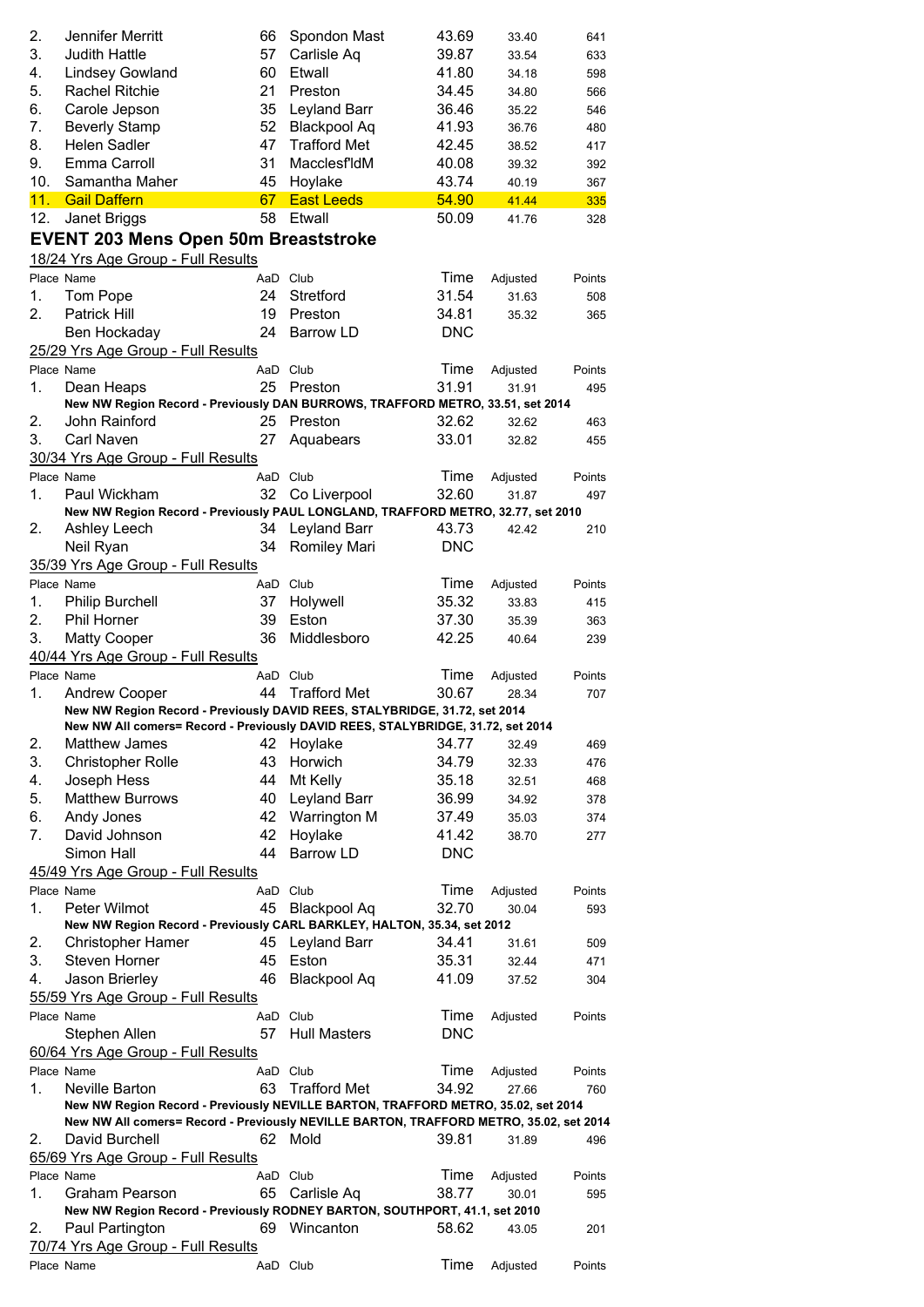| 1.         | <b>Tony Catterall</b><br>80/84 Yrs Age Group - Full Results                     | 71       | Colne                 | 49.40          | 35.22          | 368        |
|------------|---------------------------------------------------------------------------------|----------|-----------------------|----------------|----------------|------------|
|            | Place Name                                                                      |          | AaD Club              | Time           | Adjusted       | Points     |
| 1.         | <b>Bill Moore</b>                                                               | 80       | <b>East Leeds</b>     | 48.86*         | 29.19          | 647        |
|            | New NW All comers= Record - Previously R. TAYLOR, SOUTHPORT, 01:06.78, set 1994 |          |                       |                |                |            |
|            | Open Age Group - Full Results                                                   |          |                       |                |                |            |
|            | Place Name                                                                      |          | AaD Club              | Time           | Adjusted       | Points     |
| 1.         | Andrew Cooper                                                                   | 44       | <b>Trafford Met</b>   | 30.67          | 28.34          | 707        |
| 2.         | Tom Pope                                                                        | 24       | Stretford             | 31.54          | 31.63          | 508        |
| 3.         | Dean Heaps                                                                      | 25       | Preston               | 31.91          | 31.91          | 495        |
| 4.         | Paul Wickham                                                                    | 32       | Co Liverpool          | 32.60          | 31.87          | 497        |
| 5.         | John Rainford                                                                   | 25       | Preston               | 32.62          | 32.62          | 463        |
| 6.         | Peter Wilmot                                                                    | 45       | <b>Blackpool Aq</b>   | 32.70          | 30.04          | 593        |
| 7.         | <b>Carl Naven</b>                                                               | 27       | Aquabears             | 33.01          | 32.82          | 455        |
| 8.         | Christopher Hamer                                                               | 45       | Leyland Barr          | 34.41          | 31.61          | 509        |
| 9.         | <b>Matthew James</b>                                                            | 42       | Hoylake               | 34.77          | 32.49          | 469        |
| 10.<br>11. | <b>Christopher Rolle</b>                                                        | 43       | Horwich<br>Preston    | 34.79          | 32.33          | 476        |
| 12.        | <b>Patrick Hill</b>                                                             | 19       |                       | 34.81          | 35.32          | 365        |
| 13.        | Neville Barton                                                                  | 63<br>44 | <b>Trafford Met</b>   | 34.92          | 27.66          | 760        |
| 14.        | Joseph Hess                                                                     | 45       | Mt Kelly<br>Eston     | 35.18<br>35.31 | 32.51          | 468        |
| 15.        | Steven Horner                                                                   |          |                       |                | 32.44          | 471        |
| 16.        | <b>Philip Burchell</b><br><b>Matthew Burrows</b>                                | 37<br>40 | Holywell              | 35.32<br>36.99 | 33.83          | 415        |
| 17.        | <b>Phil Horner</b>                                                              | 39       | Leyland Barr<br>Eston |                | 34.92          | 378        |
| 18.        |                                                                                 | 42       |                       | 37.30<br>37.49 | 35.39          | 363        |
| 19.        | Andy Jones<br>Graham Pearson                                                    | 65       | Warrington M          | 38.77          | 35.03          | 374        |
| 20.        | David Burchell                                                                  | 62       | Carlisle Aq<br>Mold   | 39.81          | 30.01          | 595        |
| 21.        | Jason Brierley                                                                  | 46       | <b>Blackpool Aq</b>   | 41.09          | 31.89          | 496<br>304 |
| 22.        | David Johnson                                                                   | 42       | Hoylake               | 41.42          | 37.52          |            |
| 23.        | <b>Matty Cooper</b>                                                             | 36       | Middlesboro           | 42.25          | 38.70          | 277        |
| 24.        | Ashley Leech                                                                    | 34       | Leyland Barr          | 43.73          | 40.64<br>42.42 | 239<br>210 |
| 25.        | <b>Bill Moore</b>                                                               | 80       | <b>East Leeds</b>     | 48.86          | 29.19          | 647        |
| 26.        | <b>Tony Catterall</b>                                                           | 71       | Colne                 | 49.40          | 35.22          | 368        |
| 27.        | Paul Partington                                                                 | 69       | Wincanton             | 58.62          | 43.05          | 201        |
|            | Simon Hall                                                                      | 44       | Barrow LD             | <b>DNC</b>     |                |            |
|            | Ben Hockaday                                                                    | 24       | <b>Barrow LD</b>      | <b>DNC</b>     |                |            |
|            | Stephen Allen                                                                   | 57       | <b>Hull Masters</b>   | <b>DNC</b>     |                |            |
|            | Neil Ryan                                                                       | 34       | Romiley Mari          | <b>DNC</b>     |                |            |
|            | <b>Combined Result - Full Results</b>                                           |          |                       |                |                |            |
|            | Place Name                                                                      |          | AaD Club              | Time           | Adjusted       | Points     |
| 1.         | Neville Barton                                                                  | 63       | <b>Trafford Met</b>   | 34.92          | 27.66          | 760        |
| 2.         | <b>Andrew Cooper</b>                                                            | 44       | <b>Trafford Met</b>   | 30.67          | 28.34          | 707        |
| 3.         | <b>Bill Moore</b>                                                               | 80       | <b>East Leeds</b>     | 48.86          | 29.19          | 647        |
| 4.         | <b>Graham Pearson</b>                                                           | 65       | Carlisle Aq           | 38.77          | 30.01          | 595        |
| 5.         | Peter Wilmot                                                                    | 45       | <b>Blackpool Aq</b>   | 32.70          | 30.04          | 593        |
| 6.         | <b>Christopher Hamer</b>                                                        | 45       | Leyland Barr          | 34.41          | 31.61          | 509        |
| 7.         | Tom Pope                                                                        | 24       | Stretford             | 31.54          | 31.63          | 508        |
| 8.         | Paul Wickham                                                                    | 32       | Co Liverpool          | 32.60          | 31.87          | 497        |
| 9.         | David Burchell                                                                  | 62       | Mold                  | 39.81          | 31.89          | 496        |
| 10.        | Dean Heaps                                                                      | 25       | Preston               | 31.91          | 31.91          | 495        |
| 11.        | <b>Christopher Rolle</b>                                                        | 43       | Horwich               | 34.79          | 32.33          | 476        |
| 12.        | Steven Horner                                                                   | 45       | Eston                 | 35.31          | 32.44          | 471        |
| 13.        | <b>Matthew James</b>                                                            | 42       | Hoylake               | 34.77          | 32.49          | 469        |
| 14.        | Joseph Hess                                                                     | 44       | Mt Kelly              | 35.18          | 32.51          | 468        |
| 15.        | John Rainford                                                                   | 25       | Preston               | 32.62          | 32.62          | 463        |
| 16.        | Carl Naven                                                                      | 27       | Aquabears             | 33.01          | 32.82          | 455        |
| 17.        | <b>Philip Burchell</b>                                                          | 37       | Holywell              | 35.32          | 33.83          | 415        |
| 18.        | <b>Matthew Burrows</b>                                                          | 40       | Leyland Barr          | 36.99          | 34.92          | 378        |
| 19.        | Andy Jones                                                                      | 42       | Warrington M          | 37.49          | 35.03          | 374        |
| 20.        | <b>Tony Catterall</b>                                                           | 71       | Colne                 | 49.40          | 35.22          | 368        |
| 21.        | <b>Patrick Hill</b>                                                             | 19       | Preston               | 34.81          | 35.32          | 365        |
| 22.        | Phil Horner                                                                     | 39       | Eston                 | 37.30          | 35.39          | 363        |
| 23.        | Jason Brierley                                                                  | 46       | <b>Blackpool Aq</b>   | 41.09          | 37.52          | 304        |
| 24.        | David Johnson                                                                   | 42       | Hoylake               | 41.42          | 38.70          | 277        |
| 25.        | <b>Matty Cooper</b>                                                             | 36       | Middlesboro           | 42.25          | 40.64          | 239        |
| 26.        | Ashley Leech                                                                    | 34       | Leyland Barr          | 43.73          | 42.42          | 210        |
| 27.        | Paul Partington                                                                 | 69       | Wincanton             | 58.62          | 43.05          | 201        |

# **EVENT 204 Womens Open 100m Backstroke**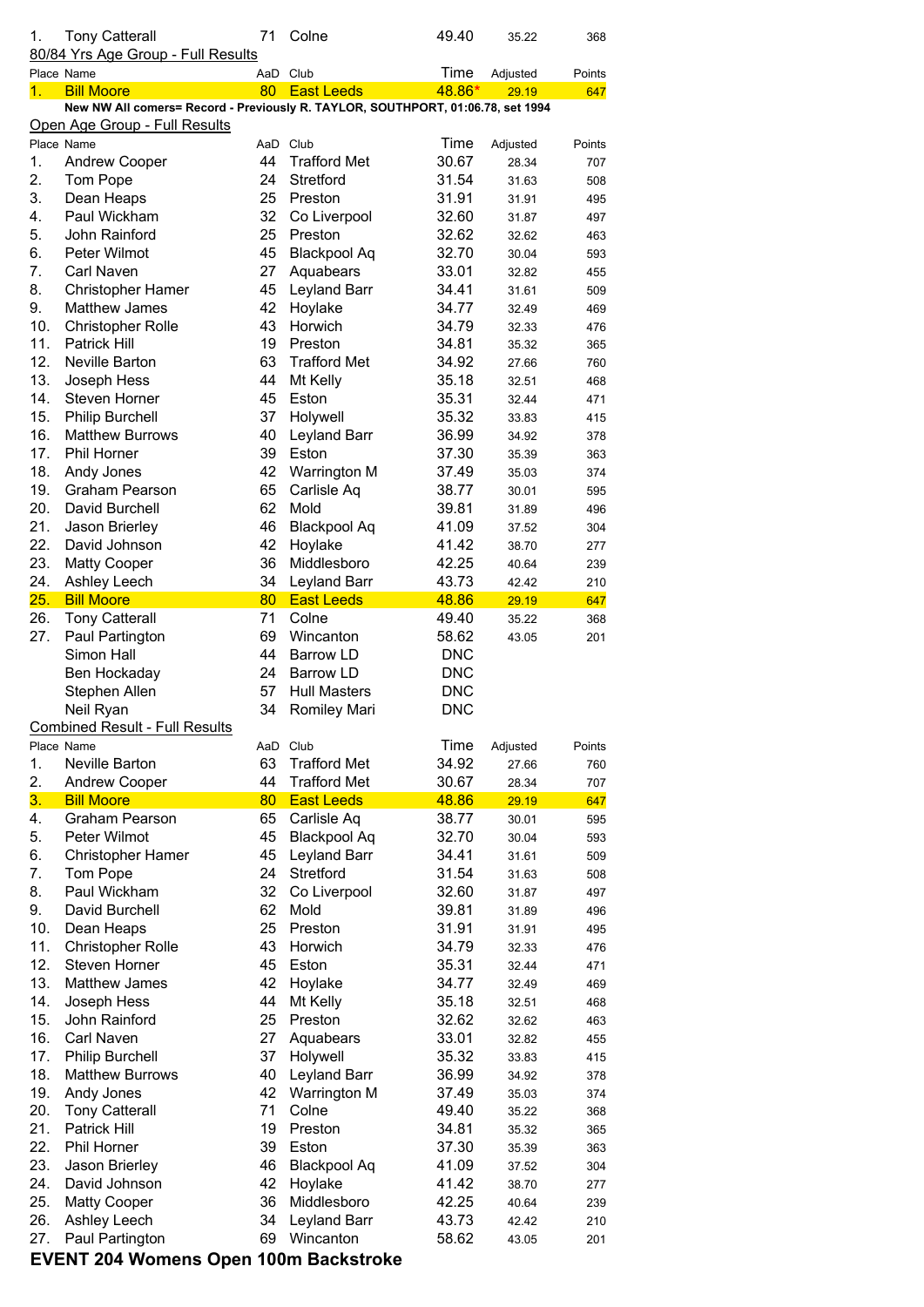|                | 18/24 Yrs Age Group - Full Results                                                                                                                                          |         |    |                          |                 |                     |               |             |
|----------------|-----------------------------------------------------------------------------------------------------------------------------------------------------------------------------|---------|----|--------------------------|-----------------|---------------------|---------------|-------------|
| 1.             | Place Name<br>Rachel Byrne                                                                                                                                                  |         | 24 | AaD Club<br>Warrington M | Time<br>1:08.27 | Adjusted<br>1:08.46 | Points<br>519 | 50<br>33.01 |
| 2.             | .<br>Louisa Zolkiewski                                                                                                                                                      | 33.01   | 24 | <b>Trafford Met</b>      | 1:12.01         | 1:12.21             | 442           | 35.07       |
|                | $1 - 1 - 1 - 1 - 1 - 1 - 1 - 1 - 1$<br>25/29 Yrs Age Group - Full Results                                                                                                   | 35.07   |    |                          |                 |                     |               |             |
|                | Place Name                                                                                                                                                                  |         |    | AaD Club                 | Time            | Adjusted            | Points        | 50          |
| 1.             | Michelle Wareing<br>.                                                                                                                                                       | 35.21   | 25 | <b>Trafford Met</b>      | 1:12.73         | 1:12.73             | 433           | 35.21       |
|                | 30/34 Yrs Age Group - Full Results                                                                                                                                          |         |    |                          |                 |                     |               |             |
|                | Place Name                                                                                                                                                                  |         |    | AaD Club                 | Time            | Adjusted            | Points        | 50          |
| 1.             | Joanne Grime<br>.                                                                                                                                                           | 36.84   | 31 | Preston                  | 1:16.33         | 1:14.89             | 396           | 36.84       |
| 2.             | Laura Bowden<br>$1 - 1 - 1 - 1 - 1 - 1 - 1 - 1 - 1 - 1$                                                                                                                     | 37.58   | 30 | <b>Trafford Met</b>      | 1:16.83         | 1:15.64             | 385           | 37.58       |
|                | 40/44 Yrs Age Group - Full Results                                                                                                                                          |         |    |                          |                 |                     |               |             |
|                | Place Name                                                                                                                                                                  |         |    | AaD Club                 | Time<br>2:20.97 | Adjusted            | Points        | 50          |
| 1.             | Becky Toal<br>$\mathbf{y} = \mathbf{y} = \mathbf{y} = \mathbf{y} = \mathbf{y} = \mathbf{y} = \mathbf{y} = \mathbf{y} = \mathbf{y} = \mathbf{y}$                             | 1:05.04 | 44 | NorthernWave             |                 | 2:10.27             | 75            | 1:05.04     |
|                | 45/49 Yrs Age Group - Full Results                                                                                                                                          |         |    |                          |                 |                     |               |             |
|                | Place Name                                                                                                                                                                  |         |    | AaD Club                 | Time            | Adjusted            | Points        | 50          |
| 1.             | Andrea Thomas<br>.                                                                                                                                                          | 46.04   |    | 48 Hoylake               | 1:35.64         | 1:26.24             | 259           | 46.04       |
|                | 55/59 Yrs Age Group - Full Results                                                                                                                                          |         |    |                          |                 |                     |               |             |
|                | Place Name                                                                                                                                                                  |         |    | AaD Club                 | Time            | Adjusted            | Points        | 50          |
| $1$ .          | <b>Julie Hoyle</b><br>New European Record - Previously Hattle Judith, GBR, 01:15.86, set 09/05/2015                                                                         |         | 55 | <b>East Leeds</b>        | $1:12.64*$      | 1:02.18             | 693           | 35.30       |
|                | New British Record - Previously Judy HATTLE, CARLISLE MAS, 01:15.86, set 09-May-15                                                                                          |         |    |                          |                 |                     |               |             |
|                | New NW All comers= Record - Previously R. BARTON, AQUABEARS, 01:22.46, set 2004                                                                                             |         |    |                          |                 |                     |               |             |
|                | .                                                                                                                                                                           | 35.30   |    |                          |                 |                     |               |             |
| 2.             | Karen Barton<br>New NW Region Record - Previously COLLETTE HAYES, CITY OF CHESTER, 2:10.03, set 2009                                                                        |         |    | 57 Southport             | 1:27.42         | 1:13.55             | 418           | 42.29       |
|                | <b>Christine Daly</b>                                                                                                                                                       | 42.29   | 57 | Barrow LD                | <b>DNC</b>      |                     |               |             |
|                | Open Age Group - Full Results<br>Place Name                                                                                                                                 |         |    | AaD Club                 | Time            | Adjusted            | Points        | 50          |
| 1.             | Rachel Byrne                                                                                                                                                                |         | 24 | Warrington M             | 1:08.27         | 1:08.46             | 519           | 33.01       |
| 2.             | $1 - 1 - 1 - 1 - 1 - 1 - 1 - 1 - 1 - 1$<br>Louisa Zolkiewski                                                                                                                | 33.01   | 24 | <b>Trafford Met</b>      | 1:12.01         | 1:12.21             | 442           | 35.07       |
| 3.             | $\mathbf{y} = \mathbf{y} - \mathbf{y} = \mathbf{y} - \mathbf{y} = \mathbf{y} - \mathbf{y} = \mathbf{y} - \mathbf{y} = \mathbf{y}$<br><b>Julie Hoyle</b>                     | 35.07   | 55 | <b>East Leeds</b>        | 1:12.64         | 1:02.18             | 693           |             |
|                | .                                                                                                                                                                           | 35.30   |    |                          |                 |                     |               | 35.30       |
| 4.             | Michelle Wareing<br>$\langle \hat{\mathbf{y}}_i \rangle$ , $\hat{\mathbf{y}}_i$ , $\hat{\mathbf{y}}_i$ , $\hat{\mathbf{y}}_i$ , $\hat{\mathbf{y}}_i$ , $\hat{\mathbf{y}}_i$ | 35.21   | 25 | <b>Trafford Met</b>      | 1:12.73         | 1:12.73             | 433           | 35.21       |
| 5.             | Joanne Grime                                                                                                                                                                | 36.84   | 31 | Preston                  | 1:16.33         | 1:14.89             | 396           | 36.84       |
| 6.             | $\begin{array}{cccccccccccccc} &\bullet &\bullet &\bullet &\bullet &\bullet &\bullet &\bullet &\bullet &\bullet &\bullet &\bullet \end{array}$<br>Laura Bowden              | 37.58   | 30 | <b>Trafford Met</b>      | 1:16.83         | 1:15.64             | 385           | 37.58       |
| 7.             | Karen Barton                                                                                                                                                                | 42.29   | 57 | Southport                | 1:27.42         | 1:13.55             | 418           | 42.29       |
| 8.             | .<br>Andrea Thomas                                                                                                                                                          | 46.04   | 48 | Hoylake                  | 1:35.64         | 1:26.24             | 259           | 46.04       |
| 9.             | .<br><b>Becky Toal</b>                                                                                                                                                      |         | 44 | NorthernWave             | 2:20.97         | 2:10.27             | 75            | 1:05.04     |
|                | $\mathbf{y} = \mathbf{y} - \mathbf{y} = \mathbf{y} - \mathbf{y} = \mathbf{y} - \mathbf{y} = \mathbf{y} - \mathbf{y} = \mathbf{y}$<br><b>Christine Daly</b>                  | 1:05.04 | 57 | <b>Barrow LD</b>         | <b>DNC</b>      |                     |               |             |
|                | <b>Combined Result - Full Results</b><br>Place Name                                                                                                                         |         |    | AaD Club                 | Time            |                     |               |             |
| 1 <sub>1</sub> | <b>Julie Hoyle</b>                                                                                                                                                          |         | 55 | <b>East Leeds</b>        | 1:12.64         | Adjusted<br>1:02.18 | Points<br>693 | 50<br>35.30 |
|                | .                                                                                                                                                                           | 35.30   |    |                          |                 |                     |               |             |
| 2.             | Rachel Byrne<br>.                                                                                                                                                           | 33.01   | 24 | Warrington M             | 1:08.27         | 1:08.46             | 519           | 33.01       |
| 3.             | Louisa Zolkiewski                                                                                                                                                           | 35.07   | 24 | <b>Trafford Met</b>      | 1:12.01         | 1:12.21             | 442           | 35.07       |
| 4.             | Michelle Wareing                                                                                                                                                            | 35.21   | 25 | <b>Trafford Met</b>      | 1:12.73         | 1:12.73             | 433           | 35.21       |
| 5.             | .<br>Karen Barton                                                                                                                                                           | 42.29   | 57 | Southport                | 1:27.42         | 1:13.55             | 418           | 42.29       |
| 6.             | .<br>Joanne Grime                                                                                                                                                           | 36.84   | 31 | Preston                  | 1:16.33         | 1:14.89             | 396           | 36.84       |
| 7.             | Laura Bowden                                                                                                                                                                | 37.58   | 30 | <b>Trafford Met</b>      | 1:16.83         | 1:15.64             | 385           | 37.58       |
|                | $\mathbf{y} = \mathbf{y} - \mathbf{y} - \mathbf{y} - \mathbf{y} - \mathbf{y} - \mathbf{y} - \mathbf{y} - \mathbf{y} - \mathbf{y}$                                           |         |    |                          |                 |                     |               |             |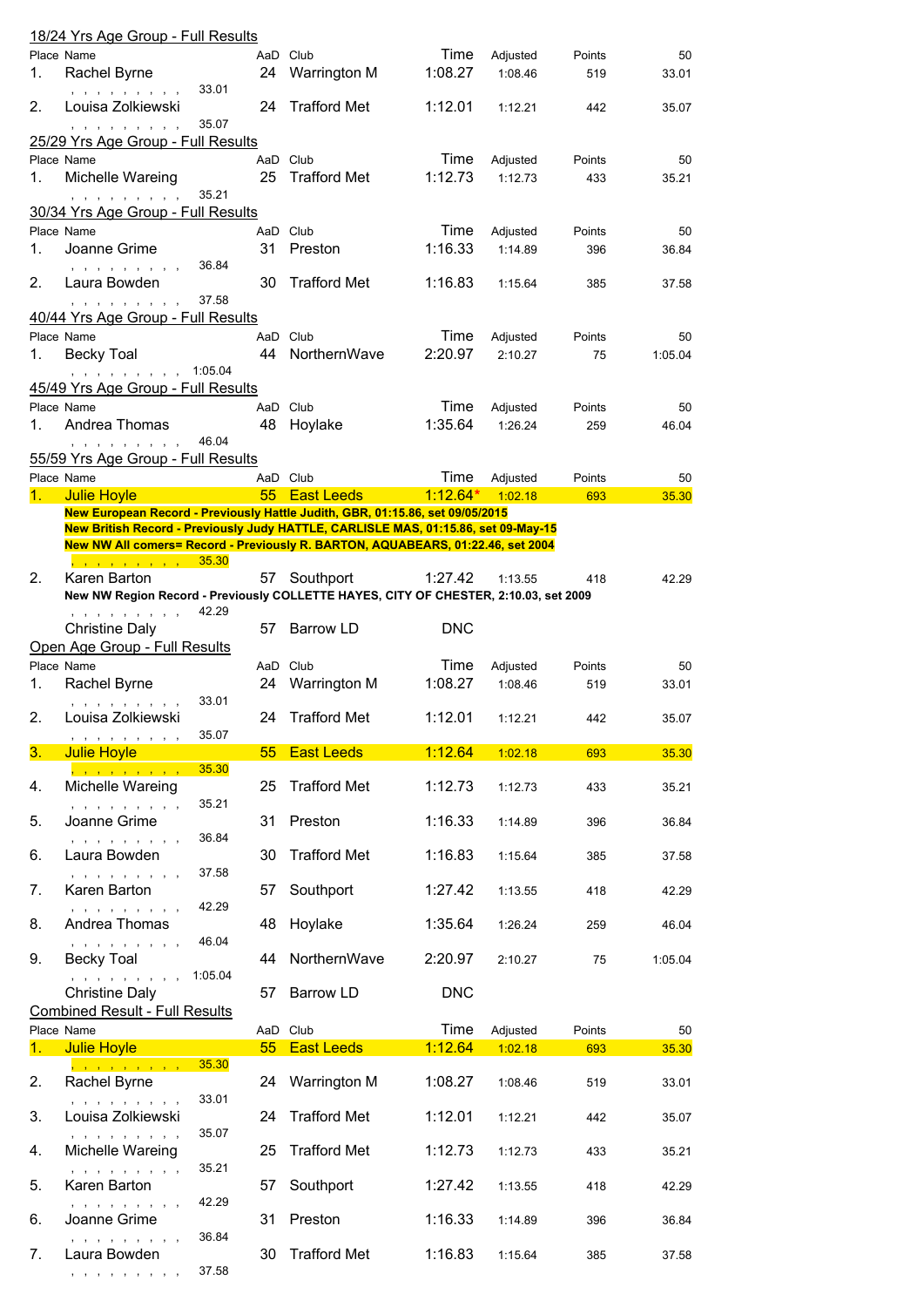| 8. | Andrea Thomas                                                                                                                                                           | 46.04   | 48  | Hoylake                                                                           | 1:35.64 | 1:26.24  | 259    | 46.04   |
|----|-------------------------------------------------------------------------------------------------------------------------------------------------------------------------|---------|-----|-----------------------------------------------------------------------------------|---------|----------|--------|---------|
| 9. | $1 - 1 - 1 - 1 - 1 - 1 - 1 - 1 - 1 - 1$<br>Becky Toal                                                                                                                   | 1:05.04 | 44  | NorthernWave                                                                      | 2:20.97 | 2:10.27  | 75     | 1:05.04 |
|    | .<br><b>EVENT 205 Mens Open 100m Backstroke</b>                                                                                                                         |         |     |                                                                                   |         |          |        |         |
|    | 18/24 Yrs Age Group - Full Results                                                                                                                                      |         |     |                                                                                   |         |          |        |         |
|    | Place Name                                                                                                                                                              |         |     | AaD Club                                                                          | Time    | Adjusted | Points | 50      |
| 1. | Ciaran Conway                                                                                                                                                           | 30.48   | 19  | Stretford                                                                         | 1:04.45 | 1:05.39  | 418    | 30.48   |
| 2. | $\mathbf{y} = \mathbf{y} - \mathbf{y} = \mathbf{y} - \mathbf{y} = \mathbf{y} - \mathbf{y} = \mathbf{y} - \mathbf{y} = \mathbf{y}$<br>Greg Thomas                        |         | 24. | Co Liverpool                                                                      | 1:05.26 | 1:05.44  | 417    | 31.87   |
|    | , , , , , , , , ,<br>25/29 Yrs Age Group - Full Results                                                                                                                 | 31.87   |     |                                                                                   |         |          |        |         |
|    | Place Name                                                                                                                                                              |         |     | AaD Club                                                                          | Time    | Adjusted | Points | 50      |
| 1. | Daniel Korcz                                                                                                                                                            |         | 28  | <b>Trafford Met</b>                                                               | 1:02.69 | 1:02.13  | 488    | 30.07   |
| 2. | George Morreal                                                                                                                                                          | 30.07   | 25  | Oldham Aqua                                                                       | 1:04.77 | 1:04.77  | 430    | 31.49   |
|    | $\mathbf{y} = \mathbf{y} - \mathbf{y} = \mathbf{y} - \mathbf{y} = \mathbf{y} - \mathbf{y} = \mathbf{y} - \mathbf{y} = \mathbf{y}$<br>30/34 Yrs Age Group - Full Results | 31.49   |     |                                                                                   |         |          |        |         |
|    | Place Name                                                                                                                                                              |         |     | AaD Club                                                                          | Time    | Adjusted | Points | 50      |
| 1. | Michael Peacock                                                                                                                                                         |         | 30  | Preston                                                                           | 1:05.46 | 1:04.45  | 437    | 32.13   |
|    | .                                                                                                                                                                       | 32.13   |     |                                                                                   |         |          |        |         |
|    | 35/39 Yrs Age Group - Full Results                                                                                                                                      |         |     |                                                                                   |         |          |        |         |
|    | Place Name                                                                                                                                                              |         |     | AaD Club                                                                          | Time    | Adjusted | Points | 50      |
| 1. | Paul Barnard                                                                                                                                                            |         | 36  | <b>Trafford Met</b>                                                               | 1:01.62 | 59.27    | 562    | 30.15   |
|    |                                                                                                                                                                         |         |     | New NW Region Record - Previously PETER JONES, CLITHEROE, 1:02.39, set 2009       |         |          |        |         |
|    |                                                                                                                                                                         |         |     | New NW All comers= Record - Previously PETER JONES, CLITHEROE, 01:02.24, set 2005 |         |          |        |         |
|    | , , , , , , , , ,                                                                                                                                                       | 30.15   |     |                                                                                   |         |          |        |         |
|    | 40/44 Yrs Age Group - Full Results                                                                                                                                      |         |     |                                                                                   |         |          |        |         |
|    | Place Name                                                                                                                                                              |         |     | AaD Club                                                                          | Time    | Adjusted | Points | 50      |
| 1. | <b>Richard Symons</b>                                                                                                                                                   | 34.17   | 43  | <b>Trafford Met</b>                                                               | 1:10.60 | 1:05.61  | 414    | 34.17   |
| 2. | Philip Hawkrigg<br>.                                                                                                                                                    | 34.96   | 42  | Copeland                                                                          | 1:13.54 | 1:08.72  | 360    | 34.96   |
|    | 45/49 Yrs Age Group - Full Results                                                                                                                                      |         |     |                                                                                   |         |          |        |         |
|    | Place Name                                                                                                                                                              |         |     | AaD Club                                                                          | Time    | Adjusted | Points | 50      |
| 1. | Gavin Simpson                                                                                                                                                           |         | 45  | Leyland Barr                                                                      | 2:02.68 | 1:52.71  | 81     | 59.02   |
|    | $\mathbf{y} = \mathbf{y} - \mathbf{y} - \mathbf{y} = \mathbf{y} - \mathbf{y} - \mathbf{y} = \mathbf{y} - \mathbf{y} = \mathbf{y}$                                       | 59.02   |     |                                                                                   |         |          |        |         |
|    | 50/54 Yrs Age Group - Full Results                                                                                                                                      |         |     |                                                                                   |         |          |        |         |
|    | Place Name                                                                                                                                                              |         |     | AaD Club                                                                          | Time    | Adjusted | Points | 50      |
| 1. | Anthony Wylie                                                                                                                                                           |         | 50  | Everton                                                                           | 1:10.74 | 1:02.92  | 469    | 34.09   |
| 2. | .<br><b>Andrew Cox</b>                                                                                                                                                  | 34.09   | 50  | <b>Blackpool Aq</b>                                                               | 1:10.97 | 1:03.13  | 465    | 34.15   |
|    | $\mathbf{y} = \mathbf{y} - \mathbf{y} = \mathbf{y} - \mathbf{y} = \mathbf{y} - \mathbf{y} = \mathbf{y} - \mathbf{y} = \mathbf{y}$                                       | 34.15   |     |                                                                                   |         |          |        |         |
|    | 65/69 Yrs Age Group - Full Results                                                                                                                                      |         |     |                                                                                   |         |          |        |         |
|    | Place Name                                                                                                                                                              |         |     | AaD Club                                                                          | Time    | Adjusted | Points | 50      |
| 1. | Paul Partington                                                                                                                                                         | 56.90   | 69  | Wincanton                                                                         | 1:57.72 | 1:26.46  | 181    | 56.90   |
|    | $\mathbf{y} = \mathbf{y} - \mathbf{y} = \mathbf{y} - \mathbf{y} = \mathbf{y} - \mathbf{y} = \mathbf{y} - \mathbf{y} = \mathbf{y}$<br>70/74 Yrs Age Group - Full Results |         |     |                                                                                   |         |          |        |         |
|    | Place Name                                                                                                                                                              |         |     | AaD Club                                                                          | Time    | Adjusted | Points | 50      |
| 1. | <b>Tony Catterall</b>                                                                                                                                                   |         | 71  | Colne                                                                             | 1:43.60 | 1:13.85  | 290    | 50.27   |
|    | $1 - 1 - 1 - 1 - 1 - 1 - 1 - 1 - 1$                                                                                                                                     | 50.27   |     |                                                                                   |         |          |        |         |
|    | Open Age Group - Full Results                                                                                                                                           |         |     |                                                                                   |         |          |        |         |
|    | Place Name                                                                                                                                                              |         |     | AaD Club                                                                          | Time    | Adjusted | Points | 50      |
| 1. | Paul Barnard                                                                                                                                                            |         | 36  | <b>Trafford Met</b>                                                               | 1:01.62 | 59.27    | 562    | 30.15   |
|    | $\mathbf{y} = \mathbf{y} - \mathbf{y} = \mathbf{y} - \mathbf{y} = \mathbf{y} - \mathbf{y} = \mathbf{y} - \mathbf{y} = \mathbf{y}$                                       | 30.15   |     |                                                                                   |         |          |        |         |
| 2. | Daniel Korcz                                                                                                                                                            | 30.07   | 28  | <b>Trafford Met</b>                                                               | 1:02.69 | 1:02.13  | 488    | 30.07   |
| 3. | $\mathbf{s} = \mathbf{s} - \mathbf{s} - \mathbf{s} - \mathbf{s} - \mathbf{s} - \mathbf{s} - \mathbf{s} - \mathbf{s} - \mathbf{s} - \mathbf{s}$<br>Ciaran Conway         |         | 19  | Stretford                                                                         | 1:04.45 | 1:05.39  | 418    | 30.48   |
| 4. | $\mathbf{y} = \mathbf{y} - \mathbf{y} - \mathbf{y} - \mathbf{y} - \mathbf{y} - \mathbf{y} - \mathbf{y} - \mathbf{y} - \mathbf{y}$<br>George Morreal                     | 30.48   | 25  | Oldham Aqua                                                                       | 1:04.77 | 1:04.77  | 430    | 31.49   |
|    | $\mathbf{y} = \mathbf{y} - \mathbf{y} = \mathbf{y} - \mathbf{y} = \mathbf{y} - \mathbf{y} = \mathbf{y} - \mathbf{y}$                                                    | 31.49   |     |                                                                                   |         |          |        |         |
| 5. | Greg Thomas                                                                                                                                                             | 31.87   | 24  | Co Liverpool                                                                      | 1:05.26 | 1:05.44  | 417    | 31.87   |
| 6. | $\mathbf{y} = \mathbf{y} - \mathbf{y} = \mathbf{y} - \mathbf{y} = \mathbf{y} - \mathbf{y} = \mathbf{y} - \mathbf{y} = \mathbf{y}$<br>Michael Peacock                    |         | 30  | Preston                                                                           | 1:05.46 | 1:04.45  | 437    | 32.13   |
|    | $\mathbf{y} = \mathbf{y} - \mathbf{y} = \mathbf{y} - \mathbf{y} = \mathbf{y} - \mathbf{y} = \mathbf{y} - \mathbf{y} = \mathbf{y}$                                       | 32.13   |     | <b>Trafford Met</b>                                                               |         |          |        |         |
| 7. | <b>Richard Symons</b><br>.                                                                                                                                              | 34.17   | 43  |                                                                                   | 1:10.60 | 1:05.61  | 414    | 34.17   |
| 8. | Anthony Wylie                                                                                                                                                           |         | 50  | Everton                                                                           | 1:10.74 | 1:02.92  | 469    | 34.09   |
|    | .                                                                                                                                                                       | 34.09   |     |                                                                                   |         |          |        |         |
| 9. | Andrew Cox                                                                                                                                                              |         | 50  | <b>Blackpool Aq</b>                                                               | 1:10.97 | 1:03.13  | 465    | 34.15   |
|    | $\mathbf{y} = \mathbf{y} - \mathbf{y} - \mathbf{y} = \mathbf{y} - \mathbf{y} - \mathbf{y} - \mathbf{y} = \mathbf{y} - \mathbf{y}$                                       | 34.15   |     |                                                                                   |         |          |        |         |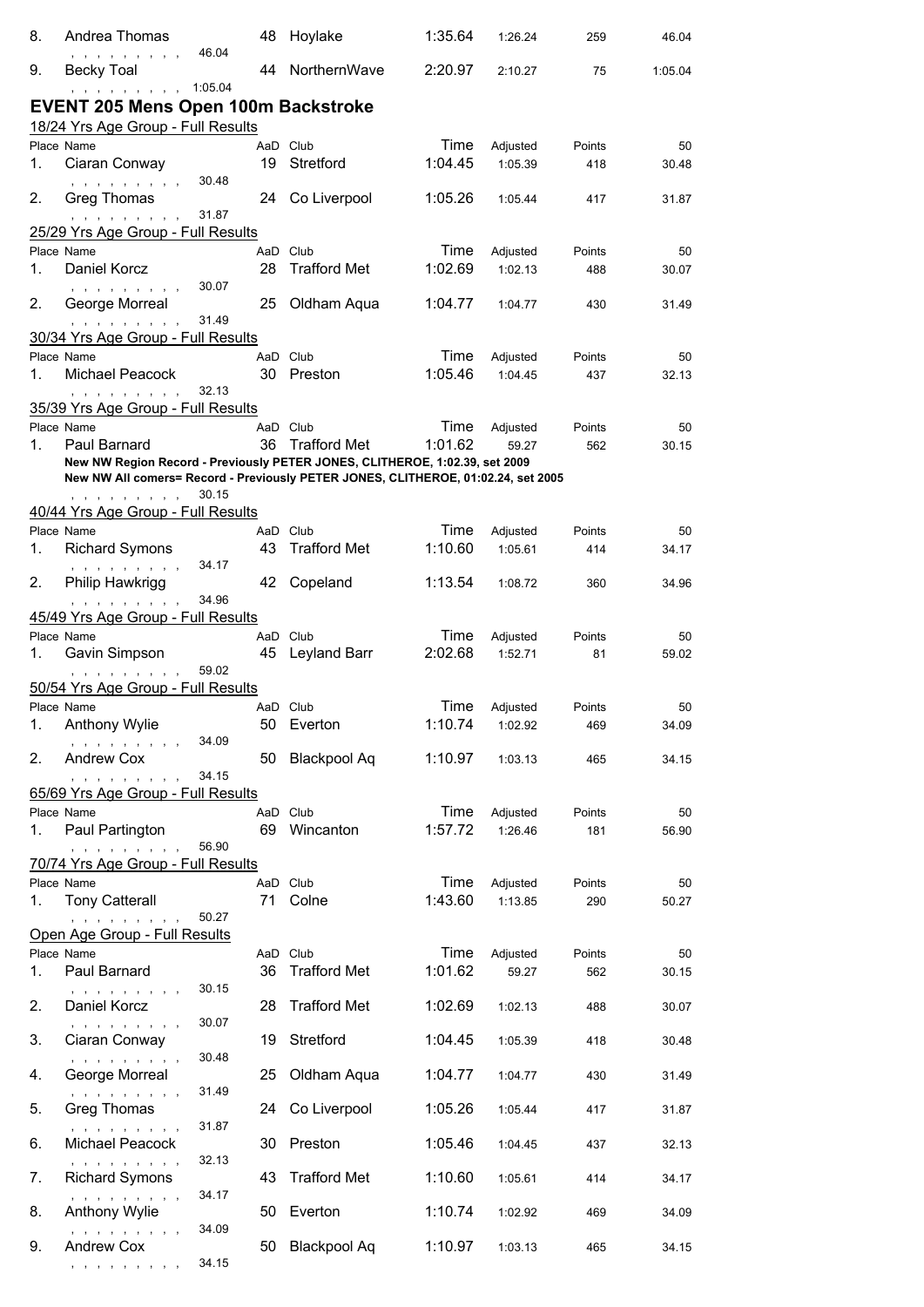|     | 10. Philip Hawkrigg                                                                                                                                                                                                               | 42                   | Copeland                        | 1:13.54         | 1:08.72             | 360           | 34.96       |         |                 |
|-----|-----------------------------------------------------------------------------------------------------------------------------------------------------------------------------------------------------------------------------------|----------------------|---------------------------------|-----------------|---------------------|---------------|-------------|---------|-----------------|
| 11. | $\mathbf{y} = \mathbf{y} - \mathbf{y} = \mathbf{y} - \mathbf{y} = \mathbf{y} - \mathbf{y} = \mathbf{y} - \mathbf{y}$<br><b>Tony Catterall</b>                                                                                     | 34.96<br>71          | Colne                           | 1:43.60         | 1:13.85             | 290           | 50.27       |         |                 |
| 12. | $\mathbf{y} = \mathbf{y} - \mathbf{y} = \mathbf{y} - \mathbf{y} = \mathbf{y} - \mathbf{y} = \mathbf{y} - \mathbf{y} = \mathbf{y}$<br>Paul Partington                                                                              | 50.27<br>69          | Wincanton                       | 1:57.72         | 1:26.46             | 181           | 56.90       |         |                 |
| 13. | $\mathbf{y} = \mathbf{y} - \mathbf{y} = \mathbf{y} - \mathbf{y} = \mathbf{y} - \mathbf{y} = \mathbf{y} - \mathbf{y} = \mathbf{y}$<br><b>Gavin Simpson</b>                                                                         | 56.90                | 45 Leyland Barr                 | 2:02.68         | 1:52.71             | 81            | 59.02       |         |                 |
|     | $1 - 1 - 1 - 1 - 1 - 1 - 1 - 1 - 1$<br><b>Combined Result - Full Results</b>                                                                                                                                                      | 59.02                |                                 |                 |                     |               |             |         |                 |
| 1.  | Place Name<br>Paul Barnard                                                                                                                                                                                                        | 36                   | AaD Club<br><b>Trafford Met</b> | Time<br>1:01.62 | Adjusted<br>59.27   | Points<br>562 | 50<br>30.15 |         |                 |
| 2.  | $\mathbf{y} = \mathbf{y} - \mathbf{y} = \mathbf{y} - \mathbf{y} = \mathbf{y} - \mathbf{y} = \mathbf{y} - \mathbf{y} = \mathbf{y}$<br>Daniel Korcz                                                                                 | 30.15<br>28          | <b>Trafford Met</b>             | 1:02.69         | 1:02.13             | 488           | 30.07       |         |                 |
| 3.  | $\mathbf{y} = \mathbf{y} - \mathbf{y} = \mathbf{y} - \mathbf{y} = \mathbf{y} - \mathbf{y} = \mathbf{y} - \mathbf{y} = \mathbf{y}$<br>Anthony Wylie                                                                                | 30.07<br>50          | Everton                         | 1:10.74         | 1:02.92             | 469           | 34.09       |         |                 |
| 4.  | $\mathbf{y} = \mathbf{y} - \mathbf{y} - \mathbf{y} = \mathbf{y} - \mathbf{y} - \mathbf{y} = \mathbf{y} - \mathbf{y} = \mathbf{y}$<br><b>Andrew Cox</b>                                                                            | 34.09<br>50          | <b>Blackpool Aq</b>             | 1:10.97         | 1:03.13             | 465           | 34.15       |         |                 |
| 5.  | .<br>Michael Peacock                                                                                                                                                                                                              | 34.15<br>30          | Preston                         | 1:05.46         | 1:04.45             | 437           | 32.13       |         |                 |
| 6.  | $\mathbf{y} = \mathbf{y} = \mathbf{y} = \mathbf{y} = \mathbf{y} = \mathbf{y} = \mathbf{y} = \mathbf{y} = \mathbf{y}$<br>George Morreal                                                                                            | 32.13<br>25          | Oldham Aqua                     | 1:04.77         | 1:04.77             | 430           | 31.49       |         |                 |
| 7.  | $\mathbf{y} = \mathbf{y} - \mathbf{y} - \mathbf{y} = \mathbf{y} - \mathbf{y} - \mathbf{y} = \mathbf{y} - \mathbf{y} = \mathbf{y}$<br>Ciaran Conway                                                                                | 31.49<br>19          | Stretford                       | 1:04.45         | 1:05.39             | 418           | 30.48       |         |                 |
| 8.  | $\mathbf{y} = \mathbf{y} = \mathbf{y} = \mathbf{y} = \mathbf{y} = \mathbf{y} = \mathbf{y} = \mathbf{y} = \mathbf{y}$<br>Greg Thomas                                                                                               | 30.48                | 24 Co Liverpool                 | 1:05.26         | 1:05.44             | 417           | 31.87       |         |                 |
| 9.  | $\mathbf{y} = \mathbf{y} - \mathbf{y} = \mathbf{y} - \mathbf{y} = \mathbf{y} - \mathbf{y} = \mathbf{y} - \mathbf{y} = \mathbf{y}$<br>Richard Symons                                                                               | 31.87<br>43          | <b>Trafford Met</b>             | 1:10.60         | 1:05.61             | 414           | 34.17       |         |                 |
| 10. | .<br>Philip Hawkrigg                                                                                                                                                                                                              | 34.17<br>42          | Copeland                        | 1:13.54         | 1:08.72             | 360           | 34.96       |         |                 |
| 11. | $\mathbf{y} = \mathbf{y} = \mathbf{y} = \mathbf{y} = \mathbf{y} = \mathbf{y} = \mathbf{y} = \mathbf{y} = \mathbf{y}$<br><b>Tony Catterall</b>                                                                                     | 34.96<br>71<br>50.27 | Colne                           | 1:43.60         | 1:13.85             | 290           | 50.27       |         |                 |
| 12. | $\mathbf{y} = \mathbf{y} - \mathbf{y} = \mathbf{y} - \mathbf{y} = \mathbf{y} - \mathbf{y} = \mathbf{y} - \mathbf{y}$<br>Paul Partington                                                                                           | 69<br>56.90          | Wincanton                       | 1:57.72         | 1:26.46             | 181           | 56.90       |         |                 |
| 13. | $\mathbf{y} = \mathbf{y} - \mathbf{y} - \mathbf{y} = \mathbf{y} - \mathbf{y} - \mathbf{y} = \mathbf{y} - \mathbf{y} = \mathbf{y}$<br>Gavin Simpson                                                                                | 59.02                | 45 Leyland Barr                 | 2:02.68         | 1:52.71             | 81            | 59.02       |         |                 |
|     | $\mathbf{y} = \mathbf{y} - \mathbf{y} - \mathbf{y} - \mathbf{y} - \mathbf{y} - \mathbf{y} - \mathbf{y} - \mathbf{y} - \mathbf{y}$<br><b>EVENT 206 Mens/Womens Open 200m IM</b>                                                    |                      |                                 |                 |                     |               |             |         |                 |
|     | MENS 25/29 Yrs Age Group - Full Results                                                                                                                                                                                           |                      |                                 |                 |                     |               |             |         |                 |
|     | Place Name                                                                                                                                                                                                                        |                      | AaD Club                        | Time            | Adjusted            | Points        | 50          | 100     | 150             |
|     | 1. Robert Sexton                                                                                                                                                                                                                  |                      | 28 Oldham Aqua                  | 2:28.71         | 2:27.39             |               | 31.81       | 1:10.72 | 1:54.89         |
|     | , , , , , , , , , 31.81, 38.91, 44.17<br>MENS 35/39 Yrs Age Group - Full Results                                                                                                                                                  |                      |                                 |                 |                     |               |             |         |                 |
|     | Place Name                                                                                                                                                                                                                        |                      | AaD Club                        | Time            |                     | Points        | 50          | 100     | 150             |
| 1.  | <b>James Barwick</b>                                                                                                                                                                                                              |                      | 35 East Leeds                   | $2:37.97*$      | Adjusted<br>2:32.60 |               |             | 1:11.62 |                 |
|     | .                                                                                                                                                                                                                                 | 31.35,               | 40.27, 48.40                    |                 |                     |               | 31.35       |         | 2:00.02         |
|     | MENS 40/44 Yrs Age Group - Full Results                                                                                                                                                                                           |                      |                                 |                 |                     |               |             |         |                 |
|     | Place Name                                                                                                                                                                                                                        |                      | AaD Club                        | Time            | Adjusted            | Points        | 50          | 100     | 150             |
| 1.  | Matthew James                                                                                                                                                                                                                     |                      | 42 Hoylake                      | 2:41.94         | 2:31.32             |               | 34.01       | 1:16.30 | 2:03.90         |
|     | $\mathbf{y} = \mathbf{y} - \mathbf{y} = \mathbf{y} - \mathbf{y} = \mathbf{y} - \mathbf{y} = \mathbf{y} - \mathbf{y} = \mathbf{y}$                                                                                                 | 34.01,               | 42.29, 47.60                    |                 |                     |               |             |         |                 |
| 2.  | Joseph Hess<br>$\begin{array}{cccccccccccccc} \mathbf{i} & \mathbf{j} & \mathbf{j} & \mathbf{k} & \mathbf{k} & \mathbf{k} & \mathbf{k} & \mathbf{k} & \mathbf{k} & \mathbf{k} & \mathbf{k} & \mathbf{k} & \mathbf{k} \end{array}$ | 46.46,<br>33.48,     | 44 Mt Kelly<br>49.81            | 2:48.09         | 2:35.33             |               | 33.48       | 1:19.94 | 2:09.75         |
|     | MENS 45/49 Yrs Age Group - Full Results                                                                                                                                                                                           |                      |                                 |                 |                     |               |             |         |                 |
|     | Place Name                                                                                                                                                                                                                        |                      | AaD Club                        | Time            | Adjusted            | Points        | 50          | 100     | 150             |
| 1.  | Steven Horner                                                                                                                                                                                                                     |                      | 45 Eston                        | 2:38.87         | 2:25.96             |               | 32.33       | 1:14.50 | 2:01.07         |
|     | $\mathbf{y} = \mathbf{y} - \mathbf{y} - \mathbf{y} = \mathbf{y} - \mathbf{y} - \mathbf{y} = \mathbf{y} - \mathbf{y} = \mathbf{y}$                                                                                                 | 32.33,<br>42.17,     | 46.57                           |                 |                     |               |             |         |                 |
| 2.  | <b>Philip Croxall</b>                                                                                                                                                                                                             | 36.03,<br>48.30,     | 48 Colne<br>46.35               | 2:46.29         | 2:29.94             |               | 36.03       | 1:24.33 | 2:10.68         |
|     | $\mathbf{y} = \mathbf{y} - \mathbf{y} = \mathbf{y} - \mathbf{y} = \mathbf{y} - \mathbf{y} = \mathbf{y} - \mathbf{y} = \mathbf{y}$<br>MENS 50/54 Yrs Age Group - Full Results                                                      |                      |                                 |                 |                     |               |             |         |                 |
|     | Place Name                                                                                                                                                                                                                        |                      | AaD Club                        | Time            | Adjusted            | Points        | 50          | 100     | 150             |
| 1.  | Stephen Bottomley                                                                                                                                                                                                                 |                      | 54 Bo Kirklees                  | 2:39.36         | 2:17.54             |               | 36.81       | 1:16.49 | 2:02.90         |
|     |                                                                                                                                                                                                                                   | 39.68,<br>36.81,     | 46.41                           |                 |                     |               |             |         |                 |
| 2.  | <b>Stuart Hoyle</b>                                                                                                                                                                                                               |                      | 51 East Leeds                   | 2:39.75         | 2:21.08             |               | 33.82       | 1:16.26 | 2:03.13         |
|     | .                                                                                                                                                                                                                                 | 33.82, 42.44, 46.87  |                                 |                 |                     |               |             |         |                 |
|     | MENS 55/59 Yrs Age Group - Full Results                                                                                                                                                                                           |                      |                                 |                 |                     |               |             |         |                 |
|     | Place Name                                                                                                                                                                                                                        |                      | AaD Club                        | Time            | Adjusted            | Points        | 50          | 100     | 15 <sub>C</sub> |
| 1.  | Mark Jones                                                                                                                                                                                                                        | 48.30,               | 57 Warrington M<br>50.78        | 2:59.44         | 2:30.96             |               | 40.68       | 1:28.98 | 2:19.76         |
|     | $, , , , , , , , , , , , ,$ 40.68,<br>Stephen Allen                                                                                                                                                                               |                      | 57 Hull Masters                 | <b>DNC</b>      |                     |               |             |         |                 |
|     | MENS 65/69 Yrs Age Group - Full Results                                                                                                                                                                                           |                      |                                 |                 |                     |               |             |         |                 |
|     | Place Name                                                                                                                                                                                                                        |                      | AaD Club                        | Time            | Adjusted            | Points        | 50          | 100     | 15C             |
| 1.  | Paul Partington                                                                                                                                                                                                                   |                      | 69 Wincanton                    | 4:30.07         | 3:18.34             |               | 56.08       | 2:08.47 | 3:37.78         |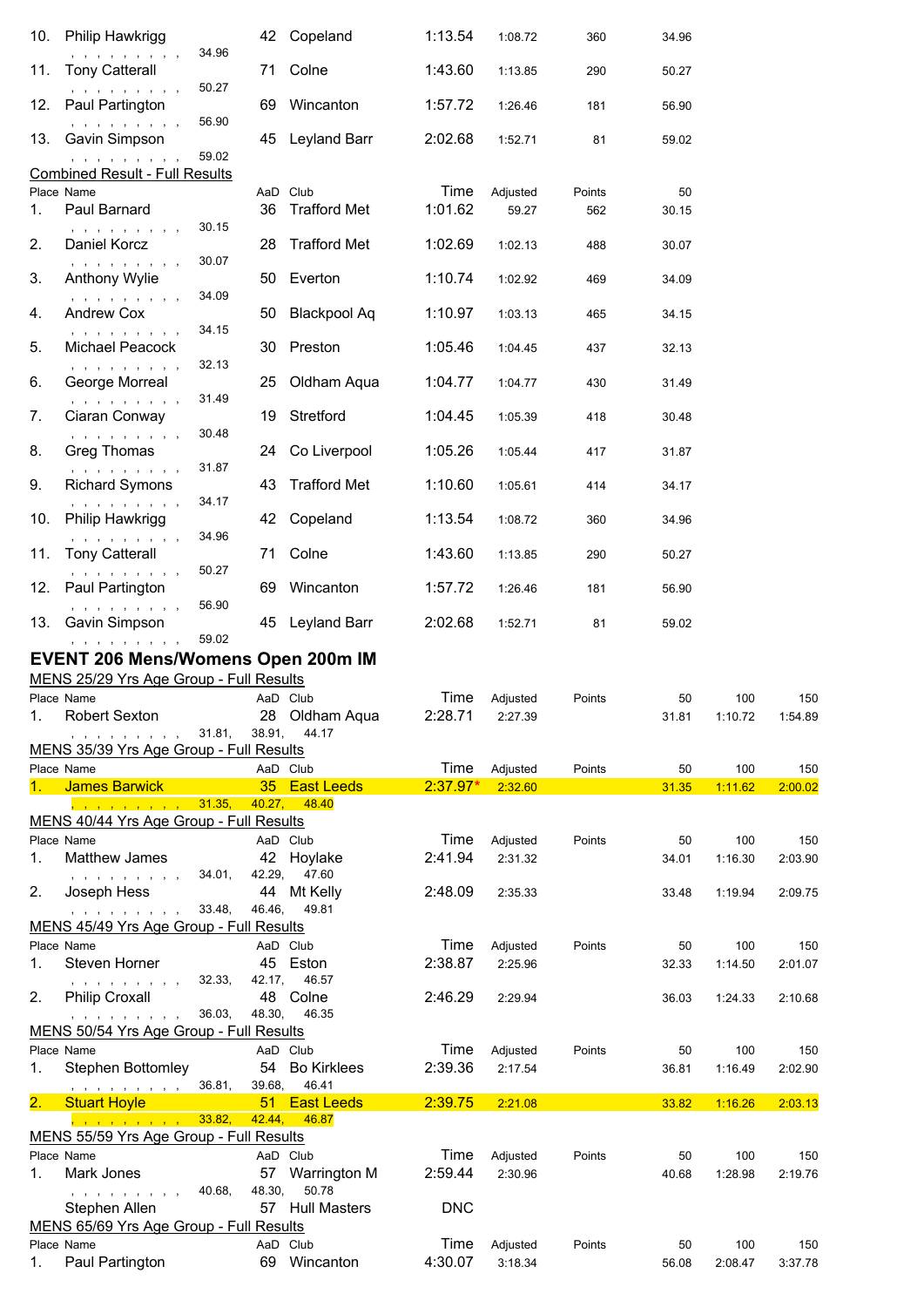|                           | .<br>MENS 75/79 Yrs Age Group - Full Results                                                                                                              |        |                           | 56.08, 1:12.39, 1:29.31      |            |                     |        |             |                |                |
|---------------------------|-----------------------------------------------------------------------------------------------------------------------------------------------------------|--------|---------------------------|------------------------------|------------|---------------------|--------|-------------|----------------|----------------|
|                           | Place Name                                                                                                                                                |        |                           | AaD Club                     | Time       | Adjusted            | Points | 50          | 100            | 150            |
| 1.                        | Neil Mackinnon                                                                                                                                            |        |                           | 76 Trafford Met              | 3:26.51    | 2:14.84             |        | 47.03       | 1:40.90        | 2:41.39        |
|                           | New NW Region Record - Previously TOM WALKER, CITY OF CHESTER, 3:29.81, set 2010                                                                          |        |                           |                              |            |                     |        |             |                |                |
|                           | New NW All comers= Record - Previously TOM WALKER, CITY OF CHESTER, 03:29.81, set 2010                                                                    | 47.03, |                           | 53.87, 1:00.49               |            |                     |        |             |                |                |
|                           | <b>MENS Open Age Group - Full Results</b>                                                                                                                 |        |                           |                              |            |                     |        |             |                |                |
|                           | Place Name                                                                                                                                                |        |                           | AaD Club                     | Time       | Adjusted            | Points | 50          | 100            | 150            |
| 1.                        | <b>Robert Sexton</b>                                                                                                                                      |        | 28                        | Oldham Aqua<br>44.17         | 2:28.71    | 2:27.39             |        | 31.81       | 1:10.72        | 1:54.89        |
| $\overline{\mathbf{2}}$ . | $\mathbf{y} = \mathbf{y} - \mathbf{y} - \mathbf{y} = \mathbf{y} - \mathbf{y} - \mathbf{y} = \mathbf{y} - \mathbf{y} = \mathbf{y}$<br><b>James Barwick</b> | 31.81, | 38.91,                    | 35 East Leeds                | 2:37.97    | 2:32.60             |        | 31.35       | 1:11.62        | 2:00.02        |
|                           | .                                                                                                                                                         | 31.35, | 40.27,                    | 48.40                        |            |                     |        |             |                |                |
| 3.                        | Steven Horner                                                                                                                                             |        | 42.17,                    | 45 Eston<br>46.57            | 2:38.87    | 2:25.96             |        | 32.33       | 1:14.50        | 2:01.07        |
| 4.                        | .<br>Stephen Bottomley                                                                                                                                    | 32.33, | 54                        | <b>Bo Kirklees</b>           | 2:39.36    | 2:17.54             |        | 36.81       | 1:16.49        | 2:02.90        |
|                           |                                                                                                                                                           | 36.81, | 39.68,                    | 46.41                        |            |                     |        |             |                |                |
| 5.                        | <b>Stuart Hoyle</b>                                                                                                                                       |        | 51                        | <b>East Leeds</b>            | 2:39.75    | 2:21.08             |        | 33.82       | 1:16.26        | 2:03.13        |
| 6.                        | .<br><b>Matthew James</b>                                                                                                                                 | 33.82, | 42.44,                    | 46.87<br>42 Hoylake          | 2:41.94    | 2:31.32             |        | 34.01       | 1:16.30        | 2:03.90        |
|                           | $\mathbf{y} = \mathbf{y} - \mathbf{y} = \mathbf{y} - \mathbf{y} = \mathbf{y} - \mathbf{y} = \mathbf{y} - \mathbf{y} = \mathbf{y}$                         | 34.01, | 42.29,                    | 47.60                        |            |                     |        |             |                |                |
| 7.                        | <b>Philip Croxall</b>                                                                                                                                     |        | 48                        | Colne                        | 2:46.29    | 2:29.94             |        | 36.03       | 1:24.33        | 2:10.68        |
| 8.                        | Joseph Hess                                                                                                                                               | 36.03, | 48.30,<br>44              | 46.35<br>Mt Kelly            | 2:48.09    | 2:35.33             |        | 33.48       | 1:19.94        | 2:09.75        |
|                           | $\mathbf{y} = \mathbf{y} - \mathbf{y} = \mathbf{y} - \mathbf{y} = \mathbf{y} - \mathbf{y} = \mathbf{y} - \mathbf{y} = \mathbf{y}$                         | 33.48, | 46.46,                    | 49.81                        |            |                     |        |             |                |                |
| 9.                        | Mark Jones                                                                                                                                                |        |                           | 57 Warrington M              | 2:59.44    | 2:30.96             |        | 40.68       | 1:28.98        | 2:19.76        |
| 10.                       | $\mathbf{r} = \mathbf{r} = \mathbf{r} = \mathbf{r} = \mathbf{r} = \mathbf{r} = \mathbf{r} = \mathbf{r} = \mathbf{r}$<br>Neil Mackinnon                    | 40.68, | 48.30,<br>76              | 50.78<br><b>Trafford Met</b> | 3:26.51    | 2:14.84             |        | 47.03       | 1:40.90        | 2:41.39        |
|                           | .                                                                                                                                                         | 47.03, |                           | 53.87, 1:00.49               |            |                     |        |             |                |                |
| 11.                       | Paul Partington                                                                                                                                           |        |                           | 69 Wincanton                 | 4:30.07    | 3:18.34             |        | 56.08       | 2:08.47        | 3:37.78        |
|                           |                                                                                                                                                           |        |                           | 56.08, 1:12.39, 1:29.31      |            |                     |        |             |                |                |
|                           | Stephen Allen<br><b>MENS Combined Result - Full Results</b>                                                                                               |        |                           | 57 Hull Masters              | <b>DNC</b> |                     |        |             |                |                |
|                           | Place Name                                                                                                                                                |        |                           | AaD Club                     | Time       | Adjusted            | Points | 50          | 100            | 150            |
| 1.                        | Neil Mackinnon                                                                                                                                            |        | 76                        | <b>Trafford Met</b>          | 3:26.51    | 2:14.84             |        | 47.03       | 1:40.90        | 2:41.39        |
|                           |                                                                                                                                                           | 47.03. |                           | 53.87, 1:00.49               |            |                     |        |             |                |                |
| 2.                        | Stephen Bottomley<br>$\mathbf{y} = \mathbf{y} - \mathbf{y} = \mathbf{y} - \mathbf{y} = \mathbf{y} - \mathbf{y} = \mathbf{y} - \mathbf{y} = \mathbf{y}$    | 36.81, | 54<br>39.68,              | <b>Bo Kirklees</b><br>46.41  | 2:39.36    | 2:17.54             |        | 36.81       | 1:16.49        | 2:02.90        |
| 3.                        | <b>Stuart Hoyle</b>                                                                                                                                       |        | 51                        | <b>East Leeds</b>            | 2:39.75    | 2:21.08             |        | 33.82       | 1:16.26        | 2:03.13        |
|                           | <u>.</u>                                                                                                                                                  | 33.82, | 42.44,                    | 46.87                        |            |                     |        |             |                |                |
| 4.                        | Steven Horner                                                                                                                                             | 32.33, | 42.17,                    | 45 Eston<br>46.57            | 2:38.87    | 2:25.96             |        | 32.33       | 1:14.50        | 2:01.07        |
| 5.                        | $\mathbf{y} = \mathbf{y} - \mathbf{y} = \mathbf{y} - \mathbf{y} = \mathbf{y} - \mathbf{y} = \mathbf{y} - \mathbf{y} = \mathbf{y}$<br><b>Robert Sexton</b> |        | 28                        | Oldham Aqua                  | 2:28.71    | 2:27.39             |        | 31.81       | 1:10.72        | 1:54.89        |
|                           | $\mathbf{y} = \mathbf{y} - \mathbf{y} - \mathbf{y} = \mathbf{y} - \mathbf{y} - \mathbf{y} = \mathbf{y} - \mathbf{y} = \mathbf{y}$                         | 31.81, | 38.91,                    | 44.17                        |            |                     |        |             |                |                |
| 6.                        | <b>Philip Croxall</b>                                                                                                                                     | 36.03, | 48<br>48.30,              | Colne<br>46.35               | 2:46.29    | 2:29.94             |        | 36.03       | 1:24.33        | 2:10.68        |
| 7.                        | $\mathbf{y} = \mathbf{y} - \mathbf{y} = \mathbf{y} - \mathbf{y} = \mathbf{y} - \mathbf{y} = \mathbf{y} - \mathbf{y} = \mathbf{y}$<br>Mark Jones           |        | 57                        | <b>Warrington M</b>          | 2:59.44    | 2:30.96             |        | 40.68       | 1:28.98        | 2:19.76        |
|                           | $1 - 1 - 1 - 1 - 1 - 1 - 1 - 1 - 1$                                                                                                                       | 40.68, | 48.30,                    | 50.78                        |            |                     |        |             |                |                |
| 8.                        | <b>Matthew James</b>                                                                                                                                      |        | 42                        | Hoylake                      | 2:41.94    | 2:31.32             |        | 34.01       | 1:16.30        | 2:03.90        |
| 9.                        | $\mathbf{y} = \mathbf{y} - \mathbf{y} = \mathbf{y} - \mathbf{y} = \mathbf{y} - \mathbf{y} = \mathbf{y} - \mathbf{y} = \mathbf{y}$<br><b>James Barwick</b> | 34.01, | 42.29,<br>35 <sub>2</sub> | 47.60<br><b>East Leeds</b>   | 2:37.97    | 2:32.60             |        | 31.35       | 1:11.62        | 2:00.02        |
|                           | .                                                                                                                                                         | 31.35, | 40.27,                    | 48.40                        |            |                     |        |             |                |                |
| 10.                       | Joseph Hess                                                                                                                                               |        | 44                        | Mt Kelly                     | 2:48.09    | 2:35.33             |        | 33.48       | 1:19.94        | 2:09.75        |
| 11.                       | $\mathbf{y} = \mathbf{y} - \mathbf{y} = \mathbf{y} - \mathbf{y} = \mathbf{y} - \mathbf{y} = \mathbf{y} - \mathbf{y} = \mathbf{y}$<br>Paul Partington      | 33.48, | 46.46,                    | 49.81<br>69 Wincanton        | 4:30.07    | 3:18.34             |        | 56.08       | 2:08.47        | 3:37.78        |
|                           | $\mathbf{y} = \mathbf{y} = \mathbf{y} = \mathbf{y} = \mathbf{y} = \mathbf{y} = \mathbf{y} = \mathbf{y} = \mathbf{y}$                                      |        |                           | 56.08, 1:12.39, 1:29.31      |            |                     |        |             |                |                |
|                           | WOMENS 18/24 Yrs Age Group - Full Results                                                                                                                 |        |                           |                              |            |                     |        |             |                |                |
|                           | Place Name                                                                                                                                                |        |                           | AaD Club                     | Time       | Adjusted            | Points | 50          | 100            | 150            |
| 1.                        | Rachel Byrne<br>New NW Region Record - Previously LAURA BOWDEN, TRAFFORD METRO, 2:34.73, set 2010                                                         |        |                           | 24 Warrington M              | 2:26.21    | 2:26.61             |        | 32.45       | 1:08.68        | 1:51.33        |
|                           | New NW All comers= Record - Previously LAURA BOWDEN, TRAFFORD METRO, 02:34.73, set 2010                                                                   |        |                           |                              |            |                     |        |             |                |                |
|                           | $1 \t1 \t1 \t1 \t1 \t1 \t1 \t1 \t1 \t1 \t1 \t1 \t1$                                                                                                       | 32.45, | 36.23,                    | 42.65                        |            |                     |        |             |                |                |
|                           | WOMENS 25/29 Yrs Age Group - Full Results<br>Place Name                                                                                                   |        |                           | AaD Club                     | Time       |                     |        |             |                |                |
| 1.                        | <b>Bethan Corley</b>                                                                                                                                      |        | 25                        | Hoylake                      | 2:39.63    | Adjusted<br>2:39.63 | Points | 50<br>33.66 | 100<br>1:14.76 | 150<br>2:03.00 |
|                           | $\mathbf{y} = \mathbf{y} - \mathbf{y} = \mathbf{y} - \mathbf{y} = \mathbf{y} - \mathbf{y} = \mathbf{y} - \mathbf{y} = \mathbf{y}$                         | 33.66, | 41.10,                    | 48.24                        |            |                     |        |             |                |                |
|                           | WOMENS 40/44 Yrs Age Group - Full Results                                                                                                                 |        |                           |                              |            |                     |        |             |                |                |
|                           | Place Name                                                                                                                                                |        |                           | AaD Club                     | Time       | Adjusted            | Points | 50          | 100            | 150            |
| 1.                        | Melanie Sayed<br>.                                                                                                                                        | 38.45, | 48.68,                    | 43 Co Liverpool<br>51.70     | 2:59.41    | 2:46.73             |        | 38.45       | 1:27.13        | 2:18.83        |
|                           | <b>WOMENS 50/54 Yrs Age Group - Full Results</b>                                                                                                          |        |                           |                              |            |                     |        |             |                |                |
|                           | Place Name                                                                                                                                                |        |                           | AaD Club                     | Time       | Adjusted            | Points | 50          | 100            | 150            |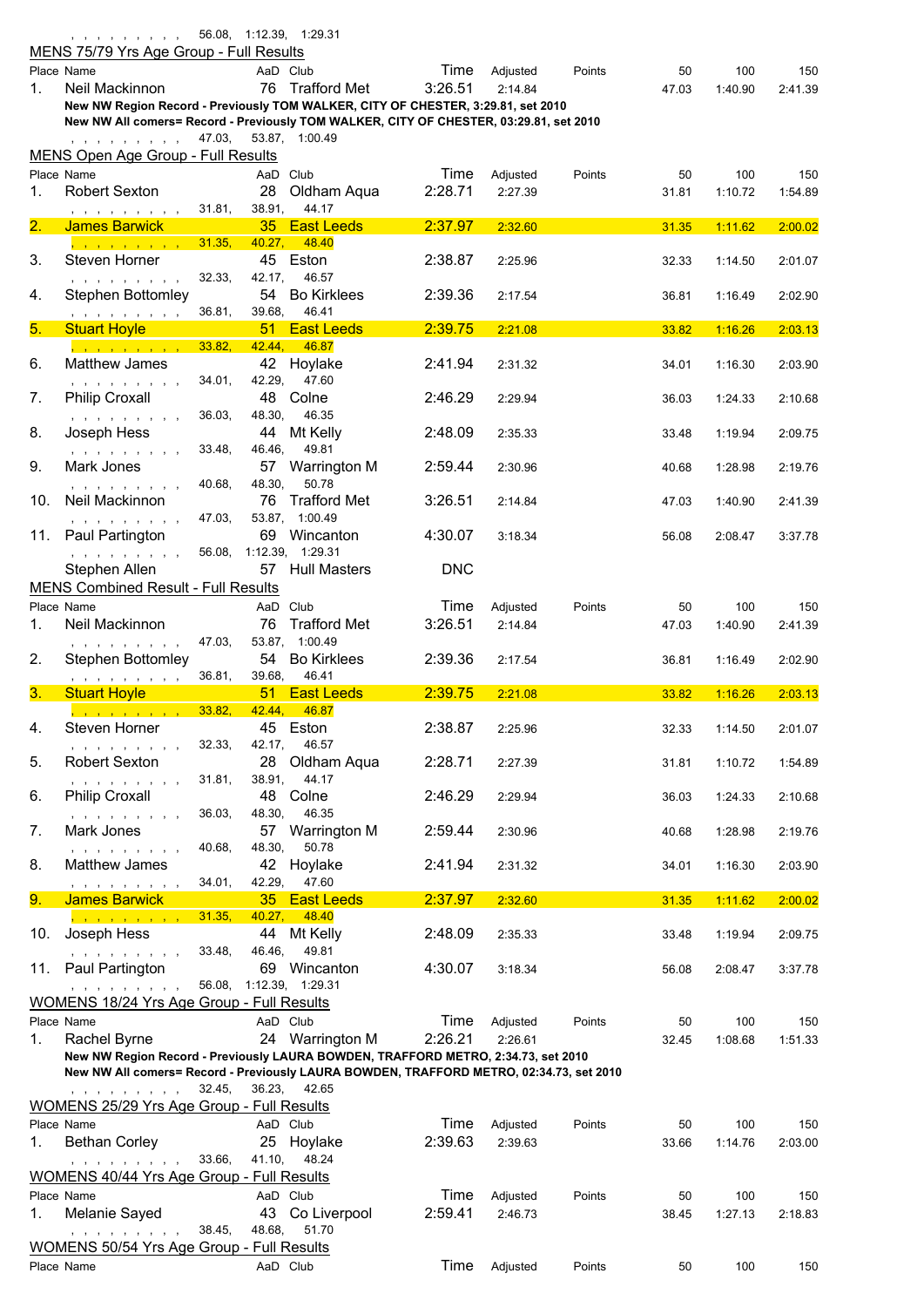| 1. | Judy Brown<br>New NW Region Record - Previously unclaimed                                                                                                                                                                                                                 | 36.50,<br>40.93, | 53 Warrington M<br>51.31 | 2:46.81         | 2:25.11             |        | 36.50       | 1:17.43 | 2:08.74 |
|----|---------------------------------------------------------------------------------------------------------------------------------------------------------------------------------------------------------------------------------------------------------------------------|------------------|--------------------------|-----------------|---------------------|--------|-------------|---------|---------|
| 2. | $\mathbf{y} = \mathbf{y} - \mathbf{y} = \mathbf{y} - \mathbf{y} = \mathbf{y} - \mathbf{y} = \mathbf{y} - \mathbf{y} = \mathbf{y}$<br>Pauline Foot<br>$\mathbf{y} = \mathbf{y} - \mathbf{y} = \mathbf{y} - \mathbf{y} = \mathbf{y} - \mathbf{y} = \mathbf{y} - \mathbf{y}$ | 54.84,<br>43.32, | 52 York Tri<br>54.27     | 3:17.97         | 2:53.54             |        | 43.32       | 1:38.16 | 2:32.43 |
|    | <b>WOMENS 55/59 Yrs Age Group - Full Results</b>                                                                                                                                                                                                                          |                  |                          |                 |                     |        |             |         |         |
|    | Place Name                                                                                                                                                                                                                                                                | AaD Club         |                          | Time            | Adjusted            | Points | 50          | 100     | 150     |
|    | Julie Hoyle                                                                                                                                                                                                                                                               | 55               | East Leeds               | <b>DNC</b>      |                     |        |             |         |         |
|    | Janet Briggs                                                                                                                                                                                                                                                              |                  | 58 Etwall                | DQ              |                     |        |             |         |         |
|    | <b>WOMENS Open Age Group - Full Results</b>                                                                                                                                                                                                                               |                  |                          |                 |                     |        |             |         |         |
|    | Place Name                                                                                                                                                                                                                                                                |                  | AaD Club                 | Time            | Adjusted            | Points | 50          | 100     | 150     |
| 1. | Rachel Byrne                                                                                                                                                                                                                                                              |                  | 24 Warrington M          | 2:26.21         | 2:26.61             |        | 32.45       | 1:08.68 | 1:51.33 |
|    | $\mathbf{y} = \mathbf{y} = \mathbf{y} = \mathbf{y} = \mathbf{y} = \mathbf{y} = \mathbf{y} = \mathbf{y} = \mathbf{y}$                                                                                                                                                      | 36.23,<br>32.45, | 42.65                    |                 |                     |        |             |         |         |
| 2. | <b>Bethan Corley</b>                                                                                                                                                                                                                                                      | 25               | Hoylake                  | 2:39.63         | 2:39.63             |        | 33.66       | 1:14.76 | 2:03.00 |
|    | $\mathbf{y} = \mathbf{y} - \mathbf{y} = \mathbf{y} - \mathbf{y} = \mathbf{y} - \mathbf{y} = \mathbf{y} - \mathbf{y} = \mathbf{y}$                                                                                                                                         | 41.10,<br>33.66, | 48.24                    |                 |                     |        |             |         |         |
| 3. | Judy Brown                                                                                                                                                                                                                                                                | 53               | <b>Warrington M</b>      | 2:46.81         | 2:25.11             |        | 36.50       | 1:17.43 | 2:08.74 |
|    | $\mathbf{y} = \mathbf{y} - \mathbf{y} = \mathbf{y} - \mathbf{y} = \mathbf{y} - \mathbf{y} = \mathbf{y} - \mathbf{y}$                                                                                                                                                      | 40.93,<br>36.50, | 51.31                    |                 |                     |        |             |         |         |
| 4. | Melanie Sayed                                                                                                                                                                                                                                                             | 43               | Co Liverpool             | 2:59.41         | 2:46.73             |        | 38.45       | 1:27.13 | 2:18.83 |
|    | $\mathbf{y} = \mathbf{y} - \mathbf{y} = \mathbf{y} - \mathbf{y} = \mathbf{y} - \mathbf{y} = \mathbf{y} - \mathbf{y} = \mathbf{y}$                                                                                                                                         | 48.68,<br>38.45, | 51.70                    |                 |                     |        |             |         |         |
| 5. | Pauline Foot                                                                                                                                                                                                                                                              |                  | 52 York Tri              | 3:17.97         | 2:53.54             |        | 43.32       | 1:38.16 | 2:32.43 |
|    | $\mathbf{y} = \mathbf{y} - \mathbf{y} - \mathbf{y} - \mathbf{y} - \mathbf{y} - \mathbf{y} - \mathbf{y} - \mathbf{y} - \mathbf{y}$                                                                                                                                         | 54.84,<br>43.32, | 54.27                    |                 |                     |        |             |         |         |
|    | Julie Hoyle                                                                                                                                                                                                                                                               |                  | 55 East Leeds            | <b>DNC</b>      |                     |        |             |         |         |
|    | Janet Briggs                                                                                                                                                                                                                                                              |                  | 58 Etwall                | DQ              |                     |        |             |         |         |
|    | <b>WOMENS Combined Result - Full Results</b>                                                                                                                                                                                                                              |                  |                          |                 |                     |        |             |         |         |
| 1. | Place Name                                                                                                                                                                                                                                                                | 53               | AaD Club                 | Time<br>2:46.81 | Adjusted<br>2:25.11 | Points | 50          | 100     | 150     |
|    | Judy Brown                                                                                                                                                                                                                                                                | 36.50,<br>40.93, | Warrington M<br>51.31    |                 |                     |        | 36.50       | 1:17.43 | 2:08.74 |
| 2. | $\mathbf{y} = \mathbf{y} - \mathbf{y} = \mathbf{y} - \mathbf{y} = \mathbf{y} - \mathbf{y} = \mathbf{y} - \mathbf{y} = \mathbf{y}$<br>Rachel Byrne                                                                                                                         |                  | 24 Warrington M          | 2:26.21         | 2:26.61             |        | 32.45       | 1:08.68 | 1:51.33 |
|    |                                                                                                                                                                                                                                                                           | 36.23,<br>32.45, | 42.65                    |                 |                     |        |             |         |         |
| 3. | $\mathbf{y} = \mathbf{y} - \mathbf{y} = \mathbf{y} - \mathbf{y} = \mathbf{y} - \mathbf{y} = \mathbf{y} - \mathbf{y} = \mathbf{y}$<br><b>Bethan Corley</b>                                                                                                                 |                  | 25 Hoylake               | 2:39.63         | 2:39.63             |        | 33.66       | 1:14.76 | 2:03.00 |
|    | $\mathbf{y} = \mathbf{y} - \mathbf{y} = \mathbf{y} - \mathbf{y} = \mathbf{y} - \mathbf{y} = \mathbf{y} - \mathbf{y} = \mathbf{y}$                                                                                                                                         | 41.10,<br>33.66, | 48.24                    |                 |                     |        |             |         |         |
| 4. | Melanie Sayed                                                                                                                                                                                                                                                             | 43               | Co Liverpool             | 2:59.41         | 2:46.73             |        | 38.45       | 1:27.13 | 2:18.83 |
|    |                                                                                                                                                                                                                                                                           | 48.68,<br>38.45, | 51.70                    |                 |                     |        |             |         |         |
| 5. | Pauline Foot                                                                                                                                                                                                                                                              |                  | 52 York Tri              | 3:17.97         | 2:53.54             |        | 43.32       | 1:38.16 | 2:32.43 |
|    | , , , , , , , , ,                                                                                                                                                                                                                                                         | 54.84,<br>43.32, | 54.27                    |                 |                     |        |             |         |         |
|    | <b>EVENT 207 Womens Open 100m Butterfly</b>                                                                                                                                                                                                                               |                  |                          |                 |                     |        |             |         |         |
|    | 25/29 Yrs Age Group - Full Results                                                                                                                                                                                                                                        |                  |                          |                 |                     |        |             |         |         |
|    | Place Name                                                                                                                                                                                                                                                                | AaD Club         |                          | Time            | Adjusted            | Points | 50          |         |         |
| 1. | <b>Bethan Corley</b>                                                                                                                                                                                                                                                      |                  | 25 Hoylake               | 1:11.23         | 1:11.23             | 450    | 33.51       |         |         |
|    | $\mathbf{y} = \mathbf{y} - \mathbf{y} - \mathbf{y} = \mathbf{y} - \mathbf{y} - \mathbf{y} = \mathbf{y} - \mathbf{y} - \mathbf{y}$                                                                                                                                         | 33.51            |                          |                 |                     |        |             |         |         |
| 2. | Sara James                                                                                                                                                                                                                                                                |                  | 25 Co Liverpool          | 1:12.15         | 1:12.15             | 433    | 33.83       |         |         |
|    | $1 - 1 - 1 - 1 - 1 - 1 - 1 - 1 - 1 - 1$                                                                                                                                                                                                                                   | 33.83            |                          |                 |                     |        |             |         |         |
|    | 40/44 Yrs Age Group - Full Results<br>Place Name                                                                                                                                                                                                                          | AaD Club         |                          | Time            | Adjusted            | Points | 50          |         |         |
| 1. | Melanie Sayed                                                                                                                                                                                                                                                             |                  | 43 Co Liverpool          | 1:27.23         | 1:21.07             | 305    | 39.99       |         |         |
|    | .                                                                                                                                                                                                                                                                         | 39.99            |                          |                 |                     |        |             |         |         |
|    | 45/49 Yrs Age Group - Full Results                                                                                                                                                                                                                                        |                  |                          |                 |                     |        |             |         |         |
|    | Place Name                                                                                                                                                                                                                                                                |                  | AaD Club                 | Time            | Adjusted            | Points | 50          |         |         |
| 1. | <b>Helen Sadler</b>                                                                                                                                                                                                                                                       |                  | 47 Trafford Met          | 1:16.05         | 1:09.02             | 495    | 35.91       |         |         |
|    | $\mathbf{y} = \mathbf{y} - \mathbf{y} = \mathbf{y} - \mathbf{y} = \mathbf{y} - \mathbf{y} = \mathbf{y} - \mathbf{y} = \mathbf{y}$                                                                                                                                         | 35.91            |                          |                 |                     |        |             |         |         |
|    | 55/59 Yrs Age Group - Full Results                                                                                                                                                                                                                                        |                  |                          |                 |                     |        |             |         |         |
|    | Place Name                                                                                                                                                                                                                                                                | AaD Club         |                          | Time            | Adjusted            | Points | 50          |         |         |
| 1. | <b>Judith Hattle</b>                                                                                                                                                                                                                                                      |                  | 57 Carlisle Aq           | 1:11.43         | 1:00.09             | 750    | 34.33       |         |         |
|    | New NW Region Record - Previously VANESSA FOSTER, CARLISLE MAS, 1:40.39, set 2010                                                                                                                                                                                         |                  |                          |                 |                     |        |             |         |         |
|    | New NW All comers= Record - Previously LINDSEY GOWLAND, ETWALL, 01:29.00, set 2012                                                                                                                                                                                        |                  |                          |                 |                     |        |             |         |         |
|    |                                                                                                                                                                                                                                                                           | 34.33            |                          |                 |                     |        |             |         |         |
| 2. | <b>Verity Dobbie</b>                                                                                                                                                                                                                                                      | 47.67            | 58 Consett               | 1:44.69         | 1:27.27             | 245    | 47.67       |         |         |
|    | $\mathbf{y} = \mathbf{y} - \mathbf{y} = \mathbf{y} - \mathbf{y} = \mathbf{y} - \mathbf{y} = \mathbf{y} - \mathbf{y} = \mathbf{y}$<br>Open Age Group - Full Results                                                                                                        |                  |                          |                 |                     |        |             |         |         |
|    | Place Name                                                                                                                                                                                                                                                                |                  | AaD Club                 | Time            |                     | Points |             |         |         |
| 1. | <b>Bethan Corley</b>                                                                                                                                                                                                                                                      | 25               | Hoylake                  | 1:11.23         | Adjusted<br>1:11.23 | 450    | 50<br>33.51 |         |         |
|    |                                                                                                                                                                                                                                                                           | 33.51            |                          |                 |                     |        |             |         |         |
| 2. | $\mathbf{y} = \mathbf{y} - \mathbf{y} = \mathbf{y} - \mathbf{y} = \mathbf{y} - \mathbf{y} = \mathbf{y} - \mathbf{y} = \mathbf{y}$<br><b>Judith Hattle</b>                                                                                                                 | 57               | Carlisle Aq              | 1:11.43         | 1:00.09             | 750    | 34.33       |         |         |
|    | $\mathbf{y} = \mathbf{y} - \mathbf{y} = \mathbf{y} - \mathbf{y} = \mathbf{y} - \mathbf{y} = \mathbf{y} - \mathbf{y} = \mathbf{y}$                                                                                                                                         | 34.33            |                          |                 |                     |        |             |         |         |
| 3. | Sara James                                                                                                                                                                                                                                                                | 25               | Co Liverpool             | 1:12.15         | 1:12.15             | 433    | 33.83       |         |         |
|    | $\mathbf{y} = \mathbf{y} - \mathbf{y} = \mathbf{y} - \mathbf{y} = \mathbf{y} - \mathbf{y} = \mathbf{y} - \mathbf{y} = \mathbf{y}$                                                                                                                                         | 33.83            |                          |                 |                     |        |             |         |         |
| 4. | Helen Sadler                                                                                                                                                                                                                                                              | 47               | <b>Trafford Met</b>      | 1:16.05         | 1:09.02             | 495    | 35.91       |         |         |
|    |                                                                                                                                                                                                                                                                           |                  |                          |                 |                     |        |             |         |         |
|    | $\mathbf{y} = \mathbf{y} - \mathbf{y} = \mathbf{y} - \mathbf{y} = \mathbf{y} - \mathbf{y} = \mathbf{y} - \mathbf{y} = \mathbf{y}$                                                                                                                                         | 35.91            |                          |                 |                     |        |             |         |         |
| 5. | Melanie Sayed                                                                                                                                                                                                                                                             | 43               | Co Liverpool             | 1:27.23         | 1:21.07             | 305    | 39.99       |         |         |
| 6. | $\mathbf{y} = \mathbf{y} - \mathbf{y} = \mathbf{y} - \mathbf{y} = \mathbf{y} - \mathbf{y} = \mathbf{y} - \mathbf{y} = \mathbf{y}$<br><b>Verity Dobbie</b>                                                                                                                 | 39.99<br>58      | Consett                  | 1:44.69         | 1:27.27             | 245    | 47.67       |         |         |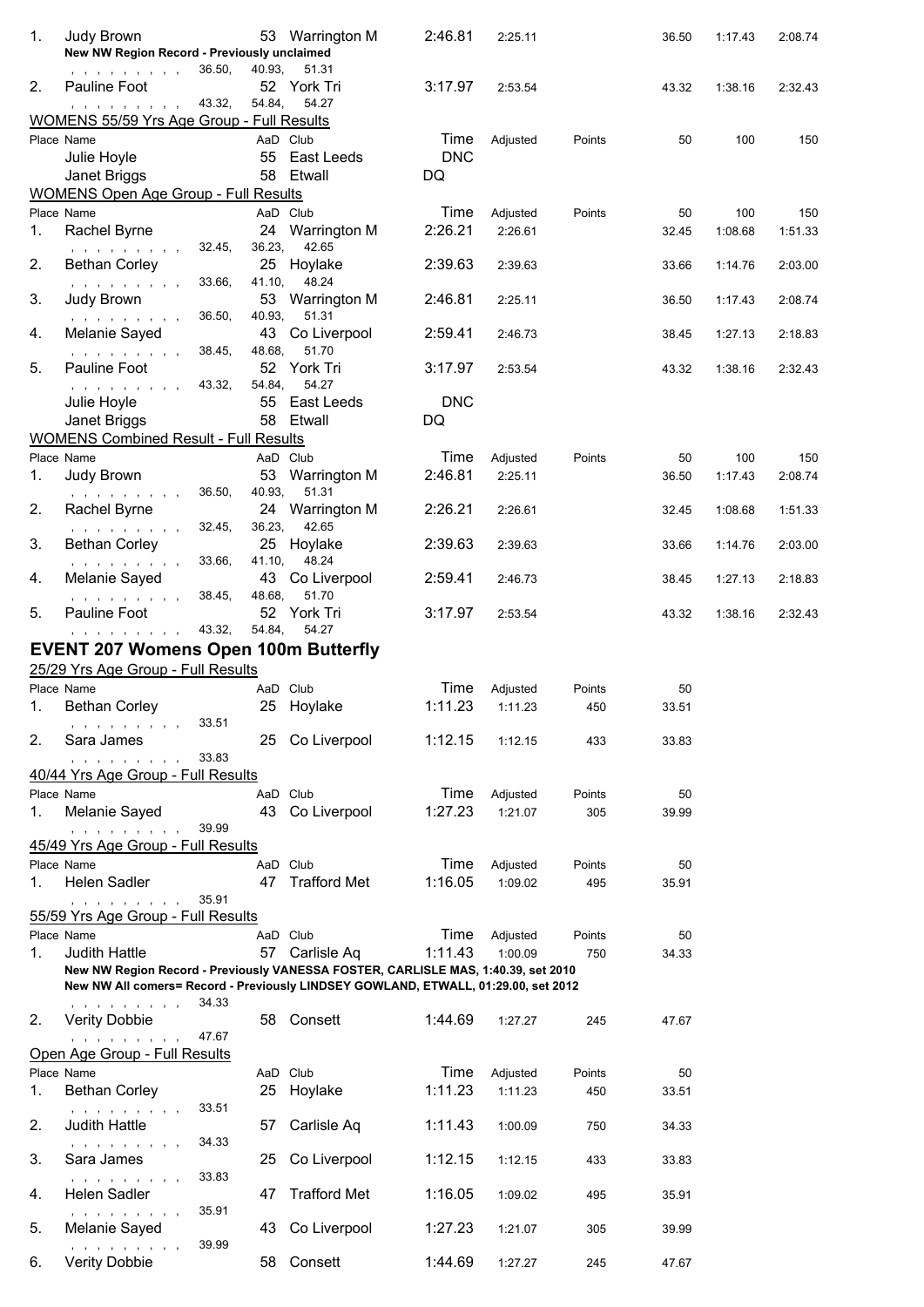|    | <b>Combined Result - Full Results</b>                                                                                                                                                                     | 47.67 |     |                     |            |          |        |       |
|----|-----------------------------------------------------------------------------------------------------------------------------------------------------------------------------------------------------------|-------|-----|---------------------|------------|----------|--------|-------|
|    | Place Name                                                                                                                                                                                                |       |     | AaD Club            | Time       | Adjusted | Points | 50    |
| 1. | <b>Judith Hattle</b>                                                                                                                                                                                      | 34.33 | 57  | Carlisle Aq         | 1:11.43    | 1:00.09  | 750    | 34.33 |
| 2. | $\mathbf{y} = \mathbf{y} = \mathbf{y} = \mathbf{y} = \mathbf{y} = \mathbf{y} = \mathbf{y} = \mathbf{y} = \mathbf{y}$<br><b>Helen Sadler</b>                                                               | 35.91 | 47  | <b>Trafford Met</b> | 1:16.05    | 1:09.02  | 495    | 35.91 |
| 3. | $\mathbf{y} = \mathbf{y} - \mathbf{y} = \mathbf{y} - \mathbf{y} = \mathbf{y} - \mathbf{y} = \mathbf{y} - \mathbf{y} = \mathbf{y}$<br>Bethan Corley                                                        | 33.51 | 25  | Hoylake             | 1:11.23    | 1:11.23  | 450    | 33.51 |
| 4. | $\mathbf{y} = \mathbf{y} - \mathbf{y} = \mathbf{y} - \mathbf{y} = \mathbf{y} - \mathbf{y} = \mathbf{y} - \mathbf{y} = \mathbf{y}$<br>Sara James                                                           | 33.83 | 25  | Co Liverpool        | 1:12.15    | 1:12.15  | 433    | 33.83 |
| 5. | Melanie Sayed                                                                                                                                                                                             | 39.99 | 43  | Co Liverpool        | 1:27.23    | 1:21.07  | 305    | 39.99 |
| 6. | $\mathbf{y} = \mathbf{y} - \mathbf{y} = \mathbf{y} - \mathbf{y} = \mathbf{y} - \mathbf{y} = \mathbf{y} - \mathbf{y} = \mathbf{y}$<br><b>Verity Dobbie</b>                                                 | 47.67 |     | 58 Consett          | 1:44.69    | 1:27.27  | 245    | 47.67 |
|    | $\mathbf{y} = \mathbf{y} - \mathbf{y} = \mathbf{y} - \mathbf{y} = \mathbf{y} - \mathbf{y} = \mathbf{y} - \mathbf{y} = \mathbf{y}$<br><b>EVENT 208 Mens Open 100m Butterfly</b>                            |       |     |                     |            |          |        |       |
|    | 18/24 Yrs Age Group - Full Results                                                                                                                                                                        |       |     |                     |            |          |        |       |
|    | Place Name                                                                                                                                                                                                |       |     | AaD Club            | Time       | Adjusted | Points | 50    |
| 1. | <b>Robert Hamer</b>                                                                                                                                                                                       |       |     | 19 Preston          | 56.79      | 57.62    | 594    | 26.51 |
|    | New NW Region Record - Previously ANDREW ADDISON, BLACKBURN, 58.18, set 2011                                                                                                                              |       |     |                     |            |          |        |       |
|    | New NW All comers= Record - Previously JOSHUA SPENCER, EAST LEEDS, 57.79, set 2013                                                                                                                        |       |     |                     |            |          |        |       |
|    | $\mathbf{y} = \mathbf{y} - \mathbf{y} = \mathbf{y} - \mathbf{y} = \mathbf{y} - \mathbf{y} = \mathbf{y} - \mathbf{y} = \mathbf{y}$                                                                         | 26.51 |     |                     |            |          |        |       |
| 2. | Sam Milne                                                                                                                                                                                                 | 29.25 | 24  | <b>Trafford Met</b> | 1:02.40    | 1:02.57  | 463    | 29.25 |
| 3. | $\mathbf{y} = \mathbf{y} - \mathbf{y} = \mathbf{y} - \mathbf{y} = \mathbf{y} - \mathbf{y} = \mathbf{y} - \mathbf{y} = \mathbf{y}$<br>Ciaran Conway<br>$1 \t1 \t1 \t1 \t1 \t1 \t1 \t1 \t1 \t1 \t1 \t1 \t1$ | 29.63 | 19. | Stretford           | 1:04.35    | 1:05.29  | 408    | 29.63 |
|    | 25/29 Yrs Age Group - Full Results                                                                                                                                                                        |       |     |                     |            |          |        |       |
|    | Place Name                                                                                                                                                                                                |       |     | AaD Club            | Time       | Adjusted | Points | 50    |
| 1. | Daniel Mills                                                                                                                                                                                              |       | 26  | Stretford           | 1:01.26    | 1:01.09  | 498    | 28.51 |
|    | New NW Region Record - Previously SIMON CHURCHMAN, BARROW, 1:01.38, set 2012                                                                                                                              |       |     |                     |            |          |        |       |
|    |                                                                                                                                                                                                           | 28.51 |     |                     |            |          |        |       |
| 2. | Daniel Korcz                                                                                                                                                                                              |       | 28  | <b>Trafford Met</b> | 1:03.46    | 1:02.90  | 456    | 29.66 |
| 3. | <b>Matthew Lees</b>                                                                                                                                                                                       | 29.66 | 28  | Rochdale            | 1:15.46    | 1:14.79  | 271    | 33.85 |
|    | $\mathbf{y} = \mathbf{y} - \mathbf{y} - \mathbf{y} = \mathbf{y} - \mathbf{y} - \mathbf{y} = \mathbf{y} - \mathbf{y} = \mathbf{y}$<br>35/39 Yrs Age Group - Full Results                                   | 33.85 |     |                     |            |          |        |       |
|    | Place Name                                                                                                                                                                                                |       |     | AaD Club            | Time       | Adjusted | Points | 50    |
| 1. | <b>Matty Cooper</b>                                                                                                                                                                                       |       | 36  | Middlesboro         | 1:17.56    | 1:14.61  | 273    | 36.16 |
|    | $\mathbf{y} = \mathbf{y} - \mathbf{y} = \mathbf{y} - \mathbf{y} = \mathbf{y} - \mathbf{y} = \mathbf{y} - \mathbf{y} = \mathbf{y}$                                                                         | 36.16 |     |                     |            |          |        |       |
|    | 40/44 Yrs Age Group - Full Results                                                                                                                                                                        |       |     |                     |            |          |        |       |
|    | Place Name                                                                                                                                                                                                |       |     | AaD Club            | Time       | Adjusted | Points | 50    |
| 1. | <b>Graeme Atherton</b>                                                                                                                                                                                    |       | 42  | Warrington M        | 1:01.73    | 57.68    | 592    | 29.05 |
|    | New NW Region Record - Previously GRAEME ATHERTON, WARRINGTON DOLPHIN, 1:02.01, set 2015                                                                                                                  |       |     |                     |            |          |        |       |
|    | New NW All comers= Record - Previously GRAEME ATHERTON, WARRINGTON DOLPHINS, 01:02.01, set 2015                                                                                                           |       |     |                     |            |          |        |       |
| 2. | $\mathbf{y} = \mathbf{y} - \mathbf{y} = \mathbf{y} - \mathbf{y} = \mathbf{y} - \mathbf{y} = \mathbf{y} - \mathbf{y} = \mathbf{y}$<br>David Rees                                                           | 29.05 | 44  | Stalybridge         | 1:03.53    | 58.71    | 561    | 29.18 |
| 3. | $\mathbf{y} = \mathbf{y} = \mathbf{y} = \mathbf{y} = \mathbf{y} = \mathbf{y} = \mathbf{y} = \mathbf{y} = \mathbf{y}$<br><b>Richard Symons</b>                                                             | 29.18 | 43  | <b>Trafford Met</b> | 1:08.65    | 1:03.80  | 437    | 32.25 |
|    | Philip Hawkrigg                                                                                                                                                                                           | 32.25 | 42  |                     |            |          |        |       |
| 4. | $1 - 1 - 1 - 1 - 1 - 1 - 1 - 1 - 1 - 1$                                                                                                                                                                   | 32.96 |     | Copeland            | 1:12.06    | 1:07.33  | 372    | 32.96 |
|    | Ed Clayton<br>50/54 Yrs Age Group - Full Results                                                                                                                                                          |       | 41  | Southport           | <b>DNC</b> |          |        |       |
|    | Place Name                                                                                                                                                                                                |       |     | AaD Club            | Time       | Adjusted | Points | 50    |
| 1. | <b>Alastair Quinn</b>                                                                                                                                                                                     |       | 50  | <b>Trafford Met</b> | 1:08.97    | 1:01.35  | 492    | 31.67 |
|    | $\mathbf{y} = \mathbf{y} - \mathbf{y} = \mathbf{y} - \mathbf{y} = \mathbf{y} - \mathbf{y} = \mathbf{y} - \mathbf{y} = \mathbf{y}$                                                                         | 31.67 |     |                     |            |          |        |       |
| 2. | <b>Anthony Wylie</b>                                                                                                                                                                                      | 32.45 | 50  | Everton             | 1:09.68    | 1:01.98  | 477    | 32.45 |
|    | $\mathbf{y} = \mathbf{y} - \mathbf{y} = \mathbf{y} - \mathbf{y} = \mathbf{y} - \mathbf{y} = \mathbf{y} - \mathbf{y} = \mathbf{y}$<br>55/59 Yrs Age Group - Full Results                                   |       |     |                     |            |          |        |       |
|    | Place Name                                                                                                                                                                                                |       |     | AaD Club            | Time       | Adjusted | Points | 50    |
| 1. | Alec Johnson                                                                                                                                                                                              |       | 55  | <b>Trafford Met</b> | 1:09.31    | 59.33    | 544    | 31.99 |
|    |                                                                                                                                                                                                           |       |     |                     |            |          |        |       |
|    | New NW Region Record - Previously GRAHAM PEARSON, CARLISLE MAS, 1:13.35, set 2009                                                                                                                         |       |     |                     |            |          |        |       |
|    | New NW All comers= Record - Previously GRAHAM PEARSON, CARLISLE MAS, 01:13.35, set 2009                                                                                                                   |       |     |                     |            |          |        |       |
|    | , , , , , , , , ,                                                                                                                                                                                         | 31.99 |     |                     | <b>DNC</b> |          |        |       |
|    | Rob Arnold<br>60/64 Yrs Age Group - Full Results                                                                                                                                                          |       | 57  | <b>Trafford Met</b> |            |          |        |       |
|    | Place Name                                                                                                                                                                                                |       |     | AaD Club            | Time       |          | Points |       |
| 1. | Steve Wall                                                                                                                                                                                                |       |     | 63 Co Liverpool     | 1:09.44    | Adjusted |        | 50    |
|    | New NW Region Record - Previously DEREK BOOTH, HALLTON, 1:21.40, set 2009                                                                                                                                 |       |     |                     |            | 55.01    | 682    | 32.27 |
|    | New NW All comers= Record - Previously DEREK BOOTH, HALLTON, 01:21.40, set 2009                                                                                                                           |       |     |                     |            |          |        |       |
|    | , , , , , , , , ,                                                                                                                                                                                         | 32.27 |     |                     |            |          |        |       |

65/69 Yrs Age Group - Full Results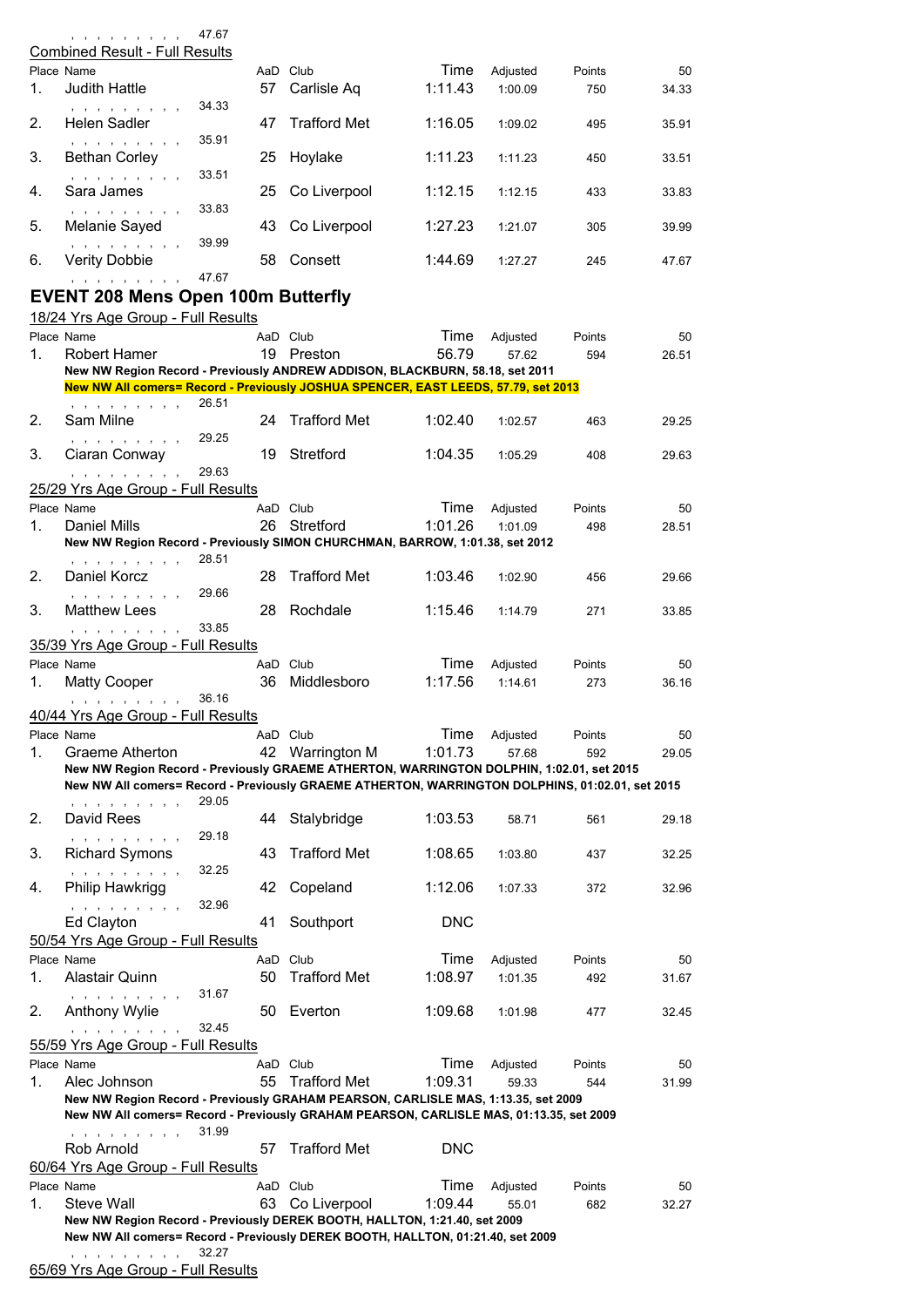|     | Place Name<br>Paul Partington                                                                                                                                                                                             | 69             | AaD Club<br>Wincanton                         | Time<br><b>DNC</b>                     | Adjusted          | Points        | 50          |
|-----|---------------------------------------------------------------------------------------------------------------------------------------------------------------------------------------------------------------------------|----------------|-----------------------------------------------|----------------------------------------|-------------------|---------------|-------------|
|     | Open Age Group - Full Results                                                                                                                                                                                             |                |                                               |                                        |                   |               |             |
| 1.  | Place Name<br><b>Robert Hamer</b>                                                                                                                                                                                         | 19<br>26.51    | AaD Club<br>Preston                           | Time<br>56.79                          | Adjusted<br>57.62 | Points<br>594 | 50<br>26.51 |
| 2.  | <b>Daniel Mills</b><br>$\mathbf{y} = \mathbf{y} - \mathbf{y} = \mathbf{y} - \mathbf{y} = \mathbf{y} - \mathbf{y} = \mathbf{y} - \mathbf{y} = \mathbf{y}$                                                                  | 26<br>28.51    | Stretford                                     | 1:01.26                                | 1:01.09           | 498           | 28.51       |
| 3.  | Graeme Atherton                                                                                                                                                                                                           | 42<br>29.05    | Warrington M                                  | 1:01.73                                | 57.68             | 592           | 29.05       |
| 4.  | $\mathbf{y} = \mathbf{y} = \mathbf{y} = \mathbf{y} = \mathbf{y} = \mathbf{y} = \mathbf{y} = \mathbf{y} = \mathbf{y}$<br>Sam Milne                                                                                         | 24<br>29.25    | <b>Trafford Met</b>                           | 1:02.40                                | 1:02.57           | 463           | 29.25       |
| 5.  | .<br>Daniel Korcz                                                                                                                                                                                                         | 28<br>29.66    | <b>Trafford Met</b>                           | 1:03.46                                | 1:02.90           | 456           | 29.66       |
| 6.  | $\mathbf{r} = \mathbf{r} = \mathbf{r} = \mathbf{r} = \mathbf{r} = \mathbf{r} = \mathbf{r} = \mathbf{r} = \mathbf{r}$<br>David Rees                                                                                        | 44<br>29.18    | Stalybridge                                   | 1:03.53                                | 58.71             | 561           | 29.18       |
| 7.  | .<br>Ciaran Conway                                                                                                                                                                                                        | 19<br>29.63    | Stretford                                     | 1:04.35                                | 1:05.29           | 408           | 29.63       |
| 8.  | $\mathbf{y} = \mathbf{y} = \mathbf{y} = \mathbf{y} = \mathbf{y} = \mathbf{y} = \mathbf{y} = \mathbf{y} = \mathbf{y}$<br><b>Richard Symons</b>                                                                             | 43<br>32.25    | <b>Trafford Met</b>                           | 1:08.65                                | 1:03.80           | 437           | 32.25       |
| 9.  | $\mathbf{y} = \mathbf{y} - \mathbf{y} - \mathbf{y} = \mathbf{y} - \mathbf{y} - \mathbf{y} = \mathbf{y} - \mathbf{y} = \mathbf{y}$<br><b>Alastair Quinn</b>                                                                | 50<br>31.67    | <b>Trafford Met</b>                           | 1:08.97                                | 1:01.35           | 492           | 31.67       |
| 10. | $\mathbf{y} = \mathbf{y} - \mathbf{y} = \mathbf{y} - \mathbf{y} = \mathbf{y} - \mathbf{y} = \mathbf{y} - \mathbf{y} = \mathbf{y}$<br>Alec Johnson                                                                         | 55<br>31.99    | <b>Trafford Met</b>                           | 1:09.31                                | 59.33             | 544           | 31.99       |
| 11. | $\mathbf{y} = \mathbf{y} - \mathbf{y} = \mathbf{y} - \mathbf{y} = \mathbf{y} - \mathbf{y} = \mathbf{y} - \mathbf{y} = \mathbf{y}$<br>Steve Wall                                                                           | 63<br>32.27    | Co Liverpool                                  | 1:09.44                                | 55.01             | 682           | 32.27       |
| 12. | Anthony Wylie                                                                                                                                                                                                             | 50<br>32.45    | Everton                                       | 1:09.68                                | 1:01.98           | 477           | 32.45       |
| 13. | , , , , , , , , ,<br>Philip Hawkrigg                                                                                                                                                                                      | 42<br>32.96    | Copeland                                      | 1:12.06                                | 1:07.33           | 372           | 32.96       |
| 14. | .<br><b>Matthew Lees</b>                                                                                                                                                                                                  | 28<br>33.85    | Rochdale                                      | 1:15.46                                | 1:14.79           | 271           | 33.85       |
| 15. | , , , , , , , , , ,<br>, , , ,<br><b>Matty Cooper</b>                                                                                                                                                                     | 36<br>36.16    | Middlesboro                                   | 1:17.56                                | 1:14.61           | 273           | 36.16       |
|     | $\mathbf{y} = \mathbf{y} - \mathbf{y} = \mathbf{y} - \mathbf{y} = \mathbf{y} - \mathbf{y} = \mathbf{y} - \mathbf{y} = \mathbf{y}$<br>Paul Partington<br>Rob Arnold<br>Ed Clayton<br><b>Combined Result - Full Results</b> | 69<br>57<br>41 | Wincanton<br><b>Trafford Met</b><br>Southport | <b>DNC</b><br><b>DNC</b><br><b>DNC</b> |                   |               |             |
|     | Place Name                                                                                                                                                                                                                |                |                                               | Time                                   |                   |               |             |
| 1.  | Steve Wall                                                                                                                                                                                                                | 32.27          | AaD Club<br>63 Co Liverpool                   | 1:09.44                                | Adjusted<br>55.01 | Points<br>682 | 50<br>32.27 |
| 2.  | $\mathbf{y} = \mathbf{y} - \mathbf{y} - \mathbf{y} = \mathbf{y} - \mathbf{y} - \mathbf{y} = \mathbf{y} - \mathbf{y} - \mathbf{y}$<br>Robert Hamer                                                                         | 26.51          | 19 Preston                                    | 56.79                                  | 57.62             | 594           | 26.51       |
| 3.  | $1 - 1 - 1 - 1 - 1 - 1 - 1 - 1 - 1 - 1$<br>Graeme Atherton                                                                                                                                                                | 42<br>29.05    | Warrington M                                  | 1:01.73                                | 57.68             | 592           | 29.05       |
| 4.  | $1 - 1 - 1 - 1 - 1 - 1 - 1 - 1 - 1 - 1$<br>David Rees                                                                                                                                                                     | 44<br>29.18    | Stalybridge                                   | 1:03.53                                | 58.71             | 561           | 29.18       |
| 5.  | $\mathbf{y} = \mathbf{y} = \mathbf{y} = \mathbf{y} = \mathbf{y} = \mathbf{y} = \mathbf{y} = \mathbf{y} = \mathbf{y}$<br>Alec Johnson                                                                                      | 55<br>31.99    | <b>Trafford Met</b>                           | 1:09.31                                | 59.33             | 544           | 31.99       |
| 6.  | $\begin{array}{cccccccccccccc} &\bullet &\bullet &\bullet &\bullet &\bullet &\bullet &\bullet &\bullet &\bullet &\bullet \end{array}$<br>Daniel Mills<br>.                                                                | 26<br>28.51    | Stretford                                     | 1:01.26                                | 1:01.09           | 498           | 28.51       |
| 7.  | Alastair Quinn                                                                                                                                                                                                            | 50<br>31.67    | <b>Trafford Met</b>                           | 1:08.97                                | 1:01.35           | 492           | 31.67       |
| 8.  | $1 - 1 - 1 - 1 - 1 - 1 - 1 - 1 - 1 - 1$<br>Anthony Wylie                                                                                                                                                                  | 50<br>32.45    | Everton                                       | 1:09.68                                | 1:01.98           | 477           | 32.45       |
| 9.  | .<br>Sam Milne                                                                                                                                                                                                            | 24<br>29.25    | <b>Trafford Met</b>                           | 1:02.40                                | 1:02.57           | 463           | 29.25       |
| 10. | $\mathbf{y} = \mathbf{y} - \mathbf{y} = \mathbf{y} - \mathbf{y} = \mathbf{y} - \mathbf{y} = \mathbf{y} - \mathbf{y} = \mathbf{y}$<br>Daniel Korcz                                                                         | 28<br>29.66    | <b>Trafford Met</b>                           | 1:03.46                                | 1:02.90           | 456           | 29.66       |
| 11. | <b>Richard Symons</b>                                                                                                                                                                                                     | 43<br>32.25    | <b>Trafford Met</b>                           | 1:08.65                                | 1:03.80           | 437           | 32.25       |
| 12. | , , , , , , , , ,<br>Ciaran Conway<br>$\begin{array}{cccccccccccccc} &\bullet &\bullet &\bullet &\bullet &\bullet &\bullet &\bullet &\bullet &\bullet &\bullet &\bullet \end{array}$                                      | 19<br>29.63    | Stretford                                     | 1:04.35                                | 1:05.29           | 408           | 29.63       |
| 13. | Philip Hawkrigg                                                                                                                                                                                                           | 42<br>32.96    | Copeland                                      | 1:12.06                                | 1:07.33           | 372           | 32.96       |
| 14. | , , , , , , , ,<br><b>Matty Cooper</b>                                                                                                                                                                                    | 36<br>36.16    | Middlesboro                                   | 1:17.56                                | 1:14.61           | 273           | 36.16       |
| 15. | , , , ,<br><b>Matthew Lees</b>                                                                                                                                                                                            | 28<br>33.85    | Rochdale                                      | 1:15.46                                | 1:14.79           | 271           | 33.85       |
|     |                                                                                                                                                                                                                           |                |                                               |                                        |                   |               |             |

#### **EVENT 209 Womens Open 50m Freestyle**

18/24 Yrs Age Group - Full Results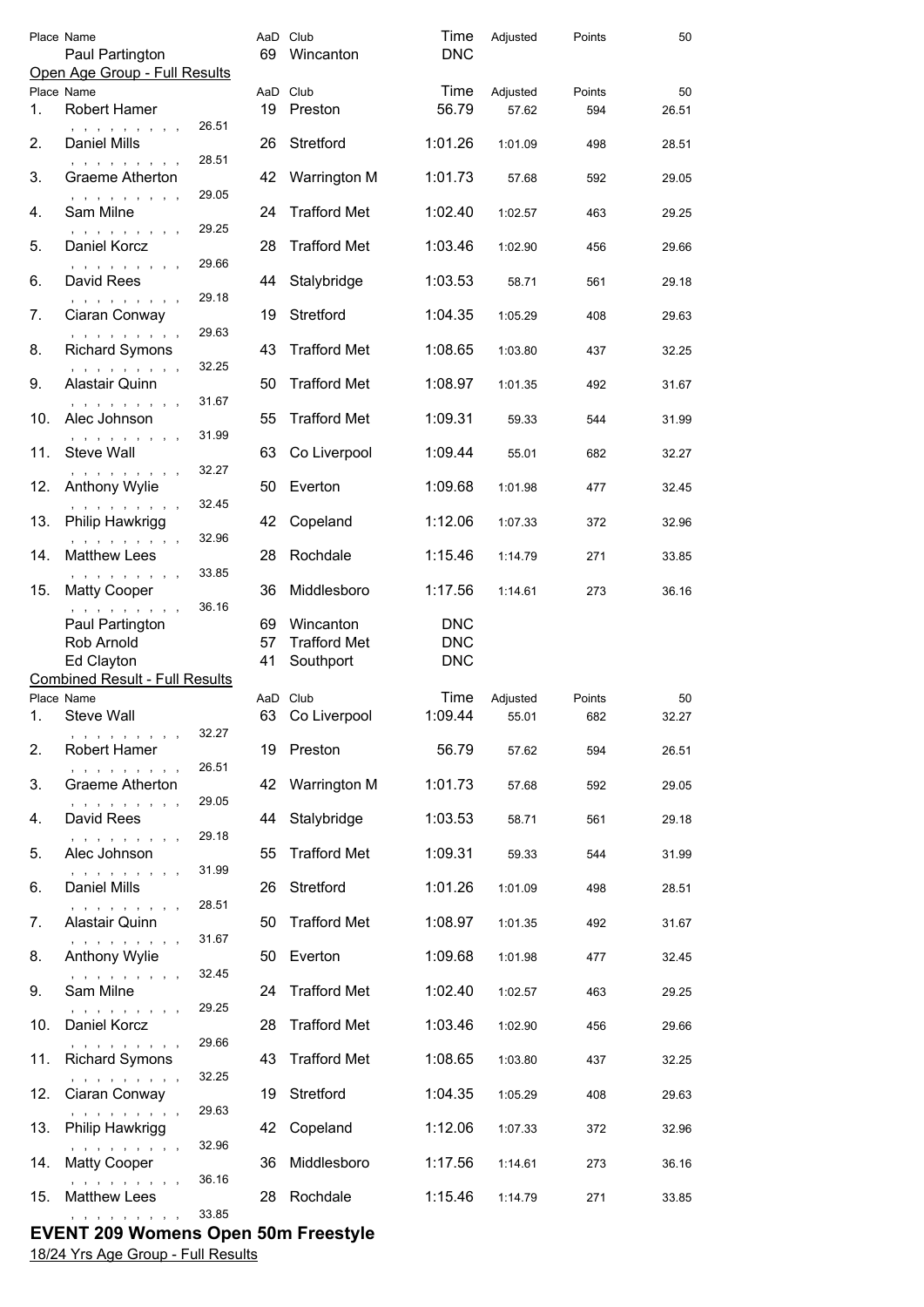|                        | Place Name                                                                                            | AaD Club  |                                          | Time          | Adjusted          | Points        |
|------------------------|-------------------------------------------------------------------------------------------------------|-----------|------------------------------------------|---------------|-------------------|---------------|
| 1.                     | Rachel Ritchie                                                                                        | 21        | Preston                                  | 27.27         | 27.55             | 600           |
| 2.                     | New NW Region Record - Previously HOLLY NEWSOME, ELLESMERE PORT, 28.35, set 2009<br>Louisa Zolkiewski | 24        | <b>Trafford Met</b>                      | 28.97         | 29.05             | 511           |
| 3.                     | Katie Hands                                                                                           | 21        | Preston                                  | 29.78         | 30.08             | 461           |
| 4.                     | <b>Tessa Dunford</b>                                                                                  | 24        | Macclesf'ldM                             | 30.14         | 30.22             | 454           |
| 5.                     | Rosie Kincaid                                                                                         | 24        | Preston                                  | 30.76         | 30.84             | 427           |
| 6.                     | Zoe-Lea Dale                                                                                          | 23        | Stretford                                | 30.85         | 31.01             | 420           |
| 7.                     | <b>Chloe Prout</b>                                                                                    | 20        | Eston                                    | 32.58         | 32.99             | 349           |
| 8.                     | Megan Green                                                                                           | 21        | Preston                                  | 32.74         | 33.07             | 347           |
| 9.                     | Mikayla Brudenell                                                                                     | 20        | Eston                                    | 33.59         | 34.01             | 319           |
|                        | 25/29 Yrs Age Group - Full Results                                                                    |           |                                          |               |                   |               |
|                        | Place Name                                                                                            | AaD       | Club                                     | Time          | Adjusted          | Points        |
| 1.                     | Michelle Wareing                                                                                      | 25        | <b>Trafford Met</b>                      | 30.75         | 30.75             | 431           |
|                        | 30/34 Yrs Age Group - Full Results                                                                    |           |                                          |               |                   |               |
|                        | Place Name                                                                                            | AaD       | Club                                     | Time          | Adjusted          | Points        |
| 1.                     | <b>Whitney Schofield</b>                                                                              | 31        | Kirkham Wesh                             | 36.18         | 35.50             | 280           |
|                        | 40/44 Yrs Age Group - Full Results                                                                    |           |                                          |               |                   |               |
|                        | Place Name                                                                                            | AaD Club  |                                          | Time          | Adjusted          | Points        |
| 1.                     | Becky Toal                                                                                            | 44        | NorthernWave                             | 46.20         | 42.69             | 161           |
|                        | 45/49 Yrs Age Group - Full Results                                                                    |           |                                          |               |                   |               |
|                        | Place Name                                                                                            | AaD       | Club                                     | Time          | Adjusted          | Points        |
| 1.                     | Andrea Thomas                                                                                         | 48        | Hoylake                                  | 35.64         | 32.14             | 378           |
| 2.                     | <b>Dianne Foster</b>                                                                                  | 48        | <b>East Leeds</b>                        | 37.61         | 33.91             | 321           |
|                        | 50/54 Yrs Age Group - Full Results                                                                    |           |                                          |               |                   |               |
|                        | Place Name                                                                                            | AaD       | Club                                     | Time          | Adjusted          | Points        |
| 1.                     | <b>Beverly Stamp</b>                                                                                  | 52        | <b>Blackpool Aq</b>                      | 32.40         | 28.40             | 547           |
|                        | 55/59 Yrs Age Group - Full Results                                                                    |           |                                          |               |                   |               |
|                        | Place Name                                                                                            | AaD Club  |                                          | Time          | Adjusted          | Points        |
| 1.                     | <b>Frances West</b>                                                                                   | 56        | <b>MacclesfldM</b>                       | 32.78         | 27.82             | 582           |
|                        | New NW Region Record - Previously BARBARA HOLMES, BLACKPOOL, 36.49, set 2014                          |           |                                          |               |                   |               |
| 2.                     | <b>Verity Dobbie</b>                                                                                  | 58        | Consett                                  | 34.45         | 28.72             | 529           |
| 3.                     | Carol James                                                                                           | 57        | Sheffield C                              | 37.42         | 31.48             | 402           |
|                        | <b>Christine Daly</b>                                                                                 | 57        | <b>Barrow LD</b>                         | <b>DNC</b>    |                   |               |
|                        | 60/64 Yrs Age Group - Full Results                                                                    |           |                                          |               |                   |               |
|                        | Place Name                                                                                            | AaD Club  |                                          | Time          | Adjusted          | Points        |
| 1.                     | <b>Lindsey Gowland</b>                                                                                | 60        | Etwall                                   | 30.98         | 25.33             | 772           |
|                        | New British Record - Previously Rachel BARTON, TRAFFORD MET, 31.07, set 25-Oct-09                     |           |                                          |               |                   |               |
|                        | New NW All comers= Record - Previously SALLY SHIELDS, BOROUGH OF KIRKLEES, 35.18, set 2015            |           |                                          |               |                   |               |
| 2.                     | Sally Shields                                                                                         | 63        | <b>Bo Kirklees</b>                       | 36.43         | 28.86             | 522           |
| 3.                     | <b>Elaine Fitchie</b>                                                                                 | 61        | Leyland Barr                             | 38.50         | 31.16             | 414           |
|                        | New NW Region Record - Previously unclaimed                                                           |           |                                          |               |                   |               |
|                        | 65/69 Yrs Age Group - Full Results                                                                    |           |                                          |               |                   |               |
|                        | Place Name                                                                                            | AaD Club  |                                          | Time<br>35.05 | Adjusted          | Points        |
| 1.<br>$\overline{2}$ . | Rachel Barton<br><b>Gail Daffern</b>                                                                  | 69<br>67  | <b>Trafford Met</b><br><b>East Leeds</b> |               | 25.74             | 736           |
|                        |                                                                                                       |           |                                          | 46.82         | 35.34             | 284           |
|                        | Open Age Group - Full Results                                                                         |           |                                          |               |                   |               |
| 1.                     | Place Name<br><b>Rachel Ritchie</b>                                                                   | AaD<br>21 | Club<br>Preston                          | Time<br>27.27 | Adjusted<br>27.55 | Points<br>600 |
| 2.                     | Louisa Zolkiewski                                                                                     | 24        | <b>Trafford Met</b>                      | 28.97         | 29.05             | 511           |
| 3.                     | Katie Hands                                                                                           | 21        | Preston                                  | 29.78         | 30.08             | 461           |
| 4.                     | <b>Tessa Dunford</b>                                                                                  | 24        | Macclesf'ldM                             | 30.14         | 30.22             | 454           |
| 5.                     | Michelle Wareing                                                                                      | 25        | <b>Trafford Met</b>                      | 30.75         | 30.75             | 431           |
| 6.                     | Rosie Kincaid                                                                                         | 24        | Preston                                  | 30.76         | 30.84             | 427           |
| 7.                     | Zoe-Lea Dale                                                                                          | 23        | Stretford                                | 30.85         | 31.01             | 420           |
| 8.                     | <b>Lindsey Gowland</b>                                                                                | 60        | Etwall                                   | 30.98         | 25.33             | 772           |
| 9.                     | <b>Beverly Stamp</b>                                                                                  | 52        | <b>Blackpool Aq</b>                      | 32.40         | 28.40             | 547           |
| 10.                    | <b>Chloe Prout</b>                                                                                    | 20        | Eston                                    | 32.58         | 32.99             | 349           |
| 11.                    | Megan Green                                                                                           | 21        | Preston                                  | 32.74         | 33.07             | 347           |
| 12.                    | <b>Frances West</b>                                                                                   | 56        | MacclesfldM                              | 32.78         | 27.82             | 582           |
| 13.                    | Mikayla Brudenell                                                                                     | 20        | Eston                                    | 33.59         | 34.01             | 319           |
| 14.                    | <b>Verity Dobbie</b>                                                                                  | 58        | Consett                                  | 34.45         | 28.72             | 529           |
| 15.                    | Rachel Barton                                                                                         | 69        | <b>Trafford Met</b>                      | 35.05         | 25.74             | 736           |
| 16.                    | Andrea Thomas                                                                                         | 48        | Hoylake                                  | 35.64         | 32.14             | 378           |
| 17.                    | <b>Whitney Schofield</b>                                                                              | 31        | Kirkham Wesh                             | 36.18         | 35.50             | 280           |
| 18.                    | Sally Shields                                                                                         | 63        | <b>Bo Kirklees</b>                       | 36.43         | 28.86             | 522           |
| 19.                    | Carol James                                                                                           | 57        | Sheffield C                              | 37.42         | 31.48             | 402           |
| 20.                    | <b>Dianne Foster</b>                                                                                  | 48        | <b>East Leeds</b>                        | 37.61         | 33.91             | 321           |
| 21.                    | <b>Elaine Fitchie</b>                                                                                 | 61        | Leyland Barr                             | 38.50         | 31.16             | 414           |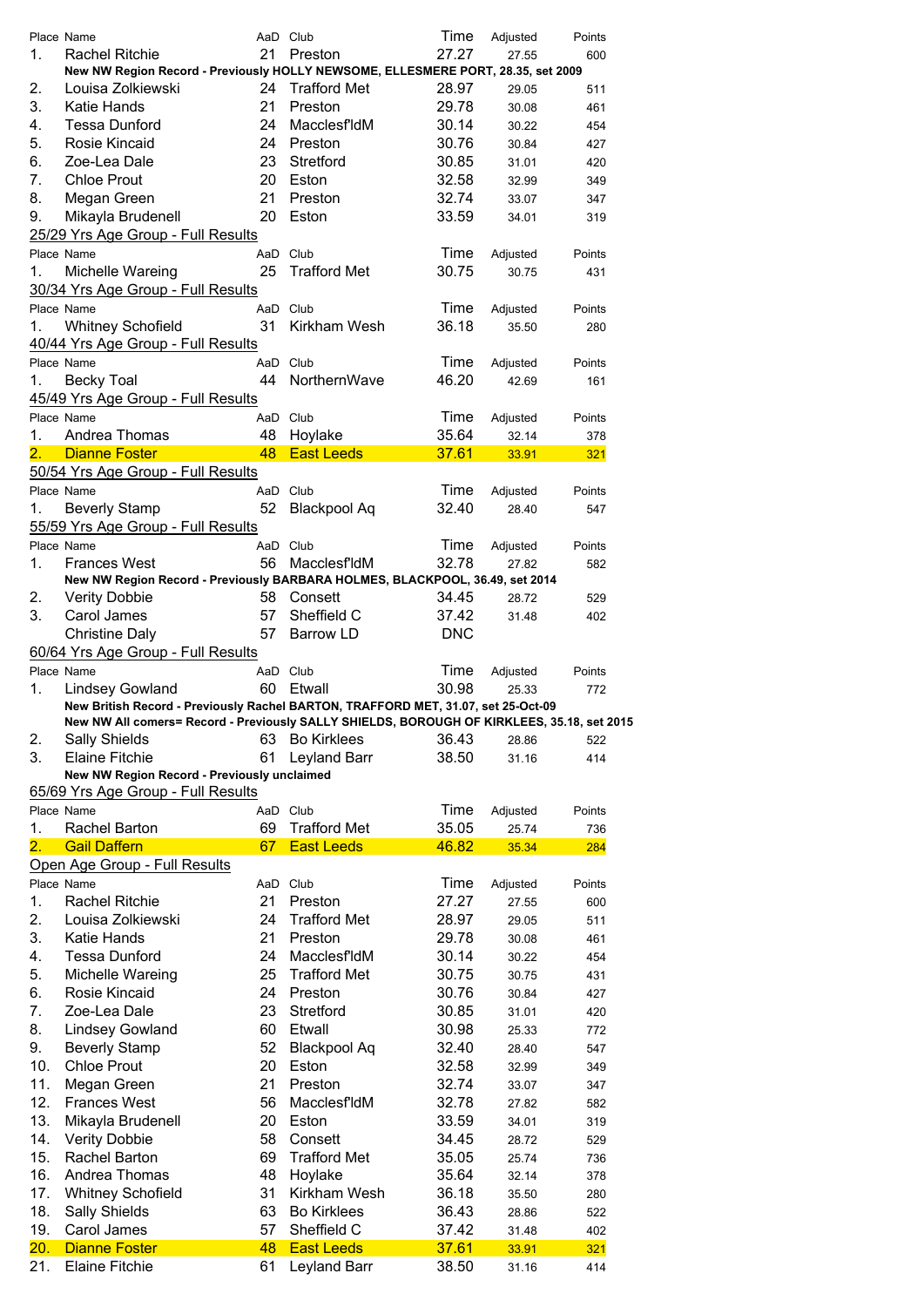| 22.                       | <b>Becky Toal</b>                                                                 | 44       | NorthernWave                        | 46.20          | 42.69             | 161           |
|---------------------------|-----------------------------------------------------------------------------------|----------|-------------------------------------|----------------|-------------------|---------------|
| 23.                       | <b>Gail Daffern</b>                                                               | 67       | <b>East Leeds</b>                   | 46.82          | 35.34             | 284           |
|                           | <b>Christine Daly</b>                                                             | 57       | Barrow LD                           | <b>DNC</b>     |                   |               |
|                           | <b>Combined Result - Full Results</b>                                             |          |                                     |                |                   |               |
|                           | Place Name                                                                        |          | AaD Club                            | Time           | Adjusted          | Points        |
| 1.                        | <b>Lindsey Gowland</b>                                                            | 60       | Etwall                              | 30.98          | 25.33             | 772           |
| 2.                        | Rachel Barton                                                                     | 69       | <b>Trafford Met</b>                 | 35.05          | 25.74             | 736           |
| 3.                        | <b>Rachel Ritchie</b>                                                             | 21       | Preston                             | 27.27          | 27.55             | 600           |
| 4.                        | <b>Frances West</b>                                                               | 56       | Macclesf <sup>'</sup> IdM           | 32.78          | 27.82             | 582           |
| 5.                        | <b>Beverly Stamp</b>                                                              | 52       | <b>Blackpool Aq</b>                 | 32.40          | 28.40             | 547           |
| 6.                        | <b>Verity Dobbie</b>                                                              | 58       | Consett                             | 34.45          | 28.72             | 529           |
| 7.                        | Sally Shields                                                                     | 63       | <b>Bo Kirklees</b>                  | 36.43          | 28.86             | 522           |
| 8.                        | Louisa Zolkiewski                                                                 | 24       | <b>Trafford Met</b>                 | 28.97          | 29.05             | 511           |
| 9.<br>10.                 | Katie Hands                                                                       | 21<br>24 | Preston                             | 29.78          | 30.08             | 461           |
| 11.                       | Tessa Dunford<br>Michelle Wareing                                                 | 25       | Macclesf'ldM<br><b>Trafford Met</b> | 30.14<br>30.75 | 30.22             | 454           |
| 12.                       | Rosie Kincaid                                                                     | 24       | Preston                             |                | 30.75             | 431           |
| 13.                       | Zoe-Lea Dale                                                                      | 23       | Stretford                           | 30.76<br>30.85 | 30.84             | 427           |
| 14.                       | <b>Elaine Fitchie</b>                                                             | 61       | Leyland Barr                        | 38.50          | 31.01<br>31.16    | 420<br>414    |
| 15.                       | Carol James                                                                       | 57       | Sheffield C                         | 37.42          |                   |               |
| 16.                       | Andrea Thomas                                                                     | 48       | Hoylake                             | 35.64          | 31.48<br>32.14    | 402<br>378    |
| 17.                       | <b>Chloe Prout</b>                                                                | 20       | Eston                               | 32.58          |                   | 349           |
| 18.                       | Megan Green                                                                       | 21       | Preston                             | 32.74          | 32.99<br>33.07    | 347           |
| 19.                       | <b>Dianne Foster</b>                                                              | 48       | <b>East Leeds</b>                   | 37.61          | 33.91             | 321           |
| 20.                       | Mikayla Brudenell                                                                 | 20       | Eston                               | 33.59          | 34.01             | 319           |
| 21.                       | <b>Gail Daffern</b>                                                               | 67       | <b>East Leeds</b>                   | 46.82          | 35.34             | 284           |
| 22.                       | <b>Whitney Schofield</b>                                                          | 31       | Kirkham Wesh                        | 36.18          | 35.50             | 280           |
| 23.                       | <b>Becky Toal</b>                                                                 | 44       | NorthernWave                        | 46.20          | 42.69             | 161           |
|                           | <b>EVENT 210 Mens Open 50m Freestyle</b>                                          |          |                                     |                |                   |               |
|                           |                                                                                   |          |                                     |                |                   |               |
|                           | 18/24 Yrs Age Group - Full Results<br>Place Name                                  |          | AaD Club                            | Time           |                   |               |
| 1.                        | Luke Pool                                                                         | 23       | Preston                             | 23.69          | Adjusted<br>23.82 | Points<br>615 |
|                           | New NW Region Record - Previously ANDREW ADDISON, BLACKBURN, 24.74, set 2011      |          |                                     |                |                   |               |
|                           | New NW All comers= Record - Previously ANDREW ADDISON, BLACKBURN, 24.74, set 2011 |          |                                     |                |                   |               |
| 2.                        | Tom Pope                                                                          | 24       | Stretford                           | 25.72          | 25.79             | 484           |
| 3.                        | <b>Charlie Hughes</b>                                                             | 22       | <b>Romiley Mari</b>                 | 25.89          | 26.09             | 468           |
| 4.                        | <b>Patrick Hill</b>                                                               | 19       | Preston                             | 26.70          | 27.09             | 418           |
| 5.                        | <b>Ethan Fielding</b>                                                             | 19       | Preston                             | 26.76          | 27.15             | 415           |
| 6.                        | Ben Hockaday                                                                      | 24       | <b>Barrow LD</b>                    | 26.81          | 26.88             | 428           |
| 7.                        | Jack Hedges                                                                       | 22       | Stretford                           | 27.01          | 27.22             | 412           |
| 8.                        | <b>Christopher Moulder</b>                                                        | 24       | Stretford                           | 27.17          | 27.24             | 411           |
|                           | 25/29 Yrs Age Group - Full Results                                                |          |                                     |                |                   |               |
|                           | Place Name                                                                        | AaD      | Club                                | Time           | Adjusted          | Points        |
| 1.                        | <b>Byron Hall</b>                                                                 | 27       | Preston                             | 26.12          | 25.97             | 474           |
| 2.                        | <b>Robert Sexton</b>                                                              | 28       | Oldham Aqua                         | 28.01          | 27.76             | 388           |
| 3.                        | <b>Matthew Lees</b>                                                               | 28       | Rochdale                            | 28.55          | 28.30             | 366           |
|                           | 30/34 Yrs Age Group - Full Results                                                |          |                                     |                |                   |               |
|                           | Place Name                                                                        | AaD      | Club                                | Time           | Adjusted          | Points        |
| 1.                        | Michael Peacock                                                                   | 30       | Preston                             | 27.24          | 26.82             | 431           |
| 2.                        | Rafal Kaczynski                                                                   | 32       | Co Manch Aq                         | 27.40          | 26.78             | 432           |
| 3.                        | Neil Ryan                                                                         | 34       | Romiley Mari                        | 28.56          | 27.70             | 391           |
| 4.                        | Ashley Leech                                                                      | 34       | Leyland Barr                        | 32.62          | 31.64             | 262           |
|                           | Mark Hooley-Ellis                                                                 | 33       | Kirkham Wesh                        | <b>DNC</b>     |                   |               |
|                           | 35/39 Yrs Age Group - Full Results                                                |          |                                     |                |                   |               |
|                           | Place Name                                                                        | AaD      | Club                                | Time           | Adjusted          | Points        |
| 1.                        | Stephen Barton                                                                    | 35       | <b>Trafford Met</b>                 | 25.94          | 25.06             | 528           |
| $\overline{\mathbf{2}}$ . | <b>James Barwick</b>                                                              | 35       | <b>East Leeds</b>                   | 28.36          | 27.40             | 404           |
|                           | 40/44 Yrs Age Group - Full Results                                                |          |                                     |                |                   |               |
|                           | Place Name                                                                        | AaD      | Club                                | Time           | Adjusted          | Points        |
| 1.                        | <b>Matthew James</b>                                                              | 42       | Hoylake                             | 28.23          | 26.38             | 452           |
| 2.                        | Andy Jones                                                                        | 42       | Warrington M                        | 28.69          | 26.81             | 431           |
| 3.                        | Philip Hawkrigg                                                                   | 42       | Copeland                            | 28.90          | 27.00             | 422           |
| 4.                        | Joseph Hess                                                                       | 44       | Mt Kelly                            | 28.92          | 26.73             | 435           |
| 5.                        | Marek Dynda                                                                       | 41       | <b>Barrow LD</b>                    | 29.03          | 27.27             | 410           |
| 6.                        | <b>Matthew Burrows</b>                                                            | 40       | Leyland Barr                        | 29.43          | 27.79             | 387           |
| 7.                        | David Johnson                                                                     | 42       | Hoylake                             | 31.73          | 29.65             | 319           |
|                           | Ed Holmes                                                                         | 43       | Kirkham Wesh                        | <b>DNC</b>     |                   |               |

45/49 Yrs Age Group - Full Results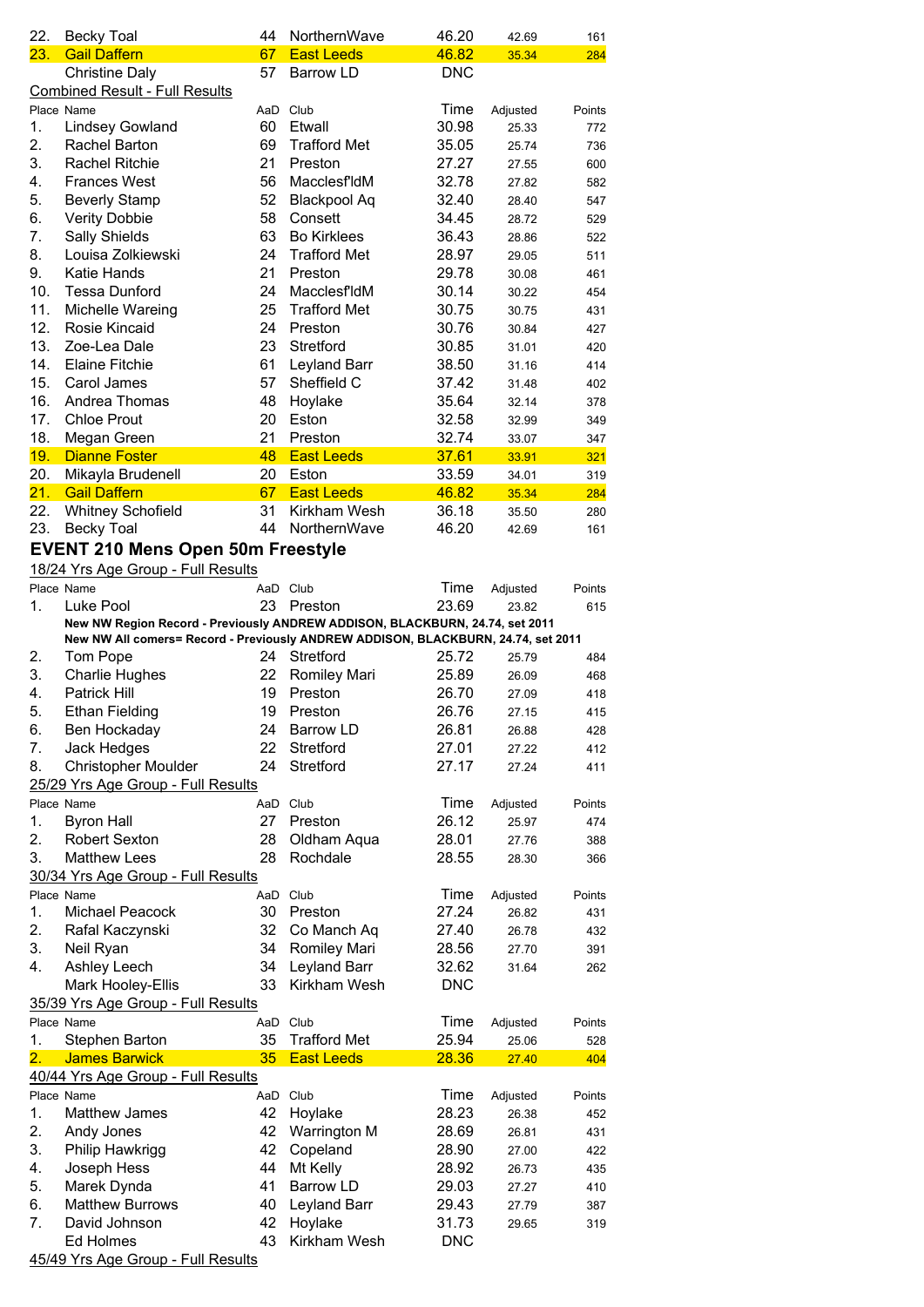|            | Place Name                                                                                           |          | AaD Club                       | Time           | Adjusted       | Points     |
|------------|------------------------------------------------------------------------------------------------------|----------|--------------------------------|----------------|----------------|------------|
| 1.         | David Crabtree                                                                                       | 49       | Romiley Mari                   | 28.62          | 25.63          | 493        |
| 2.         | Martin Goff                                                                                          | 49       | Romiley Mari                   | 29.35          | 26.29          | 457        |
| 3.         | Euan Henderson                                                                                       | 46       | <b>Trafford Met</b>            | 29.82          | 27.23          | 411        |
| 4.         | Jason Brierley                                                                                       | 46       | <b>Blackpool Aq</b>            | 30.01          | 27.41          | 403        |
|            | 50/54 Yrs Age Group - Full Results<br>Place Name                                                     | AaD      | Club                           | Time           | Adjusted       | Points     |
| 1.         | Andrew Bennett                                                                                       | 53       | Warrington M                   | 27.94          | 24.31          | 578        |
| 2.         | <b>Christopher Horne</b>                                                                             | 50       | Leyland Barr                   | 32.09          | 28.54          | 357        |
|            | 55/59 Yrs Age Group - Full Results                                                                   |          |                                |                |                |            |
|            | Place Name                                                                                           | AaD      | Club                           | Time           | Adjusted       | Points     |
| 1.         | <b>David Emerson</b>                                                                                 | 55       | <b>East Leeds</b>              | $26.48*$       | 22.67          | 713        |
| 2.         | New NW All comers= Record - Previously NEVILLE BARTON, TRAFFORD METRO, 28.10, set 2010<br>lan Powell | 58       | Welsh Ind                      | 30.79          | 25.67          | 491        |
|            | Stephen Allen                                                                                        | 57       | <b>Hull Masters</b>            | <b>DNC</b>     |                |            |
|            | 60/64 Yrs Age Group - Full Results                                                                   |          |                                |                |                |            |
|            | Place Name                                                                                           | AaD      | Club                           | Time           | Adjusted       | Points     |
| 1.         | <b>Neville Barton</b>                                                                                | 63       | <b>Trafford Met</b>            | 28.78          | 22.80          | 701        |
|            | Open Age Group - Full Results                                                                        |          |                                |                |                |            |
|            | Place Name                                                                                           | AaD      | Club                           | Time           | Adjusted       | Points     |
| 1.         | Luke Pool                                                                                            | 23       | Preston                        | 23.69          | 23.82          | 615        |
| 2.         | Tom Pope                                                                                             | 24       | Stretford                      | 25.72          | 25.79          | 484        |
| 3.         | <b>Charlie Hughes</b>                                                                                | 22       | Romiley Mari                   | 25.89          | 26.09          | 468        |
| 4.<br>5.   | Stephen Barton<br><b>Byron Hall</b>                                                                  | 35<br>27 | <b>Trafford Met</b><br>Preston | 25.94<br>26.12 | 25.06          | 528        |
| 6.         | <b>David Emerson</b>                                                                                 | 55       | <b>East Leeds</b>              | 26.48          | 25.97<br>22.67 | 474<br>713 |
| 7.         | <b>Patrick Hill</b>                                                                                  | 19       | Preston                        | 26.70          | 27.09          | 418        |
| 8.         | <b>Ethan Fielding</b>                                                                                | 19       | Preston                        | 26.76          | 27.15          | 415        |
| 9.         | Ben Hockaday                                                                                         | 24       | <b>Barrow LD</b>               | 26.81          | 26.88          | 428        |
| 10.        | Jack Hedges                                                                                          | 22       | Stretford                      | 27.01          | 27.22          | 412        |
| 11.        | <b>Christopher Moulder</b>                                                                           | 24       | Stretford                      | 27.17          | 27.24          | 411        |
| 12.        | Michael Peacock                                                                                      | 30       | Preston                        | 27.24          | 26.82          | 431        |
| 13.        | Rafal Kaczynski                                                                                      | 32       | Co Manch Aq                    | 27.40          | 26.78          | 432        |
| 14.        | <b>Andrew Bennett</b>                                                                                | 53       | Warrington M                   | 27.94          | 24.31          | 578        |
| 15.<br>16. | <b>Robert Sexton</b><br>Matthew James                                                                | 28       | Oldham Aqua                    | 28.01          | 27.76          | 388        |
| 17.        | <b>James Barwick</b>                                                                                 | 42<br>35 | Hoylake<br><b>East Leeds</b>   | 28.23<br>28.36 | 26.38<br>27.40 | 452<br>404 |
| 18.        | <b>Matthew Lees</b>                                                                                  | 28       | Rochdale                       | 28.55          | 28.30          | 366        |
| 19.        | Neil Ryan                                                                                            | 34       | Romiley Mari                   | 28.56          | 27.70          | 391        |
| 20.        | David Crabtree                                                                                       | 49       | Romiley Mari                   | 28.62          | 25.63          | 493        |
| 21.        | Andy Jones                                                                                           | 42       | Warrington M                   |                |                |            |
|            |                                                                                                      |          |                                | 28.69          | 26.81          | 431        |
| 22.        | Neville Barton                                                                                       | 63       | <b>Trafford Met</b>            | 28.78          | 22.80          | 701        |
| 23.        | Philip Hawkrigg                                                                                      | 42       | Copeland                       | 28.90          | 27.00          | 422        |
| 24.        | Joseph Hess                                                                                          | 44       | Mt Kelly                       | 28.92          | 26.73          | 435        |
| 25.        | Marek Dynda                                                                                          | 41       | <b>Barrow LD</b>               | 29.03          | 27.27          | 410        |
| 26.        | Martin Goff                                                                                          | 49       | <b>Romiley Mari</b>            | 29.35          | 26.29          | 457        |
| 27.        | <b>Matthew Burrows</b>                                                                               | 40       | Leyland Barr                   | 29.43          | 27.79          | 387        |
| 28.        | Euan Henderson                                                                                       | 46       | <b>Trafford Met</b>            | 29.82          | 27.23          | 411        |
| 29.        | Jason Brierley                                                                                       | 46       | <b>Blackpool Aq</b>            | 30.01          | 27.41          | 403        |
| 30.<br>31. | lan Powell<br>David Johnson                                                                          | 58<br>42 | Welsh Ind<br>Hoylake           | 30.79<br>31.73 | 25.67<br>29.65 | 491<br>319 |
| 32.        | <b>Christopher Horne</b>                                                                             | 50       | Leyland Barr                   | 32.09          | 28.54          | 357        |
| 33.        | Ashley Leech                                                                                         | 34       | Leyland Barr                   | 32.62          | 31.64          | 262        |
|            | Ed Holmes                                                                                            | 43       | Kirkham Wesh                   | <b>DNC</b>     |                |            |
|            | Stephen Allen                                                                                        | 57       | <b>Hull Masters</b>            | <b>DNC</b>     |                |            |
|            | Mark Hooley-Ellis                                                                                    | 33       | Kirkham Wesh                   | <b>DNC</b>     |                |            |
|            | <b>Combined Result - Full Results</b>                                                                |          |                                |                |                |            |
|            | Place Name                                                                                           | AaD      | Club                           | Time           | Adjusted       | Points     |
| 1.         | <b>David Emerson</b>                                                                                 | 55       | <b>East Leeds</b>              | 26.48          | 22.67          | 713        |
| 2.<br>3.   | Neville Barton<br>Luke Pool                                                                          | 63<br>23 | <b>Trafford Met</b><br>Preston | 28.78<br>23.69 | 22.80<br>23.82 | 701<br>615 |
| 4.         | <b>Andrew Bennett</b>                                                                                | 53       | Warrington M                   | 27.94          | 24.31          | 578        |
| 5.         | Stephen Barton                                                                                       | 35       | <b>Trafford Met</b>            | 25.94          | 25.06          | 528        |
| 6.         | David Crabtree                                                                                       | 49       | Romiley Mari                   | 28.62          | 25.63          | 493        |
| 7.         | lan Powell                                                                                           | 58       | Welsh Ind                      | 30.79          | 25.67          | 491        |
| 8.         | Tom Pope                                                                                             | 24       | Stretford                      | 25.72          | 25.79          | 484        |
| 9.<br>10.  | <b>Byron Hall</b><br><b>Charlie Hughes</b>                                                           | 27<br>22 | Preston<br>Romiley Mari        | 26.12<br>25.89 | 25.97<br>26.09 | 474<br>468 |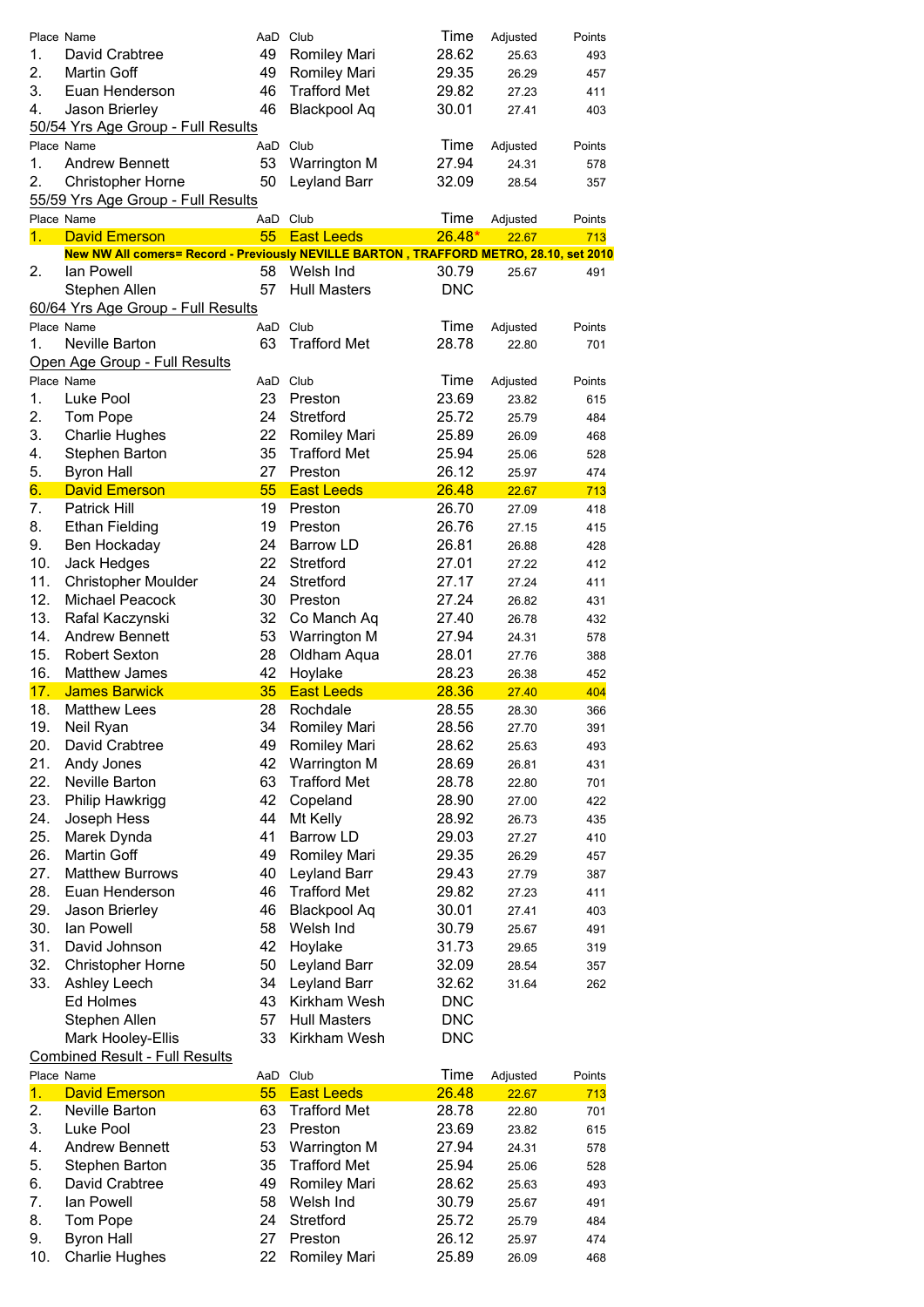| 11.        | <b>Martin Goff</b>                                                                                                                          | 49           | <b>Romiley Mari</b>               | 29.35          | 26.29               | 457        |       |         |         |
|------------|---------------------------------------------------------------------------------------------------------------------------------------------|--------------|-----------------------------------|----------------|---------------------|------------|-------|---------|---------|
| 12.        | Matthew James                                                                                                                               | 42           | Hoylake                           | 28.23          | 26.38               | 452        |       |         |         |
| 13.        | Joseph Hess                                                                                                                                 | 44           | Mt Kelly                          | 28.92          | 26.73               | 435        |       |         |         |
| 14.        | Rafal Kaczynski                                                                                                                             | 32           | Co Manch Aq                       | 27.40          | 26.78               | 432        |       |         |         |
| 15.        | Andy Jones                                                                                                                                  | 42           | Warrington M                      | 28.69          | 26.81               | 431        |       |         |         |
| 16.        | Michael Peacock                                                                                                                             | 30           | Preston                           | 27.24          | 26.82               | 431        |       |         |         |
| 17.        | Ben Hockaday                                                                                                                                | 24           | <b>Barrow LD</b>                  | 26.81          | 26.88               | 428        |       |         |         |
| 18.        | <b>Philip Hawkrigg</b>                                                                                                                      |              | 42 Copeland                       | 28.90          | 27.00               | 422        |       |         |         |
| 19.        | <b>Patrick Hill</b>                                                                                                                         | 19           | Preston                           | 26.70          | 27.09               | 418        |       |         |         |
| 20.        | <b>Ethan Fielding</b>                                                                                                                       | 19           | Preston                           | 26.76          | 27.15               | 415        |       |         |         |
| 21.        | Jack Hedges                                                                                                                                 | 22           | Stretford                         | 27.01          | 27.22               | 412        |       |         |         |
| 22.        | Euan Henderson                                                                                                                              | 46           | <b>Trafford Met</b>               | 29.82          | 27.23               | 411        |       |         |         |
| 23.        | <b>Christopher Moulder</b>                                                                                                                  | 24           | Stretford                         | 27.17<br>29.03 | 27.24               | 411        |       |         |         |
| 24.<br>25. | Marek Dynda<br><b>James Barwick</b>                                                                                                         | 41           | <b>Barrow LD</b><br>35 East Leeds | 28.36          | 27.27<br>27.40      | 410<br>404 |       |         |         |
| 26.        | Jason Brierley                                                                                                                              | 46           | <b>Blackpool Aq</b>               | 30.01          | 27.41               | 403        |       |         |         |
| 27.        | Neil Ryan                                                                                                                                   | 34           | Romiley Mari                      | 28.56          | 27.70               | 391        |       |         |         |
| 28.        | <b>Robert Sexton</b>                                                                                                                        | 28           | Oldham Aqua                       | 28.01          | 27.76               | 388        |       |         |         |
| 29.        | <b>Matthew Burrows</b>                                                                                                                      | 40           | <b>Leyland Barr</b>               | 29.43          | 27.79               | 387        |       |         |         |
| 30.        | <b>Matthew Lees</b>                                                                                                                         | 28           | Rochdale                          | 28.55          | 28.30               | 366        |       |         |         |
| 31.        | <b>Christopher Horne</b>                                                                                                                    | 50           | Leyland Barr                      | 32.09          | 28.54               | 357        |       |         |         |
| 32.        | David Johnson                                                                                                                               | 42           | Hoylake                           | 31.73          | 29.65               | 319        |       |         |         |
|            | 33. Ashley Leech                                                                                                                            |              | 34 Leyland Barr                   | 32.62          | 31.64               | 262        |       |         |         |
|            | <b>EVENT 211 Mens/Womens Open 200m Breaststroke</b>                                                                                         |              |                                   |                |                     |            |       |         |         |
|            | MENS 25/29 Yrs Age Group - Full Results                                                                                                     |              |                                   |                |                     |            |       |         |         |
|            | Place Name                                                                                                                                  | AaD Club     |                                   | Time           | Adjusted            | Points     | 50    | 100     | 150     |
| 1.         | Dean Heaps                                                                                                                                  | 25           | Preston                           | 2:36.22        | 2:36.22             | 458        | 36.38 | 1:17.05 | 1:58.21 |
|            | 36.38,<br>$\mathbf{y} = \mathbf{y} = \mathbf{y} = \mathbf{y} = \mathbf{y} = \mathbf{y} = \mathbf{y} = \mathbf{y} = \mathbf{y}$              | 40.67,       | 41.16                             |                |                     |            |       |         |         |
|            | MENS 35/39 Yrs Age Group - Full Results                                                                                                     |              |                                   |                |                     |            |       |         |         |
|            | Place Name                                                                                                                                  | AaD Club     |                                   | Time           | Adjusted            | Points     | 50    | 100     | 150     |
| 1.         | <b>Philip Burchell</b>                                                                                                                      | 37           | Holywell                          | 2:46.70        | 2:39.64             | 429        | 38.56 | 1:21.36 | 2:04.15 |
|            | 38.56,<br>$1 - 1 - 1 - 1 - 1 - 1 - 1 - 1 - 1$                                                                                               | 42.80,       | 42.79                             |                |                     |            |       |         |         |
|            | MENS 40/44 Yrs Age Group - Full Results                                                                                                     |              |                                   |                |                     |            |       |         |         |
|            |                                                                                                                                             |              |                                   |                |                     |            |       |         |         |
|            | Place Name                                                                                                                                  | AaD Club     |                                   | Time           | Adjusted            | Points     | 50    | 100     | 150     |
| 1.         | <b>Andrew Cooper</b>                                                                                                                        |              | 44 Trafford Met                   | 2:39.19        | 2:27.11             | 549        | 35.79 | 1:16.62 | 1:58.98 |
|            | New NW Region Record - Previously PETER WILMOT, BLACKPOOL SC, 2:47.71, set 2014                                                             |              |                                   |                |                     |            |       |         |         |
|            | New NW All comers= Record - Previously PETER WILMOT, BLACKPOOL SC, 02:47.71, set 2014                                                       |              |                                   |                |                     |            |       |         |         |
|            | 35.79,<br>$\mathbf{y} = \mathbf{y} - \mathbf{y} = \mathbf{y} - \mathbf{y} = \mathbf{y} - \mathbf{y} = \mathbf{y} - \mathbf{y} = \mathbf{y}$ | 40.83,       | 42.36                             |                |                     |            |       |         |         |
|            | MENS 45/49 Yrs Age Group - Full Results                                                                                                     |              |                                   |                |                     |            |       |         |         |
|            | Place Name                                                                                                                                  | AaD Club     |                                   | Time           | Adjusted            | Points     | 50    | 100     | 150     |
| 1.         | Peter Wilmot<br>New NW Region Record - Previously CRAIG HEGGIE, COPELAND, 2:57.46, set 2011                                                 |              | 45 Blackpool Aq                   | 2:52.75        | 2:38.71             | 437        | 39.10 | 1:22.82 | 2:07.89 |
|            | New NW All comers= Record - Previously STEVE GOODALL, RYKNELD, 02:52.80, set 2011                                                           |              |                                   |                |                     |            |       |         |         |
|            | 39.10,<br>$\mathbf{y} = \mathbf{y} - \mathbf{y} = \mathbf{y} - \mathbf{y} = \mathbf{y} - \mathbf{y} = \mathbf{y} - \mathbf{y} = \mathbf{y}$ | 43.72,       | 45.07                             |                |                     |            |       |         |         |
| 2.         | <b>Philip Croxall</b>                                                                                                                       | 48           | Colne                             | 3:02.54        | 2:44.59             | 392        | 41.13 | 1:29.09 | 2:16.31 |
|            | 41.13,<br>$\mathbf{y} = \mathbf{y} - \mathbf{y} = \mathbf{y} - \mathbf{y} = \mathbf{y} - \mathbf{y} = \mathbf{y} - \mathbf{y} = \mathbf{y}$ | 47.96,       | 47.22                             |                |                     |            |       |         |         |
| 3.         | <b>Clive Smith</b>                                                                                                                          |              | 48 Etwall                         | 3:26.30        | 3:06.01             | 271        | 46.73 | 1:40.17 | 2:34.21 |
|            | 46.73,<br>$\mathbf{y} = \mathbf{y} - \mathbf{y} = \mathbf{y} - \mathbf{y} = \mathbf{y} - \mathbf{y} = \mathbf{y} - \mathbf{y} = \mathbf{y}$ | 53.44,       | 54.04                             |                |                     |            |       |         |         |
| 4.         | Gavin Simpson                                                                                                                               |              | 45 Leyland Barr                   | 4:06.93        | 3:46.86             | 149        | 49.74 | 1:53.55 | 3:01.07 |
|            | $\mathbf{y} = \mathbf{y} - \mathbf{y} - \mathbf{y} = \mathbf{y} - \mathbf{y} - \mathbf{y} = \mathbf{y} - \mathbf{y} = \mathbf{y}$           |              | 49.74, 1:03.81, 1:07.52           |                |                     |            |       |         |         |
|            | MENS 50/54 Yrs Age Group - Full Results<br>Place Name                                                                                       | AaD Club     |                                   | Time           |                     | Points     | 50    | 100     | 150     |
| 1.         | <b>Michael Stott</b>                                                                                                                        |              | 50 Leyland Barr                   | 3:50.84        | Adjusted<br>3:25.33 | 202        | 53.89 | 1:53.23 | 2:53.06 |
|            | 53.89,<br>.                                                                                                                                 | 59.34,       | 59.83                             |                |                     |            |       |         |         |
|            | MENS 55/59 Yrs Age Group - Full Results                                                                                                     |              |                                   |                |                     |            |       |         |         |
|            | Place Name                                                                                                                                  | AaD Club     |                                   | Time           | Adjusted            | Points     | 50    | 100     | 150     |
| 1.         | Craig Heggie                                                                                                                                |              | 55 Workington                     | 2:56.05        | 2:30.70             | 510        | 40.73 | 1:25.95 | 2:12.88 |
|            | 40.73,                                                                                                                                      | 45.22,       | 46.93                             |                |                     |            |       |         |         |
| 2.         | Mark Jones                                                                                                                                  | 57           | Warrington M                      | 3:14.24        | 2:43.41             | 400        | 44.02 | 1:33.26 | 2:24.13 |
|            | 44.02,<br>.                                                                                                                                 | 49.24,       | 50.87                             |                |                     |            |       |         |         |
| 3.         | Gareth Baker                                                                                                                                | 59           | Flixton                           | 3:43.26        | 3:04.37             | 279        | 52.17 | 1:48.62 | 2:46.58 |
|            | 52.17,<br>.                                                                                                                                 | 56.45,       | 57.96                             |                |                     |            |       |         |         |
|            | MENS 60/64 Yrs Age Group - Full Results                                                                                                     |              |                                   |                |                     |            |       |         |         |
|            | Place Name                                                                                                                                  | AaD Club     |                                   | Time           | Adjusted            | Points     | 50    | 100     | 150     |
| 1.         | David Burchell<br>46.47,                                                                                                                    | 62<br>53.38, | Mold<br>53.72                     | 3:26.15        | 2:45.11             | 388        | 46.47 | 1:39.85 | 2:33.57 |
|            | .<br>MENS 65/69 Yrs Age Group - Full Results                                                                                                |              |                                   |                |                     |            |       |         |         |
|            | Place Name                                                                                                                                  | AaD Club     |                                   | Time           | Adjusted            | Points     | 50    | 100     | 150     |
| 1.         | Graham Pearson<br>New British Record - Previously Geoffrey THWAITES, CITY OF CAMBRIDGE SC, 03:00.01, set 25-Oct-13                          |              | 65 Carlisle Aq                    | 2:56.68        | 2:16.75             | 683        | 40.86 | 1:26.12 | 2:11.56 |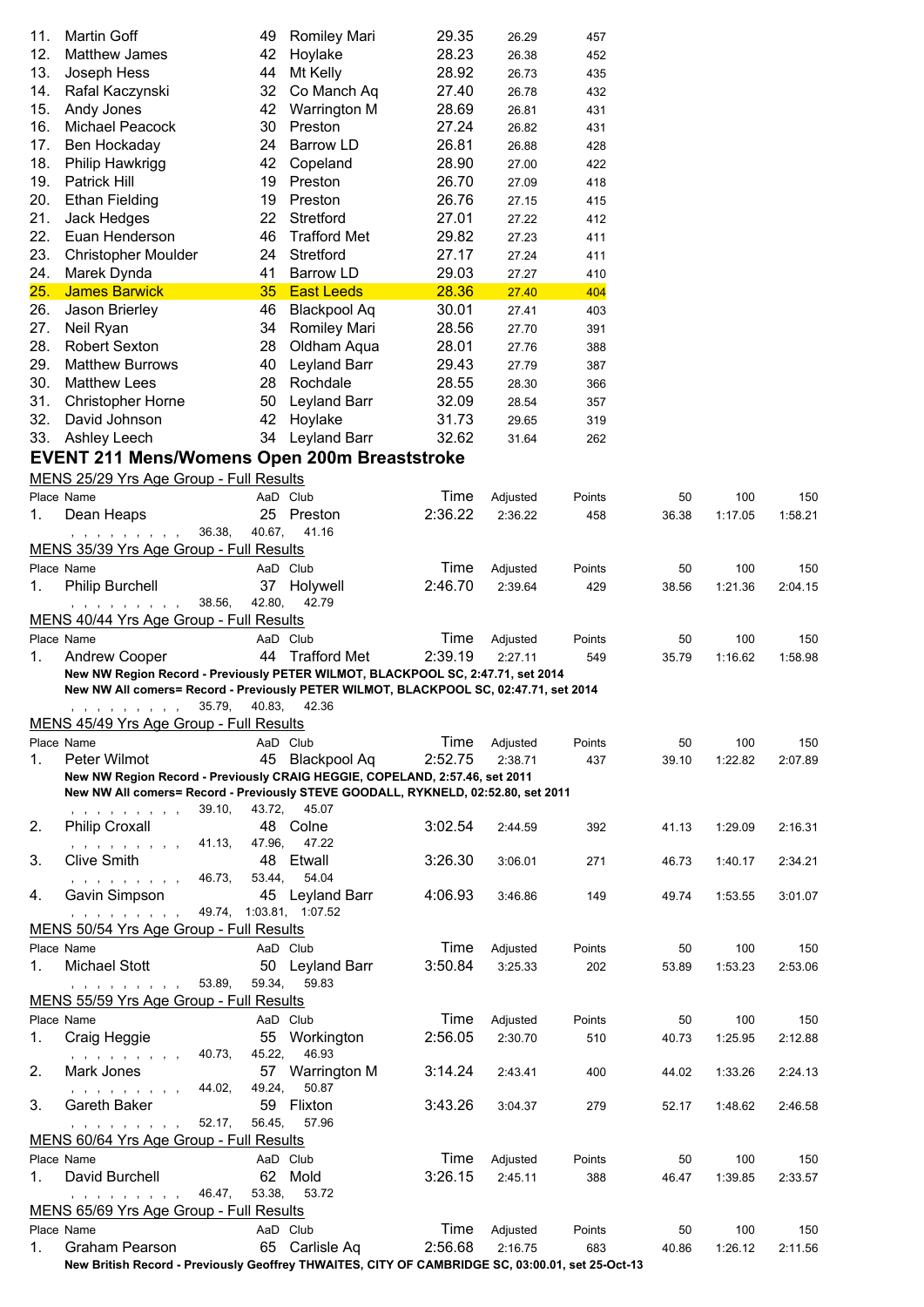|     | New NW Region Record - Previously GRAHAM PADGETT, WARRINGTON DOLPHIN, 3:18.15, set 2012<br>New NW All comers= Record - Previously GRAHAM PADGETT, WARRINGTON DOLPHIN, 03:18.15, set 2012                                       |        |                |                                         |                    |                     |               |             |                |                |
|-----|--------------------------------------------------------------------------------------------------------------------------------------------------------------------------------------------------------------------------------|--------|----------------|-----------------------------------------|--------------------|---------------------|---------------|-------------|----------------|----------------|
|     | , , , , , , , , ,                                                                                                                                                                                                              | 40.86, | 45.26,         | 45.44                                   |                    |                     |               |             |                |                |
|     | Paul Partington                                                                                                                                                                                                                |        |                | 69 Wincanton                            | <b>DNC</b>         |                     |               |             |                |                |
|     | MENS 70/74 Yrs Age Group - Full Results                                                                                                                                                                                        |        |                |                                         |                    |                     |               |             |                |                |
| 1.  | Place Name<br><b>Tony Catterall</b>                                                                                                                                                                                            |        | AaD Club       | 71 Colne                                | Time<br>3:52.49    | Adjusted<br>2:45.74 | Points<br>384 | 50<br>53.33 | 100<br>1:53.88 | 150<br>2:54.50 |
|     | New NW Region Record - Previously JOHN ANDERSON, TRAFFORD, 4:24.63, set 2010                                                                                                                                                   |        |                |                                         |                    |                     |               |             |                |                |
|     | .                                                                                                                                                                                                                              |        |                | 53.33, 1:00.55, 1:00.62                 |                    |                     |               |             |                |                |
|     | MENS 80/84 Yrs Age Group - Full Results                                                                                                                                                                                        |        |                |                                         |                    |                     |               |             |                |                |
|     | Place Name<br><b>Bill Moore</b>                                                                                                                                                                                                |        | AaD Club       | 80 East Leeds                           | Time<br>$4:10.78*$ | Adjusted            | Points        | 50          | 100            | 150            |
| 1.  | New British Record - Previously John DAVIS, FHM BHAM, 04:20.35, set 02-Apr-04                                                                                                                                                  |        |                |                                         |                    | 2:29.80             | 520           | 56.11       | 2:01.69        | 3:07.46        |
|     | <b>New NW All comers= Record - Previously unclaimed</b>                                                                                                                                                                        |        |                |                                         |                    |                     |               |             |                |                |
|     | .                                                                                                                                                                                                                              |        |                | 56.11, 1:05.58, 1:05.77                 |                    |                     |               |             |                |                |
|     | MENS Open Age Group - Full Results<br>Place Name                                                                                                                                                                               |        |                |                                         | Time               |                     |               |             |                |                |
| 1.  | Dean Heaps                                                                                                                                                                                                                     |        | AaD Club<br>25 | Preston                                 | 2:36.22            | Adjusted<br>2:36.22 | Points<br>458 | 50<br>36.38 | 100<br>1:17.05 | 150<br>1:58.21 |
|     | $\mathbf{y} = \mathbf{y} - \mathbf{y} = \mathbf{y} - \mathbf{y} = \mathbf{y} - \mathbf{y} = \mathbf{y} - \mathbf{y} = \mathbf{y}$                                                                                              | 36.38, | 40.67,         | 41.16                                   |                    |                     |               |             |                |                |
| 2.  | <b>Andrew Cooper</b>                                                                                                                                                                                                           |        | 44             | <b>Trafford Met</b>                     | 2:39.19            | 2:27.11             | 549           | 35.79       | 1:16.62        | 1:58.98        |
|     |                                                                                                                                                                                                                                | 35.79, | 40.83,         | 42.36                                   |                    |                     |               |             |                |                |
| 3.  | <b>Philip Burchell</b><br>$\mathbf{y} = \mathbf{y} - \mathbf{y} = \mathbf{y} - \mathbf{y} = \mathbf{y} - \mathbf{y} = \mathbf{y} - \mathbf{y} = \mathbf{y}$                                                                    | 38.56, | 37<br>42.80,   | Holywell<br>42.79                       | 2:46.70            | 2:39.64             | 429           | 38.56       | 1:21.36        | 2:04.15        |
| 4.  | Peter Wilmot                                                                                                                                                                                                                   |        | 45             | <b>Blackpool Aq</b>                     | 2:52.75            | 2:38.71             | 437           | 39.10       | 1:22.82        | 2:07.89        |
|     | $1 - 1 - 1 - 1 - 1 - 1 - 1 - 1 - 1 - 1$                                                                                                                                                                                        | 39.10, | 43.72,         | 45.07                                   |                    |                     |               |             |                |                |
| 5.  | Craig Heggie                                                                                                                                                                                                                   |        | 55             | Workington                              | 2:56.05            | 2:30.70             | 510           | 40.73       | 1:25.95        | 2:12.88        |
| 6.  | .<br>Graham Pearson                                                                                                                                                                                                            | 40.73, | 45.22,<br>65   | 46.93<br>Carlisle Aq                    | 2:56.68            | 2:16.75             | 683           | 40.86       | 1:26.12        | 2:11.56        |
|     | $1 - 1 - 1 - 1 - 1 - 1 - 1 - 1 - 1 - 1$                                                                                                                                                                                        | 40.86, | 45.26,         | 45.44                                   |                    |                     |               |             |                |                |
| 7.  | <b>Philip Croxall</b>                                                                                                                                                                                                          |        | 48             | Colne                                   | 3:02.54            | 2:44.59             | 392           | 41.13       | 1:29.09        | 2:16.31        |
|     | , , , , , , , , , , , , , , , , , ,                                                                                                                                                                                            | 41.13, | 47.96,         | 47.22                                   |                    |                     |               |             |                |                |
| 8.  | Mark Jones                                                                                                                                                                                                                     | 44.02, | 49.24,         | 57 Warrington M<br>50.87                | 3:14.24            | 2:43.41             | 400           | 44.02       | 1:33.26        | 2:24.13        |
| 9.  | David Burchell                                                                                                                                                                                                                 |        |                | 62 Mold                                 | 3:26.15            | 2:45.11             | 388           | 46.47       | 1:39.85        | 2:33.57        |
|     | $\mathbf{y} = \mathbf{y} - \mathbf{y} = \mathbf{y} - \mathbf{y} = \mathbf{y} - \mathbf{y} = \mathbf{y} - \mathbf{y} = \mathbf{y}$                                                                                              | 46.47, | 53.38,         | 53.72                                   |                    |                     |               |             |                |                |
| 10. | <b>Clive Smith</b>                                                                                                                                                                                                             |        | 48             | Etwall                                  | 3:26.30            | 3:06.01             | 271           | 46.73       | 1:40.17        | 2:34.21        |
| 11. | $\mathbf{y} = \mathbf{y} - \mathbf{y} = \mathbf{y} - \mathbf{y} = \mathbf{y} - \mathbf{y} = \mathbf{y} - \mathbf{y} = \mathbf{y}$<br>Gareth Baker                                                                              | 46.73, | 53.44,<br>59   | 54.04<br>Flixton                        | 3:43.26            | 3:04.37             | 279           | 52.17       | 1:48.62        | 2:46.58        |
|     |                                                                                                                                                                                                                                | 52.17, | 56.45,         | 57.96                                   |                    |                     |               |             |                |                |
| 12. | <b>Michael Stott</b>                                                                                                                                                                                                           |        |                | 50 Leyland Barr                         | 3:50.84            | 3:25.33             | 202           | 53.89       | 1:53.23        | 2:53.06        |
|     | $\mathbf{y} = \mathbf{y} - \mathbf{y} = \mathbf{y} - \mathbf{y} = \mathbf{y} - \mathbf{y} = \mathbf{y} - \mathbf{y} = \mathbf{y}$                                                                                              | 53.89, | 59.34,         | 59.83                                   |                    |                     |               |             |                |                |
| 13. | <b>Tony Catterall</b>                                                                                                                                                                                                          |        |                | 71 Colne<br>53.33, 1:00.55, 1:00.62     | 3:52.49            | 2:45.74             | 384           | 53.33       | 1:53.88        | 2:54.50        |
| 14. | $\mathbf{y} = \mathbf{y} - \mathbf{y} = \mathbf{y} - \mathbf{y} = \mathbf{y} - \mathbf{y} = \mathbf{y} - \mathbf{y} = \mathbf{y}$<br>Gavin Simpson                                                                             |        |                | 45 Leyland Barr                         | 4:06.93            | 3:46.86             | 149           | 49.74       | 1:53.55        | 3:01.07        |
|     | $\mathbf{y} = \mathbf{y} - \mathbf{y} - \mathbf{y} = \mathbf{y} - \mathbf{y} - \mathbf{y} = \mathbf{y} - \mathbf{y} = \mathbf{y}$                                                                                              |        |                | 49.74, 1:03.81, 1:07.52                 |                    |                     |               |             |                |                |
|     | 15. Bill Moore                                                                                                                                                                                                                 |        |                | 80 East Leeds                           | 4:10.78            | 2:29.80             | 520           | 56.11       | 2:01.69        | 3:07.46        |
|     | .<br>Paul Partington                                                                                                                                                                                                           |        |                | 56.11, 1:05.58, 1:05.77<br>69 Wincanton | <b>DNC</b>         |                     |               |             |                |                |
|     | <b>MENS Combined Result - Full Results</b>                                                                                                                                                                                     |        |                |                                         |                    |                     |               |             |                |                |
|     | Place Name                                                                                                                                                                                                                     |        | AaD Club       |                                         | Time               | Adjusted            | Points        | 50          | 100            | 150            |
| 1.  | Graham Pearson                                                                                                                                                                                                                 |        | 65             | Carlisle Aq                             | 2:56.68            | 2:16.75             | 683           | 40.86       | 1:26.12        | 2:11.56        |
|     | $\mathbf{y} = \mathbf{y} - \mathbf{y} = \mathbf{y} - \mathbf{y} = \mathbf{y} - \mathbf{y} = \mathbf{y} - \mathbf{y} = \mathbf{y}$                                                                                              | 40.86, | 45.26,         | 45.44                                   |                    |                     |               |             |                |                |
| 2.  | <b>Andrew Cooper</b>                                                                                                                                                                                                           | 35.79, | 40.83,         | 44 Trafford Met<br>42.36                | 2:39.19            | 2:27.11             | 549           | 35.79       | 1:16.62        | 1:58.98        |
| 3.  | $\mathbf{A}^{\mathcal{A}}=\mathbf{A}^{\mathcal{A}}=\mathbf{A}^{\mathcal{A}}=\mathbf{A}^{\mathcal{A}}=\mathbf{A}^{\mathcal{A}}=\mathbf{A}^{\mathcal{A}}=\mathbf{A}^{\mathcal{A}}=\mathbf{A}^{\mathcal{A}}$<br><b>Bill Moore</b> |        |                | 80 East Leeds                           | 4:10.78            | 2:29.80             | 520           | 56.11       | 2:01.69        | 3:07.46        |
|     | <del>, , , , , , , , ,</del>                                                                                                                                                                                                   |        |                | 56.11, 1:05.58, 1:05.77                 |                    |                     |               |             |                |                |
| 4.  | Craig Heggie                                                                                                                                                                                                                   |        |                | 55 Workington                           | 2:56.05            | 2:30.70             | 510           | 40.73       | 1:25.95        | 2:12.88        |
| 5.  | $\mathbf{y} = \mathbf{y} - \mathbf{y} = \mathbf{y} - \mathbf{y} = \mathbf{y} - \mathbf{y} = \mathbf{y} - \mathbf{y} = \mathbf{y}$<br>Dean Heaps                                                                                | 40.73, | 45.22,         | 46.93<br>25 Preston                     | 2:36.22            | 2:36.22             |               |             | 1:17.05        | 1:58.21        |
|     | $\mathbf{y} = \mathbf{y} - \mathbf{y} = \mathbf{y} - \mathbf{y} = \mathbf{y} - \mathbf{y} = \mathbf{y} - \mathbf{y} = \mathbf{y}$                                                                                              | 36.38, | 40.67,         | 41.16                                   |                    |                     | 458           | 36.38       |                |                |
| 6.  | Peter Wilmot                                                                                                                                                                                                                   |        |                | 45 Blackpool Aq                         | 2:52.75            | 2:38.71             | 437           | 39.10       | 1:22.82        | 2:07.89        |
|     | $\mathbf{y} = \mathbf{y} - \mathbf{y} = \mathbf{y} - \mathbf{y} = \mathbf{y} - \mathbf{y} = \mathbf{y} - \mathbf{y} = \mathbf{y}$                                                                                              | 39.10, | 43.72,         | 45.07                                   |                    |                     |               |             |                |                |
| 7.  | <b>Philip Burchell</b>                                                                                                                                                                                                         |        |                | 37 Holywell                             | 2:46.70            | 2:39.64             | 429           | 38.56       | 1:21.36        | 2:04.15        |
| 8.  | $\mathbf{y} = \mathbf{y} - \mathbf{y} = \mathbf{y} - \mathbf{y} = \mathbf{y} - \mathbf{y} = \mathbf{y} - \mathbf{y} = \mathbf{y}$<br>Mark Jones                                                                                | 38.56, | 42.80,         | 42.79<br>57 Warrington M                | 3:14.24            | 2:43.41             | 400           | 44.02       | 1:33.26        | 2:24.13        |
|     | $1 - 1 - 1 - 1 - 1 - 1 - 1 - 1 - 1$                                                                                                                                                                                            | 44.02, | 49.24,         | 50.87                                   |                    |                     |               |             |                |                |
| 9.  | Philip Croxall                                                                                                                                                                                                                 |        |                | 48 Colne                                | 3:02.54            | 2:44.59             | 392           | 41.13       | 1:29.09        | 2:16.31        |
| 10. | $\mathbf{y} = \mathbf{y} - \mathbf{y} = \mathbf{y} - \mathbf{y} = \mathbf{y} - \mathbf{y} = \mathbf{y} - \mathbf{y} = \mathbf{y}$<br>David Burchell                                                                            | 41.13, | 47.96,         | 47.22<br>62 Mold                        | 3:26.15            | 2:45.11             | 388           |             |                | 2:33.57        |
|     | $\mathbf{y} = \mathbf{y} - \mathbf{y} = \mathbf{y} - \mathbf{y} = \mathbf{y} - \mathbf{y} = \mathbf{y} - \mathbf{y} = \mathbf{y}$                                                                                              | 46.47, | 53.38,         | 53.72                                   |                    |                     |               | 46.47       | 1:39.85        |                |
| 11. | <b>Tony Catterall</b>                                                                                                                                                                                                          |        |                | 71 Colne                                | 3:52.49            | 2:45.74             | 384           | 53.33       | 1:53.88        | 2:54.50        |
|     | $\mathbf{y} = \mathbf{y} - \mathbf{y} - \mathbf{y} = \mathbf{y} - \mathbf{y} - \mathbf{y} = \mathbf{y} - \mathbf{y} - \mathbf{y}$                                                                                              | 53.33, |                | 1:00.55, 1:00.62                        |                    |                     |               |             |                |                |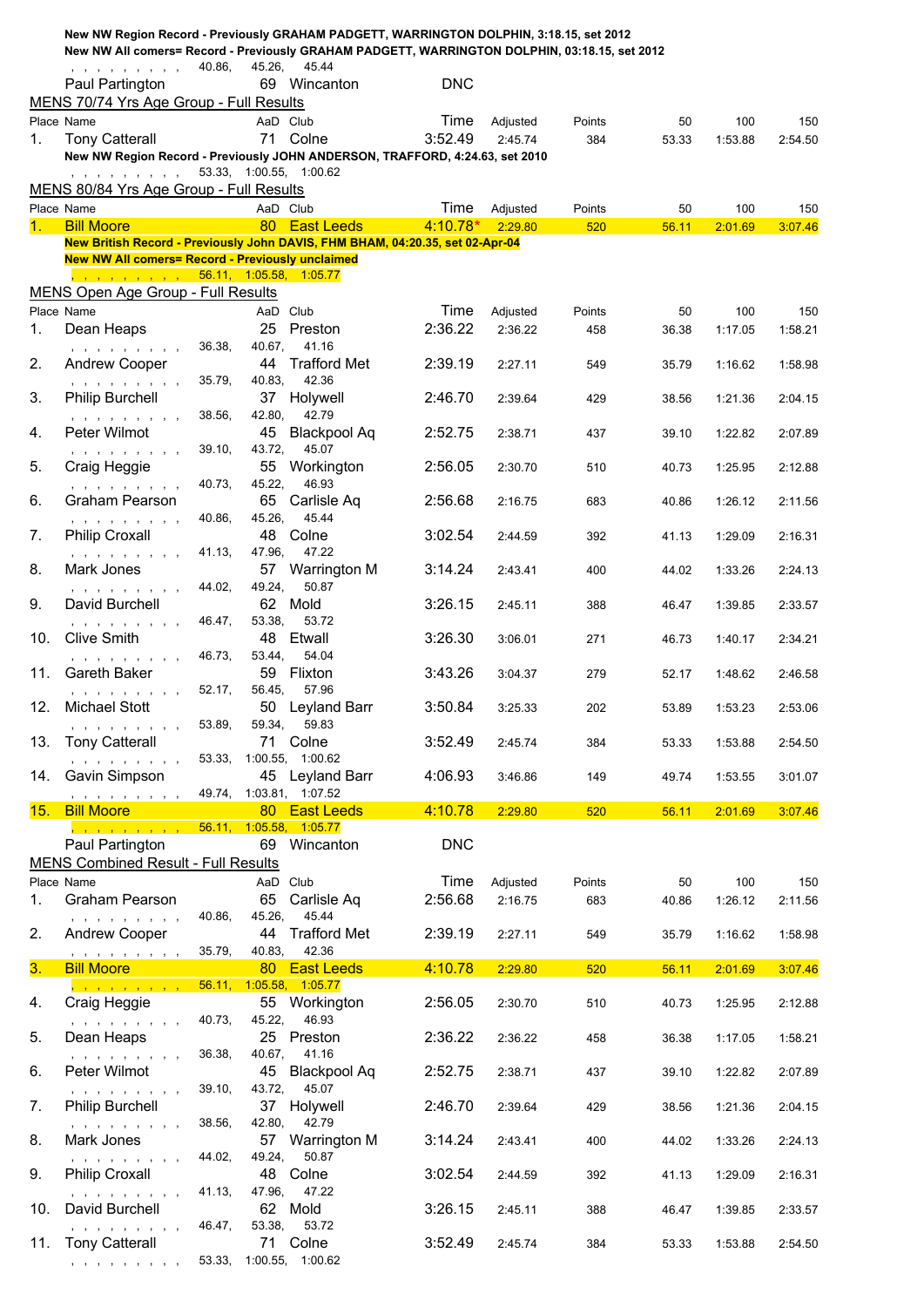|                  | 12. Gareth Baker                                                                                                                                                                                                                                                                                                                                                                                                                                    |        |                | 59 Flixton                               | 3:43.26         | 3:04.37  | 279    | 52.17 | 1:48.62 | 2:46.58 |
|------------------|-----------------------------------------------------------------------------------------------------------------------------------------------------------------------------------------------------------------------------------------------------------------------------------------------------------------------------------------------------------------------------------------------------------------------------------------------------|--------|----------------|------------------------------------------|-----------------|----------|--------|-------|---------|---------|
| 13.              | $\mathbf{y} = \mathbf{y} - \mathbf{y} = \mathbf{y} - \mathbf{y} = \mathbf{y} - \mathbf{y} = \mathbf{y} - \mathbf{y} = \mathbf{y}$<br><b>Clive Smith</b>                                                                                                                                                                                                                                                                                             | 52.17, | 56.45,<br>48   | 57.96<br>Etwall                          | 3:26.30         | 3:06.01  | 271    | 46.73 | 1:40.17 | 2:34.21 |
| 14.              | $1 - 1 - 1 - 1 - 1 - 1 - 1 - 1 - 1 - 1$<br><b>Michael Stott</b>                                                                                                                                                                                                                                                                                                                                                                                     | 46.73, | 53.44,         | 54.04<br>50 Leyland Barr                 | 3:50.84         | 3:25.33  | 202    | 53.89 | 1:53.23 | 2:53.06 |
|                  |                                                                                                                                                                                                                                                                                                                                                                                                                                                     | 53.89, | 59.34,         | 59.83                                    |                 |          |        |       |         |         |
| 15.              | <b>Gavin Simpson</b>                                                                                                                                                                                                                                                                                                                                                                                                                                |        |                | 45 Leyland Barr                          | 4:06.93         | 3:46.86  | 149    | 49.74 | 1:53.55 | 3:01.07 |
|                  | <b>WOMENS 30/34 Yrs Age Group - Full Results</b>                                                                                                                                                                                                                                                                                                                                                                                                    |        |                | 49.74, 1:03.81, 1:07.52                  |                 |          |        |       |         |         |
|                  | Place Name                                                                                                                                                                                                                                                                                                                                                                                                                                          |        | AaD Club       |                                          | Time            | Adjusted | Points | 50    | 100     | 150     |
| 1.               | Emma Carroll                                                                                                                                                                                                                                                                                                                                                                                                                                        |        | 31             | <b>MacclesfldM</b>                       | 3:17.87         | 3:14.13  | 333    | 44.29 | 1:35.48 | 2:27.50 |
|                  |                                                                                                                                                                                                                                                                                                                                                                                                                                                     | 44.29, | 51.19,         | 52.02                                    |                 |          |        |       |         |         |
|                  | <b>WOMENS 35/39 Yrs Age Group - Full Results</b>                                                                                                                                                                                                                                                                                                                                                                                                    |        |                |                                          |                 |          |        |       |         |         |
|                  | Place Name                                                                                                                                                                                                                                                                                                                                                                                                                                          |        | AaD Club       |                                          | Time            | Adjusted | Points | 50    | 100     | 150     |
| 1.               | Jackie Carribine<br>New NW Region Record - Previously unclaimed                                                                                                                                                                                                                                                                                                                                                                                     |        |                | 38 Warrington M                          | 2:59.70         | 2:51.31  | 484    | 41.60 | 1:27.49 | 2:13.79 |
|                  | New NW All comers= Record - Previously KAREN THORNBURN, CITY OF LIVERPOOL, 03:26.88, set 2005                                                                                                                                                                                                                                                                                                                                                       |        |                |                                          |                 |          |        |       |         |         |
|                  | $1 \t1 \t1 \t1 \t1 \t1 \t1 \t1 \t1 \t1 \t1 \t1 \t1$                                                                                                                                                                                                                                                                                                                                                                                                 | 41.60. | 45.89,         | 46.30                                    |                 |          |        |       |         |         |
|                  | <b>WOMENS 50/54 Yrs Age Group - Full Results</b>                                                                                                                                                                                                                                                                                                                                                                                                    |        |                |                                          |                 |          |        |       |         |         |
| 1.               | Place Name<br>Pauline Foot                                                                                                                                                                                                                                                                                                                                                                                                                          |        | AaD Club<br>52 | York Tri                                 | Time<br>3:28.62 | Adjusted | Points | 50    | 100     | 150     |
|                  | $1 - 1 - 1 - 1 - 1 - 1 - 1 - 1 - 1$                                                                                                                                                                                                                                                                                                                                                                                                                 | 48.96, | 52.67,         | 53.94                                    |                 | 3:02.88  | 398    | 48.96 | 1:41.63 | 2:35.57 |
|                  | WOMENS 55/59 Yrs Age Group - Full Results                                                                                                                                                                                                                                                                                                                                                                                                           |        |                |                                          |                 |          |        |       |         |         |
|                  | Place Name                                                                                                                                                                                                                                                                                                                                                                                                                                          |        | AaD Club       |                                          | Time            | Adjusted | Points | 50    | 100     | 150     |
| 1.               | <b>Judith Hattle</b>                                                                                                                                                                                                                                                                                                                                                                                                                                |        |                | 57 Carlisle Aq                           | 3:03.28         | 2:34.19  | 664    | 40.46 | 1:30.00 | 2:16.42 |
|                  | New NW Region Record - Previously unclaimed                                                                                                                                                                                                                                                                                                                                                                                                         |        |                |                                          |                 |          |        |       |         |         |
|                  | New NW All comers= Record - Previously JENNIFER MERRITT, SPONDON, 03:13.51, set 2010                                                                                                                                                                                                                                                                                                                                                                |        | 49.54,         | 46.42                                    |                 |          |        |       |         |         |
| 2.               | $\mathbf{y} = \mathbf{y} - \mathbf{y} = \mathbf{y} - \mathbf{y} = \mathbf{y} - \mathbf{y} = \mathbf{y} - \mathbf{y} = \mathbf{y}$<br>Janet Briggs                                                                                                                                                                                                                                                                                                   | 40.46, | 58             | Etwall                                   | 3:52.15         | 3:13.53  | 336    | 54.66 | 1:54.55 | 2:54.54 |
|                  | $\mathbf{y} = \mathbf{y} - \mathbf{y} = \mathbf{y} - \mathbf{y} = \mathbf{y} - \mathbf{y} = \mathbf{y} - \mathbf{y} = \mathbf{y}$                                                                                                                                                                                                                                                                                                                   | 54.66, | 59.89,         | 59.99                                    |                 |          |        |       |         |         |
|                  | Ann Lucas                                                                                                                                                                                                                                                                                                                                                                                                                                           |        |                | 59 Darwen                                | <b>DNC</b>      |          |        |       |         |         |
|                  | WOMENS 65/69 Yrs Age Group - Full Results                                                                                                                                                                                                                                                                                                                                                                                                           |        |                |                                          |                 |          |        |       |         |         |
|                  | Place Name                                                                                                                                                                                                                                                                                                                                                                                                                                          |        | AaD Club       |                                          | Time            | Adjusted | Points | 50    | 100     | 150     |
| 1.               | Jennifer Merritt                                                                                                                                                                                                                                                                                                                                                                                                                                    |        |                | 66 Spondon Mast                          | 3:26.45         | 2:37.83  | 619    | 48.15 | 1:40.40 | 2:33.67 |
|                  | New NW All comers= Record - Previously HELEN JENKINS, SOUTHPORT SC, 03:37.20, set 2011                                                                                                                                                                                                                                                                                                                                                              |        |                |                                          |                 |          |        |       |         |         |
|                  |                                                                                                                                                                                                                                                                                                                                                                                                                                                     |        |                |                                          |                 |          |        |       |         |         |
| 2.               | $\mathbf{a} = \mathbf{a} + \mathbf{a} + \mathbf{a} + \mathbf{a} + \mathbf{a} + \mathbf{a} + \mathbf{a} + \mathbf{a} + \mathbf{a} + \mathbf{a} + \mathbf{a} + \mathbf{a} + \mathbf{a} + \mathbf{a} + \mathbf{a} + \mathbf{a} + \mathbf{a} + \mathbf{a} + \mathbf{a} + \mathbf{a} + \mathbf{a} + \mathbf{a} + \mathbf{a} + \mathbf{a} + \mathbf{a} + \mathbf{a} + \mathbf{a} + \mathbf{a} + \mathbf{a} + \mathbf{a} + \mathbf$<br><b>Gail Daffern</b> | 48.15, | 52.25,         | 53.27<br>67 East Leeds                   | 4:20.35         | 3:16.50  | 321    | 59.49 | 2:07.48 | 3:15.56 |
|                  | , , , , , , , 59.49, 1.07.99, 1.08.08                                                                                                                                                                                                                                                                                                                                                                                                               |        |                |                                          |                 |          |        |       |         |         |
|                  | <b>WOMENS Open Age Group - Full Results</b>                                                                                                                                                                                                                                                                                                                                                                                                         |        |                |                                          |                 |          |        |       |         |         |
|                  | Place Name                                                                                                                                                                                                                                                                                                                                                                                                                                          |        | AaD Club       |                                          | Time            | Adjusted | Points | 50    | 100     | 150     |
| 1.               | Jackie Carribine                                                                                                                                                                                                                                                                                                                                                                                                                                    |        |                | 38 Warrington M                          | 2:59.70         | 2:51.31  | 484    | 41.60 | 1:27.49 | 2:13.79 |
|                  | $\mathbf{y} = \mathbf{y} - \mathbf{y} = \mathbf{y} - \mathbf{y} = \mathbf{y} - \mathbf{y} = \mathbf{y} - \mathbf{y} = \mathbf{y}$                                                                                                                                                                                                                                                                                                                   | 41.60, | 45.89,         | 46.30                                    |                 |          |        |       |         |         |
| 2.               | Judith Hattle                                                                                                                                                                                                                                                                                                                                                                                                                                       | 40.46, | 57<br>49.54,   | Carlisle Aq<br>46.42                     | 3:03.28         | 2:34.19  | 664    | 40.46 | 1:30.00 | 2:16.42 |
| 3.               | $\left\langle \mathbf{y}_{i}^{(1)},\mathbf{y}_{i}^{(2)},\mathbf{y}_{i}^{(3)},\mathbf{y}_{i}^{(4)},\mathbf{y}_{i}^{(5)},\mathbf{y}_{i}^{(6)},\mathbf{y}_{i}^{(6)},\mathbf{y}_{i}^{(6)}\right\rangle$<br>Emma Carroll                                                                                                                                                                                                                                 |        |                | 31 MacclesfldM                           | 3:17.87         | 3:14.13  | 333    | 44.29 | 1:35.48 | 2:27.50 |
|                  | $\mathbf{y} = \mathbf{y} = \mathbf{y} = \mathbf{y} = \mathbf{y} = \mathbf{y} = \mathbf{y} = \mathbf{y} = \mathbf{y}$                                                                                                                                                                                                                                                                                                                                | 44.29, | 51.19,         | 52.02                                    |                 |          |        |       |         |         |
| 4.               | Jennifer Merritt                                                                                                                                                                                                                                                                                                                                                                                                                                    |        |                | 66 Spondon Mast                          | 3:26.45         | 2:37.83  | 619    | 48.15 | 1:40.40 | 2:33.67 |
|                  | , , , , , , , , , ,                                                                                                                                                                                                                                                                                                                                                                                                                                 | 48.15, | 52.25,         | 53.27                                    |                 |          |        |       |         |         |
| 5.               | Pauline Foot                                                                                                                                                                                                                                                                                                                                                                                                                                        |        |                | 52 York Tri                              | 3:28.62         | 3:02.88  | 398    | 48.96 | 1:41.63 | 2:35.57 |
| 6.               | $\mathbf{y} = \mathbf{y} - \mathbf{y} = \mathbf{y} - \mathbf{y} = \mathbf{y} - \mathbf{y} = \mathbf{y} - \mathbf{y} = \mathbf{y}$                                                                                                                                                                                                                                                                                                                   | 48.96, | 52.67,         | 53.94<br>58 Etwall                       | 3:52.15         | 3:13.53  | 336    | 54.66 | 1:54.55 | 2:54.54 |
|                  | Janet Briggs                                                                                                                                                                                                                                                                                                                                                                                                                                        | 54.66, | 59.89,         | 59.99                                    |                 |          |        |       |         |         |
| $\overline{7}$ . | <b>Gail Daffern</b>                                                                                                                                                                                                                                                                                                                                                                                                                                 |        |                | 67 East Leeds                            | 4:20.35         | 3:16.50  | 321    | 59.49 | 2:07.48 | 3:15.56 |
|                  | .                                                                                                                                                                                                                                                                                                                                                                                                                                                   |        |                | 59.49, 1:07.99, 1:08.08                  |                 |          |        |       |         |         |
|                  | Ann Lucas                                                                                                                                                                                                                                                                                                                                                                                                                                           |        |                | 59 Darwen                                | <b>DNC</b>      |          |        |       |         |         |
|                  | <b>WOMENS Combined Result - Full Results</b>                                                                                                                                                                                                                                                                                                                                                                                                        |        |                |                                          |                 |          |        |       |         |         |
|                  | Place Name                                                                                                                                                                                                                                                                                                                                                                                                                                          |        | AaD Club       |                                          | Time            | Adjusted | Points | 50    | 100     | 150     |
| 1.               | Judith Hattle                                                                                                                                                                                                                                                                                                                                                                                                                                       | 40.46, | 57<br>49.54,   | Carlisle Aq<br>46.42                     | 3:03.28         | 2:34.19  | 664    | 40.46 | 1:30.00 | 2:16.42 |
| 2.               | $\mathbf{y} = \mathbf{y} - \mathbf{y} = \mathbf{y} - \mathbf{y} = \mathbf{y} - \mathbf{y} = \mathbf{y} - \mathbf{y} = \mathbf{y}$<br>Jennifer Merritt                                                                                                                                                                                                                                                                                               |        |                | 66 Spondon Mast                          | 3:26.45         | 2:37.83  | 619    | 48.15 | 1:40.40 | 2:33.67 |
|                  | $\mathbf{y} = \mathbf{y} = \mathbf{y} = \mathbf{y} = \mathbf{y} = \mathbf{y} = \mathbf{y} = \mathbf{y} = \mathbf{y}$                                                                                                                                                                                                                                                                                                                                | 48.15, | 52.25,         | 53.27                                    |                 |          |        |       |         |         |
| 3.               | Jackie Carribine                                                                                                                                                                                                                                                                                                                                                                                                                                    |        |                | 38 Warrington M                          | 2:59.70         | 2:51.31  | 484    | 41.60 | 1:27.49 | 2:13.79 |
|                  | $\mathbf{y} = \mathbf{y} - \mathbf{y} = \mathbf{y} - \mathbf{y} = \mathbf{y} - \mathbf{y} = \mathbf{y} - \mathbf{y} = \mathbf{y}$                                                                                                                                                                                                                                                                                                                   | 41.60, | 45.89,         | 46.30                                    |                 |          |        |       |         |         |
| 4.               | Pauline Foot                                                                                                                                                                                                                                                                                                                                                                                                                                        |        |                | 52 York Tri                              | 3:28.62         | 3:02.88  | 398    | 48.96 | 1:41.63 | 2:35.57 |
|                  | $\mathbf{y} = \mathbf{y} = \mathbf{y} = \mathbf{y} = \mathbf{y} = \mathbf{y} = \mathbf{y} = \mathbf{y} = \mathbf{y}$                                                                                                                                                                                                                                                                                                                                | 48.96, | 52.67,         | 53.94                                    |                 |          |        |       |         |         |
| 5.               | Janet Briggs<br>$\mathbf{y} = \mathbf{y} - \mathbf{y} = \mathbf{y} - \mathbf{y} = \mathbf{y} - \mathbf{y} = \mathbf{y} - \mathbf{y} = \mathbf{y}$                                                                                                                                                                                                                                                                                                   | 54.66, | 59.89,         | 58 Etwall<br>59.99                       | 3:52.15         | 3:13.53  | 336    | 54.66 | 1:54.55 | 2:54.54 |
| 6.               | Emma Carroll                                                                                                                                                                                                                                                                                                                                                                                                                                        |        | 31             | Macclesf'ldM                             | 3:17.87         | 3:14.13  | 333    | 44.29 | 1:35.48 | 2:27.50 |
|                  | $\mathbf{y} = \mathbf{y} - \mathbf{y} - \mathbf{y} - \mathbf{y} - \mathbf{y} - \mathbf{y} - \mathbf{y} - \mathbf{y} - \mathbf{y}$                                                                                                                                                                                                                                                                                                                   | 44.29, | 51.19,         | 52.02                                    |                 |          |        |       |         |         |
| 7. .             | <b>Gail Daffern</b><br>, , , , , , , , , ,                                                                                                                                                                                                                                                                                                                                                                                                          |        |                | 67 East Leeds<br>59.49, 1:07.99, 1:08.08 | 4:20.35         | 3:16.50  | 321    | 59.49 | 2:07.48 | 3:15.56 |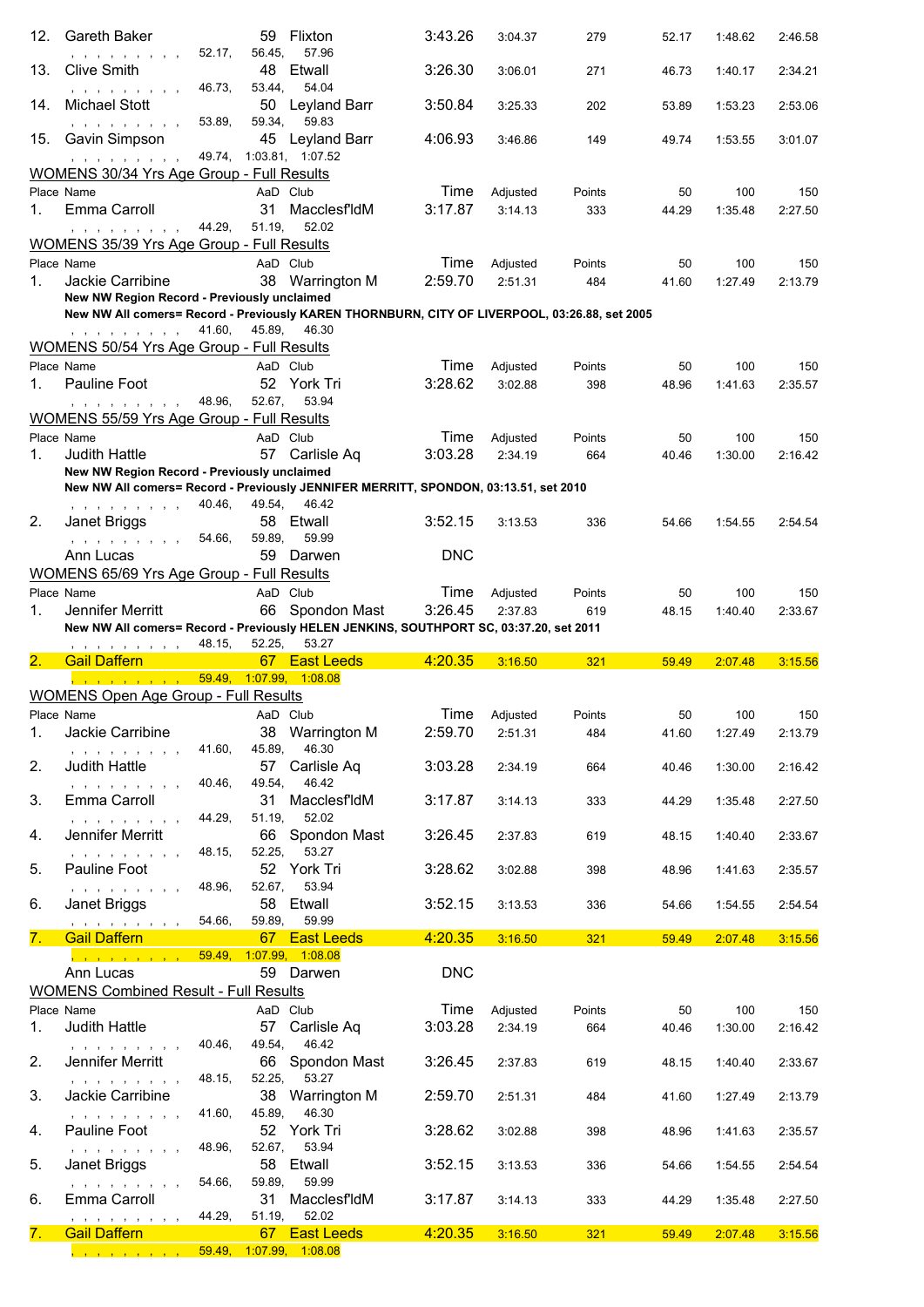#### **EVENT 212 Mens/Womens Open 400m IM**

MENS 35/39 Yrs Age Group - Full Results Place Name **AaD Club Time** Adjusted Points 1. Paul Barnard 36 Trafford Met 4:52.84 4:41.69 584 **New NW Region Record - Previously CHRIS MALPASS, CITY OF CHESTER, 4:58.74, set 2014 New NW All comers= Record - Previously CHRIS MALPASS, CITY OF CHESTER, 04:58.74, set 2014** 50m 31.04, 100m 1:06.30, 150m 1:45.77, 200m 2:23.69, 250m 3:06.28, 300m 3:49.04, 350m 4:22.13, 400m 4:52.84 31.04, 35.26, 39.47, 37.92, 42.59, 42.76, 33.09, 30.71 2. Philip Woods 39 Warrington M 5:17.85 5:01.57 476 50m 32.86, 100m 1:12.03, 150m 1:55.29, 200m 2:37.39, 250m 3:21.50, 300m 4:06.25, 350m 4:42.79, 400m 5:17.85 32.86, 39.17, 43.26, 42.10, 44.11, 44.75, 36.54, 35.06 MENS 40/44 Yrs Age Group - Full Results Place Name **AaD Club Time** Adjusted Points 1. Richard Symons 43 Trafford Met 5:48.94 5:24.29 382 50m 34.66, 100m 1:15.63, 150m 2:03.17, 200m 2:47.69, 250m 3:37.04, 300m 4:27.06, 350m 5:08.80, 400m 5:48.94 34.66, 40.97, 47.54, 44.52, 49.35, 50.02, 41.74, 40.14 MENS 55/59 Yrs Age Group - Full Results Place Name **A** AaD Club **Time** Adjusted Points 1. Mark Jones 57 Warrington M 6:18.44 5:18.38 404 **New NW Region Record - Previously DAVID RANDALL, TRAFFORD METRO, 6:35.70, set 2011 New NW All comers= Record - Previously DAVID RANDALL, TRAFFORD METRO, 06:35.70, set 2011** 50m 41.95, 100m 1:31.55, 150m 2:22.16, 200m 3:11.40, 250m 4:03.22, 300m 4:55.48, 350m 5:37.73, 400m 6:18.44 41.95, 49.60, 50.61, 49.24, 51.82, 52.26, 42.25, 40.71 MENS 65/69 Yrs Age Group - Full Results Place Name **AaD Club Time Adjusted** Points Paul Partington 69 Wincanton DNC MENS Open Age Group - Full Results Place Name **AaD Club Time** Adjusted Points 1. Paul Barnard 36 Trafford Met 4:52.84 4:41.69 584 50m 31.04, 100m 1:06.30, 150m 1:45.77, 200m 2:23.69, 250m 3:06.28, 300m 3:49.04, 350m 4:22.13, 400m 4:52.84 31.04, 35.26, 39.47, 37.92, 42.59, 42.76, 33.09, 30.71 2. Philip Woods 39 Warrington M 5:17.85 5:01.57 476 50m 32.86, 100m 1:12.03, 150m 1:55.29, 200m 2:37.39, 250m 3:21.50, 300m 4:06.25, 350m 4:42.79, 400m 5:17.85 32.86, 39.17, 43.26, 42.10, 44.11, 44.75, 36.54, 35.06 3. Richard Symons 43 Trafford Met 5:48.94 5:24.29 382 50m 34.66, 100m 1:15.63, 150m 2:03.17, 200m 2:47.69, 250m 3:37.04, 300m 4:27.06, 350m 5:08.80, 400m 5:48.94 34.66, 40.97, 47.54, 44.52, 49.35, 50.02, 41.74, 40.14 4. Mark Jones 57 Warrington M 6:18.44 5:18.38 404 50m 41.95, 100m 1:31.55, 150m 2:22.16, 200m 3:11.40, 250m 4:03.22, 300m 4:55.48, 350m 5:37.73, 400m 6:18.44 41.95, 49.60, 50.61, 49.24, 51.82, 52.26, 42.25, 40.71 Paul Partington 69 Wincanton DNC MENS Combined Result - Full Results Place Name **AaD Club Time Adjusted** Points 1. Paul Barnard 36 Trafford Met 4:52.84 4:41.69 584 31.04, 35.26, 39.47, 37.92, 42.59, 42.76, 33.09, 30.71 2. Philip Woods 39 Warrington M 5:17.85 5:01.57 476 32.86, 39.17, 43.26, 42.10, 44.11, 44.75, 36.54, 35.06 3. Mark Jones 57 Warrington M 6:18.44 5:18.38 404 41.95, 49.60, 50.61, 49.24, 51.82, 52.26, 42.25, 40.71 4. Richard Symons 43 Trafford Met 5:48.94 5:24.29 382 34.66, 40.97, 47.54, 44.52, 49.35, 50.02, 41.74, 40.14 **EVENT 216 Mens/Womens Open 1500m Freestyle** MENS 40/44 Yrs Age Group - Full Results Place Name **A** AaD Club **Time** Adjusted Points 1. Andrew Cooper 44 Trafford Met 18:43.30 17:18.06 545 50m 32.62, 100m 1:08.08, 150m 1:44.84, 200m 2:22.17, 250m 3:00.06, 300m 3:37.66, 350m 4:15.95, 400m 4:52.94 32.62, 35.46, 36.76, 37.33, 37.89, 37.60, 38.29, 36.99 450m 5:30.30, 500m 6:07.91, 550m 6:46.08, 600m 7:24.05, 650m 8:01.94, 700m 8:40.46, 750m 9:17.87, 800m 9:55.21 37.36, 37.61, 38.17, 37.97, 37.89, 38.52, 37.41, 37.34 850m 10:33.09, 900m 11:11.39, 950m 11:49.80, 1000m 12:29.04, 1050m 13:07.52, 1100m 13:45.63, 1150m 14:24.03, 1200m 15:03.12 37.88, 38.30, 38.41, 39.24, 38.48, 38.11, 38.40, 39.09 1250m 15:41.87, 1300m 16:19.93, 1350m 16:55.94, 1400m 17:31.94, 1450m 18:08.86, 1500m 18:43.30, , 38.75, 38.06, 36.01, 36.00, 36.92, 34.44, , 2. Richard Symons 43 Trafford Met 19:01.47 17:40.82 510 50m 33.70, 100m 1:10.31, 150m 1:47.38, 200m 2:25.04, 250m 3:03.35, 300m 3:41.49, 350m 4:19.71, 400m 4:57.92 33.70, 36.61, 37.07, 37.66, 38.31, 38.14, 38.22, 38.21 450m 5:36.66, 500m 6:14.89, 550m 6:52.68, 600m 7:31.13, 650m 8:09.04, 700m 8:45.54, 750m 9:22.73, 800m 10:00.05 38.74, 38.23, 37.79, 38.45, 37.91, 36.50, 37.19, 37.32 850m 10:37.44, 900m 11:14.68, 950m 11:51.75, 1000m 12:29.60, 1050m 13:08.58, 1100m 13:47.08, 1150m 14:25.60, 1200m 15:04.59 37.39, 37.24, 37.07, 37.85, 38.98, 38.50, 38.52, 38.99 1250m 15:43.42, 1300m 16:22.04, 1350m 17:01.06, 1400m 17:41.31, 1450m 18:22.00, 1500m 19:01.47, ,

38.83, 38.62, 39.02, 40.25, 40.69, 39.47, ,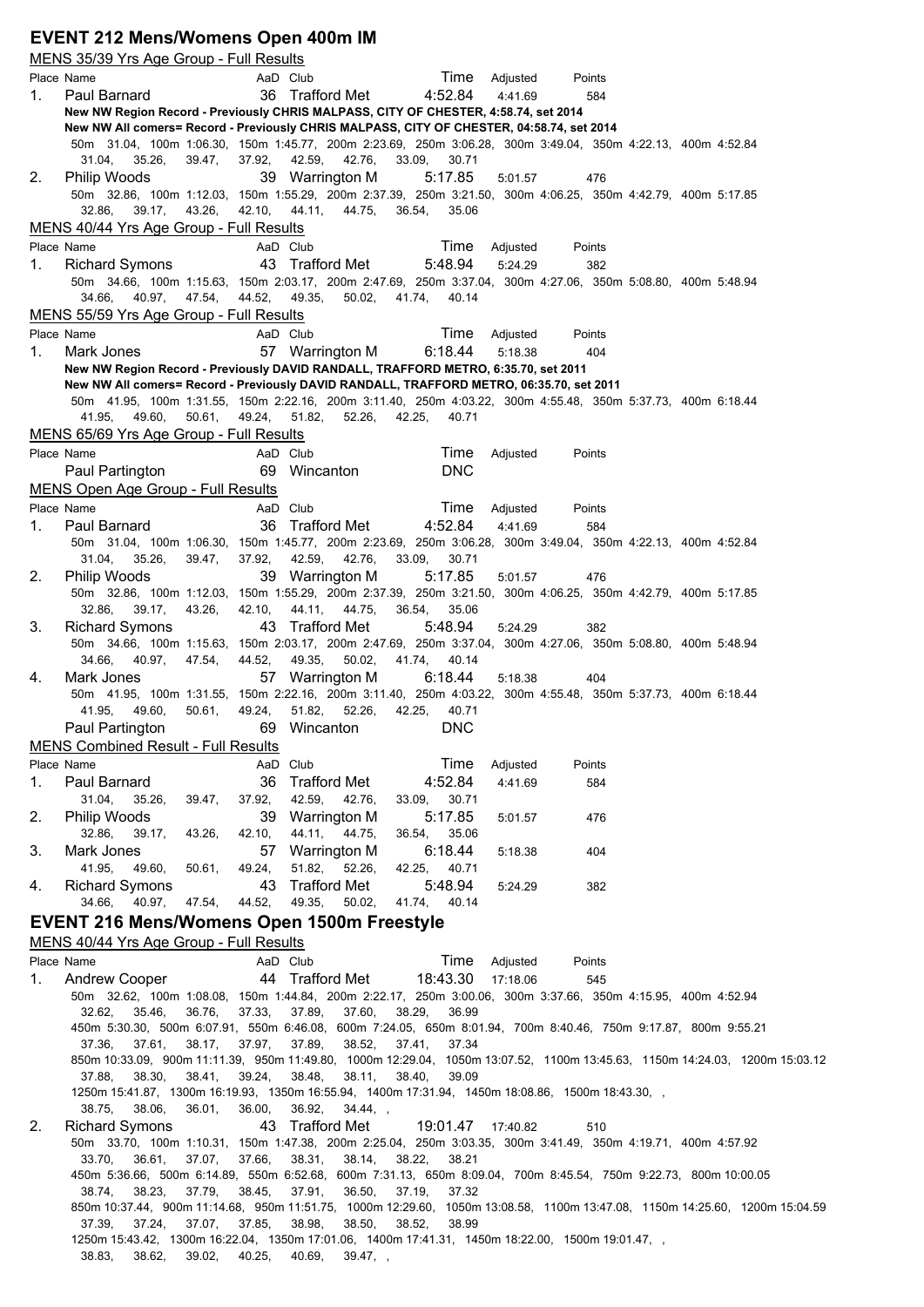3. Mark Slater 43 Manch Tri 20:16.20 18:50.27 422 50m 36.02, 100m 1:15.80, 150m 1:56.23, 200m 2:37.32, 250m 3:17.89, 300m 3:58.69, 350m 4:39.60, 400m 5:20.71 36.02, 39.78, 40.43, 41.09, 40.57, 40.80, 40.91, 41.11 450m 6:01.28, 500m 6:42.50, 550m 7:23.14, 600m 8:04.14, 650m 8:44.63, 700m 9:25.27, 750m 10:06.07, 800m 10:46.84 40.57, 41.22, 40.64, 41.00, 40.49, 40.64, 40.80, 40.77 850m 11:27.63, 900m 12:08.50, 950m 12:49.53, 1000m 13:30.38, 1050m 14:11.47, 1100m 14:52.66, 1150m 15:33.88, 1200m 16:15.24 40.79, 40.87, 41.03, 40.85, 41.09, 41.19, 41.22, 41.36 1250m 16:56.68, 1300m 17:37.89, 1350m 18:18.88, 1400m 18:59.52, 1450m 19:40.24, 1500m 20:16.20, , 41.44, 41.21, 40.99, 40.64, 40.72, 35.96, , MENS 50/54 Yrs Age Group - Full Results Place Name **AaD Club Time** Adjusted Points 1. Andrew Carr 51 East Leeds 19:09.76**\*** 16:55.40 582 50m 34.07, 100m 1:10.06, 150m 1:46.68, 200m 2:24.37, 250m 3:01.37, 300m 3:39.30, 350m 4:16.87, 400m 4:54.44 34.07, 35.99, 36.62, 37.69, 37.00, 37.93, 37.57, 37.57 450m 5:32.96, 500m 6:11.03, 550m 6:49.34, 600m 7:27.70, 650m 8:06.64, 700m 8:45.33, 750m 9:24.42, 800m 10:03.04 **\*** 38.52, 38.07, 38.31, 38.36, 38.94, 38.69, 39.09, 38.62 850m 10:41.67, 900m 11:20.66, 950m 11:59.54, 1000m 12:38.66, 1050m 13:17.73, 1100m 13:56.69, 1150m 14:36.18, 1200m 15:15.56 38.63, 38.99, 38.88, 39.12, 39.07, 38.96, 39.49, 39.38 1250m 15:54.71, 1300m 16:33.77, 1350m 17:13.24, 1400m 17:52.63, 1450m 18:31.63, 1500m 19:09.76, , 39.15, 39.06, 39.47, 39.39, 39.00, 38.13, , 2. Clive Roberts 52 Co Chester 19:21.10 16:57.84 578 50m 36.60, 100m 1:14.75, 150m 1:53.92, 200m 2:32.68, 250m 3:11.48, 300m 3:50.22, 350m 4:28.49, 400m 5:07.47 36.60, 38.15, 39.17, 38.76, 38.80, 38.74, 38.27, 38.98 450m 5:45.73, 500m 6:24.78, 550m 7:03.31, 600m 7:42.26, 650m 8:20.93, 700m 8:59.83, 750m 9:38.15, 800m 10:16.46 38.26, 39.05, 38.53, 38.95, 38.67, 38.90, 38.32, 38.31 850m 10:54.99, 900m 11:33.65, 950m 12:12.66, 1000m 12:51.83, 1050m 13:30.99, 1100m 14:09.78, 1150m 14:48.86, 1200m 15:27.94 38.53, 38.66, 39.01, 39.17, 39.16, 38.79, 39.08, 39.08 1250m 16:07.24, 1300m 16:46.51, 1350m 17:25.33, 1400m 18:04.03, 1450m 18:42.77, 1500m 19:21.10, , 39.30, 39.27, 38.82, 38.70, 38.74, 38.33, , 3. Stephen Bottomley 54 Bo Kirklees 20:09.72 17:24.04 535 50m 36.70, 100m 1:16.23, 150m 1:56.17, 200m 2:36.38, 250m 3:16.61, 300m 3:57.15, 350m 4:37.25, 400m 5:17.18 36.70, 39.53, 39.94, 40.21, 40.23, 40.54, 40.10, 39.93 450m 5:57.46, 500m 6:37.85, 550m 7:18.40, 600m 7:59.09, 650m 8:39.60, 700m 9:19.86, 750m 10:00.61, 800m 10:41.06 40.28, 40.39, 40.55, 40.69, 40.51, 40.26, 40.75, 40.45 850m 11:22.31, 900m 12:03.48, 950m 12:44.31, 1000m 13:24.93, 1050m 14:05.69, 1100m 14:46.82, 1150m 15:27.22, 1200m 16:08.01 41.25, 41.17, 40.83, 40.62, 40.76, 41.13, 40.40, 40.79 1250m 16:49.34, 1300m 17:29.98, 1350m 18:10.79, 1400m 18:51.27, 1450m 19:31.36, 1500m 20:09.72, , 41.33, 40.64, 40.81, 40.48, 40.09, 38.36, , MENS 55/59 Yrs Age Group - Full Results Place Name **AaD Club AaD Club Time** Adjusted Points 1. Mark Jones 57 Warrington M 20:28.57 17:13.58 552 **New NW Region Record - Previously NEV BARTON, TRAFFORD METRO, 21:15.11, set 2013 New NW All comers= Record - Previously NEV BARTON, TRAFFORD METRO, 21:15.11, set 2013** 50m 36.59, 100m 1:15.90, 150m 1:56.02, 200m 2:36.42, 250m 3:17.00, 300m 3:57.59, 350m 4:38.45, 400m 5:19.03 36.59, 39.31, 40.12, 40.40, 40.58, 40.59, 40.86, 40.58 450m 6:00.03, 500m 6:41.13, 550m 7:22.18, 600m 8:03.52, 650m 8:44.46, 700m 9:25.93, 750m 10:07.77, 800m 10:49.08 41.00, 41.10, 41.05, 41.34, 40.94, 41.47, 41.84, 41.31 850m 11:30.44, 900m 12:11.88, 950m 12:52.58, 1000m 13:34.05, 1050m 14:15.19, 1100m 14:56.92, 1150m 15:38.47, 1200m 16:20.09 41.36, 41.44, 40.70, 41.47, 41.14, 41.73, 41.55, 41.62 1250m 17:02.18, 1300m 17:43.58, 1350m 18:25.29, 1400m 19:07.09, 1450m 19:48.14, 1500m 20:28.57, , 42.09, 41.40, 41.71, 41.80, 41.05, 40.43, , 2. Alastair Caird 55 Forfar 21:53.12 18:44.01 429 50m 39.31, 100m 1:21.92, 150m 2:05.87, 200m 2:49.40, 250m 3:33.30, 300m 4:17.21, 350m 5:01.42, 400m 5:45.41 39.31, 42.61, 43.95, 43.53, 43.90, 43.91, 44.21, 43.99 450m 6:29.43, 500m 7:13.30, 550m 7:57.42, 600m 8:40.84, 650m 9:24.31, 700m 10:08.22, 750m 10:52.49, 800m 11:36.57 44.02, 43.87, 44.12, 43.42, 43.47, 43.91, 44.27, 44.08 850m 12:20.59, 900m 13:04.89, 950m 13:49.02, 1000m 14:33.09, 1050m 15:17.34, 1100m 16:01.47, 1150m 16:45.99, 1200m 17:30.98 44.02, 44.30, 44.13, 44.07, 44.25, 44.13, 44.52, 44.99 1250m 18:15.27, 1300m 18:59.39, 1350m 19:43.95, 1400m 20:27.93, 1450m 21:11.99, 1500m 21:53.12, , 44.29, 44.12, 44.56, 43.98, 44.06, 41.13, , MENS 70/74 Yrs Age Group - Full Results Place Name **AaD** Club **Time** Adjusted Points 1. Graham Padgett 70 Warrington M 21:53.56 15:50.76 709 **New European Record - Previously Short Graham, GBR, 22:04.97, set 28/10/2016 New British Record - Previously Graham SHORT, WARLEY WASPS SC, 22:04.97, set 28-Oct-16 New NW Region Record - Previously KEITH LEARY, BLACKPOOL, 31:29.32, set 2013 New NW All comers= Record - Previously HARRY BARROW, ELLAND, 26:53.38, set 2012** 50m 41.03, 100m 1:24.70, 150m 2:08.40, 200m 2:52.00, 250m 3:36.53, 300m 4:20.71, 350m 5:05.23, 400m 5:49.53 41.03, 43.67, 43.70, 43.60, 44.53, 44.18, 44.52, 44.30 450m 6:33.73, 500m 7:18.45, 550m 8:02.68, 600m 8:46.75, 650m 9:31.13, 700m 10:15.20, 750m 10:58.75, 800m 11:42.50 44.20, 44.72, 44.23, 44.07, 44.38, 44.07, 43.55, 43.75 850m 12:26.69, 900m 13:10.96, 950m 13:54.69, 1000m 14:38.81, 1050m 15:22.65, 1100m 16:06.66, 1150m 16:50.65, 1200m 17:34.56 44.19, 44.27, 43.73, 44.12, 43.84, 44.01, 43.99, 43.91 1250m 18:18.28, 1300m 19:01.87, 1350m 19:45.27, 1400m 20:29.05, 1450m 21:12.79, 1500m 21:53.56, , 43.72, 43.59, 43.40, 43.78, 43.74, 40.77, ,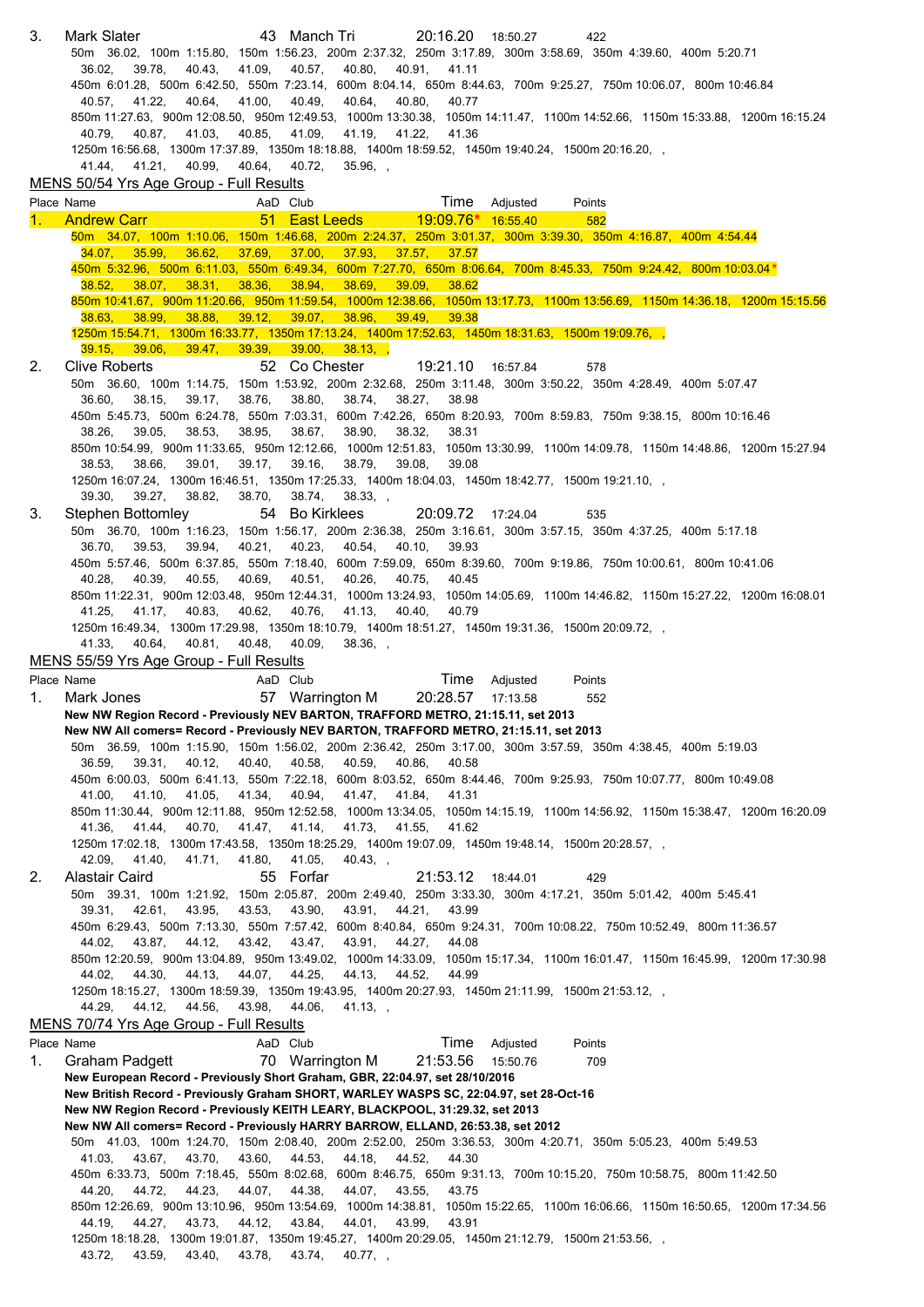MENS Open Age Group - Full Results Place Name **AaD** Club **Time** Adjusted Points 1. Andrew Cooper 244 Trafford Met 18:43.30 17:18.06 545 50m 32.62, 100m 1:08.08, 150m 1:44.84, 200m 2:22.17, 250m 3:00.06, 300m 3:37.66, 350m 4:15.95, 400m 4:52.94 32.62, 35.46, 36.76, 37.33, 37.89, 37.60, 38.29, 36.99 450m 5:30.30, 500m 6:07.91, 550m 6:46.08, 600m 7:24.05, 650m 8:01.94, 700m 8:40.46, 750m 9:17.87, 800m 9:55.21 37.36, 37.61, 38.17, 37.97, 37.89, 38.52, 37.41, 37.34 850m 10:33.09, 900m 11:11.39, 950m 11:49.80, 1000m 12:29.04, 1050m 13:07.52, 1100m 13:45.63, 1150m 14:24.03, 1200m 15:03.12 37.88, 38.30, 38.41, 39.24, 38.48, 38.11, 38.40, 39.09 1250m 15:41.87, 1300m 16:19.93, 1350m 16:55.94, 1400m 17:31.94, 1450m 18:08.86, 1500m 18:43.30, , 38.75, 38.06, 36.01, 36.00, 36.92, 34.44, , 2. Richard Symons 43 Trafford Met 19:01.47 17:40.82 510 50m 33.70, 100m 1:10.31, 150m 1:47.38, 200m 2:25.04, 250m 3:03.35, 300m 3:41.49, 350m 4:19.71, 400m 4:57.92 33.70, 36.61, 37.07, 37.66, 38.31, 38.14, 38.22, 38.21 450m 5:36.66, 500m 6:14.89, 550m 6:52.68, 600m 7:31.13, 650m 8:09.04, 700m 8:45.54, 750m 9:22.73, 800m 10:00.05 38.74, 38.23, 37.79, 38.45, 37.91, 36.50, 37.19, 37.32 850m 10:37.44, 900m 11:14.68, 950m 11:51.75, 1000m 12:29.60, 1050m 13:08.58, 1100m 13:47.08, 1150m 14:25.60, 1200m 15:04.59 37.39, 37.24, 37.07, 37.85, 38.98, 38.50, 38.52, 38.99 1250m 15:43.42, 1300m 16:22.04, 1350m 17:01.06, 1400m 17:41.31, 1450m 18:22.00, 1500m 19:01.47, , 38.83, 38.62, 39.02, 40.25, 40.69, 39.47, , 3. Andrew Carr 51 East Leeds 19:09.76 16:55.40 582 50m 34.07, 100m 1:10.06, 150m 1:46.68, 200m 2:24.37, 250m 3:01.37, 300m 3:39.30, 350m 4:16.87, 400m 4:54.44 34.07, 35.99, 36.62, 37.69, 37.00, 37.93, 37.57, 37.57 450m 5:32.96, 500m 6:11.03, 550m 6:49.34, 600m 7:27.70, 650m 8:06.64, 700m 8:45.33, 750m 9:24.42, 800m 10:03.04 38.52, 38.07, 38.31, 38.36, 38.94, 38.69, 39.09, 38.62 850m 10:41.67, 900m 11:20.66, 950m 11:59.54, 1000m 12:38.66, 1050m 13:17.73, 1100m 13:56.69, 1150m 14:36.18, 1200m 15:15.56 38.63, 38.99, 38.88, 39.12, 39.07, 38.96, 39.49, 39.38 1250m 15:54.71, 1300m 16:33.77, 1350m 17:13.24, 1400m 17:52.63, 1450m 18:31.63, 1500m 19:09.76, , 39.15, 39.06, 39.47, 39.39, 39.00, 38.13, , 4. Clive Roberts 52 Co Chester 19:21.10 16:57.84 578 50m 36.60, 100m 1:14.75, 150m 1:53.92, 200m 2:32.68, 250m 3:11.48, 300m 3:50.22, 350m 4:28.49, 400m 5:07.47 36.60, 38.15, 39.17, 38.76, 38.80, 38.74, 38.27, 38.98 450m 5:45.73, 500m 6:24.78, 550m 7:03.31, 600m 7:42.26, 650m 8:20.93, 700m 8:59.83, 750m 9:38.15, 800m 10:16.46 38.26, 39.05, 38.53, 38.95, 38.67, 38.90, 38.32, 38.31 850m 10:54.99, 900m 11:33.65, 950m 12:12.66, 1000m 12:51.83, 1050m 13:30.99, 1100m 14:09.78, 1150m 14:48.86, 1200m 15:27.94 38.53, 38.66, 39.01, 39.17, 39.16, 38.79, 39.08, 39.08 1250m 16:07.24, 1300m 16:46.51, 1350m 17:25.33, 1400m 18:04.03, 1450m 18:42.77, 1500m 19:21.10, , 39.30, 39.27, 38.82, 38.70, 38.74, 38.33, , 5. Stephen Bottomley 54 Bo Kirklees 20:09.72 17:24.04 535 50m 36.70, 100m 1:16.23, 150m 1:56.17, 200m 2:36.38, 250m 3:16.61, 300m 3:57.15, 350m 4:37.25, 400m 5:17.18 36.70, 39.53, 39.94, 40.21, 40.23, 40.54, 40.10, 39.93 450m 5:57.46, 500m 6:37.85, 550m 7:18.40, 600m 7:59.09, 650m 8:39.60, 700m 9:19.86, 750m 10:00.61, 800m 10:41.06 40.28, 40.39, 40.55, 40.69, 40.51, 40.26, 40.75, 40.45 850m 11:22.31, 900m 12:03.48, 950m 12:44.31, 1000m 13:24.93, 1050m 14:05.69, 1100m 14:46.82, 1150m 15:27.22, 1200m 16:08.01 41.25, 41.17, 40.83, 40.62, 40.76, 41.13, 40.40, 40.79 1250m 16:49.34, 1300m 17:29.98, 1350m 18:10.79, 1400m 18:51.27, 1450m 19:31.36, 1500m 20:09.72, , 41.33, 40.64, 40.81, 40.48, 40.09, 38.36, , 6. Mark Slater 43 Manch Tri 20:16.20 18:50.27 422 50m 36.02, 100m 1:15.80, 150m 1:56.23, 200m 2:37.32, 250m 3:17.89, 300m 3:58.69, 350m 4:39.60, 400m 5:20.71 36.02, 39.78, 40.43, 41.09, 40.57, 40.80, 40.91, 41.11 450m 6:01.28, 500m 6:42.50, 550m 7:23.14, 600m 8:04.14, 650m 8:44.63, 700m 9:25.27, 750m 10:06.07, 800m 10:46.84 40.57, 41.22, 40.64, 41.00, 40.49, 40.64, 40.80, 40.77 850m 11:27.63, 900m 12:08.50, 950m 12:49.53, 1000m 13:30.38, 1050m 14:11.47, 1100m 14:52.66, 1150m 15:33.88, 1200m 16:15.24 40.79, 40.87, 41.03, 40.85, 41.09, 41.19, 41.22, 41.36 1250m 16:56.68, 1300m 17:37.89, 1350m 18:18.88, 1400m 18:59.52, 1450m 19:40.24, 1500m 20:16.20, , 41.44, 41.21, 40.99, 40.64, 40.72, 35.96, , 7. Mark Jones 57 Warrington M 20:28.57 17:13.58 552 50m 36.59, 100m 1:15.90, 150m 1:56.02, 200m 2:36.42, 250m 3:17.00, 300m 3:57.59, 350m 4:38.45, 400m 5:19.03 36.59, 39.31, 40.12, 40.40, 40.58, 40.59, 40.86, 40.58 450m 6:00.03, 500m 6:41.13, 550m 7:22.18, 600m 8:03.52, 650m 8:44.46, 700m 9:25.93, 750m 10:07.77, 800m 10:49.08 41.00, 41.10, 41.05, 41.34, 40.94, 41.47, 41.84, 41.31 850m 11:30.44, 900m 12:11.88, 950m 12:52.58, 1000m 13:34.05, 1050m 14:15.19, 1100m 14:56.92, 1150m 15:38.47, 1200m 16:20.09 41.36, 41.44, 40.70, 41.47, 41.14, 41.73, 41.55, 41.62 1250m 17:02.18, 1300m 17:43.58, 1350m 18:25.29, 1400m 19:07.09, 1450m 19:48.14, 1500m 20:28.57, , 42.09, 41.40, 41.71, 41.80, 41.05, 40.43, , 8. Alastair Caird 55 Forfar 21:53.12 18:44.01 429 50m 39.31, 100m 1:21.92, 150m 2:05.87, 200m 2:49.40, 250m 3:33.30, 300m 4:17.21, 350m 5:01.42, 400m 5:45.41 39.31, 42.61, 43.95, 43.53, 43.90, 43.91, 44.21, 43.99 450m 6:29.43, 500m 7:13.30, 550m 7:57.42, 600m 8:40.84, 650m 9:24.31, 700m 10:08.22, 750m 10:52.49, 800m 11:36.57 44.02, 43.87, 44.12, 43.42, 43.47, 43.91, 44.27, 44.08 850m 12:20.59, 900m 13:04.89, 950m 13:49.02, 1000m 14:33.09, 1050m 15:17.34, 1100m 16:01.47, 1150m 16:45.99, 1200m 17:30.98 44.02, 44.30, 44.13, 44.07, 44.25, 44.13, 44.52, 44.99 1250m 18:15.27, 1300m 18:59.39, 1350m 19:43.95, 1400m 20:27.93, 1450m 21:11.99, 1500m 21:53.12, , 44.29, 44.12, 44.56, 43.98, 44.06, 41.13, , 9. Graham Padgett 70 Warrington M 21:53.56 15:50.76 709 50m 41.03, 100m 1:24.70, 150m 2:08.40, 200m 2:52.00, 250m 3:36.53, 300m 4:20.71, 350m 5:05.23, 400m 5:49.53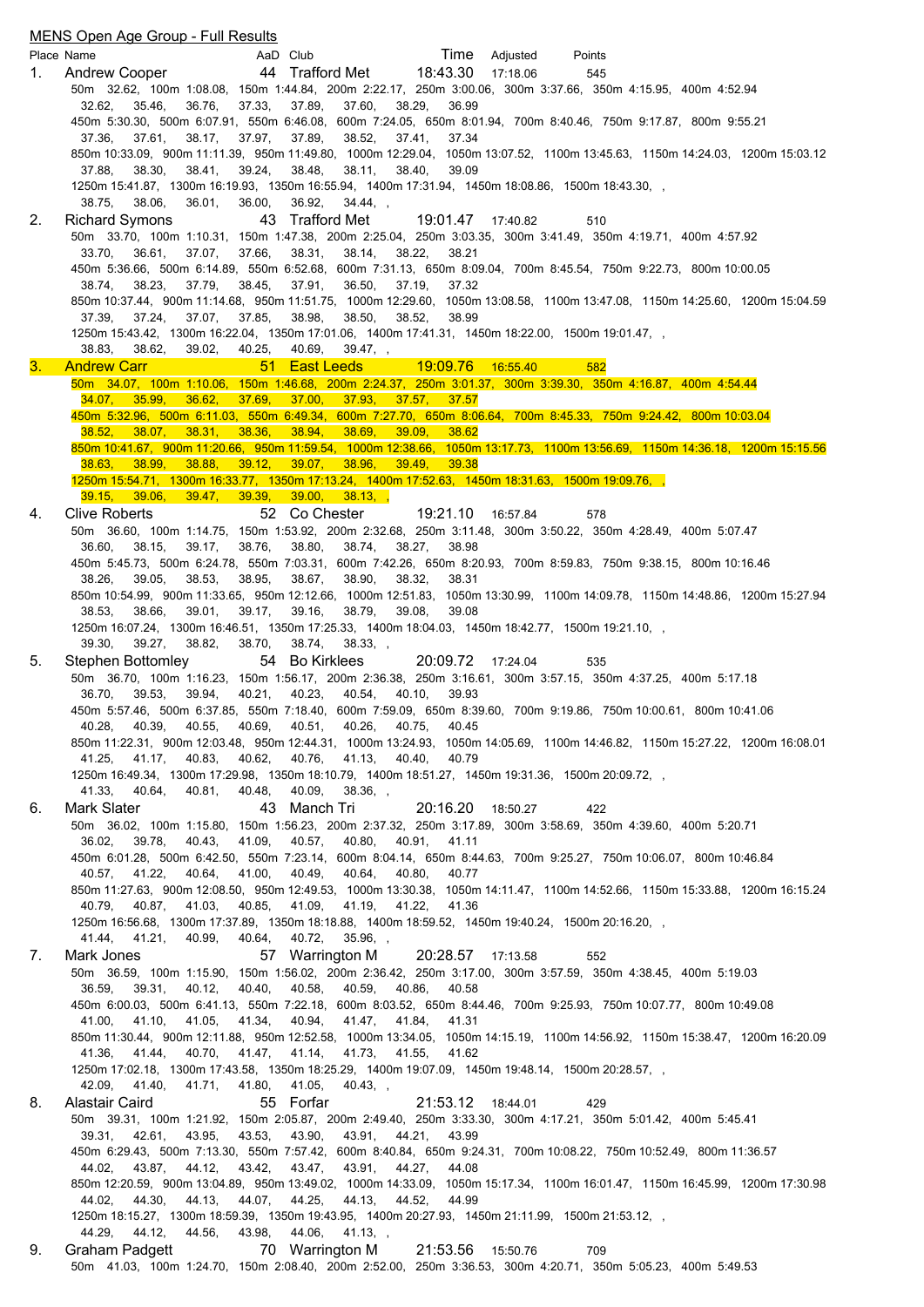|    | 41.03,                                                                   | 43.67,           | 43.70,           | 43.60,           | 44.53,                       | 44.18,             | 44.52,           | 44.30             |                                                                                    |                                                                                                   | 450m 6:33.73, 500m 7:18.45, 550m 8:02.68, 600m 8:46.75, 650m 9:31.13, 700m 10:15.20, 750m 10:58.75, 800m 11:42.50          |                                                                                                                             |
|----|--------------------------------------------------------------------------|------------------|------------------|------------------|------------------------------|--------------------|------------------|-------------------|------------------------------------------------------------------------------------|---------------------------------------------------------------------------------------------------|----------------------------------------------------------------------------------------------------------------------------|-----------------------------------------------------------------------------------------------------------------------------|
|    | 44.20,                                                                   | 44.72,           | 44.23,           | 44.07,           | 44.38,                       | 44.07,             | 43.55,           | 43.75             |                                                                                    |                                                                                                   |                                                                                                                            | 850m 12:26.69, 900m 13:10.96, 950m 13:54.69, 1000m 14:38.81, 1050m 15:22.65, 1100m 16:06.66, 1150m 16:50.65, 1200m 17:34.56 |
|    | 44.19,                                                                   | 44.27,           | 43.73.           | 44.12,           | 43.84,                       | 44.01,             | 43.99,           | 43.91             |                                                                                    | 1250m 18:18.28, 1300m 19:01.87, 1350m 19:45.27, 1400m 20:29.05, 1450m 21:12.79, 1500m 21:53.56, , |                                                                                                                            |                                                                                                                             |
|    | 43.72,                                                                   | 43.59,           | 43.40,           | 43.78,           | 43.74,                       | 40.77, ,           |                  |                   |                                                                                    |                                                                                                   |                                                                                                                            |                                                                                                                             |
|    | <b>MENS Combined Result - Full Results</b><br>Place Name                 |                  |                  |                  | AaD Club                     |                    |                  | Time              | Adjusted                                                                           | Points                                                                                            |                                                                                                                            |                                                                                                                             |
| 1. | <b>Graham Padgett</b>                                                    |                  |                  | 70               | Warrington M                 |                    |                  | 21:53.56          | 15:50.76                                                                           | 709                                                                                               |                                                                                                                            |                                                                                                                             |
|    | 41.03,                                                                   | 43.67,           | 43.70,           | 43.60,           | 44.53,                       | 44.18,             | 44.52,           | 44.30             |                                                                                    |                                                                                                   |                                                                                                                            |                                                                                                                             |
|    | 44.20,<br>44.19,                                                         | 44.72,<br>44.27, | 44.23,<br>43.73, | 44.07,<br>44.12, | 44.38,<br>43.84,             | 44.07,<br>44.01,   | 43.55,<br>43.99, | 43.75<br>43.91    |                                                                                    |                                                                                                   |                                                                                                                            |                                                                                                                             |
|    | 43.72,                                                                   | 43.59,           | 43.40,           | 43.78,           | 43.74,                       | 40.77, ,           |                  |                   |                                                                                    |                                                                                                   |                                                                                                                            |                                                                                                                             |
| 2. | <b>Andrew Carr</b>                                                       |                  |                  | 51               | <b>East Leeds</b>            |                    |                  | 19:09.76          | 16:55.40                                                                           | 582                                                                                               |                                                                                                                            |                                                                                                                             |
|    | 34.07,<br>38.52,                                                         | 35.99,<br>38.07, | 36.62,<br>38.31, | 37.69,<br>38.36, | 37.00,<br>38.94,             | 37.93,<br>38.69,   | 37.57,<br>39.09, | 37.57<br>38.62    |                                                                                    |                                                                                                   |                                                                                                                            |                                                                                                                             |
|    | 38.63,                                                                   | 38.99,           | 38.88,           | 39.12,           | 39.07,                       | 38.96,             | 39.49,           | 39.38             |                                                                                    |                                                                                                   |                                                                                                                            |                                                                                                                             |
| 3. | 39.15,<br><b>Clive Roberts</b>                                           | 39.06,           | 39.47,           | 39.39,<br>52     | 39.00,<br>Co Chester         | 38.13, ,           |                  | 19:21.10          |                                                                                    | 578                                                                                               |                                                                                                                            |                                                                                                                             |
|    | 36.60,                                                                   | 38.15,           | 39.17,           | 38.76,           | 38.80,                       | 38.74,             | 38.27,           | 38.98             | 16:57.84                                                                           |                                                                                                   |                                                                                                                            |                                                                                                                             |
|    | 38.26,                                                                   | 39.05,           | 38.53,           | 38.95,           | 38.67,                       | 38.90,             | 38.32,           | 38.31             |                                                                                    |                                                                                                   |                                                                                                                            |                                                                                                                             |
|    | 38.53,<br>39.30,                                                         | 38.66,<br>39.27, | 39.01,<br>38.82, | 39.17,<br>38.70, | 39.16,<br>38.74,             | 38.79,<br>38.33, , | 39.08,           | 39.08             |                                                                                    |                                                                                                   |                                                                                                                            |                                                                                                                             |
| 4. | Mark Jones                                                               |                  |                  | 57               |                              | Warrington M       |                  | 20:28.57          | 17:13.58                                                                           | 552                                                                                               |                                                                                                                            |                                                                                                                             |
|    | 36.59,                                                                   | 39.31,           | 40.12,           | 40.40,           | 40.58,                       | 40.59,             | 40.86,           | 40.58             |                                                                                    |                                                                                                   |                                                                                                                            |                                                                                                                             |
|    | 41.00,<br>41.36,                                                         | 41.10,<br>41.44, | 41.05,<br>40.70, | 41.34,<br>41.47, | 40.94,<br>41.14,             | 41.47,<br>41.73,   | 41.84,<br>41.55, | 41.31<br>41.62    |                                                                                    |                                                                                                   |                                                                                                                            |                                                                                                                             |
|    | 42.09,                                                                   | 41.40,           | 41.71,           | 41.80,           | 41.05,                       | 40.43, ,           |                  |                   |                                                                                    |                                                                                                   |                                                                                                                            |                                                                                                                             |
| 5. | <b>Andrew Cooper</b>                                                     |                  |                  | 44               | <b>Trafford Met</b>          |                    |                  | 18:43.30          | 17:18.06                                                                           | 545                                                                                               |                                                                                                                            |                                                                                                                             |
|    | 32.62,<br>37.36,                                                         | 35.46,<br>37.61, | 36.76,<br>38.17, | 37.33,<br>37.97, | 37.89,<br>37.89,             | 37.60,<br>38.52,   | 38.29,<br>37.41, | 36.99<br>37.34    |                                                                                    |                                                                                                   |                                                                                                                            |                                                                                                                             |
|    | 37.88,                                                                   | 38.30,           | 38.41,           | 39.24,           | 38.48,                       | 38.11,             | 38.40,           | 39.09             |                                                                                    |                                                                                                   |                                                                                                                            |                                                                                                                             |
| 6. | 38.75,<br>Stephen Bottomley                                              | 38.06,           | 36.01,           | 36.00,<br>54     | 36.92,<br><b>Bo Kirklees</b> | 34.44, ,           |                  | 20:09.72          |                                                                                    |                                                                                                   |                                                                                                                            |                                                                                                                             |
|    | 36.70,                                                                   | 39.53,           | 39.94,           | 40.21,           | 40.23,                       | 40.54,             | 40.10,           | 39.93             | 17:24.04                                                                           | 535                                                                                               |                                                                                                                            |                                                                                                                             |
|    | 40.28,                                                                   | 40.39,           | 40.55,           | 40.69,           | 40.51,                       | 40.26,             | 40.75,           | 40.45             |                                                                                    |                                                                                                   |                                                                                                                            |                                                                                                                             |
|    | 41.25,<br>41.33,                                                         | 41.17,<br>40.64, | 40.83,<br>40.81, | 40.62,<br>40.48, | 40.76,<br>40.09,             | 41.13,<br>38.36, , | 40.40,           | 40.79             |                                                                                    |                                                                                                   |                                                                                                                            |                                                                                                                             |
| 7. | <b>Richard Symons</b>                                                    |                  |                  | 43               | <b>Trafford Met</b>          |                    |                  | 19:01.47          | 17:40.82                                                                           | 510                                                                                               |                                                                                                                            |                                                                                                                             |
|    | 33.70,                                                                   | 36.61,           | 37.07,           | 37.66,           | 38.31,                       | 38.14,             | 38.22,           | 38.21             |                                                                                    |                                                                                                   |                                                                                                                            |                                                                                                                             |
|    | 38.74,<br>37.39,                                                         | 38.23,<br>37.24, | 37.79,<br>37.07, | 38.45,<br>37.85, | 37.91,<br>38.98,             | 36.50,<br>38.50,   | 37.19,<br>38.52, | 37.32<br>38.99    |                                                                                    |                                                                                                   |                                                                                                                            |                                                                                                                             |
|    | 38.83,                                                                   | 38.62,           | 39.02,           | 40.25,           | 40.69,                       | $39.47,$ ,         |                  |                   |                                                                                    |                                                                                                   |                                                                                                                            |                                                                                                                             |
| 8. | Alastair Caird                                                           |                  |                  | 55               | Forfar                       |                    |                  | 21:53.12          | 18:44.01                                                                           | 429                                                                                               |                                                                                                                            |                                                                                                                             |
|    | 39.31,<br>44.02,                                                         | 42.61,<br>43.87, | 43.95,<br>44.12, | 43.53,<br>43.42, | 43.90,<br>43.47,             | 43.91,<br>43.91,   | 44.21,<br>44.27, | 43.99<br>44.08    |                                                                                    |                                                                                                   |                                                                                                                            |                                                                                                                             |
|    | 44.02,                                                                   | 44.30,           | 44.13,           | 44.07,           | 44.25,                       | 44.13,             | 44.52,           | 44.99             |                                                                                    |                                                                                                   |                                                                                                                            |                                                                                                                             |
| 9. | 44.29,                                                                   | 44.12,           | 44.56,           | 43.98,<br>43     | 44.06,<br>Manch Tri          | 41.13, ,           |                  |                   |                                                                                    |                                                                                                   |                                                                                                                            |                                                                                                                             |
|    | Mark Slater<br>36.02,                                                    | 39.78,           | 40.43,           | 41.09,           | 40.57,                       | 40.80,             | 40.91,           | 20:16.20<br>41.11 | 18:50.27                                                                           | 422                                                                                               |                                                                                                                            |                                                                                                                             |
|    | 40.57,                                                                   | 41.22,           | 40.64,           | 41.00,           | 40.49,                       | 40.64,             | 40.80,           | 40.77             |                                                                                    |                                                                                                   |                                                                                                                            |                                                                                                                             |
|    | 40.79,<br>41.44,                                                         | 40.87,<br>41.21, | 41.03,<br>40.99, | 40.85,<br>40.64, | 41.09,<br>40.72,             | 41.19,<br>35.96.   | 41.22,           | 41.36             |                                                                                    |                                                                                                   |                                                                                                                            |                                                                                                                             |
|    | WOMENS 35/39 Yrs Age Group - Full Results                                |                  |                  |                  |                              |                    |                  |                   |                                                                                    |                                                                                                   |                                                                                                                            |                                                                                                                             |
|    | Place Name                                                               |                  |                  |                  | AaD Club                     |                    |                  | Time              | Adjusted                                                                           | Points                                                                                            |                                                                                                                            |                                                                                                                             |
| 1. | Emma Wills                                                               |                  |                  | 38               | York City                    |                    |                  | 17:34.75          | 16:45.50                                                                           | 765                                                                                               |                                                                                                                            |                                                                                                                             |
|    | New European Record - Previously Asa Neij, SWE, 17:42.37, set 19/03/2010 |                  |                  |                  |                              |                    |                  |                   |                                                                                    | New British Record - Previously Nuala MUIR-COCHRANE, CAMDEN SWISS, 17:54.55, set 01-Oct-00        |                                                                                                                            |                                                                                                                             |
|    |                                                                          |                  |                  |                  |                              |                    |                  |                   | New NW All comers= Record - Previously EMMA JENKINS, SOUTHPORT, 21:57.18, set 2011 |                                                                                                   |                                                                                                                            |                                                                                                                             |
|    | 31.08,                                                                   | 33.60,           | 34.50,           | 34.97,           | 35.03,                       | 35.35,             | 35.28,           | 35.47             |                                                                                    |                                                                                                   | 50m 31.08, 100m 1:04.68, 150m 1:39.18, 200m 2:14.15, 250m 2:49.18, 300m 3:24.53, 350m 3:59.81, 400m 4:35.28                |                                                                                                                             |
|    |                                                                          |                  |                  |                  |                              |                    |                  |                   |                                                                                    |                                                                                                   | 450m 5:10.57, 500m 5:45.85, 550m 6:21.49, 600m 6:56.92, 650m 7:32.26, 700m 8:07.81, 750m 8:43.48, 800m 9:18.81             |                                                                                                                             |
|    | 35.29,                                                                   | 35.28,           | 35.64,           | 35.43,           | 35.34,                       | 35.55,             | 35.67,           | 35.33             |                                                                                    |                                                                                                   |                                                                                                                            |                                                                                                                             |
|    | 35.56,                                                                   | 35.56,           | 35.70,           | 35.63,           | 35.73,                       | 35.55,             | 35.86,           | 35.69             |                                                                                    |                                                                                                   | 850m 9:54.37, 900m 10:29.93, 950m 11:05.63, 1000m 11:41.26, 1050m 12:16.99, 1100m 12:52.54, 1150m 13:28.40, 1200m 14:04.09 |                                                                                                                             |
|    |                                                                          |                  |                  |                  |                              |                    |                  |                   |                                                                                    | 1250m 14:39.89, 1300m 15:15.09, 1350m 15:50.64, 1400m 16:26.29, 1450m 17:01.66, 1500m 17:34.75, , |                                                                                                                            |                                                                                                                             |
|    | 35.80,<br>WOMENS 45/49 Yrs Age Group - Full Results                      | 35.20,           | 35.55,           | 35.65,           | 35.37,                       | 33.09, ,           |                  |                   |                                                                                    |                                                                                                   |                                                                                                                            |                                                                                                                             |
|    | Place Name                                                               |                  |                  |                  | AaD Club                     |                    |                  | Time              | Adjusted                                                                           | Points                                                                                            |                                                                                                                            |                                                                                                                             |
| 1. | Nicola Latty                                                             |                  |                  |                  | 46 Sub 160                   |                    |                  | 18:42.77          | 17:05.32                                                                           | 721                                                                                               |                                                                                                                            |                                                                                                                             |
|    |                                                                          |                  |                  |                  |                              |                    |                  |                   | New NW All comers= Record - Previously KAREN GRAHAM, LIKLEY SC, 19:34.07, set 2013 | New British Record - Previously Nuala MUIR-COCHRANE, CAMDEN SWISS, 18:50.04, set 23-Oct-09        |                                                                                                                            |                                                                                                                             |
|    |                                                                          |                  |                  |                  |                              |                    |                  |                   |                                                                                    |                                                                                                   | 50m 34.28, 100m 1:11.03, 150m 1:48.23, 200m 2:25.69, 250m 3:03.02, 300m 3:40.71, 350m 4:18.46, 400m 4:56.02                |                                                                                                                             |
|    | 34.28,                                                                   | 36.75.           | 37.20,           | 37.46,           | 37.33,                       | 37.69,             | 37.75,           | 37.56             |                                                                                    |                                                                                                   |                                                                                                                            |                                                                                                                             |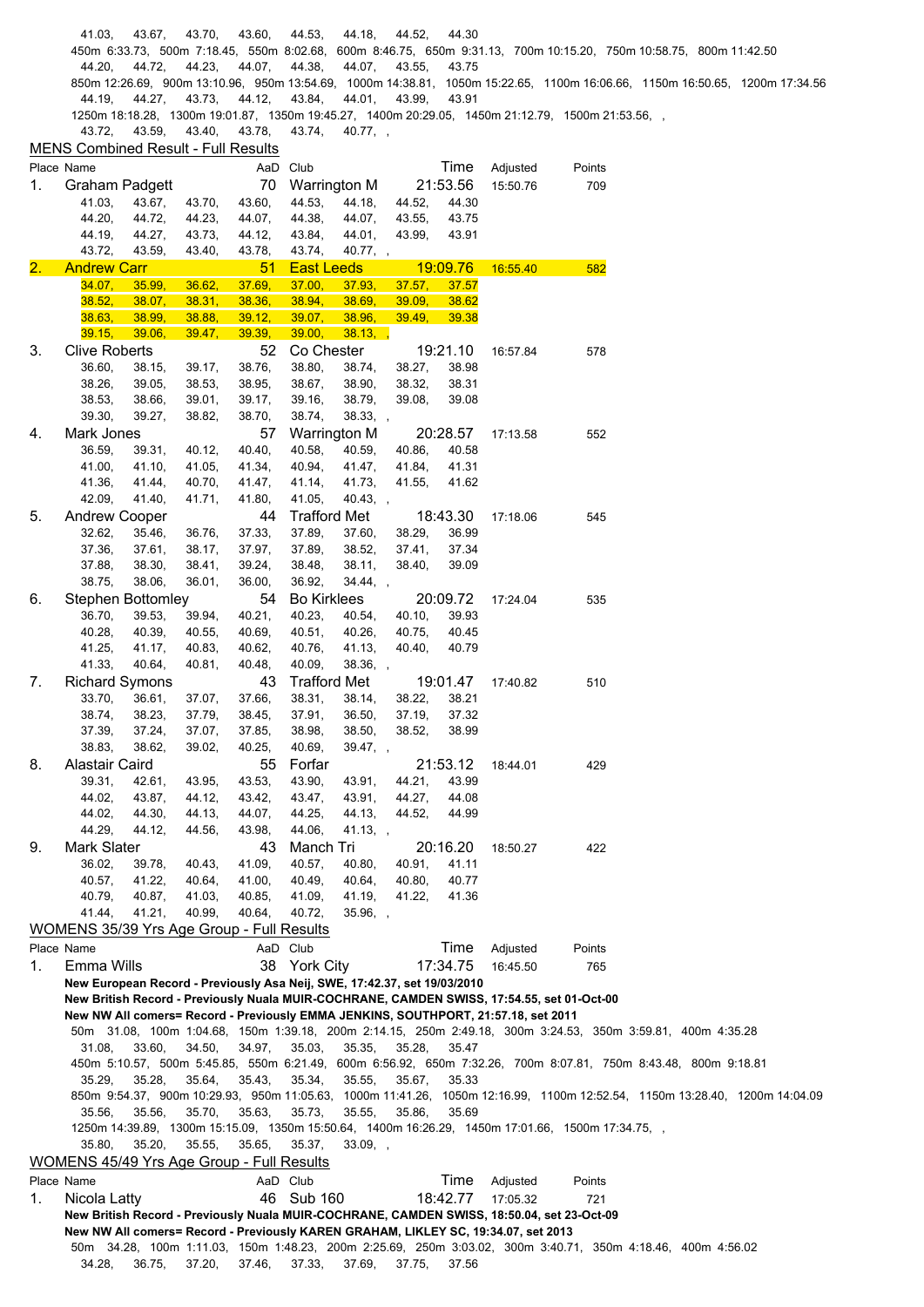450m 5:33.42, 500m 6:11.01, 550m 6:48.82, 600m 7:26.45, 650m 8:04.39, 700m 8:42.07, 750m 9:20.00, 800m 9:57.98 37.40, 37.59, 37.81, 37.63, 37.94, 37.68, 37.93, 37.98 850m 10:35.32, 900m 11:13.18, 950m 11:51.23, 1000m 12:28.92, 1050m 13:06.92, 1100m 13:44.44, 1150m 14:22.16, 1200m 14:59.93 37.34, 37.86, 38.05, 37.69, 38.00, 37.52, 37.72, 37.77 1250m 15:37.51, 1300m 16:15.15, 1350m 16:52.81, 1400m 17:30.54, 1450m 18:07.90, 1500m 18:42.77, , 37.58, 37.64, 37.66, 37.73, 37.36, 34.87, , WOMENS 50/54 Yrs Age Group - Full Results Place Name **A AaD Club Time** Adjusted Points 1. Judy Brown 53 Warrington M 20:15.88 17:37.72 657 50m 36.27, 100m 1:16.26, 150m 1:56.71, 200m 2:37.44, 250m 3:18.12, 300m 3:58.94, 350m 4:39.89, 400m 5:21.10 36.27, 39.99, 40.45, 40.73, 40.68, 40.82, 40.95, 41.21 450m 6:01.70, 500m 6:42.70, 550m 7:23.51, 600m 8:04.09, 650m 8:45.02, 700m 9:25.47, 750m 10:06.39, 800m 10:47.49 40.60, 41.00, 40.81, 40.58, 40.93, 40.45, 40.92, 41.10 850m 11:28.23, 900m 12:08.92, 950m 12:49.76, 1000m 13:30.59, 1050m 14:11.43, 1100m 14:52.87, 1150m 15:34.16, 1200m 16:15.41 40.74, 40.69, 40.84, 40.83, 40.84, 41.44, 41.29, 41.25 1250m 16:56.43, 1300m 17:37.83, 1350m 18:18.43, 1400m 18:59.53, 1450m 19:39.35, 1500m 20:15.88, , 41.02, 41.40, 40.60, 41.10, 39.82, 36.53, , WOMENS 65/69 Yrs Age Group - Full Results Place Name **AaD** Club **Time** Adjusted Points 1. Kathleen Tunnicliffe 65 Wolv Master 23:47.69 18:25.02 576 **New NW All comers= Record - Previously ELAINE BLOWER, BARNET COPTHALL, 25:03.45, set 2011** 50m 42.58, 100m 1:27.99, 150m 2:15.38, 200m 3:49.09, 250m 4:35.61, 300m 5:22.32, 350m 6:09.73, 400m 6:57.22 42.58, 45.41, 47.39, 1:33.71, 46.52, 46.71, 47.41, 47.49 450m 7:44.40, 500m 8:31.73, 550m 9:19.45, 600m 10:08.20, 650m 10:56.36, 700m 11:45.06, 750m 12:33.42, 800m 13:21.98 47.18, 47.33, 47.72, 48.75, 48.16, 48.70, 48.36, 48.56 850m 14:10.85, 900m 14:59.34, 950m 15:48.50, 1000m 16:36.48, 1050m 17:25.54, 1100m 18:13.92, 1150m 19:02.42, 1200m 19:50.70 48.87, 48.49, 49.16, 47.98, 49.06, 48.38, 48.50, 48.28 1250m 20:39.17, 1300m 21:27.65, 1350m 22:16.30, 1400m 23:03.70, 1450m -, 1500m 23:47.69, , 48.47, 48.48, 48.65, 47.40, -, 43.99, , WOMENS Open Age Group - Full Results Place Name **AaD Club Time** Adjusted Points 1. Emma Wills 38 York City 17:34.75 16:45.50 765 50m 31.08, 100m 1:04.68, 150m 1:39.18, 200m 2:14.15, 250m 2:49.18, 300m 3:24.53, 350m 3:59.81, 400m 4:35.28 31.08, 33.60, 34.50, 34.97, 35.03, 35.35, 35.28, 35.47 450m 5:10.57, 500m 5:45.85, 550m 6:21.49, 600m 6:56.92, 650m 7:32.26, 700m 8:07.81, 750m 8:43.48, 800m 9:18.81 35.29, 35.28, 35.64, 35.43, 35.34, 35.55, 35.67, 35.33 850m 9:54.37, 900m 10:29.93, 950m 11:05.63, 1000m 11:41.26, 1050m 12:16.99, 1100m 12:52.54, 1150m 13:28.40, 1200m 14:04.09 35.56, 35.56, 35.70, 35.63, 35.73, 35.55, 35.86, 35.69 1250m 14:39.89, 1300m 15:15.09, 1350m 15:50.64, 1400m 16:26.29, 1450m 17:01.66, 1500m 17:34.75, , 35.80, 35.20, 35.55, 35.65, 35.37, 33.09, , 2. Nicola Latty 46 Sub 160 18:42.77 17:05.32 721 50m 34.28, 100m 1:11.03, 150m 1:48.23, 200m 2:25.69, 250m 3:03.02, 300m 3:40.71, 350m 4:18.46, 400m 4:56.02 34.28, 36.75, 37.20, 37.46, 37.33, 37.69, 37.75, 37.56 450m 5:33.42, 500m 6:11.01, 550m 6:48.82, 600m 7:26.45, 650m 8:04.39, 700m 8:42.07, 750m 9:20.00, 800m 9:57.98 37.40, 37.59, 37.81, 37.63, 37.94, 37.68, 37.93, 37.98 850m 10:35.32, 900m 11:13.18, 950m 11:51.23, 1000m 12:28.92, 1050m 13:06.92, 1100m 13:44.44, 1150m 14:22.16, 1200m 14:59.93 37.34, 37.86, 38.05, 37.69, 38.00, 37.52, 37.72, 37.77 1250m 15:37.51, 1300m 16:15.15, 1350m 16:52.81, 1400m 17:30.54, 1450m 18:07.90, 1500m 18:42.77, , 37.58, 37.64, 37.66, 37.73, 37.36, 34.87, , 3. Judy Brown 53 Warrington M 20:15.88 17:37.72 657 50m 36.27, 100m 1:16.26, 150m 1:56.71, 200m 2:37.44, 250m 3:18.12, 300m 3:58.94, 350m 4:39.89, 400m 5:21.10 36.27, 39.99, 40.45, 40.73, 40.68, 40.82, 40.95, 41.21 450m 6:01.70, 500m 6:42.70, 550m 7:23.51, 600m 8:04.09, 650m 8:45.02, 700m 9:25.47, 750m 10:06.39, 800m 10:47.49 40.60, 41.00, 40.81, 40.58, 40.93, 40.45, 40.92, 41.10 850m 11:28.23, 900m 12:08.92, 950m 12:49.76, 1000m 13:30.59, 1050m 14:11.43, 1100m 14:52.87, 1150m 15:34.16, 1200m 16:15.41 40.74, 40.69, 40.84, 40.83, 40.84, 41.44, 41.29, 41.25 1250m 16:56.43, 1300m 17:37.83, 1350m 18:18.43, 1400m 18:59.53, 1450m 19:39.35, 1500m 20:15.88, , 41.02, 41.40, 40.60, 41.10, 39.82, 36.53, , 4. Kathleen Tunnicliffe 65 Wolv Master 23:47.69 18:25.02 576 50m 42.58, 100m 1:27.99, 150m 2:15.38, 200m 3:49.09, 250m 4:35.61, 300m 5:22.32, 350m 6:09.73, 400m 6:57.22 42.58, 45.41, 47.39, 1:33.71, 46.52, 46.71, 47.41, 47.49 450m 7:44.40, 500m 8:31.73, 550m 9:19.45, 600m 10:08.20, 650m 10:56.36, 700m 11:45.06, 750m 12:33.42, 800m 13:21.98 47.18, 47.33, 47.72, 48.75, 48.16, 48.70, 48.36, 48.56 850m 14:10.85, 900m 14:59.34, 950m 15:48.50, 1000m 16:36.48, 1050m 17:25.54, 1100m 18:13.92, 1150m 19:02.42, 1200m 19:50.70 48.87, 48.49, 49.16, 47.98, 49.06, 48.38, 48.50, 48.28 1250m 20:39.17, 1300m 21:27.65, 1350m 22:16.30, 1400m 23:03.70, 1450m -, 1500m 23:47.69, , 48.47, 48.48, 48.65, 47.40, -, 43.99, , WOMENS Combined Result - Full Results Place Name **AaD** Club **Time** Adjusted Points 1. Emma Wills 38 York City 17:34.75 16:45.50 765 31.08, 33.60, 34.50, 34.97, 35.03, 35.35, 35.28, 35.47 35.29, 35.28, 35.64, 35.43, 35.34, 35.55, 35.67, 35.33 35.56, 35.56, 35.70, 35.63, 35.73, 35.55, 35.86, 35.69 35.80, 35.20, 35.55, 35.65, 35.37, 33.09, , 2. Nicola Latty 46 Sub 160 18:42.77 17:05.32 721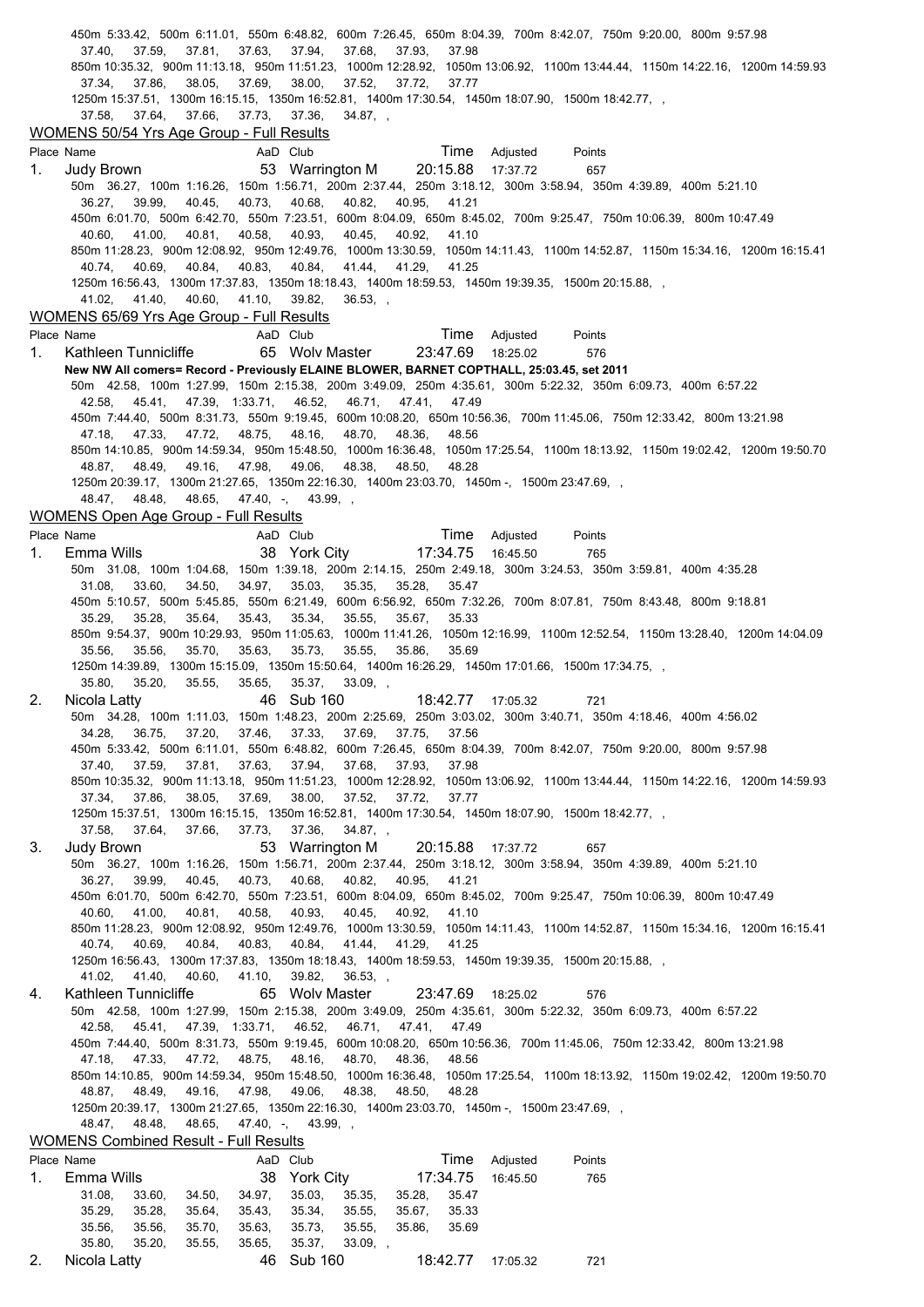|    | 34.28,                                       | 36.75,        | 37.20, | 37.46.                                     | 37.33.        | 37.69,                   | 37.75.              | 37.56 |          |     |
|----|----------------------------------------------|---------------|--------|--------------------------------------------|---------------|--------------------------|---------------------|-------|----------|-----|
|    | 37.40.                                       | 37.59.        | 37.81, | 37.63.                                     | 37.94.        |                          | 37.68, 37.93, 37.98 |       |          |     |
|    | 37.34,                                       | 37.86.        |        | 38.05, 37.69, 38.00,                       |               |                          | 37.52, 37.72, 37.77 |       |          |     |
|    |                                              | 37.58, 37.64, |        | 37.66, 37.73, 37.36,                       |               | 34.87, ,                 |                     |       |          |     |
| 3. | Judy Brown                                   |               |        |                                            |               | 53 Warrington M 20:15.88 |                     |       | 17:37.72 | 657 |
|    | 36.27.                                       | 39.99, 40.45, |        |                                            | 40.73, 40.68, |                          | 40.82, 40.95, 41.21 |       |          |     |
|    |                                              | 40.60. 41.00. |        | 40.81, 40.58, 40.93, 40.45, 40.92, 41.10   |               |                          |                     |       |          |     |
|    |                                              | 40.74, 40.69, |        | 40.84. 40.83. 40.84. 41.44.                |               |                          | 41.29. 41.25        |       |          |     |
|    |                                              |               |        | 41.02, 41.40, 40.60, 41.10, 39.82,         |               | 36.53, ,                 |                     |       |          |     |
| 4. | Kathleen Tunnicliffe 65 Wolv Master 23:47.69 |               |        |                                            |               |                          |                     |       | 18:25.02 | 576 |
|    | 42.58.                                       | 45.41.        |        | 47.39, 1:33.71, 46.52, 46.71, 47.41, 47.49 |               |                          |                     |       |          |     |
|    | 47.18.                                       | 47.33.        |        | 47.72, 48.75, 48.16,                       |               | 48.70.                   | 48.36. 48.56        |       |          |     |
|    | 48.87.                                       |               |        | 48.49, 49.16, 47.98, 49.06, 48.38,         |               |                          | 48.50. 48.28        |       |          |     |
|    | 48.47.                                       | 48.48.        | 48.65. | 47.40, -, 43.99, ,                         |               |                          |                     |       |          |     |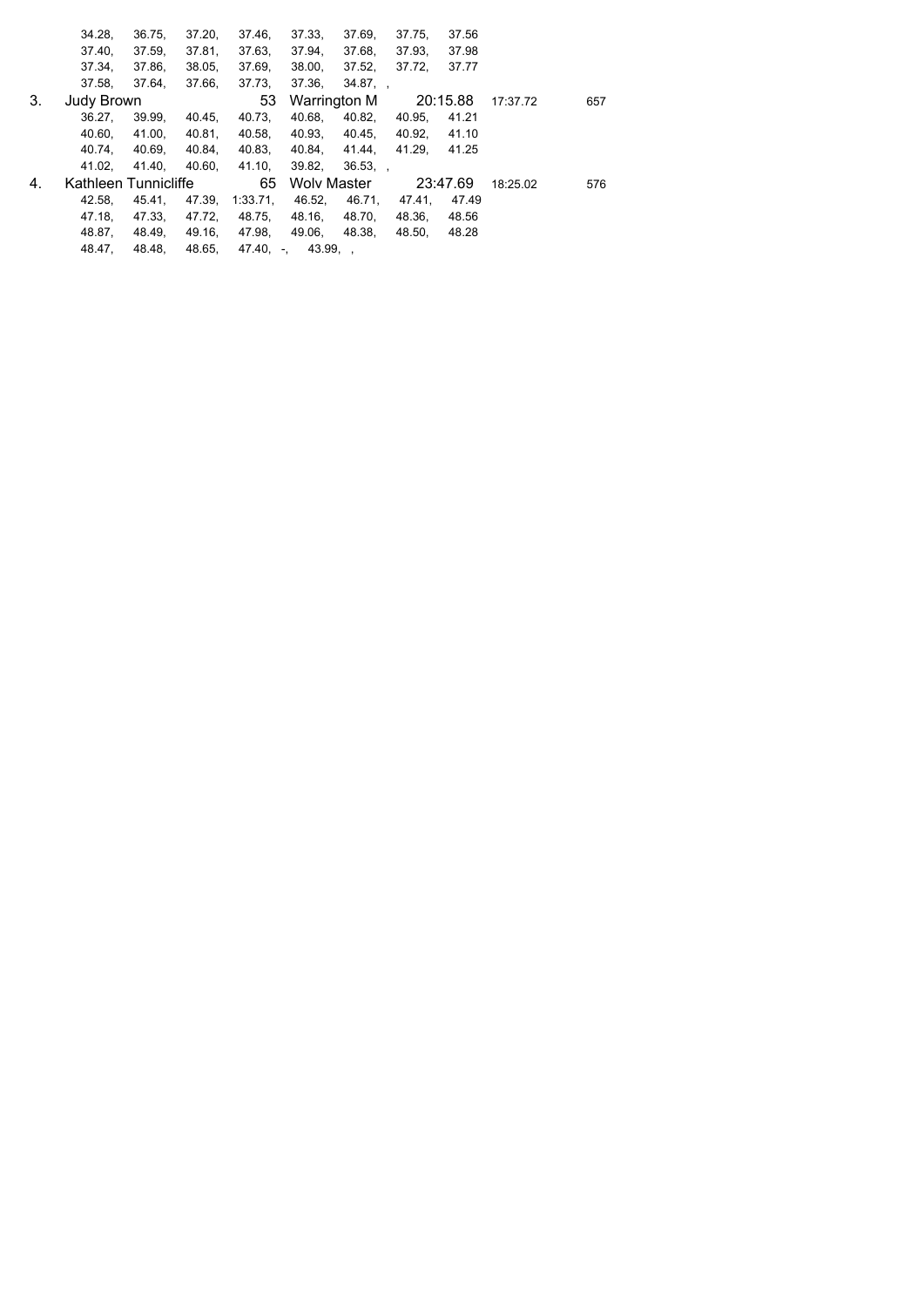## **EVENT 114 Mens Open 200m Medley Team**

|     | 072+ Yrs Age Group - Full Results                                                                                                                                                                                                                                                                                                                                                                                                           |                                               |                 |                     |               |             |                          |         |
|-----|---------------------------------------------------------------------------------------------------------------------------------------------------------------------------------------------------------------------------------------------------------------------------------------------------------------------------------------------------------------------------------------------------------------------------------------------|-----------------------------------------------|-----------------|---------------------|---------------|-------------|--------------------------|---------|
| 1.  | Place Name<br>Preston "A"                                                                                                                                                                                                                                                                                                                                                                                                                   | A.G Club<br>072+ Preston                      | Time<br>1:51.87 | Adjusted<br>1:54.33 | Points<br>496 | 50          | 100                      | 150     |
| 2.  | Stretford                                                                                                                                                                                                                                                                                                                                                                                                                                   | 072+ Stretford                                | 1:55.81         | 1:58.36             | 447           |             |                          |         |
| 3.  | $\mathbf{y} = \mathbf{y} - \mathbf{y} = \mathbf{y} - \mathbf{y} = \mathbf{y} - \mathbf{y} = \mathbf{y} - \mathbf{y} = \mathbf{y} - \mathbf{y} = \mathbf{y} - \mathbf{y} = \mathbf{y} - \mathbf{y} = \mathbf{y} - \mathbf{y} = \mathbf{y} - \mathbf{y} = \mathbf{y} - \mathbf{y} = \mathbf{y} - \mathbf{y} = \mathbf{y} - \mathbf{y} = \mathbf{y} - \mathbf{y} = \mathbf{y} - \mathbf{y} = \mathbf{y} - \mathbf{y} = \mathbf$<br>Oldham Aqua | 072+ Oldham Aqua                              | 1:56.01         | 1:58.57             | 444           |             | $\overline{\phantom{a}}$ | 1:01.50 |
| 4.  | (1.01.50)<br>Preston "B"                                                                                                                                                                                                                                                                                                                                                                                                                    | 072+ Preston                                  | 1:58.85         | 2:01.47             | 413           |             | $\overline{\phantom{a}}$ | 1:03.11 |
| 5.  | $\frac{1}{2}$ , $\frac{1}{2}$ , $\frac{1}{2}$ , $\frac{1}{2}$ , $\frac{1}{2}$ , $\frac{1}{2}$ , $\frac{1}{2}$ , $\frac{1}{2}$ , $\frac{1}{2}$ , $\frac{1}{2}$ , $\frac{1}{2}$ , $\frac{1}{2}$ , $\frac{1}{2}$<br><b>Trafford Met</b>                                                                                                                                                                                                        | 072+ Trafford Met                             | 2:08.44         | 2:11.27             | 327           |             |                          |         |
|     | and a carrier and a carrier tanta to<br>120+ Yrs Age Group - Full Results                                                                                                                                                                                                                                                                                                                                                                   |                                               |                 |                     |               |             |                          |         |
|     | Place Name                                                                                                                                                                                                                                                                                                                                                                                                                                  | A.G Club                                      | Time            | Adjusted            | Points        | 50          | 100                      | 150     |
| 1.  | <b>Trafford Met</b>                                                                                                                                                                                                                                                                                                                                                                                                                         | 120+ Trafford Met                             | 1:55.98         | 1:58.13             | 449           |             |                          |         |
| 2.  | and a series and a series to take the<br><b>Romiley Mari</b>                                                                                                                                                                                                                                                                                                                                                                                | 120+ Romiley Mari                             | 2:05.30         | 2:07.62             | 356           |             |                          |         |
|     | and a series and a series to take the<br>160+ Yrs Age Group - Full Results                                                                                                                                                                                                                                                                                                                                                                  |                                               |                 |                     |               |             |                          |         |
|     | Place Name                                                                                                                                                                                                                                                                                                                                                                                                                                  | A.G Club                                      | Time            | Adjusted            | Points        | 50          | 100                      | 150     |
| 1.  | <b>Warrington M</b><br>, , , , , , , , , , , , , 1:15.76                                                                                                                                                                                                                                                                                                                                                                                    | 160+ Warrington M                             | 2:12.30         | 2:14.75             | 303           |             | $\overline{\phantom{a}}$ | 1:15.76 |
| 2.  | Leyland Barr                                                                                                                                                                                                                                                                                                                                                                                                                                | 160+ Leyland Barr                             | 2:27.84         | 2:30.58             | 217           |             |                          |         |
|     | $\mathbf{y} = \mathbf{y} - \mathbf{y} = \mathbf{y} - \mathbf{y} = \mathbf{y} - \mathbf{y} = \mathbf{y} - \mathbf{y} = \mathbf{y} - \mathbf{y} = \mathbf{y} - \mathbf{y} = \mathbf{y}$<br>200+ Yrs Age Group - Full Results                                                                                                                                                                                                                  |                                               |                 |                     |               |             |                          |         |
|     | Place Name                                                                                                                                                                                                                                                                                                                                                                                                                                  | A.G Club                                      | Time            | Adjusted            | Points        | 50          | 100                      | 150     |
| 1.  | <b>Trafford Met</b>                                                                                                                                                                                                                                                                                                                                                                                                                         | 200+ Trafford Met                             | 2:15.18         | 2:17.69             | 284           |             |                          |         |
|     | and a series and a series to take the                                                                                                                                                                                                                                                                                                                                                                                                       |                                               |                 |                     |               |             |                          |         |
|     | <b>Combined Result - Full Results</b><br>Place Name                                                                                                                                                                                                                                                                                                                                                                                         | A.G Club                                      | Time            |                     |               | 50          |                          | 150     |
| 1.  | Preston "A"                                                                                                                                                                                                                                                                                                                                                                                                                                 | 072+ Preston                                  | 1:51.87         | Adjusted<br>1:54.33 | Points<br>496 |             | 100                      |         |
|     | and a carrier and a carrier tanta to                                                                                                                                                                                                                                                                                                                                                                                                        |                                               |                 |                     |               |             |                          |         |
| 2.  | <b>Trafford Met</b><br>$\mathbf{y} = \mathbf{y} - \mathbf{y} = \mathbf{y} - \mathbf{y} = \mathbf{y} - \mathbf{y} = \mathbf{y} - \mathbf{y} = \mathbf{y} - \nabla \mathbf{y} - \nabla \mathbf{y} = \nabla \mathbf{y} - \nabla \mathbf{y}$                                                                                                                                                                                                    | 120+ Trafford Met                             | 1:55.98         | 1:58.13             | 449           |             |                          |         |
| 3.  | Stretford                                                                                                                                                                                                                                                                                                                                                                                                                                   | 072+ Stretford                                | 1:55.81         | 1:58.36             | 447           |             |                          |         |
| 4.  | and a carrier and a carrier tanta<br>Oldham Aqua                                                                                                                                                                                                                                                                                                                                                                                            | 072+ Oldham Aqua                              | 1:56.01         | 1:58.57             | 444           |             | $\overline{\phantom{a}}$ | 1:01.50 |
| 5.  | , , , , , , , , , -, -, 1:01.50<br>Preston "B"                                                                                                                                                                                                                                                                                                                                                                                              | 072+ Preston                                  | 1:58.85         | 2:01.47             | 413           |             |                          | 1:03.11 |
| 6.  | $\frac{1}{2}$ , $\frac{1}{2}$ , $\frac{1}{2}$ , $\frac{1}{2}$ , $\frac{1}{2}$ , $\frac{1}{2}$ , $\frac{1}{2}$ , $\frac{1}{2}$ , $\frac{1}{2}$ , $\frac{1}{2}$ , $\frac{1}{2}$ , $\frac{1}{2}$ , $\frac{1}{2}$<br><b>Romiley Mari</b>                                                                                                                                                                                                        | 120+ Romiley Mari                             | 2:05.30         | 2:07.62             | 356           |             |                          |         |
| 7.  | and a series and a series to take the<br><b>Trafford Met</b>                                                                                                                                                                                                                                                                                                                                                                                | 072+ Trafford Met                             | 2:08.44         | 2:11.27             | 327           |             |                          |         |
| 8.  | $\mathbf{y} = \mathbf{y} - \mathbf{y} = \mathbf{y} - \mathbf{y} = \mathbf{y} - \mathbf{y} = \mathbf{y} - \mathbf{y} = \mathbf{T}\mathbf{y} - \mathbf{T}\mathbf{y} = \mathbf{T}$<br><b>Warrington M</b>                                                                                                                                                                                                                                      | 160+ Warrington M                             | 2:12.30         | 2:14.75             | 303           |             |                          | 1:15.76 |
| 9.  | $, , , , , , , , , , , , , , , , , , ,$ 1:15.76<br><b>Trafford Met</b>                                                                                                                                                                                                                                                                                                                                                                      | 200+ Trafford Met                             | 2:15.18         | 2:17.69             | 284           |             |                          |         |
| 10. | $\mathbf{y} = \mathbf{y} - \mathbf{y} = \mathbf{y} - \mathbf{y} = \mathbf{y} - \mathbf{y} = \mathbf{y} - \mathbf{y} = \mathbf{y} - \mathbf{y} = \mathbf{y} - \mathbf{y} = \mathbf{y}$<br>Leyland Barr                                                                                                                                                                                                                                       | 160+ Leyland Barr                             | 2:27.84         | 2:30.58             | 217           |             |                          |         |
|     | $\mathbf{y} = \mathbf{y} - \mathbf{y} - \mathbf{y} = \mathbf{y} - \mathbf{y} - \mathbf{y} = \mathbf{y} - \mathbf{y} - \mathbf{y} - \mathbf{y} = \mathbf{y} - \mathbf{y} - \mathbf{y} = \mathbf{y} - \mathbf{y}$                                                                                                                                                                                                                             |                                               |                 |                     |               |             |                          |         |
|     | 072+ Yrs Age Group - Full Results                                                                                                                                                                                                                                                                                                                                                                                                           | <b>EVENT 115 Womens Open 200m Medley Team</b> |                 |                     |               |             |                          |         |
|     | Place Name                                                                                                                                                                                                                                                                                                                                                                                                                                  | A.G Club                                      | Time            | Adjusted            | Points        |             | 100                      | 150     |
| 1.  | Preston                                                                                                                                                                                                                                                                                                                                                                                                                                     | 072+ Preston                                  | 2:11.88         | 2:14.79             | 459           | 50<br>35.64 | 1:09.21                  | 1:41.23 |
|     | $\mathbf{y} = \mathbf{y} = \mathbf{y} = \mathbf{y} = \mathbf{y} = \mathbf{y} = \mathbf{y} = \mathbf{y} = \mathbf{y}$                                                                                                                                                                                                                                                                                                                        | 33.57,<br>32.02<br>35.64,                     |                 |                     |               |             |                          |         |
|     | 160+ Yrs Age Group - Full Results                                                                                                                                                                                                                                                                                                                                                                                                           |                                               |                 |                     |               |             |                          |         |
|     | Place Name                                                                                                                                                                                                                                                                                                                                                                                                                                  | A.G Club                                      | Time            | Adjusted            | Points        | 50          | 100                      | 150     |
| 1.  | <b>Trafford Met</b>                                                                                                                                                                                                                                                                                                                                                                                                                         | 160+ Trafford Met                             | 2:24.11         | 2:26.78             | 356           | 34.37       | 1:14.09                  | 1:46.46 |
|     | $\mathbf{y} = \mathbf{y} = \mathbf{y} = \mathbf{y} = \mathbf{y} = \mathbf{y} = \mathbf{y} = \mathbf{y} = \mathbf{y}$<br><b>Combined Result - Full Results</b>                                                                                                                                                                                                                                                                               | 39.72,<br>32.37<br>34.37,                     |                 |                     |               |             |                          |         |
|     | Place Name                                                                                                                                                                                                                                                                                                                                                                                                                                  | A.G Club                                      | Time            | Adjusted            | Points        | 50          | 100                      | 150     |
| 1.  | Preston                                                                                                                                                                                                                                                                                                                                                                                                                                     | 072+ Preston                                  | 2:11.88         | 2:14.79             | 459           | 35.64       | 1:09.21                  | 1:41.23 |
|     |                                                                                                                                                                                                                                                                                                                                                                                                                                             | 32.02<br>33.57,<br>35.64,                     |                 |                     |               |             |                          |         |
| 2.  | <b>Trafford Met</b>                                                                                                                                                                                                                                                                                                                                                                                                                         | 160+ Trafford Met                             | 2:24.11         | 2:26.78             | 356           | 34.37       | 1:14.09                  | 1:46.46 |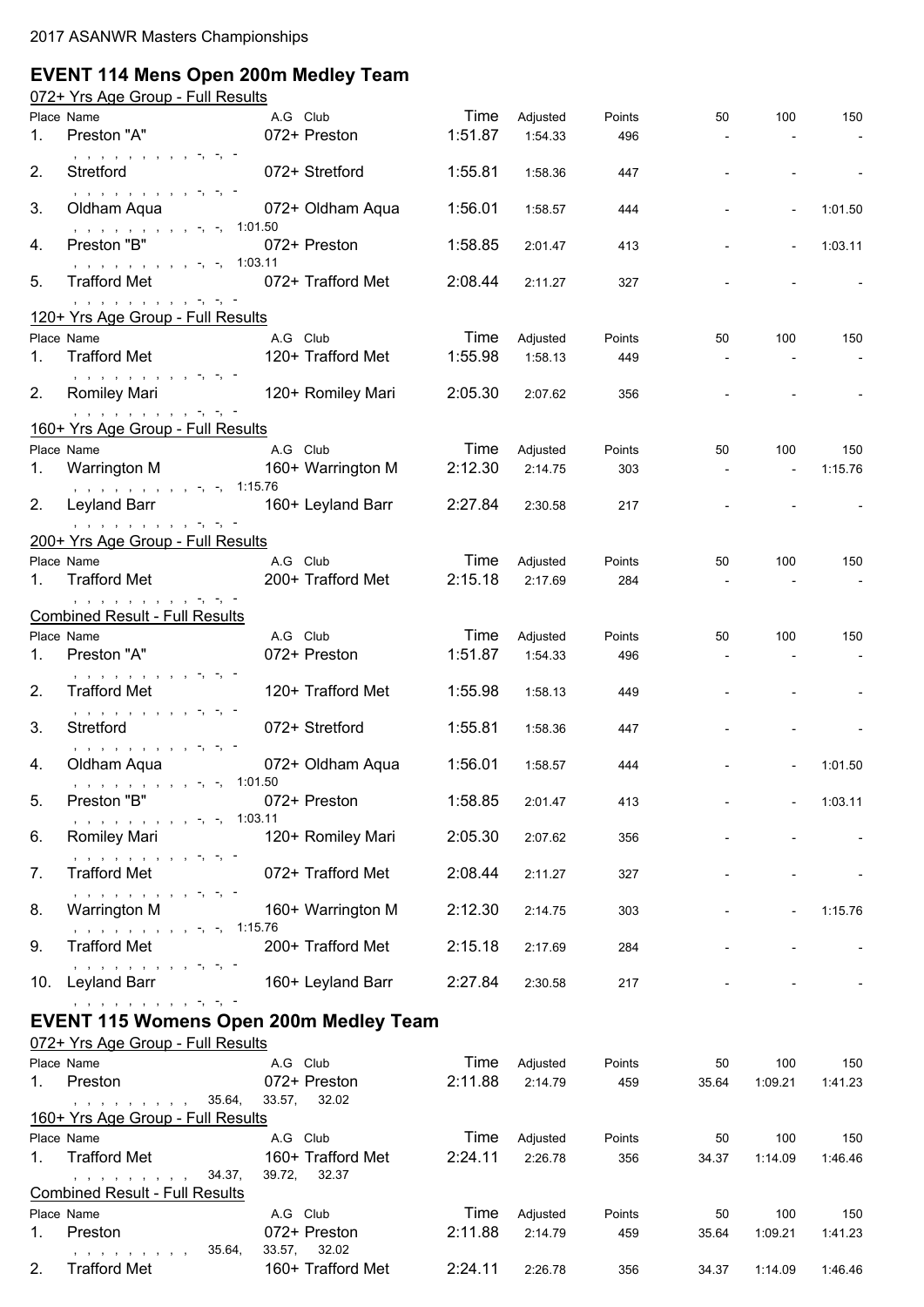# **EVENT 116 Mens/Womens Open 200m Medley Team**

|                                                  | 072+ Yrs Age Group - Full Results                                                                                                                                                                                                                                                                                                                                                                                                                                    |                                                |                 |                     |               |             |              |                |  |
|--------------------------------------------------|----------------------------------------------------------------------------------------------------------------------------------------------------------------------------------------------------------------------------------------------------------------------------------------------------------------------------------------------------------------------------------------------------------------------------------------------------------------------|------------------------------------------------|-----------------|---------------------|---------------|-------------|--------------|----------------|--|
|                                                  | Place Name                                                                                                                                                                                                                                                                                                                                                                                                                                                           | A.G Club                                       | Time            | Adjusted            | Points        | 50          | 100          | 150            |  |
| 1.                                               | Preston "A"                                                                                                                                                                                                                                                                                                                                                                                                                                                          | 072+ Preston                                   | 2:00.18         | 2:02.83             |               | 31.89       | 1:03.41      | 1:30.90        |  |
|                                                  | 31.89,<br>$\mathbf{y} = \mathbf{y} - \mathbf{y} = \mathbf{y} - \mathbf{y} = \mathbf{y} - \mathbf{y} = \mathbf{y} - \mathbf{y} = \mathbf{y}$                                                                                                                                                                                                                                                                                                                          | 31.52,<br>27.49                                |                 |                     |               |             |              |                |  |
| 2.                                               | <b>Warrington M</b>                                                                                                                                                                                                                                                                                                                                                                                                                                                  | 072+ Warrington M                              | 2:04.74         | 2:07.49             |               | 32.34       | 1:07.13      | 1:34.35        |  |
|                                                  | 32.34,<br>$\mathbf{y} = \mathbf{y} - \mathbf{y} = \mathbf{y} - \mathbf{y} = \mathbf{y} - \mathbf{y} = \mathbf{y} - \mathbf{y} = \mathbf{y}$                                                                                                                                                                                                                                                                                                                          | 34.79,<br>27.22                                |                 |                     |               |             |              |                |  |
| 3.                                               | Co Liverpool                                                                                                                                                                                                                                                                                                                                                                                                                                                         | 072+ Co Liverpool<br>32.19,<br>32.38           | 2:07.78         | 2:10.60             |               | 30.13       | 1:02.32      | 1:34.70        |  |
| 4.                                               | 30.13,<br>$\mathbf{y} = \mathbf{y} - \mathbf{y} = \mathbf{y} - \mathbf{y} = \mathbf{y} - \mathbf{y} = \mathbf{y} - \mathbf{y} = \mathbf{y}$<br>Preston "B"                                                                                                                                                                                                                                                                                                           | 072+ Preston                                   | 2:11.76         | 2:14.66             |               | 36.62       | 1:09.44      | 1:38.12        |  |
|                                                  | 36.62,<br>$\mathbf{y} = \mathbf{y} = \mathbf{y} = \mathbf{y} = \mathbf{y} = \mathbf{y} = \mathbf{y} = \mathbf{y} = \mathbf{y} = \mathbf{y}$                                                                                                                                                                                                                                                                                                                          | 32.82,<br>28.68                                |                 |                     |               |             |              |                |  |
|                                                  | 120+ Yrs Age Group - Full Results                                                                                                                                                                                                                                                                                                                                                                                                                                    |                                                |                 |                     |               |             |              |                |  |
|                                                  | Place Name                                                                                                                                                                                                                                                                                                                                                                                                                                                           | A.G Club                                       | Time            | Adjusted            | Points        | 50          | 100          | 150            |  |
| 1.                                               | <b>Trafford Met</b>                                                                                                                                                                                                                                                                                                                                                                                                                                                  | 120+ Trafford Met                              | 2:10.96         | 2:13.39             |               | 34.75       | 1:14.21      | 1:43.51        |  |
|                                                  | 34.75,<br>$\mathbf{a} = \mathbf{a} + \mathbf{a} + \mathbf{a} + \mathbf{a} + \mathbf{a} + \mathbf{a} + \mathbf{a} + \mathbf{a} + \mathbf{a} + \mathbf{a} + \mathbf{a} + \mathbf{a} + \mathbf{a} + \mathbf{a} + \mathbf{a} + \mathbf{a} + \mathbf{a} + \mathbf{a} + \mathbf{a} + \mathbf{a} + \mathbf{a} + \mathbf{a} + \mathbf{a} + \mathbf{a} + \mathbf{a} + \mathbf{a} + \mathbf{a} + \mathbf{a} + \mathbf{a} + \mathbf{a} + \mathbf$                               | 39.46,<br>29.30                                |                 |                     |               |             |              |                |  |
| 2.                                               | Eston                                                                                                                                                                                                                                                                                                                                                                                                                                                                | 120+ Eston                                     | 2:18.19         | 2:20.75             |               | 39.37       | 1:14.08      | 1:48.35        |  |
|                                                  | 39.37,<br>$\mathbf{y} = \mathbf{y} = \mathbf{y} = \mathbf{y} = \mathbf{y} = \mathbf{y} = \mathbf{y} = \mathbf{y} = \mathbf{y} = \mathbf{y} = \mathbf{y}$                                                                                                                                                                                                                                                                                                             | 34.71,<br>34.27                                |                 |                     |               |             |              |                |  |
|                                                  | 160+ Yrs Age Group - Full Results                                                                                                                                                                                                                                                                                                                                                                                                                                    |                                                |                 |                     |               |             |              |                |  |
|                                                  | Place Name<br>Hoylake                                                                                                                                                                                                                                                                                                                                                                                                                                                | A.G Club                                       | Time            | Adjusted            | Points        | 50          | 100          | 150            |  |
| 1.                                               | 39.16,                                                                                                                                                                                                                                                                                                                                                                                                                                                               | 160+ Hoylake<br>43.21,<br>37.56                | 2:28.62         | 2:31.38             |               | 39.16       | 1:22.37      | 1:59.93        |  |
| 2.                                               | $\mathbf{a}^{\dagger}=\mathbf{a}^{\dagger}=\mathbf{a}^{\dagger}=\mathbf{a}^{\dagger}=\mathbf{a}^{\dagger}=\mathbf{a}^{\dagger}=\mathbf{a}^{\dagger}=\mathbf{a}^{\dagger}=\mathbf{a}^{\dagger}=\mathbf{a}^{\dagger}=\mathbf{a}^{\dagger}$<br>Leyland Barr                                                                                                                                                                                                             | 160+ Leyland Barr                              | 2:53.42         | 2:56.63             |               | 39.33       | 1:34.01      | 2:12.89        |  |
|                                                  | 39.33,<br>$\mathbf{y} = \mathbf{y} - \mathbf{y} = \mathbf{y} - \mathbf{y} = \mathbf{y} - \mathbf{y} = \mathbf{y} - \mathbf{y} = \mathbf{y}$                                                                                                                                                                                                                                                                                                                          | 38.88<br>54.68,                                |                 |                     |               |             |              |                |  |
|                                                  | 200+ Yrs Age Group - Full Results                                                                                                                                                                                                                                                                                                                                                                                                                                    |                                                |                 |                     |               |             |              |                |  |
|                                                  | Place Name                                                                                                                                                                                                                                                                                                                                                                                                                                                           | A.G Club                                       | Time            | Adjusted            | Points        | 50          | 100          | 150            |  |
| 1.                                               | <b>Trafford Met</b>                                                                                                                                                                                                                                                                                                                                                                                                                                                  | 200+ Trafford Met                              | 2:11.19         | 2:13.62             |               | 41.33       | 1:11.46      | 1:42.17        |  |
|                                                  | 41.33,<br>$\mathbf{y} = \mathbf{y} = \mathbf{y} = \mathbf{y} = \mathbf{y} = \mathbf{y} = \mathbf{y} = \mathbf{y} = \mathbf{y} = \mathbf{y}$                                                                                                                                                                                                                                                                                                                          | 30.13,<br>30.71                                |                 |                     |               |             |              |                |  |
|                                                  | <b>Combined Result - Full Results</b>                                                                                                                                                                                                                                                                                                                                                                                                                                |                                                |                 |                     |               |             |              |                |  |
|                                                  | Place Name                                                                                                                                                                                                                                                                                                                                                                                                                                                           | A.G Club                                       | Time            | Adjusted            | Points        | 50          | 100          | 150            |  |
| 1.                                               | Preston "A"                                                                                                                                                                                                                                                                                                                                                                                                                                                          | 072+ Preston                                   | 2:00.18         | 2:02.83             |               | 31.89       | 1:03.41      | 1:30.90        |  |
| 2.                                               | 31.89,<br>$\mathbf{y} = \mathbf{y} - \mathbf{y} = \mathbf{y} - \mathbf{y} = \mathbf{y} - \mathbf{y} = \mathbf{y} - \mathbf{y} = \mathbf{y}$<br>Warrington M                                                                                                                                                                                                                                                                                                          | 31.52,<br>27.49<br>072+ Warrington M           | 2:04.74         | 2:07.49             |               | 32.34       | 1:07.13      | 1:34.35        |  |
|                                                  | 32.34,                                                                                                                                                                                                                                                                                                                                                                                                                                                               | 27.22<br>34.79,                                |                 |                     |               |             |              |                |  |
| 3.                                               | $\mathbf{y} = \mathbf{y} - \mathbf{y} = \mathbf{y} - \mathbf{y} = \mathbf{y} - \mathbf{y} = \mathbf{y} - \mathbf{y} = \mathbf{y}$<br>Co Liverpool                                                                                                                                                                                                                                                                                                                    | 072+ Co Liverpool                              | 2:07.78         | 2:10.60             |               | 30.13       | 1:02.32      | 1:34.70        |  |
|                                                  | 30.13,<br>$\mathbf{y} = \mathbf{y} - \mathbf{y} = \mathbf{y} - \mathbf{y} = \mathbf{y} - \mathbf{y} = \mathbf{y} - \mathbf{y} = \mathbf{y}$                                                                                                                                                                                                                                                                                                                          | 32.19,<br>32.38                                |                 |                     |               |             |              |                |  |
| 4.                                               | <b>Trafford Met</b>                                                                                                                                                                                                                                                                                                                                                                                                                                                  | 120+ Trafford Met                              | 2:10.96         | 2:13.39             |               | 34.75       | 1:14.21      | 1:43.51        |  |
|                                                  | 34.75,                                                                                                                                                                                                                                                                                                                                                                                                                                                               | 29.30<br>39.46,                                |                 |                     |               |             |              |                |  |
| 5.                                               | <b>Trafford Met</b>                                                                                                                                                                                                                                                                                                                                                                                                                                                  | 200+ Trafford Met                              | 2:11.19         | 2:13.62             |               | 41.33       | 1:11.46      | 1:42.17        |  |
|                                                  | 41.33,<br>$\mathbf{1} \qquad \mathbf{1} \qquad \mathbf{1} \qquad \mathbf{1} \qquad \mathbf{1} \qquad \mathbf{1} \qquad \mathbf{1} \qquad \mathbf{1} \qquad \mathbf{1} \qquad \mathbf{1} \qquad \mathbf{1} \qquad \mathbf{1} \qquad \mathbf{1} \qquad \mathbf{1} \qquad \mathbf{1} \qquad \mathbf{1} \qquad \mathbf{1} \qquad \mathbf{1} \qquad \mathbf{1} \qquad \mathbf{1} \qquad \mathbf{1} \qquad \mathbf{1} \qquad \mathbf{1} \qquad \mathbf{1} \qquad \mathbf{$ | 30.13, 30.71                                   |                 |                     |               |             |              |                |  |
| 6.                                               | Preston "B"<br>36.62,                                                                                                                                                                                                                                                                                                                                                                                                                                                | 072+ Preston<br>28.68<br>32.82,                | 2:11.76         | 2:14.66             |               | 36.62       | 1:09.44      | 1:38.12        |  |
| 7.                                               | $\mathbf{y} = \mathbf{y} = \mathbf{y} = \mathbf{y} = \mathbf{y} = \mathbf{y} = \mathbf{y} = \mathbf{y} = \mathbf{y}$<br>Eston                                                                                                                                                                                                                                                                                                                                        | $120+$ Eston                                   | 2:18.19         | 2:20.75             |               | 39.37       | 1:14.08      | 1:48.35        |  |
|                                                  | 39.37,<br>$\mathbf{y} = \mathbf{y} - \mathbf{y} = \mathbf{y} - \mathbf{y} = \mathbf{y} - \mathbf{y} = \mathbf{y} - \mathbf{y} = \mathbf{y}$                                                                                                                                                                                                                                                                                                                          | 34.27<br>34.71,                                |                 |                     |               |             |              |                |  |
| 8.                                               | Hoylake                                                                                                                                                                                                                                                                                                                                                                                                                                                              | 160+ Hoylake                                   | 2:28.62         | 2:31.38             |               | 39.16       | 1:22.37      | 1:59.93        |  |
|                                                  | $\mathbf{y} = \mathbf{y} - \mathbf{y} - \mathbf{y} = \mathbf{y} - \mathbf{y} - \mathbf{y} = \mathbf{y} - \mathbf{y} = \mathbf{y}$                                                                                                                                                                                                                                                                                                                                    | 43.21,<br>37.56<br>39.16,                      |                 |                     |               |             |              |                |  |
| 9.                                               | Leyland Barr                                                                                                                                                                                                                                                                                                                                                                                                                                                         | 160+ Leyland Barr                              | 2:53.42         | 2:56.63             |               | 39.33       | 1:34.01      | 2:12.89        |  |
|                                                  | 39.33,                                                                                                                                                                                                                                                                                                                                                                                                                                                               | 54.68.<br>38.88                                |                 |                     |               |             |              |                |  |
| <b>EVENT 213 Womens Open 200m Freestyle Team</b> |                                                                                                                                                                                                                                                                                                                                                                                                                                                                      |                                                |                 |                     |               |             |              |                |  |
|                                                  | 072+ Yrs Age Group - Full Results                                                                                                                                                                                                                                                                                                                                                                                                                                    |                                                |                 |                     |               |             |              |                |  |
|                                                  | Place Name                                                                                                                                                                                                                                                                                                                                                                                                                                                           | A.G Club                                       | Time            | Adjusted            | Points        | 50          | 100          | 150            |  |
| 1.                                               | Preston                                                                                                                                                                                                                                                                                                                                                                                                                                                              | 072+ Preston                                   | 2:00.36         | 2:03.01             | 449           | 27.43       | 56.96        | 1:29.71        |  |
|                                                  | , , , , , , , , , , 27.43,                                                                                                                                                                                                                                                                                                                                                                                                                                           | 29.53,<br>32.75                                |                 |                     |               |             |              |                |  |
|                                                  | <b>Combined Result - Full Results</b>                                                                                                                                                                                                                                                                                                                                                                                                                                |                                                |                 |                     |               |             |              |                |  |
| 1.                                               | Place Name<br>Preston                                                                                                                                                                                                                                                                                                                                                                                                                                                | A.G Club<br>072+ Preston                       | Time<br>2:00.36 | Adjusted<br>2:03.01 | Points<br>449 | 50<br>27.43 | 100<br>56.96 | 150<br>1:29.71 |  |
|                                                  | $, , , , , , , , , , , , ,$ 27.43,                                                                                                                                                                                                                                                                                                                                                                                                                                   | 29.53,<br>32.75                                |                 |                     |               |             |              |                |  |
|                                                  |                                                                                                                                                                                                                                                                                                                                                                                                                                                                      | <b>EVENT 214 Mens Open 200m Freestyle Team</b> |                 |                     |               |             |              |                |  |
| 072+ Yrs Age Group - Full Results                |                                                                                                                                                                                                                                                                                                                                                                                                                                                                      |                                                |                 |                     |               |             |              |                |  |
|                                                  | Place Name                                                                                                                                                                                                                                                                                                                                                                                                                                                           | A.G Club                                       | Time            | Adjusted            | Points        | 50          | 100          | 150            |  |
| 1.                                               | Preston "A"                                                                                                                                                                                                                                                                                                                                                                                                                                                          | 072+ Preston                                   | 1:40.85         | 1:43.07             | 514           | 23.95       | 49.81        | 1:14.92        |  |
|                                                  | 23.95,                                                                                                                                                                                                                                                                                                                                                                                                                                                               | 25.86,<br>25.11                                |                 |                     |               |             |              |                |  |
| 2.                                               | Stretford                                                                                                                                                                                                                                                                                                                                                                                                                                                            | 072+ Stretford                                 | 1:41.41         | 1:43.64             | 506           | 24.96       | 50.53        | 1:16.98        |  |
|                                                  | 24.96,<br>$\mathbf{y} = \mathbf{y} - \mathbf{y} - \mathbf{y} = \mathbf{y} - \mathbf{y} - \mathbf{y} = \mathbf{y} - \mathbf{y} - \mathbf{y}$                                                                                                                                                                                                                                                                                                                          | 25.57,<br>26.45                                |                 |                     |               |             |              |                |  |
| 3.                                               | Oldham Aqua                                                                                                                                                                                                                                                                                                                                                                                                                                                          | 072+ Oldham Aqua                               | 1:42.48         | 1:44.74             | 490           | 25.11       | 51.19        | 1:18.18        |  |
|                                                  | 25.11,                                                                                                                                                                                                                                                                                                                                                                                                                                                               | 26.08,<br>26.99                                |                 |                     |               |             |              |                |  |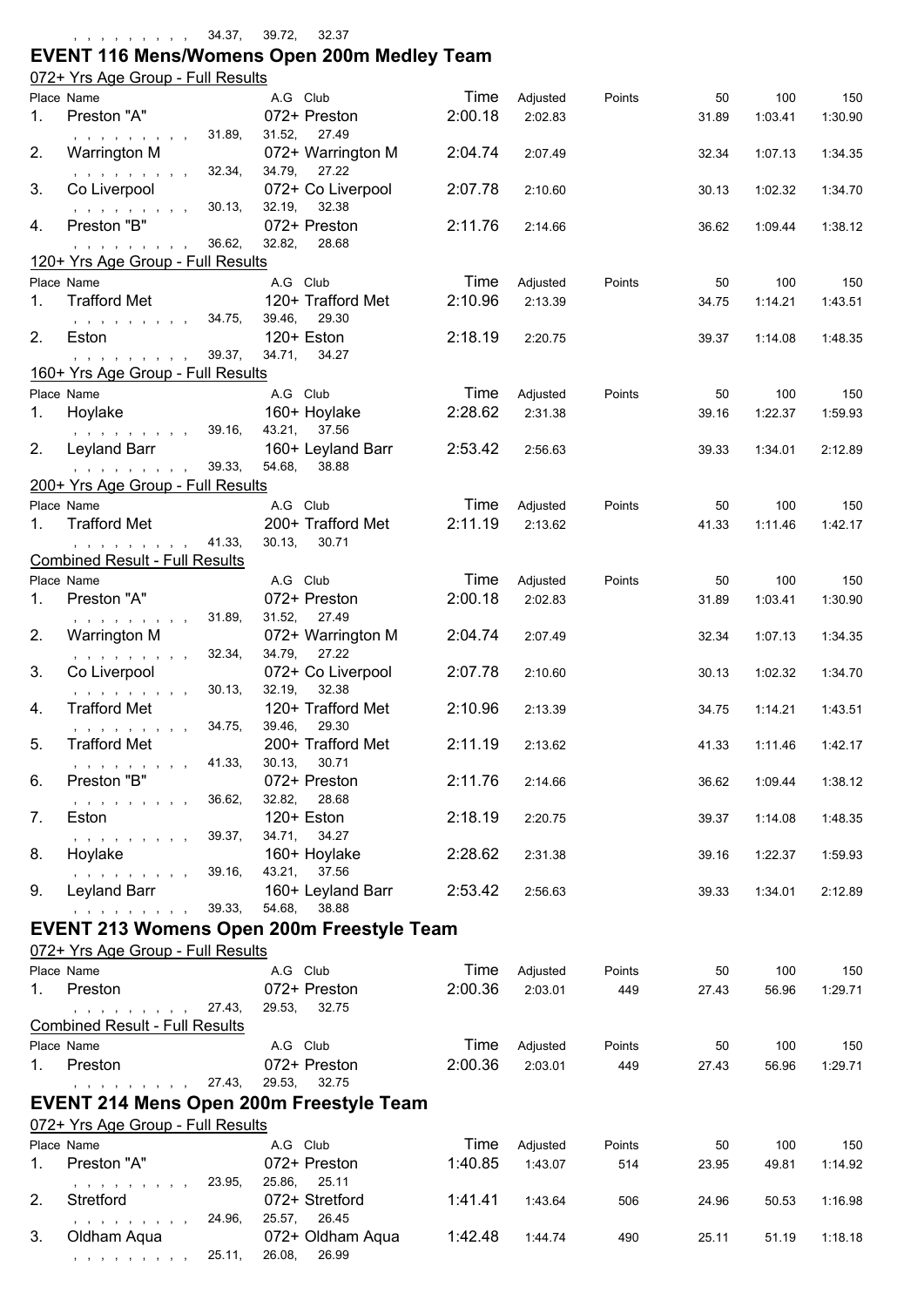| 4.                                | Preston "B"<br>$\mathbf{y} = \mathbf{y} - \mathbf{y} = \mathbf{y} - \mathbf{y} = \mathbf{y} - \mathbf{y} = \mathbf{y} - \mathbf{y} = \mathbf{y} = \mathbf{y}$                                                                                                                                                                                                                                                                                                                                                                                                                                          | 25.94, | 29.07,   | 072+ Preston<br>27.41      | 1:49.33 | 1:51.74  | 403    | 25.94 | 55.01   | 1:22.42 |
|-----------------------------------|--------------------------------------------------------------------------------------------------------------------------------------------------------------------------------------------------------------------------------------------------------------------------------------------------------------------------------------------------------------------------------------------------------------------------------------------------------------------------------------------------------------------------------------------------------------------------------------------------------|--------|----------|----------------------------|---------|----------|--------|-------|---------|---------|
| 5.                                | <b>Trafford Met</b>                                                                                                                                                                                                                                                                                                                                                                                                                                                                                                                                                                                    | 25.40, | 29.75,   | 072+ Trafford Met<br>26.15 | 1:52.86 | 1:55.35  | 367    | 25.40 | 55.15   | 1:21.30 |
|                                   | 120+ Yrs Age Group - Full Results                                                                                                                                                                                                                                                                                                                                                                                                                                                                                                                                                                      |        |          |                            |         |          |        |       |         |         |
|                                   | Place Name                                                                                                                                                                                                                                                                                                                                                                                                                                                                                                                                                                                             |        | A.G Club |                            | Time    | Adjusted | Points | 50    | 100     | 150     |
| 1.                                | <b>Trafford Met</b><br>$\mathbf{y} = \mathbf{y} - \mathbf{y} = \mathbf{y} - \mathbf{y} = \mathbf{y} - \mathbf{y} = \mathbf{y} - \mathbf{y} = \mathbf{y}$                                                                                                                                                                                                                                                                                                                                                                                                                                               | 25.31, | 25.65,   | 120+ Trafford Met<br>27.42 | 1:44.13 | 1:46.06  | 472    | 25.31 | 50.96   | 1:18.38 |
| 2.                                | Romiley Mari<br>$\label{eq:3} \begin{array}{lllllllllllllllll} \mathbf{y} & \mathbf{y} & \mathbf{y} & \mathbf{y} & \mathbf{y} & \mathbf{y} & \mathbf{y} & \mathbf{y} & \mathbf{y} \end{array}$                                                                                                                                                                                                                                                                                                                                                                                                         | 26.22, | 27.91,   | 120+ Romiley Mari<br>29.15 | 1:52.77 | 1:54.86  | 371    | 26.22 | 54.13   | 1:23.28 |
|                                   | 160+ Yrs Age Group - Full Results                                                                                                                                                                                                                                                                                                                                                                                                                                                                                                                                                                      |        |          |                            |         |          |        |       |         |         |
|                                   | Place Name                                                                                                                                                                                                                                                                                                                                                                                                                                                                                                                                                                                             |        | A.G Club |                            | Time    | Adjusted | Points | 50    | 100     | 150     |
| 1.                                | Warrington M<br>$\mathbf{y} = \mathbf{y} - \mathbf{y} - \mathbf{y} = \mathbf{y} - \mathbf{y} - \mathbf{y} = \mathbf{y} - \mathbf{y} = \mathbf{y} - \mathbf{y}$                                                                                                                                                                                                                                                                                                                                                                                                                                         | 25.97, | 28.20,   | 160+ Warrington M<br>26.95 | 1:48.90 | 1:50.92  | 412    | 25.97 | 54.17   | 1:21.12 |
| 2.                                | Leyland Barr<br>$\label{eq:3} \begin{array}{lllllllllllllllll} \mathbf{y} & \mathbf{y} & \mathbf{y} & \mathbf{y} & \mathbf{y} & \mathbf{y} & \mathbf{y} & \mathbf{y} & \mathbf{y} \end{array}$                                                                                                                                                                                                                                                                                                                                                                                                         | 26.99, | 34.18,   | 160+ Leyland Barr<br>32.62 | 2:02.77 | 2:05.05  | 288    | 26.99 | 1:01.17 | 1:33.79 |
|                                   | 200+ Yrs Age Group - Full Results                                                                                                                                                                                                                                                                                                                                                                                                                                                                                                                                                                      |        |          |                            |         |          |        |       |         |         |
|                                   | Place Name                                                                                                                                                                                                                                                                                                                                                                                                                                                                                                                                                                                             |        | A.G Club |                            | Time    | Adjusted | Points | 50    | 100     | 150     |
| 1.                                | <b>Trafford Met</b>                                                                                                                                                                                                                                                                                                                                                                                                                                                                                                                                                                                    |        |          | 200+ Trafford Met          | 1:55.80 | 1:57.95  | 343    | 27.51 | 57.69   | 1:27.38 |
|                                   |                                                                                                                                                                                                                                                                                                                                                                                                                                                                                                                                                                                                        | 27.51, | 30.18,   | 29.69                      |         |          |        |       |         |         |
|                                   | <b>Combined Result - Full Results</b>                                                                                                                                                                                                                                                                                                                                                                                                                                                                                                                                                                  |        |          |                            |         |          |        |       |         |         |
|                                   | Place Name                                                                                                                                                                                                                                                                                                                                                                                                                                                                                                                                                                                             |        | A.G Club |                            | Time    | Adjusted | Points | 50    | 100     | 150     |
| 1.                                | Preston "A"                                                                                                                                                                                                                                                                                                                                                                                                                                                                                                                                                                                            |        |          | 072+ Preston               | 1:40.85 | 1:43.07  | 514    | 23.95 | 49.81   | 1:14.92 |
|                                   | $\mathbf{y} = \mathbf{y} - \mathbf{y} - \mathbf{y} = \mathbf{y} - \mathbf{y} - \mathbf{y} = \mathbf{y} - \mathbf{y} = \mathbf{y}$                                                                                                                                                                                                                                                                                                                                                                                                                                                                      | 23.95, | 25.86,   | 25.11                      |         |          |        |       |         |         |
| 2.                                | Stretford                                                                                                                                                                                                                                                                                                                                                                                                                                                                                                                                                                                              |        |          | 072+ Stretford             | 1:41.41 | 1:43.64  | 506    | 24.96 | 50.53   | 1:16.98 |
| 3.                                | $\mathbf{y} = \mathbf{y} - \mathbf{y} = \mathbf{y} - \mathbf{y} = \mathbf{y} - \mathbf{y} = \mathbf{y} - \mathbf{y} = \mathbf{y}$<br>Oldham Aqua                                                                                                                                                                                                                                                                                                                                                                                                                                                       | 24.96, | 25.57,   | 26.45<br>072+ Oldham Aqua  | 1:42.48 | 1:44.74  | 490    | 25.11 | 51.19   | 1:18.18 |
| 4.                                | $\mathbf{y} = \mathbf{y} - \mathbf{y} = \mathbf{y} - \mathbf{y} = \mathbf{y} - \mathbf{y} = \mathbf{y} - \mathbf{y}$<br><b>Trafford Met</b>                                                                                                                                                                                                                                                                                                                                                                                                                                                            | 25.11, | 26.08,   | 26.99<br>120+ Trafford Met | 1:44.13 | 1:46.06  | 472    | 25.31 | 50.96   | 1:18.38 |
|                                   | $\mathbf{y} = \mathbf{y} = \mathbf{y} = \mathbf{y} = \mathbf{y} = \mathbf{y} = \mathbf{y} = \mathbf{y} = \mathbf{y} = \mathbf{y}$                                                                                                                                                                                                                                                                                                                                                                                                                                                                      | 25.31, | 25.65,   | 27.42                      |         |          |        |       |         |         |
| 5.                                | <b>Warrington M</b>                                                                                                                                                                                                                                                                                                                                                                                                                                                                                                                                                                                    |        |          | 160+ Warrington M          | 1:48.90 | 1:50.92  | 412    | 25.97 | 54.17   | 1:21.12 |
|                                   | $\mathbf{y} = \mathbf{y} - \mathbf{y} - \mathbf{y} = \mathbf{y} - \mathbf{y} - \mathbf{y} = \mathbf{y} - \mathbf{y} = \mathbf{y}$                                                                                                                                                                                                                                                                                                                                                                                                                                                                      | 25.97, | 28.20,   | 26.95                      |         |          |        |       |         |         |
| 6.                                | Preston "B"                                                                                                                                                                                                                                                                                                                                                                                                                                                                                                                                                                                            |        |          | 072+ Preston               | 1:49.33 | 1:51.74  | 403    | 25.94 | 55.01   | 1:22.42 |
| 7.                                | $\mathbf{y} = \mathbf{y} - \mathbf{y} = \mathbf{y} - \mathbf{y} = \mathbf{y} - \mathbf{y} = \mathbf{y} - \mathbf{y} = \mathbf{y}$                                                                                                                                                                                                                                                                                                                                                                                                                                                                      | 25.94, | 29.07,   | 27.41<br>120+ Romiley Mari |         |          |        |       |         | 1:23.28 |
|                                   | Romiley Mari                                                                                                                                                                                                                                                                                                                                                                                                                                                                                                                                                                                           | 26.22, | 27.91,   | 29.15                      | 1:52.77 | 1:54.86  | 371    | 26.22 | 54.13   |         |
| 8.                                | $\mathbf{y} = \mathbf{y} - \mathbf{y} - \mathbf{y} = \mathbf{y} - \mathbf{y} - \mathbf{y} = \mathbf{y} - \mathbf{y} = \mathbf{y}$<br><b>Trafford Met</b>                                                                                                                                                                                                                                                                                                                                                                                                                                               | 25.40, | 29.75,   | 072+ Trafford Met<br>26.15 | 1:52.86 | 1:55.35  | 367    | 25.40 | 55.15   | 1:21.30 |
| 9.                                | <b>Trafford Met</b>                                                                                                                                                                                                                                                                                                                                                                                                                                                                                                                                                                                    |        |          | 200+ Trafford Met          | 1:55.80 | 1:57.95  | 343    | 27.51 | 57.69   | 1:27.38 |
|                                   | $\begin{array}{cccccccccccccc} \mathbf{i} & \mathbf{j} & \mathbf{j} & \mathbf{k} & \mathbf{k} & \mathbf{k} & \mathbf{k} & \mathbf{k} & \mathbf{k} & \mathbf{k} & \mathbf{k} & \mathbf{k} \end{array}$                                                                                                                                                                                                                                                                                                                                                                                                  | 27.51, | 30.18,   | 29.69                      |         |          |        |       |         |         |
|                                   | 10. Leyland Barr                                                                                                                                                                                                                                                                                                                                                                                                                                                                                                                                                                                       | 26.99, | 34.18,   | 160+ Leyland Barr<br>32.62 | 2:02.77 | 2:05.05  | 288    | 26.99 | 1:01.17 | 1:33.79 |
|                                   | <b>EVENT 215 Mens/Womens Open 200m Free.Team</b>                                                                                                                                                                                                                                                                                                                                                                                                                                                                                                                                                       |        |          |                            |         |          |        |       |         |         |
|                                   | 072+ Yrs Age Group - Full Results                                                                                                                                                                                                                                                                                                                                                                                                                                                                                                                                                                      |        |          |                            |         |          |        |       |         |         |
|                                   | Place Name                                                                                                                                                                                                                                                                                                                                                                                                                                                                                                                                                                                             |        | A.G Club |                            | Time    | Adjusted | Points | 50    | 100     | 150     |
| 1.                                | Preston "A"                                                                                                                                                                                                                                                                                                                                                                                                                                                                                                                                                                                            |        |          | 072+ Preston               | 1:48.01 | 1:50.39  |        | 24.95 | 52.46   | 1:18.98 |
|                                   | $\mathbf{y} = \mathbf{y} - \mathbf{y} - \mathbf{y} = \mathbf{y} - \mathbf{y} - \mathbf{y} = \mathbf{y} - \mathbf{y} = \mathbf{y} - \mathbf{y}$                                                                                                                                                                                                                                                                                                                                                                                                                                                         | 24.95, | 27.51,   | 26.52                      |         |          |        |       |         |         |
| 2.                                | Preston "B"<br>$\mathbf{y} = \mathbf{y} - \mathbf{y} = \mathbf{y} - \mathbf{y} = \mathbf{y} - \mathbf{y} = \mathbf{y} - \mathbf{y} = \mathbf{y}$                                                                                                                                                                                                                                                                                                                                                                                                                                                       | 26.96, | 32.05,   | 072+ Preston<br>27.19      | 1:56.52 | 1:59.09  |        | 26.96 | 59.01   | 1:26.20 |
|                                   | 120+ Yrs Age Group - Full Results                                                                                                                                                                                                                                                                                                                                                                                                                                                                                                                                                                      |        |          |                            |         |          |        |       |         |         |
|                                   | Place Name                                                                                                                                                                                                                                                                                                                                                                                                                                                                                                                                                                                             |        | A.G Club |                            | Time    | Adjusted | Points | 50    | 100     | 150     |
| 1.                                | Eston                                                                                                                                                                                                                                                                                                                                                                                                                                                                                                                                                                                                  |        |          | 120+ Eston                 | 2:00.97 | 2:03.21  |        | 29.88 | 1:00.94 | 1:23.33 |
|                                   |                                                                                                                                                                                                                                                                                                                                                                                                                                                                                                                                                                                                        | 29.88, | 31.06,   | 22.39                      |         |          |        |       |         |         |
|                                   | 160+ Yrs Age Group - Full Results                                                                                                                                                                                                                                                                                                                                                                                                                                                                                                                                                                      |        |          |                            |         |          |        |       |         |         |
|                                   | Place Name                                                                                                                                                                                                                                                                                                                                                                                                                                                                                                                                                                                             |        | A.G Club |                            | Time    | Adjusted | Points | 50    | 100     | 150     |
| 1.                                | Co Liverpool                                                                                                                                                                                                                                                                                                                                                                                                                                                                                                                                                                                           |        |          | 160+ Co Liverpool          | 1:57.31 | 1:59.48  |        | 28.75 | 59.30   | 1:31.75 |
|                                   | $\left\langle \left\langle \mathbf{y}_{i} \right\rangle \left\langle \mathbf{y}_{i} \right\rangle \left\langle \mathbf{y}_{i} \right\rangle \left\langle \mathbf{y}_{i} \right\rangle \left\langle \mathbf{y}_{i} \right\rangle \left\langle \mathbf{y}_{i} \right\rangle \left\langle \mathbf{y}_{i} \right\rangle \left\langle \mathbf{y}_{i} \right\rangle \left\langle \mathbf{y}_{i} \right\rangle \left\langle \mathbf{y}_{i} \right\rangle \left\langle \mathbf{y}_{i} \right\rangle \left\langle \mathbf{y}_{i} \right\rangle \left\langle \mathbf{y}_{i} \right\rangle \left\langle \mathbf{$ | 28.75, | 30.55,   | 32.45                      |         |          |        |       |         |         |
| 2.                                | Hoylake<br>$\mathcal{A} = \mathcal{A} = \mathcal{A} = \mathcal{A} = \mathcal{A} = \mathcal{A} = \mathcal{A} = \mathcal{A} = \mathcal{A} = \mathcal{A}$                                                                                                                                                                                                                                                                                                                                                                                                                                                 | 27.82, | 36.52,   | 160+ Hoylake<br>35.41      | 2:01.07 | 2:03.31  |        | 27.82 | 1:04.34 | 1:39.75 |
| 3.                                | Leyland Barr                                                                                                                                                                                                                                                                                                                                                                                                                                                                                                                                                                                           |        |          | 160+ Leyland Barr          | 2:30.80 | 2:33.60  |        | 39.12 | 1:18.23 | 1:55.90 |
|                                   |                                                                                                                                                                                                                                                                                                                                                                                                                                                                                                                                                                                                        | 39.12, | 39.11,   | 37.67                      |         |          |        |       |         |         |
| 200+ Yrs Age Group - Full Results |                                                                                                                                                                                                                                                                                                                                                                                                                                                                                                                                                                                                        |        |          |                            |         |          |        |       |         |         |
|                                   | Place Name                                                                                                                                                                                                                                                                                                                                                                                                                                                                                                                                                                                             |        | A.G Club |                            | Time    | Adjusted | Points | 50    | 100     | 150     |
| 1.                                | <b>Trafford Met</b>                                                                                                                                                                                                                                                                                                                                                                                                                                                                                                                                                                                    |        |          | 200+ Trafford Met          | 2:00.13 | 2:02.36  |        | 35.69 | 1:04.71 | 1:34.19 |
|                                   |                                                                                                                                                                                                                                                                                                                                                                                                                                                                                                                                                                                                        | 35.69, | 29.02,   | 29.48                      |         |          |        |       |         |         |
|                                   | <b>Combined Result - Full Results</b>                                                                                                                                                                                                                                                                                                                                                                                                                                                                                                                                                                  |        |          |                            |         |          |        |       |         |         |
|                                   | Place Name                                                                                                                                                                                                                                                                                                                                                                                                                                                                                                                                                                                             |        | A.G Club |                            | Time    | Adjusted | Points | 50    | 100     | 150     |